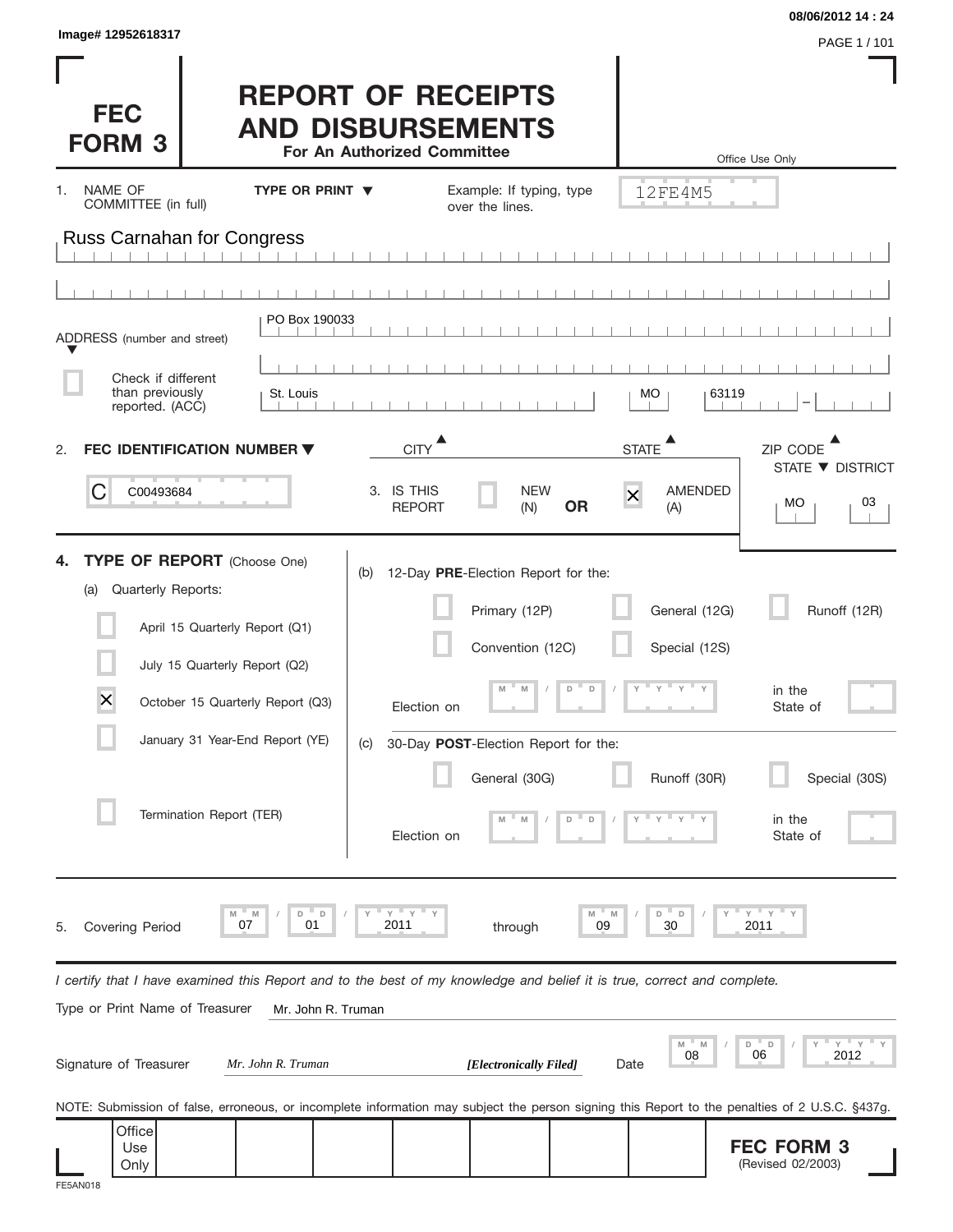|    |     | Image# 12952618318                                                                                  |                                                      |                                                  |
|----|-----|-----------------------------------------------------------------------------------------------------|------------------------------------------------------|--------------------------------------------------|
|    |     | FEC Form 3 (Revised 02/2003)                                                                        | <b>SUMMARY PAGE</b><br>of Receipts and Disbursements | PAGE 2 / 101                                     |
|    |     | Write or Type Committee Name<br><b>Russ Carnahan for Congress</b>                                   |                                                      |                                                  |
|    |     | 07<br>Report Covering the Period:<br>From:                                                          | "Y<br>Y<br>D<br>D<br>M<br>2011<br>01<br>To:          | D<br>D<br>Υ<br>M<br>M<br>2011<br>09<br>30        |
| 6. |     | Net Contributions (other than loans)                                                                | <b>COLUMN A</b><br><b>This Period</b>                | <b>COLUMN B</b><br><b>Election Cycle-to-Date</b> |
|    | (a) | <b>Total Contributions</b><br>(other than loans) (from Line 11(e))                                  | 141059.69                                            | 602643.29                                        |
|    | (b) | <b>Total Contribution Refunds</b>                                                                   | 0.00                                                 | 0.00                                             |
|    | (C) | Net Contributions (other than loans)<br>(subtract Line 6(b) from Line 6(a))                         | 141059.69                                            | 602643.29                                        |
| 7. |     | Net Operating Expenditures                                                                          |                                                      |                                                  |
|    | (a) | <b>Total Operating Expenditures</b>                                                                 | 123438.73                                            | 286503.29                                        |
|    | (b) | Total Offsets to Operating<br>Expenditures (from Line 14)                                           | 0.00                                                 | 8553.07                                          |
|    | (C) | Net Operating Expenditures<br>(subtract Line 7(b) from Line 7(a))                                   | 123438.73                                            | 277950.22                                        |
| 8  |     | Cash on Hand at Close of<br>Reporting Period (from Line 27)                                         | 392617.72                                            |                                                  |
| 9. |     | Debts and Obligations Owed TO<br>the Committee (Itemize all on<br>Schedule C and/or Schedule D)     | 0.00                                                 |                                                  |
|    |     | 10. Debts and Obligations Owed BY<br>the Committee (Itemize all on<br>Schedule C and/or Schedule D) | 0.00                                                 |                                                  |

## **For further information contact:**

Federal Election Commission 999 E Street, NW Washington, DC 20463

> Toll Free 800-424-9530 Local 202-694-1100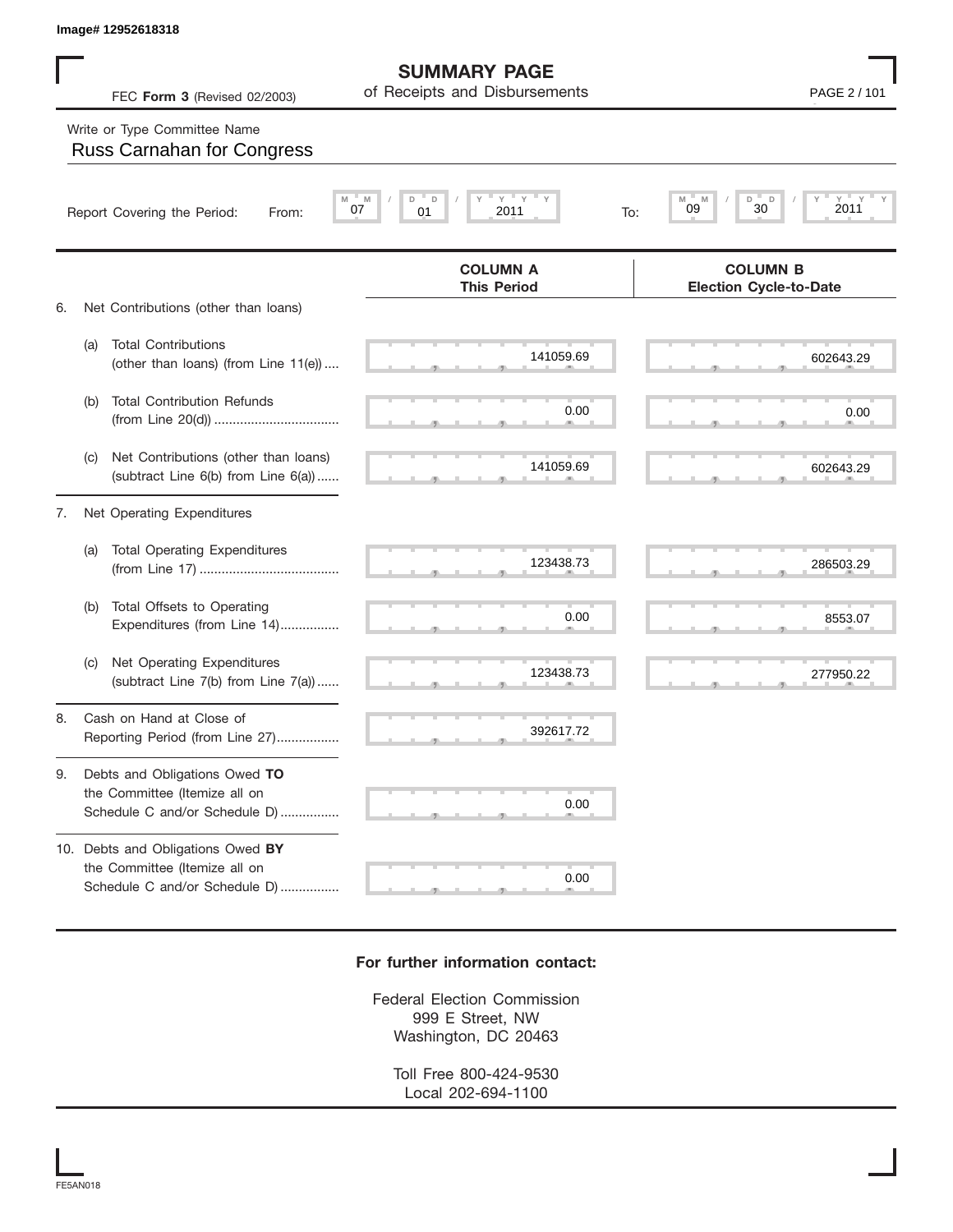| Image# 12952618319                                                                                 |                                                           |                                                  |
|----------------------------------------------------------------------------------------------------|-----------------------------------------------------------|--------------------------------------------------|
|                                                                                                    | <b>DETAILED SUMMARY PAGE</b>                              |                                                  |
| FEC Form 3 (Revised 12/2003)                                                                       | of Receipts                                               | PAGE 3/101                                       |
| Write or Type Committee Name                                                                       |                                                           |                                                  |
| <b>Russ Carnahan for Congress</b>                                                                  |                                                           |                                                  |
| M<br>Report Covering the Period:<br>From:                                                          | $Y$ $Y$ $Y$<br>$- M$<br>D<br>D<br>07<br>01<br>2011<br>To: | $Y$ $Y$ $Y$<br>M<br>D<br>D<br>30<br>09<br>2011   |
|                                                                                                    |                                                           |                                                  |
| <b>I. RECEIPTS</b>                                                                                 | <b>COLUMN A</b><br><b>Total This Period</b>               | <b>COLUMN B</b><br><b>Election Cycle-to-Date</b> |
| 11. CONTRIBUTIONS (other than loans) FROM:                                                         |                                                           |                                                  |
| Individuals/Persons Other Than<br>(a)<br><b>Political Committees</b>                               |                                                           |                                                  |
| Itemized (use Schedule A)<br>(i)                                                                   | 77300.00                                                  | 293781.00                                        |
| (ii)<br>(iii) TOTAL of contributions                                                               | 3968.13                                                   | 19744.64                                         |
| from individuals                                                                                   | 81268.13                                                  | 313525.64                                        |
| Political Party Committees<br>(b)                                                                  | 32.05                                                     | 126.26                                           |
| <b>Other Political Committees</b><br>(c)                                                           | 59759.51                                                  | 288991.39                                        |
| (d)                                                                                                | 0.00                                                      | 0.00                                             |
| <b>TOTAL CONTRIBUTIONS</b><br>(e)                                                                  |                                                           |                                                  |
| (other than loans)<br>(add Lines 11(a)(iii), (b), (c), and (d))                                    | 141059.69                                                 | 602643.29                                        |
| 12. TRANSFERS FROM OTHER                                                                           | 1035.44                                                   | 68876.87                                         |
| AUTHORIZED COMMITTEES                                                                              |                                                           |                                                  |
| 13. LOANS:                                                                                         |                                                           |                                                  |
| Made or Guaranteed by the<br>(a)                                                                   | 0.00                                                      | 0.00                                             |
| (b)                                                                                                | 0.00                                                      | 0.00                                             |
| TOTAL LOANS<br>(c)<br>(add Lines 13(a) and (b))                                                    | 0.00                                                      | 0.00                                             |
| 14. OFFSETS TO OPERATING                                                                           |                                                           |                                                  |
| <b>EXPENDITURES</b>                                                                                |                                                           |                                                  |
| (Refunds, Rebates, etc.)                                                                           | 0.00                                                      | 8553.07                                          |
| 15. OTHER RECEIPTS                                                                                 |                                                           |                                                  |
|                                                                                                    | 1.77                                                      | 3.78                                             |
| 16. TOTAL RECEIPTS (add Lines<br>11(e), 12, 13(c), 14, and 15)<br>(Carry Total to Line 24, page 4) | 142096.90                                                 | 680077.01                                        |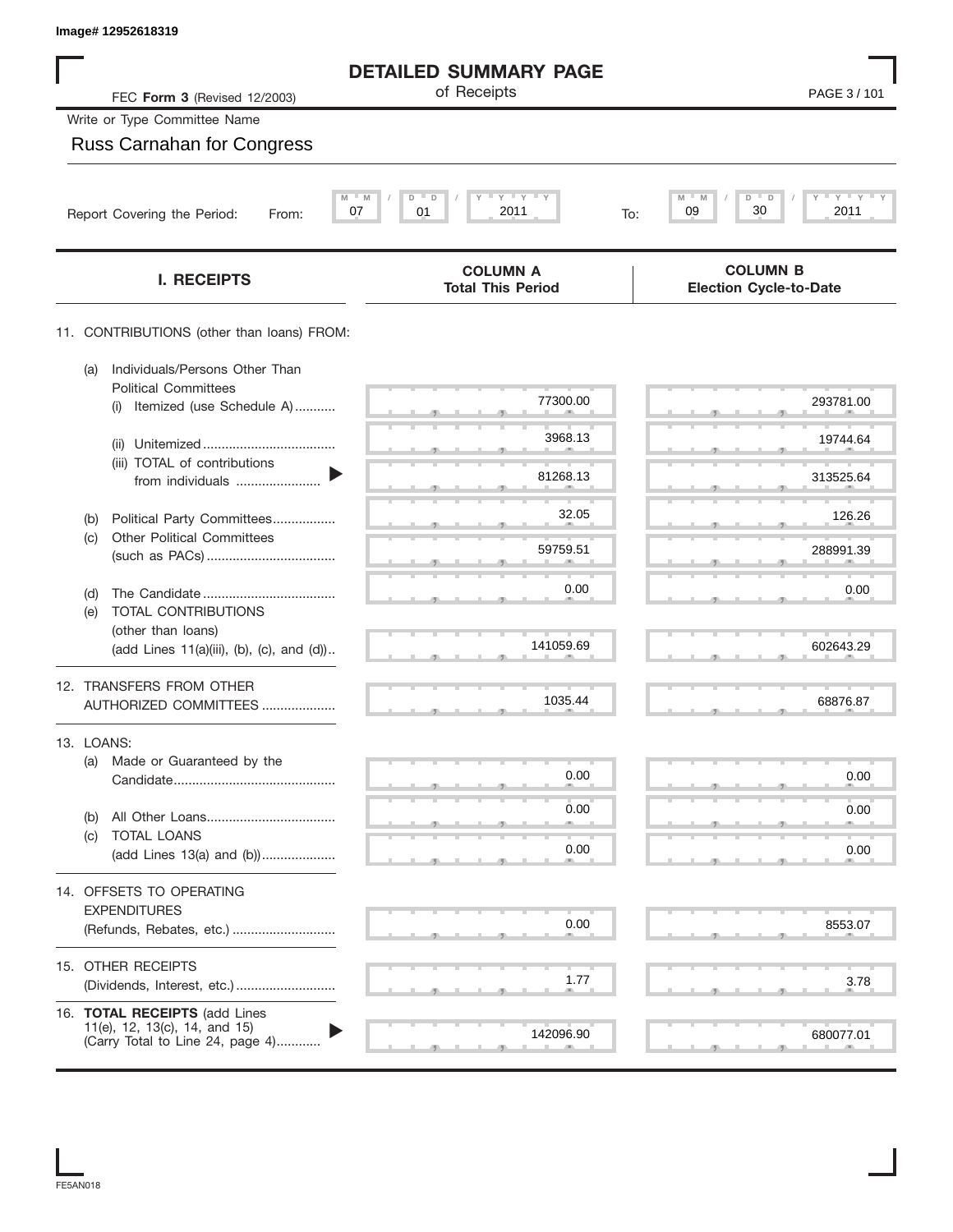S S S , , . S S S , , . S S S , , . S S S , , . S S S , , . S S S , , .  $\overline{S}$  s  $\overline{S}$  ,  $\overline{S}$  ,  $\overline{S}$  ,  $\overline{S}$  ,  $\overline{S}$  ,  $\overline{S}$  ,  $\overline{S}$  ,  $\overline{S}$  ,  $\overline{S}$  ,  $\overline{S}$  ,  $\overline{S}$  ,  $\overline{S}$  ,  $\overline{S}$  ,  $\overline{S}$  ,  $\overline{S}$  ,  $\overline{S}$  ,  $\overline{S}$  ,  $\overline{S}$  ,  $\overline{S}$  , S S S , , . S S S , , . S S S , , . S S S , , . S S S , , . S S S , , . S S S , , . S S S , , . S S S , , . S S S , , . S S S , , . S S S , , . . 200000.<br>- المسلم المسلم المسلم المسلم المسلم المسلم المسلم المسلم المسلم المسلم المسلم المسلم المسلم المسلم المسلم الم **COLUMN B Election Cycle-to-Date COLUMN A Total This Period** 17. OPERATING EXPENDITURES.................... 18. TRANSFERS TO OTHER AUTHORIZED COMMITTEES ..................... 19. LOAN REPAYMENTS: (a) Of Loans Made or Guaranteed by the Candidate ................................. (b) Of All Other Loans .............................. (c) TOTAL LOAN REPAYMENTS (add Lines 19(a) and (b)) ..................... 20. REFUNDS OF CONTRIBUTIONS TO: (a) Individuals/Persons Other Than Political Committees ................. (b) Political Party Committees.................. (c) Other Political Committees (such as PACs) .................................... (d) TOTAL CONTRIBUTION REFUNDS (add Lines 20(a), (b), and (c)).............. 21. OTHER DISBURSEMENTS ......................... 22. **TOTAL DISBURSEMENTS**   $(\text{add Lines 17}, 18, 19(c), 20(d), \text{and } 21)$ **II. DISBURSEMENTS** FEC **Form 3** (Revised 02/2003) **COMPOSE 19 (101** of Disbursements **FEC Form 3** (Revised 02/2003) , , . , , . **392628.73 123438.73 123438.73 0.000 0.000 0.000 0.000 0.000 0.000 0.000 0.000 0.000 0.000 0.000 0.000 0.000 0.000 0.000 0.000 0.000 0.000 0.000 0.000 0.000 0.000 0.000 0.000 0.000 0.000 0.000 0.000 0.000 0.000 0.000 0.00** 

**DETAILED SUMMARY PAGE**

## **III. CASH SUMMARY**

|                                               | 373959.55 |
|-----------------------------------------------|-----------|
|                                               | 142096.90 |
|                                               | 516056.45 |
|                                               | 123438.73 |
| 27. CASH ON HAND AT CLOSE OF REPORTING PERIOD | 392617.72 |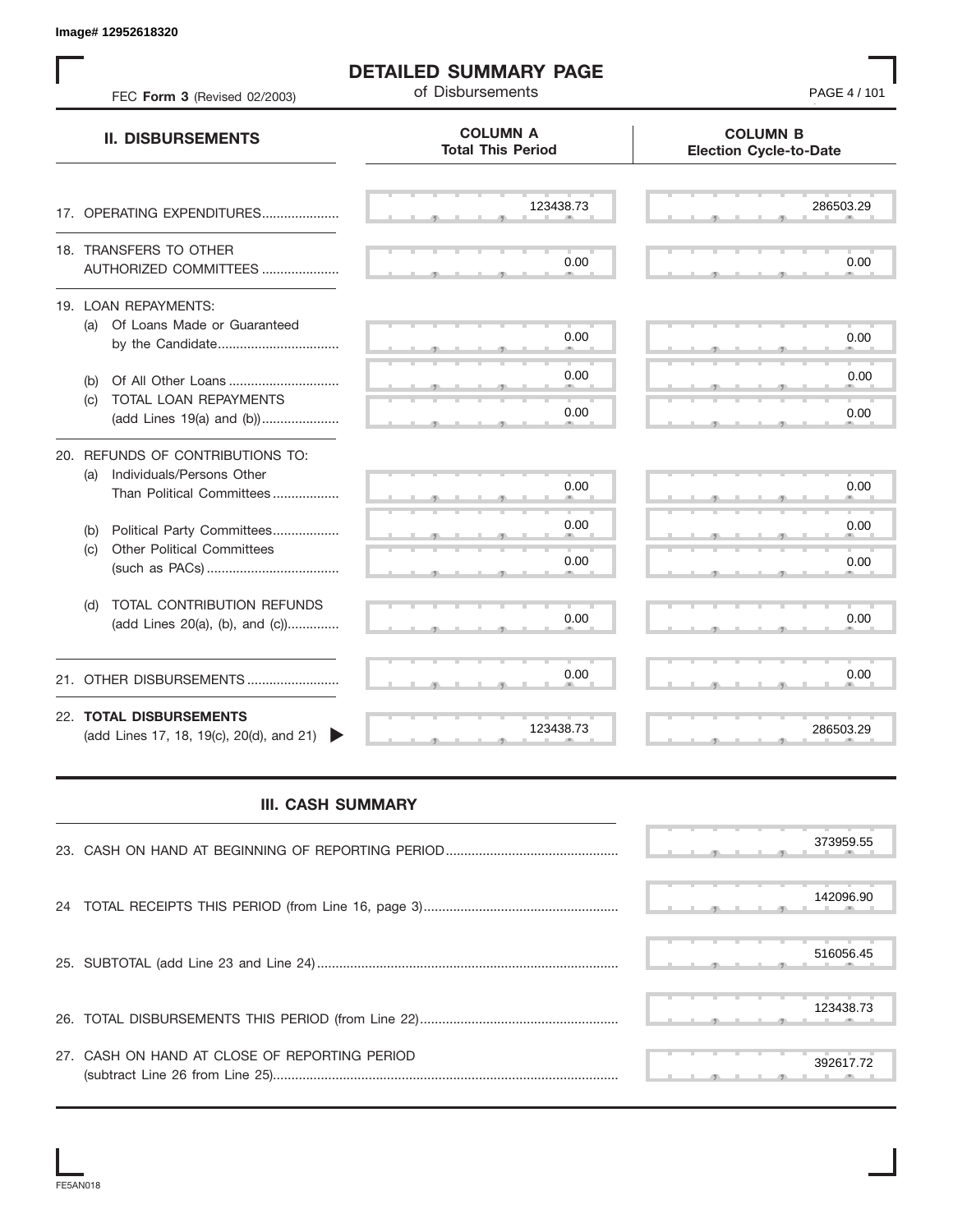|    | Image# 12952618321                                                   |                           |                                                   |                                                                                                                                                                                                                                                                                                                                     |
|----|----------------------------------------------------------------------|---------------------------|---------------------------------------------------|-------------------------------------------------------------------------------------------------------------------------------------------------------------------------------------------------------------------------------------------------------------------------------------------------------------------------------------|
|    | <b>SCHEDULE A (FEC Form 3)</b>                                       |                           | Use separate schedule(s)                          | PAGE<br>5<br>OF<br>101<br>FOR LINE NUMBER:<br>(check only one)                                                                                                                                                                                                                                                                      |
|    | <b>ITEMIZED RECEIPTS</b>                                             |                           | for each category of the<br>Detailed Summary Page | $\overline{X} _{11a}$<br>11 <sub>b</sub><br>11c<br>11d                                                                                                                                                                                                                                                                              |
|    |                                                                      |                           |                                                   | 12<br>13a<br>14<br>13 <sub>b</sub><br>15<br>Any information copied from such Reports and Statements may not be sold or used by any person for the purpose of soliciting contributions<br>or for commercial purposes, other than using the name and address of any political committee to solicit contributions from such committee. |
|    | NAME OF COMMITTEE (In Full)<br><b>Russ Carnahan for Congress</b>     |                           |                                                   |                                                                                                                                                                                                                                                                                                                                     |
| Α. | Full Name (Last, First, Middle Initial)<br>James E. Butts            |                           |                                                   | Date of Receipt                                                                                                                                                                                                                                                                                                                     |
|    | Mailing Address 2590 Casco Point Rd                                  | <b>State</b>              | Zip Code                                          | <b>LEY LEY LEY</b><br>$M - M$<br>$D$ $D$<br>09<br>27<br>2011                                                                                                                                                                                                                                                                        |
|    | City<br>Wayzata                                                      | ΜN                        | 55391-9721                                        | Transaction ID: C7759900                                                                                                                                                                                                                                                                                                            |
|    | FEC ID number of contributing<br>federal political committee.        | C                         |                                                   | Amount of Each Receipt this Period<br>500.00                                                                                                                                                                                                                                                                                        |
|    | Name of Employer<br>CH Robinson Worldwide, Inc.<br>Receipt For: 2012 | Occupation                | Senior Vice President                             |                                                                                                                                                                                                                                                                                                                                     |
|    | Primary<br>General<br>Other (specify)                                |                           | Election Cycle-to-Date<br>500.00                  |                                                                                                                                                                                                                                                                                                                                     |
| В. | Full Name (Last, First, Middle Initial)<br>Eric P. Seiler            |                           |                                                   | Date of Receipt                                                                                                                                                                                                                                                                                                                     |
|    | Mailing Address 826 Rolfe Drive                                      |                           |                                                   | $M - M$<br>$D$ $D$<br><b>LEY LEY LEY</b><br>09<br>27<br>2011                                                                                                                                                                                                                                                                        |
|    | City<br>Kirkwood                                                     | <b>State</b><br><b>MO</b> | Zip Code<br>63122-1650                            | Transaction ID: C7759920                                                                                                                                                                                                                                                                                                            |
|    | FEC ID number of contributing<br>federal political committee.        | С                         |                                                   | Amount of Each Receipt this Period                                                                                                                                                                                                                                                                                                  |
|    | Name of Employer<br>Seiler Instrument Co                             | Occupation<br>VP          |                                                   | 250.00                                                                                                                                                                                                                                                                                                                              |
|    | Receipt For: 2012<br>General<br>Primary<br>Other (specify)           |                           | Election Cycle-to-Date<br>1250.00                 |                                                                                                                                                                                                                                                                                                                                     |
| C. | Full Name (Last, First, Middle Initial)<br>Jean Carnahan             |                           |                                                   | Date of Receipt                                                                                                                                                                                                                                                                                                                     |
|    | Mailing Address 312 N Meramec Ave<br>Apt 203                         |                           |                                                   | <b>LY LY LY</b><br>$M - M$<br>$D$ $D$<br>09<br>27<br>2011                                                                                                                                                                                                                                                                           |
|    | City<br>Clayton                                                      | State<br>MO               | Zip Code<br>63105-3774                            | Transaction ID: C7760000                                                                                                                                                                                                                                                                                                            |
|    | FEC ID number of contributing<br>federal political committee.        | С                         |                                                   | Amount of Each Receipt this Period                                                                                                                                                                                                                                                                                                  |
|    | Name of Employer<br>Retired                                          | Occupation<br>Retired     |                                                   | 2500.00                                                                                                                                                                                                                                                                                                                             |
|    | Receipt For: 2012<br>Primary<br>General<br>Other (specify)           |                           | Election Cycle-to-Date<br>5000.00                 |                                                                                                                                                                                                                                                                                                                                     |
|    |                                                                      |                           |                                                   |                                                                                                                                                                                                                                                                                                                                     |
|    |                                                                      |                           |                                                   | 3250.00                                                                                                                                                                                                                                                                                                                             |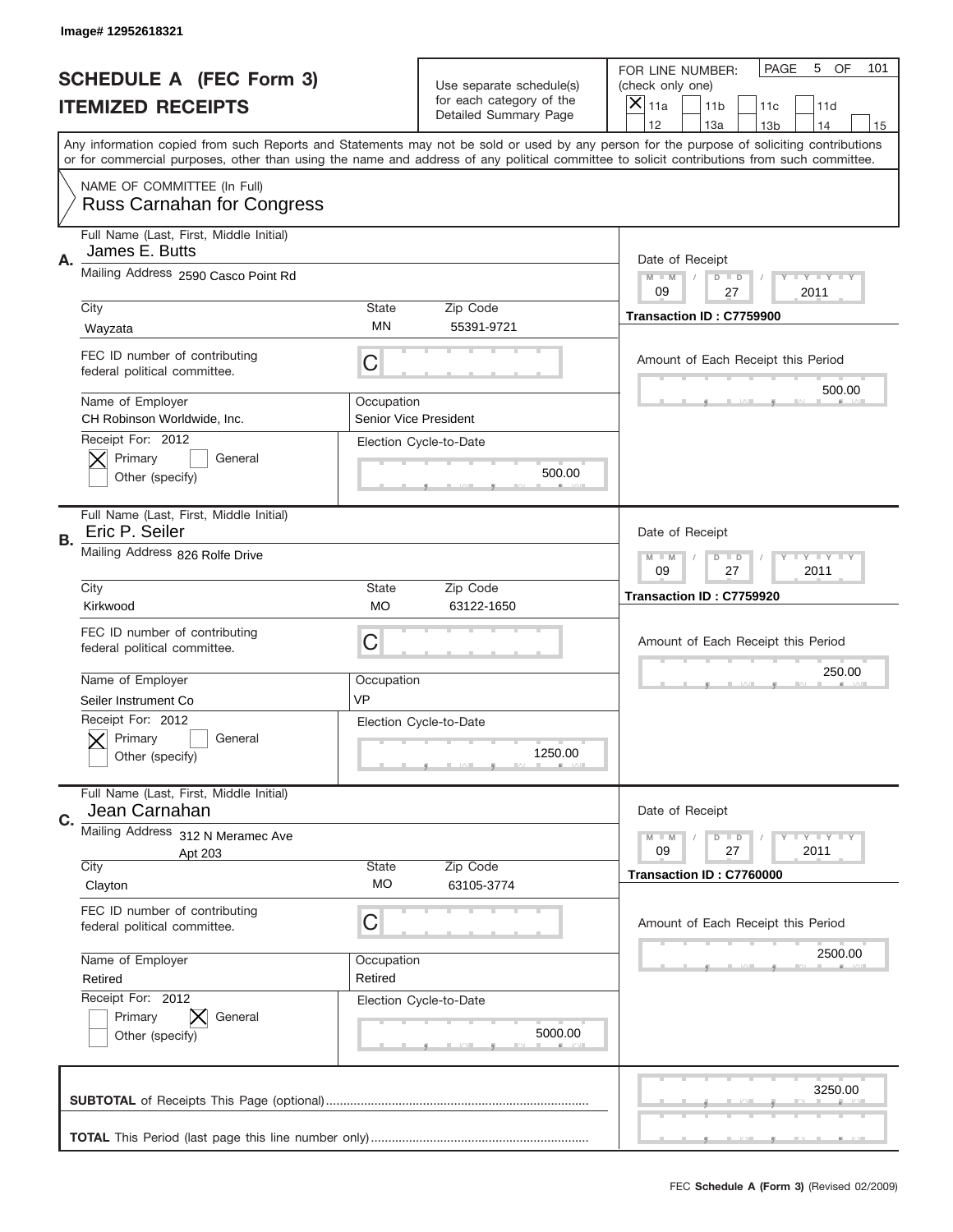|    | Image# 12952618322                                                  |                         |                                                   |                                                                                                                                                                                                                                                                                                                                     |
|----|---------------------------------------------------------------------|-------------------------|---------------------------------------------------|-------------------------------------------------------------------------------------------------------------------------------------------------------------------------------------------------------------------------------------------------------------------------------------------------------------------------------------|
|    | <b>SCHEDULE A (FEC Form 3)</b>                                      |                         | Use separate schedule(s)                          | PAGE<br>6<br>OF<br>101<br>FOR LINE NUMBER:<br>(check only one)                                                                                                                                                                                                                                                                      |
|    | <b>ITEMIZED RECEIPTS</b>                                            |                         | for each category of the<br>Detailed Summary Page | $\times$<br>11a<br>11 <sub>b</sub><br>11c<br>11d                                                                                                                                                                                                                                                                                    |
|    |                                                                     |                         |                                                   | 12<br>13a<br>13 <sub>b</sub><br>14<br>15<br>Any information copied from such Reports and Statements may not be sold or used by any person for the purpose of soliciting contributions<br>or for commercial purposes, other than using the name and address of any political committee to solicit contributions from such committee. |
|    | NAME OF COMMITTEE (In Full)<br><b>Russ Carnahan for Congress</b>    |                         |                                                   |                                                                                                                                                                                                                                                                                                                                     |
| Α. | Full Name (Last, First, Middle Initial)<br>Robert G. Clark          |                         |                                                   | Date of Receipt                                                                                                                                                                                                                                                                                                                     |
|    | Mailing Address 8039 Park Dr                                        |                         |                                                   | $M$ $M$<br><b>LYLYLY</b><br>$D$ $D$<br>09<br>2011<br>30                                                                                                                                                                                                                                                                             |
|    | City<br><b>Richmond Heights</b>                                     | State<br>МO             | Zip Code<br>63117-1433                            | Transaction ID: C7782040                                                                                                                                                                                                                                                                                                            |
|    | FEC ID number of contributing<br>federal political committee.       | C                       |                                                   | Amount of Each Receipt this Period<br>2500.00                                                                                                                                                                                                                                                                                       |
|    | Name of Employer<br><b>CLAYCO CONSTRUCTION</b><br>Receipt For: 2012 | Occupation<br>CEO       |                                                   |                                                                                                                                                                                                                                                                                                                                     |
|    | X<br>Primary<br>General<br>Other (specify)                          |                         | Election Cycle-to-Date<br>5000.00                 |                                                                                                                                                                                                                                                                                                                                     |
| В. | Full Name (Last, First, Middle Initial)<br><b>Carol Klein</b>       |                         |                                                   | Date of Receipt                                                                                                                                                                                                                                                                                                                     |
|    | Mailing Address 418 Polo Drive                                      |                         |                                                   | <b>LY LY LY</b><br>$M$ $M$<br>$D$ $D$<br>09<br>30<br>2011                                                                                                                                                                                                                                                                           |
|    | City<br>Clayton                                                     | State<br><b>MO</b>      | Zip Code<br>63105-2632                            | Transaction ID: C7782080                                                                                                                                                                                                                                                                                                            |
|    | FEC ID number of contributing<br>federal political committee.       | C                       |                                                   | Amount of Each Receipt this Period                                                                                                                                                                                                                                                                                                  |
|    | Name of Employer<br>Self Employed                                   | Occupation<br>Homemaker |                                                   | 2500.00                                                                                                                                                                                                                                                                                                                             |
|    | Receipt For: 2012<br>Primary<br>General<br>Other (specify)          |                         | Election Cycle-to-Date<br>2500.00                 |                                                                                                                                                                                                                                                                                                                                     |
| C. | Full Name (Last, First, Middle Initial)<br>Frederick W. Drakesmith  |                         |                                                   | Date of Receipt                                                                                                                                                                                                                                                                                                                     |
|    | Mailing Address 20 Lake Forest Dr                                   |                         |                                                   | <b>LY LY LY</b><br>$M - M$<br>$D$ $D$<br>2011<br>07<br>27                                                                                                                                                                                                                                                                           |
|    | City<br>Saint Charles                                               | State<br>МO             | Zip Code<br>63301-4541                            | Transaction ID: C7565030                                                                                                                                                                                                                                                                                                            |
|    | FEC ID number of contributing<br>federal political committee.       | C                       |                                                   | Amount of Each Receipt this Period                                                                                                                                                                                                                                                                                                  |
|    | Name of Employer<br>Drakesmith, Burke, Linson & Briscoe             | Occupation<br>Attorney  |                                                   | 500.00                                                                                                                                                                                                                                                                                                                              |
|    | Receipt For: 2012<br>Primary<br>General<br>Other (specify)          |                         | Election Cycle-to-Date<br>500.00                  |                                                                                                                                                                                                                                                                                                                                     |
|    |                                                                     |                         |                                                   | 5500.00                                                                                                                                                                                                                                                                                                                             |
|    |                                                                     |                         |                                                   |                                                                                                                                                                                                                                                                                                                                     |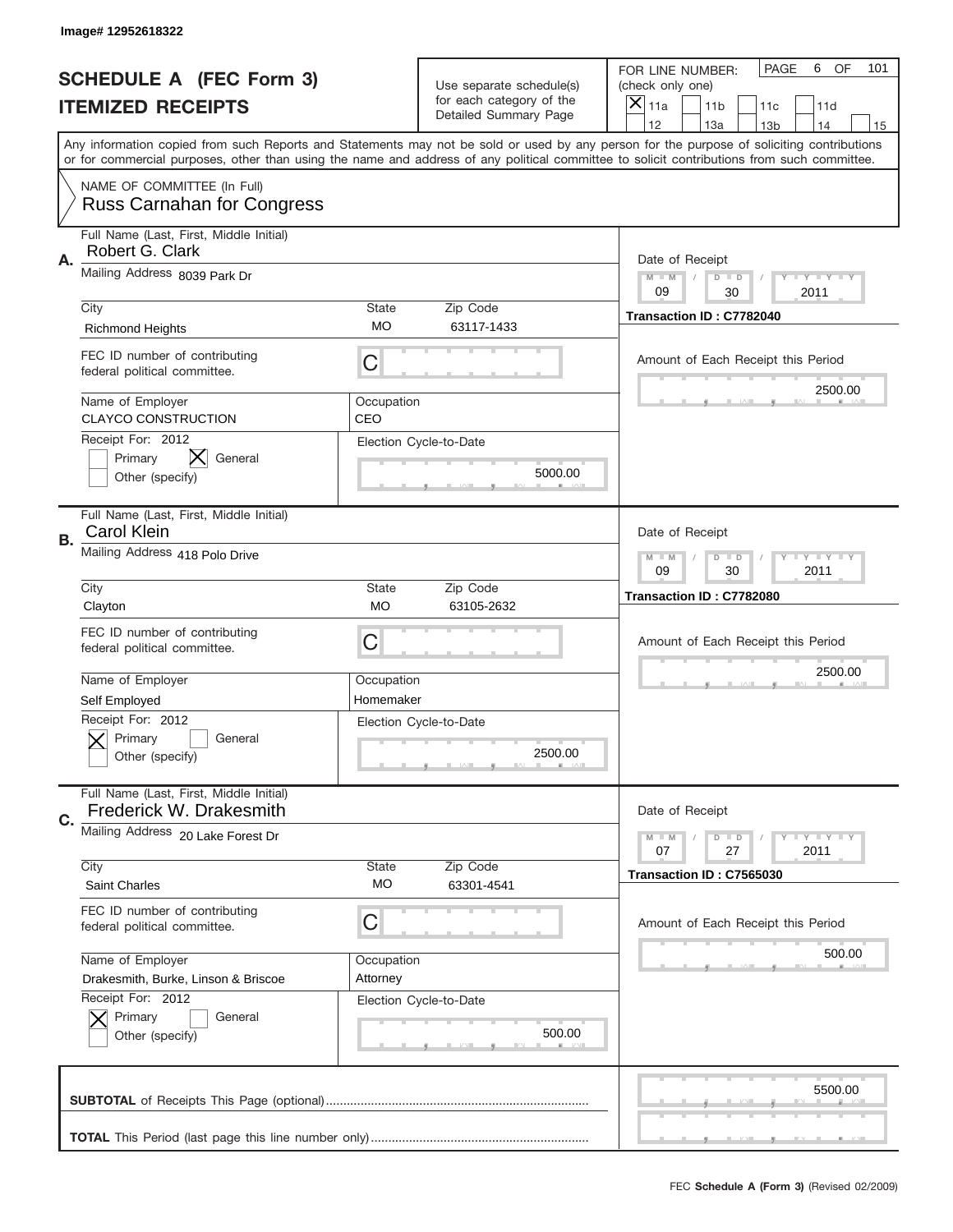|    | Image#12952618323                                                |                           |                                                   |                                                                                                                                                                                                                                                                                                                                     |
|----|------------------------------------------------------------------|---------------------------|---------------------------------------------------|-------------------------------------------------------------------------------------------------------------------------------------------------------------------------------------------------------------------------------------------------------------------------------------------------------------------------------------|
|    | <b>SCHEDULE A (FEC Form 3)</b>                                   |                           | Use separate schedule(s)                          | PAGE<br>$\overline{7}$<br>OF<br>101<br>FOR LINE NUMBER:<br>(check only one)                                                                                                                                                                                                                                                         |
|    | <b>ITEMIZED RECEIPTS</b>                                         |                           | for each category of the<br>Detailed Summary Page | $\overline{X} _{11a}$<br>11 <sub>b</sub><br>11c<br>11d                                                                                                                                                                                                                                                                              |
|    |                                                                  |                           |                                                   | 12<br>13a<br>14<br>13 <sub>b</sub><br>15<br>Any information copied from such Reports and Statements may not be sold or used by any person for the purpose of soliciting contributions<br>or for commercial purposes, other than using the name and address of any political committee to solicit contributions from such committee. |
|    | NAME OF COMMITTEE (In Full)<br><b>Russ Carnahan for Congress</b> |                           |                                                   |                                                                                                                                                                                                                                                                                                                                     |
| Α. | Full Name (Last, First, Middle Initial)<br>Sue L. Magruder       |                           |                                                   | Date of Receipt                                                                                                                                                                                                                                                                                                                     |
|    | Mailing Address 20675 Willis Way                                 |                           |                                                   | <b>LEY LEY LEY</b><br>$M - M$<br>$D$ $D$<br>08<br>11<br>2011                                                                                                                                                                                                                                                                        |
|    | City<br>Kirksville                                               | <b>State</b><br>МO        | Zip Code<br>63501-7491                            | Transaction ID: C7565060                                                                                                                                                                                                                                                                                                            |
|    | FEC ID number of contributing<br>federal political committee.    | С                         |                                                   | Amount of Each Receipt this Period<br>500.00                                                                                                                                                                                                                                                                                        |
|    | Name of Employer<br>None                                         | Occupation<br>Homemaker   |                                                   |                                                                                                                                                                                                                                                                                                                                     |
|    | Receipt For: 2012<br>Primary<br>General<br>Other (specify)       |                           | Election Cycle-to-Date<br>500.00                  |                                                                                                                                                                                                                                                                                                                                     |
| В. | Full Name (Last, First, Middle Initial)<br>Philip G. Smith       |                           |                                                   | Date of Receipt                                                                                                                                                                                                                                                                                                                     |
|    | Mailing Address 2108 A St. Mary's Blvd.                          |                           |                                                   | $D$ $D$<br><b>LEY LEY LEY</b><br>$M - M$<br>07<br>08<br>2011                                                                                                                                                                                                                                                                        |
|    | City<br>Louisiana                                                | <b>State</b><br><b>MO</b> | Zip Code<br>65109                                 | Transaction ID: C7538450                                                                                                                                                                                                                                                                                                            |
|    | FEC ID number of contributing<br>federal political committee.    | С                         |                                                   | Amount of Each Receipt this Period                                                                                                                                                                                                                                                                                                  |
|    | Name of Employer<br>Law Office of Philip G.Smith                 | Occupation<br>Attorney    |                                                   | 250.00                                                                                                                                                                                                                                                                                                                              |
|    | Receipt For: 2012<br>General<br>Primary<br>Other (specify)       |                           | Election Cycle-to-Date<br>250.00                  |                                                                                                                                                                                                                                                                                                                                     |
| C. | Full Name (Last, First, Middle Initial)<br>Larry Carp            |                           |                                                   | Date of Receipt                                                                                                                                                                                                                                                                                                                     |
|    | <b>Mailing Address</b><br>225 South Meramec Avenue<br>Suite 325T |                           |                                                   | <b>LYLYLY</b><br>$M - M$<br>$D$ $D$<br>2011<br>09<br>30                                                                                                                                                                                                                                                                             |
|    | City<br>Clayton                                                  | State<br>MO               | Zip Code<br>63105                                 | Transaction ID: C7775981                                                                                                                                                                                                                                                                                                            |
|    | FEC ID number of contributing<br>federal political committee.    | С                         |                                                   | Amount of Each Receipt this Period                                                                                                                                                                                                                                                                                                  |
|    | Name of Employer<br>Carp, Sexauer & Carr                         | Occupation<br>Attorney    |                                                   | 500.00                                                                                                                                                                                                                                                                                                                              |
|    | Receipt For: 2012<br>Primary<br>General<br>Other (specify)       |                           | Election Cycle-to-Date<br>2500.00                 |                                                                                                                                                                                                                                                                                                                                     |
|    |                                                                  |                           |                                                   | 1250.00                                                                                                                                                                                                                                                                                                                             |
|    |                                                                  |                           |                                                   |                                                                                                                                                                                                                                                                                                                                     |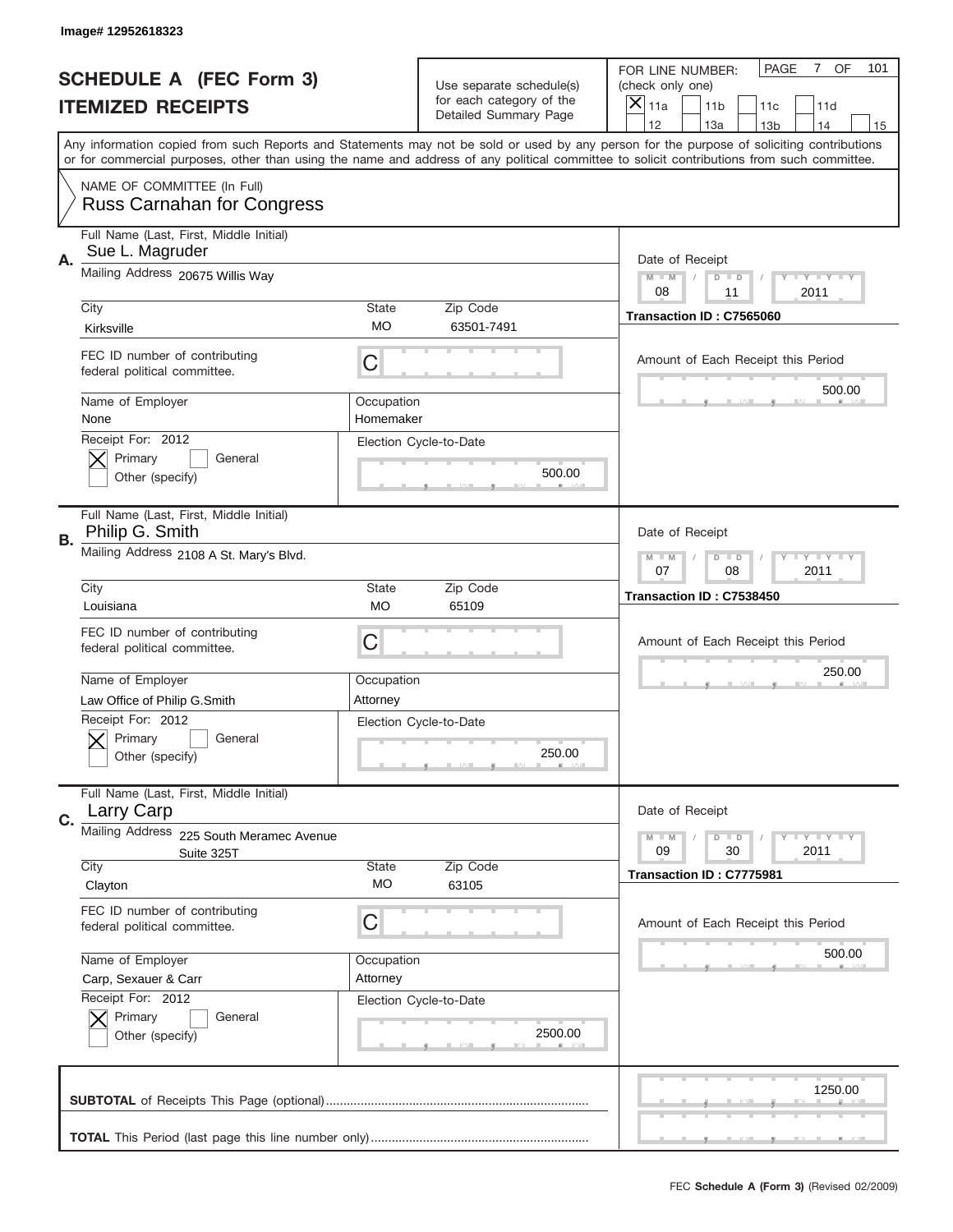|    | Image# 12952618324                                               |                     |                                                   |                                                                                                                                                                                                                                                                                                                                     |
|----|------------------------------------------------------------------|---------------------|---------------------------------------------------|-------------------------------------------------------------------------------------------------------------------------------------------------------------------------------------------------------------------------------------------------------------------------------------------------------------------------------------|
|    | <b>SCHEDULE A (FEC Form 3)</b>                                   |                     | Use separate schedule(s)                          | PAGE<br>8<br><b>OF</b><br>101<br>FOR LINE NUMBER:<br>(check only one)                                                                                                                                                                                                                                                               |
|    | <b>ITEMIZED RECEIPTS</b>                                         |                     | for each category of the<br>Detailed Summary Page | $\boldsymbol{\times}$<br>11a<br>11 <sub>b</sub><br>11c<br>11d                                                                                                                                                                                                                                                                       |
|    |                                                                  |                     |                                                   | 12<br>13a<br>14<br>13 <sub>b</sub><br>15<br>Any information copied from such Reports and Statements may not be sold or used by any person for the purpose of soliciting contributions<br>or for commercial purposes, other than using the name and address of any political committee to solicit contributions from such committee. |
|    | NAME OF COMMITTEE (In Full)<br><b>Russ Carnahan for Congress</b> |                     |                                                   |                                                                                                                                                                                                                                                                                                                                     |
| Α. | Full Name (Last, First, Middle Initial)<br>Robert C. McNutt      |                     |                                                   | Date of Receipt                                                                                                                                                                                                                                                                                                                     |
|    | Mailing Address 2427 North Ballas Road                           |                     |                                                   | <b>LEY LEY LEY</b><br>$M - M$<br>$D$ $D$<br>09<br>28<br>2011                                                                                                                                                                                                                                                                        |
|    | City<br>Des Peres                                                | State<br>МO         | Zip Code<br>63131-3002                            | Transaction ID: C7760021                                                                                                                                                                                                                                                                                                            |
|    | FEC ID number of contributing<br>federal political committee.    | С                   |                                                   | Amount of Each Receipt this Period                                                                                                                                                                                                                                                                                                  |
|    | Name of Employer<br>Special Care Hospital Management Corpo       | Occupation<br>CEO   |                                                   | 250.00                                                                                                                                                                                                                                                                                                                              |
|    | Receipt For: 2012<br>Primary<br>General<br>Other (specify)       |                     | Election Cycle-to-Date<br>250.00                  |                                                                                                                                                                                                                                                                                                                                     |
| В. | Full Name (Last, First, Middle Initial)<br>Marsha A. Brady       |                     |                                                   | Date of Receipt                                                                                                                                                                                                                                                                                                                     |
|    | Mailing Address 284 Main<br>PO Box 386                           |                     |                                                   | $M - M$<br>$D$ $D$<br><b>LEY LEY LEY</b><br>08<br>26<br>2011                                                                                                                                                                                                                                                                        |
|    | City<br>Hillsboro                                                | <b>State</b><br>MO. | Zip Code<br>63050-0386                            | Transaction ID: C7622401                                                                                                                                                                                                                                                                                                            |
|    | FEC ID number of contributing<br>federal political committee.    | С                   |                                                   | Amount of Each Receipt this Period                                                                                                                                                                                                                                                                                                  |
|    | Name of Employer                                                 | Occupation          |                                                   | 500.00                                                                                                                                                                                                                                                                                                                              |
|    | Almond & Brady, P.C.<br>Receipt For: 2012                        | Attorney            |                                                   |                                                                                                                                                                                                                                                                                                                                     |
|    | Primary<br>General<br>Other (specify)                            |                     | Election Cycle-to-Date<br>1000.00                 |                                                                                                                                                                                                                                                                                                                                     |
| C. | Full Name (Last, First, Middle Initial)<br>Marvin S. Wool        |                     |                                                   | Date of Receipt                                                                                                                                                                                                                                                                                                                     |
|    | Mailing Address 557 Upper Conway Cir.                            |                     |                                                   | <b>LYLYLY</b><br>$M - M$<br>$D$ $D$<br>07<br>28<br>2011                                                                                                                                                                                                                                                                             |
|    | City<br>Chesterfield                                             | <b>State</b><br>MO  | Zip Code<br>63017-6045                            | Transaction ID: C7565051                                                                                                                                                                                                                                                                                                            |
|    | FEC ID number of contributing<br>federal political committee.    | С                   |                                                   | Amount of Each Receipt this Period                                                                                                                                                                                                                                                                                                  |
|    | Name of Employer                                                 | Occupation          |                                                   | 2500.00                                                                                                                                                                                                                                                                                                                             |
|    | Adie Road ASsociates, LLC<br>Receipt For: 2012                   | Partner             |                                                   |                                                                                                                                                                                                                                                                                                                                     |
|    | Primary<br>General<br>Other (specify)                            |                     | Election Cycle-to-Date<br>2500.00                 |                                                                                                                                                                                                                                                                                                                                     |
|    |                                                                  |                     |                                                   | 3250.00                                                                                                                                                                                                                                                                                                                             |
|    |                                                                  |                     |                                                   |                                                                                                                                                                                                                                                                                                                                     |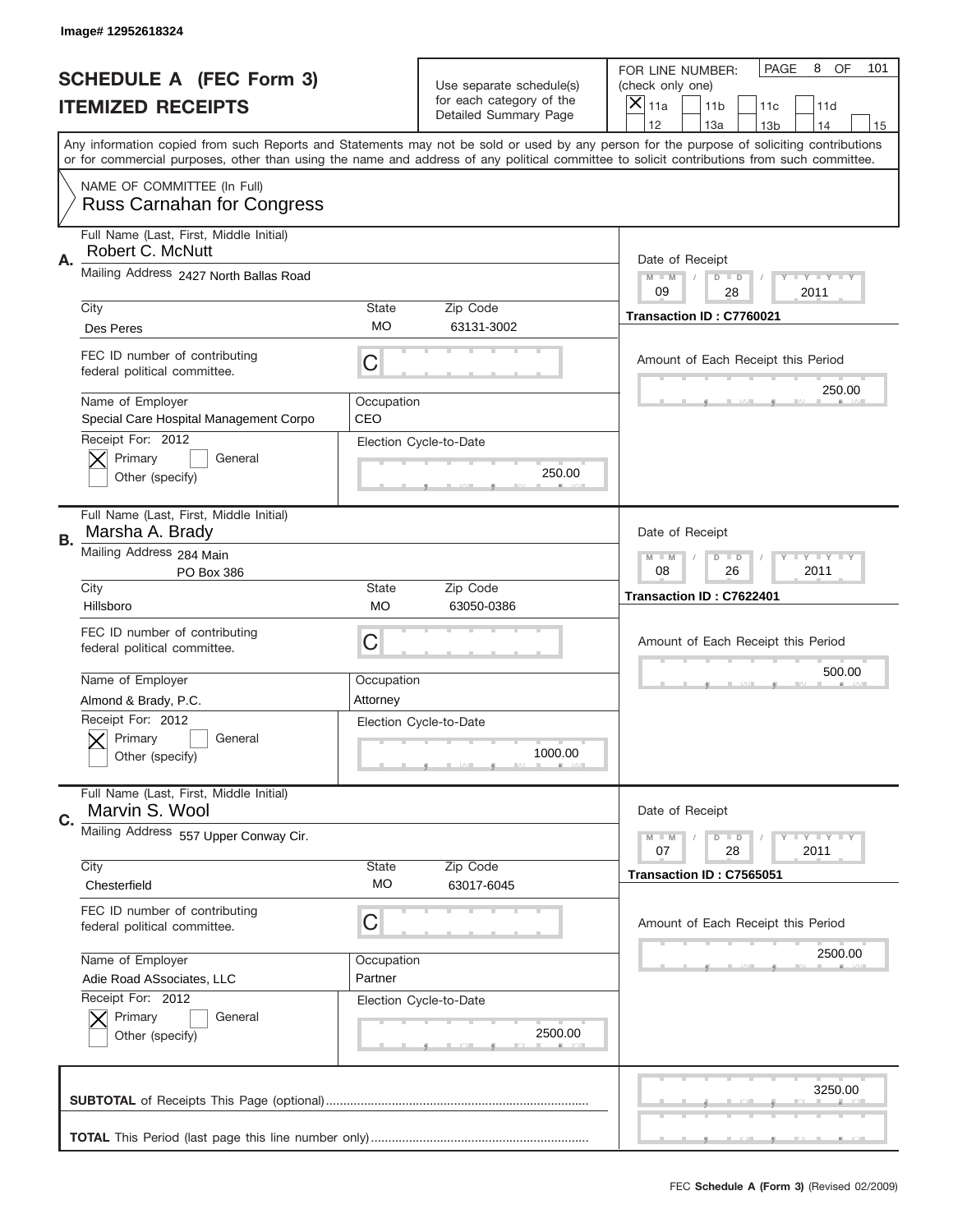|    | Image# 12952618325                                            |                       |                                                   |                                                                                                                                                                                                                                                                                                                                     |
|----|---------------------------------------------------------------|-----------------------|---------------------------------------------------|-------------------------------------------------------------------------------------------------------------------------------------------------------------------------------------------------------------------------------------------------------------------------------------------------------------------------------------|
|    | <b>SCHEDULE A (FEC Form 3)</b>                                |                       | Use separate schedule(s)                          | <b>PAGE</b><br>9<br>OF<br>101<br>FOR LINE NUMBER:<br>(check only one)                                                                                                                                                                                                                                                               |
|    | <b>ITEMIZED RECEIPTS</b>                                      |                       | for each category of the<br>Detailed Summary Page | $\overline{\mathsf{x}}$<br>11a<br>11 <sub>b</sub><br>11c<br>11d                                                                                                                                                                                                                                                                     |
|    |                                                               |                       |                                                   | 12<br>13a<br>14<br>13 <sub>b</sub><br>15<br>Any information copied from such Reports and Statements may not be sold or used by any person for the purpose of soliciting contributions<br>or for commercial purposes, other than using the name and address of any political committee to solicit contributions from such committee. |
|    | NAME OF COMMITTEE (In Full)                                   |                       |                                                   |                                                                                                                                                                                                                                                                                                                                     |
|    | <b>Russ Carnahan for Congress</b>                             |                       |                                                   |                                                                                                                                                                                                                                                                                                                                     |
| Α. | Full Name (Last, First, Middle Initial)<br>Janet M. Frane     |                       |                                                   | Date of Receipt                                                                                                                                                                                                                                                                                                                     |
|    | Mailing Address 444 Sherwood Dr                               |                       |                                                   | $M - M$<br><b>LY LY LY</b><br>$D$ $D$<br>08<br>2011<br>11                                                                                                                                                                                                                                                                           |
|    | City                                                          | State<br>МO           | Zip Code<br>63119-3750                            | Transaction ID: C7565061                                                                                                                                                                                                                                                                                                            |
|    | <b>Webster Groves</b>                                         |                       |                                                   |                                                                                                                                                                                                                                                                                                                                     |
|    | FEC ID number of contributing<br>federal political committee. | C                     |                                                   | Amount of Each Receipt this Period<br>500.00                                                                                                                                                                                                                                                                                        |
|    | Name of Employer<br>None                                      | Occupation<br>retired |                                                   |                                                                                                                                                                                                                                                                                                                                     |
|    | Receipt For: 2012                                             |                       | Election Cycle-to-Date                            |                                                                                                                                                                                                                                                                                                                                     |
|    | Primary<br>General<br>Other (specify)                         |                       | 500.00                                            |                                                                                                                                                                                                                                                                                                                                     |
|    |                                                               |                       |                                                   |                                                                                                                                                                                                                                                                                                                                     |
| В. | Full Name (Last, First, Middle Initial)<br>Richard D. Baron   |                       |                                                   | Date of Receipt                                                                                                                                                                                                                                                                                                                     |
|    | Mailing Address 1415 Olive Street                             |                       |                                                   | <b>LYLYLY</b><br>$M$ $M$<br>$D$ $D$                                                                                                                                                                                                                                                                                                 |
|    | City                                                          | <b>State</b>          | Zip Code                                          | 09<br>28<br>2011                                                                                                                                                                                                                                                                                                                    |
|    | Saint Louis                                                   | <b>MO</b>             | 63103                                             | Transaction ID: C7760023                                                                                                                                                                                                                                                                                                            |
|    | FEC ID number of contributing<br>federal political committee. | C                     |                                                   | Amount of Each Receipt this Period                                                                                                                                                                                                                                                                                                  |
|    | Name of Employer                                              | Occupation            |                                                   | 1000.00                                                                                                                                                                                                                                                                                                                             |
|    | McCormack Baron Salazar                                       | CEO                   |                                                   |                                                                                                                                                                                                                                                                                                                                     |
|    | Receipt For: 2012                                             |                       | Election Cycle-to-Date                            |                                                                                                                                                                                                                                                                                                                                     |
|    | General<br>Primary                                            |                       |                                                   |                                                                                                                                                                                                                                                                                                                                     |
|    | Other (specify)                                               |                       | 2000.00                                           |                                                                                                                                                                                                                                                                                                                                     |
|    | Full Name (Last, First, Middle Initial)<br>Hunter Beckham     |                       |                                                   | Date of Receipt                                                                                                                                                                                                                                                                                                                     |
| C. | Mailing Address 7722 Big Bend Blvd                            |                       |                                                   | <b>LYLYLY</b><br>$M - M$<br>$D$ $D$                                                                                                                                                                                                                                                                                                 |
|    |                                                               |                       |                                                   | 09<br>26<br>2011                                                                                                                                                                                                                                                                                                                    |
|    | City<br>Saint Louis                                           | State<br>MO           | Zip Code<br>63119-2108                            | Transaction ID: C7749633                                                                                                                                                                                                                                                                                                            |
|    | FEC ID number of contributing                                 |                       |                                                   |                                                                                                                                                                                                                                                                                                                                     |
|    | federal political committee.                                  | C                     |                                                   | Amount of Each Receipt this Period                                                                                                                                                                                                                                                                                                  |
|    | Name of Employer                                              | Occupation            |                                                   | 250.00                                                                                                                                                                                                                                                                                                                              |
|    | <b>SWT Design</b>                                             | Landscape Architect   |                                                   |                                                                                                                                                                                                                                                                                                                                     |
|    | Receipt For: 2012                                             |                       | Election Cycle-to-Date                            |                                                                                                                                                                                                                                                                                                                                     |
|    | Primary<br>General                                            |                       |                                                   |                                                                                                                                                                                                                                                                                                                                     |
|    | Other (specify)                                               |                       | 250.00                                            |                                                                                                                                                                                                                                                                                                                                     |
|    |                                                               |                       |                                                   |                                                                                                                                                                                                                                                                                                                                     |
|    |                                                               |                       |                                                   | 1750.00                                                                                                                                                                                                                                                                                                                             |
|    |                                                               |                       |                                                   |                                                                                                                                                                                                                                                                                                                                     |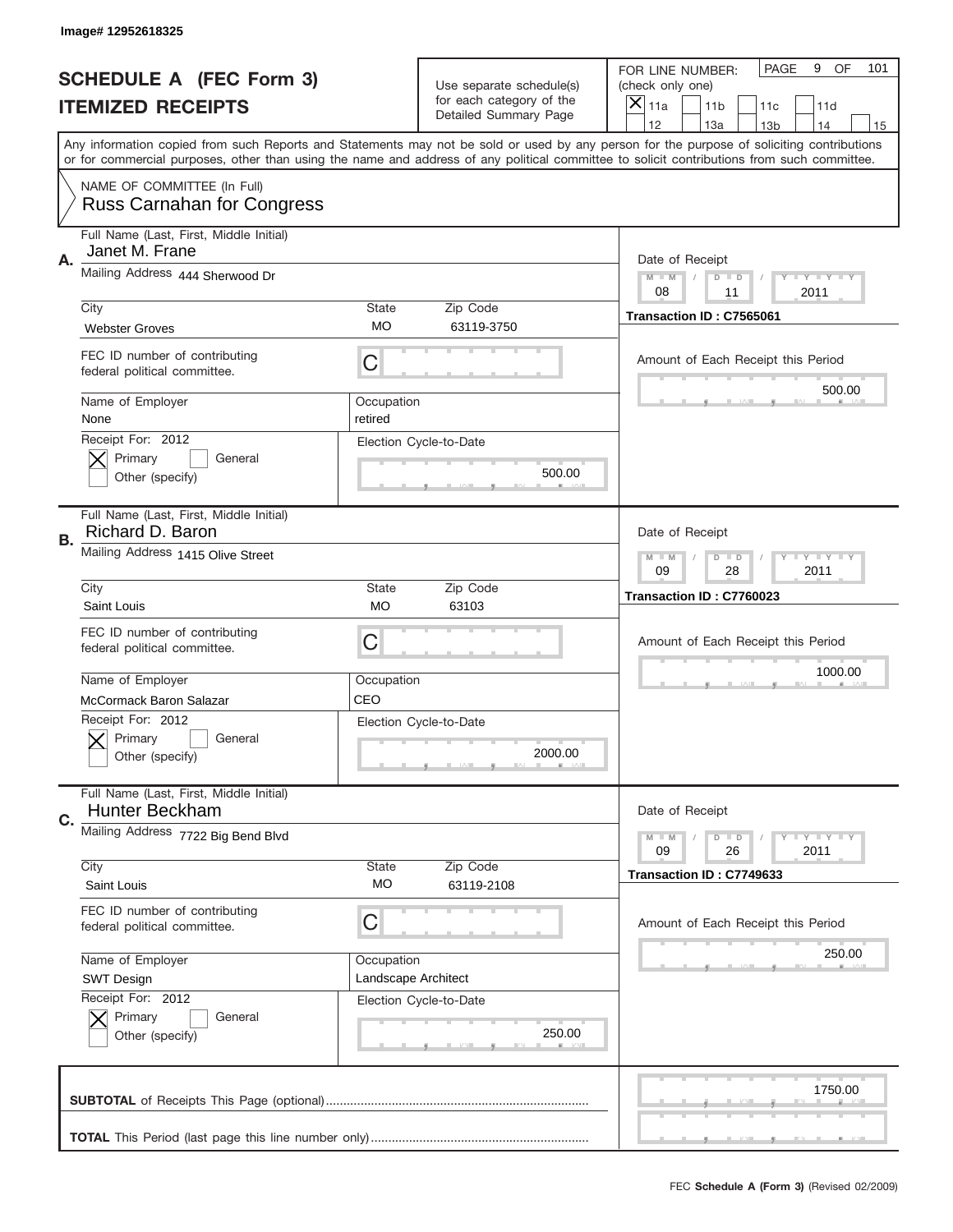|    | Image# 12952618326                                               |                                  |                                                   |                                                                                                                                                                                                                                                                                                                               |
|----|------------------------------------------------------------------|----------------------------------|---------------------------------------------------|-------------------------------------------------------------------------------------------------------------------------------------------------------------------------------------------------------------------------------------------------------------------------------------------------------------------------------|
|    | <b>SCHEDULE A (FEC Form 3)</b>                                   |                                  | Use separate schedule(s)                          | PAGE<br>10 OF<br>101<br>FOR LINE NUMBER:<br>(check only one)                                                                                                                                                                                                                                                                  |
|    | <b>ITEMIZED RECEIPTS</b>                                         |                                  | for each category of the<br>Detailed Summary Page | $\overline{\mathsf{x}}$<br>11a<br>11 <sub>b</sub><br>11c<br>11d<br>12                                                                                                                                                                                                                                                         |
|    |                                                                  |                                  |                                                   | 13a<br>14<br>13 <sub>b</sub><br>15<br>Any information copied from such Reports and Statements may not be sold or used by any person for the purpose of soliciting contributions<br>or for commercial purposes, other than using the name and address of any political committee to solicit contributions from such committee. |
|    | NAME OF COMMITTEE (In Full)<br><b>Russ Carnahan for Congress</b> |                                  |                                                   |                                                                                                                                                                                                                                                                                                                               |
| Α. | Full Name (Last, First, Middle Initial)<br>Don R. McQuitty       |                                  |                                                   | Date of Receipt                                                                                                                                                                                                                                                                                                               |
|    | Mailing Address PO Box 37                                        |                                  |                                                   | Y TY TY TY<br>$M$ M<br>$D$ $D$<br>09<br>30<br>2011                                                                                                                                                                                                                                                                            |
|    | City<br>Cameron                                                  | State<br><b>MO</b>               | Zip Code<br>64429-0037                            | Transaction ID: C7782073                                                                                                                                                                                                                                                                                                      |
|    | FEC ID number of contributing<br>federal political committee.    | C                                |                                                   | Amount of Each Receipt this Period<br>1250.00                                                                                                                                                                                                                                                                                 |
|    | Name of Employer<br>NW Electric Power Cooperative Associat       | Occupation<br>President          |                                                   |                                                                                                                                                                                                                                                                                                                               |
|    | Receipt For: 2012<br>Primary<br>General<br>Other (specify)       |                                  | Election Cycle-to-Date<br>2500.00                 |                                                                                                                                                                                                                                                                                                                               |
| В. | Full Name (Last, First, Middle Initial)<br>Paul Feenstra         |                                  |                                                   | Date of Receipt                                                                                                                                                                                                                                                                                                               |
|    | Mailing Address 2975 Hunters Branch Rd<br><b>Unit 429</b>        |                                  |                                                   | <b>LY LY LY</b><br>$M - M$<br>$D$ $D$<br>09<br>28<br>2011                                                                                                                                                                                                                                                                     |
|    | City<br>Fairfax                                                  | State<br><b>VA</b>               | Zip Code<br>22031-6074                            | Transaction ID: C7760053                                                                                                                                                                                                                                                                                                      |
|    | FEC ID number of contributing<br>federal political committee.    | C                                |                                                   | Amount of Each Receipt this Period                                                                                                                                                                                                                                                                                            |
|    | Name of Employer                                                 | Occupation                       |                                                   | 500.00                                                                                                                                                                                                                                                                                                                        |
|    | <b>ITS AMERICA</b>                                               |                                  | Government and Public Relations                   |                                                                                                                                                                                                                                                                                                                               |
|    | Receipt For: 2012<br>General<br>Primary<br>Other (specify)       |                                  | Election Cycle-to-Date<br>1000.00                 |                                                                                                                                                                                                                                                                                                                               |
| C. | Full Name (Last, First, Middle Initial)<br>Larry N. Lipsitz      |                                  |                                                   | Date of Receipt                                                                                                                                                                                                                                                                                                               |
|    | Mailing Address 42 Woodcliffe Rd.                                |                                  |                                                   | <b>LYLYLY</b><br>$M - M$<br>$D$ $D$<br>25<br>2011<br>07                                                                                                                                                                                                                                                                       |
|    | City<br>Saint Louis                                              | State<br>МO                      | Zip Code<br>63124                                 | Transaction ID: C7565023                                                                                                                                                                                                                                                                                                      |
|    | FEC ID number of contributing<br>federal political committee.    | C                                |                                                   | Amount of Each Receipt this Period                                                                                                                                                                                                                                                                                            |
|    | Name of Employer<br>Self                                         | Occupation<br><b>Real Estate</b> |                                                   | 350.00                                                                                                                                                                                                                                                                                                                        |
|    | Receipt For: 2012<br>Primary<br>General<br>Other (specify)       |                                  | Election Cycle-to-Date<br>350.00                  |                                                                                                                                                                                                                                                                                                                               |
|    |                                                                  |                                  |                                                   | 2100.00                                                                                                                                                                                                                                                                                                                       |
|    |                                                                  |                                  |                                                   |                                                                                                                                                                                                                                                                                                                               |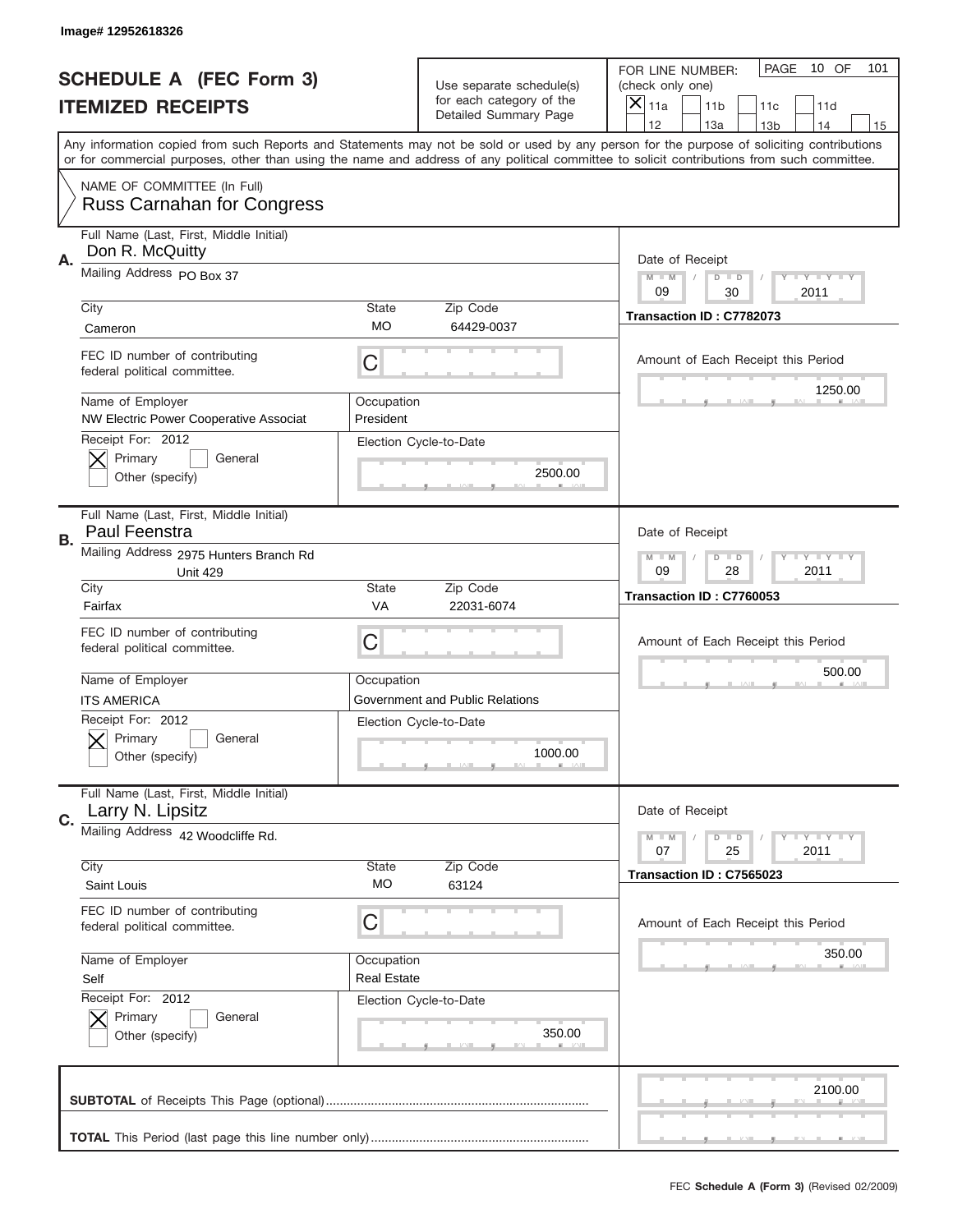|    | Image# 12952618327                                               |                        |                                                   |                                                                                                                                                                                                                                                                                                                                     |
|----|------------------------------------------------------------------|------------------------|---------------------------------------------------|-------------------------------------------------------------------------------------------------------------------------------------------------------------------------------------------------------------------------------------------------------------------------------------------------------------------------------------|
|    | <b>SCHEDULE A (FEC Form 3)</b>                                   |                        | Use separate schedule(s)                          | PAGE<br>11 OF<br>101<br>FOR LINE NUMBER:<br>(check only one)                                                                                                                                                                                                                                                                        |
|    | <b>ITEMIZED RECEIPTS</b>                                         |                        | for each category of the<br>Detailed Summary Page | ×<br>11a<br>11 <sub>b</sub><br>11c<br>11d                                                                                                                                                                                                                                                                                           |
|    |                                                                  |                        |                                                   | 12<br>13a<br>14<br>13 <sub>b</sub><br>15<br>Any information copied from such Reports and Statements may not be sold or used by any person for the purpose of soliciting contributions<br>or for commercial purposes, other than using the name and address of any political committee to solicit contributions from such committee. |
|    | NAME OF COMMITTEE (In Full)<br><b>Russ Carnahan for Congress</b> |                        |                                                   |                                                                                                                                                                                                                                                                                                                                     |
| Α. | Full Name (Last, First, Middle Initial)<br>Benjamin Odom         |                        |                                                   | Date of Receipt                                                                                                                                                                                                                                                                                                                     |
|    | Mailing Address 4205 Middlefield Ct                              |                        |                                                   | $M - M$<br><b>LYLYLY</b><br>$D$ $D$<br>08<br>2011<br>11                                                                                                                                                                                                                                                                             |
|    | City<br>Norman                                                   | <b>State</b><br>OK     | Zip Code<br>73072-3016                            | Transaction ID: C7565063                                                                                                                                                                                                                                                                                                            |
|    | FEC ID number of contributing<br>federal political committee.    | C                      |                                                   | Amount of Each Receipt this Period<br>1250.00                                                                                                                                                                                                                                                                                       |
|    | Name of Employer<br>Self employed<br>Receipt For: 2012           | Occupation<br>Attorney |                                                   |                                                                                                                                                                                                                                                                                                                                     |
|    | Primary<br>General<br>Other (specify)                            |                        | Election Cycle-to-Date<br>1250.00                 |                                                                                                                                                                                                                                                                                                                                     |
| В. | Full Name (Last, First, Middle Initial)<br>James W. Symington    |                        |                                                   | Date of Receipt                                                                                                                                                                                                                                                                                                                     |
|    | Mailing Address 1666 K Street NW<br><b>Ste 500</b>               |                        |                                                   | <b>LEYTEY LEY</b><br>$M - M$<br>$D$ $D$<br>09<br>21<br>2011                                                                                                                                                                                                                                                                         |
|    | City<br>Washington                                               | <b>State</b><br>DC     | Zip Code<br>20006                                 | Transaction ID: C7732373                                                                                                                                                                                                                                                                                                            |
|    | FEC ID number of contributing<br>federal political committee.    | C                      |                                                   | Amount of Each Receipt this Period                                                                                                                                                                                                                                                                                                  |
|    | Name of Employer<br>Nossaman                                     | Occupation<br>Attorney |                                                   | 250.00                                                                                                                                                                                                                                                                                                                              |
|    | Receipt For: 2012<br>Primary<br>General<br>Other (specify)       |                        | Election Cycle-to-Date<br>400.00                  |                                                                                                                                                                                                                                                                                                                                     |
| C. | Full Name (Last, First, Middle Initial)<br>Anita Porte Robb      |                        |                                                   | Date of Receipt                                                                                                                                                                                                                                                                                                                     |
|    | Mailing Address 1200 Main St., #3900                             |                        |                                                   | <b>LY LY LY</b><br>$M - M$<br>$D$ $D$<br>2011<br>08<br>01                                                                                                                                                                                                                                                                           |
|    | City<br><b>Kansas City</b>                                       | State<br><b>MO</b>     | Zip Code<br>64105                                 | Transaction ID: C7565054                                                                                                                                                                                                                                                                                                            |
|    | FEC ID number of contributing<br>federal political committee.    | C                      |                                                   | Amount of Each Receipt this Period                                                                                                                                                                                                                                                                                                  |
|    | Name of Employer<br>Robb & Robb LLC.                             | Occupation<br>Attorney |                                                   | 1000.00                                                                                                                                                                                                                                                                                                                             |
|    | Receipt For: 2012<br>Primary<br>General<br>Other (specify)       |                        | Election Cycle-to-Date<br>1000.00                 |                                                                                                                                                                                                                                                                                                                                     |
|    |                                                                  |                        |                                                   | 2500.00                                                                                                                                                                                                                                                                                                                             |
|    |                                                                  |                        |                                                   |                                                                                                                                                                                                                                                                                                                                     |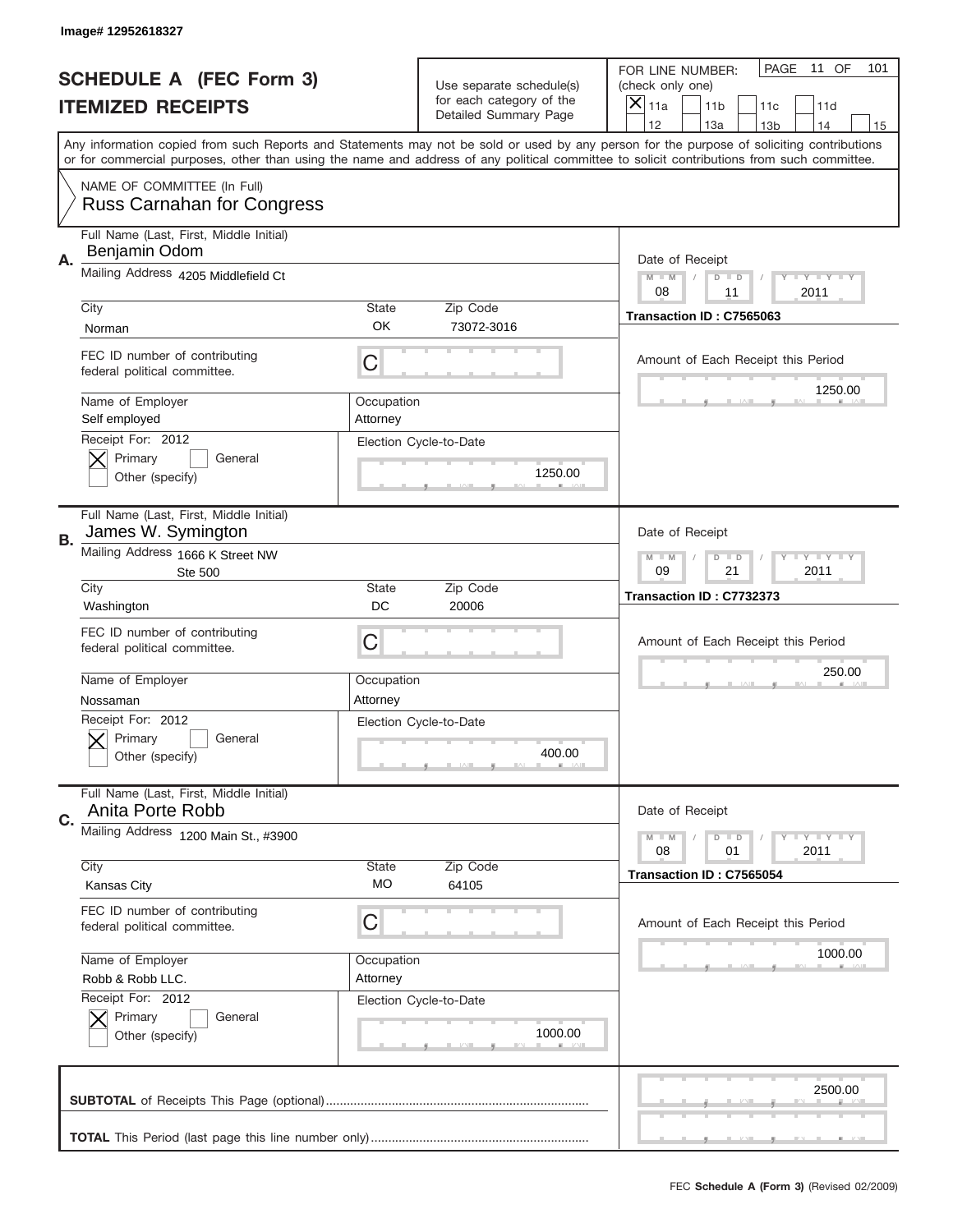|    | Image# 12952618328                                               |                                    |                                                   |                                                                                                                                                                                                                                                                                                                                     |
|----|------------------------------------------------------------------|------------------------------------|---------------------------------------------------|-------------------------------------------------------------------------------------------------------------------------------------------------------------------------------------------------------------------------------------------------------------------------------------------------------------------------------------|
|    | <b>SCHEDULE A (FEC Form 3)</b>                                   |                                    | Use separate schedule(s)                          | PAGE<br>12 OF<br>101<br>FOR LINE NUMBER:<br>(check only one)                                                                                                                                                                                                                                                                        |
|    | <b>ITEMIZED RECEIPTS</b>                                         |                                    | for each category of the<br>Detailed Summary Page | ×<br>11a<br>11 <sub>b</sub><br>11c<br>11d                                                                                                                                                                                                                                                                                           |
|    |                                                                  |                                    |                                                   | 12<br>13a<br>14<br>13 <sub>b</sub><br>15<br>Any information copied from such Reports and Statements may not be sold or used by any person for the purpose of soliciting contributions<br>or for commercial purposes, other than using the name and address of any political committee to solicit contributions from such committee. |
|    | NAME OF COMMITTEE (In Full)<br><b>Russ Carnahan for Congress</b> |                                    |                                                   |                                                                                                                                                                                                                                                                                                                                     |
| Α. | Full Name (Last, First, Middle Initial)<br>Joseph O. Losos       |                                    |                                                   | Date of Receipt                                                                                                                                                                                                                                                                                                                     |
|    | Mailing Address 8957 Clayton Rd                                  |                                    |                                                   | $M - M$<br><b>LY LY LY</b><br>$D$ $D$<br>08<br>2011<br>30                                                                                                                                                                                                                                                                           |
|    | City<br>Saint Louis                                              | State<br>МO                        | Zip Code<br>63117-1001                            | Transaction ID: C7622404                                                                                                                                                                                                                                                                                                            |
|    | FEC ID number of contributing<br>federal political committee.    | C                                  |                                                   | Amount of Each Receipt this Period                                                                                                                                                                                                                                                                                                  |
|    | Name of Employer<br><b>Investment Advisor</b>                    | Occupation<br>EverBank             |                                                   | 2100.00                                                                                                                                                                                                                                                                                                                             |
|    | Receipt For: 2012<br>Primary<br>General<br>Other (specify)       |                                    | Election Cycle-to-Date<br>2100.00                 |                                                                                                                                                                                                                                                                                                                                     |
| В. | Full Name (Last, First, Middle Initial)<br>Frank J. Beelman III  |                                    |                                                   | Date of Receipt                                                                                                                                                                                                                                                                                                                     |
|    | Mailing Address 1204 Cinnamon Dr                                 |                                    |                                                   | $M$ M<br>$D$ $D$<br><b>LEYTEY LEY</b><br>07<br>19<br>2011                                                                                                                                                                                                                                                                           |
|    | City<br>Freeburg                                                 | State<br>IL                        | Zip Code<br>62243-2119                            | Transaction ID: C7538524                                                                                                                                                                                                                                                                                                            |
|    | FEC ID number of contributing<br>federal political committee.    | C                                  |                                                   | Amount of Each Receipt this Period                                                                                                                                                                                                                                                                                                  |
|    | Name of Employer<br>Beelman Trucking Corp.                       | Occupation<br>President            |                                                   | 2500.00                                                                                                                                                                                                                                                                                                                             |
|    | Receipt For: 2012<br>General<br>Primary<br>Other (specify)       |                                    | Election Cycle-to-Date<br>2500.00                 |                                                                                                                                                                                                                                                                                                                                     |
| C. | Full Name (Last, First, Middle Initial)<br>James P Brown         |                                    |                                                   | Date of Receipt                                                                                                                                                                                                                                                                                                                     |
|    | Mailing Address 1615 L Street, NW<br>Suite 520                   |                                    |                                                   | $I - Y - I - Y - I - Y$<br>$M - M$<br>$D$ $D$<br>09<br>28<br>2011                                                                                                                                                                                                                                                                   |
|    | City<br>Washington                                               | State<br>DC                        | Zip Code<br>20036-5608                            | Transaction ID: C7760055                                                                                                                                                                                                                                                                                                            |
|    | FEC ID number of contributing<br>federal political committee.    | C                                  |                                                   | Amount of Each Receipt this Period                                                                                                                                                                                                                                                                                                  |
|    | Name of Employer<br><b>Brown and Associates</b>                  | Occupation<br>President & Lobbyist |                                                   | 500.00                                                                                                                                                                                                                                                                                                                              |
|    | Receipt For: 2012<br>Primary<br>General<br>Other (specify)       |                                    | Election Cycle-to-Date<br>1000.00                 |                                                                                                                                                                                                                                                                                                                                     |
|    |                                                                  |                                    |                                                   | 5100.00                                                                                                                                                                                                                                                                                                                             |
|    |                                                                  |                                    |                                                   |                                                                                                                                                                                                                                                                                                                                     |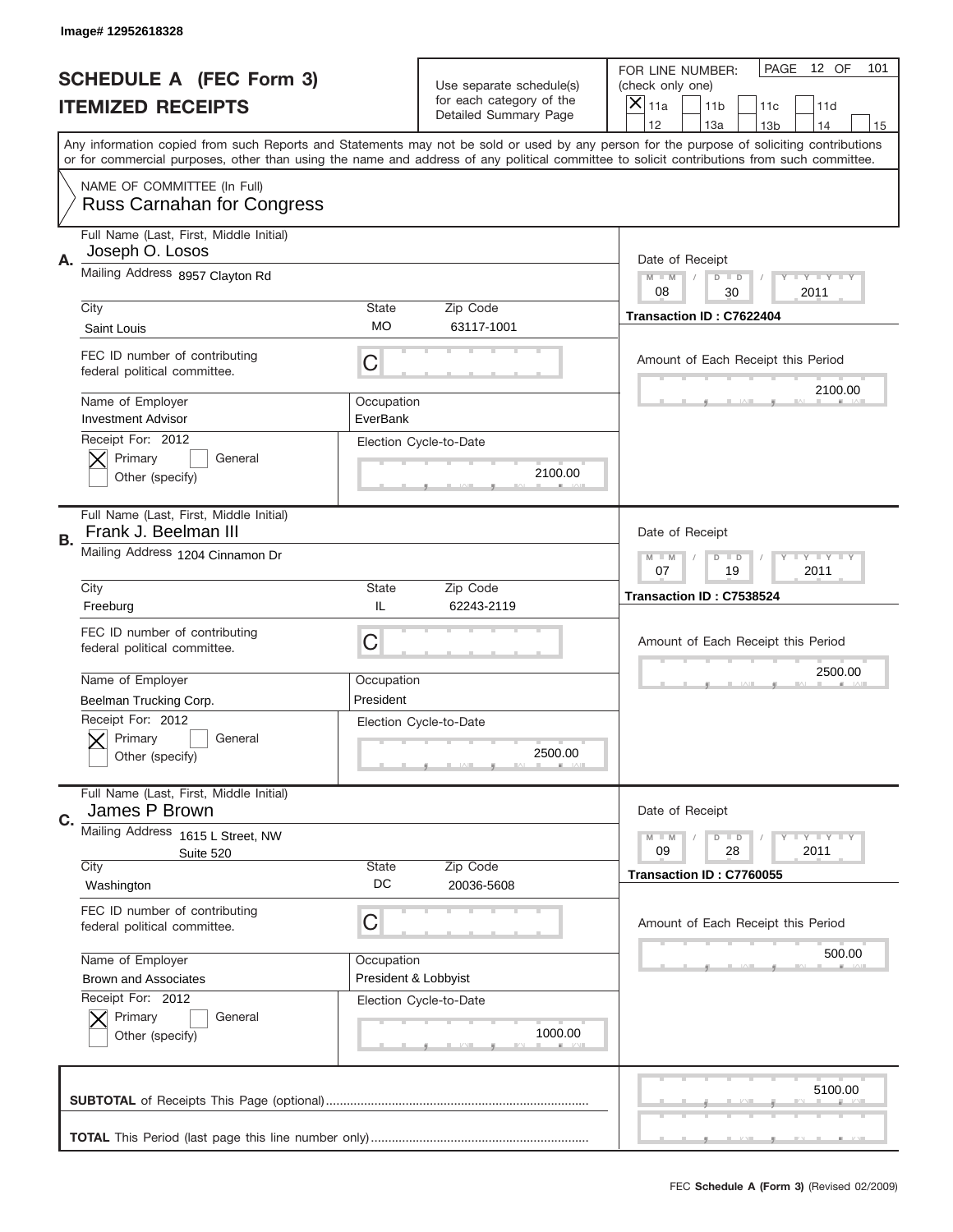|    | Image# 12952618329                                               |                               |                                                   |                                                                                                                                                                                       |
|----|------------------------------------------------------------------|-------------------------------|---------------------------------------------------|---------------------------------------------------------------------------------------------------------------------------------------------------------------------------------------|
|    | <b>SCHEDULE A (FEC Form 3)</b>                                   |                               | Use separate schedule(s)                          | PAGE<br>13 OF<br>101<br>FOR LINE NUMBER:<br>(check only one)                                                                                                                          |
|    | <b>ITEMIZED RECEIPTS</b>                                         |                               | for each category of the<br>Detailed Summary Page | $\overline{X} _{11a}$<br>11 <sub>b</sub><br>11c<br>11d                                                                                                                                |
|    |                                                                  |                               |                                                   | 12<br>13a<br>14<br>13 <sub>b</sub><br>15<br>Any information copied from such Reports and Statements may not be sold or used by any person for the purpose of soliciting contributions |
|    |                                                                  |                               |                                                   | or for commercial purposes, other than using the name and address of any political committee to solicit contributions from such committee.                                            |
|    | NAME OF COMMITTEE (In Full)<br><b>Russ Carnahan for Congress</b> |                               |                                                   |                                                                                                                                                                                       |
| Α. | Full Name (Last, First, Middle Initial)<br>Giana Andrews         |                               |                                                   | Date of Receipt                                                                                                                                                                       |
|    | Mailing Address PO Box 392                                       |                               |                                                   | <b>LEY LEY LEY</b><br>$M - M$<br>$D$ $D$<br>09<br>30<br>2011                                                                                                                          |
|    | City<br><b>Bolivar</b>                                           | <b>State</b><br>МO            | Zip Code<br>65613-0392                            | Transaction ID: C7786025                                                                                                                                                              |
|    | FEC ID number of contributing<br>federal political committee.    | C                             |                                                   | Amount of Each Receipt this Period                                                                                                                                                    |
|    | Name of Employer<br><b>State Farm Insurance</b>                  | Occupation<br>Insurance Agent |                                                   | 250.00                                                                                                                                                                                |
|    | Receipt For: 2012<br>Primary<br>General<br>Other (specify)       |                               | Election Cycle-to-Date<br>250.00                  |                                                                                                                                                                                       |
| В. | Full Name (Last, First, Middle Initial)<br>Michael J. Torra      |                               |                                                   | Date of Receipt                                                                                                                                                                       |
|    | Mailing Address 1700 17th Street, NW<br>#303                     |                               |                                                   | $M - M$<br><b>LEY LEY LEY</b><br>$D$ $D$<br>09<br>28<br>2011                                                                                                                          |
|    | City<br>Washington                                               | <b>State</b><br>DC            | Zip Code<br>20009                                 | Transaction ID: C7760036                                                                                                                                                              |
|    | FEC ID number of contributing<br>federal political committee.    | С                             |                                                   | Amount of Each Receipt this Period                                                                                                                                                    |
|    | Name of Employer                                                 | Occupation                    |                                                   | 500.00                                                                                                                                                                                |
|    | The Raben Group                                                  | Principle                     |                                                   |                                                                                                                                                                                       |
|    | Receipt For: 2012<br>General<br>Primary<br>Other (specify)       |                               | Election Cycle-to-Date<br>500.00                  |                                                                                                                                                                                       |
| C. | Full Name (Last, First, Middle Initial)<br>John R. Boyd          |                               |                                                   | Date of Receipt                                                                                                                                                                       |
|    | Mailing Address 2601 SW 10th Street                              |                               |                                                   | <b>LYLYLY</b><br>$M - M$<br>$D$ $D$<br>09<br>28<br>2011                                                                                                                               |
|    | City<br><b>Blue Springs</b>                                      | <b>State</b><br>MO            | Zip Code<br>64015-6816                            | Transaction ID: C7760016                                                                                                                                                              |
|    | FEC ID number of contributing<br>federal political committee.    | С                             |                                                   | Amount of Each Receipt this Period                                                                                                                                                    |
|    | Name of Employer                                                 | Occupation                    |                                                   | 500.00                                                                                                                                                                                |
|    | Boyd & Kenter                                                    | Attorney                      |                                                   |                                                                                                                                                                                       |
|    | Receipt For: 2012<br>Primary<br>General<br>Other (specify)       |                               | Election Cycle-to-Date<br>500.00                  |                                                                                                                                                                                       |
|    |                                                                  |                               |                                                   | 1250.00                                                                                                                                                                               |
|    |                                                                  |                               |                                                   |                                                                                                                                                                                       |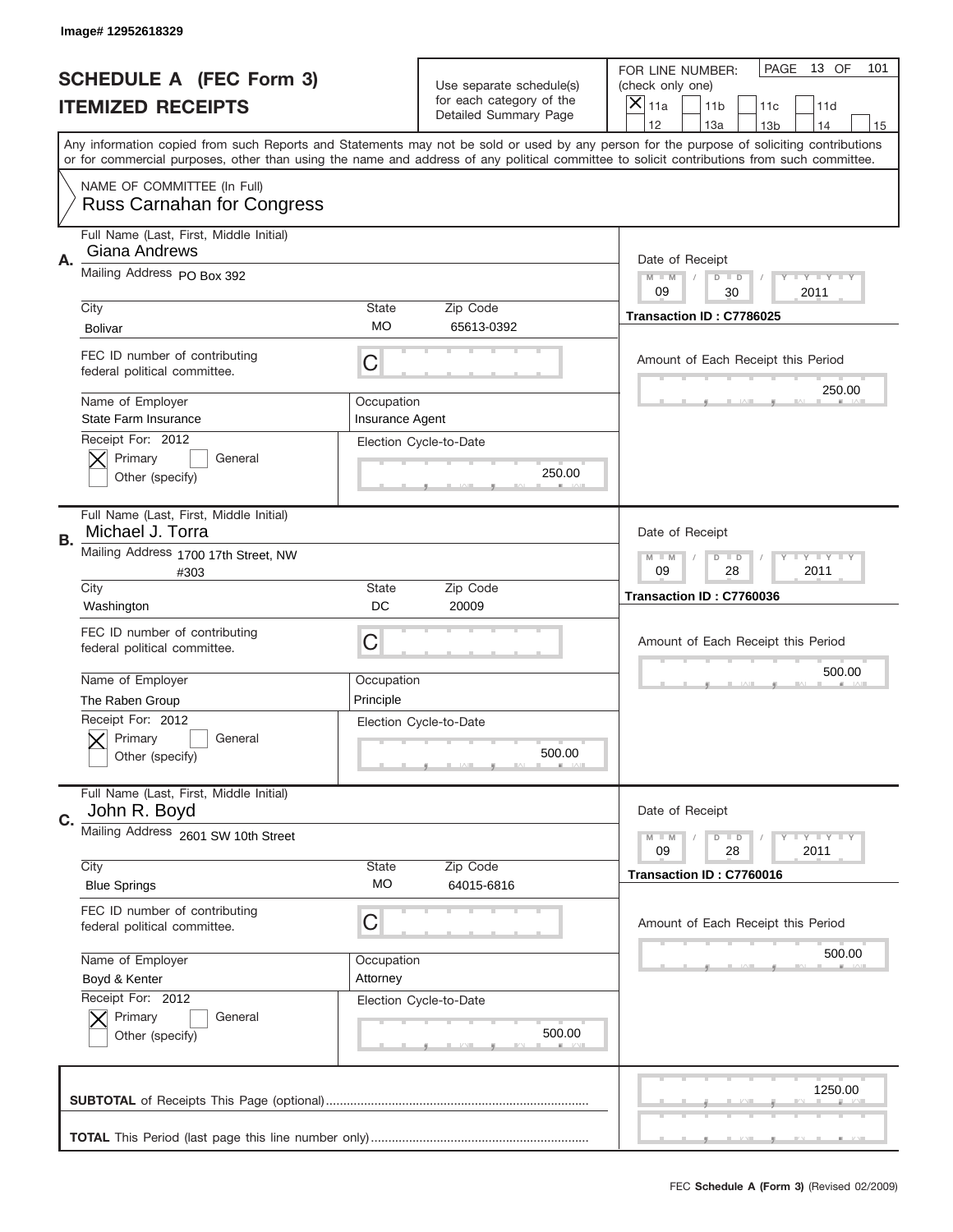|    | Image# 12952618330                                               |                         |                                                   |                                                                                                                                                                                                                                                                                                                                     |
|----|------------------------------------------------------------------|-------------------------|---------------------------------------------------|-------------------------------------------------------------------------------------------------------------------------------------------------------------------------------------------------------------------------------------------------------------------------------------------------------------------------------------|
|    | <b>SCHEDULE A (FEC Form 3)</b>                                   |                         | Use separate schedule(s)                          | PAGE<br>14 OF<br>101<br>FOR LINE NUMBER:<br>(check only one)                                                                                                                                                                                                                                                                        |
|    | <b>ITEMIZED RECEIPTS</b>                                         |                         | for each category of the<br>Detailed Summary Page | ×<br>11a<br>11 <sub>b</sub><br>11c<br>11d                                                                                                                                                                                                                                                                                           |
|    |                                                                  |                         |                                                   | 12<br>13a<br>14<br>13 <sub>b</sub><br>15<br>Any information copied from such Reports and Statements may not be sold or used by any person for the purpose of soliciting contributions<br>or for commercial purposes, other than using the name and address of any political committee to solicit contributions from such committee. |
|    | NAME OF COMMITTEE (In Full)<br><b>Russ Carnahan for Congress</b> |                         |                                                   |                                                                                                                                                                                                                                                                                                                                     |
| Α. | Full Name (Last, First, Middle Initial)<br>Phoebe Smith          |                         |                                                   | Date of Receipt                                                                                                                                                                                                                                                                                                                     |
|    | Mailing Address 319 North 4th Street<br>Suite #1000              |                         |                                                   | $M - M$<br><b>LY LY LY</b><br>$D$ $D$<br>09<br>2011<br>30                                                                                                                                                                                                                                                                           |
|    | City<br>Saint Louis                                              | State<br>МO             | Zip Code<br>63102                                 | Transaction ID: C9073636                                                                                                                                                                                                                                                                                                            |
|    | FEC ID number of contributing<br>federal political committee.    | C                       |                                                   | Amount of Each Receipt this Period                                                                                                                                                                                                                                                                                                  |
|    | Name of Employer<br>N/A                                          | Occupation<br>Homemaker |                                                   | 2500.00                                                                                                                                                                                                                                                                                                                             |
|    | Receipt For: 2012<br>Primary<br>General<br>Other (specify)       |                         | Election Cycle-to-Date<br>2500.00                 |                                                                                                                                                                                                                                                                                                                                     |
| В. | Full Name (Last, First, Middle Initial)<br>Scott A. Satterlee    |                         |                                                   | Date of Receipt                                                                                                                                                                                                                                                                                                                     |
|    | Mailing Address 1005 Purgatory Road                              |                         |                                                   | $M - M$<br>$D$ $D$<br><b>LEYTEY LEY</b><br>09<br>27<br>2011                                                                                                                                                                                                                                                                         |
|    | City<br><b>Eden Prairie</b>                                      | State<br>MN             | Zip Code<br>55347                                 | Transaction ID: C7759897                                                                                                                                                                                                                                                                                                            |
|    |                                                                  |                         |                                                   |                                                                                                                                                                                                                                                                                                                                     |
|    | FEC ID number of contributing<br>federal political committee.    | C                       |                                                   | Amount of Each Receipt this Period                                                                                                                                                                                                                                                                                                  |
|    | Name of Employer                                                 | Occupation              |                                                   | 500.00                                                                                                                                                                                                                                                                                                                              |
|    | CH Robinson Worldwide, Inc.                                      | Senior Vice President   |                                                   |                                                                                                                                                                                                                                                                                                                                     |
|    | Receipt For: 2012<br>General<br>Primary<br>Other (specify)       |                         | Election Cycle-to-Date<br>500.00                  |                                                                                                                                                                                                                                                                                                                                     |
| C. | Full Name (Last, First, Middle Initial)<br>Karen Bode Baxter     |                         |                                                   | Date of Receipt                                                                                                                                                                                                                                                                                                                     |
|    | Mailing Address 5811 Delor Street                                |                         |                                                   | $I - Y - I - Y - I - Y$<br>$M - M$<br>$D$ $D$                                                                                                                                                                                                                                                                                       |
|    | City<br>Saint Louis                                              | <b>State</b><br>МO      | Zip Code<br>63109-3108                            | 09<br>2011<br>30<br>Transaction ID: C7776017                                                                                                                                                                                                                                                                                        |
|    | FEC ID number of contributing<br>federal political committee.    | C                       |                                                   | Amount of Each Receipt this Period                                                                                                                                                                                                                                                                                                  |
|    | Name of Employer                                                 | Occupation              |                                                   | 500.00                                                                                                                                                                                                                                                                                                                              |
|    | Self Employed                                                    |                         | historic preservation consultant                  |                                                                                                                                                                                                                                                                                                                                     |
|    | Receipt For: 2012<br>Primary<br>General<br>Other (specify)       |                         | Election Cycle-to-Date<br>500.00                  |                                                                                                                                                                                                                                                                                                                                     |
|    |                                                                  |                         |                                                   | 3500.00                                                                                                                                                                                                                                                                                                                             |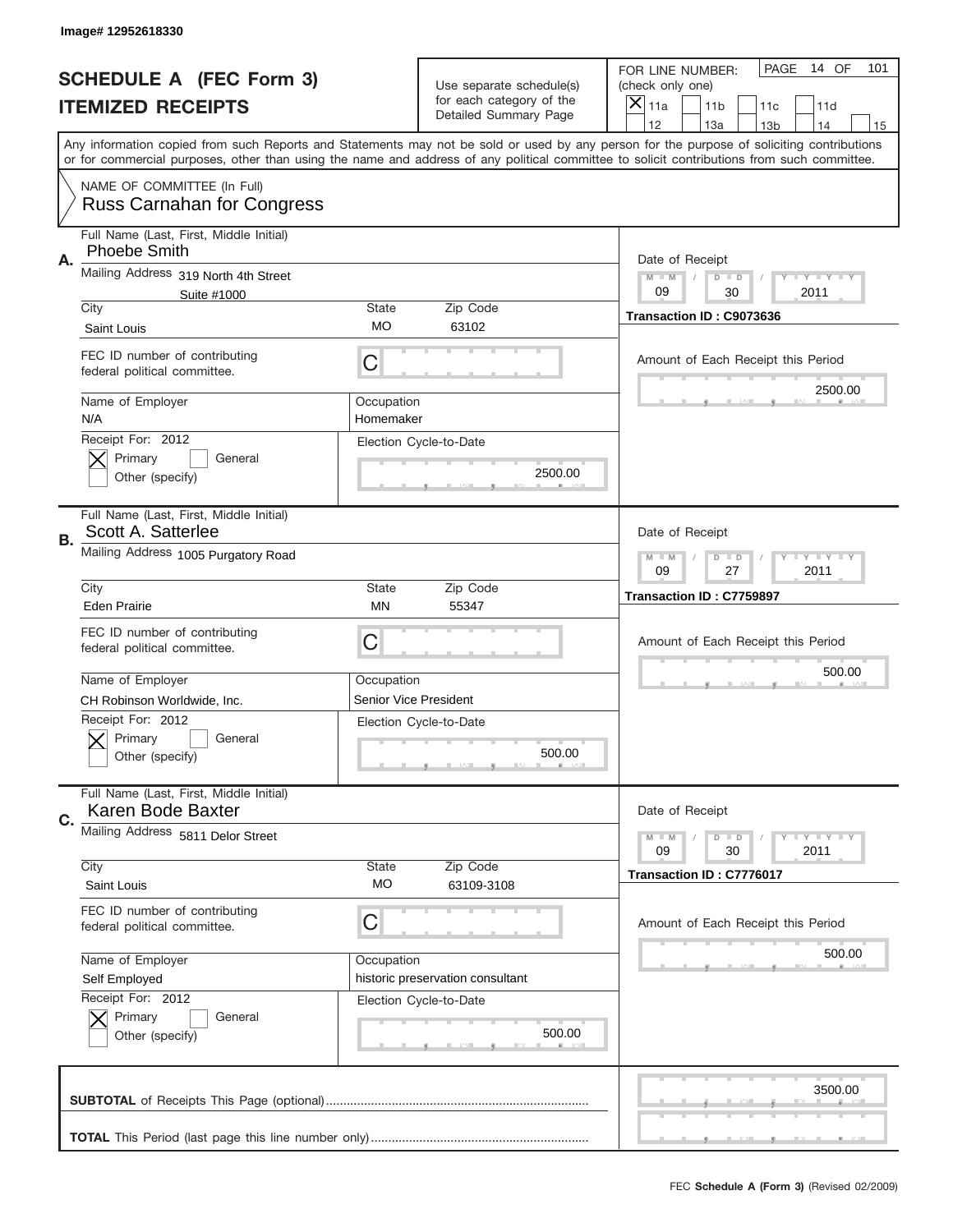|    | Image# 12952618331                                               |                                         |                                                      |                                                                                                                                                                                                                                                                                                                                     |
|----|------------------------------------------------------------------|-----------------------------------------|------------------------------------------------------|-------------------------------------------------------------------------------------------------------------------------------------------------------------------------------------------------------------------------------------------------------------------------------------------------------------------------------------|
|    | <b>SCHEDULE A (FEC Form 3)</b>                                   |                                         | Use separate schedule(s)<br>for each category of the | PAGE<br>15 OF<br>101<br>FOR LINE NUMBER:<br>(check only one)                                                                                                                                                                                                                                                                        |
|    | <b>ITEMIZED RECEIPTS</b>                                         |                                         | Detailed Summary Page                                | ×<br>11a<br>11 <sub>b</sub><br>11c<br>11d                                                                                                                                                                                                                                                                                           |
|    |                                                                  |                                         |                                                      | 12<br>13a<br>14<br>13 <sub>b</sub><br>15<br>Any information copied from such Reports and Statements may not be sold or used by any person for the purpose of soliciting contributions<br>or for commercial purposes, other than using the name and address of any political committee to solicit contributions from such committee. |
|    | NAME OF COMMITTEE (In Full)<br><b>Russ Carnahan for Congress</b> |                                         |                                                      |                                                                                                                                                                                                                                                                                                                                     |
| Α. | Full Name (Last, First, Middle Initial)<br>Peter H. Raven        |                                         |                                                      | Date of Receipt                                                                                                                                                                                                                                                                                                                     |
|    | Mailing Address 2361 Tower Grove Avenue                          |                                         |                                                      | $M - M$<br><b>LY LY LY</b><br>$D$ $D$<br>09<br>2011<br>27                                                                                                                                                                                                                                                                           |
|    | City<br>Saint Louis                                              | State<br>МO                             | Zip Code<br>63110-3410                               | Transaction ID: C7759917                                                                                                                                                                                                                                                                                                            |
|    | FEC ID number of contributing<br>federal political committee.    | C                                       |                                                      | Amount of Each Receipt this Period<br>100.00                                                                                                                                                                                                                                                                                        |
|    | Name of Employer<br>Missouri Botanical Garden Arboretum          | Occupation<br><b>President Emeritus</b> |                                                      |                                                                                                                                                                                                                                                                                                                                     |
|    | Receipt For: 2012<br>Primary<br>General<br>Other (specify)       |                                         | Election Cycle-to-Date<br>600.00                     |                                                                                                                                                                                                                                                                                                                                     |
| В. | Full Name (Last, First, Middle Initial)<br>Arthur Z. Guller      |                                         |                                                      | Date of Receipt                                                                                                                                                                                                                                                                                                                     |
|    | Mailing Address 155 Carondelet Plaza<br>Apt. 600                 |                                         |                                                      | $M - M$<br><b>LEYTEY LEY</b><br>$D$ $D$<br>09<br>30<br>2011                                                                                                                                                                                                                                                                         |
|    | City<br>Clayton                                                  | State<br><b>MO</b>                      | Zip Code<br>63105                                    | Transaction ID: C7782037                                                                                                                                                                                                                                                                                                            |
|    | FEC ID number of contributing<br>federal political committee.    | C                                       |                                                      | Amount of Each Receipt this Period                                                                                                                                                                                                                                                                                                  |
|    | Name of Employer                                                 |                                         |                                                      | 2500.00                                                                                                                                                                                                                                                                                                                             |
|    | <b>Curator Commercial Partners</b>                               | Occupation<br>Partner                   |                                                      |                                                                                                                                                                                                                                                                                                                                     |
|    | Receipt For: 2012<br>General<br>Primary<br>Other (specify)       |                                         | Election Cycle-to-Date<br>5000.00                    |                                                                                                                                                                                                                                                                                                                                     |
|    | Full Name (Last, First, Middle Initial)<br><b>Barry Aycock</b>   |                                         |                                                      | Date of Receipt                                                                                                                                                                                                                                                                                                                     |
| C. | Mailing Address PO Box 446                                       |                                         |                                                      | $\mathbf{I}$ $\mathbf{Y}$ $\mathbf{I}$ $\mathbf{Y}$ $\mathbf{I}$ $\mathbf{Y}$<br>$M - M$<br>$D$ $D$<br>09<br>2011<br>01                                                                                                                                                                                                             |
|    | City<br>Parma                                                    | State<br>МO                             | Zip Code<br>63870-0446                               | Transaction ID: C7622407                                                                                                                                                                                                                                                                                                            |
|    | FEC ID number of contributing<br>federal political committee.    | C                                       |                                                      | Amount of Each Receipt this Period                                                                                                                                                                                                                                                                                                  |
|    | Name of Employer<br><b>Aycock Agricultural Services</b>          | Occupation                              | <b>Agricultural Consultant</b>                       | 500.00                                                                                                                                                                                                                                                                                                                              |
|    | Receipt For: 2012<br>Primary<br>General<br>Other (specify)       |                                         | Election Cycle-to-Date<br>1000.00                    |                                                                                                                                                                                                                                                                                                                                     |
|    |                                                                  |                                         |                                                      | 3100.00                                                                                                                                                                                                                                                                                                                             |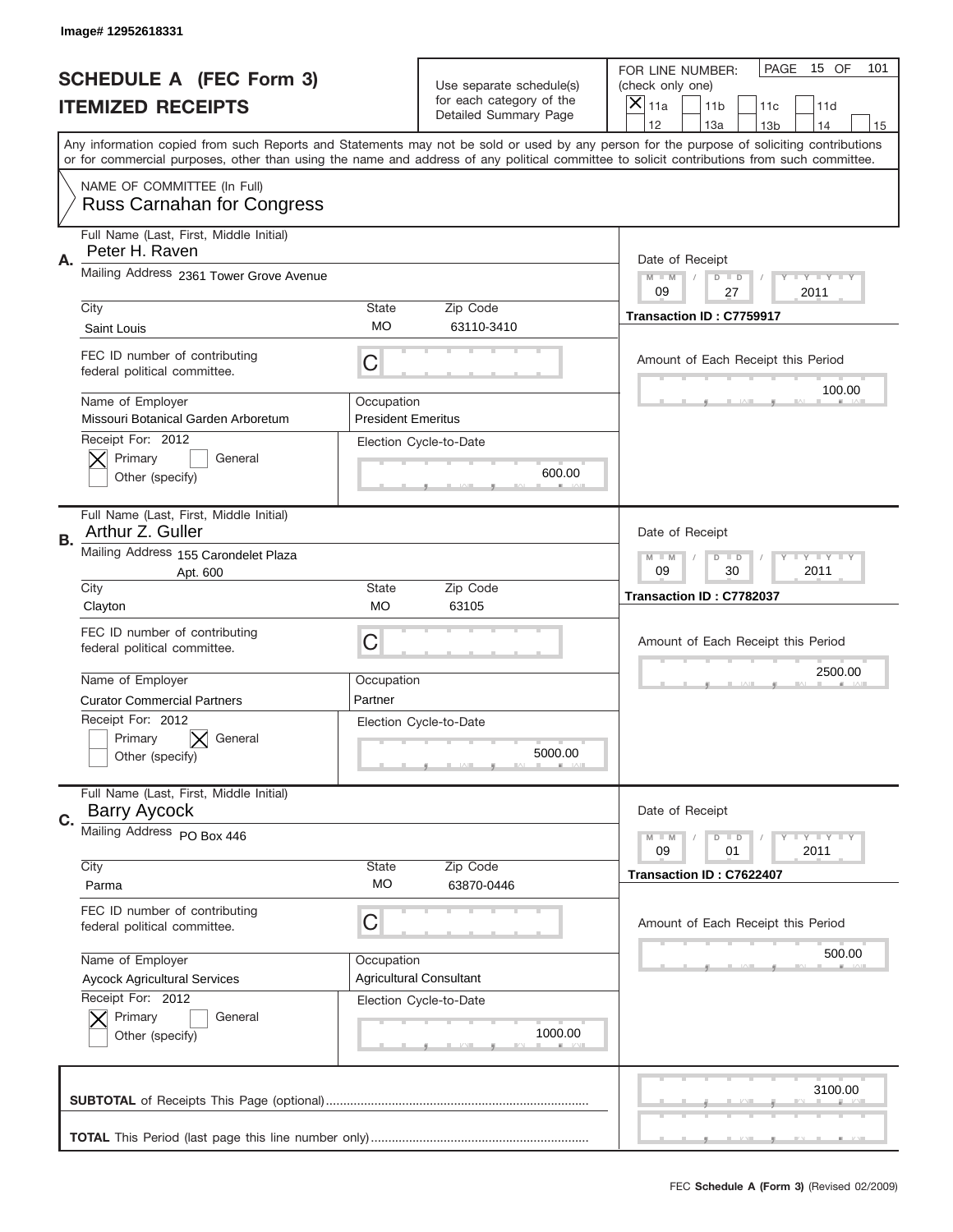|    | Image#12952618332                                                |                         |                                                   |                                                                                                                                                                                                                                                                                                                                     |
|----|------------------------------------------------------------------|-------------------------|---------------------------------------------------|-------------------------------------------------------------------------------------------------------------------------------------------------------------------------------------------------------------------------------------------------------------------------------------------------------------------------------------|
|    | <b>SCHEDULE A (FEC Form 3)</b>                                   |                         | Use separate schedule(s)                          | PAGE<br>16 OF<br>101<br>FOR LINE NUMBER:<br>(check only one)                                                                                                                                                                                                                                                                        |
|    | <b>ITEMIZED RECEIPTS</b>                                         |                         | for each category of the<br>Detailed Summary Page | ×<br>11a<br>11 <sub>b</sub><br>11c<br>11d                                                                                                                                                                                                                                                                                           |
|    |                                                                  |                         |                                                   | 12<br>13a<br>14<br>13 <sub>b</sub><br>15<br>Any information copied from such Reports and Statements may not be sold or used by any person for the purpose of soliciting contributions<br>or for commercial purposes, other than using the name and address of any political committee to solicit contributions from such committee. |
|    | NAME OF COMMITTEE (In Full)<br><b>Russ Carnahan for Congress</b> |                         |                                                   |                                                                                                                                                                                                                                                                                                                                     |
| Α. | Full Name (Last, First, Middle Initial)<br>Jack C. Cardwell      |                         |                                                   | Date of Receipt                                                                                                                                                                                                                                                                                                                     |
|    | Mailing Address 221 W Lexington Ave<br>Ste 210                   |                         |                                                   | $M - M$<br><b>LY LY LY</b><br>$D$ $D$<br>08<br>2011<br>03                                                                                                                                                                                                                                                                           |
|    | City<br>Independence                                             | State<br>МO             | Zip Code<br>64050-3720                            | Transaction ID: C7565057                                                                                                                                                                                                                                                                                                            |
|    | FEC ID number of contributing<br>federal political committee.    | C                       |                                                   | Amount of Each Receipt this Period                                                                                                                                                                                                                                                                                                  |
|    | Name of Employer<br>Cardwell and Associates, Inc.                | Occupation<br>President |                                                   | 500.00                                                                                                                                                                                                                                                                                                                              |
|    | Receipt For: 2012<br>Primary<br>General<br>Other (specify)       |                         | Election Cycle-to-Date<br>500.00                  |                                                                                                                                                                                                                                                                                                                                     |
| В. | Full Name (Last, First, Middle Initial)<br>Kevin J. Flynn        |                         |                                                   | Date of Receipt                                                                                                                                                                                                                                                                                                                     |
|    | Mailing Address 7368 Hazel                                       |                         |                                                   | $M - M$<br>$D$ $D$<br><b>LEYTEY LEY</b><br>09<br>27<br>2011                                                                                                                                                                                                                                                                         |
|    | City<br>Saint Louis                                              | State<br><b>MO</b>      | Zip Code<br>63143                                 | Transaction ID: C7759998                                                                                                                                                                                                                                                                                                            |
|    | FEC ID number of contributing<br>federal political committee.    | C                       |                                                   | Amount of Each Receipt this Period                                                                                                                                                                                                                                                                                                  |
|    |                                                                  |                         |                                                   | 250.00                                                                                                                                                                                                                                                                                                                              |
|    | Name of Employer                                                 | Occupation              |                                                   |                                                                                                                                                                                                                                                                                                                                     |
|    | Kiku Obata and Company                                           | <b>Vice President</b>   |                                                   |                                                                                                                                                                                                                                                                                                                                     |
|    | Receipt For: 2012<br>General<br>Primary<br>Other (specify)       |                         | Election Cycle-to-Date<br>750.00                  |                                                                                                                                                                                                                                                                                                                                     |
| C. | Full Name (Last, First, Middle Initial)<br>Edward J. Koplar      |                         |                                                   | Date of Receipt                                                                                                                                                                                                                                                                                                                     |
|    | Mailing Address 1 South Memorial Drive<br><b>Suite 2000</b>      |                         |                                                   | $I - Y - I - Y - I - Y$<br>$M - M$<br>$D$ $D$<br>09<br>2011<br>28                                                                                                                                                                                                                                                                   |
|    | City<br>Saint Louis                                              | State<br>МO             | Zip Code<br>63102-2450                            | Transaction ID: C7760018                                                                                                                                                                                                                                                                                                            |
|    | FEC ID number of contributing<br>federal political committee.    | C                       |                                                   | Amount of Each Receipt this Period                                                                                                                                                                                                                                                                                                  |
|    | Name of Employer                                                 | Occupation              |                                                   | 1000.00                                                                                                                                                                                                                                                                                                                             |
|    | Koplar Communications, Inc.                                      | President/CEO           |                                                   |                                                                                                                                                                                                                                                                                                                                     |
|    | Receipt For: 2012<br>Primary<br>General<br>Other (specify)       |                         | Election Cycle-to-Date<br>1000.00                 |                                                                                                                                                                                                                                                                                                                                     |
|    |                                                                  |                         |                                                   | 1750.00                                                                                                                                                                                                                                                                                                                             |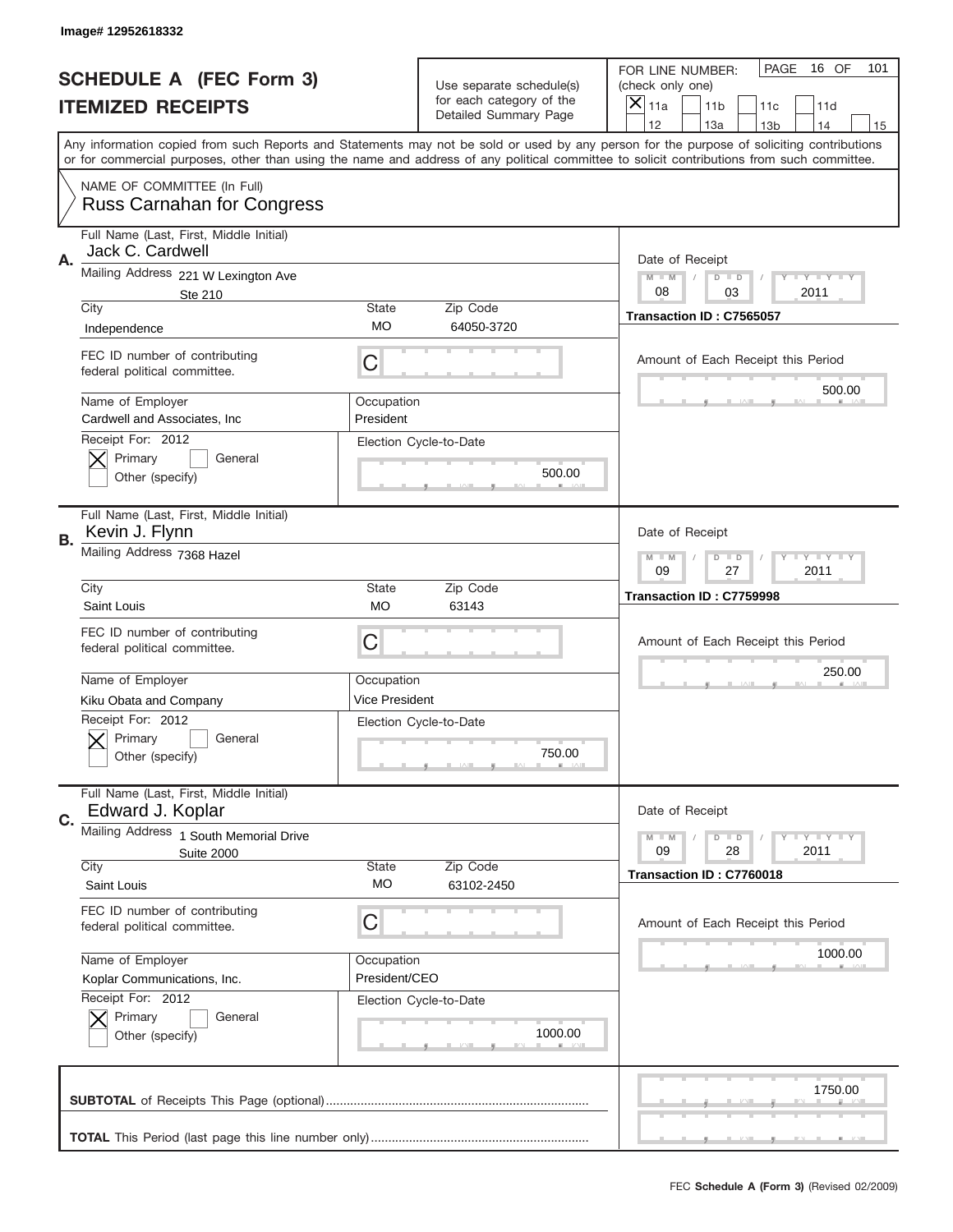|    | Image# 12952618333                                                    |                         |                                                   |                                                                                                                                                                                                                                                                                                                                     |
|----|-----------------------------------------------------------------------|-------------------------|---------------------------------------------------|-------------------------------------------------------------------------------------------------------------------------------------------------------------------------------------------------------------------------------------------------------------------------------------------------------------------------------------|
|    | <b>SCHEDULE A (FEC Form 3)</b>                                        |                         | Use separate schedule(s)                          | PAGE<br>17 OF<br>101<br>FOR LINE NUMBER:<br>(check only one)                                                                                                                                                                                                                                                                        |
|    | <b>ITEMIZED RECEIPTS</b>                                              |                         | for each category of the<br>Detailed Summary Page | ×<br>11a<br>11 <sub>b</sub><br>11c<br>11d                                                                                                                                                                                                                                                                                           |
|    |                                                                       |                         |                                                   | 12<br>13a<br>13 <sub>b</sub><br>14<br>15<br>Any information copied from such Reports and Statements may not be sold or used by any person for the purpose of soliciting contributions<br>or for commercial purposes, other than using the name and address of any political committee to solicit contributions from such committee. |
|    | NAME OF COMMITTEE (In Full)<br><b>Russ Carnahan for Congress</b>      |                         |                                                   |                                                                                                                                                                                                                                                                                                                                     |
| Α. | Full Name (Last, First, Middle Initial)<br>Elizabeth Kistner          |                         |                                                   | Date of Receipt                                                                                                                                                                                                                                                                                                                     |
|    | Mailing Address 3 Spoede Ridge Ln.                                    |                         |                                                   | $M$ $M$<br>Y I Y I Y I Y<br>$D$ $D$<br>08<br>2011<br>17                                                                                                                                                                                                                                                                             |
|    | City<br>Saint Louis                                                   | State<br>МO             | Zip Code<br>63141                                 | Transaction ID: C7567988                                                                                                                                                                                                                                                                                                            |
|    | FEC ID number of contributing<br>federal political committee.         | C                       |                                                   | Amount of Each Receipt this Period<br>1050.00                                                                                                                                                                                                                                                                                       |
|    | Name of Employer<br><b>Information Requested</b><br>Receipt For: 2012 | Occupation              | <b>Information Requested</b>                      |                                                                                                                                                                                                                                                                                                                                     |
|    | Primary<br>General<br>Other (specify)                                 |                         | Election Cycle-to-Date<br>1050.00                 |                                                                                                                                                                                                                                                                                                                                     |
| В. | Full Name (Last, First, Middle Initial)<br>Robert E. Butler           |                         |                                                   | Date of Receipt                                                                                                                                                                                                                                                                                                                     |
|    | Mailing Address 127 West Lockwood Ave.                                |                         |                                                   | <b>LY LY LY</b><br>$M$ M<br>$D$ $D$<br>07<br>27<br>2011                                                                                                                                                                                                                                                                             |
|    | City<br><b>Webster Groves</b>                                         | State<br><b>MO</b>      | Zip Code<br>63119                                 | Transaction ID: C7565028                                                                                                                                                                                                                                                                                                            |
|    |                                                                       |                         |                                                   |                                                                                                                                                                                                                                                                                                                                     |
|    | FEC ID number of contributing<br>federal political committee.         | C                       |                                                   | Amount of Each Receipt this Period                                                                                                                                                                                                                                                                                                  |
|    | Name of Employer<br>Self                                              | Occupation<br>Dentist   |                                                   | 350.00                                                                                                                                                                                                                                                                                                                              |
|    | Receipt For: 2012<br>General<br>Primary<br>Other (specify)            |                         | Election Cycle-to-Date<br>350.00                  |                                                                                                                                                                                                                                                                                                                                     |
| C. | Full Name (Last, First, Middle Initial)<br>Charles A. Garney          |                         |                                                   | Date of Receipt                                                                                                                                                                                                                                                                                                                     |
|    | Mailing Address 4151 N Mulberry Dr<br>Suite 205                       |                         |                                                   | <b>LEY LEY LEY</b><br>$M$ $M$<br>$D$ $D$<br>07<br>28<br>2011                                                                                                                                                                                                                                                                        |
|    | City<br>Kansas City                                                   | State<br>МO             | Zip Code<br>64116-4447                            | Transaction ID: C7565048                                                                                                                                                                                                                                                                                                            |
|    | FEC ID number of contributing<br>federal political committee.         | C                       |                                                   | Amount of Each Receipt this Period                                                                                                                                                                                                                                                                                                  |
|    | Name of Employer<br><b>Briarcliff Development Co</b>                  | Occupation<br>Developer |                                                   | 2500.00                                                                                                                                                                                                                                                                                                                             |
|    | Receipt For: 2012<br>Primary<br>General<br>Other (specify)            |                         | Election Cycle-to-Date<br>2500.00                 |                                                                                                                                                                                                                                                                                                                                     |
|    |                                                                       |                         |                                                   | 3900.00                                                                                                                                                                                                                                                                                                                             |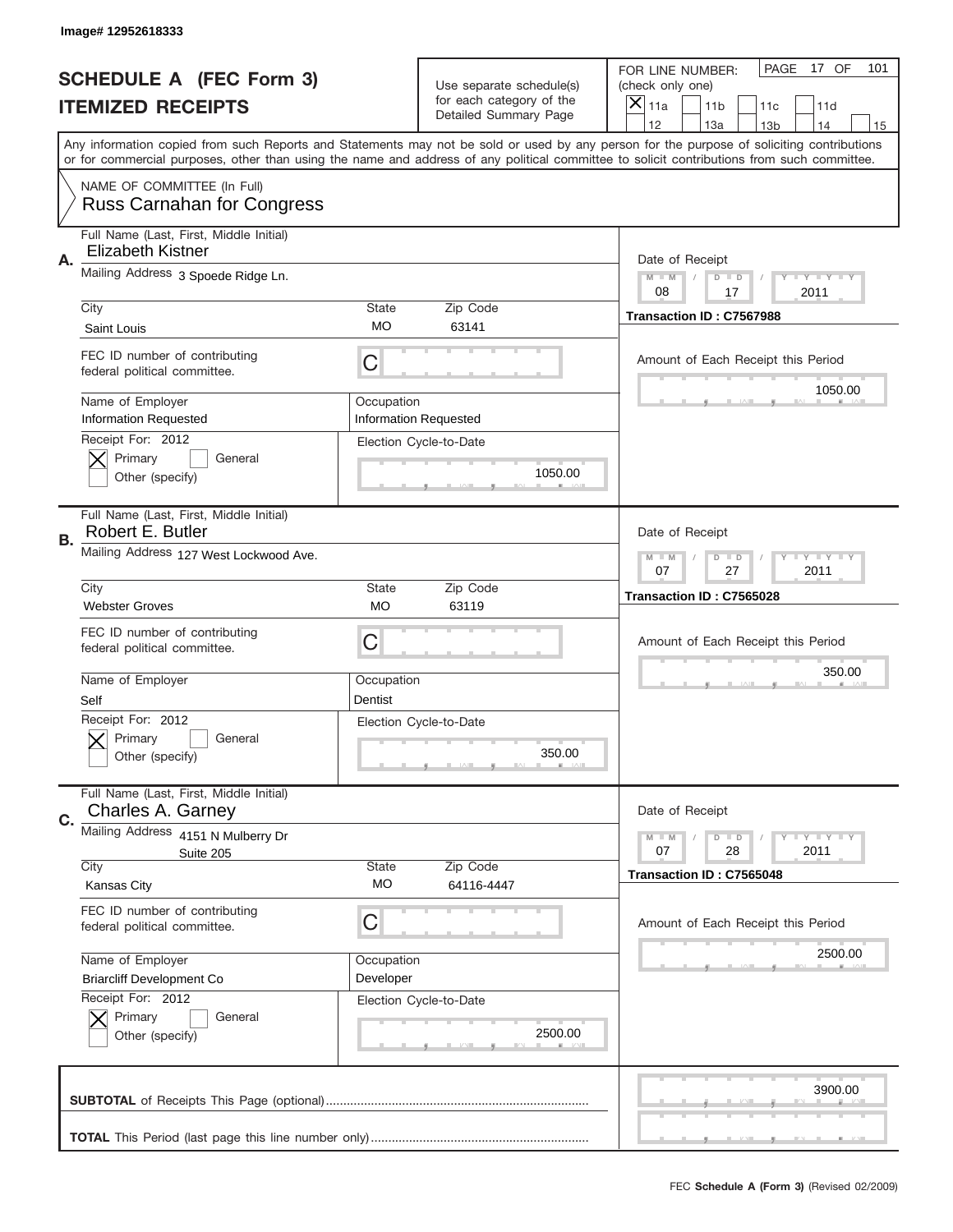|    | Image# 12952618334                                               |                       |                                                   |                                                                                                                                                                                       |
|----|------------------------------------------------------------------|-----------------------|---------------------------------------------------|---------------------------------------------------------------------------------------------------------------------------------------------------------------------------------------|
|    | <b>SCHEDULE A (FEC Form 3)</b>                                   |                       | Use separate schedule(s)                          | PAGE<br>18 OF<br>101<br>FOR LINE NUMBER:<br>(check only one)                                                                                                                          |
|    | <b>ITEMIZED RECEIPTS</b>                                         |                       | for each category of the<br>Detailed Summary Page | $\times$<br>11a<br>11 <sub>b</sub><br>11c<br>11d                                                                                                                                      |
|    |                                                                  |                       |                                                   | 12<br>13a<br>13 <sub>b</sub><br>14<br>15<br>Any information copied from such Reports and Statements may not be sold or used by any person for the purpose of soliciting contributions |
|    |                                                                  |                       |                                                   | or for commercial purposes, other than using the name and address of any political committee to solicit contributions from such committee.                                            |
|    | NAME OF COMMITTEE (In Full)<br><b>Russ Carnahan for Congress</b> |                       |                                                   |                                                                                                                                                                                       |
| Α. | Full Name (Last, First, Middle Initial)<br>Carl D Chidlow        |                       |                                                   | Date of Receipt                                                                                                                                                                       |
|    | Mailing Address 2509 Davis Ave                                   |                       |                                                   | Y TY TY TY<br>$M$ $M$<br>$D$ $D$<br>08<br>2011<br>08                                                                                                                                  |
|    | City                                                             | State                 | Zip Code                                          | Transaction ID: C7565058                                                                                                                                                              |
|    | Alexandria                                                       | VA                    | 22302                                             |                                                                                                                                                                                       |
|    | FEC ID number of contributing<br>federal political committee.    | C                     |                                                   | Amount of Each Receipt this Period<br>250.00                                                                                                                                          |
|    | Name of Employer<br>Cardenas Partners, LLC                       | Occupation<br>Partner |                                                   |                                                                                                                                                                                       |
|    | Receipt For: 2012                                                |                       | Election Cycle-to-Date                            |                                                                                                                                                                                       |
|    | Primary<br>General                                               |                       | 750.00                                            |                                                                                                                                                                                       |
|    | Other (specify)                                                  |                       |                                                   |                                                                                                                                                                                       |
| В. | Full Name (Last, First, Middle Initial)<br>Pete Kirkham          |                       |                                                   | Date of Receipt                                                                                                                                                                       |
|    | Mailing Address PO Box 1548                                      |                       |                                                   | $T$ $Y$ $T$ $Y$ $T$ $Y$<br>$M - M$<br>$D$ $D$                                                                                                                                         |
|    |                                                                  |                       |                                                   | 07<br>18<br>2011                                                                                                                                                                      |
|    | City<br>Ada                                                      | State<br>OK           | Zip Code<br>74821-1548                            | Transaction ID: C7538498                                                                                                                                                              |
|    |                                                                  |                       |                                                   |                                                                                                                                                                                       |
|    |                                                                  |                       |                                                   |                                                                                                                                                                                       |
|    | FEC ID number of contributing<br>federal political committee.    | C                     |                                                   | Amount of Each Receipt this Period                                                                                                                                                    |
|    |                                                                  |                       |                                                   |                                                                                                                                                                                       |
|    | Name of Employer                                                 | Occupation            |                                                   | 1250.00                                                                                                                                                                               |
|    | <b>Information Requested</b>                                     |                       | <b>Information Requested</b>                      |                                                                                                                                                                                       |
|    | Receipt For: 2012<br>General                                     |                       | Election Cycle-to-Date                            |                                                                                                                                                                                       |
|    | Primary<br>Other (specify)                                       |                       | 1250.00                                           |                                                                                                                                                                                       |
|    |                                                                  |                       |                                                   |                                                                                                                                                                                       |
| C. | Full Name (Last, First, Middle Initial)<br>Steven N. Barsam      |                       |                                                   | Date of Receipt                                                                                                                                                                       |
|    | Mailing Address 1401 Neffwold Lane                               |                       |                                                   | <b>LYLYLY</b><br>$M - M$<br>$D$ $D$                                                                                                                                                   |
|    | City                                                             | State                 | Zip Code                                          | 09<br>27<br>2011                                                                                                                                                                      |
|    | Kirkwood                                                         | МO                    | 63122-7006                                        | Transaction ID: C7759909                                                                                                                                                              |
|    | FEC ID number of contributing<br>federal political committee.    | C                     |                                                   | Amount of Each Receipt this Period                                                                                                                                                    |
|    | Name of Employer                                                 | Occupation            |                                                   | 250.00                                                                                                                                                                                |
|    | St. Louis College of Health Careers                              | Owner                 |                                                   |                                                                                                                                                                                       |
|    | Receipt For: 2012                                                |                       | Election Cycle-to-Date                            |                                                                                                                                                                                       |
|    | Primary<br>General                                               |                       |                                                   |                                                                                                                                                                                       |
|    | Other (specify)                                                  |                       | 250.00                                            |                                                                                                                                                                                       |
|    |                                                                  |                       |                                                   |                                                                                                                                                                                       |
|    |                                                                  |                       |                                                   | 1750.00                                                                                                                                                                               |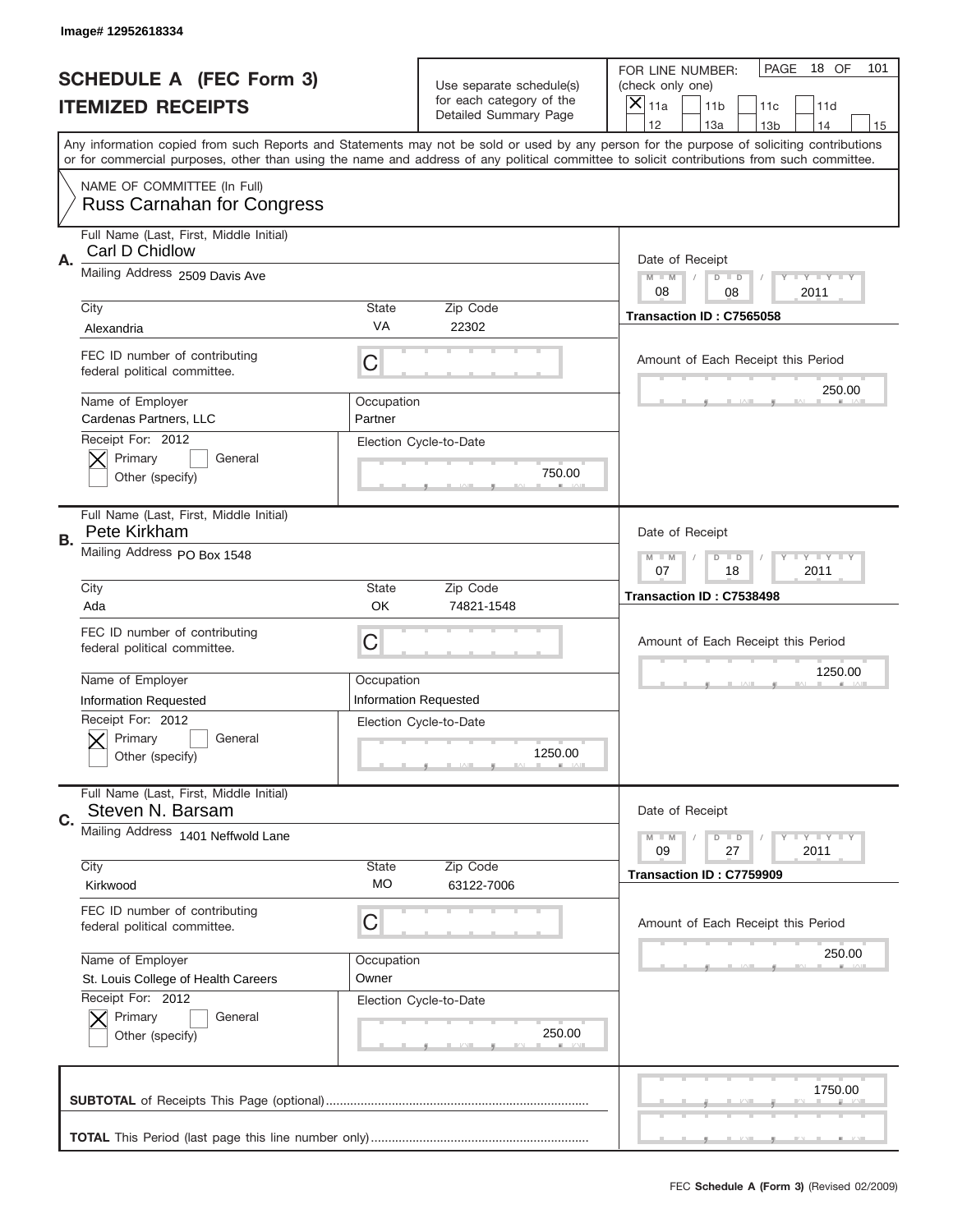|    | Image# 12952618335                                                  |                           |                                                   |                                                                                                                                                                                                                                                                                                                                     |
|----|---------------------------------------------------------------------|---------------------------|---------------------------------------------------|-------------------------------------------------------------------------------------------------------------------------------------------------------------------------------------------------------------------------------------------------------------------------------------------------------------------------------------|
|    | <b>SCHEDULE A (FEC Form 3)</b>                                      |                           | Use separate schedule(s)                          | PAGE<br>19 OF<br>101<br>FOR LINE NUMBER:<br>(check only one)                                                                                                                                                                                                                                                                        |
|    | <b>ITEMIZED RECEIPTS</b>                                            |                           | for each category of the<br>Detailed Summary Page | ×<br>11a<br>11 <sub>b</sub><br>11c<br>11d                                                                                                                                                                                                                                                                                           |
|    |                                                                     |                           |                                                   | 12<br>13a<br>14<br>13 <sub>b</sub><br>15<br>Any information copied from such Reports and Statements may not be sold or used by any person for the purpose of soliciting contributions<br>or for commercial purposes, other than using the name and address of any political committee to solicit contributions from such committee. |
|    | NAME OF COMMITTEE (In Full)<br><b>Russ Carnahan for Congress</b>    |                           |                                                   |                                                                                                                                                                                                                                                                                                                                     |
| Α. | Full Name (Last, First, Middle Initial)<br>Rush L. Robinson         |                           |                                                   | Date of Receipt                                                                                                                                                                                                                                                                                                                     |
|    | Mailing Address 12302 Rule Hill Court                               |                           |                                                   | $M - M$<br><b>THEY THEY</b><br>$D$ $D$<br>09<br>27<br>2011                                                                                                                                                                                                                                                                          |
|    | City<br><b>Maryland Heights</b>                                     | <b>State</b><br><b>MO</b> | Zip Code<br>63043-1433                            | Transaction ID: C7759989                                                                                                                                                                                                                                                                                                            |
|    | FEC ID number of contributing<br>federal political committee.       | C                         |                                                   | Amount of Each Receipt this Period<br>500.00                                                                                                                                                                                                                                                                                        |
|    | Name of Employer<br>Rosenthal Associates, Inc.<br>Receipt For: 2012 | Occupation<br>President   |                                                   |                                                                                                                                                                                                                                                                                                                                     |
|    | Primary<br>General<br>Other (specify)                               |                           | Election Cycle-to-Date<br>1500.00                 |                                                                                                                                                                                                                                                                                                                                     |
| В. | Full Name (Last, First, Middle Initial)<br>Kellie N. Hynes          |                           |                                                   | Date of Receipt                                                                                                                                                                                                                                                                                                                     |
|    | Mailing Address 12 Portland Pl                                      |                           |                                                   | <b>LY LY LY</b><br>$M - M$<br>$D$ $D$<br>09<br>30<br>2011                                                                                                                                                                                                                                                                           |
|    | City<br>Saint Louis                                                 | <b>State</b><br><b>MO</b> | Zip Code<br>63108-1204                            | Transaction ID: C7781999                                                                                                                                                                                                                                                                                                            |
|    | FEC ID number of contributing<br>federal political committee.       | C                         |                                                   | Amount of Each Receipt this Period                                                                                                                                                                                                                                                                                                  |
|    | Name of Employer                                                    | Occupation                |                                                   | 1000.00                                                                                                                                                                                                                                                                                                                             |
|    | Self Employed                                                       | Homemaker                 |                                                   |                                                                                                                                                                                                                                                                                                                                     |
|    | Receipt For: 2012<br>General<br>Primary<br>Other (specify)          |                           | Election Cycle-to-Date<br>1000.00                 |                                                                                                                                                                                                                                                                                                                                     |
| C. | Full Name (Last, First, Middle Initial)<br>Robert Van Heuvelen      |                           |                                                   | Date of Receipt                                                                                                                                                                                                                                                                                                                     |
|    | Mailing Address 4504 Middleton                                      |                           |                                                   | <b>LY LY LY</b><br>$M - M$<br>$D$ $D$<br>09<br>30<br>2011                                                                                                                                                                                                                                                                           |
|    | City<br>Bethesda                                                    | State<br>MD               | Zip Code<br>20814                                 | Transaction ID: C7782079                                                                                                                                                                                                                                                                                                            |
|    | FEC ID number of contributing<br>federal political committee.       | C                         |                                                   | Amount of Each Receipt this Period                                                                                                                                                                                                                                                                                                  |
|    | Name of Employer                                                    | Occupation                |                                                   | 500.00                                                                                                                                                                                                                                                                                                                              |
|    | Van Heuvelen Stragtegies<br>Receipt For: 2012                       | Lobbyist                  |                                                   |                                                                                                                                                                                                                                                                                                                                     |
|    | Primary<br>General<br>Other (specify)                               |                           | Election Cycle-to-Date<br>500.00                  |                                                                                                                                                                                                                                                                                                                                     |
|    |                                                                     |                           |                                                   | 2000.00                                                                                                                                                                                                                                                                                                                             |
|    |                                                                     |                           |                                                   |                                                                                                                                                                                                                                                                                                                                     |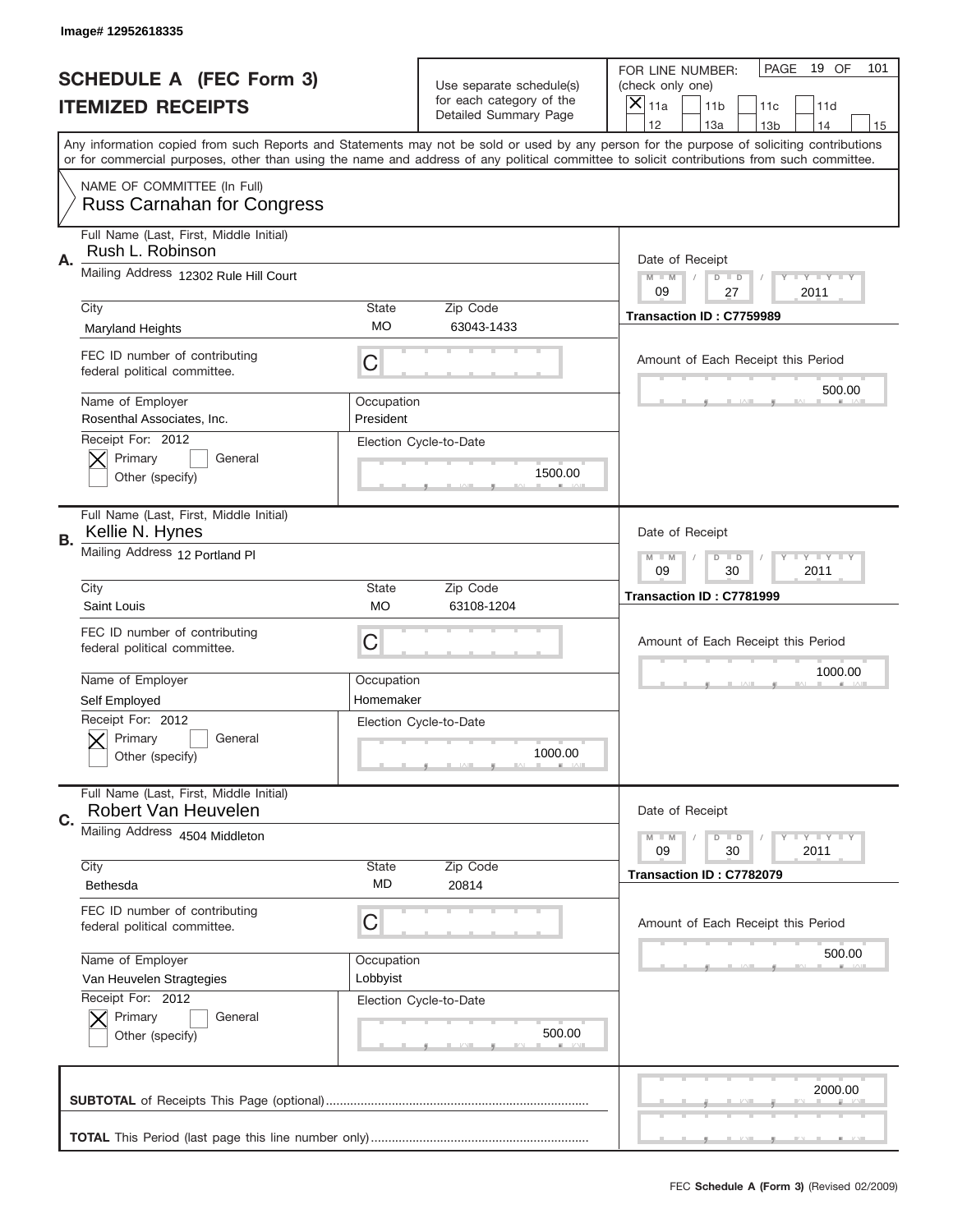|    | Image#12952618336                                                |                        |                                                   |                                                                                                                                                                                                                                                                                                                               |
|----|------------------------------------------------------------------|------------------------|---------------------------------------------------|-------------------------------------------------------------------------------------------------------------------------------------------------------------------------------------------------------------------------------------------------------------------------------------------------------------------------------|
|    | <b>SCHEDULE A (FEC Form 3)</b>                                   |                        | Use separate schedule(s)                          | PAGE 20 OF<br>101<br>FOR LINE NUMBER:<br>(check only one)                                                                                                                                                                                                                                                                     |
|    | <b>ITEMIZED RECEIPTS</b>                                         |                        | for each category of the<br>Detailed Summary Page | ×<br>11a<br>11 <sub>b</sub><br>11c<br>11d<br>12                                                                                                                                                                                                                                                                               |
|    |                                                                  |                        |                                                   | 13a<br>14<br>13 <sub>b</sub><br>15<br>Any information copied from such Reports and Statements may not be sold or used by any person for the purpose of soliciting contributions<br>or for commercial purposes, other than using the name and address of any political committee to solicit contributions from such committee. |
|    | NAME OF COMMITTEE (In Full)<br><b>Russ Carnahan for Congress</b> |                        |                                                   |                                                                                                                                                                                                                                                                                                                               |
| Α. | Full Name (Last, First, Middle Initial)<br>Sheldon J Harris      |                        |                                                   | Date of Receipt                                                                                                                                                                                                                                                                                                               |
|    | Mailing Address Mr. Sheldon J Harris                             |                        |                                                   | $M - M$<br><b>LY LY LY</b><br>$D$ $D$                                                                                                                                                                                                                                                                                         |
|    | 500 Independence Ave. SE<br>City                                 | State                  | Zip Code                                          | 07<br>2011<br>19                                                                                                                                                                                                                                                                                                              |
|    | Washington                                                       | DC                     | 20003                                             | Transaction ID: C7538499                                                                                                                                                                                                                                                                                                      |
|    | FEC ID number of contributing<br>federal political committee.    | C                      |                                                   | Amount of Each Receipt this Period                                                                                                                                                                                                                                                                                            |
|    | Name of Employer<br>The Harris Firm                              | Occupation<br>Attorney |                                                   | 500.00                                                                                                                                                                                                                                                                                                                        |
|    | Receipt For: 2012<br>Primary<br>General<br>Other (specify)       |                        | Election Cycle-to-Date<br>500.00                  |                                                                                                                                                                                                                                                                                                                               |
| В. | Full Name (Last, First, Middle Initial)<br>Daniel A. Burkhardt   |                        |                                                   | Date of Receipt                                                                                                                                                                                                                                                                                                               |
|    | Mailing Address 12555 Manchester Rd                              |                        |                                                   | $M - M$<br>$D$ $D$<br><b>LEYTEY LEY</b><br>08<br>26<br>2011                                                                                                                                                                                                                                                                   |
|    | City<br>Frontenac                                                | State<br><b>MO</b>     | Zip Code<br>63131-3710                            | Transaction ID: C7622399                                                                                                                                                                                                                                                                                                      |
|    | FEC ID number of contributing<br>federal political committee.    | C                      |                                                   | Amount of Each Receipt this Period                                                                                                                                                                                                                                                                                            |
|    | Name of Employer                                                 | Occupation             |                                                   | 500.00                                                                                                                                                                                                                                                                                                                        |
|    |                                                                  |                        |                                                   |                                                                                                                                                                                                                                                                                                                               |
|    | Oakwood Medical Ventures                                         | Partner                |                                                   |                                                                                                                                                                                                                                                                                                                               |
|    | Receipt For: 2012<br>Primary<br>General<br>Other (specify)       |                        | Election Cycle-to-Date<br>1250.00                 |                                                                                                                                                                                                                                                                                                                               |
| C. | Full Name (Last, First, Middle Initial)<br>Harlene E. Wool       |                        |                                                   | Date of Receipt                                                                                                                                                                                                                                                                                                               |
|    | Mailing Address 557 Upper Conway Circle                          |                        |                                                   | $I - Y - I - Y - I - Y$<br>$M - M$<br>$D$ $D$<br>07<br>28                                                                                                                                                                                                                                                                     |
|    | City                                                             | State                  | Zip Code                                          | 2011                                                                                                                                                                                                                                                                                                                          |
|    | Chesterfield                                                     | МO                     | 63017                                             | Transaction ID: C7565049                                                                                                                                                                                                                                                                                                      |
|    | FEC ID number of contributing<br>federal political committee.    | C                      |                                                   | Amount of Each Receipt this Period                                                                                                                                                                                                                                                                                            |
|    | Name of Employer                                                 | Occupation             |                                                   | 2500.00                                                                                                                                                                                                                                                                                                                       |
|    | None                                                             | Retired                |                                                   |                                                                                                                                                                                                                                                                                                                               |
|    | Receipt For: 2012<br>Primary<br>General<br>Other (specify)       |                        | Election Cycle-to-Date<br>2500.00                 |                                                                                                                                                                                                                                                                                                                               |
|    |                                                                  |                        |                                                   | 3500.00                                                                                                                                                                                                                                                                                                                       |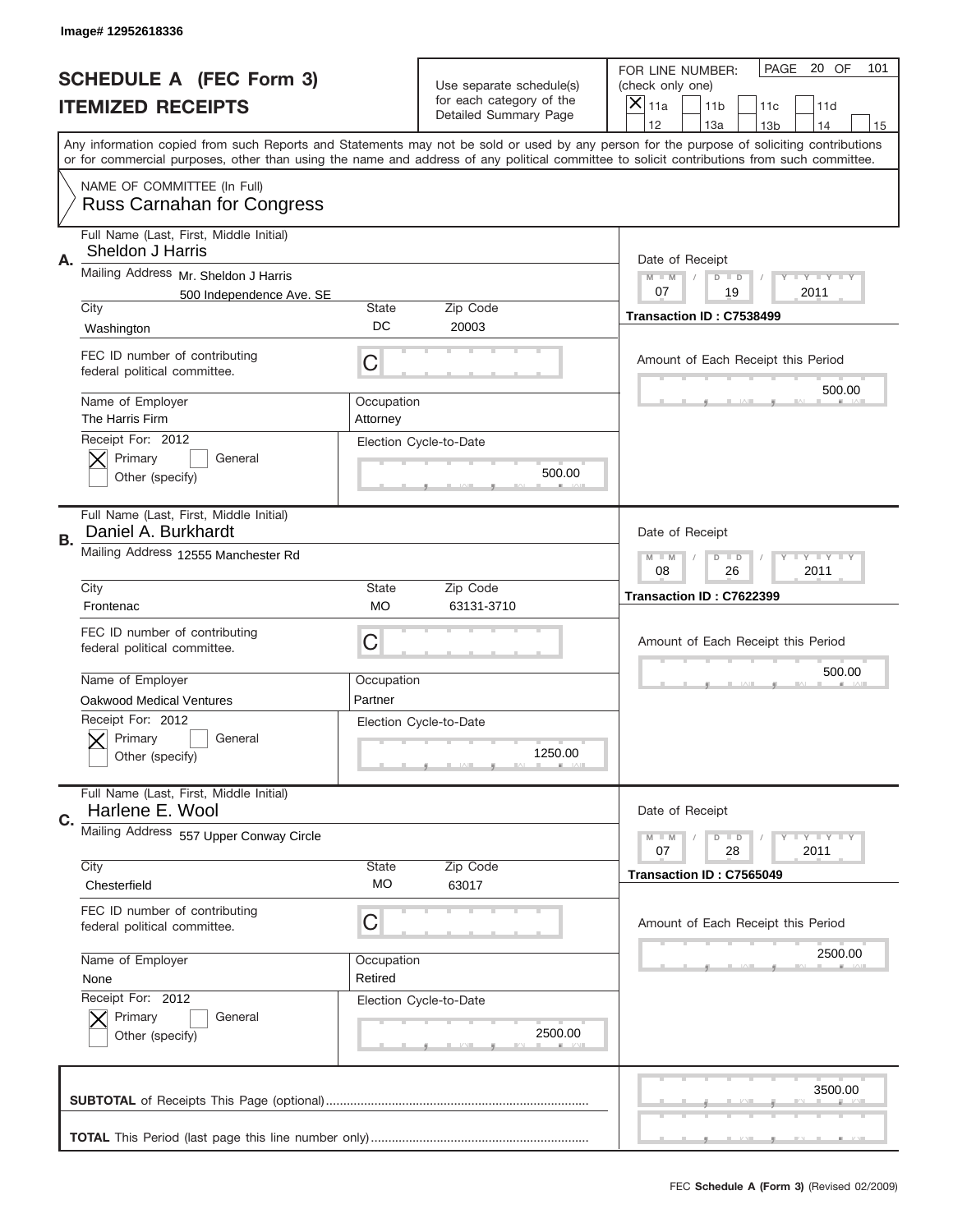|    | Image# 12952618337                                               |                           |                                                      |                                                                                                                                                                                                                                                                                         |
|----|------------------------------------------------------------------|---------------------------|------------------------------------------------------|-----------------------------------------------------------------------------------------------------------------------------------------------------------------------------------------------------------------------------------------------------------------------------------------|
|    | <b>SCHEDULE A (FEC Form 3)</b><br><b>ITEMIZED RECEIPTS</b>       |                           | Use separate schedule(s)<br>for each category of the | PAGE 21 OF<br>101<br>FOR LINE NUMBER:<br>(check only one)<br>×<br>11a<br>11 <sub>b</sub><br>11c<br>11d                                                                                                                                                                                  |
|    |                                                                  |                           | Detailed Summary Page                                | 12<br>13a<br>14<br>13 <sub>b</sub><br>15                                                                                                                                                                                                                                                |
|    |                                                                  |                           |                                                      | Any information copied from such Reports and Statements may not be sold or used by any person for the purpose of soliciting contributions<br>or for commercial purposes, other than using the name and address of any political committee to solicit contributions from such committee. |
|    | NAME OF COMMITTEE (In Full)<br><b>Russ Carnahan for Congress</b> |                           |                                                      |                                                                                                                                                                                                                                                                                         |
|    | Full Name (Last, First, Middle Initial)                          |                           |                                                      |                                                                                                                                                                                                                                                                                         |
| Α. | Barry J. Barresi                                                 |                           |                                                      | Date of Receipt                                                                                                                                                                                                                                                                         |
|    | Mailing Address 659 Spyglass Summitt Dr                          |                           |                                                      | $M - M$<br><b>LEY LEY LEY</b><br>$D$ $D$<br>07<br>18<br>2011                                                                                                                                                                                                                            |
|    | City                                                             | <b>State</b><br>МO        | Zip Code<br>63017                                    | Transaction ID: C7564660A                                                                                                                                                                                                                                                               |
|    | Chesterfield                                                     |                           |                                                      |                                                                                                                                                                                                                                                                                         |
|    | FEC ID number of contributing<br>federal political committee.    | C                         |                                                      | Amount of Each Receipt this Period<br>500.00                                                                                                                                                                                                                                            |
|    | Name of Employer<br>American Optometric Assn                     | Occupation                |                                                      |                                                                                                                                                                                                                                                                                         |
|    | Receipt For: 2012                                                | <b>Executive Director</b> | Election Cycle-to-Date                               |                                                                                                                                                                                                                                                                                         |
|    | Primary<br>General                                               |                           |                                                      | * Earmarked Contribution: See Below                                                                                                                                                                                                                                                     |
|    | Other (specify)                                                  |                           | 500.00                                               |                                                                                                                                                                                                                                                                                         |
|    | Full Name (Last, First, Middle Initial)<br><b>ACTBLUE</b>        |                           |                                                      | Date of Receipt                                                                                                                                                                                                                                                                         |
| В. | Mailing Address 14 Arrow St.                                     |                           |                                                      | <b>LY LY LY</b><br>$M - M$<br>$D$ $D$<br>07<br>18<br>2011                                                                                                                                                                                                                               |
|    | City<br>Cambridge                                                | State<br>МA               | Zip Code<br>02138                                    | Transaction ID: C7564660AB                                                                                                                                                                                                                                                              |
|    | FEC ID number of contributing<br>federal political committee.    | C                         | C00401224                                            | Amount of Each Receipt this Period                                                                                                                                                                                                                                                      |
|    | Name of Employer                                                 | Occupation                | Conduit total listed in Agg. field                   | 500.00                                                                                                                                                                                                                                                                                  |
|    | Receipt For: 2012                                                |                           | Election Cycle-to-Date                               | [MEMO ITEM]                                                                                                                                                                                                                                                                             |
|    | General<br>Primary<br>Other (specify)                            |                           | 26838.13                                             | Note: Above Contribution earmarked through this<br>organization.                                                                                                                                                                                                                        |
|    | Full Name (Last, First, Middle Initial)                          |                           |                                                      |                                                                                                                                                                                                                                                                                         |
| C. | Floyd L. Sweeney                                                 |                           |                                                      | Date of Receipt                                                                                                                                                                                                                                                                         |
|    | Mailing Address 8235 Forsyth Blvd. Ste 210<br>Ste 210            |                           |                                                      | <b>LYLYLY</b><br>$M - M$<br>$D$ $D$<br>2011<br>09<br>30                                                                                                                                                                                                                                 |
|    | City                                                             | <b>State</b>              | Zip Code                                             | Transaction ID: C7780630A                                                                                                                                                                                                                                                               |
|    | St. Louis                                                        | МO                        | 63105                                                |                                                                                                                                                                                                                                                                                         |
|    | FEC ID number of contributing<br>federal political committee.    | C                         |                                                      | Amount of Each Receipt this Period                                                                                                                                                                                                                                                      |
|    | Name of Employer                                                 | Occupation                |                                                      | 100.00                                                                                                                                                                                                                                                                                  |
|    | <b>NAI Desco</b><br>Receipt For: 2012                            | <b>Real Estate Broker</b> | Election Cycle-to-Date                               |                                                                                                                                                                                                                                                                                         |
|    | Primary<br>General<br>Other (specify)                            |                           | 350.00                                               | * Earmarked Contribution: See Below                                                                                                                                                                                                                                                     |
|    |                                                                  |                           |                                                      | 600.00                                                                                                                                                                                                                                                                                  |
|    |                                                                  |                           |                                                      |                                                                                                                                                                                                                                                                                         |
|    |                                                                  |                           |                                                      |                                                                                                                                                                                                                                                                                         |
|    |                                                                  |                           |                                                      | FEC Schedule A (Form 3) (Revised 02/2009)                                                                                                                                                                                                                                               |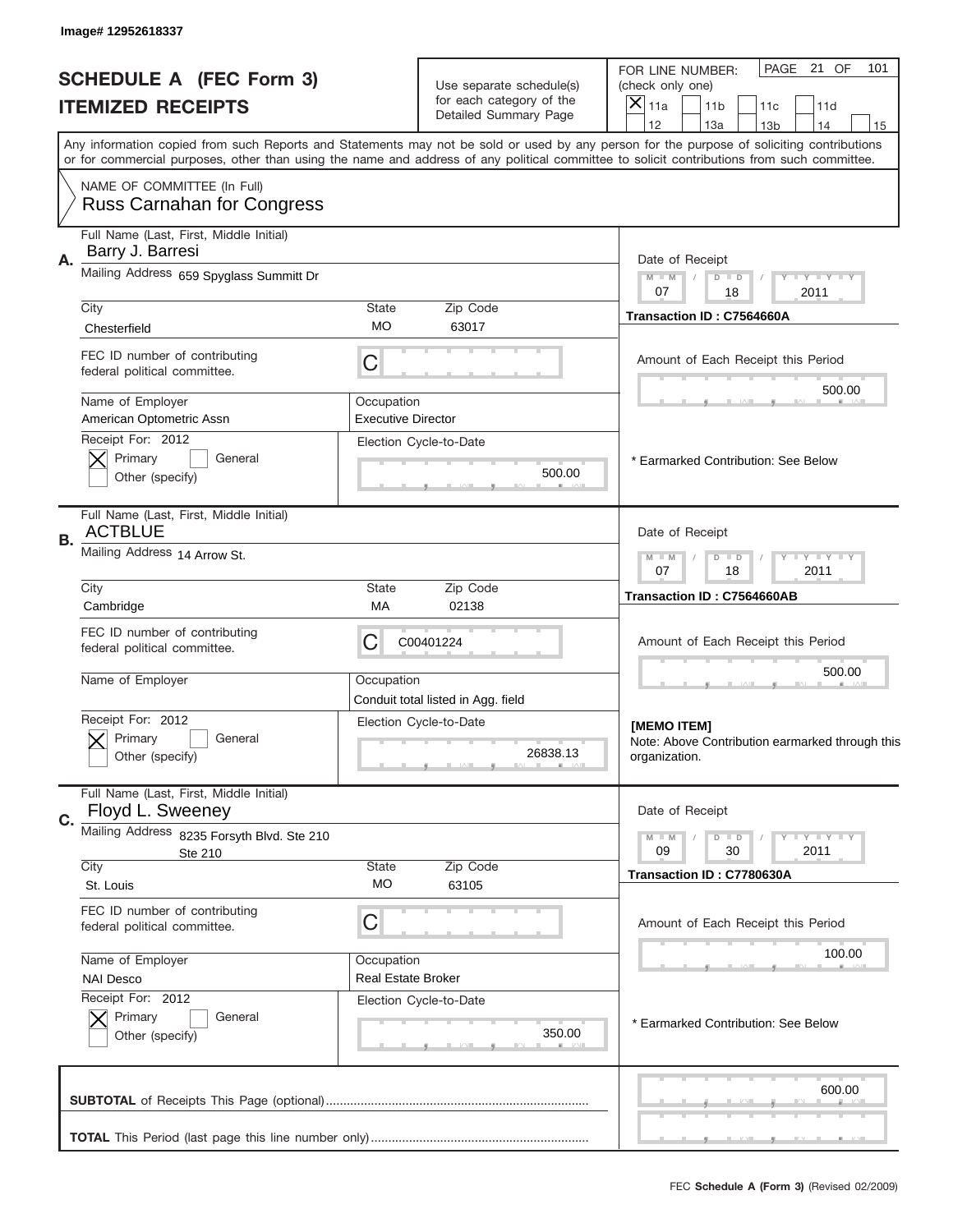|    | Image# 12952618338                                               |                    |                                                      |                                                                                                                                                                                                                                                                                         |
|----|------------------------------------------------------------------|--------------------|------------------------------------------------------|-----------------------------------------------------------------------------------------------------------------------------------------------------------------------------------------------------------------------------------------------------------------------------------------|
|    | <b>SCHEDULE A (FEC Form 3)</b>                                   |                    | Use separate schedule(s)<br>for each category of the | PAGE<br>22 OF<br>101<br>FOR LINE NUMBER:<br>(check only one)                                                                                                                                                                                                                            |
|    | <b>ITEMIZED RECEIPTS</b>                                         |                    | Detailed Summary Page                                | $\times$<br>11a<br>11 <sub>b</sub><br>11d<br>11c<br>12<br>13a<br>14<br>13 <sub>b</sub><br>15                                                                                                                                                                                            |
|    |                                                                  |                    |                                                      | Any information copied from such Reports and Statements may not be sold or used by any person for the purpose of soliciting contributions<br>or for commercial purposes, other than using the name and address of any political committee to solicit contributions from such committee. |
|    | NAME OF COMMITTEE (In Full)<br><b>Russ Carnahan for Congress</b> |                    |                                                      |                                                                                                                                                                                                                                                                                         |
|    | Full Name (Last, First, Middle Initial)                          |                    |                                                      |                                                                                                                                                                                                                                                                                         |
| Α. | <b>ACTBLUE</b>                                                   |                    |                                                      | Date of Receipt                                                                                                                                                                                                                                                                         |
|    | Mailing Address 14 Arrow St.                                     |                    |                                                      | $M$ M<br>$D$ $D$<br>Y FY FY FY<br>09                                                                                                                                                                                                                                                    |
|    | City                                                             | <b>State</b>       | Zip Code                                             | 30<br>2011<br>Transaction ID: C7780630AB                                                                                                                                                                                                                                                |
|    | Cambridge                                                        | МA                 | 02138                                                |                                                                                                                                                                                                                                                                                         |
|    | FEC ID number of contributing<br>federal political committee.    | С                  | C00401224                                            | Amount of Each Receipt this Period                                                                                                                                                                                                                                                      |
|    | Name of Employer                                                 | Occupation         |                                                      | 100.00                                                                                                                                                                                                                                                                                  |
|    |                                                                  |                    | Conduit total listed in Agg. field                   |                                                                                                                                                                                                                                                                                         |
|    | Receipt For: 2012<br>Primary<br>General                          |                    | Election Cycle-to-Date                               | [MEMO ITEM]<br>Note: Above Contribution earmarked through this                                                                                                                                                                                                                          |
|    | Other (specify)                                                  |                    | 26838.13                                             | organization.                                                                                                                                                                                                                                                                           |
| В. | Full Name (Last, First, Middle Initial)<br><b>Cathy Steele</b>   |                    |                                                      | Date of Receipt                                                                                                                                                                                                                                                                         |
|    | Mailing Address 1006 Orchard Lakes Dr.                           |                    |                                                      | $D$ $D$<br><b>TEY TEY TEY</b><br>$M - M$<br>09<br>30<br>2011                                                                                                                                                                                                                            |
|    | City<br>Saint Louis                                              | <b>State</b><br>МO | Zip Code<br>63146-5129                               | Transaction ID: C7780610A                                                                                                                                                                                                                                                               |
|    | FEC ID number of contributing<br>federal political committee.    | C                  |                                                      | Amount of Each Receipt this Period                                                                                                                                                                                                                                                      |
|    | Name of Employer                                                 | Occupation         |                                                      | 50.00                                                                                                                                                                                                                                                                                   |
|    | Self                                                             | Attorney           |                                                      |                                                                                                                                                                                                                                                                                         |
|    | Receipt For: 2012<br>General<br>Primary<br>Other (specify)       |                    | Election Cycle-to-Date<br>1300.00                    | * Earmarked Contribution: See Below                                                                                                                                                                                                                                                     |
|    | Full Name (Last, First, Middle Initial)<br><b>ACTBLUE</b>        |                    |                                                      | Date of Receipt                                                                                                                                                                                                                                                                         |
| C. | Mailing Address 14 Arrow St.                                     |                    |                                                      |                                                                                                                                                                                                                                                                                         |
|    |                                                                  |                    |                                                      | $D$ $D$<br><b>LY LY LY</b><br>$M - M$<br>09<br>30<br>2011                                                                                                                                                                                                                               |
|    | City<br>Cambridge                                                | State<br>МA        | Zip Code<br>02138                                    | Transaction ID: C7780610AB                                                                                                                                                                                                                                                              |
|    | FEC ID number of contributing<br>federal political committee.    | С                  | C00401224                                            | Amount of Each Receipt this Period                                                                                                                                                                                                                                                      |
|    | Name of Employer                                                 | Occupation         | Conduit total listed in Agg. field                   | 50.00                                                                                                                                                                                                                                                                                   |
|    | Receipt For: 2012                                                |                    | Election Cycle-to-Date                               | [MEMO ITEM]                                                                                                                                                                                                                                                                             |
|    | Primary<br>General<br>Other (specify)                            |                    | 26838.13                                             | Note: Above Contribution earmarked through this<br>organization.                                                                                                                                                                                                                        |
|    |                                                                  |                    |                                                      | 50.00                                                                                                                                                                                                                                                                                   |
|    |                                                                  |                    |                                                      |                                                                                                                                                                                                                                                                                         |
|    |                                                                  |                    |                                                      | FEC Schedule A (Form 3) (Revised 02/2009)                                                                                                                                                                                                                                               |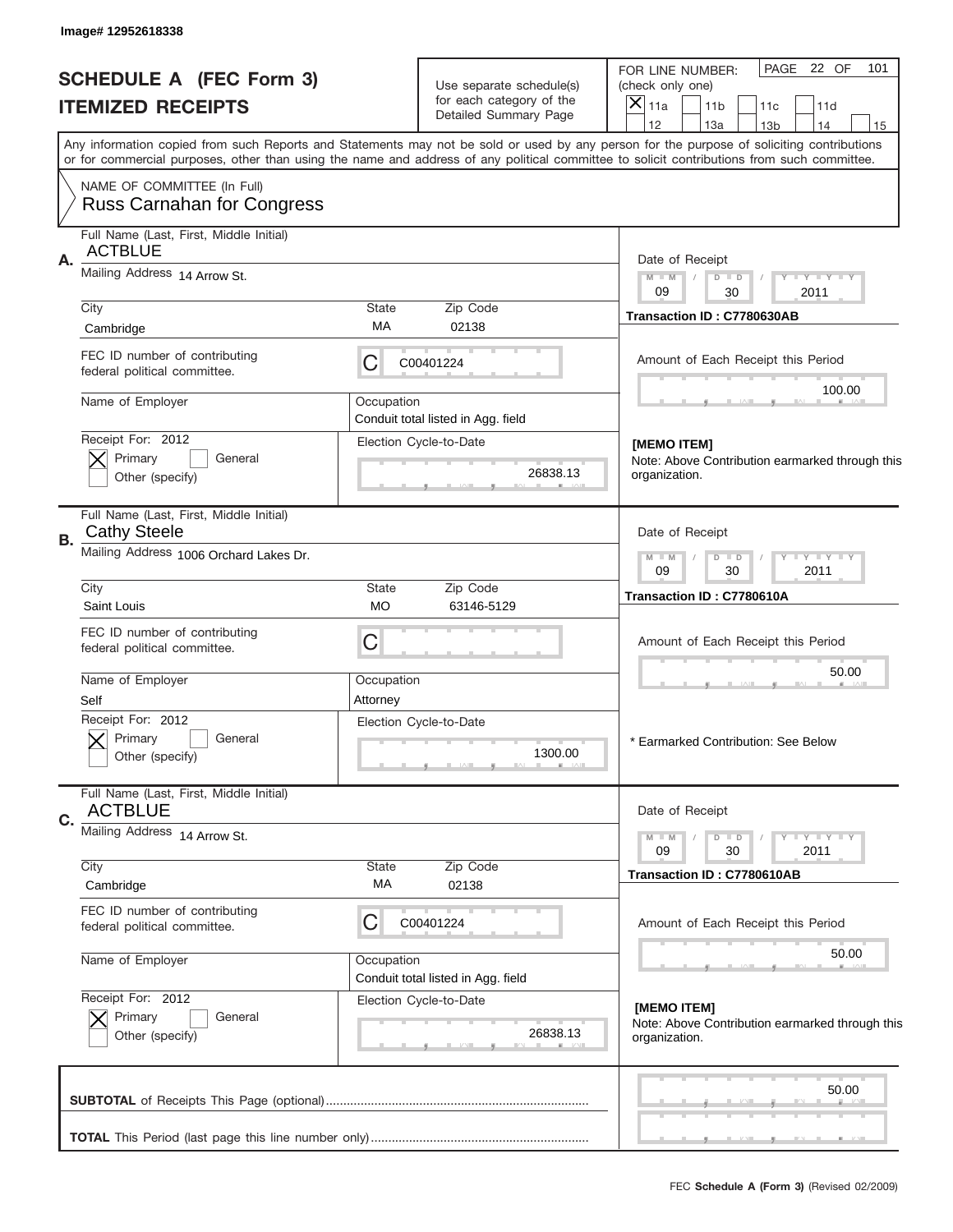|    | Image# 12952618339                                               |                      |                                                      |                                                                                                                                                                                                                                                                                         |
|----|------------------------------------------------------------------|----------------------|------------------------------------------------------|-----------------------------------------------------------------------------------------------------------------------------------------------------------------------------------------------------------------------------------------------------------------------------------------|
|    | <b>SCHEDULE A (FEC Form 3)</b><br><b>ITEMIZED RECEIPTS</b>       |                      | Use separate schedule(s)<br>for each category of the | PAGE 23 OF<br>101<br>FOR LINE NUMBER:<br>(check only one)<br>×<br>11a<br>11 <sub>b</sub><br>11c<br>11d                                                                                                                                                                                  |
|    |                                                                  |                      | Detailed Summary Page                                | 12<br>13a<br>14<br>13 <sub>b</sub><br>15                                                                                                                                                                                                                                                |
|    |                                                                  |                      |                                                      | Any information copied from such Reports and Statements may not be sold or used by any person for the purpose of soliciting contributions<br>or for commercial purposes, other than using the name and address of any political committee to solicit contributions from such committee. |
|    | NAME OF COMMITTEE (In Full)<br><b>Russ Carnahan for Congress</b> |                      |                                                      |                                                                                                                                                                                                                                                                                         |
|    | Full Name (Last, First, Middle Initial)                          |                      |                                                      |                                                                                                                                                                                                                                                                                         |
| Α. | Robert Biden                                                     |                      |                                                      | Date of Receipt                                                                                                                                                                                                                                                                         |
|    | Mailing Address 1010 Wisconsin Ave. NW                           |                      |                                                      | $M - M$<br><b>TEY LY LY</b><br>$D$ $D$<br>09<br>30<br>2011                                                                                                                                                                                                                              |
|    | City                                                             | <b>State</b>         | Zip Code                                             | Transaction ID: C7780620A                                                                                                                                                                                                                                                               |
|    | Washington                                                       | DC                   | 20007                                                |                                                                                                                                                                                                                                                                                         |
|    | FEC ID number of contributing<br>federal political committee.    | C                    |                                                      | Amount of Each Receipt this Period<br>100.00                                                                                                                                                                                                                                            |
|    | Name of Employer                                                 | Occupation           |                                                      |                                                                                                                                                                                                                                                                                         |
|    | <b>Rosemont Seneca Partners</b><br>Receipt For: 2012             | Attorney             |                                                      |                                                                                                                                                                                                                                                                                         |
|    | Primary<br>General                                               |                      | Election Cycle-to-Date                               | * Earmarked Contribution: See Below                                                                                                                                                                                                                                                     |
|    | Other (specify)                                                  |                      | 400.00                                               |                                                                                                                                                                                                                                                                                         |
| В. | Full Name (Last, First, Middle Initial)<br><b>ACTBLUE</b>        |                      |                                                      | Date of Receipt                                                                                                                                                                                                                                                                         |
|    | Mailing Address 14 Arrow St.                                     |                      |                                                      | <b>LY LY LY</b><br>$M$ M<br>$D$ $D$<br>09<br>30<br>2011                                                                                                                                                                                                                                 |
|    | City<br>Cambridge                                                | State<br>МA          | Zip Code<br>02138                                    | Transaction ID: C7780620AB                                                                                                                                                                                                                                                              |
|    | FEC ID number of contributing<br>federal political committee.    | C                    | C00401224                                            | Amount of Each Receipt this Period                                                                                                                                                                                                                                                      |
|    | Name of Employer                                                 | Occupation           | Conduit total listed in Agg. field                   | 100.00                                                                                                                                                                                                                                                                                  |
|    | Receipt For: 2012                                                |                      | Election Cycle-to-Date                               | [MEMO ITEM]                                                                                                                                                                                                                                                                             |
|    | General<br>Primary<br>Other (specify)                            |                      | 26838.13                                             | Note: Above Contribution earmarked through this<br>organization.                                                                                                                                                                                                                        |
|    | Full Name (Last, First, Middle Initial)                          |                      |                                                      |                                                                                                                                                                                                                                                                                         |
| C. | Andrew Jacobs                                                    |                      |                                                      | Date of Receipt                                                                                                                                                                                                                                                                         |
|    | Mailing Address 565 Metro Place So.                              |                      |                                                      | <b>LYLYLY</b><br>$M - M$<br>$D$ $D$<br>2011<br>09<br>30                                                                                                                                                                                                                                 |
|    | Ste. 250<br>City                                                 | <b>State</b>         | Zip Code                                             | Transaction ID: C7780601A                                                                                                                                                                                                                                                               |
|    | Dublin                                                           | OH                   | 43017                                                |                                                                                                                                                                                                                                                                                         |
|    | FEC ID number of contributing<br>federal political committee.    | C                    |                                                      | Amount of Each Receipt this Period                                                                                                                                                                                                                                                      |
|    | Name of Employer                                                 | Occupation           |                                                      | 500.00                                                                                                                                                                                                                                                                                  |
|    | <b>PCCW</b>                                                      | <b>Business Exec</b> |                                                      |                                                                                                                                                                                                                                                                                         |
|    | Receipt For: 2012<br>Primary<br>General                          |                      | Election Cycle-to-Date                               |                                                                                                                                                                                                                                                                                         |
|    | Other (specify)                                                  |                      | 500.00                                               | * Earmarked Contribution: See Below                                                                                                                                                                                                                                                     |
|    |                                                                  |                      |                                                      | 600.00                                                                                                                                                                                                                                                                                  |
|    |                                                                  |                      |                                                      |                                                                                                                                                                                                                                                                                         |
|    |                                                                  |                      |                                                      | FEC Schedule A (Form 3) (Revised 02/2009)                                                                                                                                                                                                                                               |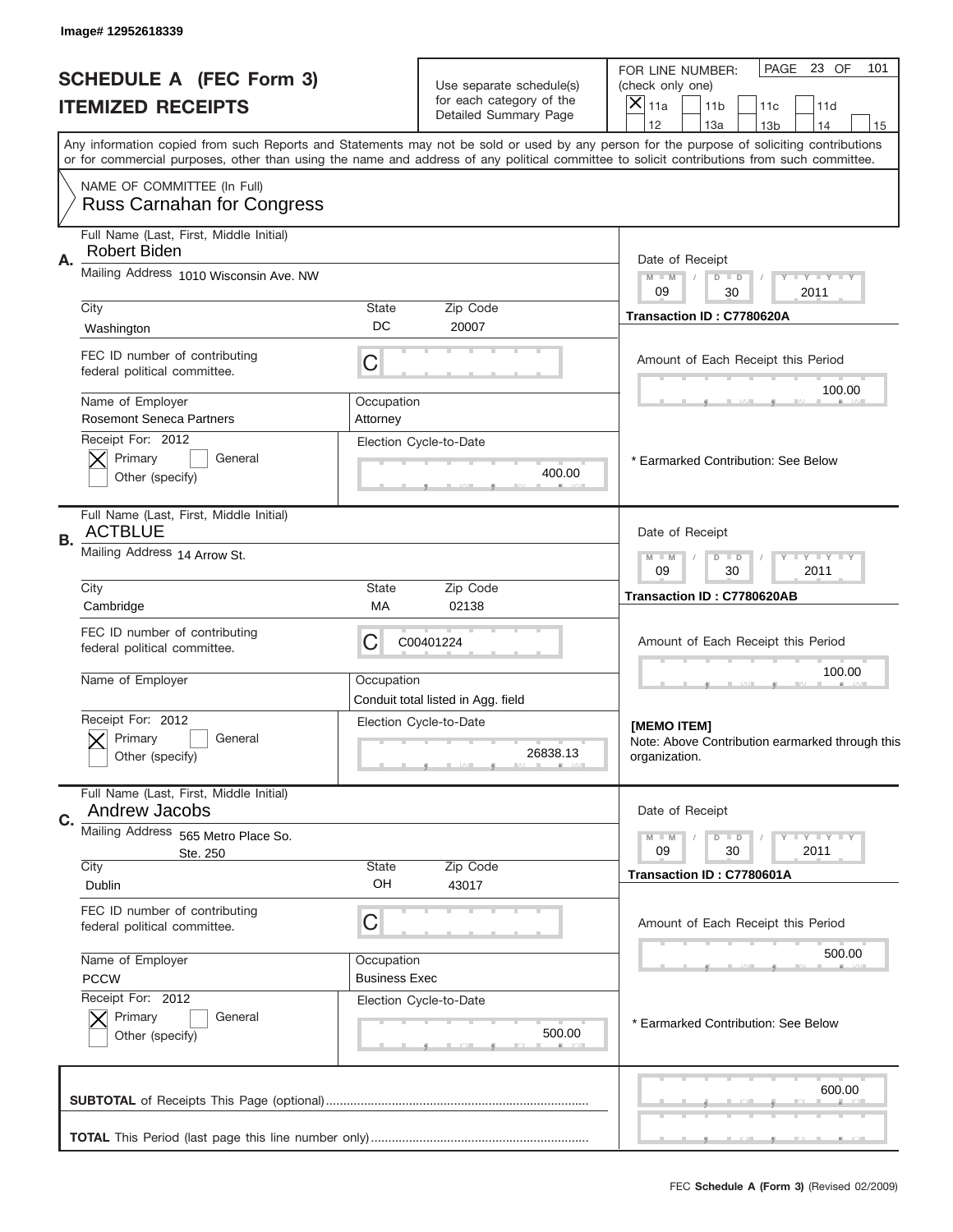| Image# 12952618340                                                   |                    |                                                      |                                                                                                                                                                                                                                                                                         |
|----------------------------------------------------------------------|--------------------|------------------------------------------------------|-----------------------------------------------------------------------------------------------------------------------------------------------------------------------------------------------------------------------------------------------------------------------------------------|
| <b>SCHEDULE A (FEC Form 3)</b>                                       |                    | Use separate schedule(s)<br>for each category of the | PAGE 24 OF<br>101<br>FOR LINE NUMBER:<br>(check only one)                                                                                                                                                                                                                               |
| <b>ITEMIZED RECEIPTS</b>                                             |                    | Detailed Summary Page                                | $\times$<br>11a<br>11 <sub>b</sub><br>11d<br>11c<br>12<br>13a<br>14<br>13 <sub>b</sub><br>15                                                                                                                                                                                            |
|                                                                      |                    |                                                      | Any information copied from such Reports and Statements may not be sold or used by any person for the purpose of soliciting contributions<br>or for commercial purposes, other than using the name and address of any political committee to solicit contributions from such committee. |
| NAME OF COMMITTEE (In Full)<br><b>Russ Carnahan for Congress</b>     |                    |                                                      |                                                                                                                                                                                                                                                                                         |
| Full Name (Last, First, Middle Initial)                              |                    |                                                      |                                                                                                                                                                                                                                                                                         |
| <b>ACTBLUE</b><br>Α.                                                 |                    |                                                      | Date of Receipt                                                                                                                                                                                                                                                                         |
| Mailing Address 14 Arrow St.                                         |                    |                                                      | $M$ M<br>$D$ $D$<br>Y FY FY FY                                                                                                                                                                                                                                                          |
| City                                                                 | <b>State</b>       | Zip Code                                             | 09<br>30<br>2011<br>Transaction ID: C7780601AB                                                                                                                                                                                                                                          |
| Cambridge                                                            | МA                 | 02138                                                |                                                                                                                                                                                                                                                                                         |
| FEC ID number of contributing<br>federal political committee.        | С                  | C00401224                                            | Amount of Each Receipt this Period                                                                                                                                                                                                                                                      |
| Name of Employer                                                     | Occupation         |                                                      | 500.00                                                                                                                                                                                                                                                                                  |
| Receipt For: 2012                                                    |                    | Conduit total listed in Agg. field                   |                                                                                                                                                                                                                                                                                         |
| Primary<br>General                                                   |                    | Election Cycle-to-Date                               | [MEMO ITEM]<br>Note: Above Contribution earmarked through this                                                                                                                                                                                                                          |
| Other (specify)                                                      |                    | 26838.13                                             | organization.                                                                                                                                                                                                                                                                           |
| Full Name (Last, First, Middle Initial)<br><b>Cathy Steele</b><br>В. |                    |                                                      | Date of Receipt                                                                                                                                                                                                                                                                         |
| Mailing Address 1006 Orchard Lakes Dr.                               |                    |                                                      | $D$ $D$<br><b>TEY TEY TEY</b><br>$M - M$<br>09<br>30<br>2011                                                                                                                                                                                                                            |
| City<br>Saint Louis                                                  | <b>State</b><br>МO | Zip Code<br>63146-5129                               | Transaction ID: C7780611A                                                                                                                                                                                                                                                               |
| FEC ID number of contributing<br>federal political committee.        | C                  |                                                      | Amount of Each Receipt this Period                                                                                                                                                                                                                                                      |
| Name of Employer                                                     | Occupation         |                                                      | 250.00                                                                                                                                                                                                                                                                                  |
| Self                                                                 | Attorney           |                                                      |                                                                                                                                                                                                                                                                                         |
| Receipt For: 2012<br>General<br>Primary<br>Other (specify)           |                    | Election Cycle-to-Date<br>1300.00                    | * Earmarked Contribution: See Below                                                                                                                                                                                                                                                     |
| Full Name (Last, First, Middle Initial)                              |                    |                                                      |                                                                                                                                                                                                                                                                                         |
| <b>ACTBLUE</b><br>C.<br>Mailing Address 14 Arrow St.                 |                    |                                                      | Date of Receipt                                                                                                                                                                                                                                                                         |
|                                                                      |                    |                                                      | $D$ $D$<br><b>LY LY LY</b><br>$M - M$<br>09<br>30<br>2011                                                                                                                                                                                                                               |
| City<br>Cambridge                                                    | State<br>МA        | Zip Code<br>02138                                    | Transaction ID: C7780611AB                                                                                                                                                                                                                                                              |
| FEC ID number of contributing<br>federal political committee.        | С                  | C00401224                                            | Amount of Each Receipt this Period                                                                                                                                                                                                                                                      |
| Name of Employer                                                     | Occupation         | Conduit total listed in Agg. field                   | 250.00                                                                                                                                                                                                                                                                                  |
| Receipt For: 2012<br>Primary<br>General                              |                    | Election Cycle-to-Date                               | [MEMO ITEM]<br>Note: Above Contribution earmarked through this                                                                                                                                                                                                                          |
| Other (specify)                                                      |                    | 26838.13                                             | organization.                                                                                                                                                                                                                                                                           |
|                                                                      |                    |                                                      | 250.00                                                                                                                                                                                                                                                                                  |
|                                                                      |                    |                                                      |                                                                                                                                                                                                                                                                                         |
|                                                                      |                    |                                                      |                                                                                                                                                                                                                                                                                         |
|                                                                      |                    |                                                      | FEC Schedule A (Form 3) (Revised 02/2009)                                                                                                                                                                                                                                               |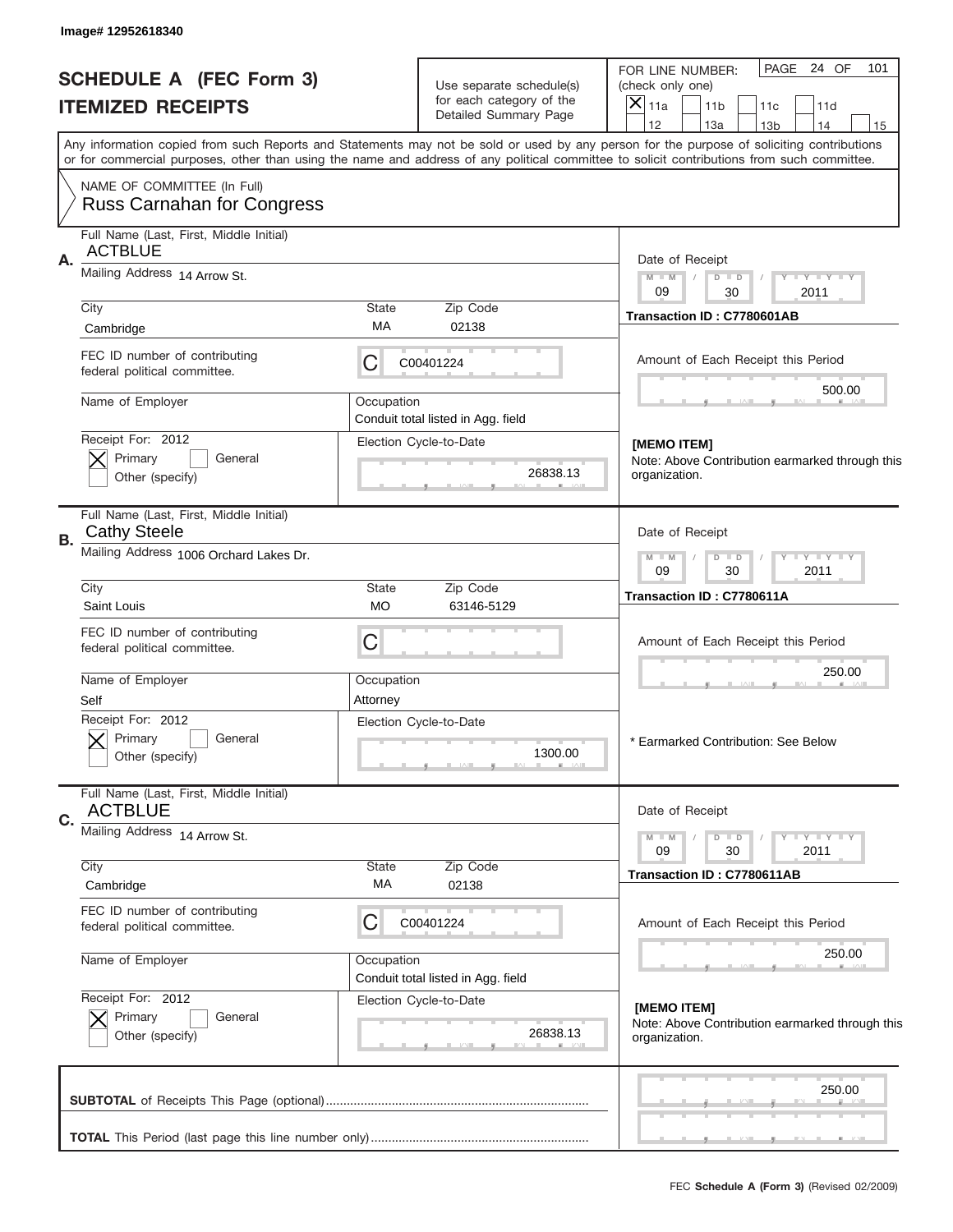|                                                            | Image# 12952618341                                               |                                                            |                                                      |                                                                                                                                                                                                                                                                                         |
|------------------------------------------------------------|------------------------------------------------------------------|------------------------------------------------------------|------------------------------------------------------|-----------------------------------------------------------------------------------------------------------------------------------------------------------------------------------------------------------------------------------------------------------------------------------------|
| <b>SCHEDULE A (FEC Form 3)</b><br><b>ITEMIZED RECEIPTS</b> |                                                                  |                                                            | Use separate schedule(s)<br>for each category of the | PAGE 25 OF<br>101<br>FOR LINE NUMBER:<br>(check only one)<br>$\overline{X} _{11a}$<br>11 <sub>b</sub><br>11c<br>11d                                                                                                                                                                     |
|                                                            |                                                                  |                                                            | Detailed Summary Page                                | 12<br>13a<br>14<br>13 <sub>b</sub><br>15                                                                                                                                                                                                                                                |
|                                                            |                                                                  |                                                            |                                                      | Any information copied from such Reports and Statements may not be sold or used by any person for the purpose of soliciting contributions<br>or for commercial purposes, other than using the name and address of any political committee to solicit contributions from such committee. |
|                                                            | NAME OF COMMITTEE (In Full)<br><b>Russ Carnahan for Congress</b> |                                                            |                                                      |                                                                                                                                                                                                                                                                                         |
|                                                            | Full Name (Last, First, Middle Initial)                          |                                                            |                                                      |                                                                                                                                                                                                                                                                                         |
| Α.                                                         | Kevin F. O'Malley                                                |                                                            |                                                      | Date of Receipt                                                                                                                                                                                                                                                                         |
|                                                            | Mailing Address 10 S. Broadway                                   |                                                            |                                                      | $M$ $M$<br>Y FY FY FY<br>$D$ $D$<br>09<br>27<br>2011                                                                                                                                                                                                                                    |
|                                                            | City                                                             | State                                                      | Zip Code                                             | Transaction ID: C7780592A                                                                                                                                                                                                                                                               |
|                                                            | St. Louis                                                        | <b>MO</b>                                                  | 63102                                                |                                                                                                                                                                                                                                                                                         |
|                                                            | FEC ID number of contributing<br>federal political committee.    | C                                                          |                                                      | Amount of Each Receipt this Period<br>1000.00                                                                                                                                                                                                                                           |
|                                                            | Name of Employer                                                 | Occupation                                                 |                                                      |                                                                                                                                                                                                                                                                                         |
|                                                            | Greensfelder, Hemker & Gale, PC<br>Receipt For: 2012             | Lawyer                                                     | Election Cycle-to-Date                               |                                                                                                                                                                                                                                                                                         |
|                                                            | Primary<br>General                                               |                                                            |                                                      | * Earmarked Contribution: See Below                                                                                                                                                                                                                                                     |
|                                                            | Other (specify)                                                  |                                                            | 1000.00                                              |                                                                                                                                                                                                                                                                                         |
| В.                                                         | Full Name (Last, First, Middle Initial)<br><b>ACTBLUE</b>        |                                                            |                                                      | Date of Receipt                                                                                                                                                                                                                                                                         |
|                                                            | Mailing Address 14 Arrow St.                                     | <b>THEY THEY</b><br>$M - M$<br>$D$ $D$<br>09<br>27<br>2011 |                                                      |                                                                                                                                                                                                                                                                                         |
|                                                            | City<br>Cambridge                                                | <b>State</b><br>МA                                         | Zip Code<br>02138                                    | Transaction ID: C7780592AB                                                                                                                                                                                                                                                              |
|                                                            | FEC ID number of contributing<br>federal political committee.    | C                                                          | C00401224                                            | Amount of Each Receipt this Period                                                                                                                                                                                                                                                      |
|                                                            | Name of Employer                                                 | Occupation                                                 | Conduit total listed in Agg. field                   | 1000.00                                                                                                                                                                                                                                                                                 |
|                                                            | Receipt For: 2012                                                |                                                            | Election Cycle-to-Date                               | [MEMO ITEM]                                                                                                                                                                                                                                                                             |
|                                                            | General<br>Primary<br>Other (specify)                            |                                                            | 26838.13                                             | Note: Above Contribution earmarked through this<br>organization.                                                                                                                                                                                                                        |
|                                                            | Full Name (Last, First, Middle Initial)                          |                                                            |                                                      |                                                                                                                                                                                                                                                                                         |
| C.                                                         | Lucia Rodriguez                                                  |                                                            |                                                      | Date of Receipt                                                                                                                                                                                                                                                                         |
|                                                            | Mailing Address 8342 S. Bristol                                  |                                                            |                                                      | <b>LYLYLY</b><br>$M - M$<br>$D$ $D$<br>09<br>30<br>2011                                                                                                                                                                                                                                 |
|                                                            | City                                                             | <b>State</b><br>СA                                         | Zip Code                                             | Transaction ID: C7780602A                                                                                                                                                                                                                                                               |
|                                                            | Los Angeles                                                      |                                                            | 90049                                                |                                                                                                                                                                                                                                                                                         |
|                                                            | FEC ID number of contributing<br>federal political committee.    | C                                                          |                                                      | Amount of Each Receipt this Period                                                                                                                                                                                                                                                      |
|                                                            | Name of Employer                                                 | Occupation<br>Self                                         |                                                      | 2500.00                                                                                                                                                                                                                                                                                 |
|                                                            | <b>Business Owner</b><br>Receipt For: 2012                       |                                                            | Election Cycle-to-Date                               |                                                                                                                                                                                                                                                                                         |
|                                                            | Primary<br>General<br>Other (specify)                            |                                                            | 2500.00                                              | * Earmarked Contribution: See Below                                                                                                                                                                                                                                                     |
|                                                            |                                                                  |                                                            |                                                      | 3500.00                                                                                                                                                                                                                                                                                 |
|                                                            |                                                                  |                                                            |                                                      |                                                                                                                                                                                                                                                                                         |
|                                                            |                                                                  |                                                            |                                                      | FEC Schedule A (Form 3) (Revised 02/2009)                                                                                                                                                                                                                                               |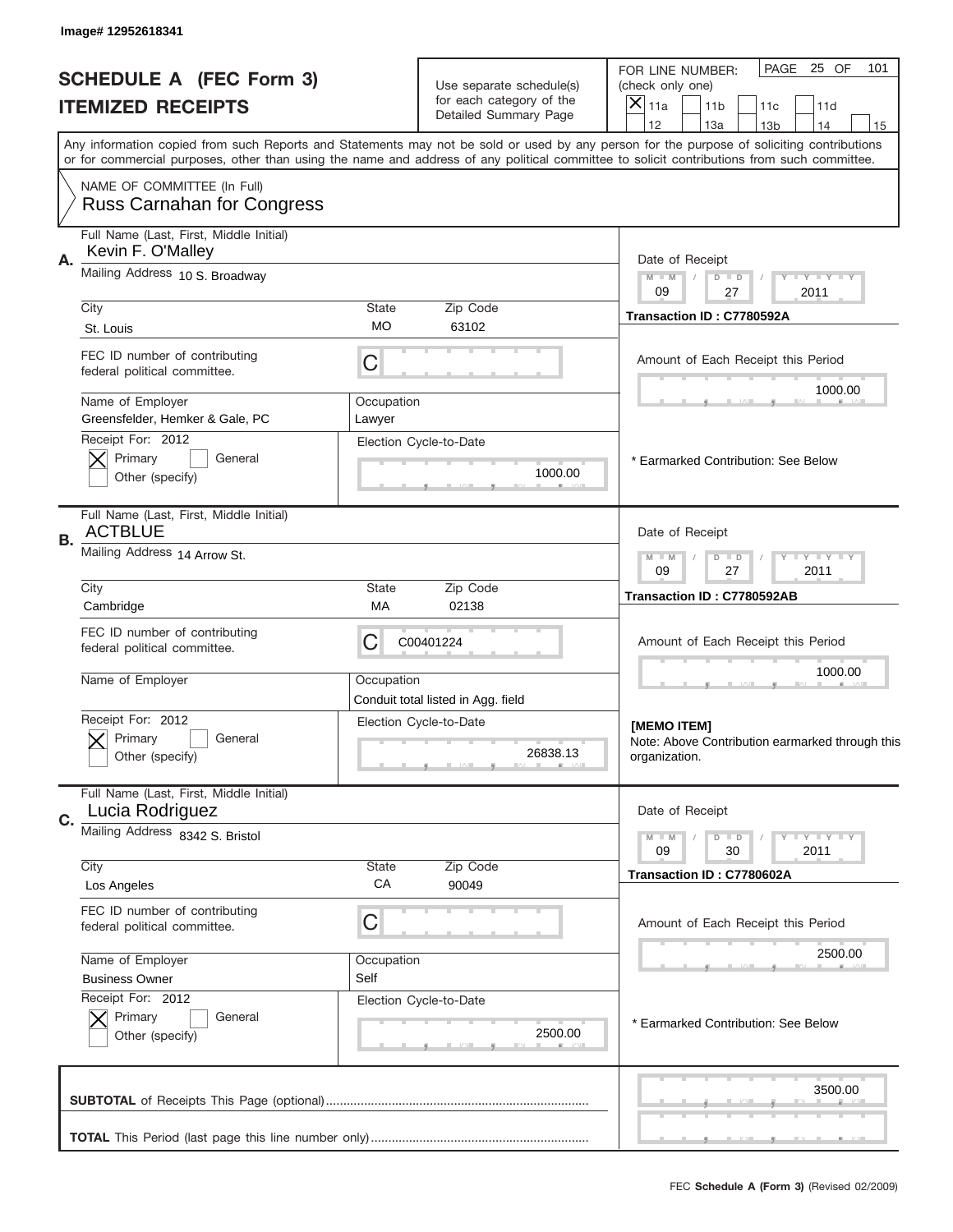|                                | Image# 12952618342                                               |                                                                                                                                                                                                                                                                                                                                     |                                                   |                                                                       |
|--------------------------------|------------------------------------------------------------------|-------------------------------------------------------------------------------------------------------------------------------------------------------------------------------------------------------------------------------------------------------------------------------------------------------------------------------------|---------------------------------------------------|-----------------------------------------------------------------------|
| <b>SCHEDULE A (FEC Form 3)</b> |                                                                  |                                                                                                                                                                                                                                                                                                                                     | Use separate schedule(s)                          | PAGE<br>26 OF<br>101<br>FOR LINE NUMBER:<br>(check only one)          |
|                                | <b>ITEMIZED RECEIPTS</b>                                         |                                                                                                                                                                                                                                                                                                                                     | for each category of the<br>Detailed Summary Page | $\times$<br>11a<br>11 <sub>b</sub><br>11d<br>11c                      |
|                                |                                                                  | 12<br>13a<br>14<br>13 <sub>b</sub><br>15<br>Any information copied from such Reports and Statements may not be sold or used by any person for the purpose of soliciting contributions<br>or for commercial purposes, other than using the name and address of any political committee to solicit contributions from such committee. |                                                   |                                                                       |
|                                | NAME OF COMMITTEE (In Full)<br><b>Russ Carnahan for Congress</b> |                                                                                                                                                                                                                                                                                                                                     |                                                   |                                                                       |
|                                |                                                                  |                                                                                                                                                                                                                                                                                                                                     |                                                   |                                                                       |
|                                | Full Name (Last, First, Middle Initial)<br><b>ACTBLUE</b>        |                                                                                                                                                                                                                                                                                                                                     |                                                   |                                                                       |
| Α.                             | Mailing Address 14 Arrow St.                                     |                                                                                                                                                                                                                                                                                                                                     |                                                   | Date of Receipt<br>Y TY TY TY<br>$M$ M<br>$D$ $D$<br>09<br>30<br>2011 |
|                                | City                                                             | <b>State</b>                                                                                                                                                                                                                                                                                                                        | Zip Code                                          | Transaction ID: C7780602AB                                            |
|                                | Cambridge                                                        | МA                                                                                                                                                                                                                                                                                                                                  | 02138                                             |                                                                       |
|                                | FEC ID number of contributing<br>federal political committee.    | С                                                                                                                                                                                                                                                                                                                                   | C00401224                                         | Amount of Each Receipt this Period                                    |
|                                | Name of Employer                                                 | Occupation                                                                                                                                                                                                                                                                                                                          | Conduit total listed in Agg. field                | 2500.00                                                               |
|                                | Receipt For: 2012                                                |                                                                                                                                                                                                                                                                                                                                     | Election Cycle-to-Date                            | [MEMO ITEM]                                                           |
|                                | Primary<br>General<br>Other (specify)                            |                                                                                                                                                                                                                                                                                                                                     | 26838.13                                          | Note: Above Contribution earmarked through this<br>organization.      |
|                                | Full Name (Last, First, Middle Initial)<br>Thomas S. Carnahan    |                                                                                                                                                                                                                                                                                                                                     |                                                   | Date of Receipt                                                       |
| В.                             | Mailing Address 5777 Lindell Blvd                                | $D$ $D$<br><b>TAN TANK TANK</b><br>$M - M$<br>09<br>30<br>2011                                                                                                                                                                                                                                                                      |                                                   |                                                                       |
|                                | City<br>Saint Louis                                              | <b>State</b><br>МO                                                                                                                                                                                                                                                                                                                  | Zip Code<br>63112-1003                            | Transaction ID: C7780623A                                             |
|                                | FEC ID number of contributing<br>federal political committee.    | C                                                                                                                                                                                                                                                                                                                                   |                                                   | Amount of Each Receipt this Period                                    |
|                                | Name of Employer                                                 | Occupation                                                                                                                                                                                                                                                                                                                          |                                                   | 1000.00                                                               |
|                                | <b>Wind Capital Group</b>                                        | Wind Energy Director                                                                                                                                                                                                                                                                                                                |                                                   |                                                                       |
|                                | Receipt For: 2012<br>General<br>Primary<br>Other (specify)       |                                                                                                                                                                                                                                                                                                                                     | Election Cycle-to-Date<br>2000.00                 | * Earmarked Contribution: See Below                                   |
|                                | Full Name (Last, First, Middle Initial)<br><b>ACTBLUE</b>        |                                                                                                                                                                                                                                                                                                                                     |                                                   | Date of Receipt                                                       |
| C.                             | Mailing Address 14 Arrow St.                                     |                                                                                                                                                                                                                                                                                                                                     |                                                   |                                                                       |
|                                |                                                                  |                                                                                                                                                                                                                                                                                                                                     |                                                   | $D$ $D$<br><b>LY LY LY</b><br>$M - M$<br>09<br>30<br>2011             |
|                                | City<br>Cambridge                                                | State<br>МA                                                                                                                                                                                                                                                                                                                         | Zip Code<br>02138                                 | Transaction ID: C7780623AB                                            |
|                                | FEC ID number of contributing<br>federal political committee.    | С                                                                                                                                                                                                                                                                                                                                   | C00401224                                         | Amount of Each Receipt this Period                                    |
|                                | Name of Employer                                                 | Occupation                                                                                                                                                                                                                                                                                                                          | Conduit total listed in Agg. field                | 1000.00                                                               |
|                                | Receipt For: 2012                                                |                                                                                                                                                                                                                                                                                                                                     | Election Cycle-to-Date                            | [MEMO ITEM]                                                           |
|                                | Primary<br>General<br>Other (specify)                            |                                                                                                                                                                                                                                                                                                                                     | 26838.13                                          | Note: Above Contribution earmarked through this<br>organization.      |
|                                |                                                                  |                                                                                                                                                                                                                                                                                                                                     |                                                   | 1000.00                                                               |
|                                |                                                                  |                                                                                                                                                                                                                                                                                                                                     |                                                   |                                                                       |
|                                |                                                                  |                                                                                                                                                                                                                                                                                                                                     |                                                   | FEC Schedule A (Form 3) (Revised 02/2009)                             |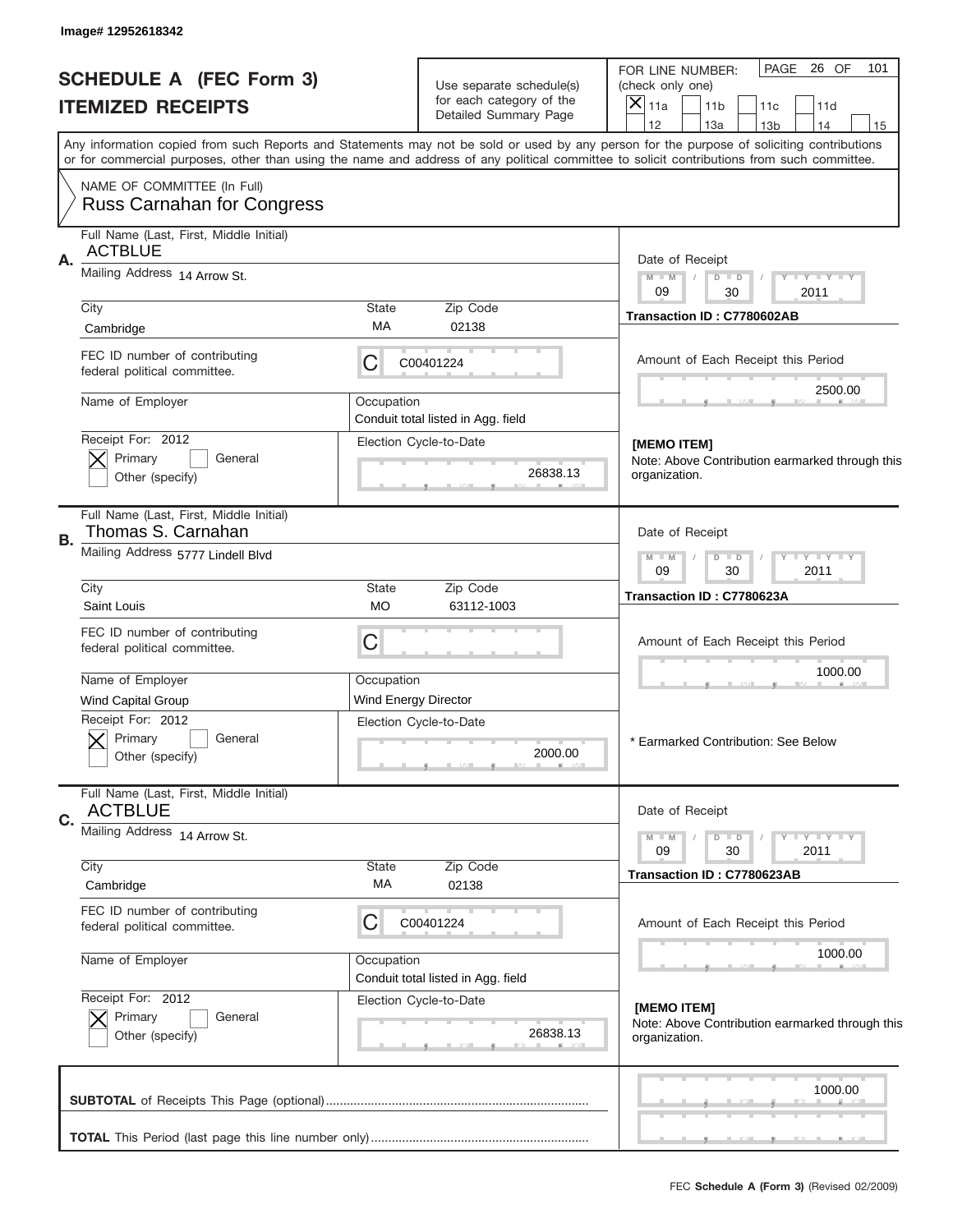|                                                            | Image# 12952618343                                               |                                                                                                                                                                                                                                                                                         |                                                        |                                                                                                        |  |
|------------------------------------------------------------|------------------------------------------------------------------|-----------------------------------------------------------------------------------------------------------------------------------------------------------------------------------------------------------------------------------------------------------------------------------------|--------------------------------------------------------|--------------------------------------------------------------------------------------------------------|--|
| <b>SCHEDULE A (FEC Form 3)</b><br><b>ITEMIZED RECEIPTS</b> |                                                                  |                                                                                                                                                                                                                                                                                         | Use separate schedule(s)<br>for each category of the   | PAGE 27 OF<br>101<br>FOR LINE NUMBER:<br>(check only one)<br>×<br>11a<br>11 <sub>b</sub><br>11c<br>11d |  |
|                                                            |                                                                  |                                                                                                                                                                                                                                                                                         | Detailed Summary Page                                  | 12<br>13a<br>14<br>13 <sub>b</sub><br>15                                                               |  |
|                                                            |                                                                  | Any information copied from such Reports and Statements may not be sold or used by any person for the purpose of soliciting contributions<br>or for commercial purposes, other than using the name and address of any political committee to solicit contributions from such committee. |                                                        |                                                                                                        |  |
|                                                            | NAME OF COMMITTEE (In Full)<br><b>Russ Carnahan for Congress</b> |                                                                                                                                                                                                                                                                                         |                                                        |                                                                                                        |  |
|                                                            | Full Name (Last, First, Middle Initial)                          |                                                                                                                                                                                                                                                                                         |                                                        |                                                                                                        |  |
| А.                                                         | Linda Foster                                                     |                                                                                                                                                                                                                                                                                         |                                                        | Date of Receipt                                                                                        |  |
|                                                            | Mailing Address PO Box 510320                                    |                                                                                                                                                                                                                                                                                         |                                                        | $M - M$<br><b>LEY LEY LEY</b><br>$D$ $D$<br>09<br>16<br>2011                                           |  |
|                                                            | City                                                             | State                                                                                                                                                                                                                                                                                   | Zip Code                                               | Transaction ID: C9073633A                                                                              |  |
|                                                            | Saint Louis                                                      | МO                                                                                                                                                                                                                                                                                      | 63151-0320                                             |                                                                                                        |  |
|                                                            | FEC ID number of contributing<br>federal political committee.    | C                                                                                                                                                                                                                                                                                       |                                                        | Amount of Each Receipt this Period<br>500.00                                                           |  |
|                                                            | Name of Employer                                                 | Occupation                                                                                                                                                                                                                                                                              |                                                        |                                                                                                        |  |
|                                                            | <b>Information Requested</b><br>Receipt For: 2012                |                                                                                                                                                                                                                                                                                         | <b>Information Requested</b><br>Election Cycle-to-Date |                                                                                                        |  |
|                                                            | Primary<br>General<br>Other (specify)                            |                                                                                                                                                                                                                                                                                         | 1000.00                                                | * Earmarked Contribution: See Below                                                                    |  |
| В.                                                         | Full Name (Last, First, Middle Initial)<br><b>ACTBLUE</b>        |                                                                                                                                                                                                                                                                                         |                                                        | Date of Receipt                                                                                        |  |
|                                                            | Mailing Address 14 Arrow St.                                     | <b>LY LY LY</b><br>$M - M$<br>$D$ $D$<br>09<br>16<br>2011                                                                                                                                                                                                                               |                                                        |                                                                                                        |  |
|                                                            | City<br>Cambridge                                                | State<br>МA                                                                                                                                                                                                                                                                             | Zip Code<br>02138                                      | Transaction ID: C9073633AB                                                                             |  |
|                                                            | FEC ID number of contributing<br>federal political committee.    | C<br>C00401224                                                                                                                                                                                                                                                                          |                                                        |                                                                                                        |  |
|                                                            | Name of Employer                                                 | Occupation                                                                                                                                                                                                                                                                              | Conduit total listed in Agg. field                     | 500.00                                                                                                 |  |
|                                                            | Receipt For: 2012<br>General<br>Primary<br>Other (specify)       |                                                                                                                                                                                                                                                                                         | Election Cycle-to-Date<br>26838.13                     | [MEMO ITEM]<br>Note: Above Contribution earmarked through this<br>organization.                        |  |
|                                                            | Full Name (Last, First, Middle Initial)                          |                                                                                                                                                                                                                                                                                         |                                                        |                                                                                                        |  |
| C.                                                         | <b>Brian Feldman</b>                                             |                                                                                                                                                                                                                                                                                         |                                                        | Date of Receipt                                                                                        |  |
|                                                            | Mailing Address 1708 Peachtree Street<br>Suite 100               |                                                                                                                                                                                                                                                                                         |                                                        | <b>LYLYLY</b><br>$M - M$<br>$D$ $D$<br>2011<br>09<br>27                                                |  |
|                                                            | City<br>Atlanta                                                  | <b>State</b><br>GA                                                                                                                                                                                                                                                                      | Zip Code                                               | Transaction ID: C7780593A                                                                              |  |
|                                                            | FEC ID number of contributing                                    |                                                                                                                                                                                                                                                                                         | 30309                                                  |                                                                                                        |  |
|                                                            | federal political committee.                                     | C                                                                                                                                                                                                                                                                                       |                                                        | Amount of Each Receipt this Period                                                                     |  |
|                                                            | Name of Employer                                                 | Occupation                                                                                                                                                                                                                                                                              |                                                        | 250.00                                                                                                 |  |
|                                                            | Allison PR<br>Receipt For: 2012                                  | Principal/Co-Founder                                                                                                                                                                                                                                                                    | Election Cycle-to-Date                                 |                                                                                                        |  |
|                                                            | Primary<br>General<br>Other (specify)                            |                                                                                                                                                                                                                                                                                         | 1000.00                                                | * Earmarked Contribution: See Below                                                                    |  |
|                                                            |                                                                  |                                                                                                                                                                                                                                                                                         |                                                        | 750.00                                                                                                 |  |
|                                                            |                                                                  |                                                                                                                                                                                                                                                                                         |                                                        |                                                                                                        |  |
|                                                            |                                                                  |                                                                                                                                                                                                                                                                                         |                                                        | FEC Schedule A (Form 3) (Revised 02/2009)                                                              |  |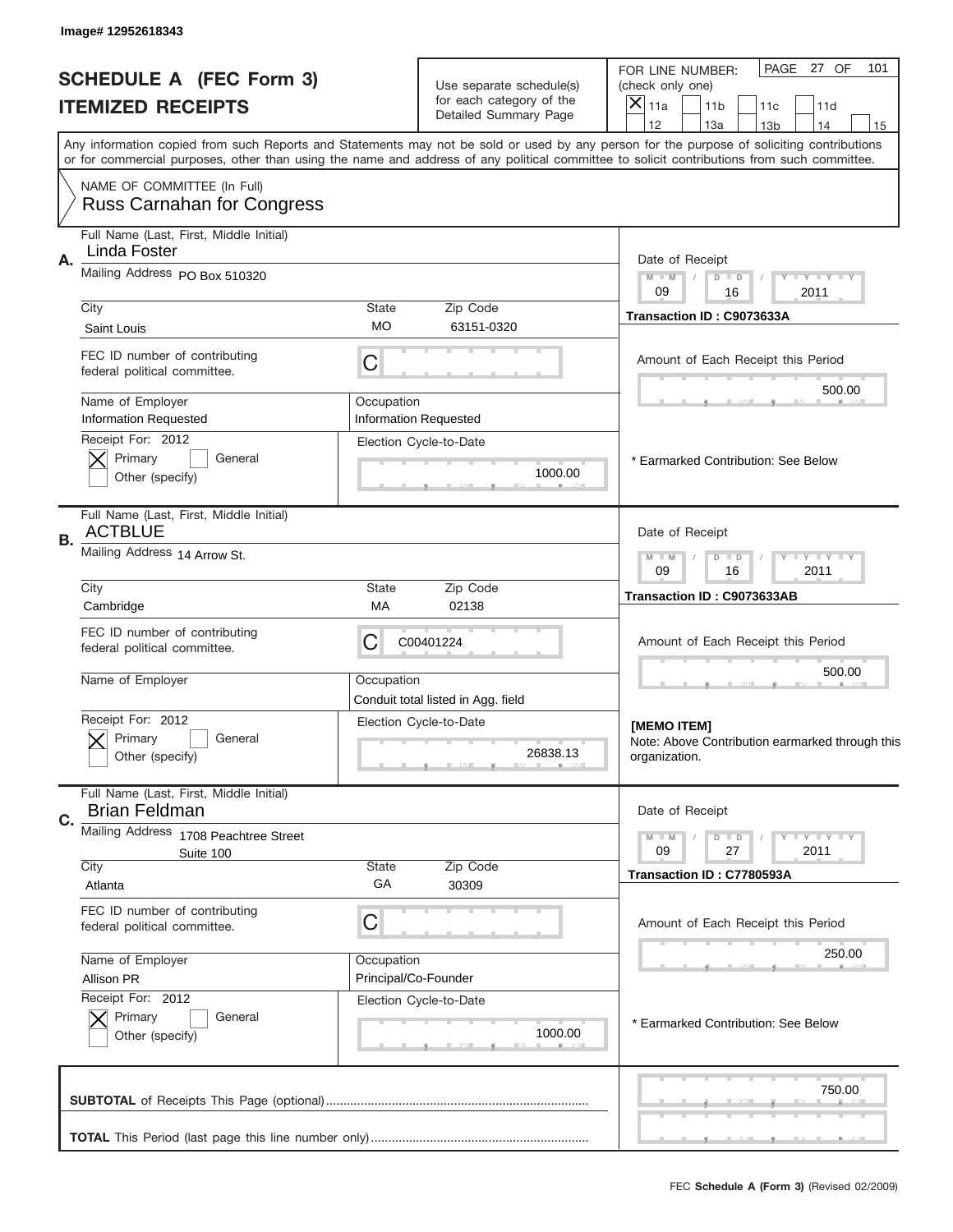|                                | Image# 12952618344                                                  |                                                                                                                                                                                                                                                                                         |                                                      |                                                                                              |
|--------------------------------|---------------------------------------------------------------------|-----------------------------------------------------------------------------------------------------------------------------------------------------------------------------------------------------------------------------------------------------------------------------------------|------------------------------------------------------|----------------------------------------------------------------------------------------------|
| <b>SCHEDULE A (FEC Form 3)</b> |                                                                     |                                                                                                                                                                                                                                                                                         | Use separate schedule(s)<br>for each category of the | PAGE<br>28 OF<br>101<br>FOR LINE NUMBER:<br>(check only one)                                 |
|                                | <b>ITEMIZED RECEIPTS</b>                                            |                                                                                                                                                                                                                                                                                         | Detailed Summary Page                                | $\times$<br>11a<br>11 <sub>b</sub><br>11d<br>11c<br>12<br>13a<br>14<br>13 <sub>b</sub><br>15 |
|                                |                                                                     | Any information copied from such Reports and Statements may not be sold or used by any person for the purpose of soliciting contributions<br>or for commercial purposes, other than using the name and address of any political committee to solicit contributions from such committee. |                                                      |                                                                                              |
|                                | NAME OF COMMITTEE (In Full)<br><b>Russ Carnahan for Congress</b>    |                                                                                                                                                                                                                                                                                         |                                                      |                                                                                              |
|                                | Full Name (Last, First, Middle Initial)                             |                                                                                                                                                                                                                                                                                         |                                                      |                                                                                              |
| Α.                             | <b>ACTBLUE</b>                                                      |                                                                                                                                                                                                                                                                                         |                                                      | Date of Receipt                                                                              |
|                                | Mailing Address 14 Arrow St.                                        |                                                                                                                                                                                                                                                                                         |                                                      | Y TY TY TY<br>$M$ M<br>$D$ $D$                                                               |
|                                | City                                                                | <b>State</b>                                                                                                                                                                                                                                                                            | Zip Code                                             | 09<br>27<br>2011                                                                             |
|                                | Cambridge                                                           | МA                                                                                                                                                                                                                                                                                      | 02138                                                | Transaction ID: C7780593AB                                                                   |
|                                | FEC ID number of contributing<br>federal political committee.       | С                                                                                                                                                                                                                                                                                       | C00401224                                            | Amount of Each Receipt this Period                                                           |
|                                | Name of Employer                                                    | Occupation                                                                                                                                                                                                                                                                              |                                                      | 250.00                                                                                       |
|                                |                                                                     | Conduit total listed in Agg. field                                                                                                                                                                                                                                                      |                                                      |                                                                                              |
|                                | Receipt For: 2012                                                   |                                                                                                                                                                                                                                                                                         | Election Cycle-to-Date                               | [MEMO ITEM]                                                                                  |
|                                | Primary<br>General<br>Other (specify)                               |                                                                                                                                                                                                                                                                                         | 26838.13                                             | Note: Above Contribution earmarked through this<br>organization.                             |
|                                |                                                                     |                                                                                                                                                                                                                                                                                         |                                                      |                                                                                              |
| В.                             | Full Name (Last, First, Middle Initial)<br><b>Colleen Millstone</b> |                                                                                                                                                                                                                                                                                         |                                                      | Date of Receipt                                                                              |
|                                | Mailing Address PO Box 16070                                        | $D$ $D$<br><b>TEY TEY TEY</b><br>$M - M$<br>09<br>30<br>2011                                                                                                                                                                                                                            |                                                      |                                                                                              |
|                                | City                                                                | <b>State</b>                                                                                                                                                                                                                                                                            | Zip Code                                             |                                                                                              |
|                                | St. Louis                                                           | МO                                                                                                                                                                                                                                                                                      | 63105                                                | Transaction ID: C7780604A                                                                    |
|                                | FEC ID number of contributing<br>federal political committee.       | C                                                                                                                                                                                                                                                                                       |                                                      | Amount of Each Receipt this Period                                                           |
|                                | Name of Employer                                                    | Occupation                                                                                                                                                                                                                                                                              |                                                      | 2500.00                                                                                      |
|                                | The Millstone Company                                               | <b>Executive Director</b>                                                                                                                                                                                                                                                               |                                                      |                                                                                              |
|                                | Receipt For: 2012<br>General<br>Primary<br>Other (specify)          |                                                                                                                                                                                                                                                                                         | Election Cycle-to-Date<br>2500.00                    | * Earmarked Contribution: See Below                                                          |
|                                | Full Name (Last, First, Middle Initial)                             |                                                                                                                                                                                                                                                                                         |                                                      |                                                                                              |
| C.                             | <b>ACTBLUE</b>                                                      |                                                                                                                                                                                                                                                                                         |                                                      | Date of Receipt                                                                              |
|                                | Mailing Address 14 Arrow St.                                        |                                                                                                                                                                                                                                                                                         |                                                      | $D$ $D$<br>$M - M$<br>$T - Y$ $T - Y$ $T - Y$                                                |
|                                | City                                                                | State                                                                                                                                                                                                                                                                                   | Zip Code                                             | 09<br>30<br>2011                                                                             |
|                                | Cambridge                                                           | МA                                                                                                                                                                                                                                                                                      | 02138                                                | Transaction ID: C7780604AB                                                                   |
|                                | FEC ID number of contributing<br>federal political committee.       | C                                                                                                                                                                                                                                                                                       | C00401224                                            | Amount of Each Receipt this Period                                                           |
|                                | Name of Employer                                                    | Occupation                                                                                                                                                                                                                                                                              |                                                      | 2500.00                                                                                      |
|                                |                                                                     |                                                                                                                                                                                                                                                                                         | Conduit total listed in Agg. field                   |                                                                                              |
|                                | Receipt For: 2012                                                   |                                                                                                                                                                                                                                                                                         | Election Cycle-to-Date                               | [MEMO ITEM]                                                                                  |
|                                | Primary<br>General<br>Other (specify)                               |                                                                                                                                                                                                                                                                                         | 26838.13                                             | Note: Above Contribution earmarked through this<br>organization.                             |
|                                |                                                                     |                                                                                                                                                                                                                                                                                         |                                                      | 2500.00                                                                                      |
|                                |                                                                     |                                                                                                                                                                                                                                                                                         |                                                      |                                                                                              |
|                                |                                                                     |                                                                                                                                                                                                                                                                                         |                                                      |                                                                                              |
|                                |                                                                     |                                                                                                                                                                                                                                                                                         |                                                      | FEC Schedule A (Form 3) (Revised 02/2009)                                                    |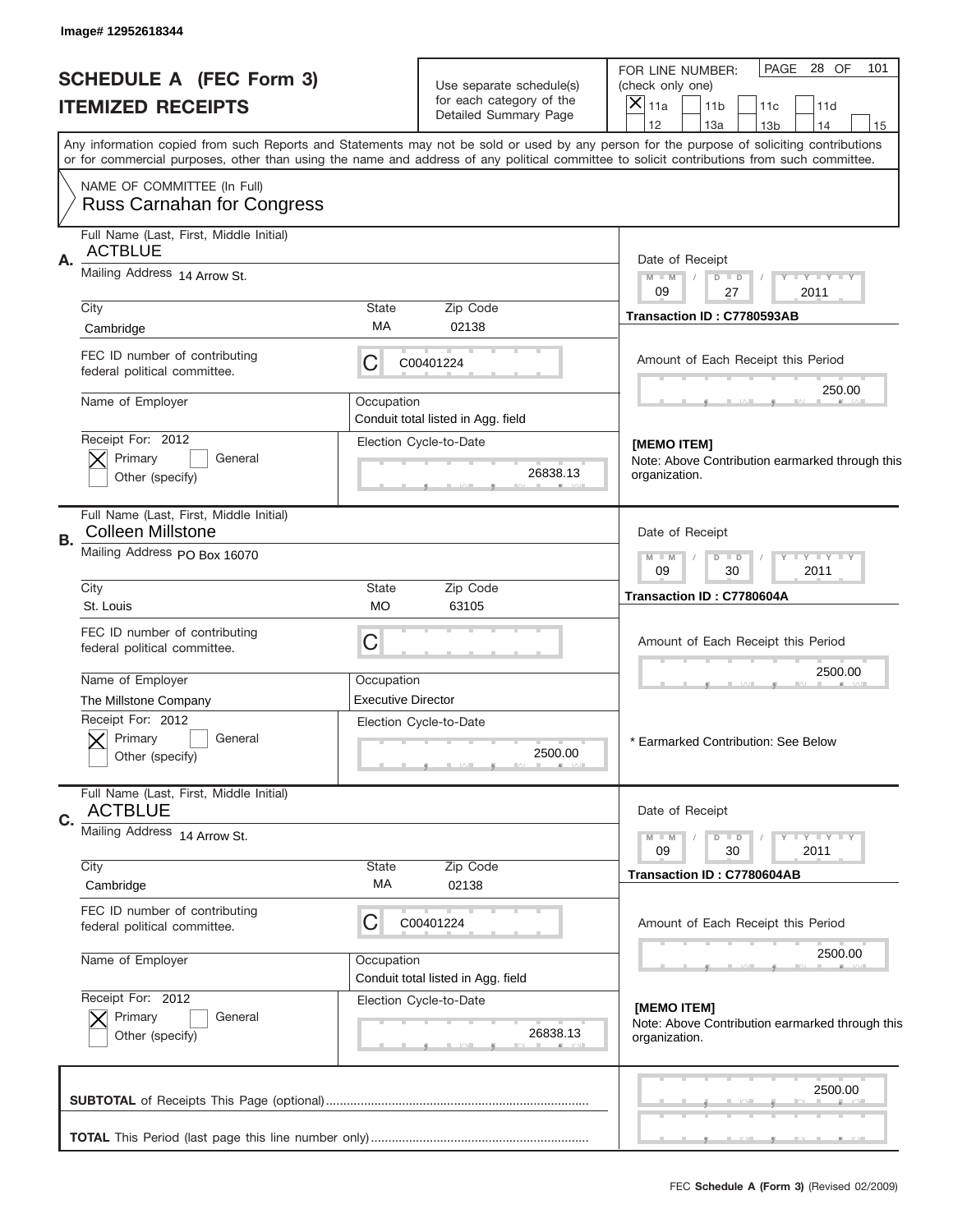|                                                            | Image# 12952618345                                               |                                                                                                                                                                                                                                                                                         |                                                      |                                                                                          |
|------------------------------------------------------------|------------------------------------------------------------------|-----------------------------------------------------------------------------------------------------------------------------------------------------------------------------------------------------------------------------------------------------------------------------------------|------------------------------------------------------|------------------------------------------------------------------------------------------|
| <b>SCHEDULE A (FEC Form 3)</b><br><b>ITEMIZED RECEIPTS</b> |                                                                  |                                                                                                                                                                                                                                                                                         | Use separate schedule(s)<br>for each category of the | PAGE 29 OF<br>101<br>FOR LINE NUMBER:<br>(check only one)<br>×<br>11a<br>11 <sub>b</sub> |
|                                                            |                                                                  |                                                                                                                                                                                                                                                                                         | Detailed Summary Page                                | 11c<br>11d<br>12<br>13a<br>14<br>13 <sub>b</sub><br>15                                   |
|                                                            |                                                                  | Any information copied from such Reports and Statements may not be sold or used by any person for the purpose of soliciting contributions<br>or for commercial purposes, other than using the name and address of any political committee to solicit contributions from such committee. |                                                      |                                                                                          |
|                                                            | NAME OF COMMITTEE (In Full)<br><b>Russ Carnahan for Congress</b> |                                                                                                                                                                                                                                                                                         |                                                      |                                                                                          |
|                                                            | Full Name (Last, First, Middle Initial)                          |                                                                                                                                                                                                                                                                                         |                                                      |                                                                                          |
| Α.                                                         | Robert N. Fox<br>Mailing Address 2105 S Warson Rd                | Date of Receipt                                                                                                                                                                                                                                                                         |                                                      |                                                                                          |
|                                                            |                                                                  |                                                                                                                                                                                                                                                                                         |                                                      | $M - M$<br><b>LEY LEY LEY</b><br>$D$ $D$<br>08<br>03<br>2011                             |
|                                                            | City<br>Saint Louis                                              | State<br>МO                                                                                                                                                                                                                                                                             | Zip Code<br>63124                                    | Transaction ID: C7569295A                                                                |
|                                                            | FEC ID number of contributing<br>federal political committee.    | C                                                                                                                                                                                                                                                                                       |                                                      | Amount of Each Receipt this Period                                                       |
|                                                            | Name of Employer                                                 | Occupation                                                                                                                                                                                                                                                                              |                                                      | 1500.00                                                                                  |
|                                                            | Color Art, Inc. - MO                                             |                                                                                                                                                                                                                                                                                         | <b>Executive Vice President</b>                      |                                                                                          |
|                                                            | Receipt For: 2012<br>Primary<br>General<br>Other (specify)       |                                                                                                                                                                                                                                                                                         | Election Cycle-to-Date<br>2500.00                    | * Earmarked Contribution: See Below                                                      |
| В.                                                         | Full Name (Last, First, Middle Initial)<br><b>ACTBLUE</b>        |                                                                                                                                                                                                                                                                                         |                                                      | Date of Receipt                                                                          |
|                                                            | Mailing Address 14 Arrow St.                                     | <b>LY LY LY</b><br>$M - M$<br>$D$ $D$<br>08<br>03<br>2011                                                                                                                                                                                                                               |                                                      |                                                                                          |
|                                                            | City<br>Cambridge                                                | State<br>МA                                                                                                                                                                                                                                                                             | Zip Code<br>02138                                    | Transaction ID: C7569295AB                                                               |
|                                                            | FEC ID number of contributing<br>federal political committee.    | C                                                                                                                                                                                                                                                                                       | C00401224                                            | Amount of Each Receipt this Period                                                       |
|                                                            | Name of Employer                                                 | Occupation                                                                                                                                                                                                                                                                              | Conduit total listed in Agg. field                   | 1500.00                                                                                  |
|                                                            | Receipt For: 2012<br>General<br>Primary<br>Other (specify)       |                                                                                                                                                                                                                                                                                         | Election Cycle-to-Date<br>26838.13                   | [MEMO ITEM]<br>Note: Above Contribution earmarked through this<br>organization.          |
|                                                            | Full Name (Last, First, Middle Initial)                          |                                                                                                                                                                                                                                                                                         |                                                      |                                                                                          |
| C.                                                         | <b>Robert Biden</b><br>Mailing Address 1010 Wisconsin Ave. NW    |                                                                                                                                                                                                                                                                                         |                                                      | Date of Receipt<br><b>LYLYLY</b>                                                         |
|                                                            |                                                                  |                                                                                                                                                                                                                                                                                         |                                                      | $M - M$<br>$D$ $D$<br>2011<br>07<br>30                                                   |
|                                                            | City<br>Washington                                               | State<br>DC                                                                                                                                                                                                                                                                             | Zip Code<br>20007                                    | Transaction ID: C7564645A                                                                |
|                                                            | FEC ID number of contributing<br>federal political committee.    | C                                                                                                                                                                                                                                                                                       |                                                      | Amount of Each Receipt this Period                                                       |
|                                                            | Name of Employer                                                 | Occupation                                                                                                                                                                                                                                                                              |                                                      | 100.00                                                                                   |
|                                                            | <b>Rosemont Seneca Partners</b><br>Receipt For: 2012             | Attorney                                                                                                                                                                                                                                                                                | Election Cycle-to-Date                               |                                                                                          |
|                                                            | Primary<br>General<br>Other (specify)                            |                                                                                                                                                                                                                                                                                         | 400.00                                               | * Earmarked Contribution: See Below                                                      |
|                                                            |                                                                  |                                                                                                                                                                                                                                                                                         |                                                      | 1600.00                                                                                  |
|                                                            |                                                                  |                                                                                                                                                                                                                                                                                         |                                                      |                                                                                          |
|                                                            |                                                                  |                                                                                                                                                                                                                                                                                         |                                                      | FEC Schedule A (Form 3) (Revised 02/2009)                                                |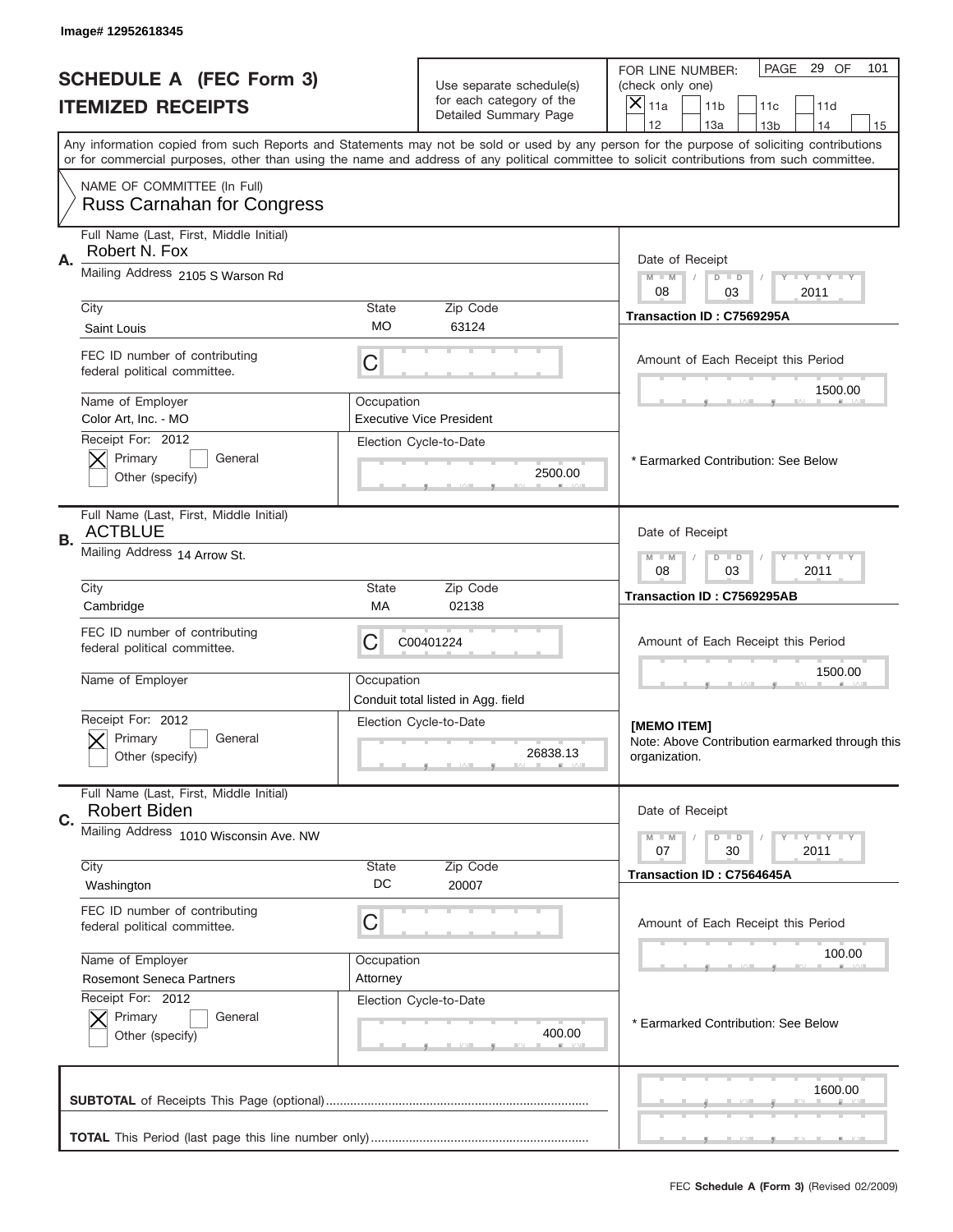| Image# 12952618346                                                  |                                                                                                                                                                                                                                                                                         |                                                      |                                                                                              |  |  |  |  |
|---------------------------------------------------------------------|-----------------------------------------------------------------------------------------------------------------------------------------------------------------------------------------------------------------------------------------------------------------------------------------|------------------------------------------------------|----------------------------------------------------------------------------------------------|--|--|--|--|
| <b>SCHEDULE A (FEC Form 3)</b>                                      |                                                                                                                                                                                                                                                                                         | Use separate schedule(s)<br>for each category of the | PAGE<br>30 OF<br>101<br>FOR LINE NUMBER:<br>(check only one)                                 |  |  |  |  |
| <b>ITEMIZED RECEIPTS</b>                                            |                                                                                                                                                                                                                                                                                         | Detailed Summary Page                                | $\times$<br>11a<br>11 <sub>b</sub><br>11d<br>11c<br>12<br>13a<br>14<br>13 <sub>b</sub><br>15 |  |  |  |  |
|                                                                     | Any information copied from such Reports and Statements may not be sold or used by any person for the purpose of soliciting contributions<br>or for commercial purposes, other than using the name and address of any political committee to solicit contributions from such committee. |                                                      |                                                                                              |  |  |  |  |
| NAME OF COMMITTEE (In Full)<br><b>Russ Carnahan for Congress</b>    |                                                                                                                                                                                                                                                                                         |                                                      |                                                                                              |  |  |  |  |
| Full Name (Last, First, Middle Initial)                             |                                                                                                                                                                                                                                                                                         |                                                      |                                                                                              |  |  |  |  |
| <b>ACTBLUE</b><br>Α.                                                |                                                                                                                                                                                                                                                                                         |                                                      | Date of Receipt                                                                              |  |  |  |  |
| Mailing Address 14 Arrow St.                                        |                                                                                                                                                                                                                                                                                         |                                                      | Y TY TY TY<br>$M$ M<br>$D$ $D$                                                               |  |  |  |  |
| City                                                                | <b>State</b>                                                                                                                                                                                                                                                                            | Zip Code                                             | 07<br>30<br>2011                                                                             |  |  |  |  |
| Cambridge                                                           | МA                                                                                                                                                                                                                                                                                      | 02138                                                | Transaction ID: C7564645AB                                                                   |  |  |  |  |
| FEC ID number of contributing<br>federal political committee.       | С                                                                                                                                                                                                                                                                                       | C00401224                                            | Amount of Each Receipt this Period                                                           |  |  |  |  |
| Name of Employer                                                    | Occupation                                                                                                                                                                                                                                                                              |                                                      | 100.00                                                                                       |  |  |  |  |
| Receipt For: 2012                                                   |                                                                                                                                                                                                                                                                                         | Conduit total listed in Agg. field                   |                                                                                              |  |  |  |  |
| Primary<br>General                                                  |                                                                                                                                                                                                                                                                                         | Election Cycle-to-Date                               | [MEMO ITEM]<br>Note: Above Contribution earmarked through this                               |  |  |  |  |
| Other (specify)                                                     |                                                                                                                                                                                                                                                                                         | 26838.13                                             | organization.                                                                                |  |  |  |  |
| Full Name (Last, First, Middle Initial)<br><b>Teri Powers</b><br>В. |                                                                                                                                                                                                                                                                                         |                                                      | Date of Receipt                                                                              |  |  |  |  |
| Mailing Address 1440 Central Ave.                                   | $D$ $D$<br>$Y - Y - Y - Y$<br>$M - M$<br>09<br>27<br>2011                                                                                                                                                                                                                               |                                                      |                                                                                              |  |  |  |  |
| City<br>St. Louis                                                   | <b>State</b><br>МO                                                                                                                                                                                                                                                                      | Zip Code<br>63139                                    | Transaction ID: C7780595A                                                                    |  |  |  |  |
| FEC ID number of contributing<br>federal political committee.       | C                                                                                                                                                                                                                                                                                       |                                                      | Amount of Each Receipt this Period                                                           |  |  |  |  |
| Name of Employer                                                    | Occupation                                                                                                                                                                                                                                                                              |                                                      |                                                                                              |  |  |  |  |
| <b>SSM HC DePaul</b>                                                | Therapist                                                                                                                                                                                                                                                                               |                                                      |                                                                                              |  |  |  |  |
| Receipt For: 2012<br>General<br>Primary<br>Other (specify)          |                                                                                                                                                                                                                                                                                         | Election Cycle-to-Date<br>250.00                     | * Earmarked Contribution: See Below                                                          |  |  |  |  |
| Full Name (Last, First, Middle Initial)<br><b>ACTBLUE</b>           |                                                                                                                                                                                                                                                                                         |                                                      | Date of Receipt                                                                              |  |  |  |  |
| C.<br>Mailing Address 14 Arrow St.                                  |                                                                                                                                                                                                                                                                                         |                                                      |                                                                                              |  |  |  |  |
|                                                                     |                                                                                                                                                                                                                                                                                         |                                                      | $D$ $D$<br>$T - Y = Y - T Y$<br>$M - M$<br>09<br>27<br>2011                                  |  |  |  |  |
| City<br>Cambridge                                                   | State<br>МA                                                                                                                                                                                                                                                                             | Zip Code<br>02138                                    | Transaction ID: C7780595AB                                                                   |  |  |  |  |
| FEC ID number of contributing<br>federal political committee.       | С                                                                                                                                                                                                                                                                                       | C00401224                                            | Amount of Each Receipt this Period                                                           |  |  |  |  |
| Name of Employer                                                    | Occupation                                                                                                                                                                                                                                                                              | Conduit total listed in Agg. field                   | 250.00                                                                                       |  |  |  |  |
| Receipt For: 2012                                                   |                                                                                                                                                                                                                                                                                         | Election Cycle-to-Date                               | [MEMO ITEM]                                                                                  |  |  |  |  |
| Primary<br>General<br>Other (specify)                               |                                                                                                                                                                                                                                                                                         | 26838.13                                             | Note: Above Contribution earmarked through this<br>organization.                             |  |  |  |  |
|                                                                     |                                                                                                                                                                                                                                                                                         |                                                      | 250.00                                                                                       |  |  |  |  |
|                                                                     |                                                                                                                                                                                                                                                                                         |                                                      |                                                                                              |  |  |  |  |
|                                                                     |                                                                                                                                                                                                                                                                                         |                                                      |                                                                                              |  |  |  |  |
|                                                                     |                                                                                                                                                                                                                                                                                         |                                                      | FEC Schedule A (Form 3) (Revised 02/2009)                                                    |  |  |  |  |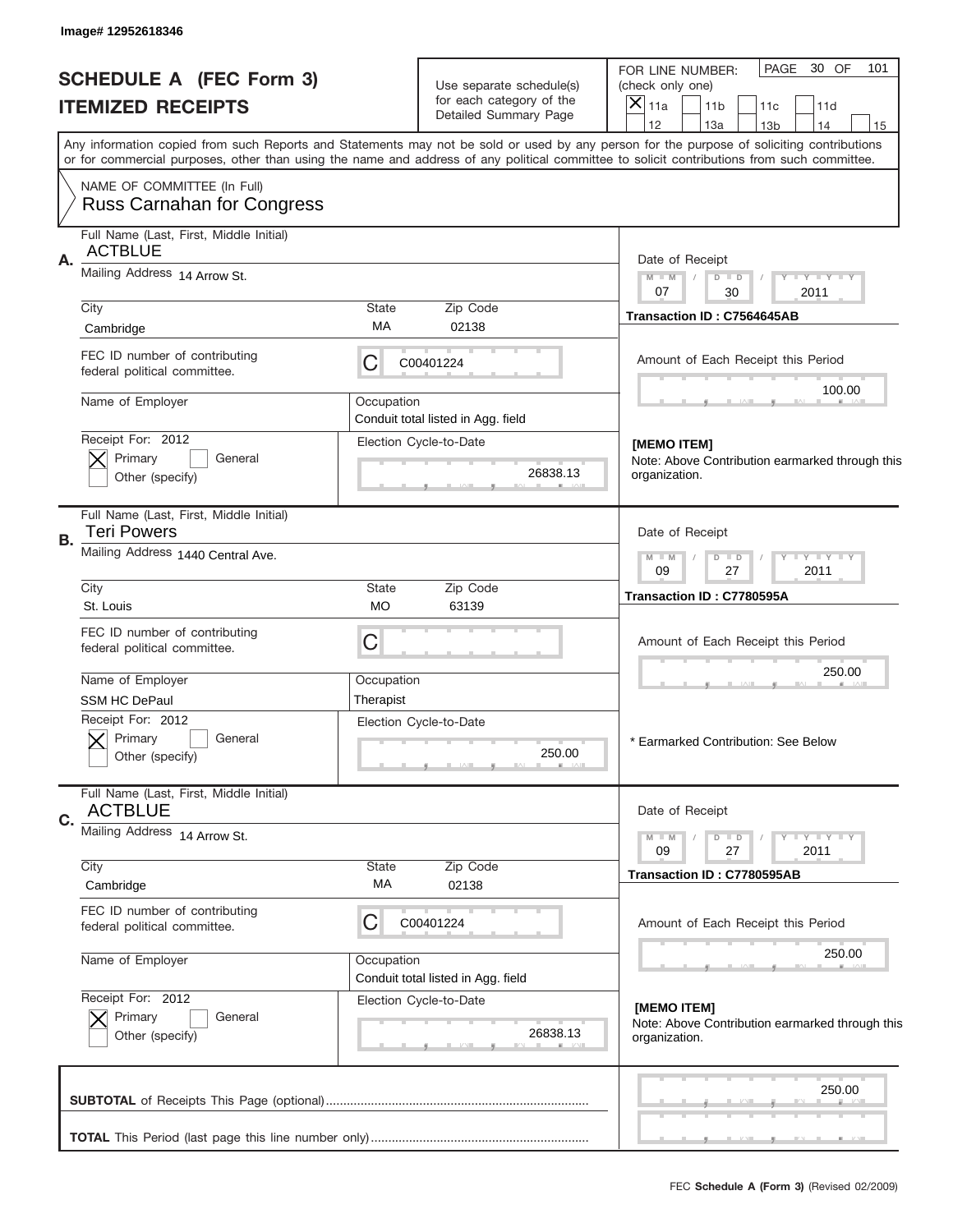|                                                            | Image# 12952618347                                               |                                                            |                                                      |                                                                                                                                                                                                                                                                                         |
|------------------------------------------------------------|------------------------------------------------------------------|------------------------------------------------------------|------------------------------------------------------|-----------------------------------------------------------------------------------------------------------------------------------------------------------------------------------------------------------------------------------------------------------------------------------------|
| <b>SCHEDULE A (FEC Form 3)</b><br><b>ITEMIZED RECEIPTS</b> |                                                                  |                                                            | Use separate schedule(s)<br>for each category of the | PAGE<br>31 OF<br>101<br>FOR LINE NUMBER:<br>(check only one)<br>×<br>11a<br>11 <sub>b</sub><br>11c<br>11d                                                                                                                                                                               |
|                                                            |                                                                  |                                                            | Detailed Summary Page                                | 12<br>13a<br>13 <sub>b</sub><br>14<br>15                                                                                                                                                                                                                                                |
|                                                            |                                                                  |                                                            |                                                      | Any information copied from such Reports and Statements may not be sold or used by any person for the purpose of soliciting contributions<br>or for commercial purposes, other than using the name and address of any political committee to solicit contributions from such committee. |
|                                                            | NAME OF COMMITTEE (In Full)<br><b>Russ Carnahan for Congress</b> |                                                            |                                                      |                                                                                                                                                                                                                                                                                         |
|                                                            | Full Name (Last, First, Middle Initial)                          |                                                            |                                                      |                                                                                                                                                                                                                                                                                         |
| Α.                                                         | Michael H. Staenberg                                             |                                                            |                                                      | Date of Receipt                                                                                                                                                                                                                                                                         |
|                                                            | Mailing Address 2127 Innerbelt Bus Cnt<br>Ste 200                |                                                            |                                                      | $M - M$<br><b>LEY LEY LEY</b><br>$D$ $D$<br>09<br>30<br>2011                                                                                                                                                                                                                            |
|                                                            | City                                                             | State                                                      | Zip Code                                             | Transaction ID: C7780605A                                                                                                                                                                                                                                                               |
|                                                            | <b>Breckenridge Hills</b>                                        | МO                                                         | 63114                                                |                                                                                                                                                                                                                                                                                         |
|                                                            | FEC ID number of contributing<br>federal political committee.    | C                                                          |                                                      | Amount of Each Receipt this Period<br>1000.00                                                                                                                                                                                                                                           |
|                                                            | Name of Employer                                                 | Occupation                                                 |                                                      |                                                                                                                                                                                                                                                                                         |
|                                                            | THF Realty, Inc.<br>Receipt For: 2012                            | President                                                  | Election Cycle-to-Date                               |                                                                                                                                                                                                                                                                                         |
|                                                            | Primary<br>General<br>Other (specify)                            |                                                            | 2000.00                                              | * Earmarked Contribution: See Below                                                                                                                                                                                                                                                     |
|                                                            |                                                                  |                                                            |                                                      |                                                                                                                                                                                                                                                                                         |
| В.                                                         | Full Name (Last, First, Middle Initial)<br><b>ACTBLUE</b>        |                                                            |                                                      | Date of Receipt                                                                                                                                                                                                                                                                         |
|                                                            | Mailing Address 14 Arrow St.                                     | <b>LEY LEY LEY</b><br>$M$ M<br>$D$ $D$<br>09<br>30<br>2011 |                                                      |                                                                                                                                                                                                                                                                                         |
|                                                            | City<br>Cambridge                                                | State<br>МA                                                | Zip Code<br>02138                                    | Transaction ID: C7780605AB                                                                                                                                                                                                                                                              |
|                                                            | FEC ID number of contributing<br>federal political committee.    | C<br>C00401224                                             | Amount of Each Receipt this Period                   |                                                                                                                                                                                                                                                                                         |
|                                                            | Name of Employer                                                 | Occupation                                                 | Conduit total listed in Agg. field                   | 1000.00                                                                                                                                                                                                                                                                                 |
|                                                            | Receipt For: 2012                                                |                                                            | Election Cycle-to-Date                               | [MEMO ITEM]                                                                                                                                                                                                                                                                             |
|                                                            | General<br>Primary<br>Other (specify)                            |                                                            | 26838.13                                             | Note: Above Contribution earmarked through this<br>organization.                                                                                                                                                                                                                        |
|                                                            | Full Name (Last, First, Middle Initial)                          |                                                            |                                                      |                                                                                                                                                                                                                                                                                         |
| C.                                                         | Sherman J Silber                                                 |                                                            |                                                      | Date of Receipt                                                                                                                                                                                                                                                                         |
|                                                            | Mailing Address 10519 Frontenac Woods Ln                         |                                                            |                                                      | <b>LYLYLY</b><br>$M - M$<br>$D$ $D$<br>2011<br>09<br>28                                                                                                                                                                                                                                 |
|                                                            | City                                                             | <b>State</b>                                               | Zip Code                                             | Transaction ID: C7780615A                                                                                                                                                                                                                                                               |
|                                                            | Des Peres                                                        | МO                                                         | 63131-3415                                           |                                                                                                                                                                                                                                                                                         |
|                                                            | FEC ID number of contributing<br>federal political committee.    | C                                                          |                                                      | Amount of Each Receipt this Period                                                                                                                                                                                                                                                      |
|                                                            | Name of Employer                                                 | Occupation                                                 |                                                      | 2500.00                                                                                                                                                                                                                                                                                 |
|                                                            | <b>Infertility Clinic</b><br>Receipt For: 2012                   | Physician                                                  |                                                      |                                                                                                                                                                                                                                                                                         |
|                                                            | Primary<br>General                                               |                                                            | Election Cycle-to-Date                               | * Earmarked Contribution: See Below                                                                                                                                                                                                                                                     |
|                                                            | Other (specify)                                                  |                                                            | 5000.00                                              |                                                                                                                                                                                                                                                                                         |
|                                                            |                                                                  |                                                            |                                                      | 3500.00                                                                                                                                                                                                                                                                                 |
|                                                            |                                                                  |                                                            |                                                      |                                                                                                                                                                                                                                                                                         |
|                                                            |                                                                  |                                                            |                                                      |                                                                                                                                                                                                                                                                                         |
|                                                            |                                                                  |                                                            |                                                      | FEC Schedule A (Form 3) (Revised 02/2009)                                                                                                                                                                                                                                               |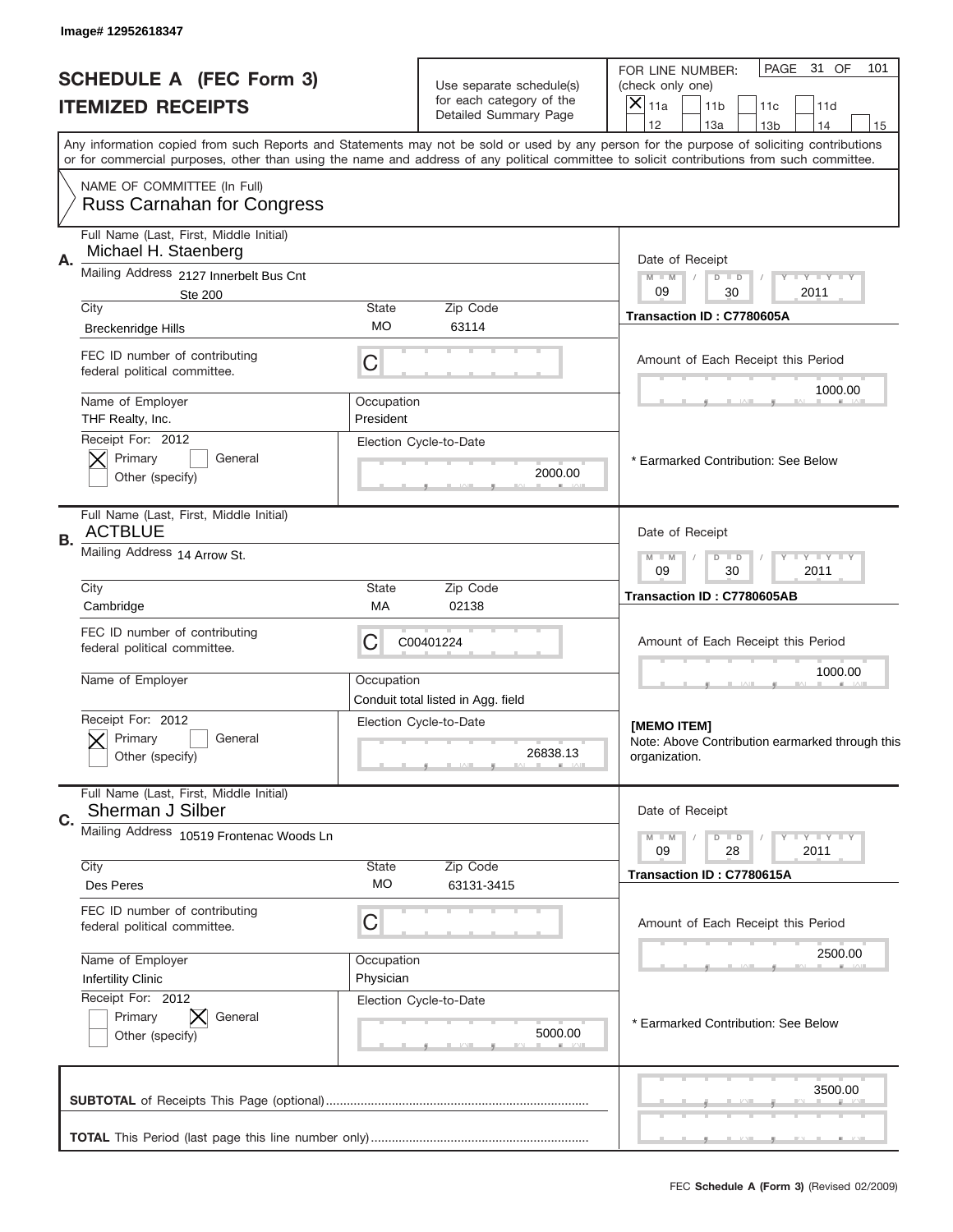| Image# 12952618348                                                   |                                                                                                                                                                                                                                                                                         |                        |                                                      |                                     |                                                              |                        |                            |    |
|----------------------------------------------------------------------|-----------------------------------------------------------------------------------------------------------------------------------------------------------------------------------------------------------------------------------------------------------------------------------------|------------------------|------------------------------------------------------|-------------------------------------|--------------------------------------------------------------|------------------------|----------------------------|----|
| <b>SCHEDULE A (FEC Form 3)</b>                                       |                                                                                                                                                                                                                                                                                         |                        | Use separate schedule(s)<br>for each category of the |                                     | PAGE<br>32 OF<br>101<br>FOR LINE NUMBER:<br>(check only one) |                        |                            |    |
| <b>ITEMIZED RECEIPTS</b>                                             |                                                                                                                                                                                                                                                                                         |                        | Detailed Summary Page                                | $\times$<br>11a<br>12               | 11 <sub>b</sub><br>13a                                       | 11c<br>13 <sub>b</sub> | 11d<br>14                  | 15 |
|                                                                      | Any information copied from such Reports and Statements may not be sold or used by any person for the purpose of soliciting contributions<br>or for commercial purposes, other than using the name and address of any political committee to solicit contributions from such committee. |                        |                                                      |                                     |                                                              |                        |                            |    |
| NAME OF COMMITTEE (In Full)                                          | <b>Russ Carnahan for Congress</b>                                                                                                                                                                                                                                                       |                        |                                                      |                                     |                                                              |                        |                            |    |
| Full Name (Last, First, Middle Initial)                              |                                                                                                                                                                                                                                                                                         |                        |                                                      |                                     |                                                              |                        |                            |    |
| <b>ACTBLUE</b><br>Α.                                                 |                                                                                                                                                                                                                                                                                         |                        |                                                      |                                     | Date of Receipt                                              |                        |                            |    |
| Mailing Address 14 Arrow St.                                         |                                                                                                                                                                                                                                                                                         |                        |                                                      | $M$ M<br>09                         | $D$ $D$                                                      |                        | Y FY FY FY                 |    |
| City                                                                 |                                                                                                                                                                                                                                                                                         | <b>State</b>           | Zip Code                                             |                                     | 28<br>Transaction ID: C7780615AB                             |                        | 2011                       |    |
| Cambridge                                                            |                                                                                                                                                                                                                                                                                         | МA                     | 02138                                                |                                     |                                                              |                        |                            |    |
| FEC ID number of contributing<br>federal political committee.        |                                                                                                                                                                                                                                                                                         | С                      | C00401224                                            |                                     | Amount of Each Receipt this Period                           |                        |                            |    |
| Name of Employer                                                     |                                                                                                                                                                                                                                                                                         | Occupation             |                                                      |                                     |                                                              |                        | 2500.00                    |    |
|                                                                      |                                                                                                                                                                                                                                                                                         |                        |                                                      |                                     |                                                              |                        |                            |    |
| Receipt For: 2012<br>⋉<br>Primary                                    | General                                                                                                                                                                                                                                                                                 | Election Cycle-to-Date |                                                      | [MEMO ITEM]                         | Note: Above Contribution earmarked through this              |                        |                            |    |
| Other (specify)                                                      |                                                                                                                                                                                                                                                                                         |                        | 26838.13                                             | organization.                       |                                                              |                        |                            |    |
| Full Name (Last, First, Middle Initial)<br><b>Robert Biden</b><br>В. |                                                                                                                                                                                                                                                                                         |                        |                                                      |                                     | Date of Receipt                                              |                        |                            |    |
|                                                                      | Mailing Address 1010 Wisconsin Ave. NW                                                                                                                                                                                                                                                  |                        |                                                      |                                     | $D$ $D$<br>30                                                |                        | <b>TEY TEY TEY</b><br>2011 |    |
| City<br>Washington                                                   |                                                                                                                                                                                                                                                                                         | <b>State</b><br>DC     | Zip Code<br>20007                                    |                                     | Transaction ID: C7671526A                                    |                        |                            |    |
| FEC ID number of contributing<br>federal political committee.        |                                                                                                                                                                                                                                                                                         | C                      |                                                      |                                     | Amount of Each Receipt this Period                           |                        |                            |    |
| Name of Employer                                                     |                                                                                                                                                                                                                                                                                         | Occupation             |                                                      |                                     |                                                              | 100.00                 |                            |    |
| <b>Rosemont Seneca Partners</b>                                      |                                                                                                                                                                                                                                                                                         | Attorney               |                                                      |                                     |                                                              |                        |                            |    |
| Receipt For: 2012<br>Primary<br>Other (specify)                      | General                                                                                                                                                                                                                                                                                 |                        | Election Cycle-to-Date<br>400.00                     | * Earmarked Contribution: See Below |                                                              |                        |                            |    |
| Full Name (Last, First, Middle Initial)<br><b>ACTBLUE</b>            |                                                                                                                                                                                                                                                                                         |                        |                                                      |                                     | Date of Receipt                                              |                        |                            |    |
| C.<br>Mailing Address 14 Arrow St.                                   |                                                                                                                                                                                                                                                                                         |                        |                                                      |                                     |                                                              |                        |                            |    |
|                                                                      |                                                                                                                                                                                                                                                                                         |                        |                                                      | $M - M$<br>08                       | $D$ $D$<br>30                                                |                        | $T + Y = Y + Y$<br>2011    |    |
| City<br>Cambridge                                                    |                                                                                                                                                                                                                                                                                         | State<br>МA            | Zip Code<br>02138                                    |                                     | Transaction ID: C7671526AB                                   |                        |                            |    |
| FEC ID number of contributing<br>federal political committee.        |                                                                                                                                                                                                                                                                                         | С                      | C00401224                                            |                                     | Amount of Each Receipt this Period                           |                        |                            |    |
| Name of Employer                                                     |                                                                                                                                                                                                                                                                                         | Occupation             | Conduit total listed in Agg. field                   |                                     |                                                              |                        | 100.00                     |    |
| Receipt For: 2012<br>Primary<br>Other (specify)                      | General                                                                                                                                                                                                                                                                                 | Election Cycle-to-Date | 26838.13                                             | [MEMO ITEM]<br>organization.        | Note: Above Contribution earmarked through this              |                        |                            |    |
|                                                                      |                                                                                                                                                                                                                                                                                         |                        |                                                      |                                     |                                                              |                        | 100.00                     |    |
|                                                                      |                                                                                                                                                                                                                                                                                         |                        |                                                      |                                     |                                                              |                        |                            |    |
|                                                                      |                                                                                                                                                                                                                                                                                         |                        |                                                      |                                     | FEC Schedule A (Form 3) (Revised 02/2009)                    |                        |                            |    |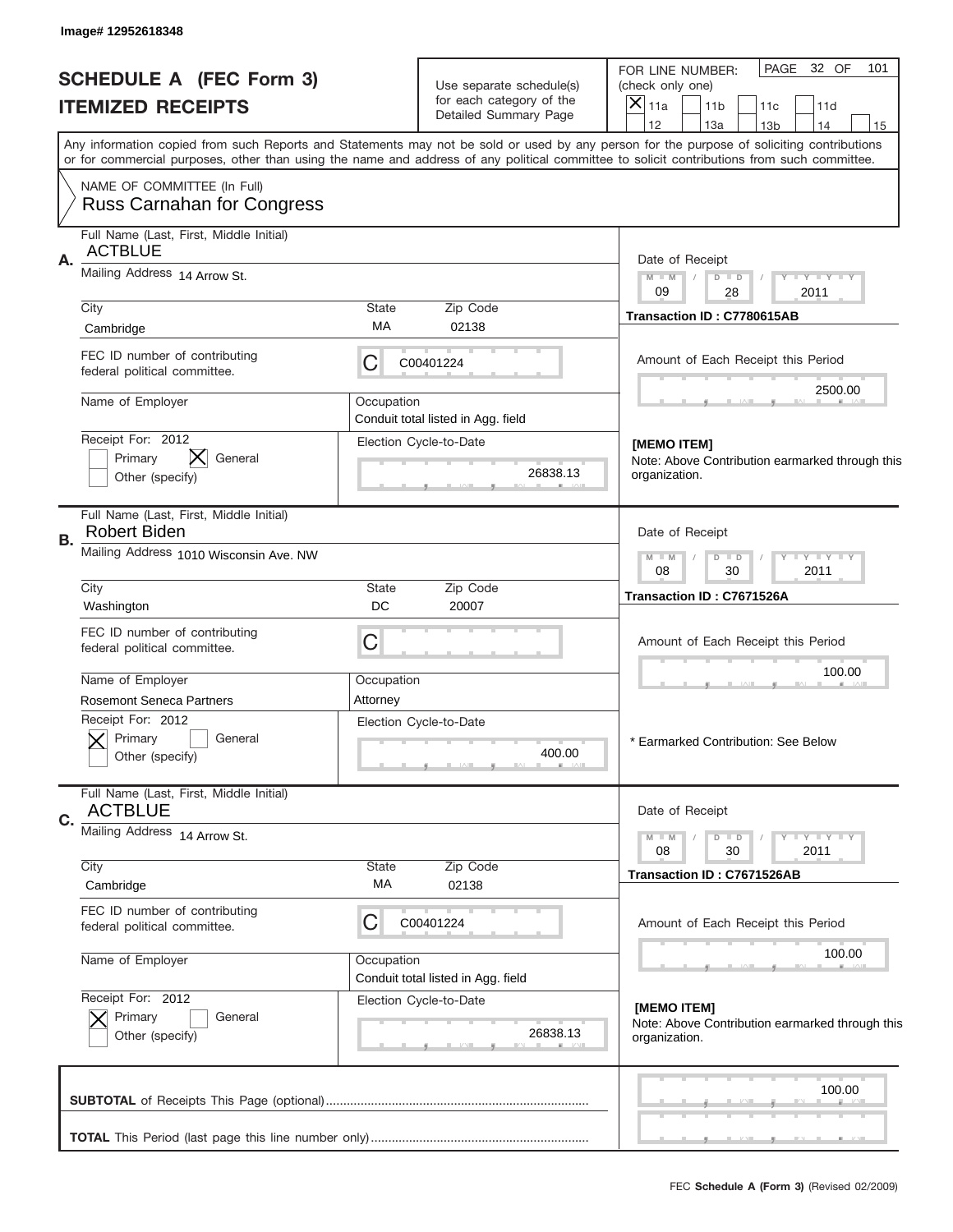|                                                            | Image# 12952618349                                               |                                                                                                                                                                                                                                                                                         |                                                      |                                                                                                           |
|------------------------------------------------------------|------------------------------------------------------------------|-----------------------------------------------------------------------------------------------------------------------------------------------------------------------------------------------------------------------------------------------------------------------------------------|------------------------------------------------------|-----------------------------------------------------------------------------------------------------------|
| <b>SCHEDULE A (FEC Form 3)</b><br><b>ITEMIZED RECEIPTS</b> |                                                                  |                                                                                                                                                                                                                                                                                         | Use separate schedule(s)<br>for each category of the | PAGE<br>33 OF<br>101<br>FOR LINE NUMBER:<br>(check only one)<br>×<br>11a<br>11 <sub>b</sub><br>11c<br>11d |
|                                                            |                                                                  |                                                                                                                                                                                                                                                                                         | Detailed Summary Page                                | 12<br>13a<br>14<br>13 <sub>b</sub><br>15                                                                  |
|                                                            |                                                                  | Any information copied from such Reports and Statements may not be sold or used by any person for the purpose of soliciting contributions<br>or for commercial purposes, other than using the name and address of any political committee to solicit contributions from such committee. |                                                      |                                                                                                           |
|                                                            | NAME OF COMMITTEE (In Full)<br><b>Russ Carnahan for Congress</b> |                                                                                                                                                                                                                                                                                         |                                                      |                                                                                                           |
|                                                            | Full Name (Last, First, Middle Initial)                          |                                                                                                                                                                                                                                                                                         |                                                      |                                                                                                           |
| А.                                                         | Joan Silber                                                      |                                                                                                                                                                                                                                                                                         |                                                      | Date of Receipt                                                                                           |
|                                                            | Mailing Address 10519 Frontenac Woods Lane                       |                                                                                                                                                                                                                                                                                         |                                                      | $M - M$<br><b>LEY LEY LEY</b><br>$D$ $D$<br>09<br>28<br>2011                                              |
|                                                            | City                                                             | State                                                                                                                                                                                                                                                                                   | Zip Code                                             | Transaction ID: C7780616A                                                                                 |
|                                                            | St. Louis                                                        | МO                                                                                                                                                                                                                                                                                      | 63131                                                |                                                                                                           |
|                                                            | FEC ID number of contributing<br>federal political committee.    | C                                                                                                                                                                                                                                                                                       |                                                      | Amount of Each Receipt this Period<br>2500.00                                                             |
|                                                            | Name of Employer                                                 | Occupation                                                                                                                                                                                                                                                                              |                                                      |                                                                                                           |
|                                                            | retired<br>Receipt For: 2012                                     | Homemaker                                                                                                                                                                                                                                                                               | Election Cycle-to-Date                               |                                                                                                           |
|                                                            | Primary<br>General                                               |                                                                                                                                                                                                                                                                                         |                                                      | * Earmarked Contribution: See Below                                                                       |
|                                                            | Other (specify)                                                  |                                                                                                                                                                                                                                                                                         | 5000.00                                              |                                                                                                           |
| В.                                                         | Full Name (Last, First, Middle Initial)<br><b>ACTBLUE</b>        |                                                                                                                                                                                                                                                                                         |                                                      | Date of Receipt                                                                                           |
|                                                            | Mailing Address 14 Arrow St.                                     | <b>LY LY LY</b><br>$M - M$<br>$D$ $D$<br>09<br>28<br>2011                                                                                                                                                                                                                               |                                                      |                                                                                                           |
|                                                            | City<br>Cambridge                                                | State<br>МA                                                                                                                                                                                                                                                                             | Zip Code<br>02138                                    | Transaction ID: C7780616AB                                                                                |
|                                                            | FEC ID number of contributing<br>federal political committee.    | C                                                                                                                                                                                                                                                                                       | C00401224                                            | Amount of Each Receipt this Period                                                                        |
|                                                            | Name of Employer                                                 | Occupation                                                                                                                                                                                                                                                                              | Conduit total listed in Agg. field                   | 2500.00                                                                                                   |
|                                                            | Receipt For: 2012                                                |                                                                                                                                                                                                                                                                                         | Election Cycle-to-Date                               | [MEMO ITEM]                                                                                               |
|                                                            | General<br>Primary<br>Other (specify)                            |                                                                                                                                                                                                                                                                                         | 26838.13                                             | Note: Above Contribution earmarked through this<br>organization.                                          |
|                                                            | Full Name (Last, First, Middle Initial)                          |                                                                                                                                                                                                                                                                                         |                                                      |                                                                                                           |
| C.                                                         | Lupe J. Rodriguez                                                |                                                                                                                                                                                                                                                                                         |                                                      | Date of Receipt                                                                                           |
|                                                            | Mailing Address 8342 S. Bristol                                  |                                                                                                                                                                                                                                                                                         |                                                      | <b>LYLYLY</b><br>$M - M$<br>$D$ $D$<br>2011<br>09<br>30                                                   |
|                                                            | City                                                             | State                                                                                                                                                                                                                                                                                   | Zip Code                                             | Transaction ID: C7780626A                                                                                 |
|                                                            | Los Angeles                                                      | CA                                                                                                                                                                                                                                                                                      | 90049                                                |                                                                                                           |
|                                                            | FEC ID number of contributing<br>federal political committee.    | C                                                                                                                                                                                                                                                                                       |                                                      | Amount of Each Receipt this Period                                                                        |
|                                                            | Name of Employer                                                 | Occupation                                                                                                                                                                                                                                                                              |                                                      | 2500.00                                                                                                   |
|                                                            | St. Louis Rams<br>Receipt For: 2012                              | Co-Owner                                                                                                                                                                                                                                                                                |                                                      |                                                                                                           |
|                                                            | Primary<br>General<br>Other (specify)                            |                                                                                                                                                                                                                                                                                         | Election Cycle-to-Date<br>2500.00                    | * Earmarked Contribution: See Below                                                                       |
|                                                            |                                                                  |                                                                                                                                                                                                                                                                                         |                                                      | 5000.00                                                                                                   |
|                                                            |                                                                  |                                                                                                                                                                                                                                                                                         |                                                      |                                                                                                           |
|                                                            |                                                                  |                                                                                                                                                                                                                                                                                         |                                                      | FEC Schedule A (Form 3) (Revised 02/2009)                                                                 |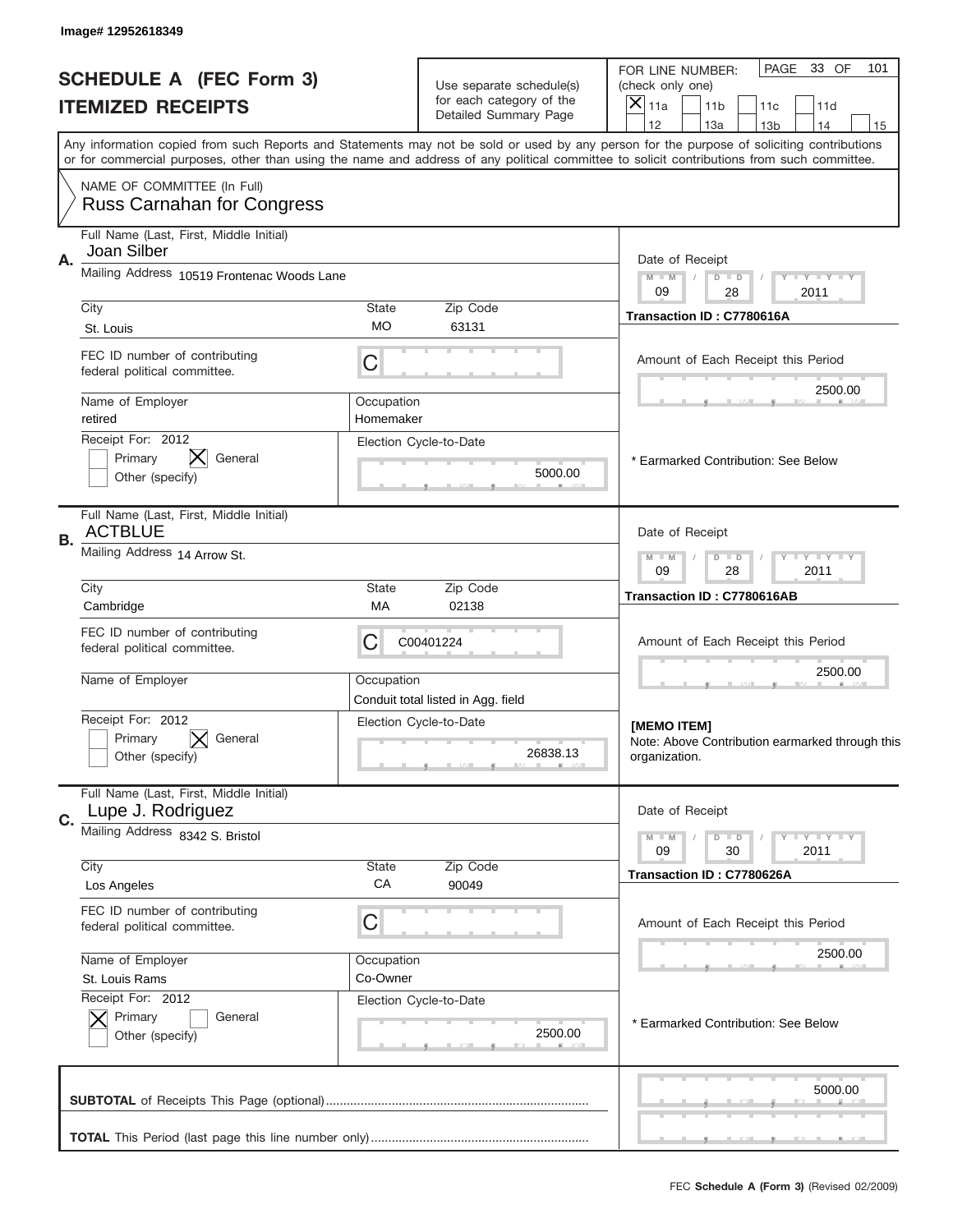| Image# 12952618350                                                   |                                                                                                                                           |                                                   |                                                                                                                                            |  |  |  |  |
|----------------------------------------------------------------------|-------------------------------------------------------------------------------------------------------------------------------------------|---------------------------------------------------|--------------------------------------------------------------------------------------------------------------------------------------------|--|--|--|--|
| <b>SCHEDULE A (FEC Form 3)</b><br><b>ITEMIZED RECEIPTS</b>           |                                                                                                                                           | Use separate schedule(s)                          | PAGE<br>34 OF<br>101<br>FOR LINE NUMBER:<br>(check only one)                                                                               |  |  |  |  |
|                                                                      |                                                                                                                                           | for each category of the<br>Detailed Summary Page | $\times$<br>11a<br>11 <sub>b</sub><br>11d<br>11c<br>12<br>13a<br>14<br>13 <sub>b</sub><br>15                                               |  |  |  |  |
|                                                                      | Any information copied from such Reports and Statements may not be sold or used by any person for the purpose of soliciting contributions |                                                   |                                                                                                                                            |  |  |  |  |
| NAME OF COMMITTEE (In Full)                                          |                                                                                                                                           |                                                   | or for commercial purposes, other than using the name and address of any political committee to solicit contributions from such committee. |  |  |  |  |
| <b>Russ Carnahan for Congress</b>                                    |                                                                                                                                           |                                                   |                                                                                                                                            |  |  |  |  |
| Full Name (Last, First, Middle Initial)<br><b>ACTBLUE</b><br>Α.      |                                                                                                                                           |                                                   | Date of Receipt                                                                                                                            |  |  |  |  |
| Mailing Address 14 Arrow St.                                         |                                                                                                                                           |                                                   | Y TY TY TY<br>$M$ M<br>$D$ $D$<br>09<br>30<br>2011                                                                                         |  |  |  |  |
| City                                                                 | <b>State</b>                                                                                                                              | Zip Code                                          | Transaction ID: C7780626AB                                                                                                                 |  |  |  |  |
| Cambridge                                                            | МA                                                                                                                                        | 02138                                             |                                                                                                                                            |  |  |  |  |
| FEC ID number of contributing<br>federal political committee.        | С                                                                                                                                         | C00401224                                         | Amount of Each Receipt this Period                                                                                                         |  |  |  |  |
| Name of Employer                                                     | Occupation                                                                                                                                | Conduit total listed in Agg. field                | 2500.00                                                                                                                                    |  |  |  |  |
| Receipt For: 2012                                                    |                                                                                                                                           | Election Cycle-to-Date                            | [MEMO ITEM]                                                                                                                                |  |  |  |  |
| Primary<br>General<br>Other (specify)                                |                                                                                                                                           | 26838.13                                          | Note: Above Contribution earmarked through this<br>organization.                                                                           |  |  |  |  |
| Full Name (Last, First, Middle Initial)<br>Kathleen Rosenbloom<br>В. |                                                                                                                                           |                                                   | Date of Receipt                                                                                                                            |  |  |  |  |
| Mailing Address 205 S. Beverly Dr.<br>Suite 209                      |                                                                                                                                           |                                                   | $D$ $D$<br><b>TAN TANK TANK</b><br>$M - M$<br>09<br>30<br>2011                                                                             |  |  |  |  |
| City<br><b>Beverly Hills</b>                                         | <b>State</b><br>CA                                                                                                                        | Zip Code<br>90212                                 | Transaction ID: C7780597A                                                                                                                  |  |  |  |  |
| FEC ID number of contributing<br>federal political committee.        | C                                                                                                                                         |                                                   | Amount of Each Receipt this Period                                                                                                         |  |  |  |  |
| Name of Employer                                                     | Occupation                                                                                                                                |                                                   | 2500.00                                                                                                                                    |  |  |  |  |
| self-emplyed<br>Receipt For: 2012                                    | self-employed                                                                                                                             |                                                   |                                                                                                                                            |  |  |  |  |
| General<br>Primary<br>Other (specify)                                |                                                                                                                                           | Election Cycle-to-Date<br>2500.00                 | * Earmarked Contribution: See Below                                                                                                        |  |  |  |  |
| Full Name (Last, First, Middle Initial)<br><b>ACTBLUE</b>            |                                                                                                                                           |                                                   | Date of Receipt                                                                                                                            |  |  |  |  |
| C.<br>Mailing Address 14 Arrow St.                                   |                                                                                                                                           |                                                   | $D$ $D$<br>$M - M$<br><b>LY LY LY</b>                                                                                                      |  |  |  |  |
| City                                                                 | State                                                                                                                                     | Zip Code                                          | 09<br>30<br>2011                                                                                                                           |  |  |  |  |
| Cambridge                                                            | МA                                                                                                                                        | 02138                                             | Transaction ID: C7780597AB                                                                                                                 |  |  |  |  |
| FEC ID number of contributing<br>federal political committee.        | С                                                                                                                                         | C00401224                                         | Amount of Each Receipt this Period                                                                                                         |  |  |  |  |
| Name of Employer                                                     | Occupation                                                                                                                                | Conduit total listed in Agg. field                | 2500.00                                                                                                                                    |  |  |  |  |
| Receipt For: 2012                                                    |                                                                                                                                           | Election Cycle-to-Date                            | [MEMO ITEM]                                                                                                                                |  |  |  |  |
| Primary<br>General<br>Other (specify)                                |                                                                                                                                           | 26838.13                                          | Note: Above Contribution earmarked through this<br>organization.                                                                           |  |  |  |  |
|                                                                      |                                                                                                                                           |                                                   | 2500.00                                                                                                                                    |  |  |  |  |
|                                                                      |                                                                                                                                           |                                                   |                                                                                                                                            |  |  |  |  |
|                                                                      |                                                                                                                                           |                                                   |                                                                                                                                            |  |  |  |  |
|                                                                      |                                                                                                                                           |                                                   | FEC Schedule A (Form 3) (Revised 02/2009)                                                                                                  |  |  |  |  |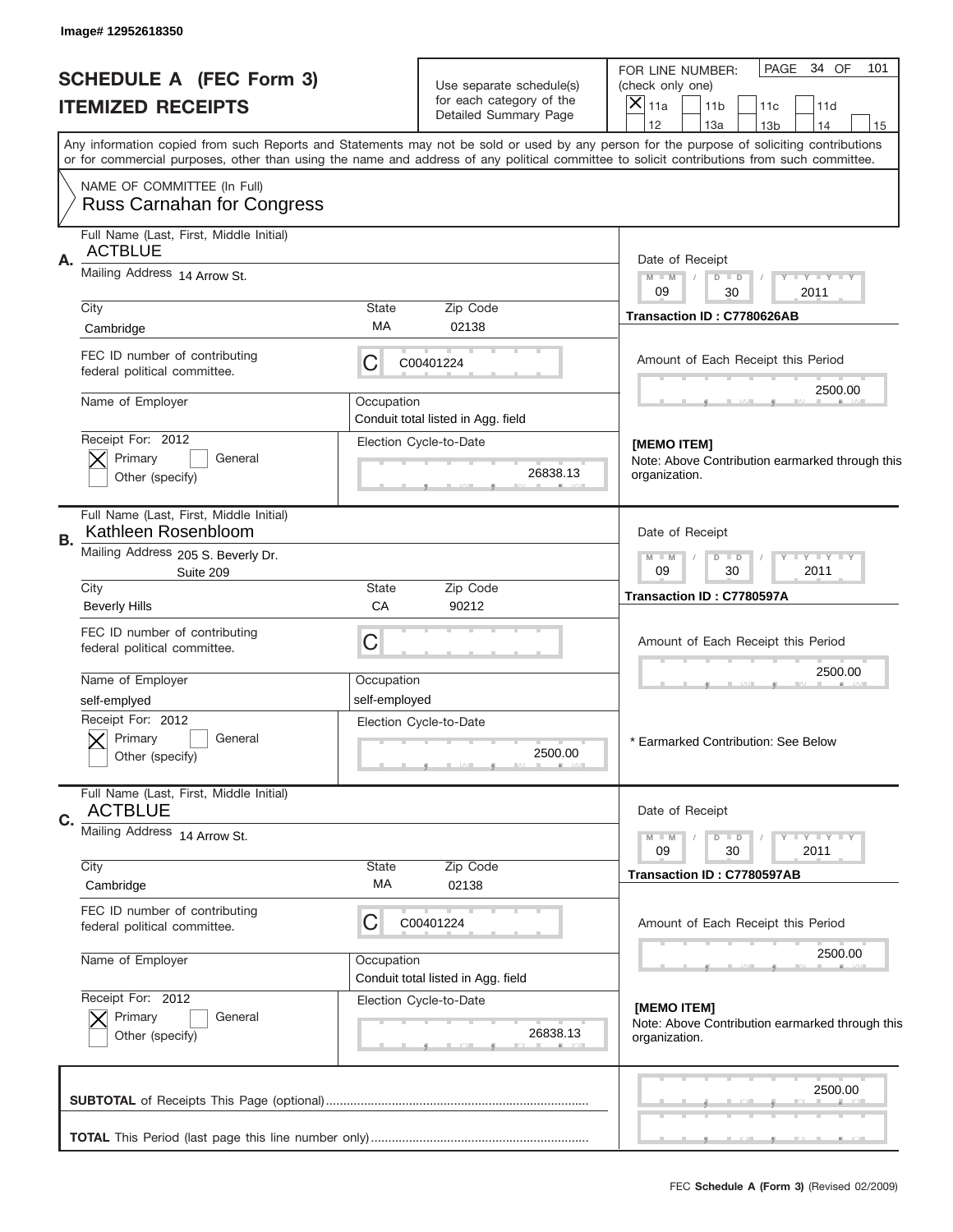|                                                            | Image# 12952618351                                               |                                                                                                                                                                                                                                                                                         |                                    |                                                                                       |
|------------------------------------------------------------|------------------------------------------------------------------|-----------------------------------------------------------------------------------------------------------------------------------------------------------------------------------------------------------------------------------------------------------------------------------------|------------------------------------|---------------------------------------------------------------------------------------|
| <b>SCHEDULE A (FEC Form 3)</b><br><b>ITEMIZED RECEIPTS</b> |                                                                  | Use separate schedule(s)<br>for each category of the                                                                                                                                                                                                                                    |                                    | PAGE<br>35 OF<br>101<br>FOR LINE NUMBER:<br>(check only one)<br>$\boldsymbol{\times}$ |
|                                                            |                                                                  |                                                                                                                                                                                                                                                                                         | Detailed Summary Page              | 11a<br>11 <sub>b</sub><br>11c<br>11d<br>12<br>13a<br>14<br>13 <sub>b</sub><br>15      |
|                                                            |                                                                  | Any information copied from such Reports and Statements may not be sold or used by any person for the purpose of soliciting contributions<br>or for commercial purposes, other than using the name and address of any political committee to solicit contributions from such committee. |                                    |                                                                                       |
|                                                            | NAME OF COMMITTEE (In Full)<br><b>Russ Carnahan for Congress</b> |                                                                                                                                                                                                                                                                                         |                                    |                                                                                       |
|                                                            | Full Name (Last, First, Middle Initial)                          |                                                                                                                                                                                                                                                                                         |                                    |                                                                                       |
| А.                                                         | Newell J. Knight Jr.                                             |                                                                                                                                                                                                                                                                                         |                                    | Date of Receipt                                                                       |
|                                                            | Mailing Address 28 Deerfield Rd                                  |                                                                                                                                                                                                                                                                                         |                                    | $M$ $M$<br>Y FY FY FY<br>$D$ $D$<br>09<br>28<br>2011                                  |
|                                                            | City                                                             | State                                                                                                                                                                                                                                                                                   | Zip Code                           | Transaction ID: C7780607A                                                             |
|                                                            | Saint Louis                                                      | <b>MO</b>                                                                                                                                                                                                                                                                               | 63124-1412                         |                                                                                       |
|                                                            | FEC ID number of contributing<br>federal political committee.    | C                                                                                                                                                                                                                                                                                       |                                    | Amount of Each Receipt this Period                                                    |
|                                                            | Name of Employer                                                 | Occupation                                                                                                                                                                                                                                                                              |                                    | 250.00                                                                                |
|                                                            | Retired<br>Receipt For: 2012                                     | Retired                                                                                                                                                                                                                                                                                 |                                    |                                                                                       |
|                                                            | Primary<br>General                                               |                                                                                                                                                                                                                                                                                         | Election Cycle-to-Date             | * Earmarked Contribution: See Below                                                   |
|                                                            | Other (specify)                                                  |                                                                                                                                                                                                                                                                                         | 250.00                             |                                                                                       |
| В.                                                         | Full Name (Last, First, Middle Initial)<br><b>ACTBLUE</b>        |                                                                                                                                                                                                                                                                                         |                                    | Date of Receipt                                                                       |
|                                                            | Mailing Address 14 Arrow St.                                     | <b>THEY THEY</b><br>$M - M$<br>$D$ $D$<br>09<br>28<br>2011                                                                                                                                                                                                                              |                                    |                                                                                       |
|                                                            | City<br>Cambridge                                                | <b>State</b><br>МA                                                                                                                                                                                                                                                                      | Zip Code<br>02138                  | Transaction ID: C7780607AB                                                            |
|                                                            | FEC ID number of contributing<br>federal political committee.    | C                                                                                                                                                                                                                                                                                       | C00401224                          | Amount of Each Receipt this Period                                                    |
|                                                            | Name of Employer                                                 | Occupation                                                                                                                                                                                                                                                                              | Conduit total listed in Agg. field | 250.00                                                                                |
|                                                            | Receipt For: 2012                                                |                                                                                                                                                                                                                                                                                         | Election Cycle-to-Date             | [MEMO ITEM]                                                                           |
|                                                            | General<br>Primary<br>Other (specify)                            |                                                                                                                                                                                                                                                                                         | 26838.13                           | Note: Above Contribution earmarked through this<br>organization.                      |
|                                                            | Full Name (Last, First, Middle Initial)                          |                                                                                                                                                                                                                                                                                         |                                    |                                                                                       |
| C.                                                         | Ronald D. Abramson<br>Mailing Address 1700 K St NW               |                                                                                                                                                                                                                                                                                         |                                    | Date of Receipt                                                                       |
|                                                            | Ste 300                                                          |                                                                                                                                                                                                                                                                                         |                                    | $I - Y - I - Y - I - Y$<br>$M - M$<br>$D$ $D$<br>09<br>19<br>2011                     |
|                                                            | City                                                             | <b>State</b><br>DC                                                                                                                                                                                                                                                                      | Zip Code                           | Transaction ID: C7743307A                                                             |
|                                                            | Washington                                                       |                                                                                                                                                                                                                                                                                         | 20006-3807                         |                                                                                       |
|                                                            | FEC ID number of contributing<br>federal political committee.    | C                                                                                                                                                                                                                                                                                       |                                    | Amount of Each Receipt this Period                                                    |
|                                                            | Name of Employer                                                 | Occupation                                                                                                                                                                                                                                                                              |                                    | 250.00                                                                                |
|                                                            | Buchanan Ingersoll & Rooney PC<br>Receipt For: 2012              | Attorney/Partner                                                                                                                                                                                                                                                                        | Election Cycle-to-Date             |                                                                                       |
|                                                            | Primary<br>General<br>Other (specify)                            |                                                                                                                                                                                                                                                                                         | 250.00                             | * Earmarked Contribution: See Below                                                   |
|                                                            |                                                                  |                                                                                                                                                                                                                                                                                         |                                    |                                                                                       |
|                                                            |                                                                  |                                                                                                                                                                                                                                                                                         |                                    | 500.00                                                                                |
|                                                            |                                                                  |                                                                                                                                                                                                                                                                                         |                                    |                                                                                       |
|                                                            |                                                                  |                                                                                                                                                                                                                                                                                         |                                    |                                                                                       |
|                                                            |                                                                  |                                                                                                                                                                                                                                                                                         |                                    | FEC Schedule A (Form 3) (Revised 02/2009)                                             |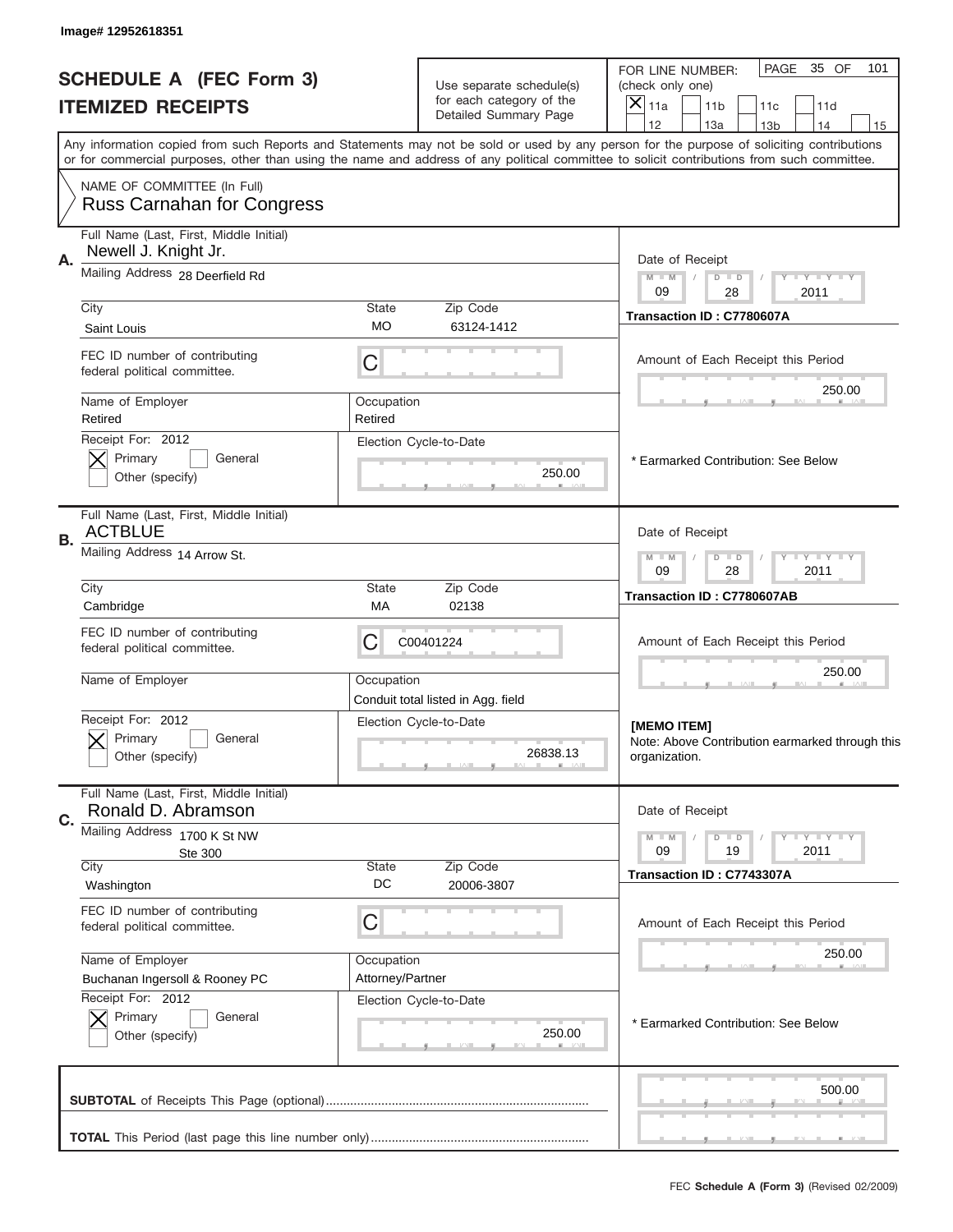| Image# 12952618352                                              |                                                                                                                                           |                                                   |                                                                                                                                            |  |  |  |  |
|-----------------------------------------------------------------|-------------------------------------------------------------------------------------------------------------------------------------------|---------------------------------------------------|--------------------------------------------------------------------------------------------------------------------------------------------|--|--|--|--|
| <b>SCHEDULE A (FEC Form 3)</b>                                  |                                                                                                                                           | Use separate schedule(s)                          | PAGE<br>36 OF<br>101<br>FOR LINE NUMBER:<br>(check only one)                                                                               |  |  |  |  |
| <b>ITEMIZED RECEIPTS</b>                                        |                                                                                                                                           | for each category of the<br>Detailed Summary Page | $\times$<br>11a<br>11 <sub>b</sub><br>11d<br>11c<br>12<br>13a<br>14<br>13 <sub>b</sub><br>15                                               |  |  |  |  |
|                                                                 | Any information copied from such Reports and Statements may not be sold or used by any person for the purpose of soliciting contributions |                                                   |                                                                                                                                            |  |  |  |  |
| NAME OF COMMITTEE (In Full)                                     |                                                                                                                                           |                                                   | or for commercial purposes, other than using the name and address of any political committee to solicit contributions from such committee. |  |  |  |  |
| <b>Russ Carnahan for Congress</b>                               |                                                                                                                                           |                                                   |                                                                                                                                            |  |  |  |  |
| Full Name (Last, First, Middle Initial)<br><b>ACTBLUE</b>       |                                                                                                                                           |                                                   |                                                                                                                                            |  |  |  |  |
| Α.<br>Mailing Address 14 Arrow St.                              |                                                                                                                                           |                                                   | Date of Receipt<br>Y TY TY TY<br>$M$ M<br>$D$ $D$                                                                                          |  |  |  |  |
| City                                                            | <b>State</b>                                                                                                                              | Zip Code                                          | 09<br>19<br>2011                                                                                                                           |  |  |  |  |
| Cambridge                                                       | МA                                                                                                                                        | 02138                                             | Transaction ID: C7743307AB                                                                                                                 |  |  |  |  |
| FEC ID number of contributing<br>federal political committee.   | С                                                                                                                                         | C00401224                                         | Amount of Each Receipt this Period                                                                                                         |  |  |  |  |
| Name of Employer                                                | Occupation                                                                                                                                |                                                   | 250.00                                                                                                                                     |  |  |  |  |
| Receipt For: 2012                                               | Conduit total listed in Agg. field                                                                                                        |                                                   |                                                                                                                                            |  |  |  |  |
| Primary<br>General                                              |                                                                                                                                           | Election Cycle-to-Date                            | [MEMO ITEM]<br>Note: Above Contribution earmarked through this                                                                             |  |  |  |  |
| Other (specify)                                                 |                                                                                                                                           | 26838.13                                          | organization.                                                                                                                              |  |  |  |  |
| Full Name (Last, First, Middle Initial)<br>Ronald J. Levy<br>В. |                                                                                                                                           |                                                   | Date of Receipt                                                                                                                            |  |  |  |  |
| Mailing Address 21 Clermont Ln.                                 | $D$ $D$<br><b>TEY TEY TEY</b><br>$M - M$<br>08<br>09<br>2011                                                                              |                                                   |                                                                                                                                            |  |  |  |  |
| City<br>Clayton                                                 | <b>State</b><br>МO                                                                                                                        | Zip Code<br>63124-1323                            | Transaction ID: C7568008A                                                                                                                  |  |  |  |  |
| FEC ID number of contributing<br>federal political committee.   | C                                                                                                                                         |                                                   | Amount of Each Receipt this Period                                                                                                         |  |  |  |  |
| Name of Employer                                                | Occupation                                                                                                                                |                                                   |                                                                                                                                            |  |  |  |  |
| <b>MO Department of Social Service</b>                          | Director                                                                                                                                  |                                                   |                                                                                                                                            |  |  |  |  |
| Receipt For: 2012<br>General<br>Primary<br>Other (specify)      |                                                                                                                                           | Election Cycle-to-Date<br>500.00                  | * Earmarked Contribution: See Below                                                                                                        |  |  |  |  |
| Full Name (Last, First, Middle Initial)<br><b>ACTBLUE</b>       |                                                                                                                                           |                                                   | Date of Receipt                                                                                                                            |  |  |  |  |
| C.<br>Mailing Address 14 Arrow St.                              |                                                                                                                                           |                                                   | $D$ $D$<br>$M - M$<br><b>LY LY LY</b>                                                                                                      |  |  |  |  |
| City                                                            | State                                                                                                                                     | Zip Code                                          | 08<br>09<br>2011                                                                                                                           |  |  |  |  |
| Cambridge                                                       | МA                                                                                                                                        | 02138                                             | Transaction ID: C7568008AB                                                                                                                 |  |  |  |  |
| FEC ID number of contributing<br>federal political committee.   | С                                                                                                                                         | C00401224                                         | Amount of Each Receipt this Period                                                                                                         |  |  |  |  |
| Name of Employer                                                | Occupation                                                                                                                                | Conduit total listed in Agg. field                | 500.00                                                                                                                                     |  |  |  |  |
| Receipt For: 2012<br>General                                    |                                                                                                                                           | Election Cycle-to-Date                            | [MEMO ITEM]                                                                                                                                |  |  |  |  |
| Primary<br>Other (specify)                                      |                                                                                                                                           | 26838.13                                          | Note: Above Contribution earmarked through this<br>organization.                                                                           |  |  |  |  |
|                                                                 |                                                                                                                                           |                                                   | 500.00                                                                                                                                     |  |  |  |  |
|                                                                 |                                                                                                                                           |                                                   |                                                                                                                                            |  |  |  |  |
|                                                                 |                                                                                                                                           |                                                   |                                                                                                                                            |  |  |  |  |
|                                                                 |                                                                                                                                           |                                                   | FEC Schedule A (Form 3) (Revised 02/2009)                                                                                                  |  |  |  |  |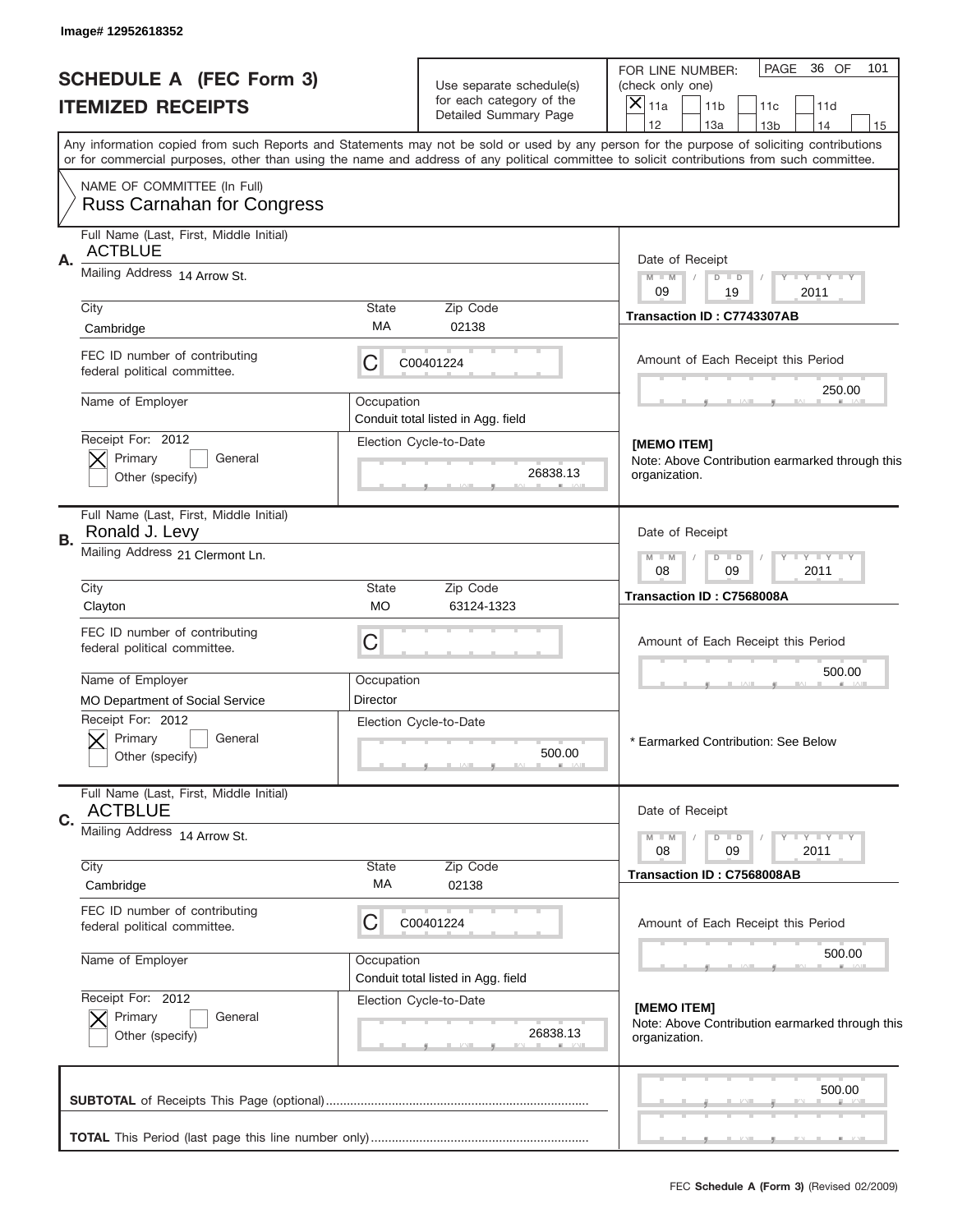|                          | Image# 12952618353                                               |                                                              |                                                      |                                                                                                                                                                                                                                                                                         |
|--------------------------|------------------------------------------------------------------|--------------------------------------------------------------|------------------------------------------------------|-----------------------------------------------------------------------------------------------------------------------------------------------------------------------------------------------------------------------------------------------------------------------------------------|
|                          | <b>SCHEDULE A (FEC Form 3)</b>                                   |                                                              | Use separate schedule(s)<br>for each category of the | PAGE<br>37 OF<br>101<br>FOR LINE NUMBER:<br>(check only one)<br>×<br>11a<br>11 <sub>b</sub>                                                                                                                                                                                             |
| <b>ITEMIZED RECEIPTS</b> |                                                                  |                                                              | Detailed Summary Page                                | 11c<br>11d<br>12<br>13a<br>14<br>13 <sub>b</sub><br>15                                                                                                                                                                                                                                  |
|                          |                                                                  |                                                              |                                                      | Any information copied from such Reports and Statements may not be sold or used by any person for the purpose of soliciting contributions<br>or for commercial purposes, other than using the name and address of any political committee to solicit contributions from such committee. |
|                          | NAME OF COMMITTEE (In Full)<br><b>Russ Carnahan for Congress</b> |                                                              |                                                      |                                                                                                                                                                                                                                                                                         |
|                          | Full Name (Last, First, Middle Initial)                          |                                                              |                                                      |                                                                                                                                                                                                                                                                                         |
| Α.                       | Martin W. Daly                                                   |                                                              |                                                      | Date of Receipt                                                                                                                                                                                                                                                                         |
|                          | Mailing Address 1530 S. Kingshighway                             | $M - M$<br><b>LEY LEY LEY</b><br>$D$ $D$<br>09<br>30<br>2011 |                                                      |                                                                                                                                                                                                                                                                                         |
|                          | City                                                             | <b>State</b>                                                 | Zip Code                                             | Transaction ID: C7780618A                                                                                                                                                                                                                                                               |
|                          | Saint Louis                                                      | МO                                                           | 63110                                                |                                                                                                                                                                                                                                                                                         |
|                          | FEC ID number of contributing<br>federal political committee.    | C                                                            |                                                      | Amount of Each Receipt this Period<br>300.00                                                                                                                                                                                                                                            |
|                          | Name of Employer                                                 | Occupation                                                   |                                                      |                                                                                                                                                                                                                                                                                         |
|                          | <b>Systems Graphics</b><br>Receipt For: 2012                     | Owner/President                                              |                                                      |                                                                                                                                                                                                                                                                                         |
|                          | Primary<br>General                                               |                                                              | Election Cycle-to-Date                               | * Earmarked Contribution: See Below                                                                                                                                                                                                                                                     |
|                          | Other (specify)                                                  |                                                              | 1000.00                                              |                                                                                                                                                                                                                                                                                         |
| В.                       | Full Name (Last, First, Middle Initial)<br><b>ACTBLUE</b>        |                                                              |                                                      | Date of Receipt                                                                                                                                                                                                                                                                         |
|                          | Mailing Address 14 Arrow St.                                     | <b>LEY LEY LEY</b><br>$M - M$<br>$D$ $D$<br>09<br>30<br>2011 |                                                      |                                                                                                                                                                                                                                                                                         |
|                          | City<br>Cambridge                                                | State<br>МA                                                  | Zip Code<br>02138                                    | Transaction ID: C7780618AB                                                                                                                                                                                                                                                              |
|                          | FEC ID number of contributing<br>federal political committee.    | C                                                            | C00401224                                            | Amount of Each Receipt this Period                                                                                                                                                                                                                                                      |
|                          | Name of Employer                                                 | Occupation                                                   | Conduit total listed in Agg. field                   | 300.00                                                                                                                                                                                                                                                                                  |
|                          | Receipt For: 2012<br>General<br>Primary                          |                                                              | Election Cycle-to-Date<br>26838.13                   | [MEMO ITEM]<br>Note: Above Contribution earmarked through this                                                                                                                                                                                                                          |
|                          | Other (specify)                                                  |                                                              |                                                      | organization.                                                                                                                                                                                                                                                                           |
|                          | Full Name (Last, First, Middle Initial)<br><b>Thomas Todd</b>    |                                                              |                                                      | Date of Receipt                                                                                                                                                                                                                                                                         |
| C.                       | Mailing Address 1224 M Street NW                                 |                                                              |                                                      | <b>LYLYLY</b><br>$M - M$<br>$D$ $D$                                                                                                                                                                                                                                                     |
|                          | Suite 300<br>City                                                | <b>State</b>                                                 | Zip Code                                             | 2011<br>09<br>21                                                                                                                                                                                                                                                                        |
|                          | Washington                                                       | DC                                                           | 20005                                                | Transaction ID: C7743308A                                                                                                                                                                                                                                                               |
|                          | FEC ID number of contributing<br>federal political committee.    | C                                                            |                                                      | Amount of Each Receipt this Period                                                                                                                                                                                                                                                      |
|                          | Name of Employer                                                 | Occupation                                                   |                                                      | 250.00                                                                                                                                                                                                                                                                                  |
|                          | Sheridan Group                                                   |                                                              | <b>Government Relations</b>                          |                                                                                                                                                                                                                                                                                         |
|                          | Receipt For: 2012                                                |                                                              | Election Cycle-to-Date                               |                                                                                                                                                                                                                                                                                         |
|                          | Primary<br>General<br>Other (specify)                            |                                                              | 250.00                                               | * Earmarked Contribution: See Below                                                                                                                                                                                                                                                     |
|                          |                                                                  |                                                              |                                                      | 550.00                                                                                                                                                                                                                                                                                  |
|                          |                                                                  |                                                              |                                                      |                                                                                                                                                                                                                                                                                         |
|                          |                                                                  |                                                              |                                                      | FEC Schedule A (Form 3) (Revised 02/2009)                                                                                                                                                                                                                                               |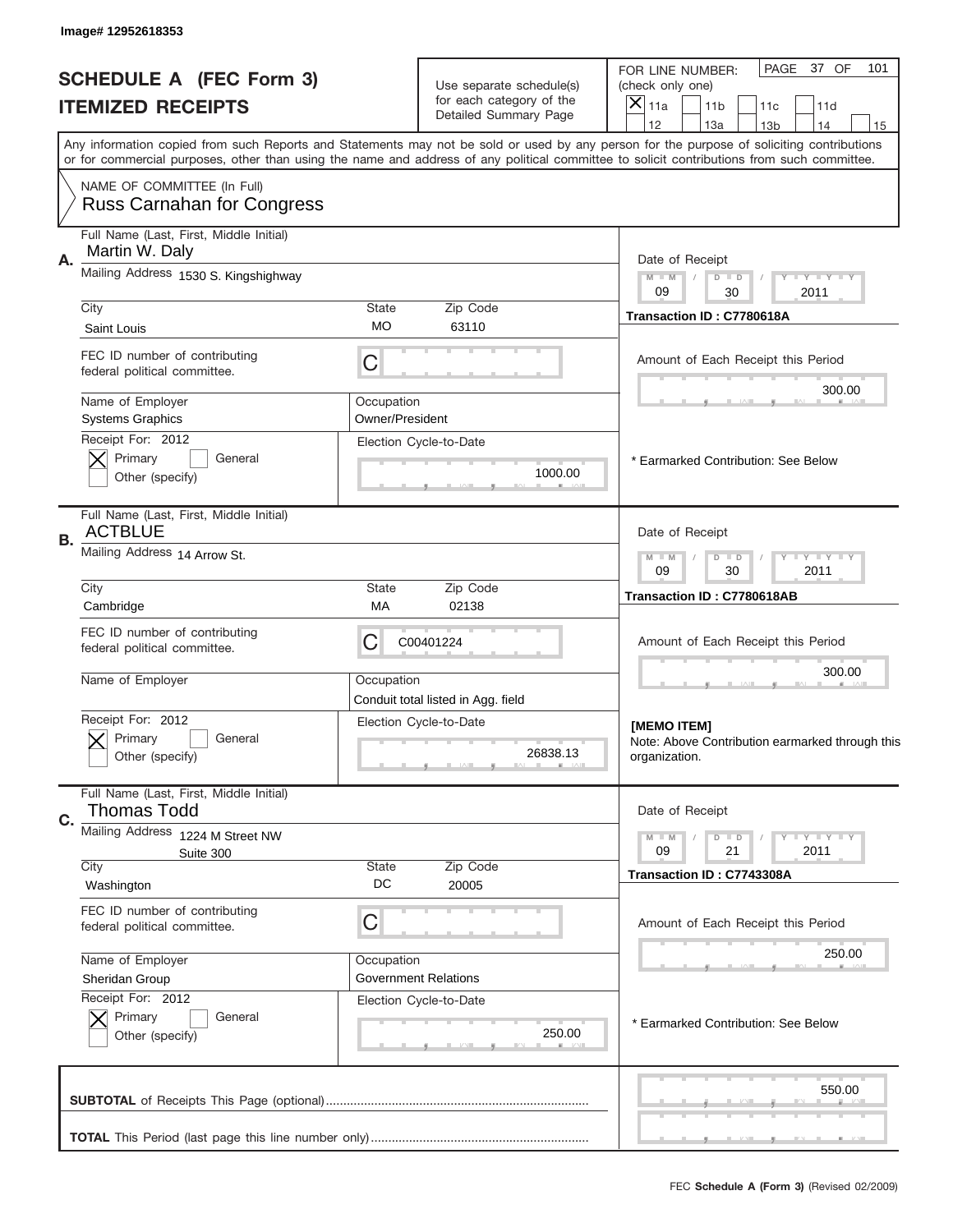| Image# 12952618354                                                 |                                                                                                                                                                                                                                                                                         |                                                   |                                                                                              |  |  |  |
|--------------------------------------------------------------------|-----------------------------------------------------------------------------------------------------------------------------------------------------------------------------------------------------------------------------------------------------------------------------------------|---------------------------------------------------|----------------------------------------------------------------------------------------------|--|--|--|
| <b>SCHEDULE A (FEC Form 3)</b>                                     |                                                                                                                                                                                                                                                                                         | Use separate schedule(s)                          | PAGE<br>38 OF<br>101<br>FOR LINE NUMBER:<br>(check only one)                                 |  |  |  |
| <b>ITEMIZED RECEIPTS</b>                                           |                                                                                                                                                                                                                                                                                         | for each category of the<br>Detailed Summary Page | $\times$<br>11a<br>11 <sub>b</sub><br>11d<br>11c<br>12<br>13a<br>14<br>13 <sub>b</sub><br>15 |  |  |  |
|                                                                    | Any information copied from such Reports and Statements may not be sold or used by any person for the purpose of soliciting contributions<br>or for commercial purposes, other than using the name and address of any political committee to solicit contributions from such committee. |                                                   |                                                                                              |  |  |  |
| NAME OF COMMITTEE (In Full)                                        |                                                                                                                                                                                                                                                                                         |                                                   |                                                                                              |  |  |  |
| <b>Russ Carnahan for Congress</b>                                  |                                                                                                                                                                                                                                                                                         |                                                   |                                                                                              |  |  |  |
| Full Name (Last, First, Middle Initial)<br><b>ACTBLUE</b>          |                                                                                                                                                                                                                                                                                         |                                                   |                                                                                              |  |  |  |
| Α.<br>Mailing Address 14 Arrow St.                                 |                                                                                                                                                                                                                                                                                         |                                                   | Date of Receipt<br>$M$ M<br>$D$ $D$<br>Y FY FY FY                                            |  |  |  |
| City                                                               | <b>State</b>                                                                                                                                                                                                                                                                            | Zip Code                                          | 09<br>21<br>2011                                                                             |  |  |  |
| Cambridge                                                          | МA                                                                                                                                                                                                                                                                                      | 02138                                             | Transaction ID: C7743308AB                                                                   |  |  |  |
| FEC ID number of contributing<br>federal political committee.      | С                                                                                                                                                                                                                                                                                       | C00401224                                         | Amount of Each Receipt this Period                                                           |  |  |  |
| Name of Employer                                                   | Occupation                                                                                                                                                                                                                                                                              |                                                   | 250.00                                                                                       |  |  |  |
| Receipt For: 2012                                                  | Conduit total listed in Agg. field                                                                                                                                                                                                                                                      |                                                   |                                                                                              |  |  |  |
| Primary<br>General                                                 |                                                                                                                                                                                                                                                                                         | Election Cycle-to-Date                            | [MEMO ITEM]<br>Note: Above Contribution earmarked through this                               |  |  |  |
| Other (specify)                                                    |                                                                                                                                                                                                                                                                                         | 26838.13                                          | organization.                                                                                |  |  |  |
| Full Name (Last, First, Middle Initial)<br>John F. Kalishman<br>В. |                                                                                                                                                                                                                                                                                         |                                                   | Date of Receipt                                                                              |  |  |  |
| Mailing Address 21 Rio Vista Dr                                    |                                                                                                                                                                                                                                                                                         |                                                   |                                                                                              |  |  |  |
| City<br>Saint Louis                                                | <b>State</b><br>МO                                                                                                                                                                                                                                                                      | Zip Code<br>63124-1756                            | Transaction ID: C7568009A                                                                    |  |  |  |
| FEC ID number of contributing<br>federal political committee.      | C                                                                                                                                                                                                                                                                                       |                                                   | Amount of Each Receipt this Period                                                           |  |  |  |
| Name of Employer                                                   | Occupation                                                                                                                                                                                                                                                                              |                                                   | 250.00                                                                                       |  |  |  |
| Harcourt Capital Management                                        | <b>Investment Advisor</b>                                                                                                                                                                                                                                                               |                                                   |                                                                                              |  |  |  |
| Receipt For: 2012<br>General<br>Primary<br>Other (specify)         |                                                                                                                                                                                                                                                                                         | Election Cycle-to-Date<br>500.00                  | * Earmarked Contribution: See Below                                                          |  |  |  |
| Full Name (Last, First, Middle Initial)<br><b>ACTBLUE</b>          |                                                                                                                                                                                                                                                                                         |                                                   | Date of Receipt                                                                              |  |  |  |
| C.<br>Mailing Address 14 Arrow St.                                 |                                                                                                                                                                                                                                                                                         |                                                   |                                                                                              |  |  |  |
|                                                                    |                                                                                                                                                                                                                                                                                         |                                                   | $D$ $D$<br>$M - M$<br><b>LY LY LY</b><br>08<br>09<br>2011                                    |  |  |  |
| City<br>Cambridge                                                  | State<br>МA                                                                                                                                                                                                                                                                             | Zip Code<br>02138                                 | Transaction ID: C7568009AB                                                                   |  |  |  |
| FEC ID number of contributing<br>federal political committee.      | С                                                                                                                                                                                                                                                                                       | C00401224                                         | Amount of Each Receipt this Period                                                           |  |  |  |
| Name of Employer                                                   | Occupation                                                                                                                                                                                                                                                                              | Conduit total listed in Agg. field                | 250.00                                                                                       |  |  |  |
| Receipt For: 2012                                                  |                                                                                                                                                                                                                                                                                         | Election Cycle-to-Date                            | [MEMO ITEM]                                                                                  |  |  |  |
| Primary<br>General<br>Other (specify)                              |                                                                                                                                                                                                                                                                                         | 26838.13                                          | Note: Above Contribution earmarked through this<br>organization.                             |  |  |  |
|                                                                    |                                                                                                                                                                                                                                                                                         |                                                   | 250.00                                                                                       |  |  |  |
|                                                                    |                                                                                                                                                                                                                                                                                         |                                                   |                                                                                              |  |  |  |
|                                                                    |                                                                                                                                                                                                                                                                                         |                                                   |                                                                                              |  |  |  |
|                                                                    |                                                                                                                                                                                                                                                                                         |                                                   | FEC Schedule A (Form 3) (Revised 02/2009)                                                    |  |  |  |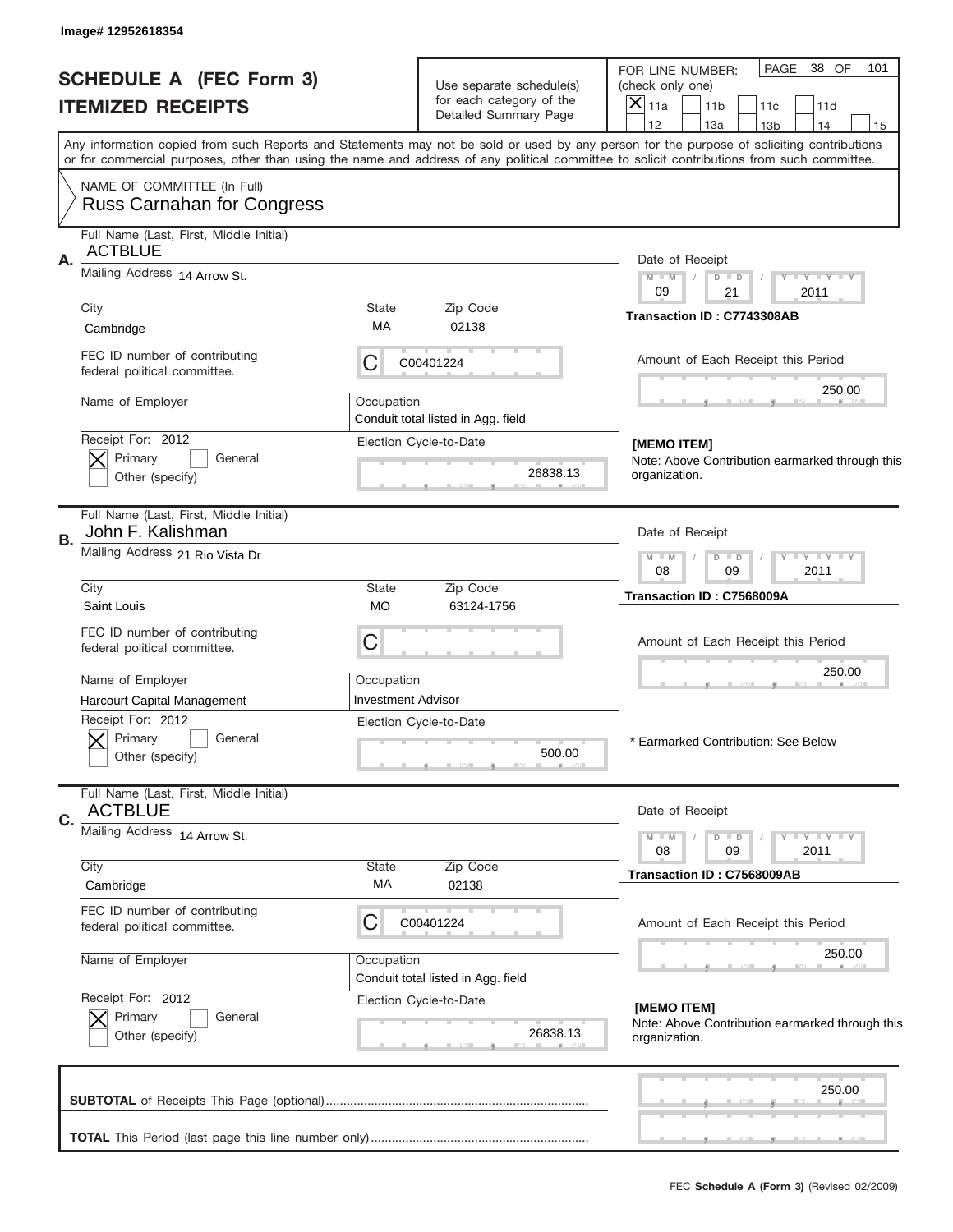|                          | Image# 12952618355                                               |                                                           |                                                       |                                                                                                                                                                                                                                                                                         |
|--------------------------|------------------------------------------------------------------|-----------------------------------------------------------|-------------------------------------------------------|-----------------------------------------------------------------------------------------------------------------------------------------------------------------------------------------------------------------------------------------------------------------------------------------|
|                          | <b>SCHEDULE A (FEC Form 3)</b>                                   |                                                           | Use separate schedule(s)<br>for each category of the  | PAGE<br>39 OF<br>101<br>FOR LINE NUMBER:<br>(check only one)<br>X                                                                                                                                                                                                                       |
| <b>ITEMIZED RECEIPTS</b> |                                                                  |                                                           | Detailed Summary Page                                 | 11a<br>11 <sub>b</sub><br>11c<br>11d<br>12<br>13a<br>14<br>13 <sub>b</sub><br>15                                                                                                                                                                                                        |
|                          |                                                                  |                                                           |                                                       | Any information copied from such Reports and Statements may not be sold or used by any person for the purpose of soliciting contributions<br>or for commercial purposes, other than using the name and address of any political committee to solicit contributions from such committee. |
|                          | NAME OF COMMITTEE (In Full)<br><b>Russ Carnahan for Congress</b> |                                                           |                                                       |                                                                                                                                                                                                                                                                                         |
|                          | Full Name (Last, First, Middle Initial)                          |                                                           |                                                       |                                                                                                                                                                                                                                                                                         |
| Α.                       | Jack G. Bader<br>Mailing Address 1673 Frontenac Woods Ln         |                                                           |                                                       | Date of Receipt<br>$M - M$<br>Y FY FY FY<br>$D$ $D$                                                                                                                                                                                                                                     |
|                          | City                                                             | <b>State</b>                                              | Zip Code                                              | 09<br>27<br>2011                                                                                                                                                                                                                                                                        |
|                          | Des Peres                                                        | <b>MO</b>                                                 | 63131-3426                                            | Transaction ID: C7780609A                                                                                                                                                                                                                                                               |
|                          | FEC ID number of contributing<br>federal political committee.    | С                                                         |                                                       | Amount of Each Receipt this Period                                                                                                                                                                                                                                                      |
|                          | Name of Employer<br><b>Net Effects</b>                           | Occupation<br>President                                   |                                                       | 1000.00                                                                                                                                                                                                                                                                                 |
|                          | Receipt For: 2012                                                |                                                           | Election Cycle-to-Date                                |                                                                                                                                                                                                                                                                                         |
|                          | Primary<br>General<br>Other (specify)                            |                                                           | 1000.00                                               | * Earmarked Contribution: See Below                                                                                                                                                                                                                                                     |
| В.                       | Full Name (Last, First, Middle Initial)<br><b>ACTBLUE</b>        |                                                           |                                                       | Date of Receipt                                                                                                                                                                                                                                                                         |
|                          | Mailing Address 14 Arrow St.                                     | <b>LY LY LY</b><br>$M - M$<br>$D$ $D$<br>09<br>27<br>2011 |                                                       |                                                                                                                                                                                                                                                                                         |
|                          | City<br>Cambridge                                                | <b>State</b><br>МA                                        | Zip Code<br>02138                                     | Transaction ID: C7780609AB                                                                                                                                                                                                                                                              |
|                          | FEC ID number of contributing<br>federal political committee.    | C                                                         | C00401224                                             | Amount of Each Receipt this Period                                                                                                                                                                                                                                                      |
|                          | Name of Employer                                                 | Occupation                                                | Conduit total listed in Agg. field                    | 1000.00                                                                                                                                                                                                                                                                                 |
|                          | Receipt For: 2012<br>Primary<br>General<br>Other (specify)       |                                                           | Election Cycle-to-Date<br>26838.13                    | [MEMO ITEM]<br>Note: Above Contribution earmarked through this<br>organization.                                                                                                                                                                                                         |
|                          | Full Name (Last, First, Middle Initial)                          |                                                           |                                                       |                                                                                                                                                                                                                                                                                         |
| C.                       | <b>Jill Allen Murray</b><br>Mailing Address 6322 Rose Hill       |                                                           |                                                       | Date of Receipt                                                                                                                                                                                                                                                                         |
|                          |                                                                  |                                                           |                                                       | $\mathbf{I}$ $\mathbf{Y}$ $\mathbf{I}$ $\mathbf{Y}$ $\mathbf{I}$ $\mathbf{Y}$<br>$M - M$<br>$D$ $D$<br>09<br>29<br>2011                                                                                                                                                                 |
|                          | City<br>Alexandria                                               | State<br>VA                                               | Zip Code<br>22310                                     | Transaction ID: C7780629A                                                                                                                                                                                                                                                               |
|                          | FEC ID number of contributing<br>federal political committee.    | C                                                         |                                                       | Amount of Each Receipt this Period                                                                                                                                                                                                                                                      |
|                          | Name of Employer                                                 | Occupation                                                |                                                       | 500.00                                                                                                                                                                                                                                                                                  |
|                          | The Sheridan Group<br>Receipt For: 2012                          |                                                           | <b>Government Relations</b><br>Election Cycle-to-Date |                                                                                                                                                                                                                                                                                         |
|                          | Primary<br>General<br>Other (specify)                            |                                                           | 500.00                                                | * Earmarked Contribution: See Below                                                                                                                                                                                                                                                     |
|                          |                                                                  |                                                           |                                                       | 1500.00                                                                                                                                                                                                                                                                                 |
|                          |                                                                  |                                                           |                                                       |                                                                                                                                                                                                                                                                                         |
|                          |                                                                  |                                                           |                                                       | FEC Schedule A (Form 3) (Revised 02/2009)                                                                                                                                                                                                                                               |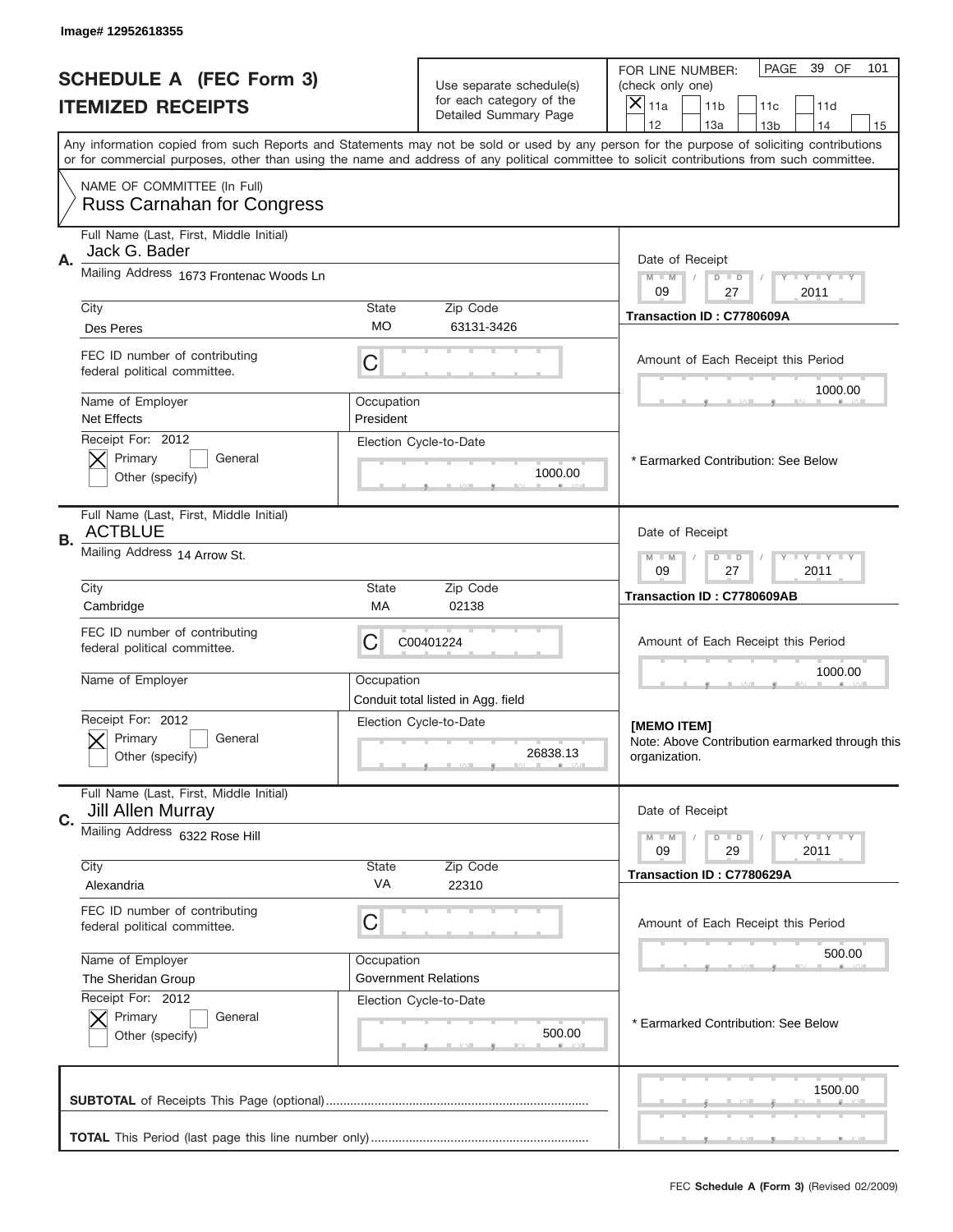|    | Image# 12952618356                                               |                                                              |                                                           |                                                                                                                                                                                                                                                                                                                                     |
|----|------------------------------------------------------------------|--------------------------------------------------------------|-----------------------------------------------------------|-------------------------------------------------------------------------------------------------------------------------------------------------------------------------------------------------------------------------------------------------------------------------------------------------------------------------------------|
|    | <b>SCHEDULE A (FEC Form 3)</b>                                   |                                                              | Use separate schedule(s)                                  | PAGE 40 OF<br>101<br>FOR LINE NUMBER:<br>(check only one)                                                                                                                                                                                                                                                                           |
|    | <b>ITEMIZED RECEIPTS</b>                                         |                                                              | for each category of the<br>Detailed Summary Page         | $\times$<br>11a<br>11 <sub>b</sub><br>11c<br>11d                                                                                                                                                                                                                                                                                    |
|    |                                                                  |                                                              |                                                           | 12<br>13a<br>14<br>13 <sub>b</sub><br>15<br>Any information copied from such Reports and Statements may not be sold or used by any person for the purpose of soliciting contributions<br>or for commercial purposes, other than using the name and address of any political committee to solicit contributions from such committee. |
|    | NAME OF COMMITTEE (In Full)<br><b>Russ Carnahan for Congress</b> |                                                              |                                                           |                                                                                                                                                                                                                                                                                                                                     |
| Α. | Full Name (Last, First, Middle Initial)<br><b>ACTBLUE</b>        |                                                              |                                                           | Date of Receipt                                                                                                                                                                                                                                                                                                                     |
|    | Mailing Address 14 Arrow St.                                     | $M - M$<br>$D$ $D$<br>Y FY FY FY<br>09<br>29<br>2011         |                                                           |                                                                                                                                                                                                                                                                                                                                     |
|    | City<br>Cambridge                                                | State<br>МA                                                  | Zip Code<br>02138                                         | Transaction ID: C7780629AB                                                                                                                                                                                                                                                                                                          |
|    | FEC ID number of contributing<br>federal political committee.    | С                                                            | C00401224                                                 | Amount of Each Receipt this Period<br>500.00                                                                                                                                                                                                                                                                                        |
|    | Name of Employer                                                 | Occupation                                                   | Conduit total listed in Agg. field                        |                                                                                                                                                                                                                                                                                                                                     |
|    | Receipt For: 2012<br>Primary<br>General<br>Other (specify)       |                                                              | Election Cycle-to-Date<br>26838.13                        | [MEMO ITEM]<br>Note: Above Contribution earmarked through this<br>organization.                                                                                                                                                                                                                                                     |
| В. | Full Name (Last, First, Middle Initial)<br>Hubbard & Kurtz, LLP  |                                                              |                                                           | Date of Receipt                                                                                                                                                                                                                                                                                                                     |
|    | Mailing Address 1718 Walnut St                                   | $D$ $D$<br><b>TEY TEY TEY</b><br>$M - M$<br>07<br>19<br>2011 |                                                           |                                                                                                                                                                                                                                                                                                                                     |
|    | City<br><b>Kansas City</b>                                       | State<br>МO                                                  | Zip Code<br>64108-1316                                    | Transaction ID: C7538553                                                                                                                                                                                                                                                                                                            |
|    | FEC ID number of contributing<br>federal political committee.    | C                                                            |                                                           | Amount of Each Receipt this Period                                                                                                                                                                                                                                                                                                  |
|    | Name of Employer                                                 | Occupation                                                   |                                                           | 250.00                                                                                                                                                                                                                                                                                                                              |
|    | Receipt For: 2012<br>General<br>Primary<br>Other (specify)       |                                                              | Election Cycle-to-Date<br>250.00                          | PARTNERSHIP--partners below if itemized                                                                                                                                                                                                                                                                                             |
| C. | Full Name (Last, First, Middle Initial)<br>John W. Kurtz Jr.     |                                                              |                                                           | Date of Receipt                                                                                                                                                                                                                                                                                                                     |
|    | Mailing Address 1718 Walnut St                                   | Zip Code                                                     | $D$ $D$<br>$M - M$<br>$T + Y = Y + Y$<br>19<br>2011<br>07 |                                                                                                                                                                                                                                                                                                                                     |
|    | City<br>Kansas City                                              | State<br>МO                                                  | 64108-1316                                                | Transaction ID: C7538557                                                                                                                                                                                                                                                                                                            |
|    | FEC ID number of contributing<br>federal political committee.    | C                                                            |                                                           | Amount of Each Receipt this Period                                                                                                                                                                                                                                                                                                  |
|    | Name of Employer<br><b>HUBBARD &amp; KURTZ</b>                   | Occupation<br>Attorney                                       |                                                           | 250.00                                                                                                                                                                                                                                                                                                                              |
|    | Receipt For: 2012<br>Primary<br>General<br>Other (specify)       |                                                              | Election Cycle-to-Date<br>250.00                          | [MEMO ITEM]                                                                                                                                                                                                                                                                                                                         |
|    |                                                                  |                                                              |                                                           | 250.00                                                                                                                                                                                                                                                                                                                              |
|    |                                                                  |                                                              |                                                           |                                                                                                                                                                                                                                                                                                                                     |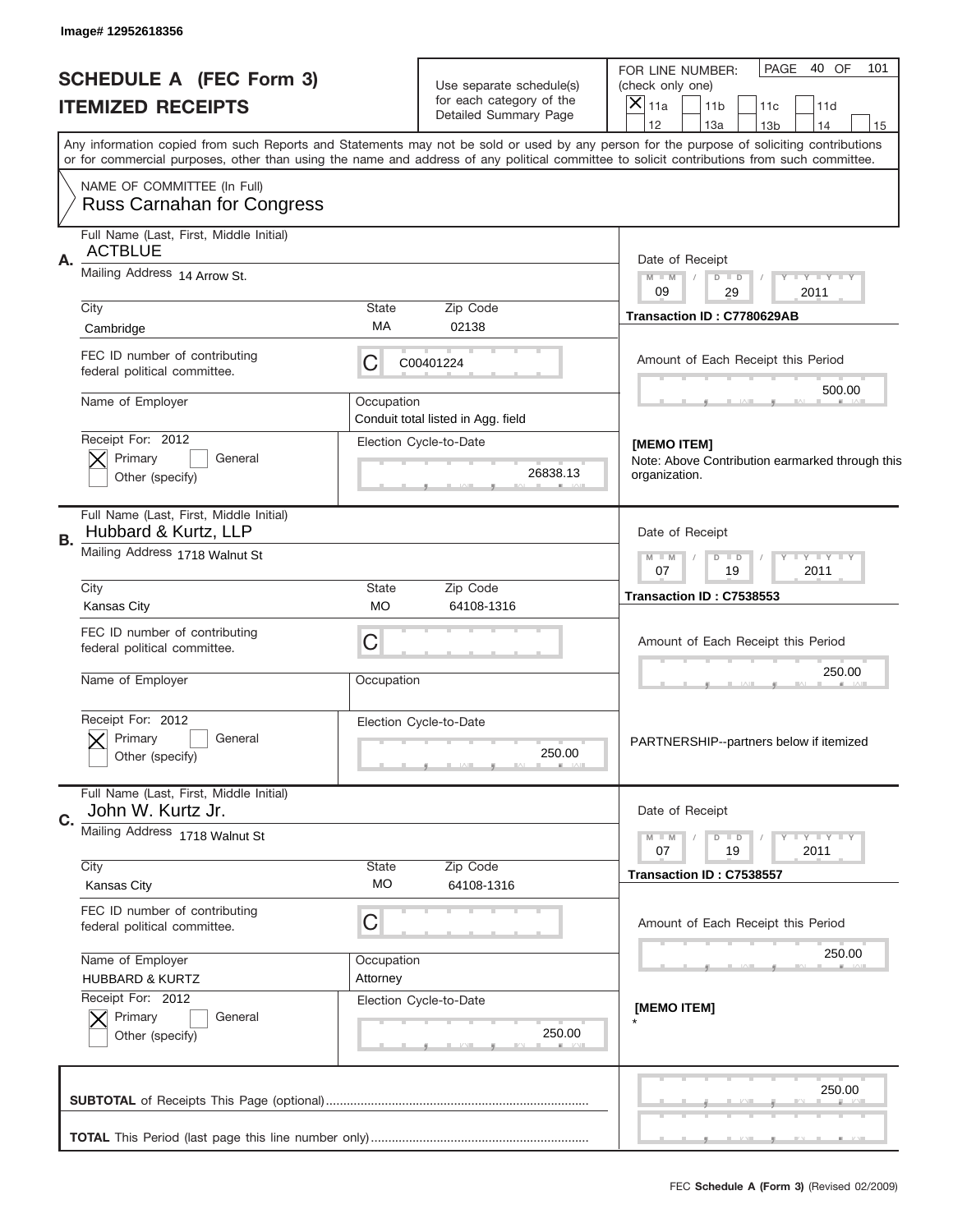| Image# 12952618357                                                                 |             |                                                   |                                                                                                                                                                                                                                                                                         |
|------------------------------------------------------------------------------------|-------------|---------------------------------------------------|-----------------------------------------------------------------------------------------------------------------------------------------------------------------------------------------------------------------------------------------------------------------------------------------|
|                                                                                    |             |                                                   | PAGE 41 OF<br>101<br>FOR LINE NUMBER:                                                                                                                                                                                                                                                   |
| <b>SCHEDULE A (FEC Form 3)</b>                                                     |             | Use separate schedule(s)                          | (check only one)                                                                                                                                                                                                                                                                        |
| <b>ITEMIZED RECEIPTS</b>                                                           |             | for each category of the<br>Detailed Summary Page | ×<br>11a<br>11 <sub>b</sub><br>11c<br>11d                                                                                                                                                                                                                                               |
|                                                                                    |             |                                                   | 12<br>13a<br>13 <sub>b</sub><br>14<br>15                                                                                                                                                                                                                                                |
|                                                                                    |             |                                                   | Any information copied from such Reports and Statements may not be sold or used by any person for the purpose of soliciting contributions<br>or for commercial purposes, other than using the name and address of any political committee to solicit contributions from such committee. |
| NAME OF COMMITTEE (In Full)<br><b>Russ Carnahan for Congress</b>                   |             |                                                   |                                                                                                                                                                                                                                                                                         |
|                                                                                    |             |                                                   |                                                                                                                                                                                                                                                                                         |
| Full Name (Last, First, Middle Initial)<br>S.F. Shannon Real Estate Management LLC |             |                                                   | Date of Receipt                                                                                                                                                                                                                                                                         |
| Mailing Address PO Box 4675                                                        |             |                                                   | $M$ $M$<br>Y LY LY LY<br>$D$ $D$                                                                                                                                                                                                                                                        |
|                                                                                    |             |                                                   | 13<br>2011<br>09                                                                                                                                                                                                                                                                        |
| City                                                                               | State<br>МO | Zip Code<br>63108-0675                            | Transaction ID: C7671612                                                                                                                                                                                                                                                                |
| Saint Louis                                                                        |             |                                                   |                                                                                                                                                                                                                                                                                         |
| FEC ID number of contributing<br>federal political committee.                      | C           |                                                   | Amount of Each Receipt this Period                                                                                                                                                                                                                                                      |
| Name of Employer                                                                   | Occupation  |                                                   | 250.00                                                                                                                                                                                                                                                                                  |
| Receipt For: 2012                                                                  |             |                                                   |                                                                                                                                                                                                                                                                                         |
| Primary<br>General                                                                 |             | Election Cycle-to-Date                            |                                                                                                                                                                                                                                                                                         |
| Other (specify)                                                                    |             | 500.00                                            | LLC - Members below if itemized. Permissible funds.                                                                                                                                                                                                                                     |
|                                                                                    |             |                                                   |                                                                                                                                                                                                                                                                                         |
| Full Name (Last, First, Middle Initial)<br><b>Harold Karabell</b>                  |             |                                                   | Date of Receipt                                                                                                                                                                                                                                                                         |
| В.                                                                                 |             |                                                   |                                                                                                                                                                                                                                                                                         |
| Mailing Address 4147 W Pine Blvd.                                                  |             |                                                   | $D$ $D$<br>$Y - Y - Y - Y - Y$<br>$M - M$<br>13<br>2011<br>09                                                                                                                                                                                                                           |
| City                                                                               | State       | Zip Code                                          |                                                                                                                                                                                                                                                                                         |
| Saint Louis                                                                        | <b>MO</b>   | 63108-2801                                        | Transaction ID: C7671613                                                                                                                                                                                                                                                                |
| FEC ID number of contributing                                                      |             |                                                   |                                                                                                                                                                                                                                                                                         |
| federal political committee.                                                       | C           |                                                   | Amount of Each Receipt this Period                                                                                                                                                                                                                                                      |
|                                                                                    |             |                                                   |                                                                                                                                                                                                                                                                                         |
| Name of Employer                                                                   | Occupation  |                                                   | 125.00                                                                                                                                                                                                                                                                                  |
| S.F. Shannon Real Estate Management LL                                             |             | <b>Property Management</b>                        |                                                                                                                                                                                                                                                                                         |
| Receipt For: 2012                                                                  |             | Election Cycle-to-Date                            | [MEMO ITEM]                                                                                                                                                                                                                                                                             |
| General<br>Primary                                                                 |             |                                                   |                                                                                                                                                                                                                                                                                         |
| Other (specify)                                                                    |             | 250.00                                            |                                                                                                                                                                                                                                                                                         |
|                                                                                    |             |                                                   |                                                                                                                                                                                                                                                                                         |
| Full Name (Last, First, Middle Initial)                                            |             |                                                   | Date of Receipt                                                                                                                                                                                                                                                                         |
| Karen Karabell                                                                     |             |                                                   |                                                                                                                                                                                                                                                                                         |
| Mailing Address 4147 West Pine Blvd.                                               |             |                                                   | $M - M$<br>Y FY FY FY<br>$D$ $D$<br>09<br>2011<br>13                                                                                                                                                                                                                                    |
| City                                                                               | State       | Zip Code                                          |                                                                                                                                                                                                                                                                                         |
| Saint Louis                                                                        | МO          | 63108                                             | Transaction ID: C7671618                                                                                                                                                                                                                                                                |
| FEC ID number of contributing                                                      |             |                                                   |                                                                                                                                                                                                                                                                                         |
| federal political committee.                                                       | C           |                                                   | Amount of Each Receipt this Period                                                                                                                                                                                                                                                      |
|                                                                                    |             |                                                   |                                                                                                                                                                                                                                                                                         |
| Name of Employer                                                                   | Occupation  |                                                   | 125.00                                                                                                                                                                                                                                                                                  |
| S.F. Shannon Real Estate Management LL                                             | Realtor     |                                                   |                                                                                                                                                                                                                                                                                         |
| Receipt For: 2012                                                                  |             | Election Cycle-to-Date                            |                                                                                                                                                                                                                                                                                         |
| Primary<br>General                                                                 |             |                                                   | [MEMO ITEM]                                                                                                                                                                                                                                                                             |
| Other (specify)                                                                    |             | 250.00                                            |                                                                                                                                                                                                                                                                                         |
|                                                                                    |             |                                                   |                                                                                                                                                                                                                                                                                         |
|                                                                                    |             |                                                   |                                                                                                                                                                                                                                                                                         |
|                                                                                    |             |                                                   | 250.00                                                                                                                                                                                                                                                                                  |
|                                                                                    |             |                                                   |                                                                                                                                                                                                                                                                                         |
|                                                                                    |             |                                                   |                                                                                                                                                                                                                                                                                         |
|                                                                                    |             |                                                   |                                                                                                                                                                                                                                                                                         |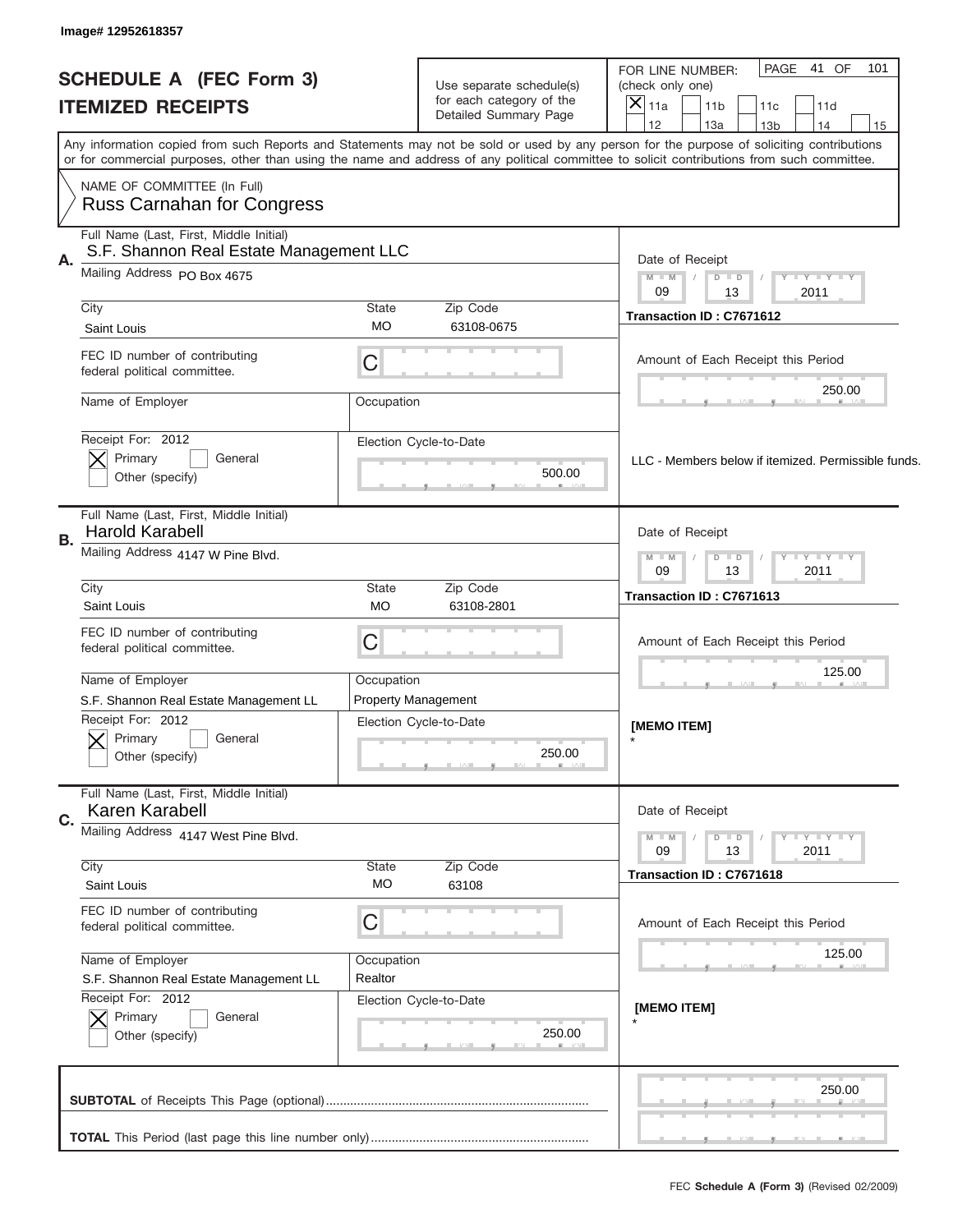|    | Image# 12952618358                                               |                           |                                                   |                                                                                                                                                                                                                                                                                         |  |
|----|------------------------------------------------------------------|---------------------------|---------------------------------------------------|-----------------------------------------------------------------------------------------------------------------------------------------------------------------------------------------------------------------------------------------------------------------------------------------|--|
|    |                                                                  |                           |                                                   | PAGE 42 OF<br>101<br>FOR LINE NUMBER:                                                                                                                                                                                                                                                   |  |
|    | <b>SCHEDULE A (FEC Form 3)</b>                                   |                           | Use separate schedule(s)                          | (check only one)                                                                                                                                                                                                                                                                        |  |
|    | <b>ITEMIZED RECEIPTS</b>                                         |                           | for each category of the<br>Detailed Summary Page | $ \mathsf{\bar{X}} _{\mathsf{11a}}$<br>11 <sub>b</sub><br>11c<br>11d                                                                                                                                                                                                                    |  |
|    |                                                                  |                           |                                                   | 12<br>13a<br>13 <sub>b</sub><br>14<br>15                                                                                                                                                                                                                                                |  |
|    |                                                                  |                           |                                                   | Any information copied from such Reports and Statements may not be sold or used by any person for the purpose of soliciting contributions<br>or for commercial purposes, other than using the name and address of any political committee to solicit contributions from such committee. |  |
|    | NAME OF COMMITTEE (In Full)<br><b>Russ Carnahan for Congress</b> |                           |                                                   |                                                                                                                                                                                                                                                                                         |  |
|    | Full Name (Last, First, Middle Initial)                          |                           |                                                   |                                                                                                                                                                                                                                                                                         |  |
| Α. | O'Brien Chod, LLC                                                |                           |                                                   | Date of Receipt                                                                                                                                                                                                                                                                         |  |
|    | Mailing Address 326 S. 21st Street                               |                           |                                                   | $M$ $M$<br>Y FY FY FY<br>$D$ $D$                                                                                                                                                                                                                                                        |  |
|    | Ste 306                                                          |                           |                                                   | 2011<br>09<br>13                                                                                                                                                                                                                                                                        |  |
|    | City<br>Saint Louis                                              | State<br><b>MO</b>        | Zip Code<br>63103                                 | Transaction ID: C7671625                                                                                                                                                                                                                                                                |  |
|    |                                                                  |                           |                                                   |                                                                                                                                                                                                                                                                                         |  |
|    | FEC ID number of contributing<br>federal political committee.    | С                         |                                                   | Amount of Each Receipt this Period                                                                                                                                                                                                                                                      |  |
|    | Name of Employer                                                 | Occupation                |                                                   | 250.00                                                                                                                                                                                                                                                                                  |  |
|    |                                                                  |                           |                                                   |                                                                                                                                                                                                                                                                                         |  |
|    | Receipt For: 2012                                                |                           | Election Cycle-to-Date                            |                                                                                                                                                                                                                                                                                         |  |
|    | Primary<br>General<br>Other (specify)                            |                           | 750.00                                            | LLC - Members below if itemized. Permissible funds.                                                                                                                                                                                                                                     |  |
|    |                                                                  |                           |                                                   |                                                                                                                                                                                                                                                                                         |  |
| В. | Full Name (Last, First, Middle Initial)<br>Jeffrey Chod          |                           |                                                   | Date of Receipt                                                                                                                                                                                                                                                                         |  |
|    | Mailing Address 326 S. 21st Stret                                |                           |                                                   | $Y - Y - Y - Y - Y$<br>$M - M$<br>$D$ $D$                                                                                                                                                                                                                                               |  |
|    | Stuite 306                                                       | 13<br>2011<br>09          |                                                   |                                                                                                                                                                                                                                                                                         |  |
|    | City<br>Saint Louis                                              | <b>State</b><br><b>MO</b> | Zip Code<br>63103                                 | Transaction ID: C7671634                                                                                                                                                                                                                                                                |  |
|    | FEC ID number of contributing                                    |                           |                                                   |                                                                                                                                                                                                                                                                                         |  |
|    | federal political committee.                                     | С                         |                                                   | Amount of Each Receipt this Period                                                                                                                                                                                                                                                      |  |
|    |                                                                  |                           |                                                   | 125.00                                                                                                                                                                                                                                                                                  |  |
|    | Name of Employer                                                 | Occupation                |                                                   |                                                                                                                                                                                                                                                                                         |  |
|    | O'Brien Chod                                                     | Attorney                  |                                                   |                                                                                                                                                                                                                                                                                         |  |
|    | Receipt For: 2012                                                |                           | Election Cycle-to-Date                            | [MEMO ITEM]                                                                                                                                                                                                                                                                             |  |
|    | Primary<br>General                                               |                           | 375.00                                            |                                                                                                                                                                                                                                                                                         |  |
|    | Other (specify)                                                  |                           |                                                   |                                                                                                                                                                                                                                                                                         |  |
|    | Full Name (Last, First, Middle Initial)<br>Patrick S. O'brien    |                           |                                                   | Date of Receipt                                                                                                                                                                                                                                                                         |  |
| C. | Mailing Address 326 S. 21st                                      |                           |                                                   | Y FY FY FY<br>$M - M$<br>$D$ $D$                                                                                                                                                                                                                                                        |  |
|    | Suite 306                                                        |                           |                                                   | 09<br>2011<br>13                                                                                                                                                                                                                                                                        |  |
|    | City                                                             | State                     | Zip Code                                          | Transaction ID: C7671629                                                                                                                                                                                                                                                                |  |
|    | Saint Louis                                                      | МO                        | 63103                                             |                                                                                                                                                                                                                                                                                         |  |
|    | FEC ID number of contributing                                    | С                         |                                                   | Amount of Each Receipt this Period                                                                                                                                                                                                                                                      |  |
|    | federal political committee.                                     |                           |                                                   |                                                                                                                                                                                                                                                                                         |  |
|    | Name of Employer                                                 | Occupation                |                                                   | 125.00                                                                                                                                                                                                                                                                                  |  |
|    | O'Brien Chod Law                                                 | Attorney                  |                                                   |                                                                                                                                                                                                                                                                                         |  |
|    | Receipt For: 2012                                                |                           | Election Cycle-to-Date                            | [MEMO ITEM]                                                                                                                                                                                                                                                                             |  |
|    | Primary<br>General                                               |                           |                                                   |                                                                                                                                                                                                                                                                                         |  |
|    | Other (specify)                                                  |                           | 375.00                                            |                                                                                                                                                                                                                                                                                         |  |
|    |                                                                  |                           |                                                   | 250.00                                                                                                                                                                                                                                                                                  |  |
|    |                                                                  |                           |                                                   |                                                                                                                                                                                                                                                                                         |  |
|    |                                                                  |                           |                                                   |                                                                                                                                                                                                                                                                                         |  |
|    |                                                                  |                           |                                                   |                                                                                                                                                                                                                                                                                         |  |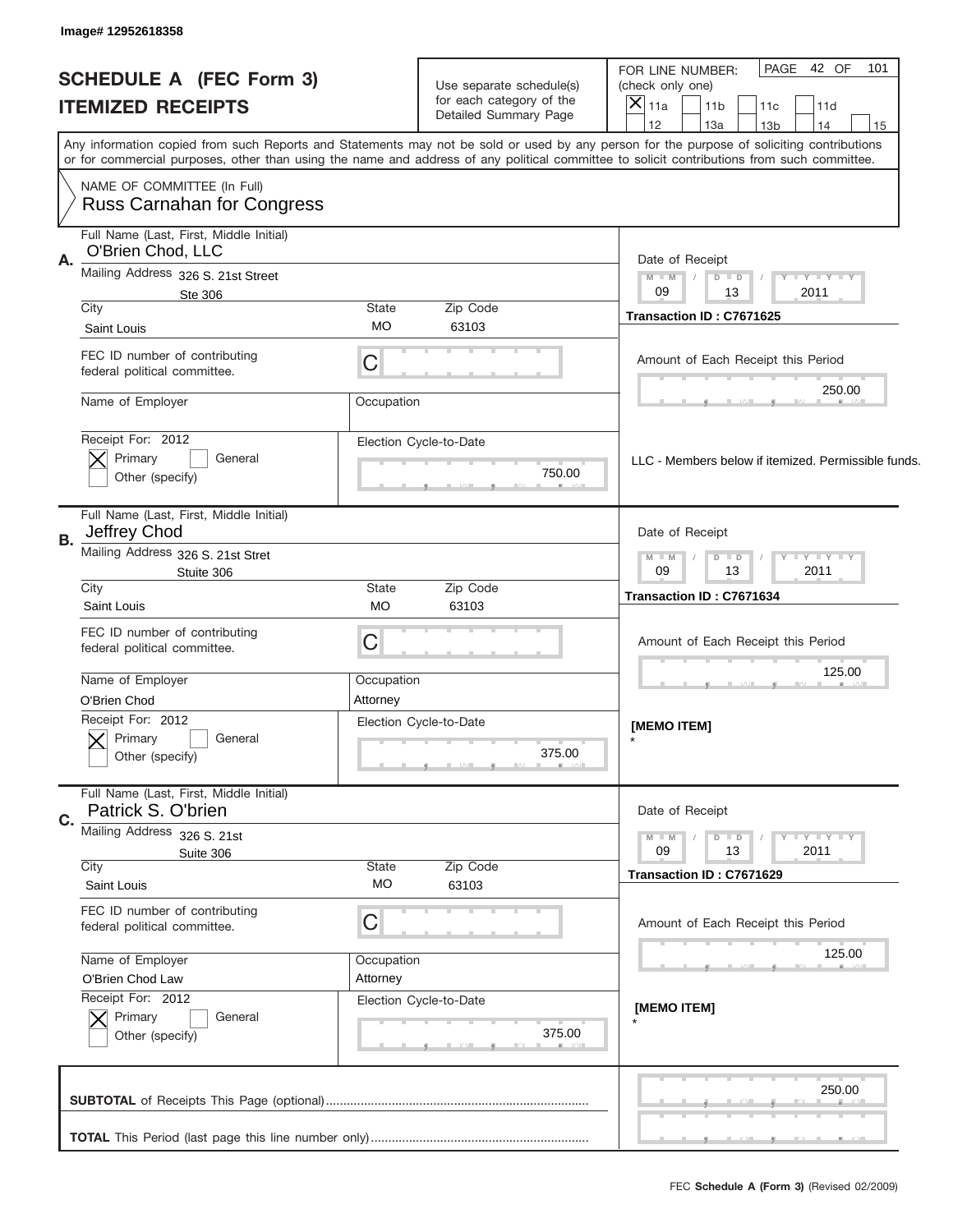| Image# 12952618359                                                 |                                                                                                                                                                                                                                                                                         |                                                                               |                                                                                                                                                              |
|--------------------------------------------------------------------|-----------------------------------------------------------------------------------------------------------------------------------------------------------------------------------------------------------------------------------------------------------------------------------------|-------------------------------------------------------------------------------|--------------------------------------------------------------------------------------------------------------------------------------------------------------|
| <b>SCHEDULE A (FEC Form 3)</b><br><b>ITEMIZED RECEIPTS</b>         |                                                                                                                                                                                                                                                                                         | Use separate schedule(s)<br>for each category of the<br>Detailed Summary Page | PAGE<br>43 OF<br>101<br>FOR LINE NUMBER:<br>(check only one)<br>$\times$<br>11a<br>11 <sub>b</sub><br>11c<br>11d<br>12<br>13a<br>14<br>13 <sub>b</sub><br>15 |
|                                                                    | Any information copied from such Reports and Statements may not be sold or used by any person for the purpose of soliciting contributions<br>or for commercial purposes, other than using the name and address of any political committee to solicit contributions from such committee. |                                                                               |                                                                                                                                                              |
| NAME OF COMMITTEE (In Full)<br><b>Russ Carnahan for Congress</b>   |                                                                                                                                                                                                                                                                                         |                                                                               |                                                                                                                                                              |
| Full Name (Last, First, Middle Initial)                            |                                                                                                                                                                                                                                                                                         |                                                                               |                                                                                                                                                              |
| Jefferson Delmar LLC<br>Α.<br>Mailing Address 2600 Delmar Blvd     |                                                                                                                                                                                                                                                                                         |                                                                               | Date of Receipt<br>$M - M$<br>Y FY FY FY<br>$D$ $D$<br>09<br>2011<br>16                                                                                      |
| City<br>Saint Louis                                                | State<br><b>MO</b>                                                                                                                                                                                                                                                                      | Zip Code<br>63103-1404                                                        | Transaction ID: C7732298                                                                                                                                     |
| FEC ID number of contributing<br>federal political committee.      | C                                                                                                                                                                                                                                                                                       |                                                                               | Amount of Each Receipt this Period                                                                                                                           |
| Name of Employer                                                   | Occupation                                                                                                                                                                                                                                                                              |                                                                               | 100.00                                                                                                                                                       |
| Receipt For: 2012<br>Primary<br>General<br>Other (specify)         |                                                                                                                                                                                                                                                                                         | Election Cycle-to-Date<br>350.00                                              | LLC - Members below if itemized. Permissible funds.                                                                                                          |
| Full Name (Last, First, Middle Initial)<br>E. Michael Harris       |                                                                                                                                                                                                                                                                                         |                                                                               | Date of Receipt                                                                                                                                              |
| В.<br>Mailing Address 2600 Delmar Blvd.                            |                                                                                                                                                                                                                                                                                         |                                                                               | $D$ $D$<br>$Y - Y - Y - Y$<br>$M - M$<br>09<br>16<br>2011                                                                                                    |
| City<br>Saint Louis                                                | State<br><b>MO</b>                                                                                                                                                                                                                                                                      | Zip Code<br>63103                                                             | Transaction ID: C7732303                                                                                                                                     |
| FEC ID number of contributing<br>federal political committee.      | C                                                                                                                                                                                                                                                                                       |                                                                               | Amount of Each Receipt this Period                                                                                                                           |
| Name of Employer<br>Palm Avenue LLC / EM Harris                    | Occupation<br>President                                                                                                                                                                                                                                                                 |                                                                               | 100.00                                                                                                                                                       |
| Receipt For: 2012<br>Primary<br>General<br>Other (specify)         |                                                                                                                                                                                                                                                                                         | Election Cycle-to-Date<br>250.00                                              | [MEMO ITEM]                                                                                                                                                  |
| Full Name (Last, First, Middle Initial)<br>Georges Investments LLC |                                                                                                                                                                                                                                                                                         |                                                                               | Date of Receipt                                                                                                                                              |
| C.<br>Mailing Address 2 N. Euclide Avenue                          |                                                                                                                                                                                                                                                                                         |                                                                               | Y - Y - Y - Y<br>$M - M$<br>$D$ $D$                                                                                                                          |
| City<br>Saint Louis                                                | State<br>MO                                                                                                                                                                                                                                                                             | Zip Code<br>63108                                                             | 09<br>21<br>2011<br>Transaction ID: C7732328                                                                                                                 |
| FEC ID number of contributing<br>federal political committee.      | C                                                                                                                                                                                                                                                                                       |                                                                               | Amount of Each Receipt this Period                                                                                                                           |
| Name of Employer                                                   | Occupation                                                                                                                                                                                                                                                                              |                                                                               | 250.00                                                                                                                                                       |
| Receipt For: 2012<br>Primary<br>General<br>Other (specify)         |                                                                                                                                                                                                                                                                                         | Election Cycle-to-Date<br>400.00                                              | LLC - Members below if itemized. Permissible funds.                                                                                                          |
|                                                                    |                                                                                                                                                                                                                                                                                         |                                                                               | 350.00                                                                                                                                                       |
|                                                                    |                                                                                                                                                                                                                                                                                         |                                                                               |                                                                                                                                                              |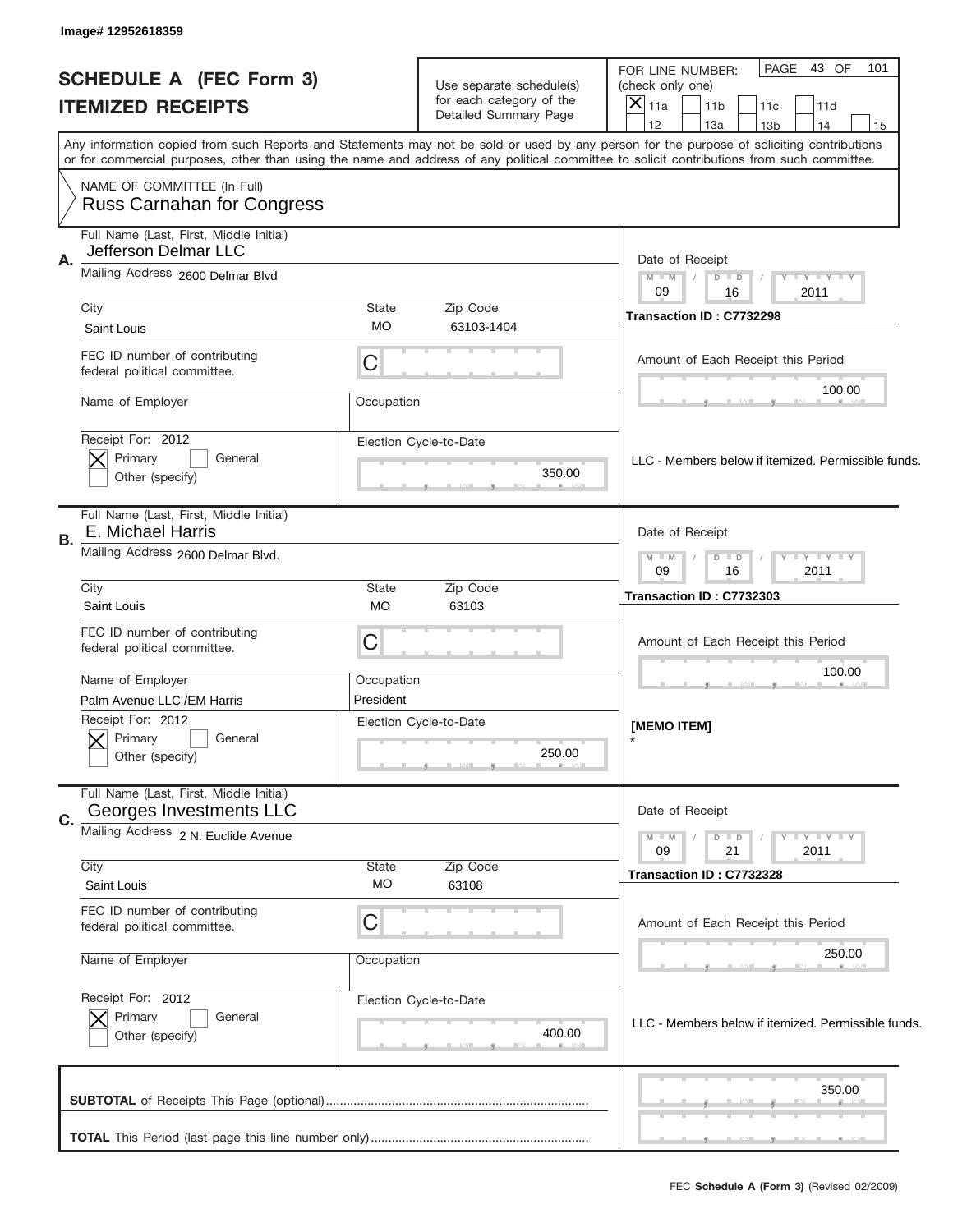| Image# 12952618360                                                               |                                                             |                                  |                                                                                                                                                                                                                                                                                         |  |
|----------------------------------------------------------------------------------|-------------------------------------------------------------|----------------------------------|-----------------------------------------------------------------------------------------------------------------------------------------------------------------------------------------------------------------------------------------------------------------------------------------|--|
| <b>SCHEDULE A (FEC Form 3)</b>                                                   |                                                             | Use separate schedule(s)         | PAGE 44 OF<br>101<br>FOR LINE NUMBER:<br>(check only one)                                                                                                                                                                                                                               |  |
| <b>ITEMIZED RECEIPTS</b>                                                         |                                                             | for each category of the         | $\times$<br>11a<br>11 <sub>b</sub><br>11c<br>11d                                                                                                                                                                                                                                        |  |
|                                                                                  |                                                             | Detailed Summary Page            | 12<br>13a<br>14<br>13 <sub>b</sub><br>15                                                                                                                                                                                                                                                |  |
|                                                                                  |                                                             |                                  | Any information copied from such Reports and Statements may not be sold or used by any person for the purpose of soliciting contributions<br>or for commercial purposes, other than using the name and address of any political committee to solicit contributions from such committee. |  |
| NAME OF COMMITTEE (In Full)<br><b>Russ Carnahan for Congress</b>                 |                                                             |                                  |                                                                                                                                                                                                                                                                                         |  |
| Full Name (Last, First, Middle Initial)<br>Nick P Georges<br>Α.                  |                                                             |                                  | Date of Receipt                                                                                                                                                                                                                                                                         |  |
| Mailing Address 2 N. Euclide Avenue                                              |                                                             |                                  | $M$ $M$<br>Y FY FY FY<br>$D$ $D$<br>09<br>21<br>2011                                                                                                                                                                                                                                    |  |
| City<br>Saint Louis                                                              | <b>State</b><br><b>MO</b>                                   | Zip Code<br>63108                | Transaction ID: C7732331                                                                                                                                                                                                                                                                |  |
| FEC ID number of contributing<br>federal political committee.                    | C                                                           |                                  | Amount of Each Receipt this Period<br>250.00                                                                                                                                                                                                                                            |  |
| Name of Employer<br>Georges Center LLC                                           | Occupation<br><b>Property Manager</b>                       |                                  |                                                                                                                                                                                                                                                                                         |  |
| Receipt For: 2012<br>Primary<br>General<br>Other (specify)                       |                                                             | Election Cycle-to-Date<br>400.00 | [MEMO ITEM]                                                                                                                                                                                                                                                                             |  |
| Full Name (Last, First, Middle Initial)<br>City Wireless, LLC<br>В.              |                                                             |                                  | Date of Receipt                                                                                                                                                                                                                                                                         |  |
| Mailing Address 7205 N. Lindbergh Blvd                                           | $M$ M<br>$Y - Y - Y - Y - Y$<br>$D$ $D$<br>27<br>2011<br>09 |                                  |                                                                                                                                                                                                                                                                                         |  |
| City<br>Hazelwood                                                                | <b>State</b><br><b>MO</b>                                   | Zip Code<br>63042                | Transaction ID: C7760001                                                                                                                                                                                                                                                                |  |
|                                                                                  |                                                             |                                  |                                                                                                                                                                                                                                                                                         |  |
| FEC ID number of contributing<br>federal political committee.                    | C                                                           |                                  | Amount of Each Receipt this Period                                                                                                                                                                                                                                                      |  |
| Name of Employer                                                                 | Occupation                                                  |                                  | 250.00                                                                                                                                                                                                                                                                                  |  |
| Receipt For: 2012<br>General<br>Primary<br>Other (specify)                       |                                                             | Election Cycle-to-Date<br>750.00 | LLC - Members below if itemized. Permissible funds.                                                                                                                                                                                                                                     |  |
| Full Name (Last, First, Middle Initial)<br><b>Tim Hutt</b><br>C.                 |                                                             |                                  | Date of Receipt                                                                                                                                                                                                                                                                         |  |
| Mailing Address<br>7201 N. Lindbergh Blvd.<br>City Wireless, LLC                 |                                                             |                                  |                                                                                                                                                                                                                                                                                         |  |
| City<br>Hazelwood                                                                | State<br><b>MO</b>                                          | Zip Code<br>63042                | Transaction ID: C7760006                                                                                                                                                                                                                                                                |  |
| FEC ID number of contributing<br>federal political committee.                    | C                                                           |                                  | Amount of Each Receipt this Period                                                                                                                                                                                                                                                      |  |
| Name of Employer                                                                 | Occupation<br>Owner                                         |                                  | 250.00                                                                                                                                                                                                                                                                                  |  |
| City Wireless, LLC<br>Receipt For: 2012<br>Primary<br>General<br>Other (specify) |                                                             | Election Cycle-to-Date<br>250.00 | [MEMO ITEM]                                                                                                                                                                                                                                                                             |  |
|                                                                                  |                                                             |                                  | 250.00                                                                                                                                                                                                                                                                                  |  |
|                                                                                  |                                                             |                                  |                                                                                                                                                                                                                                                                                         |  |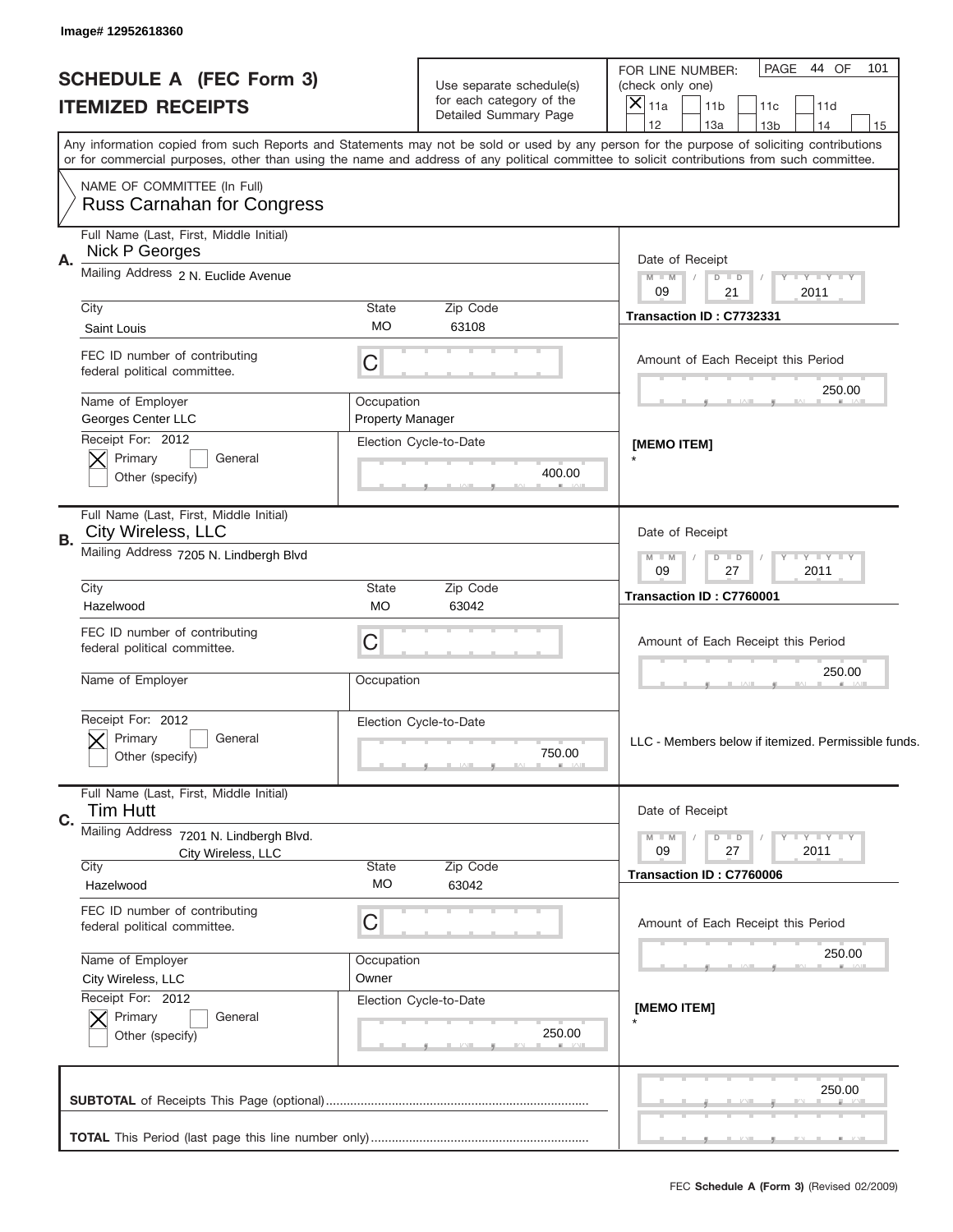| Image# 12952618361                                                               |                                   |                                                      |                                                                                                                                                                                                                                                                                         |  |  |
|----------------------------------------------------------------------------------|-----------------------------------|------------------------------------------------------|-----------------------------------------------------------------------------------------------------------------------------------------------------------------------------------------------------------------------------------------------------------------------------------------|--|--|
| <b>SCHEDULE A (FEC Form 3)</b>                                                   |                                   |                                                      | PAGE 45 OF<br>101<br>FOR LINE NUMBER:                                                                                                                                                                                                                                                   |  |  |
|                                                                                  |                                   | Use separate schedule(s)<br>for each category of the | (check only one)                                                                                                                                                                                                                                                                        |  |  |
| <b>ITEMIZED RECEIPTS</b>                                                         |                                   | Detailed Summary Page                                | $\times$<br>11a<br>11 <sub>b</sub><br>11c<br>11d                                                                                                                                                                                                                                        |  |  |
|                                                                                  |                                   |                                                      | 12<br>13a<br>13 <sub>b</sub><br>14<br>15                                                                                                                                                                                                                                                |  |  |
|                                                                                  |                                   |                                                      | Any information copied from such Reports and Statements may not be sold or used by any person for the purpose of soliciting contributions<br>or for commercial purposes, other than using the name and address of any political committee to solicit contributions from such committee. |  |  |
| NAME OF COMMITTEE (In Full)<br><b>Russ Carnahan for Congress</b>                 |                                   |                                                      |                                                                                                                                                                                                                                                                                         |  |  |
| Full Name (Last, First, Middle Initial)<br>Schlichter Bogard & Denton, LLP<br>Α. |                                   |                                                      | Date of Receipt                                                                                                                                                                                                                                                                         |  |  |
| Mailing Address 100 South 4th Street<br>Suite 900                                |                                   |                                                      | Y FY FY FY<br>$M - M$<br>$D$ $D$<br>09<br>2011<br>28                                                                                                                                                                                                                                    |  |  |
| City                                                                             | <b>State</b>                      | Zip Code                                             | Transaction ID: C7760196                                                                                                                                                                                                                                                                |  |  |
| St. Louis                                                                        | <b>MO</b>                         | 63102                                                |                                                                                                                                                                                                                                                                                         |  |  |
| FEC ID number of contributing<br>federal political committee.                    | С                                 |                                                      | Amount of Each Receipt this Period                                                                                                                                                                                                                                                      |  |  |
| Name of Employer                                                                 | Occupation                        |                                                      | 2500.00                                                                                                                                                                                                                                                                                 |  |  |
|                                                                                  |                                   |                                                      |                                                                                                                                                                                                                                                                                         |  |  |
| Receipt For: 2012                                                                |                                   | Election Cycle-to-Date                               |                                                                                                                                                                                                                                                                                         |  |  |
| Primary<br>General                                                               |                                   | 5000.00                                              | LLC - Members below if itemized. Permissible funds.                                                                                                                                                                                                                                     |  |  |
| Other (specify)                                                                  |                                   |                                                      |                                                                                                                                                                                                                                                                                         |  |  |
| Full Name (Last, First, Middle Initial)<br>Jerome J. Schlichter                  |                                   |                                                      | Date of Receipt                                                                                                                                                                                                                                                                         |  |  |
| В.<br>Mailing Address 32 Portland Place                                          |                                   |                                                      | $Y - Y - Y - Y - Y$<br>$M - M$<br>$D$ $D$                                                                                                                                                                                                                                               |  |  |
|                                                                                  |                                   |                                                      | 09<br>28<br>2011                                                                                                                                                                                                                                                                        |  |  |
| City<br>Saint Louis                                                              | <b>State</b><br><b>MO</b>         | Zip Code<br>63108-1204                               | Transaction ID: C7760201                                                                                                                                                                                                                                                                |  |  |
| FEC ID number of contributing                                                    |                                   |                                                      |                                                                                                                                                                                                                                                                                         |  |  |
| federal political committee.                                                     | С                                 |                                                      | Amount of Each Receipt this Period                                                                                                                                                                                                                                                      |  |  |
| Name of Employer                                                                 | Occupation                        |                                                      | 197.00                                                                                                                                                                                                                                                                                  |  |  |
| Schlichter, Bogard & Denton                                                      | Attorney                          |                                                      |                                                                                                                                                                                                                                                                                         |  |  |
| Receipt For: 2012                                                                |                                   | Election Cycle-to-Date                               |                                                                                                                                                                                                                                                                                         |  |  |
| Primary<br>General                                                               |                                   |                                                      | [MEMO ITEM]                                                                                                                                                                                                                                                                             |  |  |
| Other (specify)                                                                  |                                   | 2697.00                                              |                                                                                                                                                                                                                                                                                         |  |  |
| Full Name (Last, First, Middle Initial)                                          |                                   |                                                      |                                                                                                                                                                                                                                                                                         |  |  |
| Jerome J. Schlichter<br>C.                                                       |                                   |                                                      | Date of Receipt                                                                                                                                                                                                                                                                         |  |  |
|                                                                                  | Mailing Address 32 Portland Place |                                                      |                                                                                                                                                                                                                                                                                         |  |  |
| City                                                                             | State                             | Zip Code                                             | 09<br>28<br>2011                                                                                                                                                                                                                                                                        |  |  |
| Saint Louis                                                                      | МO                                | 63108-1204                                           | Transaction ID: C7760205                                                                                                                                                                                                                                                                |  |  |
| FEC ID number of contributing                                                    |                                   |                                                      |                                                                                                                                                                                                                                                                                         |  |  |
| federal political committee.                                                     | С                                 |                                                      | Amount of Each Receipt this Period                                                                                                                                                                                                                                                      |  |  |
| Name of Employer                                                                 | Occupation                        |                                                      | 1151.50                                                                                                                                                                                                                                                                                 |  |  |
| Schlichter, Bogard & Denton                                                      | Attorney                          |                                                      |                                                                                                                                                                                                                                                                                         |  |  |
| Receipt For: 2012                                                                |                                   | Election Cycle-to-Date                               | [MEMO ITEM]                                                                                                                                                                                                                                                                             |  |  |
| Primary<br>General                                                               |                                   |                                                      |                                                                                                                                                                                                                                                                                         |  |  |
| Other (specify)                                                                  |                                   | 2697.00                                              |                                                                                                                                                                                                                                                                                         |  |  |
|                                                                                  |                                   |                                                      |                                                                                                                                                                                                                                                                                         |  |  |
|                                                                                  |                                   |                                                      | 2500.00                                                                                                                                                                                                                                                                                 |  |  |
|                                                                                  |                                   |                                                      |                                                                                                                                                                                                                                                                                         |  |  |
|                                                                                  |                                   |                                                      | ______                                                                                                                                                                                                                                                                                  |  |  |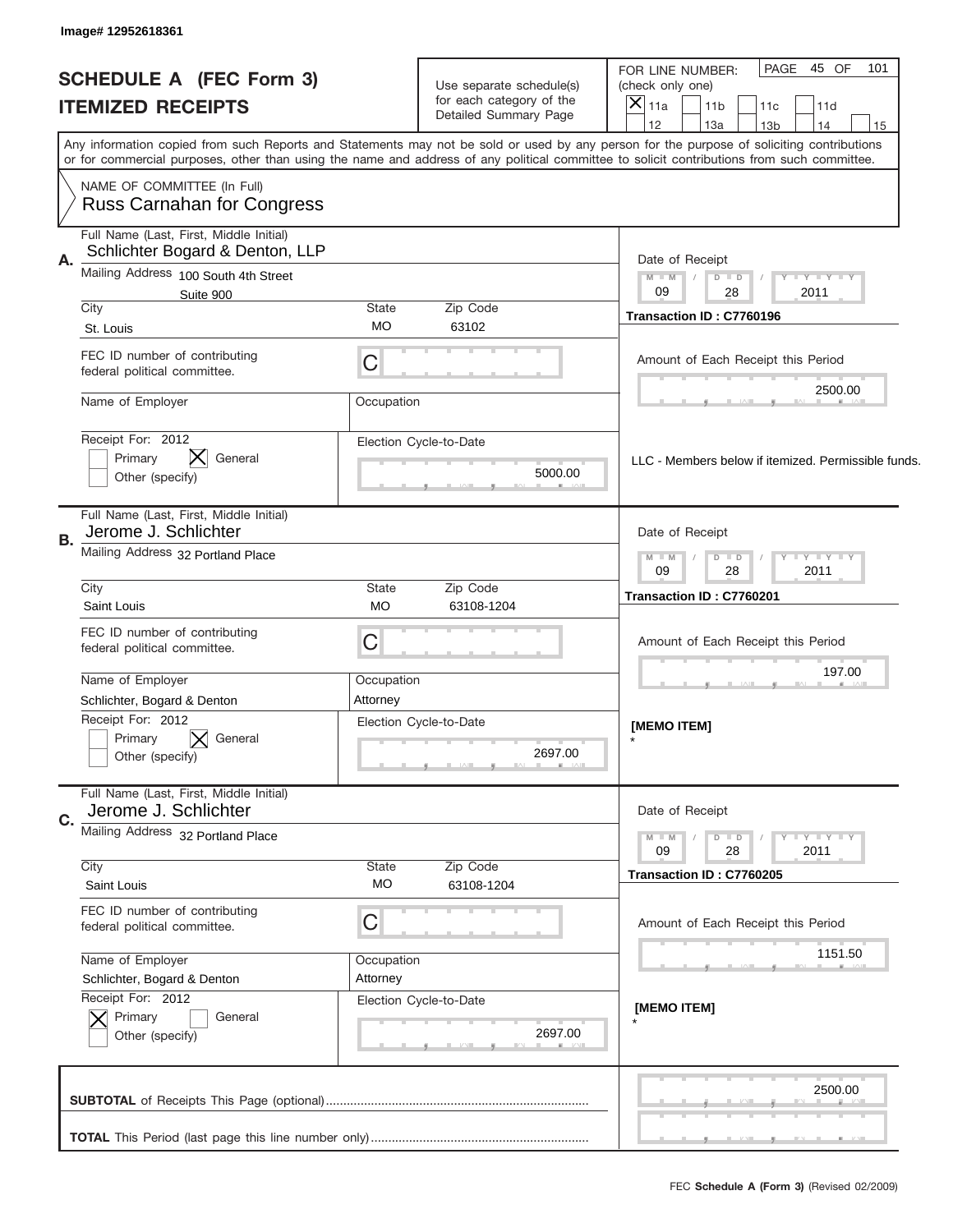| Image# 12952618362                                               |                                                                                                                                                                                                                                                                                                                                     |                                                                               |                                                                                                                                      |  |  |
|------------------------------------------------------------------|-------------------------------------------------------------------------------------------------------------------------------------------------------------------------------------------------------------------------------------------------------------------------------------------------------------------------------------|-------------------------------------------------------------------------------|--------------------------------------------------------------------------------------------------------------------------------------|--|--|
| <b>SCHEDULE A (FEC Form 3)</b><br><b>ITEMIZED RECEIPTS</b>       |                                                                                                                                                                                                                                                                                                                                     | Use separate schedule(s)<br>for each category of the<br>Detailed Summary Page | PAGE<br>46 OF<br>101<br>FOR LINE NUMBER:<br>(check only one)<br>$ \mathsf{\bar{X}} _{\mathsf{11a}}$<br>11 <sub>b</sub><br>11c<br>11d |  |  |
|                                                                  | 12<br>13a<br>14<br>13 <sub>b</sub><br>15<br>Any information copied from such Reports and Statements may not be sold or used by any person for the purpose of soliciting contributions<br>or for commercial purposes, other than using the name and address of any political committee to solicit contributions from such committee. |                                                                               |                                                                                                                                      |  |  |
| NAME OF COMMITTEE (In Full)<br><b>Russ Carnahan for Congress</b> |                                                                                                                                                                                                                                                                                                                                     |                                                                               |                                                                                                                                      |  |  |
| Full Name (Last, First, Middle Initial)                          |                                                                                                                                                                                                                                                                                                                                     |                                                                               |                                                                                                                                      |  |  |
| <b>Roger Denton</b><br>Α.                                        |                                                                                                                                                                                                                                                                                                                                     |                                                                               | Date of Receipt                                                                                                                      |  |  |
| Mailing Address 100 South Fourth Street,                         |                                                                                                                                                                                                                                                                                                                                     |                                                                               |                                                                                                                                      |  |  |
| <b>Ste 900</b>                                                   |                                                                                                                                                                                                                                                                                                                                     |                                                                               | 09<br>2011<br>28                                                                                                                     |  |  |
| City<br>Saint Louis                                              | State<br><b>MO</b>                                                                                                                                                                                                                                                                                                                  | Zip Code<br>63102                                                             | Transaction ID: C7760215                                                                                                             |  |  |
| FEC ID number of contributing<br>federal political committee.    | C                                                                                                                                                                                                                                                                                                                                   |                                                                               | Amount of Each Receipt this Period                                                                                                   |  |  |
| Name of Employer                                                 | Occupation                                                                                                                                                                                                                                                                                                                          |                                                                               | 826.50                                                                                                                               |  |  |
| Schlichter, Bogard & Denton                                      | Attorney                                                                                                                                                                                                                                                                                                                            |                                                                               |                                                                                                                                      |  |  |
| Receipt For: 2012                                                |                                                                                                                                                                                                                                                                                                                                     | Election Cycle-to-Date                                                        | [MEMO ITEM]                                                                                                                          |  |  |
| Primary<br>General<br>Other (specify)                            |                                                                                                                                                                                                                                                                                                                                     | 1653.00                                                                       |                                                                                                                                      |  |  |
| Full Name (Last, First, Middle Initial)<br>Nelson G. Wolff<br>В. |                                                                                                                                                                                                                                                                                                                                     |                                                                               | Date of Receipt                                                                                                                      |  |  |
| Mailing Address 100 South 4th<br>Suite 900                       |                                                                                                                                                                                                                                                                                                                                     |                                                                               | $D$ $D$<br>$Y - Y - Y - Y$<br>$M - M$<br>09<br>28<br>2011                                                                            |  |  |
| City<br>St. Louis                                                | State<br><b>MO</b>                                                                                                                                                                                                                                                                                                                  | Zip Code<br>63102                                                             | Transaction ID: C7760209                                                                                                             |  |  |
| FEC ID number of contributing<br>federal political committee.    | C                                                                                                                                                                                                                                                                                                                                   |                                                                               | Amount of Each Receipt this Period                                                                                                   |  |  |
| Name of Employer                                                 | Occupation                                                                                                                                                                                                                                                                                                                          | 325.00                                                                        |                                                                                                                                      |  |  |
| Schlichter, Bogard & Denton                                      | Attorney                                                                                                                                                                                                                                                                                                                            |                                                                               |                                                                                                                                      |  |  |
| Receipt For: 2012                                                |                                                                                                                                                                                                                                                                                                                                     | Election Cycle-to-Date                                                        | [MEMO ITEM]                                                                                                                          |  |  |
| General<br>Primary<br>Other (specify)                            |                                                                                                                                                                                                                                                                                                                                     | 650.00                                                                        |                                                                                                                                      |  |  |
| Full Name (Last, First, Middle Initial)                          |                                                                                                                                                                                                                                                                                                                                     |                                                                               |                                                                                                                                      |  |  |
| University Square Company, LLC<br>C.                             |                                                                                                                                                                                                                                                                                                                                     |                                                                               | Date of Receipt                                                                                                                      |  |  |
| Mailing Address<br>7733 Forsyth Blvd<br>Ste 500                  |                                                                                                                                                                                                                                                                                                                                     |                                                                               | Y - Y - Y - Y<br>$M - M$<br>$D$ $D$<br>09<br>30<br>2011                                                                              |  |  |
| City                                                             | State                                                                                                                                                                                                                                                                                                                               | Zip Code                                                                      | Transaction ID: C7776002                                                                                                             |  |  |
| Saint Louis                                                      | MO                                                                                                                                                                                                                                                                                                                                  | 63105-1817                                                                    |                                                                                                                                      |  |  |
| FEC ID number of contributing<br>federal political committee.    | C                                                                                                                                                                                                                                                                                                                                   |                                                                               | Amount of Each Receipt this Period                                                                                                   |  |  |
| Name of Employer                                                 | Occupation                                                                                                                                                                                                                                                                                                                          |                                                                               | 2500.00                                                                                                                              |  |  |
| Receipt For: 2012                                                |                                                                                                                                                                                                                                                                                                                                     | Election Cycle-to-Date                                                        |                                                                                                                                      |  |  |
| Primary<br>General<br>Other (specify)                            |                                                                                                                                                                                                                                                                                                                                     | 2500.00                                                                       | LLC - Members below if itemized. Permissible funds.                                                                                  |  |  |
|                                                                  |                                                                                                                                                                                                                                                                                                                                     |                                                                               | 2500.00                                                                                                                              |  |  |
|                                                                  |                                                                                                                                                                                                                                                                                                                                     |                                                                               |                                                                                                                                      |  |  |
|                                                                  |                                                                                                                                                                                                                                                                                                                                     |                                                                               |                                                                                                                                      |  |  |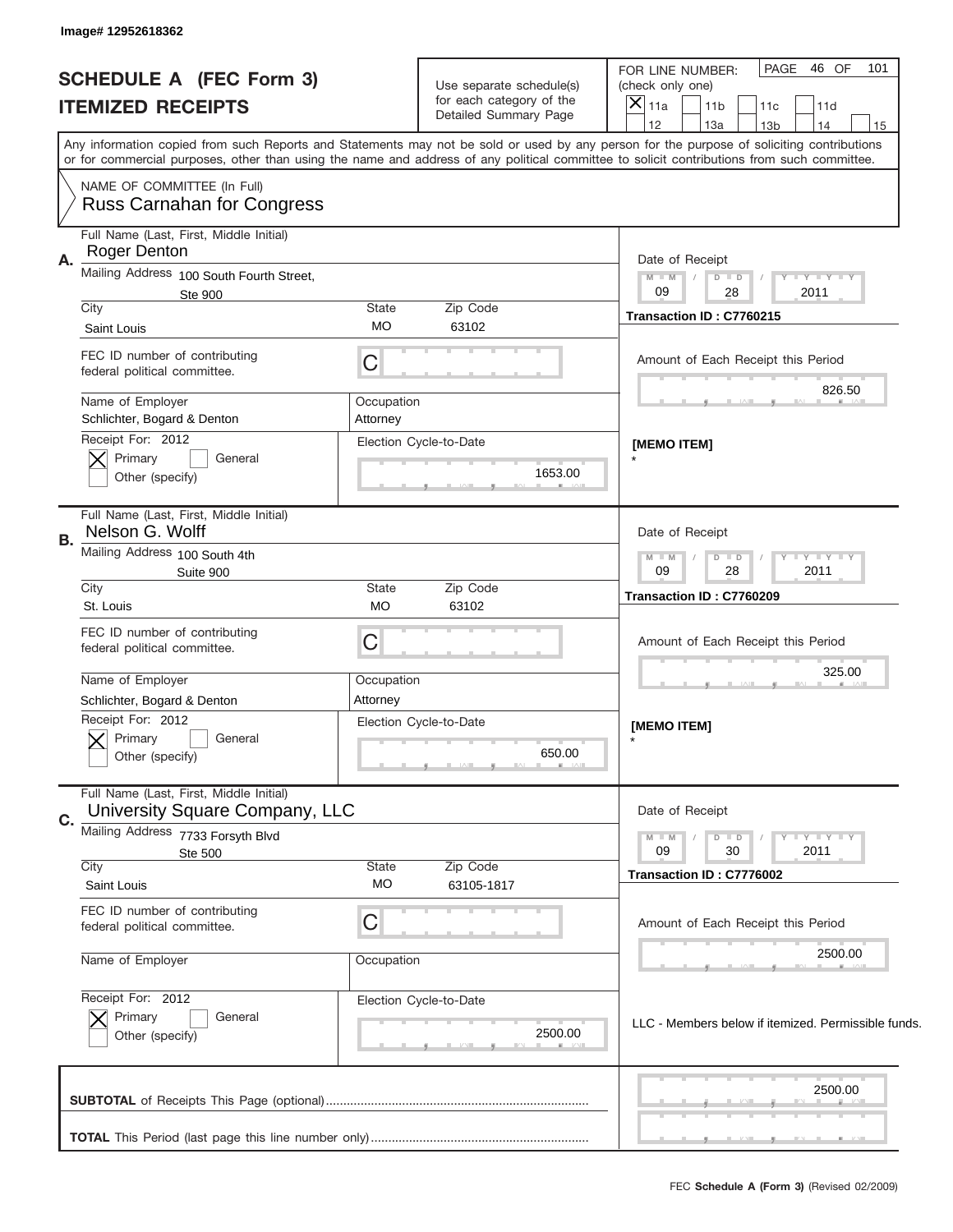|    | Image# 12952618363                                                |                                                           |                                                                               |                                                                                                                                                                                                                                                                                                                                     |
|----|-------------------------------------------------------------------|-----------------------------------------------------------|-------------------------------------------------------------------------------|-------------------------------------------------------------------------------------------------------------------------------------------------------------------------------------------------------------------------------------------------------------------------------------------------------------------------------------|
|    | <b>SCHEDULE A (FEC Form 3)</b><br><b>ITEMIZED RECEIPTS</b>        |                                                           | Use separate schedule(s)<br>for each category of the<br>Detailed Summary Page | PAGE 47 OF<br>101<br>FOR LINE NUMBER:<br>(check only one)<br>$\overline{X} _{11a}$<br>11 <sub>b</sub><br>11c<br>11d                                                                                                                                                                                                                 |
|    |                                                                   |                                                           |                                                                               | 12<br>13a<br>13 <sub>b</sub><br>14<br>15<br>Any information copied from such Reports and Statements may not be sold or used by any person for the purpose of soliciting contributions<br>or for commercial purposes, other than using the name and address of any political committee to solicit contributions from such committee. |
|    | NAME OF COMMITTEE (In Full)<br><b>Russ Carnahan for Congress</b>  |                                                           |                                                                               |                                                                                                                                                                                                                                                                                                                                     |
| Α. | Full Name (Last, First, Middle Initial)<br>Sidney L. Stone        |                                                           |                                                                               | Date of Receipt                                                                                                                                                                                                                                                                                                                     |
|    | Mailing Address 7733 Forsyth Blvd<br><b>Ste 500</b>               | <b>LY LY LY</b><br>$M - M$<br>$D$ $D$<br>09<br>30<br>2011 |                                                                               |                                                                                                                                                                                                                                                                                                                                     |
|    | City<br>Saint Louis                                               | State<br><b>MO</b>                                        | Zip Code<br>63105-1817                                                        | Transaction ID: C7776015                                                                                                                                                                                                                                                                                                            |
|    | FEC ID number of contributing<br>federal political committee.     | C                                                         |                                                                               | Amount of Each Receipt this Period                                                                                                                                                                                                                                                                                                  |
|    | Name of Employer<br>Stone Leyton & Gershman                       | Occupation<br>Attorney                                    |                                                                               | 2500.00                                                                                                                                                                                                                                                                                                                             |
|    | Receipt For: 2012<br>IХ.<br>General<br>Primary<br>Other (specify) |                                                           | Election Cycle-to-Date<br>5000.00                                             | [MEMO ITEM]                                                                                                                                                                                                                                                                                                                         |
|    | Full Name (Last, First, Middle Initial)                           |                                                           |                                                                               | Date of Receipt                                                                                                                                                                                                                                                                                                                     |
| В. | <b>Mailing Address</b>                                            | Y LY LY LY<br>$M$ $M$<br>$D$ $D$                          |                                                                               |                                                                                                                                                                                                                                                                                                                                     |
|    | City                                                              | State                                                     |                                                                               |                                                                                                                                                                                                                                                                                                                                     |
|    | FEC ID number of contributing<br>federal political committee.     | Amount of Each Receipt this Period                        |                                                                               |                                                                                                                                                                                                                                                                                                                                     |
|    | Name of Employer                                                  | Occupation                                                |                                                                               |                                                                                                                                                                                                                                                                                                                                     |
|    | Receipt For:<br>Primary<br>General<br>Other (specify)             |                                                           | Election Cycle-to-Date                                                        |                                                                                                                                                                                                                                                                                                                                     |
|    | Full Name (Last, First, Middle Initial)                           |                                                           |                                                                               | Date of Receipt                                                                                                                                                                                                                                                                                                                     |
| C. | <b>Mailing Address</b><br>City<br>Zip Code<br><b>State</b>        |                                                           |                                                                               | Y TY TY TY<br>$M - M$<br>$D$ $D$                                                                                                                                                                                                                                                                                                    |
|    |                                                                   |                                                           |                                                                               |                                                                                                                                                                                                                                                                                                                                     |
|    | FEC ID number of contributing<br>federal political committee.     | C                                                         |                                                                               | Amount of Each Receipt this Period                                                                                                                                                                                                                                                                                                  |
|    | Name of Employer                                                  | Occupation                                                |                                                                               |                                                                                                                                                                                                                                                                                                                                     |
|    | Receipt For:<br>Primary<br>General<br>Other (specify)             |                                                           | Election Cycle-to-Date                                                        |                                                                                                                                                                                                                                                                                                                                     |
|    |                                                                   |                                                           |                                                                               | 0.00<br>77300.00                                                                                                                                                                                                                                                                                                                    |
|    |                                                                   |                                                           |                                                                               |                                                                                                                                                                                                                                                                                                                                     |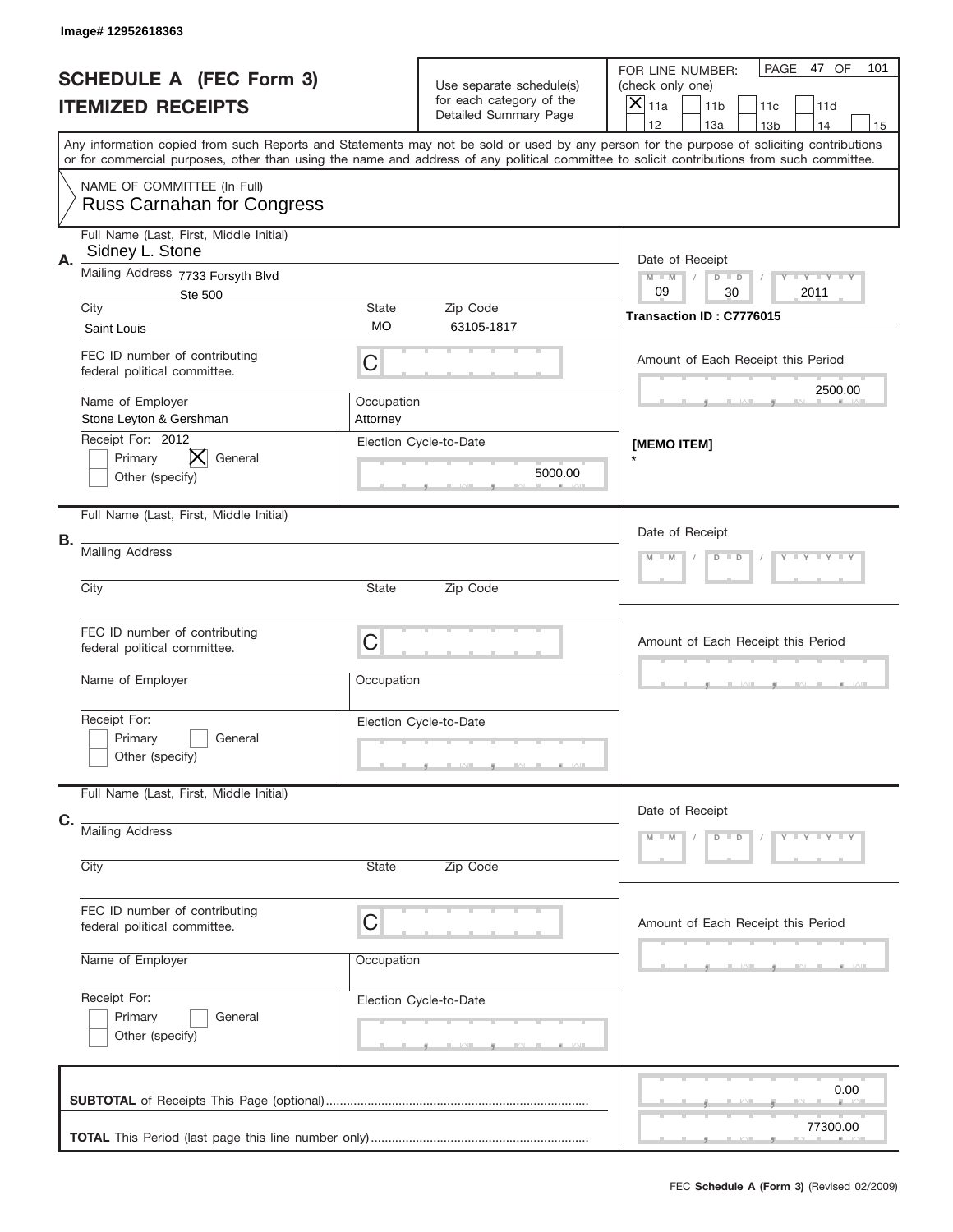|    | Image# 12952618364                                                                    |                                                                                                                                                                                                                                                                                                                                     |                                                                               |                                                                                                                                     |
|----|---------------------------------------------------------------------------------------|-------------------------------------------------------------------------------------------------------------------------------------------------------------------------------------------------------------------------------------------------------------------------------------------------------------------------------------|-------------------------------------------------------------------------------|-------------------------------------------------------------------------------------------------------------------------------------|
|    | <b>SCHEDULE A (FEC Form 3)</b><br><b>ITEMIZED RECEIPTS</b>                            |                                                                                                                                                                                                                                                                                                                                     | Use separate schedule(s)<br>for each category of the<br>Detailed Summary Page | PAGE<br>48 OF<br>101<br>FOR LINE NUMBER:<br>(check only one)<br>$ \boldsymbol{\mathsf{X}} $<br>11 <sub>b</sub><br>11a<br>11c<br>11d |
|    |                                                                                       | 12<br>13a<br>14<br>13 <sub>b</sub><br>15<br>Any information copied from such Reports and Statements may not be sold or used by any person for the purpose of soliciting contributions<br>or for commercial purposes, other than using the name and address of any political committee to solicit contributions from such committee. |                                                                               |                                                                                                                                     |
|    | NAME OF COMMITTEE (In Full)<br><b>Russ Carnahan for Congress</b>                      |                                                                                                                                                                                                                                                                                                                                     |                                                                               |                                                                                                                                     |
|    | Full Name (Last, First, Middle Initial)                                               |                                                                                                                                                                                                                                                                                                                                     |                                                                               |                                                                                                                                     |
| А. | Democratic Congressional Campaign Comm.<br>Mailing Address 430 S Capitol St SE 2nd FI |                                                                                                                                                                                                                                                                                                                                     |                                                                               | Date of Receipt<br><b>LY LY LY</b><br>$M - M$<br>$D$ $D$<br>08<br>31<br>2011                                                        |
|    | City                                                                                  | State                                                                                                                                                                                                                                                                                                                               | Zip Code                                                                      | Transaction ID: C7741520                                                                                                            |
|    | Washington                                                                            | DC                                                                                                                                                                                                                                                                                                                                  | 20003                                                                         |                                                                                                                                     |
|    | FEC ID number of contributing<br>federal political committee.                         | C                                                                                                                                                                                                                                                                                                                                   | C00000935                                                                     | Amount of Each Receipt this Period                                                                                                  |
|    | Name of Employer                                                                      | Occupation                                                                                                                                                                                                                                                                                                                          |                                                                               | 8.78                                                                                                                                |
|    | Receipt For: 2012<br>Primary<br>General<br>Other (specify)                            |                                                                                                                                                                                                                                                                                                                                     | Election Cycle-to-Date<br>126.26                                              | * In-Kind: Internet Development                                                                                                     |
| В. | Full Name (Last, First, Middle Initial)<br>Democratic Congressional Campaign Comm.    |                                                                                                                                                                                                                                                                                                                                     |                                                                               | Date of Receipt                                                                                                                     |
|    | Mailing Address 430 S Capitol St SE 2nd FI                                            | <b>LYLYLY</b><br>$M$ M<br>$D$ $D$<br>07<br>2011<br>20                                                                                                                                                                                                                                                                               |                                                                               |                                                                                                                                     |
|    | City<br>Washington                                                                    | State<br>DC                                                                                                                                                                                                                                                                                                                         | Zip Code<br>20003                                                             | Transaction ID: C7564637                                                                                                            |
|    | FEC ID number of contributing<br>federal political committee.                         | C                                                                                                                                                                                                                                                                                                                                   | C00000935                                                                     | Amount of Each Receipt this Period                                                                                                  |
|    | Name of Employer                                                                      | Occupation                                                                                                                                                                                                                                                                                                                          |                                                                               | 14.30                                                                                                                               |
|    | Receipt For: 2012<br>General<br>Primary<br>Other (specify)                            |                                                                                                                                                                                                                                                                                                                                     | Election Cycle-to-Date<br>126.26                                              | * In-Kind: Fundraising Event Expense                                                                                                |
|    | Full Name (Last, First, Middle Initial)<br>Democratic Congressional Campaign Comm.    |                                                                                                                                                                                                                                                                                                                                     |                                                                               | Date of Receipt                                                                                                                     |
| C. | Mailing Address 430 S Capitol St SE 2nd FI                                            |                                                                                                                                                                                                                                                                                                                                     |                                                                               | $M$ M<br>$D$ $D$<br>$\Box$ $\Upsilon$ $\Box$ $\Upsilon$ $\Upsilon$ $\Upsilon$                                                       |
|    | City                                                                                  | State                                                                                                                                                                                                                                                                                                                               | Zip Code                                                                      | 09<br>2011<br>08                                                                                                                    |
|    | Washington                                                                            | DC                                                                                                                                                                                                                                                                                                                                  | 20003                                                                         | Transaction ID: C7564638                                                                                                            |
|    | FEC ID number of contributing<br>federal political committee.                         | C                                                                                                                                                                                                                                                                                                                                   | C00000935                                                                     | Amount of Each Receipt this Period                                                                                                  |
|    | Name of Employer                                                                      | Occupation                                                                                                                                                                                                                                                                                                                          |                                                                               | 8.97                                                                                                                                |
|    | Receipt For: 2012                                                                     |                                                                                                                                                                                                                                                                                                                                     | Election Cycle-to-Date                                                        |                                                                                                                                     |
|    | Primary<br>General<br>Other (specify)                                                 |                                                                                                                                                                                                                                                                                                                                     | 126.26                                                                        | * In-Kind: Fundraising Services                                                                                                     |
|    |                                                                                       |                                                                                                                                                                                                                                                                                                                                     |                                                                               | 32.05<br>32.05                                                                                                                      |
|    |                                                                                       |                                                                                                                                                                                                                                                                                                                                     |                                                                               |                                                                                                                                     |
|    |                                                                                       |                                                                                                                                                                                                                                                                                                                                     |                                                                               | FEC Schedule A (Form 3) (Revised 02/2009)                                                                                           |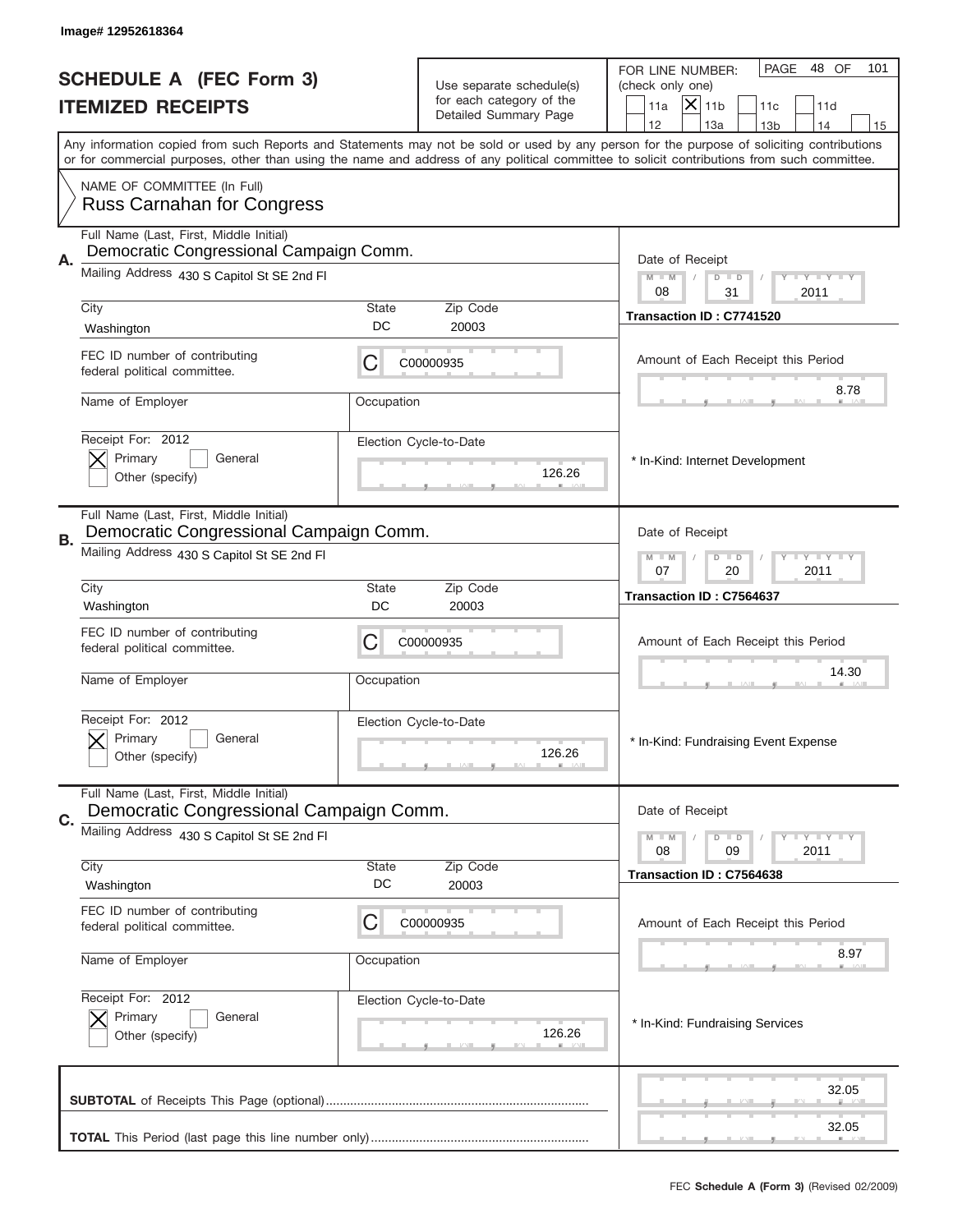|    | Image# 12952618365                                                                            |             |                                                      |                                                                                                                                                                                                                                                                                         |
|----|-----------------------------------------------------------------------------------------------|-------------|------------------------------------------------------|-----------------------------------------------------------------------------------------------------------------------------------------------------------------------------------------------------------------------------------------------------------------------------------------|
|    | <b>SCHEDULE A (FEC Form 3)</b>                                                                |             |                                                      | PAGE<br>49 OF<br>101<br>FOR LINE NUMBER:                                                                                                                                                                                                                                                |
|    | <b>ITEMIZED RECEIPTS</b>                                                                      |             | Use separate schedule(s)<br>for each category of the | (check only one)<br>$ \mathsf{\overline{X}} _{\mathsf{11c}}$<br>11 <sub>b</sub><br>11a<br>11d                                                                                                                                                                                           |
|    |                                                                                               |             | Detailed Summary Page                                | 12<br>13a<br>13 <sub>b</sub><br>14<br>15                                                                                                                                                                                                                                                |
|    |                                                                                               |             |                                                      | Any information copied from such Reports and Statements may not be sold or used by any person for the purpose of soliciting contributions<br>or for commercial purposes, other than using the name and address of any political committee to solicit contributions from such committee. |
|    | NAME OF COMMITTEE (In Full)<br><b>Russ Carnahan for Congress</b>                              |             |                                                      |                                                                                                                                                                                                                                                                                         |
| А. | Full Name (Last, First, Middle Initial)<br>Biogen Idec PAC                                    |             |                                                      | Date of Receipt                                                                                                                                                                                                                                                                         |
|    | Mailing Address 133 BOSTON POST ROAD                                                          |             |                                                      | <b>LYLYLY</b><br>$M - M$<br>$D$ $D$<br>09<br>26<br>2011                                                                                                                                                                                                                                 |
|    | City<br><b>WESTON</b>                                                                         | State<br>МA | Zip Code<br>02493                                    | Transaction ID: C7759890                                                                                                                                                                                                                                                                |
|    | FEC ID number of contributing<br>federal political committee.                                 | C           | C00390351                                            | Amount of Each Receipt this Period                                                                                                                                                                                                                                                      |
|    | Name of Employer                                                                              | Occupation  |                                                      | 1000.00                                                                                                                                                                                                                                                                                 |
|    | Receipt For: 2012<br>Primary<br>General<br>Other (specify)                                    |             | Election Cycle-to-Date<br>1000.00                    |                                                                                                                                                                                                                                                                                         |
| В. | Full Name (Last, First, Middle Initial)<br><b>Seafarers Political Acitivity Donation</b>      |             |                                                      | Date of Receipt                                                                                                                                                                                                                                                                         |
|    | Mailing Address 5201 Auth Way                                                                 |             |                                                      | <b>LYLYLY</b><br>$M - M$<br>$D$ $D$<br>09<br>28<br>2011                                                                                                                                                                                                                                 |
|    | City<br>Suitland                                                                              | State<br>MD | Zip Code<br>20746                                    | Transaction ID: C7760140                                                                                                                                                                                                                                                                |
|    | FEC ID number of contributing<br>federal political committee.                                 | C           | C00004325                                            | Amount of Each Receipt this Period                                                                                                                                                                                                                                                      |
|    | Name of Employer                                                                              | Occupation  |                                                      | 1000.00                                                                                                                                                                                                                                                                                 |
|    | Receipt For: 2012<br>Primary<br>General                                                       |             | Election Cycle-to-Date                               |                                                                                                                                                                                                                                                                                         |
|    | Other (specify)                                                                               |             | 2000.00                                              |                                                                                                                                                                                                                                                                                         |
| C. | Full Name (Last, First, Middle Initial)<br>Masters, Mates and Pilots Political Contribution F |             |                                                      | Date of Receipt                                                                                                                                                                                                                                                                         |
|    | Mailing Address 700 Maritime Blvd.                                                            |             |                                                      | <b>LEY LEY LEY</b><br>$M - M$<br>$D$ $D$<br>09<br>28<br>2011                                                                                                                                                                                                                            |
|    | City<br><b>Linthicum Heights</b>                                                              | State<br>MD | Zip Code<br>21090                                    | Transaction ID: C7760150                                                                                                                                                                                                                                                                |
|    | FEC ID number of contributing<br>federal political committee.                                 | C           | C00073056                                            | Amount of Each Receipt this Period                                                                                                                                                                                                                                                      |
|    | Name of Employer                                                                              | Occupation  |                                                      | 1000.00                                                                                                                                                                                                                                                                                 |
|    | Receipt For: 2012<br>Primary<br>General<br>Other (specify)                                    |             | Election Cycle-to-Date<br>1000.00                    |                                                                                                                                                                                                                                                                                         |
|    |                                                                                               |             |                                                      | 3000.00                                                                                                                                                                                                                                                                                 |
|    |                                                                                               |             |                                                      |                                                                                                                                                                                                                                                                                         |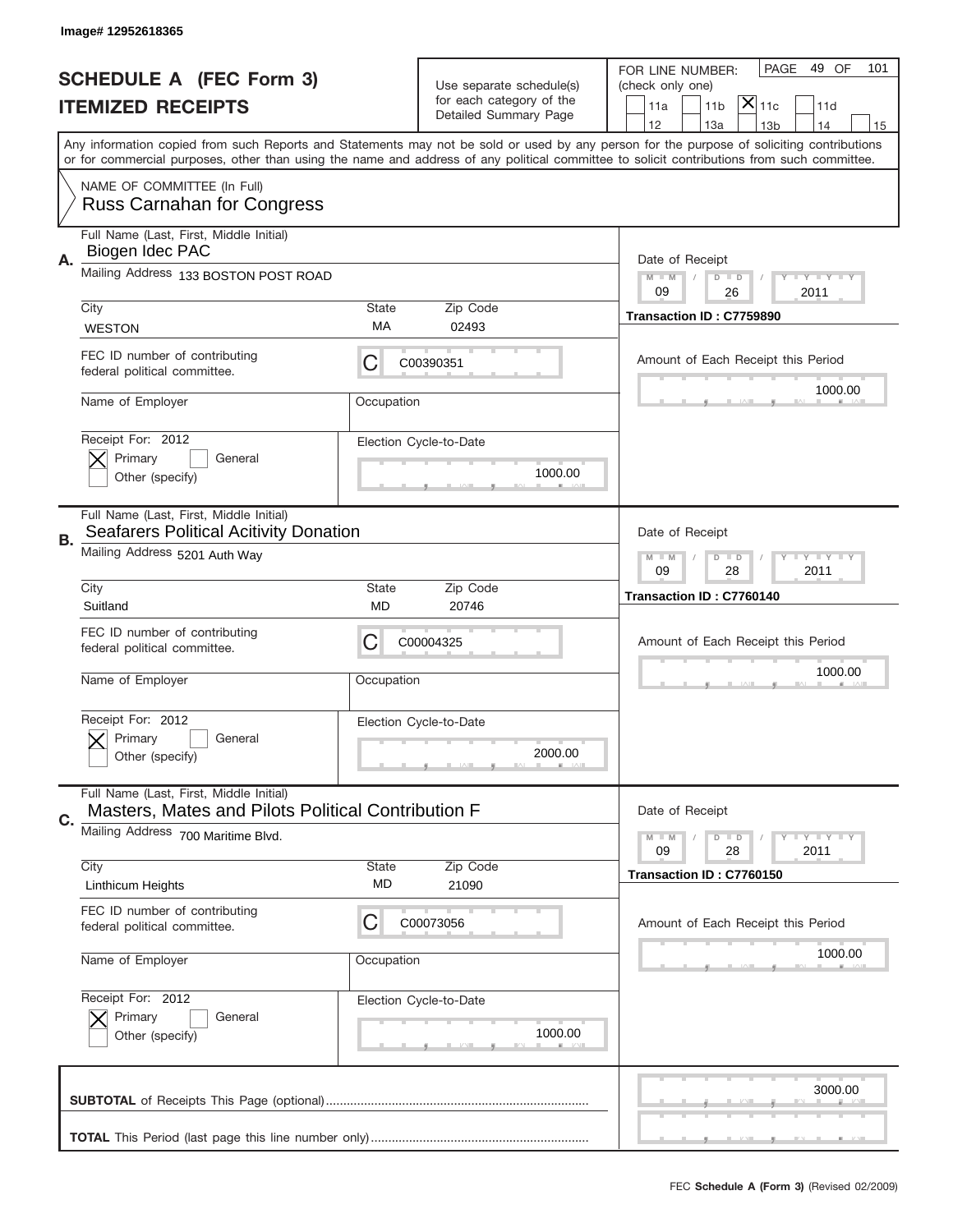|    | Image# 12952618366                                                                           |             |                                                      |                                                                                                                                                                                                                                                                                         |
|----|----------------------------------------------------------------------------------------------|-------------|------------------------------------------------------|-----------------------------------------------------------------------------------------------------------------------------------------------------------------------------------------------------------------------------------------------------------------------------------------|
|    | <b>SCHEDULE A (FEC Form 3)</b>                                                               |             |                                                      | PAGE<br>50 OF<br>101<br>FOR LINE NUMBER:                                                                                                                                                                                                                                                |
|    | <b>ITEMIZED RECEIPTS</b>                                                                     |             | Use separate schedule(s)<br>for each category of the | (check only one)<br>$ \mathsf{\overline{X}} _{\mathsf{11c}}$<br>11 <sub>b</sub><br>11a<br>11d                                                                                                                                                                                           |
|    |                                                                                              |             | Detailed Summary Page                                | 12<br>13a<br>13 <sub>b</sub><br>14<br>15                                                                                                                                                                                                                                                |
|    |                                                                                              |             |                                                      | Any information copied from such Reports and Statements may not be sold or used by any person for the purpose of soliciting contributions<br>or for commercial purposes, other than using the name and address of any political committee to solicit contributions from such committee. |
|    | NAME OF COMMITTEE (In Full)<br><b>Russ Carnahan for Congress</b>                             |             |                                                      |                                                                                                                                                                                                                                                                                         |
|    | Full Name (Last, First, Middle Initial)<br>Trucking PAC of The American Trucking Association |             |                                                      |                                                                                                                                                                                                                                                                                         |
| Α. | Mailing Address 430 1st St SE                                                                |             |                                                      | Date of Receipt<br>$M - M$<br><b>LYLYLY</b><br>$D$ $D$<br>09<br>2011<br>30                                                                                                                                                                                                              |
|    | City                                                                                         | State<br>DC | Zip Code                                             | Transaction ID: C7781990                                                                                                                                                                                                                                                                |
|    | Washington                                                                                   |             | 20003-1826                                           |                                                                                                                                                                                                                                                                                         |
|    | FEC ID number of contributing<br>federal political committee.                                | C           | C00002881                                            | Amount of Each Receipt this Period                                                                                                                                                                                                                                                      |
|    | Name of Employer                                                                             | Occupation  |                                                      | 1500.00                                                                                                                                                                                                                                                                                 |
|    | Receipt For: 2012<br>Primary<br>General                                                      |             | Election Cycle-to-Date                               |                                                                                                                                                                                                                                                                                         |
|    | Other (specify)                                                                              |             | 1500.00                                              |                                                                                                                                                                                                                                                                                         |
|    | Full Name (Last, First, Middle Initial)<br>NEA Fund for Children & Pub Educ PAC              |             |                                                      | Date of Receipt                                                                                                                                                                                                                                                                         |
| В. | Mailing Address 1201 16th St NW Ste 420                                                      |             |                                                      | <b>LYLYLY</b><br>$M - M$<br>$D$ $D$<br>09<br>27<br>2011                                                                                                                                                                                                                                 |
|    | City                                                                                         | State       | Zip Code                                             |                                                                                                                                                                                                                                                                                         |
|    | Washington                                                                                   | DC          | 20036                                                | Transaction ID: C7759901                                                                                                                                                                                                                                                                |
|    | FEC ID number of contributing<br>federal political committee.                                | C           | C00003251                                            | Amount of Each Receipt this Period                                                                                                                                                                                                                                                      |
|    |                                                                                              |             |                                                      |                                                                                                                                                                                                                                                                                         |
|    | Name of Employer                                                                             | Occupation  |                                                      | 500.00                                                                                                                                                                                                                                                                                  |
|    | Receipt For: 2012                                                                            |             | Election Cycle-to-Date                               |                                                                                                                                                                                                                                                                                         |
|    | Primary<br>General<br>Other (specify)                                                        |             | 2000.00                                              |                                                                                                                                                                                                                                                                                         |
|    |                                                                                              |             |                                                      |                                                                                                                                                                                                                                                                                         |
| C. | Full Name (Last, First, Middle Initial)<br><b>CWA COPE Political Contributors Committee</b>  |             |                                                      | Date of Receipt                                                                                                                                                                                                                                                                         |
|    | Mailing Address 501 Third Street, NW                                                         |             |                                                      | <b>LY LY LY</b><br>$M - M$<br>$D$ $D$<br>09<br>2011<br>27                                                                                                                                                                                                                               |
|    | City                                                                                         | State       | Zip Code                                             | Transaction ID: C7759911                                                                                                                                                                                                                                                                |
|    | Washington                                                                                   | DC          | 20001                                                |                                                                                                                                                                                                                                                                                         |
|    | FEC ID number of contributing<br>federal political committee.                                | C           | C00002089                                            | Amount of Each Receipt this Period                                                                                                                                                                                                                                                      |
|    | Name of Employer                                                                             | Occupation  |                                                      | 2500.00                                                                                                                                                                                                                                                                                 |
|    | Receipt For: 2012                                                                            |             | Election Cycle-to-Date                               |                                                                                                                                                                                                                                                                                         |
|    | Primary<br>General<br>Other (specify)                                                        |             | 5000.00                                              |                                                                                                                                                                                                                                                                                         |
|    |                                                                                              |             |                                                      | 4500.00                                                                                                                                                                                                                                                                                 |
|    |                                                                                              |             |                                                      |                                                                                                                                                                                                                                                                                         |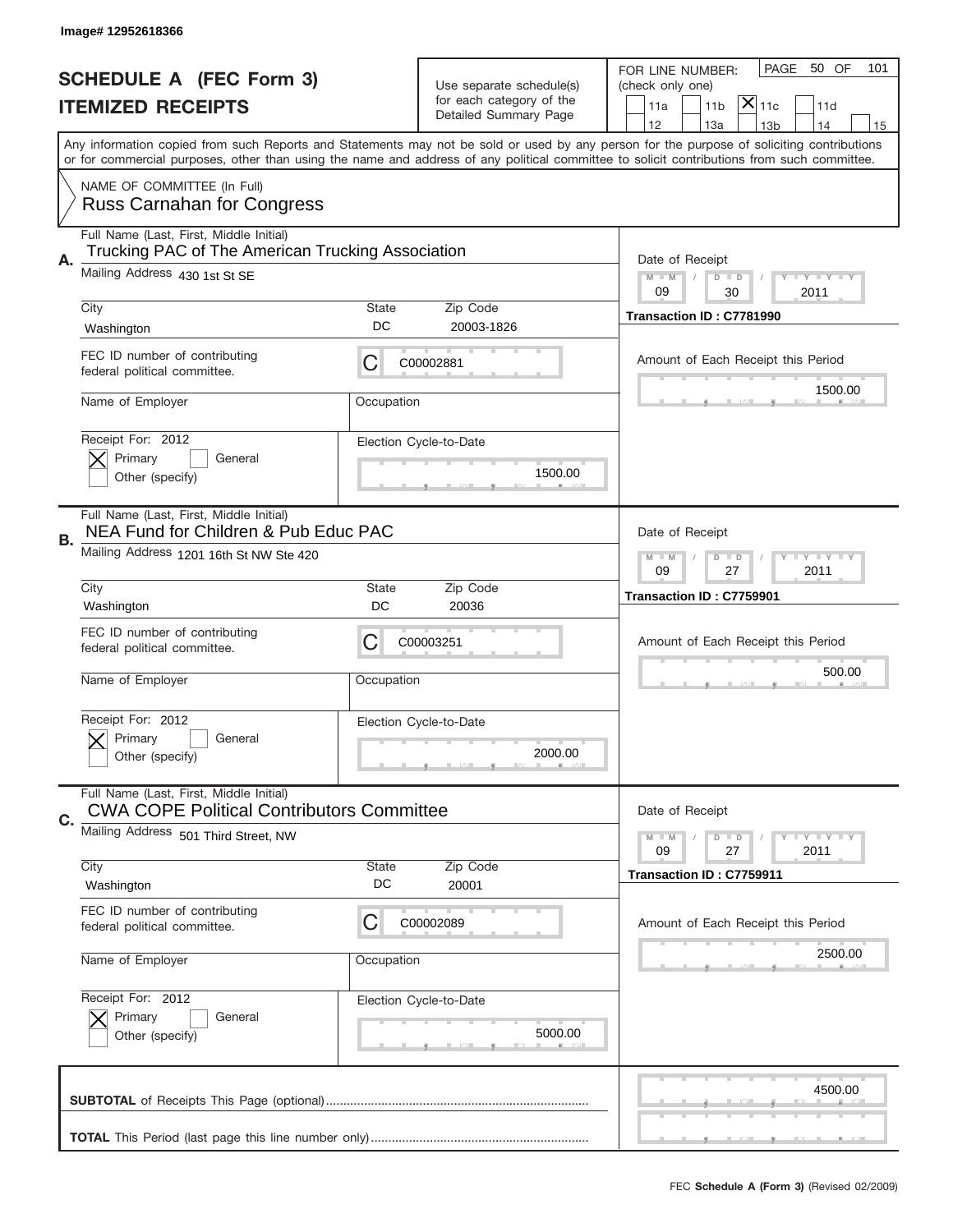|    | Image# 12952618367                                                                            |             |                                                      |                                                                                                                                                                                                                                                                                         |
|----|-----------------------------------------------------------------------------------------------|-------------|------------------------------------------------------|-----------------------------------------------------------------------------------------------------------------------------------------------------------------------------------------------------------------------------------------------------------------------------------------|
|    | <b>SCHEDULE A (FEC Form 3)</b>                                                                |             |                                                      | PAGE<br>51 OF<br>101<br>FOR LINE NUMBER:                                                                                                                                                                                                                                                |
|    |                                                                                               |             | Use separate schedule(s)<br>for each category of the | (check only one)<br>$\overline{ {\mathsf X} }_{\text{11c}}$                                                                                                                                                                                                                             |
|    | <b>ITEMIZED RECEIPTS</b>                                                                      |             | Detailed Summary Page                                | 11a<br>11 <sub>b</sub><br>11d<br>12<br>13a<br>14<br>13 <sub>b</sub><br>15                                                                                                                                                                                                               |
|    |                                                                                               |             |                                                      | Any information copied from such Reports and Statements may not be sold or used by any person for the purpose of soliciting contributions<br>or for commercial purposes, other than using the name and address of any political committee to solicit contributions from such committee. |
|    | NAME OF COMMITTEE (In Full)<br><b>Russ Carnahan for Congress</b>                              |             |                                                      |                                                                                                                                                                                                                                                                                         |
| Α. | Full Name (Last, First, Middle Initial)<br><b>Charter Communications Inc. PAC</b>             |             |                                                      | Date of Receipt                                                                                                                                                                                                                                                                         |
|    | Mailing Address 1919 Pennsylvania Ave. N.W.<br>Ste. 200                                       |             |                                                      | $M - M$<br><b>LY LY LY</b><br>$D$ $D$<br>09<br>2011<br>27                                                                                                                                                                                                                               |
|    | City<br>Washington                                                                            | State<br>DC | Zip Code<br>20006                                    | Transaction ID: C7760051                                                                                                                                                                                                                                                                |
|    | FEC ID number of contributing<br>federal political committee.                                 | C           | C00426775                                            | Amount of Each Receipt this Period                                                                                                                                                                                                                                                      |
|    | Name of Employer                                                                              | Occupation  |                                                      | 1500.00                                                                                                                                                                                                                                                                                 |
|    | Receipt For: 2012<br>Primary<br>General<br>Other (specify)                                    |             | Election Cycle-to-Date<br>1500.00                    |                                                                                                                                                                                                                                                                                         |
| В. | Full Name (Last, First, Middle Initial)<br>American Waterways Operators PAC                   |             |                                                      | Date of Receipt                                                                                                                                                                                                                                                                         |
|    | Mailing Address 801 N. Quincy St.<br>Suite 200                                                |             |                                                      | <b>LY LY LY</b><br>$M - M$<br>$D$ $D$<br>09<br>30<br>2011                                                                                                                                                                                                                               |
|    | City<br>Arlington                                                                             | State<br>VA | Zip Code<br>22203                                    | Transaction ID: C7781991                                                                                                                                                                                                                                                                |
|    | FEC ID number of contributing<br>federal political committee.                                 | C           | C00034678                                            | Amount of Each Receipt this Period                                                                                                                                                                                                                                                      |
|    |                                                                                               |             |                                                      | 1000.00                                                                                                                                                                                                                                                                                 |
|    | Name of Employer                                                                              | Occupation  |                                                      |                                                                                                                                                                                                                                                                                         |
|    | Receipt For: 2012<br>General<br>Primary<br>Other (specify)                                    |             | Election Cycle-to-Date<br>1000.00                    |                                                                                                                                                                                                                                                                                         |
|    | Full Name (Last, First, Middle Initial)<br>AMERICAN MARITIME OFFICERS VOLUNTARY POLITICAL ACT |             |                                                      | Date of Receipt                                                                                                                                                                                                                                                                         |
| C. | Mailing Address 2 West Dixie Highway                                                          |             |                                                      | $I - Y - I - Y - I - Y$<br>$M - M$<br>$D$ $D$<br>09<br>2011<br>28                                                                                                                                                                                                                       |
|    | City<br>Dania Beach                                                                           | State<br>FL | Zip Code<br>33004                                    | Transaction ID: C7760032                                                                                                                                                                                                                                                                |
|    | FEC ID number of contributing<br>federal political committee.                                 | C           | C00027532                                            | Amount of Each Receipt this Period                                                                                                                                                                                                                                                      |
|    | Name of Employer                                                                              | Occupation  |                                                      | 2500.00                                                                                                                                                                                                                                                                                 |
|    | Receipt For: 2012<br>Primary<br>General<br>Other (specify)                                    |             | Election Cycle-to-Date<br>3500.00                    |                                                                                                                                                                                                                                                                                         |
|    |                                                                                               |             |                                                      | 5000.00                                                                                                                                                                                                                                                                                 |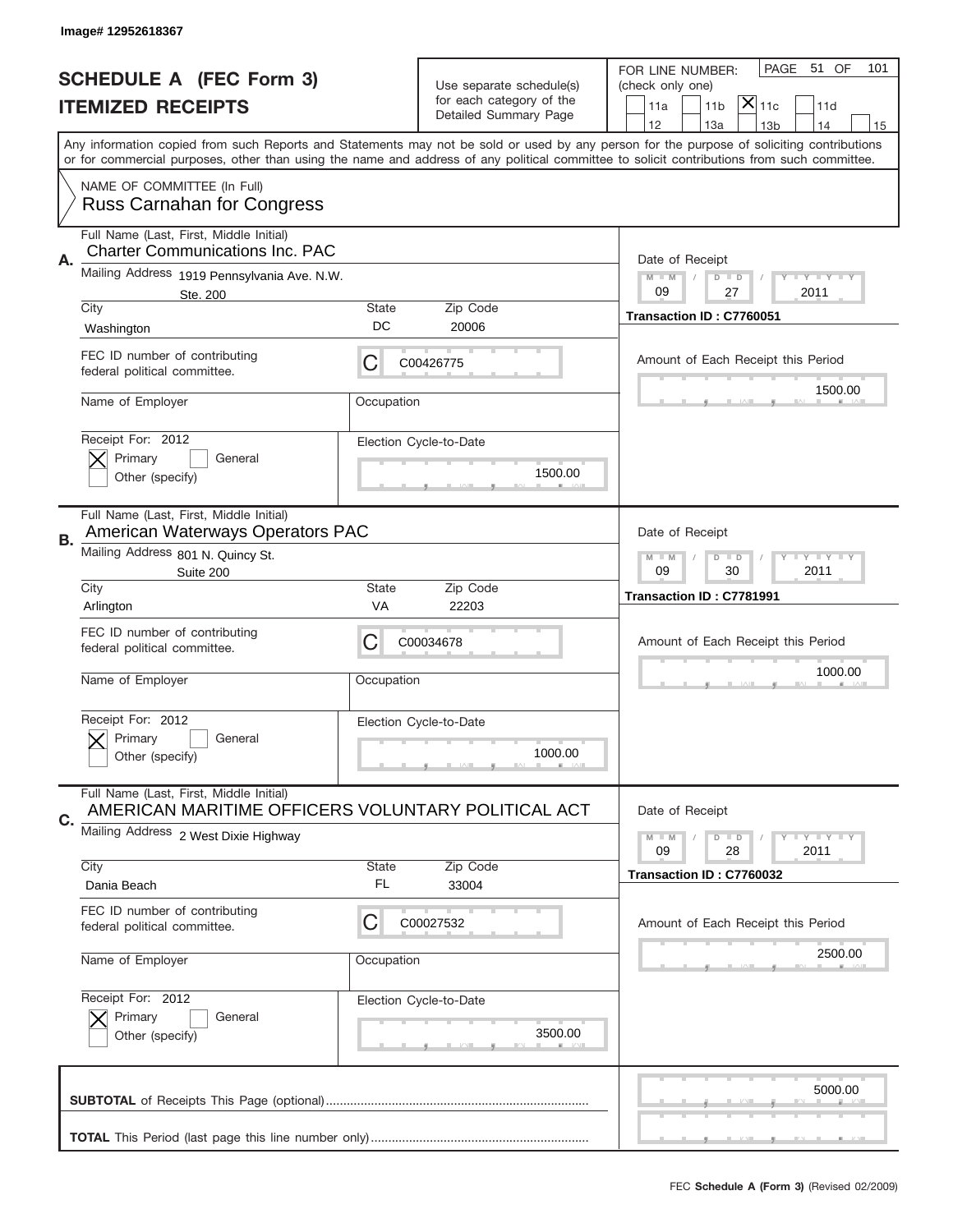|    | Image# 12952618368                                                                                                                    |                    |                                                   |                                                                                                                                                                                       |
|----|---------------------------------------------------------------------------------------------------------------------------------------|--------------------|---------------------------------------------------|---------------------------------------------------------------------------------------------------------------------------------------------------------------------------------------|
|    | <b>SCHEDULE A (FEC Form 3)</b>                                                                                                        |                    | Use separate schedule(s)                          | PAGE 52 OF<br>101<br>FOR LINE NUMBER:<br>(check only one)                                                                                                                             |
|    | <b>ITEMIZED RECEIPTS</b>                                                                                                              |                    | for each category of the<br>Detailed Summary Page | $ \overline{\mathsf{X}} _{\mathsf{11c}}$<br>11d<br>11a<br>11 <sub>b</sub>                                                                                                             |
|    |                                                                                                                                       |                    |                                                   | 12<br>13a<br>14<br>13 <sub>b</sub><br>15<br>Any information copied from such Reports and Statements may not be sold or used by any person for the purpose of soliciting contributions |
|    |                                                                                                                                       |                    |                                                   | or for commercial purposes, other than using the name and address of any political committee to solicit contributions from such committee.                                            |
|    | NAME OF COMMITTEE (In Full)<br><b>Russ Carnahan for Congress</b>                                                                      |                    |                                                   |                                                                                                                                                                                       |
| Α. | Full Name (Last, First, Middle Initial)<br><b>AFGE Political Action Committee</b>                                                     |                    |                                                   | Date of Receipt                                                                                                                                                                       |
|    | Mailing Address 80 F Street NW                                                                                                        |                    |                                                   | $M - M$<br><b>LY LY LY</b><br>$D$ $D$<br>09<br>28<br>2011                                                                                                                             |
|    | City<br>Washington                                                                                                                    | State<br>DC        | Zip Code<br>20001                                 | Transaction ID: C7760152                                                                                                                                                              |
|    | FEC ID number of contributing<br>federal political committee.                                                                         | C                  | C70000104                                         | Amount of Each Receipt this Period                                                                                                                                                    |
|    | Name of Employer                                                                                                                      | Occupation         |                                                   | 1000.00                                                                                                                                                                               |
|    | Receipt For: 2012<br>Primary<br>General<br>Other (specify)                                                                            |                    | Election Cycle-to-Date<br>2000.00                 |                                                                                                                                                                                       |
| В. | Full Name (Last, First, Middle Initial)<br>AMERICAN MARITIME OFFICERS VOLUNTARY POLITICAL ACT<br>Mailing Address 2 West Dixie Highway |                    |                                                   | Date of Receipt                                                                                                                                                                       |
|    |                                                                                                                                       |                    |                                                   | $M$ M<br>$D$ $D$<br><b>LY LY LY</b><br>07<br>05<br>2011                                                                                                                               |
|    | City<br>Dania Beach                                                                                                                   | State<br>FL        | Zip Code<br>33004                                 | Transaction ID: C7493492                                                                                                                                                              |
|    |                                                                                                                                       |                    |                                                   |                                                                                                                                                                                       |
|    | FEC ID number of contributing<br>federal political committee.                                                                         | C                  | C00027532                                         | Amount of Each Receipt this Period                                                                                                                                                    |
|    | Name of Employer                                                                                                                      | Occupation         |                                                   | 1000.00                                                                                                                                                                               |
|    | Receipt For: 2012<br>Primary<br>General<br>Other (specify)                                                                            |                    | Election Cycle-to-Date<br>3500.00                 |                                                                                                                                                                                       |
|    | Full Name (Last, First, Middle Initial)<br>Insulators and Asbestos Workers Local #1                                                   |                    |                                                   | Date of Receipt                                                                                                                                                                       |
| C. | Mailing Address 3325 HOLLENBERG DRIVE                                                                                                 |                    |                                                   | $I - Y - I - Y - I - Y$<br>$M - M$<br>$D$ $D$                                                                                                                                         |
|    | City<br><b>BRIDGETON</b>                                                                                                              | <b>State</b><br>МO | Zip Code<br>63044                                 | 2011<br>08<br>11<br>Transaction ID: C7565062                                                                                                                                          |
|    | FEC ID number of contributing<br>federal political committee.                                                                         | C                  | C00417394                                         | Amount of Each Receipt this Period                                                                                                                                                    |
|    | Name of Employer                                                                                                                      | Occupation         |                                                   | 1500.00                                                                                                                                                                               |
|    | Receipt For: 2012<br>Primary<br>General<br>Other (specify)                                                                            |                    | Election Cycle-to-Date<br>4000.00                 |                                                                                                                                                                                       |
|    |                                                                                                                                       |                    |                                                   | 3500.00                                                                                                                                                                               |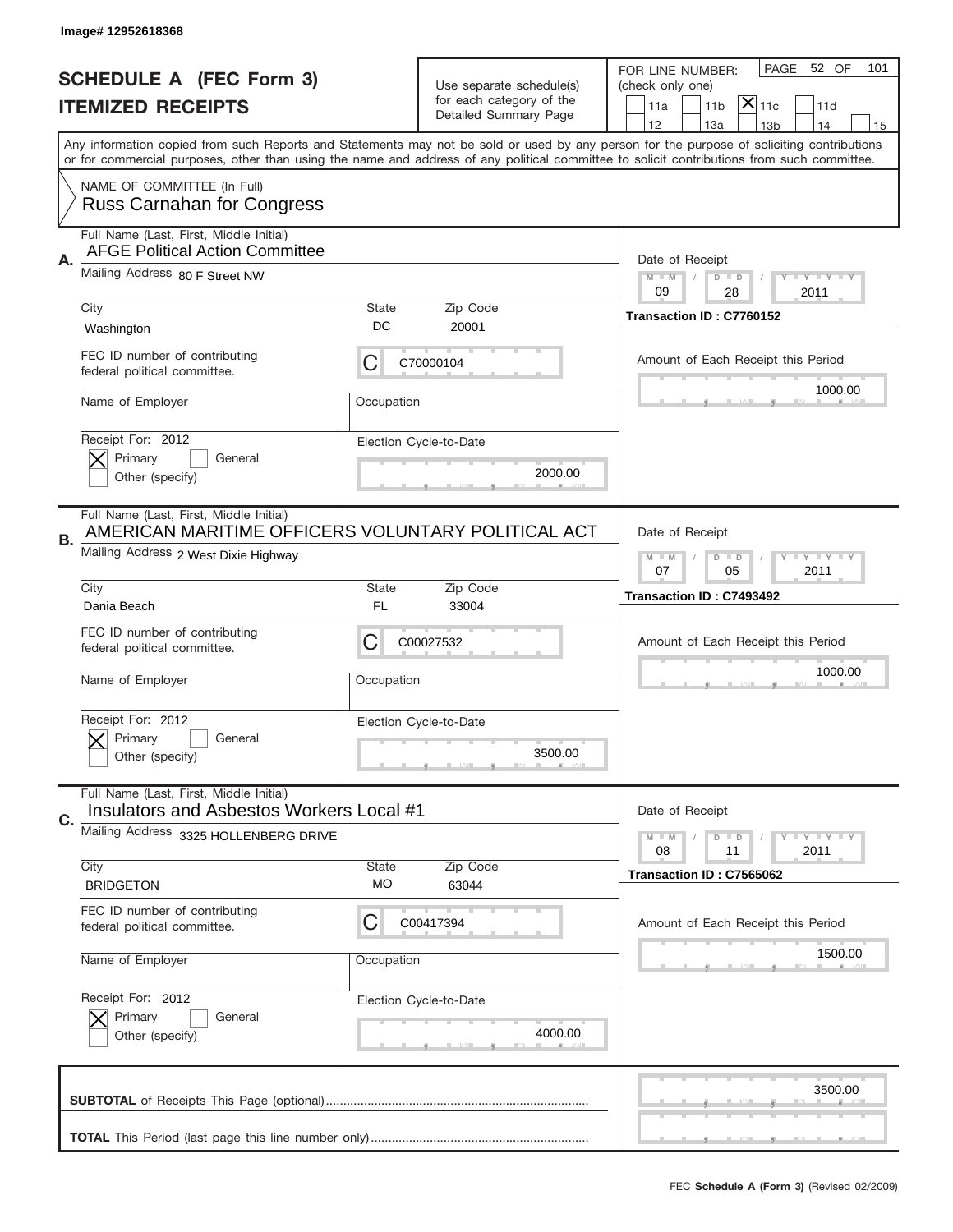|    | Image#12952618369                                                                             |                    |                                                      |                                                                                                                                                                                                                                                                                         |
|----|-----------------------------------------------------------------------------------------------|--------------------|------------------------------------------------------|-----------------------------------------------------------------------------------------------------------------------------------------------------------------------------------------------------------------------------------------------------------------------------------------|
|    | <b>SCHEDULE A (FEC Form 3)</b>                                                                |                    |                                                      | PAGE<br>53 OF<br>101<br>FOR LINE NUMBER:                                                                                                                                                                                                                                                |
|    | <b>ITEMIZED RECEIPTS</b>                                                                      |                    | Use separate schedule(s)<br>for each category of the | (check only one)<br>$ \mathsf{\overline{X}} _{\mathsf{11c}}$<br>11 <sub>b</sub><br>11a<br>11d                                                                                                                                                                                           |
|    |                                                                                               |                    | Detailed Summary Page                                | 12<br>13a<br>14<br>13 <sub>b</sub><br>15                                                                                                                                                                                                                                                |
|    |                                                                                               |                    |                                                      | Any information copied from such Reports and Statements may not be sold or used by any person for the purpose of soliciting contributions<br>or for commercial purposes, other than using the name and address of any political committee to solicit contributions from such committee. |
|    | NAME OF COMMITTEE (In Full)<br><b>Russ Carnahan for Congress</b>                              |                    |                                                      |                                                                                                                                                                                                                                                                                         |
| Α. | Full Name (Last, First, Middle Initial)<br>Honeywell International PAC                        |                    |                                                      | Date of Receipt                                                                                                                                                                                                                                                                         |
|    | Mailing Address 101 Constitution Ave NW<br>Suite 500                                          |                    |                                                      | <b>LY LY LY</b><br>$M - M$<br>$D$ $D$<br>09<br>26<br>2011                                                                                                                                                                                                                               |
|    | City<br>Washington                                                                            | <b>State</b><br>DC | Zip Code<br>20001                                    | Transaction ID: C7759893                                                                                                                                                                                                                                                                |
|    | FEC ID number of contributing<br>federal political committee.                                 | С                  | C00096156                                            | Amount of Each Receipt this Period                                                                                                                                                                                                                                                      |
|    | Name of Employer                                                                              | Occupation         |                                                      | 59.51                                                                                                                                                                                                                                                                                   |
|    | Receipt For: 2012<br>Primary<br>General<br>Other (specify)                                    |                    | Election Cycle-to-Date<br>6000.00                    |                                                                                                                                                                                                                                                                                         |
| В. | Full Name (Last, First, Middle Initial)<br>Ingram Barge Company PAC                           |                    |                                                      | Date of Receipt                                                                                                                                                                                                                                                                         |
|    | Mailing Address 4400 Harding Road                                                             |                    |                                                      | <b>LEY LEY LEY</b><br>$M$ M<br>$D$ $D$<br>09<br>28<br>2011                                                                                                                                                                                                                              |
|    | City<br>Nashville                                                                             | <b>State</b><br>TN | Zip Code<br>37205                                    | Transaction ID: C7760043                                                                                                                                                                                                                                                                |
|    | FEC ID number of contributing<br>federal political committee.                                 | С                  | C00364471                                            | Amount of Each Receipt this Period                                                                                                                                                                                                                                                      |
|    |                                                                                               |                    |                                                      | 1000.00                                                                                                                                                                                                                                                                                 |
|    | Name of Employer                                                                              | Occupation         |                                                      |                                                                                                                                                                                                                                                                                         |
|    | Receipt For: 2012<br>Primary<br>General<br>Other (specify)                                    |                    | Election Cycle-to-Date<br>1000.00                    |                                                                                                                                                                                                                                                                                         |
|    | Full Name (Last, First, Middle Initial)<br>St. Louis Association of Retired Professional Fire |                    |                                                      | Date of Receipt                                                                                                                                                                                                                                                                         |
| C. | Mailing Address 4271 Delor St                                                                 |                    |                                                      | $I - Y - I - Y - I - Y$<br>$M - M$<br>$D$ $D$<br>21<br>2011<br>09                                                                                                                                                                                                                       |
|    | City<br>Saint Louis                                                                           | <b>State</b><br>MO | Zip Code<br>63116-2343                               | Transaction ID: C7732363                                                                                                                                                                                                                                                                |
|    | FEC ID number of contributing<br>federal political committee.                                 | С                  |                                                      | Amount of Each Receipt this Period                                                                                                                                                                                                                                                      |
|    | Name of Employer                                                                              | Occupation         |                                                      | 100.00                                                                                                                                                                                                                                                                                  |
|    | Receipt For: 2012<br>Primary<br>General<br>Other (specify)                                    |                    | Election Cycle-to-Date<br>200.00                     |                                                                                                                                                                                                                                                                                         |
|    |                                                                                               |                    |                                                      | 1159.51                                                                                                                                                                                                                                                                                 |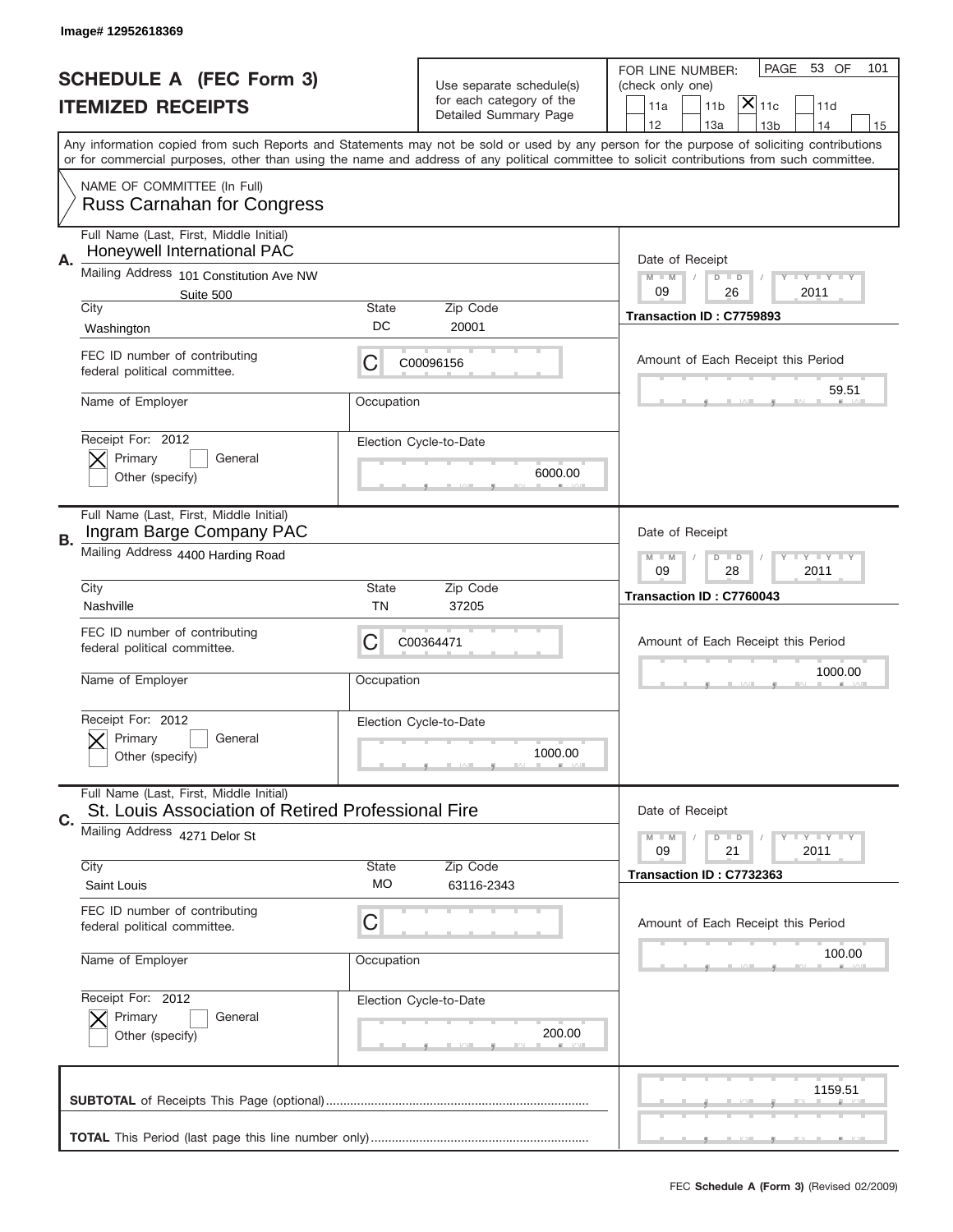|    | Image#12952618370                                                                       |                    |                                                   |                                                                                                                                                                                                                                                                                         |
|----|-----------------------------------------------------------------------------------------|--------------------|---------------------------------------------------|-----------------------------------------------------------------------------------------------------------------------------------------------------------------------------------------------------------------------------------------------------------------------------------------|
|    | <b>SCHEDULE A (FEC Form 3)</b>                                                          |                    | Use separate schedule(s)                          | PAGE<br>54 OF<br>101<br>FOR LINE NUMBER:<br>(check only one)                                                                                                                                                                                                                            |
|    | <b>ITEMIZED RECEIPTS</b>                                                                |                    | for each category of the<br>Detailed Summary Page | $\mathsf{\bar{X}}\vert_{\mathsf{11c}}$<br>11a<br>11 <sub>b</sub><br>11d                                                                                                                                                                                                                 |
|    |                                                                                         |                    |                                                   | 12<br>13a<br>14<br>13 <sub>b</sub><br>15                                                                                                                                                                                                                                                |
|    |                                                                                         |                    |                                                   | Any information copied from such Reports and Statements may not be sold or used by any person for the purpose of soliciting contributions<br>or for commercial purposes, other than using the name and address of any political committee to solicit contributions from such committee. |
|    | NAME OF COMMITTEE (In Full)<br><b>Russ Carnahan for Congress</b>                        |                    |                                                   |                                                                                                                                                                                                                                                                                         |
|    | Full Name (Last, First, Middle Initial)<br>Honeywell International PAC                  |                    |                                                   | Date of Receipt                                                                                                                                                                                                                                                                         |
| Α. | Mailing Address 101 Constitution Ave NW                                                 |                    |                                                   | $M - M$<br><b>LY LY LY</b><br>$D$ $D$<br>09<br>26<br>2011                                                                                                                                                                                                                               |
|    | Suite 500<br>City                                                                       | State              | Zip Code                                          | Transaction ID: C7759894                                                                                                                                                                                                                                                                |
|    | Washington                                                                              | DC                 | 20001                                             |                                                                                                                                                                                                                                                                                         |
|    | FEC ID number of contributing<br>federal political committee.                           | С                  | C00096156                                         | Amount of Each Receipt this Period                                                                                                                                                                                                                                                      |
|    | Name of Employer                                                                        | Occupation         |                                                   | 1000.00                                                                                                                                                                                                                                                                                 |
|    | Receipt For: 2012<br>IХ.                                                                |                    | Election Cycle-to-Date                            |                                                                                                                                                                                                                                                                                         |
|    | Primary<br>General<br>Other (specify)                                                   |                    | 6000.00                                           |                                                                                                                                                                                                                                                                                         |
| В. | Full Name (Last, First, Middle Initial)<br><b>AFL-CIO Transportation Trades Depar</b>   |                    |                                                   | Date of Receipt                                                                                                                                                                                                                                                                         |
|    | Mailing Address 888 16TH ST NW SUITE 650                                                |                    |                                                   | <b>LYLYLY</b><br>$M$ $M$<br>$D$ $D$<br>09<br>29<br>2011                                                                                                                                                                                                                                 |
|    | City<br><b>WASHINGTON</b>                                                               | <b>State</b><br>DC | Zip Code<br>20006                                 | Transaction ID: C7760124                                                                                                                                                                                                                                                                |
|    | FEC ID number of contributing                                                           |                    |                                                   |                                                                                                                                                                                                                                                                                         |
|    | federal political committee.                                                            | С                  | C00280909                                         | Amount of Each Receipt this Period                                                                                                                                                                                                                                                      |
|    | Name of Employer                                                                        | Occupation         |                                                   | 500.00                                                                                                                                                                                                                                                                                  |
|    | Receipt For: 2012<br>Primary<br>General                                                 |                    | Election Cycle-to-Date                            |                                                                                                                                                                                                                                                                                         |
|    | Other (specify)                                                                         |                    | 1000.00                                           |                                                                                                                                                                                                                                                                                         |
| C. | Full Name (Last, First, Middle Initial)<br><b>Missouri Corn Growers Association INC</b> |                    |                                                   | Date of Receipt                                                                                                                                                                                                                                                                         |
|    | Mailing Address 3118 EMERALD LANE                                                       |                    |                                                   | $I - Y - I - Y - I - Y$<br>$M - M$<br>$D$ $D$<br>09<br>2011<br>30                                                                                                                                                                                                                       |
|    | City                                                                                    | State              | Zip Code                                          | Transaction ID: C7782014                                                                                                                                                                                                                                                                |
|    | JEFFERSON CITY                                                                          | МO                 | 65109                                             |                                                                                                                                                                                                                                                                                         |
|    | FEC ID number of contributing<br>federal political committee.                           | C                  | C00487686                                         | Amount of Each Receipt this Period                                                                                                                                                                                                                                                      |
|    | Name of Employer                                                                        | Occupation         |                                                   | 1000.00                                                                                                                                                                                                                                                                                 |
|    | Receipt For: 2012                                                                       |                    | Election Cycle-to-Date                            |                                                                                                                                                                                                                                                                                         |
|    | Primary<br>General<br>Other (specify)                                                   |                    | 1000.00                                           |                                                                                                                                                                                                                                                                                         |
|    |                                                                                         |                    |                                                   | 2500.00                                                                                                                                                                                                                                                                                 |
|    |                                                                                         |                    |                                                   |                                                                                                                                                                                                                                                                                         |
|    |                                                                                         |                    |                                                   |                                                                                                                                                                                                                                                                                         |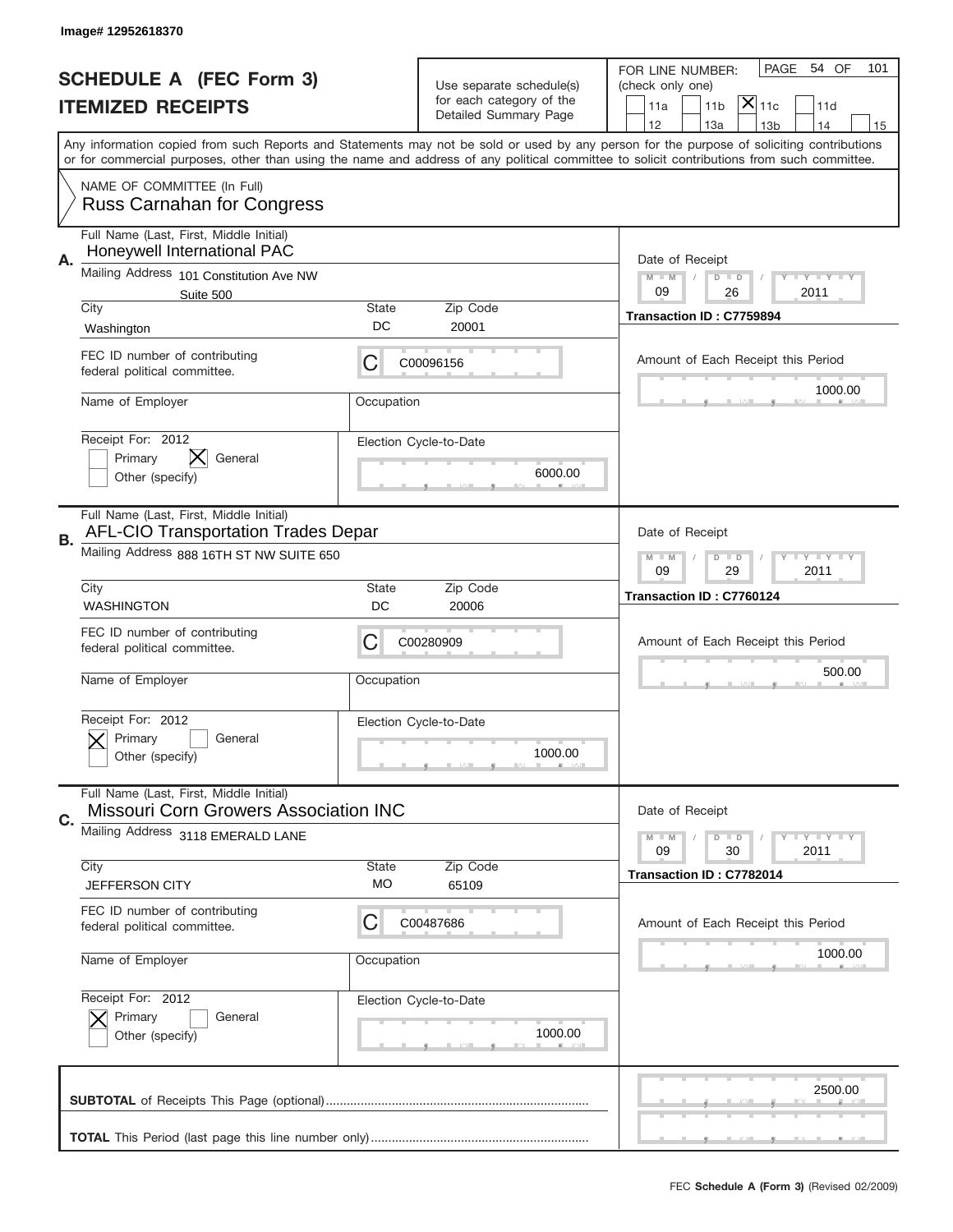|    | Image# 12952618371                                                                             |                    |                                                                               |                                                                                                                                                                                                                                                                                                                                     |
|----|------------------------------------------------------------------------------------------------|--------------------|-------------------------------------------------------------------------------|-------------------------------------------------------------------------------------------------------------------------------------------------------------------------------------------------------------------------------------------------------------------------------------------------------------------------------------|
|    | <b>SCHEDULE A (FEC Form 3)</b><br><b>ITEMIZED RECEIPTS</b>                                     |                    | Use separate schedule(s)<br>for each category of the<br>Detailed Summary Page | PAGE<br>55 OF<br>101<br>FOR LINE NUMBER:<br>(check only one)<br>$ \mathsf{\overline{X}} _{\mathsf{11c}}$<br>11 <sub>b</sub><br>11a<br>11d                                                                                                                                                                                           |
|    |                                                                                                |                    |                                                                               | 12<br>13a<br>13 <sub>b</sub><br>14<br>15<br>Any information copied from such Reports and Statements may not be sold or used by any person for the purpose of soliciting contributions<br>or for commercial purposes, other than using the name and address of any political committee to solicit contributions from such committee. |
|    | NAME OF COMMITTEE (In Full)<br><b>Russ Carnahan for Congress</b>                               |                    |                                                                               |                                                                                                                                                                                                                                                                                                                                     |
| Α. | Full Name (Last, First, Middle Initial)<br>AMERICAN FEDERATION OF STATE COUNTY & MUNICIPAL EM  |                    |                                                                               | Date of Receipt                                                                                                                                                                                                                                                                                                                     |
|    | Mailing Address 1625 L Street NW                                                               |                    |                                                                               | $M - M$<br><b>LEY LEY LEY</b><br>$D$ $D$<br>09<br>30<br>2011                                                                                                                                                                                                                                                                        |
|    | City<br>Washington                                                                             | State<br>DC        | Zip Code<br>20036                                                             | Transaction ID: C7786024                                                                                                                                                                                                                                                                                                            |
|    | FEC ID number of contributing<br>federal political committee.                                  | C                  | C00011114                                                                     | Amount of Each Receipt this Period                                                                                                                                                                                                                                                                                                  |
|    | Name of Employer                                                                               | Occupation         |                                                                               | 1000.00                                                                                                                                                                                                                                                                                                                             |
|    | Receipt For: 2012<br>Primary<br>General<br>Other (specify)                                     |                    | Election Cycle-to-Date<br>3000.00                                             |                                                                                                                                                                                                                                                                                                                                     |
| В. | Full Name (Last, First, Middle Initial)<br>20th Ward Democratic Campaign Committee             |                    |                                                                               | Date of Receipt                                                                                                                                                                                                                                                                                                                     |
|    | Mailing Address 2241 Keokuk                                                                    |                    |                                                                               | <b>LEY LEY LEY</b><br>$M - M$<br>$D$ $D$<br>09<br>28<br>2011                                                                                                                                                                                                                                                                        |
|    | City<br>Saint Louis                                                                            | <b>State</b><br>МO | Zip Code<br>63118                                                             | Transaction ID: C7760185                                                                                                                                                                                                                                                                                                            |
|    | FEC ID number of contributing<br>federal political committee.                                  | C                  |                                                                               | Amount of Each Receipt this Period                                                                                                                                                                                                                                                                                                  |
|    |                                                                                                |                    |                                                                               |                                                                                                                                                                                                                                                                                                                                     |
|    | Name of Employer                                                                               | Occupation         |                                                                               | 100.00                                                                                                                                                                                                                                                                                                                              |
|    | Receipt For: 2012<br>Primary<br>General<br>Other (specify)                                     |                    | Election Cycle-to-Date<br>200.00                                              |                                                                                                                                                                                                                                                                                                                                     |
|    | Full Name (Last, First, Middle Initial)<br><b>National Air Traffic Controllers Association</b> |                    |                                                                               | Date of Receipt                                                                                                                                                                                                                                                                                                                     |
| C. | Mailing Address 1325 Massachusetts Ave., NW                                                    |                    |                                                                               | $M - M$<br>$D$ $D$<br><b>LYLYLY</b><br>09<br>2011<br>28                                                                                                                                                                                                                                                                             |
|    | City<br>Washington                                                                             | State<br>DC        | Zip Code<br>20005                                                             | Transaction ID: C7760195                                                                                                                                                                                                                                                                                                            |
|    | FEC ID number of contributing<br>federal political committee.                                  | C                  | C00238725                                                                     | Amount of Each Receipt this Period                                                                                                                                                                                                                                                                                                  |
|    | Name of Employer                                                                               | Occupation         |                                                                               | 1000.00                                                                                                                                                                                                                                                                                                                             |
|    | Receipt For: 2012<br>Primary<br>General<br>Other (specify)                                     |                    | Election Cycle-to-Date<br>5000.00                                             |                                                                                                                                                                                                                                                                                                                                     |
|    |                                                                                                |                    |                                                                               | 2100.00                                                                                                                                                                                                                                                                                                                             |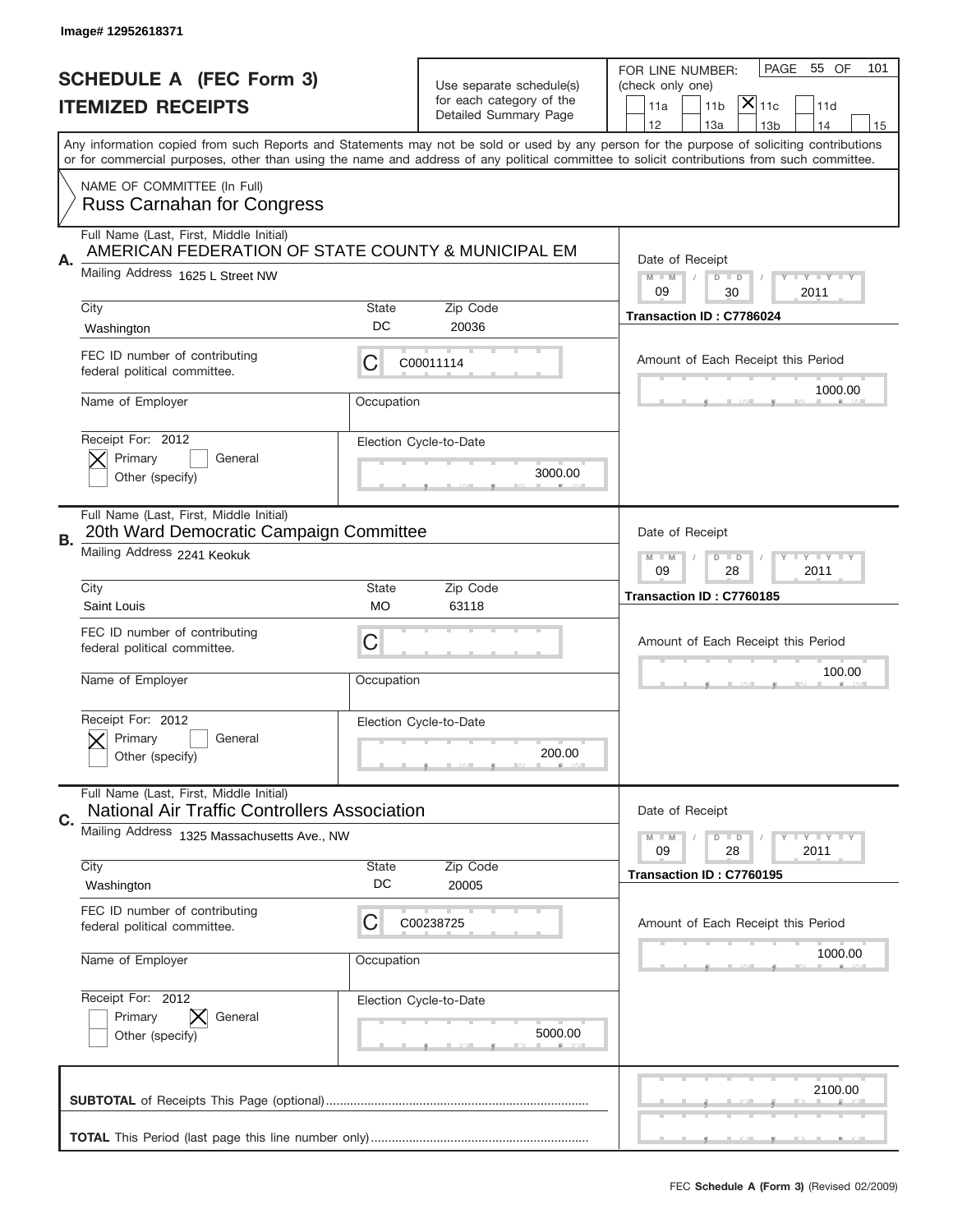|    | Image# 12952618372                                                                            |              |                                                   |                                                                                                                                                                                                                                                                                         |
|----|-----------------------------------------------------------------------------------------------|--------------|---------------------------------------------------|-----------------------------------------------------------------------------------------------------------------------------------------------------------------------------------------------------------------------------------------------------------------------------------------|
|    | <b>SCHEDULE A (FEC Form 3)</b>                                                                |              | Use separate schedule(s)                          | PAGE<br>56 OF<br>101<br>FOR LINE NUMBER:<br>(check only one)                                                                                                                                                                                                                            |
|    | <b>ITEMIZED RECEIPTS</b>                                                                      |              | for each category of the<br>Detailed Summary Page | $ \overline{\mathsf{X}} _{\mathsf{11c}}$<br>11d<br>11a<br>11 <sub>b</sub>                                                                                                                                                                                                               |
|    |                                                                                               |              |                                                   | 12<br>13a<br>14<br>13 <sub>b</sub><br>15                                                                                                                                                                                                                                                |
|    |                                                                                               |              |                                                   | Any information copied from such Reports and Statements may not be sold or used by any person for the purpose of soliciting contributions<br>or for commercial purposes, other than using the name and address of any political committee to solicit contributions from such committee. |
|    | NAME OF COMMITTEE (In Full)<br><b>Russ Carnahan for Congress</b>                              |              |                                                   |                                                                                                                                                                                                                                                                                         |
|    | Full Name (Last, First, Middle Initial)<br>AT&T INC. FEDERAL POLITICAL ACTION COMMITTEE (AT&T |              |                                                   |                                                                                                                                                                                                                                                                                         |
| Α. | Mailing Address 208 S. Akard Street                                                           |              |                                                   | Date of Receipt<br>$M - M$<br><b>LY LY LY</b><br>$D$ $D$                                                                                                                                                                                                                                |
|    | <b>Suite 3521</b>                                                                             |              |                                                   | 09<br>30<br>2011                                                                                                                                                                                                                                                                        |
|    | City<br>Dallas                                                                                | State<br>ТX  | Zip Code<br>75202                                 | Transaction ID: C7781995                                                                                                                                                                                                                                                                |
|    | FEC ID number of contributing<br>federal political committee.                                 | C            | C00109017                                         | Amount of Each Receipt this Period                                                                                                                                                                                                                                                      |
|    | Name of Employer                                                                              | Occupation   |                                                   | 1000.00                                                                                                                                                                                                                                                                                 |
|    | Receipt For: 2012<br>Primary<br>General                                                       |              | Election Cycle-to-Date                            |                                                                                                                                                                                                                                                                                         |
|    | Other (specify)                                                                               |              | 3000.00                                           |                                                                                                                                                                                                                                                                                         |
| В. | Full Name (Last, First, Middle Initial)<br><b>Electrical Construction PAC</b>                 |              |                                                   | Date of Receipt                                                                                                                                                                                                                                                                         |
|    | Mailing Address 3 Bethesda Metro Center                                                       |              |                                                   | <b>LEYTEY LEY</b><br>$M - M$<br>$D$ $D$<br>07<br>19<br>2011                                                                                                                                                                                                                             |
|    | City<br>Bethesda                                                                              | State<br>MD  | Zip Code<br>20814                                 | Transaction ID: C7538535                                                                                                                                                                                                                                                                |
|    | FEC ID number of contributing<br>federal political committee.                                 | C            | C00113811                                         | Amount of Each Receipt this Period                                                                                                                                                                                                                                                      |
|    | Name of Employer                                                                              | Occupation   |                                                   | 500.00                                                                                                                                                                                                                                                                                  |
|    | Receipt For: 2012                                                                             |              | Election Cycle-to-Date                            |                                                                                                                                                                                                                                                                                         |
|    | General<br>Primary<br>Other (specify)                                                         |              | 5000.00                                           |                                                                                                                                                                                                                                                                                         |
| C. | Full Name (Last, First, Middle Initial)<br>DISTRICT NO. 1-PCD, MEBA POLITICAL FUND (MEBA-PAF) |              |                                                   | Date of Receipt                                                                                                                                                                                                                                                                         |
|    | Mailing Address<br>444 North Capitol Street<br>Suite 800                                      |              |                                                   | <b>LYLYLY</b><br>$M - M$<br>$D$ $D$<br>09<br>2011<br>27                                                                                                                                                                                                                                 |
|    | City                                                                                          | <b>State</b> | Zip Code                                          | Transaction ID: C7759896                                                                                                                                                                                                                                                                |
|    | Washington                                                                                    | DC           | 20001                                             |                                                                                                                                                                                                                                                                                         |
|    | FEC ID number of contributing<br>federal political committee.                                 | C            | C00279380                                         | Amount of Each Receipt this Period                                                                                                                                                                                                                                                      |
|    | Name of Employer                                                                              | Occupation   |                                                   | 1000.00                                                                                                                                                                                                                                                                                 |
|    | Receipt For: 2012<br>Primary<br>General                                                       |              | Election Cycle-to-Date                            |                                                                                                                                                                                                                                                                                         |
|    | Other (specify)                                                                               |              | 1000.00                                           |                                                                                                                                                                                                                                                                                         |
|    |                                                                                               |              |                                                   | 2500.00                                                                                                                                                                                                                                                                                 |
|    |                                                                                               |              |                                                   |                                                                                                                                                                                                                                                                                         |
|    |                                                                                               |              |                                                   |                                                                                                                                                                                                                                                                                         |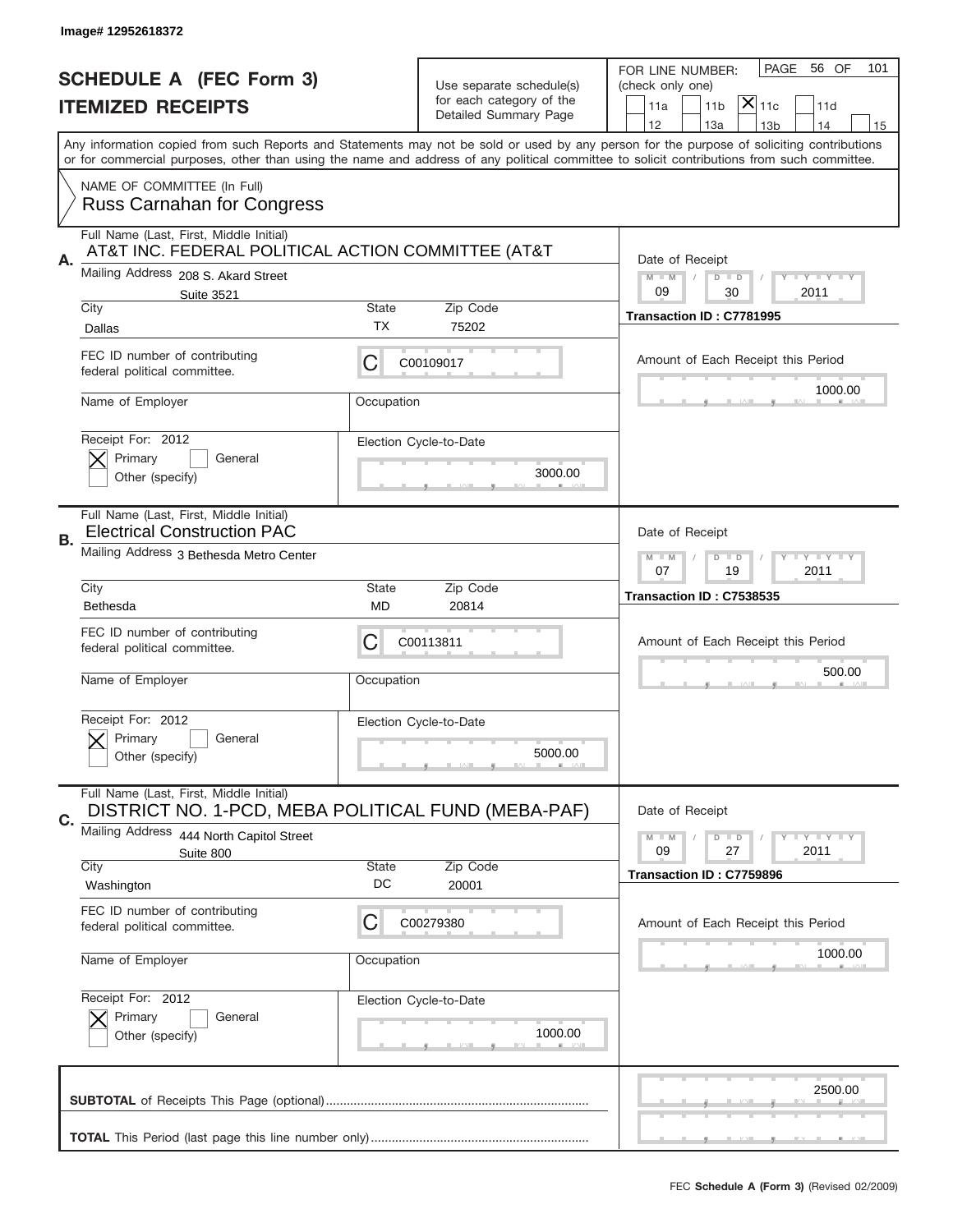| Image# 12952618373 |                                                                        |             |                                                                               |                                                                                                                                                                                                                                                                                         |
|--------------------|------------------------------------------------------------------------|-------------|-------------------------------------------------------------------------------|-----------------------------------------------------------------------------------------------------------------------------------------------------------------------------------------------------------------------------------------------------------------------------------------|
|                    | <b>SCHEDULE A (FEC Form 3)</b><br><b>ITEMIZED RECEIPTS</b>             |             | Use separate schedule(s)<br>for each category of the<br>Detailed Summary Page | PAGE 57 OF<br>101<br>FOR LINE NUMBER:<br>(check only one)<br>$ \overline{\mathsf{X}} _{\mathsf{11c}}$<br>11 <sub>b</sub><br>11d<br>11a<br>12<br>13a<br>13 <sub>b</sub><br>14<br>15                                                                                                      |
|                    |                                                                        |             |                                                                               | Any information copied from such Reports and Statements may not be sold or used by any person for the purpose of soliciting contributions<br>or for commercial purposes, other than using the name and address of any political committee to solicit contributions from such committee. |
|                    | NAME OF COMMITTEE (In Full)<br><b>Russ Carnahan for Congress</b>       |             |                                                                               |                                                                                                                                                                                                                                                                                         |
| Α.                 | Full Name (Last, First, Middle Initial)<br>Health Care Leadership Comm |             |                                                                               | Date of Receipt                                                                                                                                                                                                                                                                         |
|                    | Mailing Address 221 E Capitol Ave                                      |             |                                                                               | $M - M$<br><b>LY LY LY</b><br>$D$ $D$<br>09<br>2011<br>27                                                                                                                                                                                                                               |
|                    | City<br>Jefferson City                                                 | State<br>МO | Zip Code<br>65101-3001                                                        | Transaction ID: C7759916                                                                                                                                                                                                                                                                |
|                    | FEC ID number of contributing<br>federal political committee.          | C           | C00323576                                                                     | Amount of Each Receipt this Period                                                                                                                                                                                                                                                      |
|                    | Name of Employer                                                       | Occupation  |                                                                               | 2000.00                                                                                                                                                                                                                                                                                 |
|                    | Receipt For: 2012<br>Primary<br>General<br>Other (specify)             |             | Election Cycle-to-Date<br>5000.00                                             |                                                                                                                                                                                                                                                                                         |
| В.                 | Full Name (Last, First, Middle Initial)<br><b>ULLICO INC. PAC</b>      |             |                                                                               | Date of Receipt                                                                                                                                                                                                                                                                         |
|                    | Mailing Address 1625 EYE ST NW                                         |             |                                                                               | <b>LY LY LY</b><br>$M - M$<br>$D$ $D$<br>09<br>28<br>2011                                                                                                                                                                                                                               |
|                    | City<br><b>WASHINGTON</b>                                              | State<br>DC | Zip Code<br>20006                                                             | Transaction ID: C7760046                                                                                                                                                                                                                                                                |
|                    |                                                                        |             |                                                                               |                                                                                                                                                                                                                                                                                         |
|                    | FEC ID number of contributing<br>federal political committee.          | C           | C00236760                                                                     | Amount of Each Receipt this Period                                                                                                                                                                                                                                                      |
|                    | Name of Employer                                                       | Occupation  |                                                                               | 2500.00                                                                                                                                                                                                                                                                                 |
|                    | Receipt For: 2012<br>Primary<br>General<br>Other (specify)             |             | Election Cycle-to-Date<br>2500.00                                             |                                                                                                                                                                                                                                                                                         |
|                    | Full Name (Last, First, Middle Initial)<br>ASG-MRG PAC                 |             |                                                                               | Date of Receipt                                                                                                                                                                                                                                                                         |
|                    | Mailing Address 32001 32nd Avenue South                                |             |                                                                               | $I - Y - I - Y - I - Y$<br>$M - M$<br>$D$ $D$<br>09<br>2011<br>28                                                                                                                                                                                                                       |
|                    | City<br>Federal Way                                                    | State<br>WA | Zip Code<br>98001                                                             | Transaction ID: C7760126                                                                                                                                                                                                                                                                |
|                    | FEC ID number of contributing<br>federal political committee.          | C           | C00411694                                                                     | Amount of Each Receipt this Period                                                                                                                                                                                                                                                      |
|                    | Name of Employer                                                       | Occupation  |                                                                               | 1000.00                                                                                                                                                                                                                                                                                 |
|                    | Receipt For: 2012<br>Primary<br>General<br>Other (specify)             |             | Election Cycle-to-Date<br>1000.00                                             |                                                                                                                                                                                                                                                                                         |
| C.                 |                                                                        |             |                                                                               | 5500.00                                                                                                                                                                                                                                                                                 |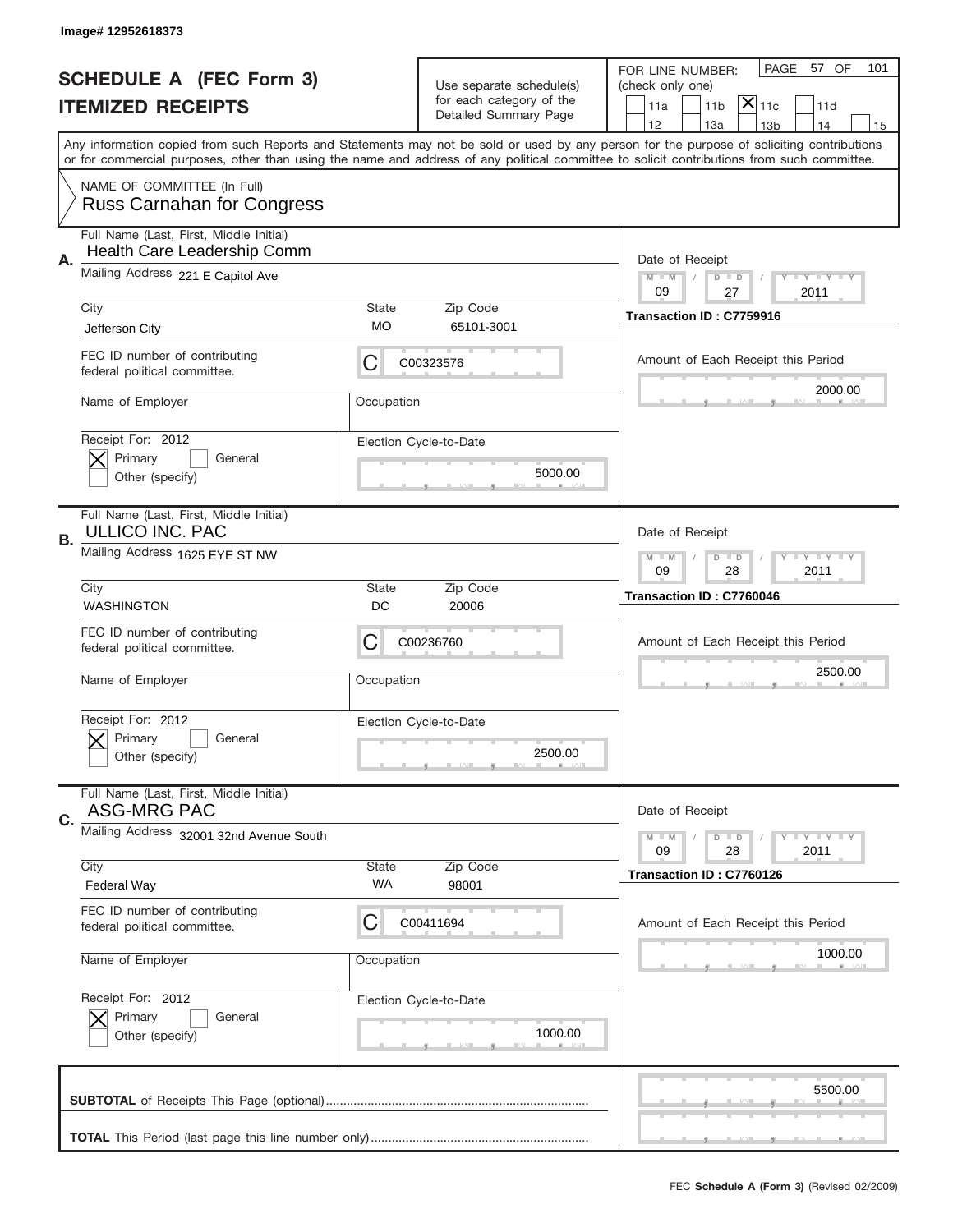|    | Image# 12952618374                                               |                    |                                                      |                                                                                                                                                                                                                                                                                         |
|----|------------------------------------------------------------------|--------------------|------------------------------------------------------|-----------------------------------------------------------------------------------------------------------------------------------------------------------------------------------------------------------------------------------------------------------------------------------------|
|    | <b>SCHEDULE A (FEC Form 3)</b>                                   |                    |                                                      | PAGE<br>58 OF<br>101<br>FOR LINE NUMBER:                                                                                                                                                                                                                                                |
|    |                                                                  |                    | Use separate schedule(s)<br>for each category of the | (check only one)<br>$ \overline{\mathsf{X}} _{\mathsf{11c}}$                                                                                                                                                                                                                            |
|    | <b>ITEMIZED RECEIPTS</b>                                         |                    | Detailed Summary Page                                | 11 <sub>b</sub><br>11a<br>11d<br>12<br>13a<br>14<br>13 <sub>b</sub><br>15                                                                                                                                                                                                               |
|    |                                                                  |                    |                                                      | Any information copied from such Reports and Statements may not be sold or used by any person for the purpose of soliciting contributions<br>or for commercial purposes, other than using the name and address of any political committee to solicit contributions from such committee. |
|    | NAME OF COMMITTEE (In Full)<br><b>Russ Carnahan for Congress</b> |                    |                                                      |                                                                                                                                                                                                                                                                                         |
| Α. | Full Name (Last, First, Middle Initial)<br><b>WALPAC</b>         |                    |                                                      | Date of Receipt                                                                                                                                                                                                                                                                         |
|    | Mailing Address 702 SW 8th Street                                |                    |                                                      | <b>LY LY LY</b><br>$M - M$<br>$D$ $D$<br>07<br>2011<br>25                                                                                                                                                                                                                               |
|    | City<br>Bentonville                                              | <b>State</b><br>AR | Zip Code<br>72716                                    | Transaction ID: C7565026                                                                                                                                                                                                                                                                |
|    | FEC ID number of contributing<br>federal political committee.    | С                  | C00093054                                            | Amount of Each Receipt this Period<br>2500.00                                                                                                                                                                                                                                           |
|    | Name of Employer                                                 | Occupation         |                                                      |                                                                                                                                                                                                                                                                                         |
|    | Receipt For: 2012<br>Primary<br>General<br>Other (specify)       |                    | Election Cycle-to-Date<br>2500.00                    |                                                                                                                                                                                                                                                                                         |
| В. | Full Name (Last, First, Middle Initial)<br>Raytheon PAC          |                    |                                                      | Date of Receipt                                                                                                                                                                                                                                                                         |
|    | Mailing Address 1100 Wilson Blvd<br><b>Suite 1500</b>            |                    |                                                      | <b>LYLYLY</b><br>$M$ $M$<br>$D$ $D$<br>09<br>26<br>2011                                                                                                                                                                                                                                 |
|    | City<br>Arlington                                                | <b>State</b><br>VA | Zip Code<br>22209                                    | Transaction ID: C7759887                                                                                                                                                                                                                                                                |
|    | FEC ID number of contributing<br>federal political committee.    | С                  | C00097568                                            | Amount of Each Receipt this Period                                                                                                                                                                                                                                                      |
|    | Name of Employer                                                 | Occupation         |                                                      | 1000.00                                                                                                                                                                                                                                                                                 |
|    | Receipt For: 2012<br>General<br>Primary<br>Other (specify)       |                    | Election Cycle-to-Date<br>1000.00                    |                                                                                                                                                                                                                                                                                         |
| C. | Full Name (Last, First, Middle Initial)<br>Campaign for Change   |                    |                                                      | Date of Receipt                                                                                                                                                                                                                                                                         |
|    | Mailing Address 202 BONHAM RD                                    |                    |                                                      | <b>LYLYLY</b><br>$M - M$<br>$D$ $D$<br>09<br>30<br>2011                                                                                                                                                                                                                                 |
|    | City<br><b>DEDHAM</b>                                            | State<br>МA        | Zip Code<br>02026                                    | Transaction ID: C7781977                                                                                                                                                                                                                                                                |
|    | FEC ID number of contributing<br>federal political committee.    | С                  | C00441501                                            | Amount of Each Receipt this Period                                                                                                                                                                                                                                                      |
|    | Name of Employer                                                 | Occupation         |                                                      | 2500.00                                                                                                                                                                                                                                                                                 |
|    | Receipt For: 2012<br>Primary<br>General<br>Other (specify)       |                    | Election Cycle-to-Date<br>2500.00                    |                                                                                                                                                                                                                                                                                         |
|    |                                                                  |                    |                                                      | 6000.00                                                                                                                                                                                                                                                                                 |
|    |                                                                  |                    |                                                      |                                                                                                                                                                                                                                                                                         |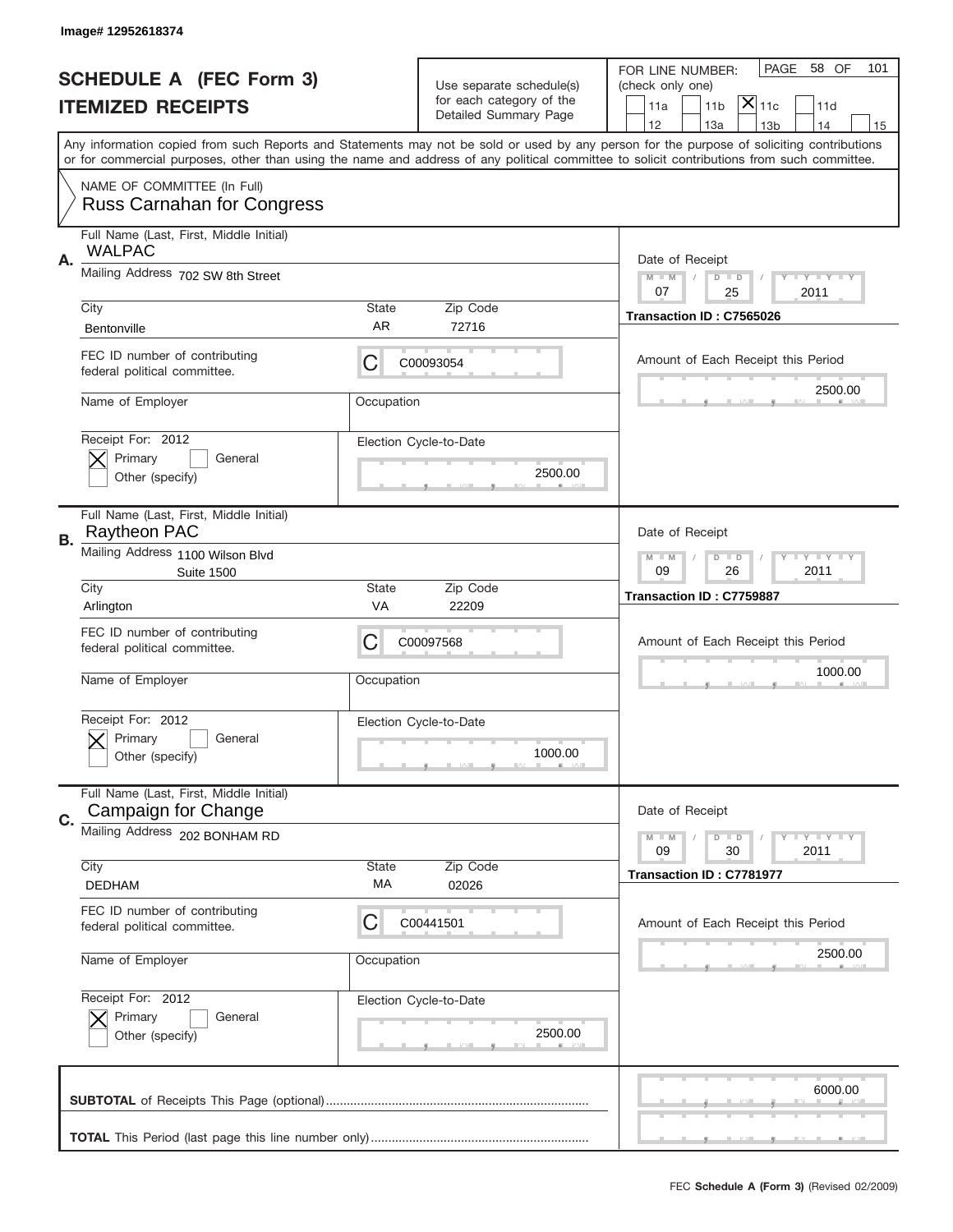|           | Image# 12952618375                                                                      |             |                                                      |                                                                                                                                                                                                                                                                                         |
|-----------|-----------------------------------------------------------------------------------------|-------------|------------------------------------------------------|-----------------------------------------------------------------------------------------------------------------------------------------------------------------------------------------------------------------------------------------------------------------------------------------|
|           | <b>SCHEDULE A (FEC Form 3)</b>                                                          |             |                                                      | PAGE 59 OF<br>101<br>FOR LINE NUMBER:                                                                                                                                                                                                                                                   |
|           | <b>ITEMIZED RECEIPTS</b>                                                                |             | Use separate schedule(s)<br>for each category of the | (check only one)<br>$ \mathsf{X} _{\mathsf{11c}}$<br>11 <sub>b</sub><br>11d<br>11a                                                                                                                                                                                                      |
|           |                                                                                         |             | Detailed Summary Page                                | 12<br>13a<br>13 <sub>b</sub><br>14<br>15                                                                                                                                                                                                                                                |
|           |                                                                                         |             |                                                      | Any information copied from such Reports and Statements may not be sold or used by any person for the purpose of soliciting contributions<br>or for commercial purposes, other than using the name and address of any political committee to solicit contributions from such committee. |
|           | NAME OF COMMITTEE (In Full)<br><b>Russ Carnahan for Congress</b>                        |             |                                                      |                                                                                                                                                                                                                                                                                         |
| Α.        | Full Name (Last, First, Middle Initial)<br>ROHO PAC                                     |             |                                                      | Date of Receipt                                                                                                                                                                                                                                                                         |
|           | Mailing Address 100 Florida Avenue                                                      |             |                                                      | $M - M$<br><b>LY LY LY</b><br>$D$ $D$<br>09<br>30<br>2011                                                                                                                                                                                                                               |
|           | City                                                                                    | State       | Zip Code                                             | Transaction ID: C7782017                                                                                                                                                                                                                                                                |
|           | <b>Belleville</b>                                                                       | IL          | 62221                                                |                                                                                                                                                                                                                                                                                         |
|           | FEC ID number of contributing<br>federal political committee.                           | C           | C00448530                                            | Amount of Each Receipt this Period<br>1500.00                                                                                                                                                                                                                                           |
|           | Name of Employer                                                                        | Occupation  |                                                      |                                                                                                                                                                                                                                                                                         |
|           | Receipt For: 2012                                                                       |             | Election Cycle-to-Date                               |                                                                                                                                                                                                                                                                                         |
|           | Primary<br>General<br>Other (specify)                                                   |             | 1500.00                                              |                                                                                                                                                                                                                                                                                         |
|           |                                                                                         |             |                                                      |                                                                                                                                                                                                                                                                                         |
| <b>B.</b> | Full Name (Last, First, Middle Initial)<br><b>Southwest Airlines Pilots Association</b> |             |                                                      | Date of Receipt                                                                                                                                                                                                                                                                         |
|           | Mailing Address 1450 EMPIRE CENTRAL DR SUITE 737                                        |             |                                                      | <b>LY LY LY</b><br>$M$ $M$<br>$D$ $D$                                                                                                                                                                                                                                                   |
|           | City                                                                                    | State       | Zip Code                                             | 09<br>30<br>2011                                                                                                                                                                                                                                                                        |
|           | <b>DALLAS</b>                                                                           | ТX          | 75247                                                | Transaction ID: C7782077                                                                                                                                                                                                                                                                |
|           |                                                                                         |             |                                                      |                                                                                                                                                                                                                                                                                         |
|           | FEC ID number of contributing<br>federal political committee.                           | С           | C00360669                                            | Amount of Each Receipt this Period                                                                                                                                                                                                                                                      |
|           | Name of Employer                                                                        | Occupation  |                                                      | 2500.00                                                                                                                                                                                                                                                                                 |
|           | Receipt For: 2012                                                                       |             | Election Cycle-to-Date                               |                                                                                                                                                                                                                                                                                         |
|           | General<br>Primary                                                                      |             |                                                      |                                                                                                                                                                                                                                                                                         |
|           | Other (specify)                                                                         |             | 2500.00                                              |                                                                                                                                                                                                                                                                                         |
|           | Full Name (Last, First, Middle Initial)<br><b>UTU PAC</b>                               |             |                                                      | Date of Receipt                                                                                                                                                                                                                                                                         |
| C.        | Mailing Address 24950 COUNTRY CLUB BLVD, STE 340                                        |             |                                                      | <b>LYLYLY</b><br>$M - M$<br>$D$ $D$                                                                                                                                                                                                                                                     |
|           | City                                                                                    |             |                                                      | 09<br>2011<br>16                                                                                                                                                                                                                                                                        |
|           | NORTH OLMSTED                                                                           | State<br>OH | Zip Code<br>44070                                    | Transaction ID: C7732317                                                                                                                                                                                                                                                                |
|           | FEC ID number of contributing<br>federal political committee.                           | C           | C00001636                                            | Amount of Each Receipt this Period                                                                                                                                                                                                                                                      |
|           | Name of Employer                                                                        | Occupation  |                                                      | 2500.00                                                                                                                                                                                                                                                                                 |
|           | Receipt For: 2012                                                                       |             | Election Cycle-to-Date                               |                                                                                                                                                                                                                                                                                         |
|           | Primary<br>General                                                                      |             |                                                      |                                                                                                                                                                                                                                                                                         |
|           | Other (specify)                                                                         |             | 2500.00                                              |                                                                                                                                                                                                                                                                                         |
|           |                                                                                         |             |                                                      | 6500.00                                                                                                                                                                                                                                                                                 |
|           |                                                                                         |             |                                                      |                                                                                                                                                                                                                                                                                         |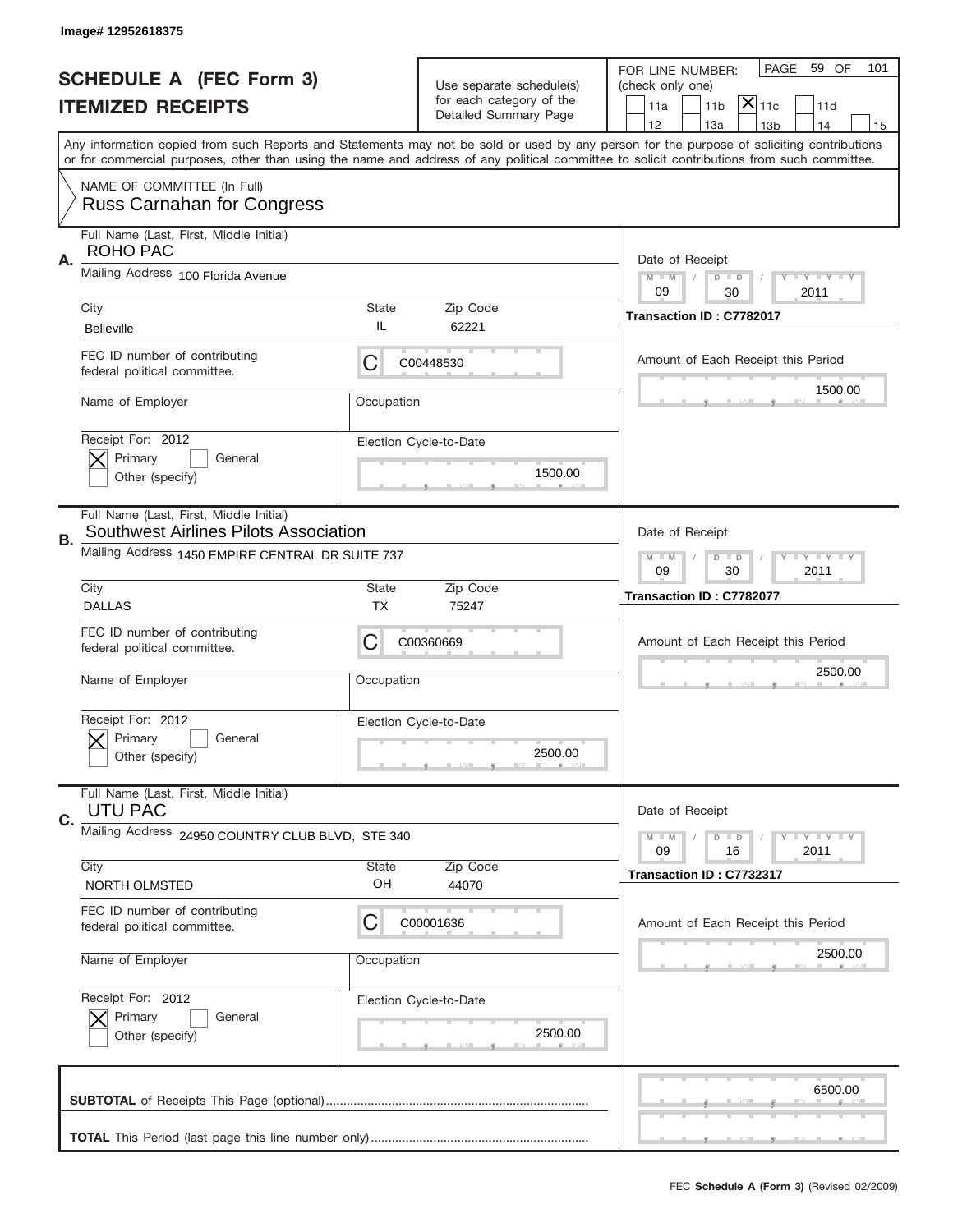|    | Image# 12952618376                                                                    |             |                                                                               |                                                                                                                                                                                                                                                                                         |
|----|---------------------------------------------------------------------------------------|-------------|-------------------------------------------------------------------------------|-----------------------------------------------------------------------------------------------------------------------------------------------------------------------------------------------------------------------------------------------------------------------------------------|
|    | <b>SCHEDULE A (FEC Form 3)</b><br><b>ITEMIZED RECEIPTS</b>                            |             | Use separate schedule(s)<br>for each category of the<br>Detailed Summary Page | PAGE<br>60 OF<br>101<br>FOR LINE NUMBER:<br>(check only one)<br>$ \mathsf{\overline{X}} _{\mathsf{11c}}$<br>11 <sub>b</sub><br>11a<br>11d<br>12<br>13a<br>13 <sub>b</sub><br>14<br>15                                                                                                   |
|    |                                                                                       |             |                                                                               | Any information copied from such Reports and Statements may not be sold or used by any person for the purpose of soliciting contributions<br>or for commercial purposes, other than using the name and address of any political committee to solicit contributions from such committee. |
|    | NAME OF COMMITTEE (In Full)<br><b>Russ Carnahan for Congress</b>                      |             |                                                                               |                                                                                                                                                                                                                                                                                         |
| Α. | Full Name (Last, First, Middle Initial)<br><b>Amalgamated Transit Union COPE</b>      |             |                                                                               | Date of Receipt                                                                                                                                                                                                                                                                         |
|    | Mailing Address 5025 Wisconsin Avenue, NW                                             |             |                                                                               | $M - M$<br><b>LYLYLY</b><br>$D$ $D$<br>09<br>30<br>2011                                                                                                                                                                                                                                 |
|    | City<br>Washington                                                                    | State<br>DC | Zip Code<br>20016                                                             | Transaction ID: C7786027                                                                                                                                                                                                                                                                |
|    | FEC ID number of contributing<br>federal political committee.                         | C           | C00032995                                                                     | Amount of Each Receipt this Period                                                                                                                                                                                                                                                      |
|    | Name of Employer                                                                      | Occupation  |                                                                               | 2500.00                                                                                                                                                                                                                                                                                 |
|    | Receipt For: 2012<br>General<br>Primary<br>Other (specify)                            |             | Election Cycle-to-Date<br>5000.00                                             |                                                                                                                                                                                                                                                                                         |
|    | Full Name (Last, First, Middle Initial)<br><b>Realtors Poltiical Action Committee</b> |             |                                                                               | Date of Receipt                                                                                                                                                                                                                                                                         |
| В. | Mailing Address 430 N. Michigan Ave.                                                  |             |                                                                               | <b>LYLYLY</b><br>$M - M$<br>$D$ $D$<br>08<br>25<br>2011                                                                                                                                                                                                                                 |
|    | City<br>Chicago                                                                       | State<br>IL | Zip Code<br>60611                                                             | Transaction ID: C7622398                                                                                                                                                                                                                                                                |
|    |                                                                                       |             |                                                                               |                                                                                                                                                                                                                                                                                         |
|    | FEC ID number of contributing<br>federal political committee.                         | C           | C00030718                                                                     | Amount of Each Receipt this Period                                                                                                                                                                                                                                                      |
|    | Name of Employer                                                                      | Occupation  |                                                                               | 1000.00                                                                                                                                                                                                                                                                                 |
|    | Receipt For: 2012<br>Primary<br>General<br>Other (specify)                            |             | Election Cycle-to-Date<br>2000.00                                             |                                                                                                                                                                                                                                                                                         |
|    | Full Name (Last, First, Middle Initial)<br><b>HEALPAC</b>                             |             |                                                                               | Date of Receipt                                                                                                                                                                                                                                                                         |
| C. | Mailing Address PO Box 240513                                                         |             |                                                                               | $T + Y = Y + Y$<br>$M$ $M$<br>$D$ $D$<br>09<br>30<br>2011                                                                                                                                                                                                                               |
|    | City<br><b>Ballwin</b>                                                                | State<br>МO | Zip Code<br>63024                                                             | Transaction ID: C7775978                                                                                                                                                                                                                                                                |
|    | FEC ID number of contributing<br>federal political committee.                         | C           | C00478362                                                                     | Amount of Each Receipt this Period                                                                                                                                                                                                                                                      |
|    | Name of Employer                                                                      | Occupation  |                                                                               | 500.00                                                                                                                                                                                                                                                                                  |
|    | Receipt For: 2012<br>Primary<br>General<br>Other (specify)                            |             | Election Cycle-to-Date<br>1000.00                                             |                                                                                                                                                                                                                                                                                         |
|    |                                                                                       |             |                                                                               | 4000.00                                                                                                                                                                                                                                                                                 |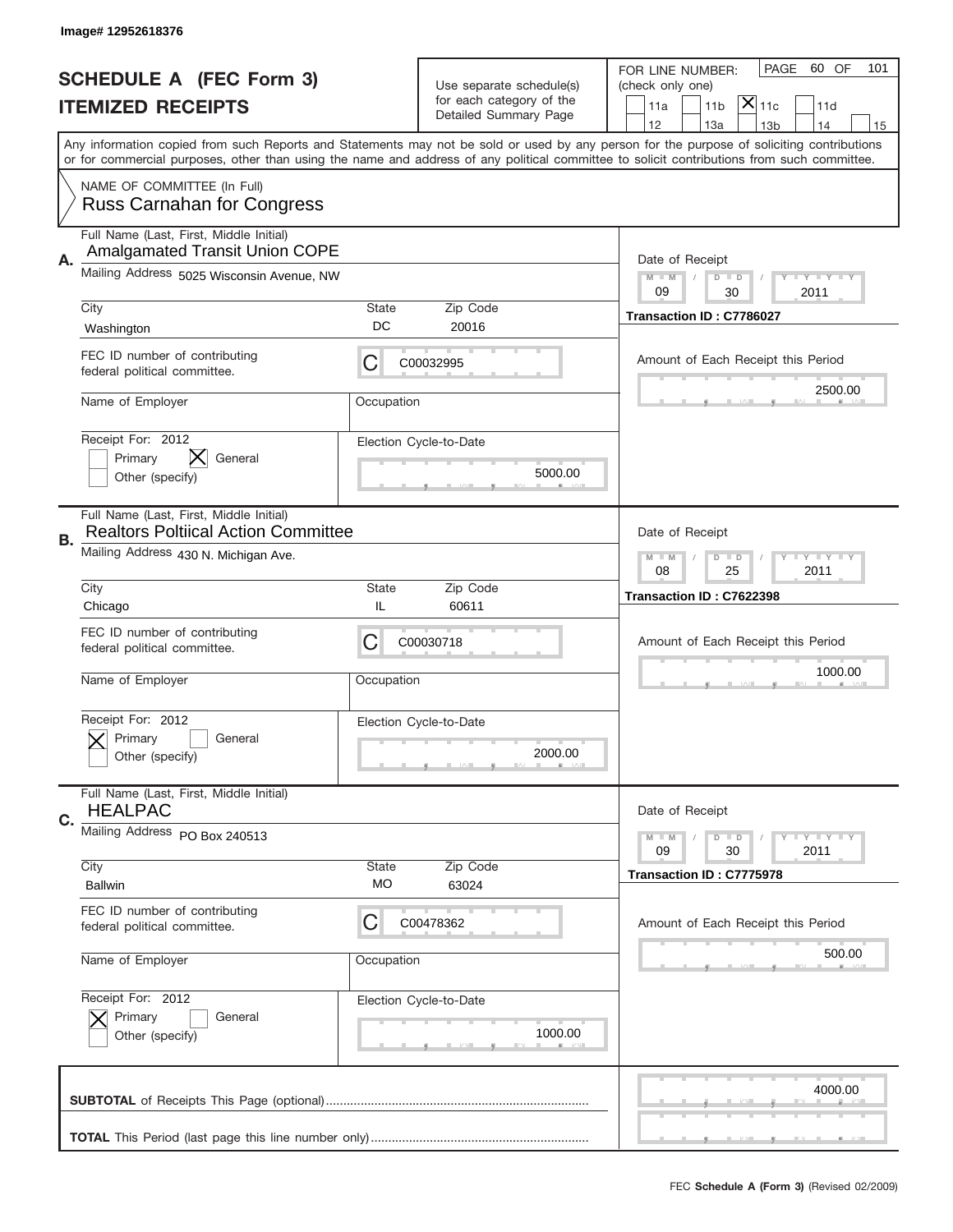|                                | Image# 12952618377                                                                            |             |                                                      |                                                                                                                                                                                                                                                                                         |
|--------------------------------|-----------------------------------------------------------------------------------------------|-------------|------------------------------------------------------|-----------------------------------------------------------------------------------------------------------------------------------------------------------------------------------------------------------------------------------------------------------------------------------------|
| <b>SCHEDULE A (FEC Form 3)</b> |                                                                                               |             |                                                      | PAGE<br>61 OF<br>101<br>FOR LINE NUMBER:                                                                                                                                                                                                                                                |
| <b>ITEMIZED RECEIPTS</b>       |                                                                                               |             | Use separate schedule(s)<br>for each category of the | (check only one)<br>$ \overline{\mathsf{X}} _{\mathsf{11c}}$<br>11 <sub>b</sub><br>11a<br>11d                                                                                                                                                                                           |
|                                |                                                                                               |             | Detailed Summary Page                                | 12<br>13a<br>14<br>13 <sub>b</sub><br>15                                                                                                                                                                                                                                                |
|                                |                                                                                               |             |                                                      | Any information copied from such Reports and Statements may not be sold or used by any person for the purpose of soliciting contributions<br>or for commercial purposes, other than using the name and address of any political committee to solicit contributions from such committee. |
|                                | NAME OF COMMITTEE (In Full)<br><b>Russ Carnahan for Congress</b>                              |             |                                                      |                                                                                                                                                                                                                                                                                         |
|                                | Full Name (Last, First, Middle Initial)<br>Branch 343 National Association of Letter Carriers |             |                                                      |                                                                                                                                                                                                                                                                                         |
| А.                             | Mailing Address 2225 Blendon Pl.                                                              |             |                                                      | Date of Receipt<br>$M - M$<br><b>LEY LEY LEY</b><br>$D$ $D$<br>09<br>13<br>2011                                                                                                                                                                                                         |
|                                | City<br>Saint Louis                                                                           | State<br>MO | Zip Code<br>63143                                    | Transaction ID: C7671598                                                                                                                                                                                                                                                                |
|                                | FEC ID number of contributing<br>federal political committee.                                 | C           | C00140772                                            | Amount of Each Receipt this Period                                                                                                                                                                                                                                                      |
|                                | Name of Employer                                                                              | Occupation  |                                                      | 500.00                                                                                                                                                                                                                                                                                  |
|                                | Receipt For: 2012<br>Primary<br>General<br>Other (specify)                                    |             | Election Cycle-to-Date<br>1500.00                    |                                                                                                                                                                                                                                                                                         |
| В.                             | Full Name (Last, First, Middle Initial)<br><b>Novartis Corporation PAC</b>                    |             |                                                      | Date of Receipt                                                                                                                                                                                                                                                                         |
|                                | Mailing Address 701 Pennsylvania Avenue NW<br>Suite 72                                        |             |                                                      | <b>LEY LEY LEY</b><br>$M - M$<br>$D$ $D$<br>09<br>26<br>2011                                                                                                                                                                                                                            |
|                                | City                                                                                          | State       | Zip Code                                             | Transaction ID: C7759889                                                                                                                                                                                                                                                                |
|                                | Washington                                                                                    | DC          | 20004                                                |                                                                                                                                                                                                                                                                                         |
|                                | FEC ID number of contributing<br>federal political committee.                                 | C           | C00033969                                            | Amount of Each Receipt this Period                                                                                                                                                                                                                                                      |
|                                | Name of Employer                                                                              | Occupation  |                                                      | 1000.00                                                                                                                                                                                                                                                                                 |
|                                | Receipt For: 2012<br>Primary<br>General<br>Other (specify)                                    |             | Election Cycle-to-Date<br>1000.00                    |                                                                                                                                                                                                                                                                                         |
|                                | Full Name (Last, First, Middle Initial)<br><b>NSSGA ROCKPAC</b>                               |             |                                                      | Date of Receipt                                                                                                                                                                                                                                                                         |
| C.                             | Mailing Address 1605 King Street                                                              |             |                                                      | <b>LYLYLY</b><br>$D$ $D$<br>$M - M$<br>09<br>2011<br>30                                                                                                                                                                                                                                 |
|                                | City<br>Alexandria                                                                            | State<br>VA | Zip Code<br>22314                                    | Transaction ID: C7781989                                                                                                                                                                                                                                                                |
|                                | FEC ID number of contributing<br>federal political committee.                                 | C           | C00089458                                            | Amount of Each Receipt this Period                                                                                                                                                                                                                                                      |
|                                | Name of Employer                                                                              | Occupation  |                                                      | 1000.00                                                                                                                                                                                                                                                                                 |
|                                | Receipt For: 2012<br>Primary<br>General<br>Other (specify)                                    |             | Election Cycle-to-Date<br>1000.00                    |                                                                                                                                                                                                                                                                                         |
|                                |                                                                                               |             |                                                      | 2500.00                                                                                                                                                                                                                                                                                 |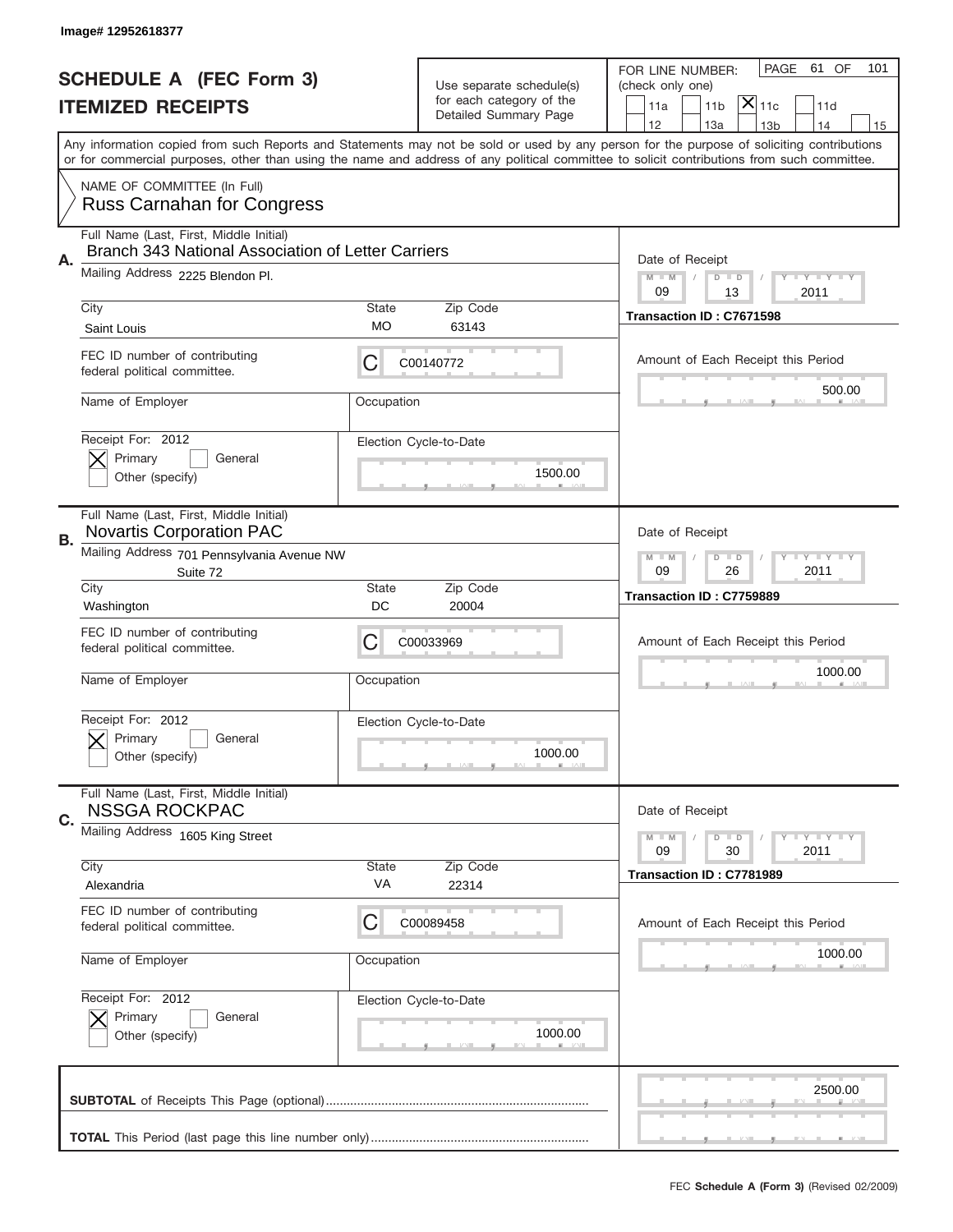|    | Image# 12952618378                                                                       |                                                                                                                                                                                                                                                                                         |                                                                               |                                                                                                                                                                                   |  |  |
|----|------------------------------------------------------------------------------------------|-----------------------------------------------------------------------------------------------------------------------------------------------------------------------------------------------------------------------------------------------------------------------------------------|-------------------------------------------------------------------------------|-----------------------------------------------------------------------------------------------------------------------------------------------------------------------------------|--|--|
|    | <b>SCHEDULE A (FEC Form 3)</b><br><b>ITEMIZED RECEIPTS</b>                               |                                                                                                                                                                                                                                                                                         | Use separate schedule(s)<br>for each category of the<br>Detailed Summary Page | PAGE 62 OF<br>101<br>FOR LINE NUMBER:<br>(check only one)<br>$\overline{ {\mathsf X} }_{\text{11c}}$<br>11a<br>11 <sub>b</sub><br>11d<br>12<br>13a<br>13 <sub>b</sub><br>14<br>15 |  |  |
|    |                                                                                          | Any information copied from such Reports and Statements may not be sold or used by any person for the purpose of soliciting contributions<br>or for commercial purposes, other than using the name and address of any political committee to solicit contributions from such committee. |                                                                               |                                                                                                                                                                                   |  |  |
|    | NAME OF COMMITTEE (In Full)<br><b>Russ Carnahan for Congress</b>                         |                                                                                                                                                                                                                                                                                         |                                                                               |                                                                                                                                                                                   |  |  |
|    | Full Name (Last, First, Middle Initial)<br>DELOITTE FEDERAL POLITICAL ACTION COMMITTEE   |                                                                                                                                                                                                                                                                                         |                                                                               |                                                                                                                                                                                   |  |  |
| Α. | Mailing Address P.O. BOX 365                                                             |                                                                                                                                                                                                                                                                                         |                                                                               | Date of Receipt<br>$M - M$<br><b>LY LY LY</b><br>$D$ $D$<br>08<br>19<br>2011                                                                                                      |  |  |
|    | City                                                                                     | State<br>DC                                                                                                                                                                                                                                                                             | Zip Code<br>20044                                                             | Transaction ID: C7567989                                                                                                                                                          |  |  |
|    | <b>WASHINGTON</b><br>FEC ID number of contributing<br>federal political committee.       | С                                                                                                                                                                                                                                                                                       | C00211318                                                                     | Amount of Each Receipt this Period                                                                                                                                                |  |  |
|    | Name of Employer                                                                         | Occupation                                                                                                                                                                                                                                                                              |                                                                               | 2000.00                                                                                                                                                                           |  |  |
|    | Receipt For: 2012<br>Primary<br>General<br>Other (specify)                               |                                                                                                                                                                                                                                                                                         | Election Cycle-to-Date<br>2000.00                                             |                                                                                                                                                                                   |  |  |
| В. | Full Name (Last, First, Middle Initial)<br><b>Edward Jones PAC</b>                       |                                                                                                                                                                                                                                                                                         |                                                                               | Date of Receipt                                                                                                                                                                   |  |  |
|    | Mailing Address 12555 Manchester Rd                                                      |                                                                                                                                                                                                                                                                                         |                                                                               | <b>LEYTEY LEY</b><br>$M - M$<br>$D$ $D$<br>09<br>13<br>2011                                                                                                                       |  |  |
|    | City<br>Des Peres                                                                        | State<br><b>MO</b>                                                                                                                                                                                                                                                                      | Zip Code<br>63131-3710                                                        | Transaction ID: C7671619                                                                                                                                                          |  |  |
|    | FEC ID number of contributing<br>federal political committee.                            | C<br>C00410407                                                                                                                                                                                                                                                                          |                                                                               | Amount of Each Receipt this Period                                                                                                                                                |  |  |
|    | Name of Employer                                                                         | Occupation                                                                                                                                                                                                                                                                              |                                                                               | 1000.00                                                                                                                                                                           |  |  |
|    | Receipt For: 2012<br>Primary<br>General<br>Other (specify)                               |                                                                                                                                                                                                                                                                                         | Election Cycle-to-Date<br>3000.00                                             |                                                                                                                                                                                   |  |  |
|    | Full Name (Last, First, Middle Initial)<br>Carpenters' Legislative Improvement Committee |                                                                                                                                                                                                                                                                                         |                                                                               | Date of Receipt                                                                                                                                                                   |  |  |
| C. | Mailing Address 101 Constitution Ave. NW, 10th Flo                                       |                                                                                                                                                                                                                                                                                         |                                                                               | $I - Y - I - Y - I - Y$<br>$M - M$<br>$D$ $D$                                                                                                                                     |  |  |
|    | City<br>Washington                                                                       | State<br>DC                                                                                                                                                                                                                                                                             | Zip Code<br>20001                                                             | 29<br>2011<br>09<br>Transaction ID: C7782021A                                                                                                                                     |  |  |
|    | FEC ID number of contributing<br>federal political committee.                            | С                                                                                                                                                                                                                                                                                       | C00001016                                                                     | Amount of Each Receipt this Period                                                                                                                                                |  |  |
|    | Name of Employer<br>Occupation                                                           |                                                                                                                                                                                                                                                                                         |                                                                               | 5000.00                                                                                                                                                                           |  |  |
|    | Receipt For: 2012<br>Primary<br>General<br>Other (specify)                               |                                                                                                                                                                                                                                                                                         | Election Cycle-to-Date<br>10000.00                                            | * Earmarked Contribution: See Below                                                                                                                                               |  |  |
|    |                                                                                          | 8000.00                                                                                                                                                                                                                                                                                 |                                                                               |                                                                                                                                                                                   |  |  |
|    | FEC Schedule A (Form 3) (Revised 02/2009)                                                |                                                                                                                                                                                                                                                                                         |                                                                               |                                                                                                                                                                                   |  |  |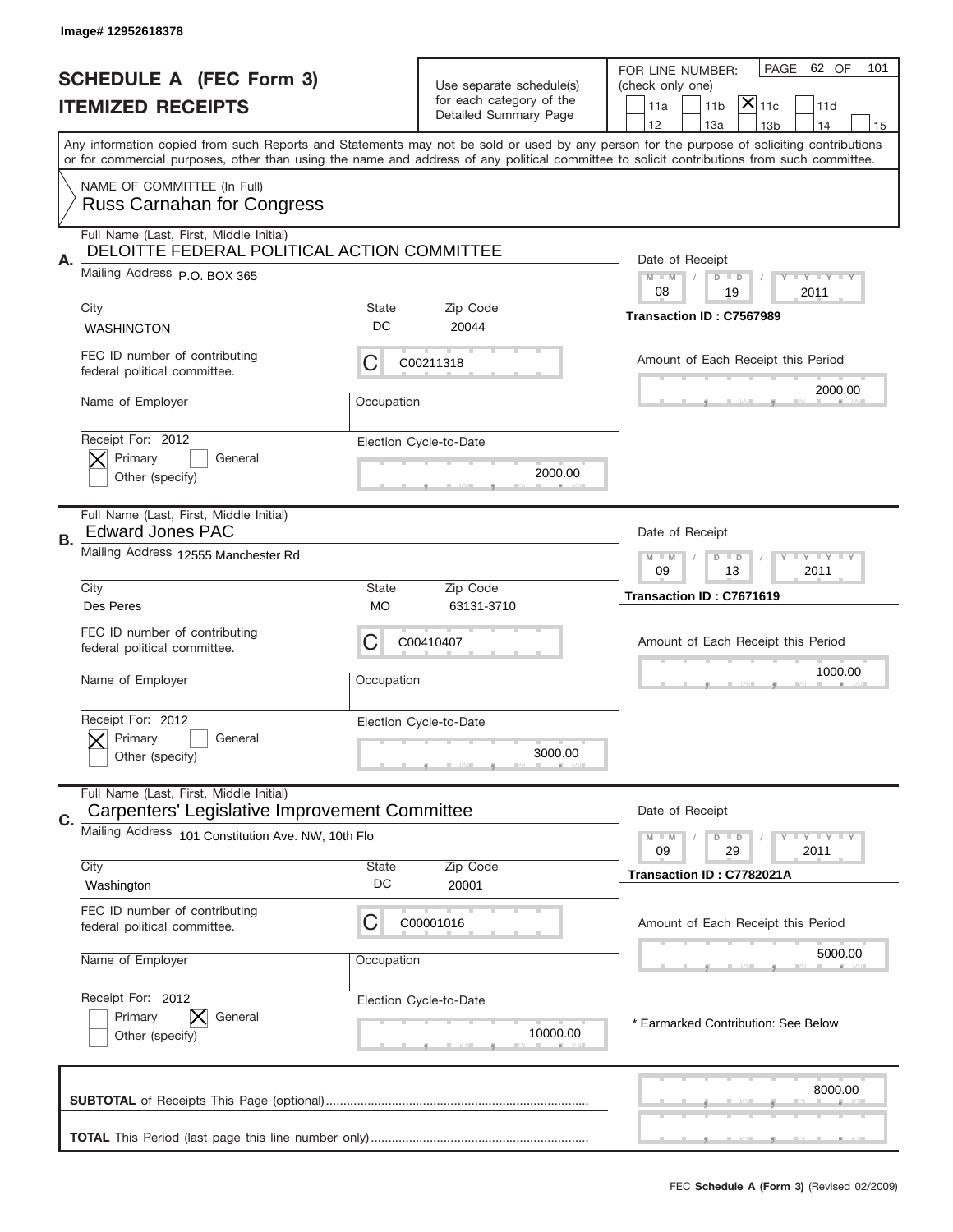|    | Image# 12952618379                                                        |                                   |                                                              |                                                                                                                                                                                                                                                                                         |
|----|---------------------------------------------------------------------------|-----------------------------------|--------------------------------------------------------------|-----------------------------------------------------------------------------------------------------------------------------------------------------------------------------------------------------------------------------------------------------------------------------------------|
|    | <b>SCHEDULE A (FEC Form 3)</b><br><b>ITEMIZED RECEIPTS</b>                |                                   | Use separate schedule(s)<br>for each category of the         | PAGE<br>63 OF<br>101<br>FOR LINE NUMBER:<br>(check only one)<br>$ \mathsf{\overline{X}} _{\mathsf{11c}}$<br>11 <sub>b</sub><br>11d<br>11a                                                                                                                                               |
|    |                                                                           |                                   | Detailed Summary Page                                        | 12<br>14<br>13a<br>13 <sub>b</sub><br>15                                                                                                                                                                                                                                                |
|    |                                                                           |                                   |                                                              | Any information copied from such Reports and Statements may not be sold or used by any person for the purpose of soliciting contributions<br>or for commercial purposes, other than using the name and address of any political committee to solicit contributions from such committee. |
|    | NAME OF COMMITTEE (In Full)<br><b>Russ Carnahan for Congress</b>          |                                   |                                                              |                                                                                                                                                                                                                                                                                         |
|    | Full Name (Last, First, Middle Initial)<br><b>AMERIPAC</b>                |                                   |                                                              |                                                                                                                                                                                                                                                                                         |
| Α. | Mailing Address 607 14th Street, NW, Suite 800                            |                                   |                                                              | Date of Receipt<br>$M$ M<br>$T - Y = -Y$<br>$D$ $D$                                                                                                                                                                                                                                     |
|    | City                                                                      | State                             | Zip Code                                                     | 09<br>30<br>2011                                                                                                                                                                                                                                                                        |
|    | Washington                                                                | DC                                | 20005                                                        | Transaction ID: C7782021AB                                                                                                                                                                                                                                                              |
|    | FEC ID number of contributing<br>federal political committee.             | C                                 | C00271338                                                    | Amount of Each Receipt this Period                                                                                                                                                                                                                                                      |
|    | Name of Employer                                                          | Occupation                        |                                                              | 5000.00                                                                                                                                                                                                                                                                                 |
|    | Receipt For: 2012                                                         |                                   | Conduit total listed in Agg. field<br>Election Cycle-to-Date | [MEMO ITEM]                                                                                                                                                                                                                                                                             |
|    | General<br>Primary                                                        |                                   |                                                              | Note: Above Contribution earmarked through this                                                                                                                                                                                                                                         |
|    | Other (specify)                                                           |                                   | 7000.00                                                      | organization.                                                                                                                                                                                                                                                                           |
| В. | Full Name (Last, First, Middle Initial)<br><b>Comcast Corporation PAC</b> |                                   |                                                              | Date of Receipt                                                                                                                                                                                                                                                                         |
|    | Mailing Address 1701 JFK Blvd, 49th Floor<br>35th Floor                   |                                   |                                                              | $D$ $D$<br>$Y - Y - Y - Y - Y$<br>$M - M$<br>$\sqrt{2}$<br>09<br>27<br>2011                                                                                                                                                                                                             |
|    | City                                                                      | State<br><b>PA</b>                | Zip Code<br>19103                                            | Transaction ID: C7781985                                                                                                                                                                                                                                                                |
|    | Philadelphia<br>FEC ID number of contributing                             |                                   |                                                              |                                                                                                                                                                                                                                                                                         |
|    | federal political committee.                                              | C                                 | C00248716                                                    | Amount of Each Receipt this Period                                                                                                                                                                                                                                                      |
|    | Name of Employer                                                          | Occupation                        |                                                              | 1000.00                                                                                                                                                                                                                                                                                 |
|    | Receipt For: 2012<br>General<br>Primary<br>Other (specify)                | Election Cycle-to-Date<br>3500.00 |                                                              |                                                                                                                                                                                                                                                                                         |
|    | Full Name (Last, First, Middle Initial)<br><b>AMERIPAC</b>                |                                   |                                                              | Date of Receipt                                                                                                                                                                                                                                                                         |
| C. | Mailing Address<br>607 14th Street, NW, Suite 800                         |                                   |                                                              | <b>LYLYLY</b><br>$M - M$<br>$D$ $D$                                                                                                                                                                                                                                                     |
|    |                                                                           |                                   |                                                              | 09<br>30<br>2011                                                                                                                                                                                                                                                                        |
|    | City<br>Washington                                                        | State<br>DC                       | Zip Code<br>20005                                            | Transaction ID: C7781985B                                                                                                                                                                                                                                                               |
|    | FEC ID number of contributing<br>federal political committee.             | C                                 | C00271338                                                    | Amount of Each Receipt this Period                                                                                                                                                                                                                                                      |
|    | Name of Employer                                                          | Occupation                        | Conduit total listed in Agg. field                           | 1000.00                                                                                                                                                                                                                                                                                 |
|    | Receipt For: 2012                                                         |                                   | Election Cycle-to-Date                                       |                                                                                                                                                                                                                                                                                         |
|    | Primary<br>General<br>Other (specify)                                     |                                   | 7000.00                                                      | [MEMO ITEM]<br>Note: Above Contribution earmarked through this<br>organization.                                                                                                                                                                                                         |
|    |                                                                           |                                   |                                                              | 1000.00                                                                                                                                                                                                                                                                                 |
|    |                                                                           |                                   |                                                              |                                                                                                                                                                                                                                                                                         |
|    |                                                                           |                                   |                                                              |                                                                                                                                                                                                                                                                                         |
|    |                                                                           |                                   |                                                              | FEC Schedule A (Form 3) (Revised 02/2009)                                                                                                                                                                                                                                               |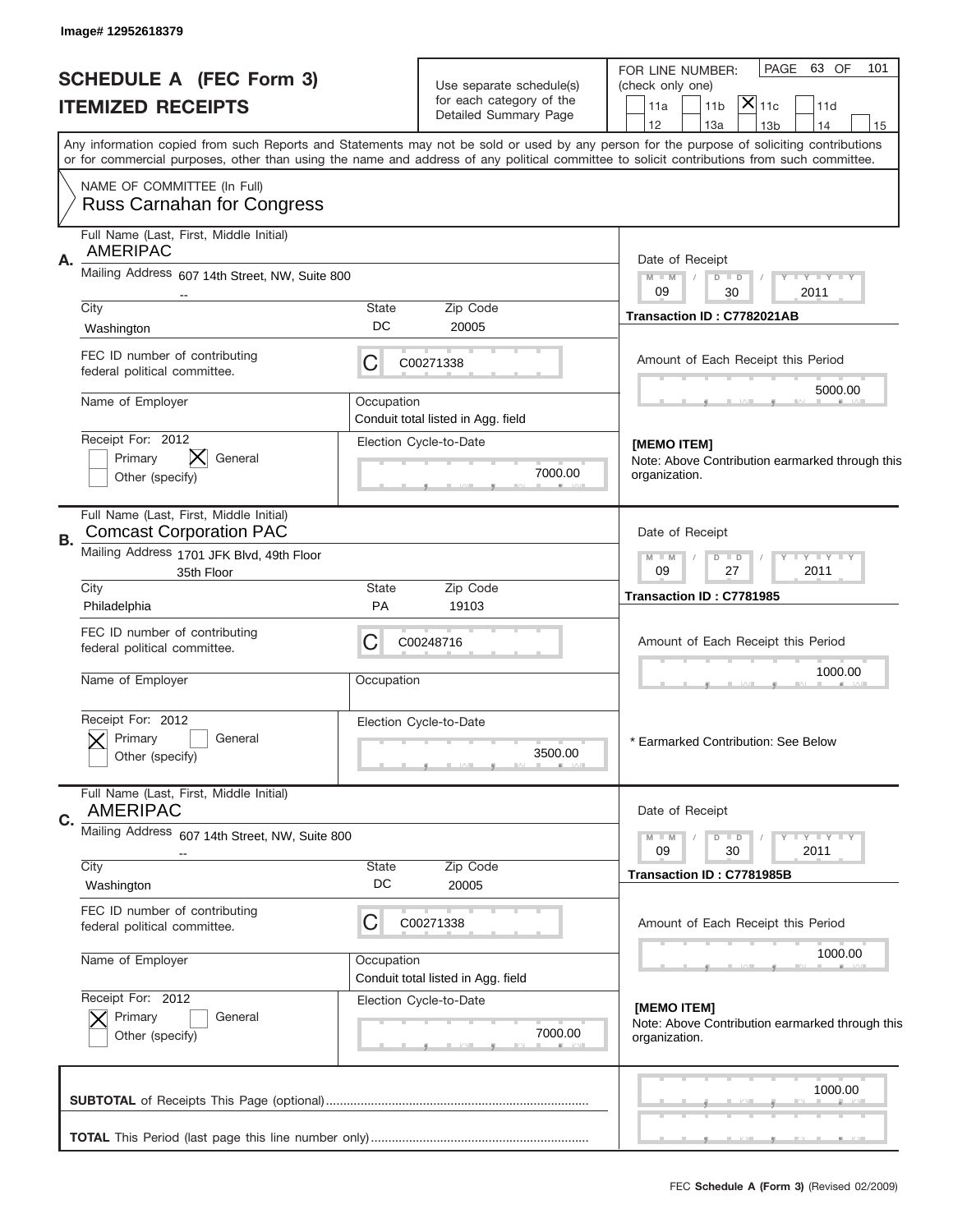|    | Image# 12952618380                                                |                    |                                                                               |                                                                                                                                                                                                                                                                                                                                     |  |  |
|----|-------------------------------------------------------------------|--------------------|-------------------------------------------------------------------------------|-------------------------------------------------------------------------------------------------------------------------------------------------------------------------------------------------------------------------------------------------------------------------------------------------------------------------------------|--|--|
|    | <b>SCHEDULE A (FEC Form 3)</b><br><b>ITEMIZED RECEIPTS</b>        |                    | Use separate schedule(s)<br>for each category of the<br>Detailed Summary Page | 64 OF<br>PAGE<br>101<br>FOR LINE NUMBER:<br>(check only one)<br>$\overline{\mathsf{x}} _{\text{11c}}$<br>11 <sub>b</sub><br>11d<br>11a                                                                                                                                                                                              |  |  |
|    |                                                                   |                    |                                                                               | 12<br>13a<br>14<br>13 <sub>b</sub><br>15<br>Any information copied from such Reports and Statements may not be sold or used by any person for the purpose of soliciting contributions<br>or for commercial purposes, other than using the name and address of any political committee to solicit contributions from such committee. |  |  |
|    | NAME OF COMMITTEE (In Full)<br><b>Russ Carnahan for Congress</b>  |                    |                                                                               |                                                                                                                                                                                                                                                                                                                                     |  |  |
|    | Full Name (Last, First, Middle Initial)                           |                    |                                                                               |                                                                                                                                                                                                                                                                                                                                     |  |  |
| А. | Wine and Spirits Wholesalers of America, Inc. Poli                |                    |                                                                               | Date of Receipt                                                                                                                                                                                                                                                                                                                     |  |  |
|    | Mailing Address 805 Fifteenth St., NW                             |                    |                                                                               | <b>LEY LEY LEY</b><br>$M - M$<br>$D$ $D$<br>09<br>20<br>2011                                                                                                                                                                                                                                                                        |  |  |
|    | Suite 430<br>City                                                 | <b>State</b>       | Zip Code                                                                      | Transaction ID: C7760155                                                                                                                                                                                                                                                                                                            |  |  |
|    | Washington                                                        | DC                 | 20005                                                                         |                                                                                                                                                                                                                                                                                                                                     |  |  |
|    | FEC ID number of contributing<br>federal political committee.     | С                  | C00147173                                                                     | Amount of Each Receipt this Period                                                                                                                                                                                                                                                                                                  |  |  |
|    | Name of Employer                                                  | Occupation         |                                                                               | 1000.00                                                                                                                                                                                                                                                                                                                             |  |  |
|    | Receipt For: 2012<br>Primary<br>General<br>Other (specify)        |                    | Election Cycle-to-Date<br>1000.00                                             | * Earmarked Contribution: See Below                                                                                                                                                                                                                                                                                                 |  |  |
| В. | Full Name (Last, First, Middle Initial)<br><b>AMERIPAC</b>        |                    |                                                                               | Date of Receipt                                                                                                                                                                                                                                                                                                                     |  |  |
|    | Mailing Address 607 14th Street, NW, Suite 800                    |                    |                                                                               | <b>LEY LEY LEY</b><br>$M - M$<br>$D$ $D$<br>09<br>29<br>2011                                                                                                                                                                                                                                                                        |  |  |
|    | City<br>Washington                                                | <b>State</b><br>DC | Zip Code<br>20005                                                             | Transaction ID: C7760155B                                                                                                                                                                                                                                                                                                           |  |  |
|    | FEC ID number of contributing<br>federal political committee.     | С<br>C00271338     |                                                                               | Amount of Each Receipt this Period                                                                                                                                                                                                                                                                                                  |  |  |
|    | Name of Employer                                                  | Occupation         | Conduit total listed in Agg. field                                            | 1000.00                                                                                                                                                                                                                                                                                                                             |  |  |
|    | Receipt For: 2012<br>Primary<br>General<br>Other (specify)        |                    | Election Cycle-to-Date<br>7000.00                                             | [MEMO ITEM]<br>Note: Above Contribution earmarked through this<br>organization.                                                                                                                                                                                                                                                     |  |  |
|    | Full Name (Last, First, Middle Initial)<br><b>Victory NOW PAC</b> |                    |                                                                               | Date of Receipt                                                                                                                                                                                                                                                                                                                     |  |  |
| C. | Mailing Address 10605 CONCORD ST. -- STE. 202                     |                    |                                                                               | <b>LYLYLY</b><br>$M - M$<br>$D$ $D$                                                                                                                                                                                                                                                                                                 |  |  |
|    | Suite 202                                                         |                    |                                                                               | 2011<br>09<br>30                                                                                                                                                                                                                                                                                                                    |  |  |
|    | City<br><b>KENSINGTON</b>                                         | <b>State</b><br>MD | Zip Code<br>20895                                                             | Transaction ID: C7782002A                                                                                                                                                                                                                                                                                                           |  |  |
|    | FEC ID number of contributing<br>federal political committee.     | С                  | C00416743                                                                     | Amount of Each Receipt this Period                                                                                                                                                                                                                                                                                                  |  |  |
|    | Name of Employer                                                  | Occupation         |                                                                               | 1000.00                                                                                                                                                                                                                                                                                                                             |  |  |
|    | Receipt For: 2012                                                 |                    | Election Cycle-to-Date                                                        |                                                                                                                                                                                                                                                                                                                                     |  |  |
|    | Primary<br>General<br>Other (specify)                             |                    | 1000.00                                                                       | * Earmarked Contribution: See Below                                                                                                                                                                                                                                                                                                 |  |  |
|    |                                                                   |                    |                                                                               | 2000.00                                                                                                                                                                                                                                                                                                                             |  |  |
|    | FEC Schedule A (Form 3) (Revised 02/2009)                         |                    |                                                                               |                                                                                                                                                                                                                                                                                                                                     |  |  |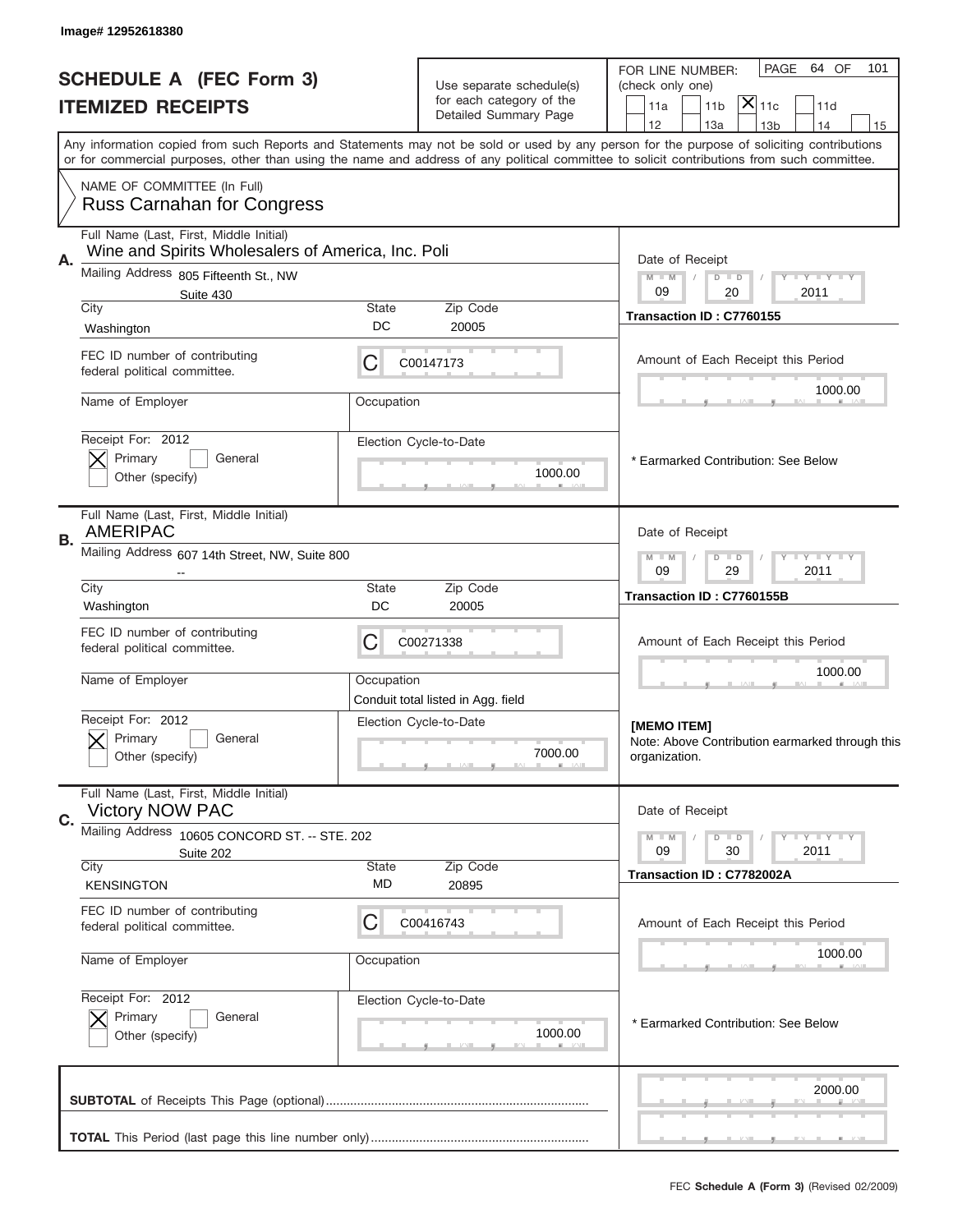|    | Image# 12952618381                                                                                                                        |             |                                                                               |                                                                                                                                            |
|----|-------------------------------------------------------------------------------------------------------------------------------------------|-------------|-------------------------------------------------------------------------------|--------------------------------------------------------------------------------------------------------------------------------------------|
|    | <b>SCHEDULE A (FEC Form 3)</b><br><b>ITEMIZED RECEIPTS</b>                                                                                |             | Use separate schedule(s)<br>for each category of the<br>Detailed Summary Page | PAGE 65 OF<br>101<br>FOR LINE NUMBER:<br>(check only one)<br>$ \mathsf{\overline{X}} _{\mathsf{11c}}$<br>11a<br>11 <sub>b</sub><br>11d     |
|    | Any information copied from such Reports and Statements may not be sold or used by any person for the purpose of soliciting contributions |             |                                                                               | 12<br>13a<br>14<br>13 <sub>b</sub><br>15                                                                                                   |
|    | NAME OF COMMITTEE (In Full)<br><b>Russ Carnahan for Congress</b>                                                                          |             |                                                                               | or for commercial purposes, other than using the name and address of any political committee to solicit contributions from such committee. |
|    | Full Name (Last, First, Middle Initial)                                                                                                   |             |                                                                               |                                                                                                                                            |
| Α. | Democratic Congressional Campaign Comm.<br>Mailing Address 430 S Capitol St SE 2nd FI                                                     |             |                                                                               | Date of Receipt<br>Y LY LY LY<br>$M$ M<br>$D$ $D$<br>09<br>2011<br>30                                                                      |
|    | City<br>Washington                                                                                                                        | State<br>DC | Zip Code<br>20003                                                             | Transaction ID: C7782002AB                                                                                                                 |
|    | FEC ID number of contributing<br>federal political committee.                                                                             | C           | C00000935                                                                     | Amount of Each Receipt this Period                                                                                                         |
|    | Name of Employer<br><b>DCCC</b>                                                                                                           | Occupation  | Conduit total listed in Agg. field                                            | 1000.00                                                                                                                                    |
|    | Receipt For: 2012<br>Primary<br>General<br>Other (specify)                                                                                |             | Election Cycle-to-Date<br>1000.00                                             | <b>IMEMO ITEM1</b><br>Note: Above Contribution earmarked through this<br>organization.                                                     |
|    | Full Name (Last, First, Middle Initial)                                                                                                   |             |                                                                               | Date of Receipt                                                                                                                            |
| В. | <b>Mailing Address</b>                                                                                                                    |             |                                                                               | $Y = Y = Y + Y$<br>$M$ $M$<br>$D$ $D$                                                                                                      |
|    | City                                                                                                                                      |             |                                                                               |                                                                                                                                            |
|    | FEC ID number of contributing<br>C<br>federal political committee.                                                                        |             | Amount of Each Receipt this Period                                            |                                                                                                                                            |
|    | Name of Employer                                                                                                                          | Occupation  |                                                                               |                                                                                                                                            |
|    | Receipt For:<br>Primary<br>General<br>Other (specify)                                                                                     |             | Election Cycle-to-Date                                                        |                                                                                                                                            |
|    | Full Name (Last, First, Middle Initial)                                                                                                   |             |                                                                               |                                                                                                                                            |
| C. | <b>Mailing Address</b>                                                                                                                    |             |                                                                               | Date of Receipt<br>$D$ $D$<br>$Y - Y - Y - Y - Y$<br>$M - M$                                                                               |
|    | City                                                                                                                                      | State       | Zip Code                                                                      |                                                                                                                                            |
|    | FEC ID number of contributing<br>federal political committee.                                                                             | C           |                                                                               | Amount of Each Receipt this Period                                                                                                         |
|    | Name of Employer                                                                                                                          | Occupation  |                                                                               |                                                                                                                                            |
|    | Receipt For:<br>Primary<br>General<br>Other (specify)                                                                                     |             | Election Cycle-to-Date                                                        |                                                                                                                                            |
|    |                                                                                                                                           |             |                                                                               | 0.00<br>59759.51                                                                                                                           |
|    |                                                                                                                                           |             |                                                                               |                                                                                                                                            |
|    |                                                                                                                                           |             |                                                                               | FEC Schedule A (Form 3) (Revised 02/2009)                                                                                                  |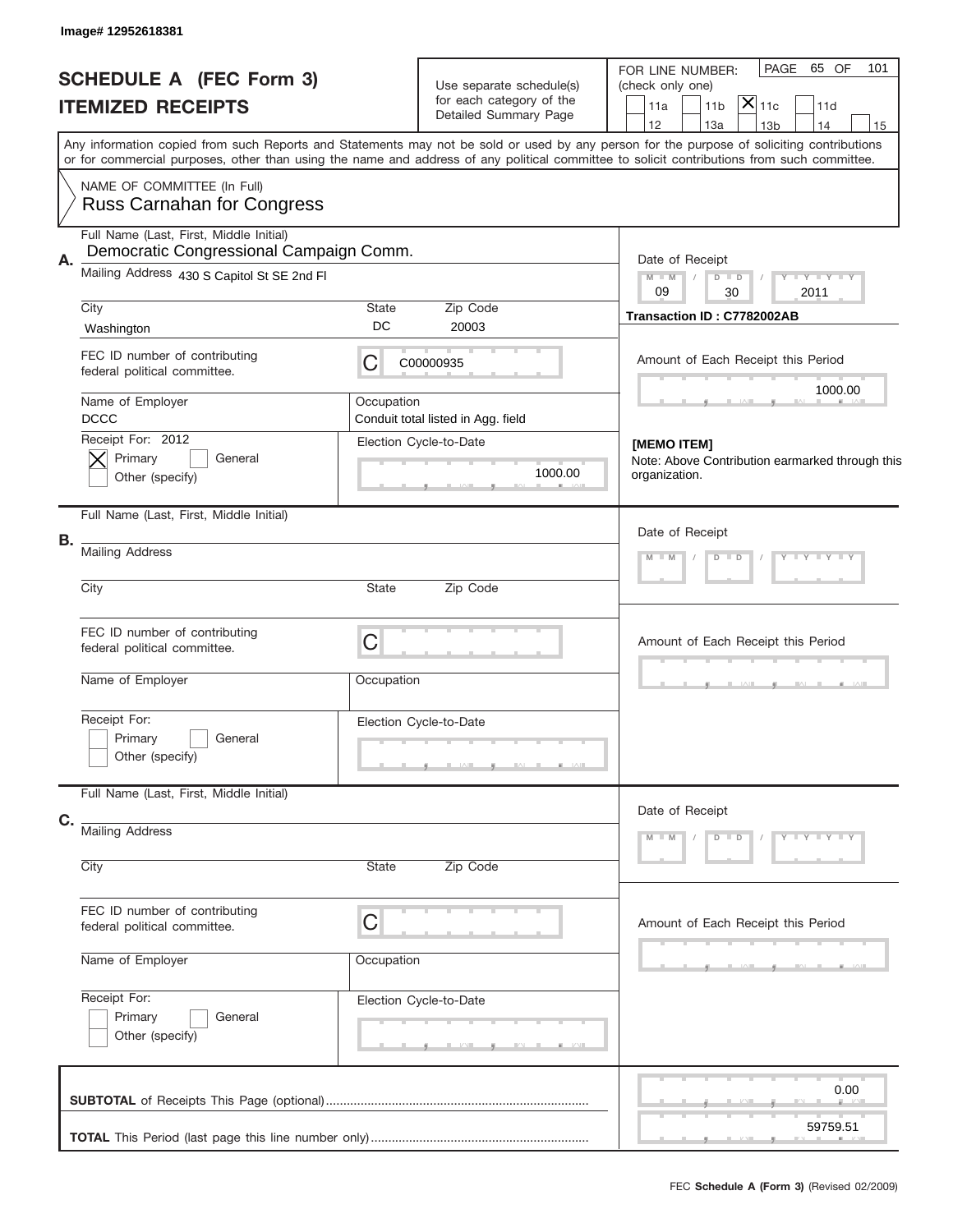|    | Image# 12952618382                                                                                                                                                                                                                                                                      |                    |                                                                               |                                                                                                                                                                             |
|----|-----------------------------------------------------------------------------------------------------------------------------------------------------------------------------------------------------------------------------------------------------------------------------------------|--------------------|-------------------------------------------------------------------------------|-----------------------------------------------------------------------------------------------------------------------------------------------------------------------------|
|    | <b>SCHEDULE A (FEC Form 3)</b><br><b>ITEMIZED RECEIPTS</b>                                                                                                                                                                                                                              |                    | Use separate schedule(s)<br>for each category of the<br>Detailed Summary Page | PAGE<br>66 OF<br>101<br>FOR LINE NUMBER:<br>(check only one)<br>11 <sub>b</sub><br>11a<br>11c<br>11d<br>$\overline{\mathsf{x}}$<br>12<br>13a<br>14<br>13 <sub>b</sub><br>15 |
|    | Any information copied from such Reports and Statements may not be sold or used by any person for the purpose of soliciting contributions<br>or for commercial purposes, other than using the name and address of any political committee to solicit contributions from such committee. |                    |                                                                               |                                                                                                                                                                             |
|    | NAME OF COMMITTEE (In Full)<br><b>Russ Carnahan for Congress</b>                                                                                                                                                                                                                        |                    |                                                                               |                                                                                                                                                                             |
| Α. | Full Name (Last, First, Middle Initial)<br>Russ Carnahan In Congress Committe                                                                                                                                                                                                           |                    |                                                                               | Date of Receipt                                                                                                                                                             |
|    | Mailing Address 7000 CHIPPEWA ST                                                                                                                                                                                                                                                        |                    |                                                                               | Y TY TY TY<br>$M - M$<br>$D$ $D$<br>08<br>31<br>2011                                                                                                                        |
|    | City<br><b>ST LOUIS</b>                                                                                                                                                                                                                                                                 | <b>State</b><br>МO | Zip Code<br>63123                                                             | Transaction ID: C7782101                                                                                                                                                    |
|    | FEC ID number of contributing<br>federal political committee.                                                                                                                                                                                                                           | С                  | C00386276                                                                     | Amount of Each Receipt this Period                                                                                                                                          |
|    | Name of Employer                                                                                                                                                                                                                                                                        | Occupation         |                                                                               | 1035.44                                                                                                                                                                     |
|    | Receipt For: 2012<br>Primary<br>General<br>Other (specify)                                                                                                                                                                                                                              |                    | Election Cycle-to-Date<br>68876.87                                            |                                                                                                                                                                             |
|    | Full Name (Last, First, Middle Initial)                                                                                                                                                                                                                                                 |                    |                                                                               | Date of Receipt                                                                                                                                                             |
| В. | <b>Mailing Address</b>                                                                                                                                                                                                                                                                  |                    |                                                                               | Y TY TY TY<br>$M - M$<br>$D$ $D$                                                                                                                                            |
|    | City                                                                                                                                                                                                                                                                                    | State              | Zip Code                                                                      |                                                                                                                                                                             |
|    | FEC ID number of contributing<br>federal political committee.                                                                                                                                                                                                                           | C                  |                                                                               | Amount of Each Receipt this Period                                                                                                                                          |
|    | Name of Employer                                                                                                                                                                                                                                                                        | Occupation         |                                                                               |                                                                                                                                                                             |
|    | Receipt For:<br>Primary<br>General<br>Other (specify)                                                                                                                                                                                                                                   |                    | Election Cycle-to-Date                                                        |                                                                                                                                                                             |
| C. | Full Name (Last, First, Middle Initial)                                                                                                                                                                                                                                                 |                    |                                                                               | Date of Receipt                                                                                                                                                             |
|    | <b>Mailing Address</b><br>City<br>Zip Code<br>State                                                                                                                                                                                                                                     |                    |                                                                               | Y - Y - Y - Y<br>$M - M$<br>$D$ $D$                                                                                                                                         |
|    | FEC ID number of contributing<br>federal political committee.                                                                                                                                                                                                                           | C                  |                                                                               | Amount of Each Receipt this Period                                                                                                                                          |
|    | Name of Employer                                                                                                                                                                                                                                                                        | Occupation         |                                                                               |                                                                                                                                                                             |
|    | Receipt For:<br>Primary<br>General<br>Other (specify)                                                                                                                                                                                                                                   |                    | Election Cycle-to-Date                                                        |                                                                                                                                                                             |
|    |                                                                                                                                                                                                                                                                                         |                    |                                                                               | 1035.44                                                                                                                                                                     |
|    |                                                                                                                                                                                                                                                                                         |                    |                                                                               | 1035.44                                                                                                                                                                     |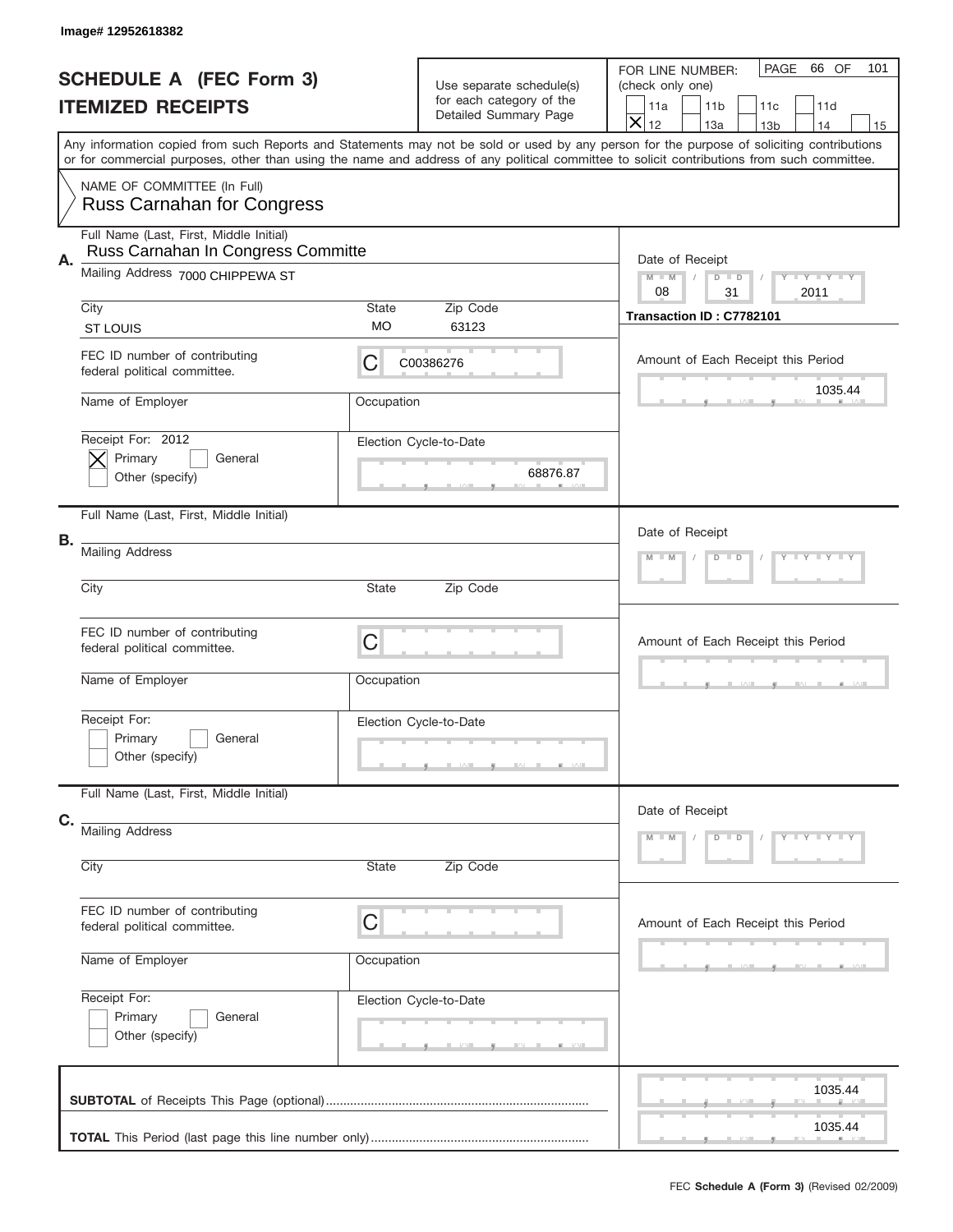|                                                                 | Image#12952618383                                                                                                                                                                                                                                                                       |                                                                               |                   |                                                                                                                                                              |
|-----------------------------------------------------------------|-----------------------------------------------------------------------------------------------------------------------------------------------------------------------------------------------------------------------------------------------------------------------------------------|-------------------------------------------------------------------------------|-------------------|--------------------------------------------------------------------------------------------------------------------------------------------------------------|
| <b>SCHEDULE B (FEC Form 3)</b><br><b>ITEMIZED DISBURSEMENTS</b> |                                                                                                                                                                                                                                                                                         | Use separate schedule(s)<br>for each category of the<br>Detailed Summary Page |                   | 101<br>PAGE 67<br>OF<br>FOR LINE NUMBER:<br>(check only one)<br>$X _{17}$<br>18<br>19a<br>19 <sub>b</sub><br>20a<br>20 <sub>b</sub><br>20 <sub>c</sub><br>21 |
|                                                                 | Any information copied from such Reports and Statements may not be sold or used by any person for the purpose of soliciting contributions<br>or for commercial purposes, other than using the name and address of any political committee to solicit contributions from such committee. |                                                                               |                   |                                                                                                                                                              |
|                                                                 | NAME OF COMMITTEE (In Full)<br><b>Russ Carnahan for Congress</b>                                                                                                                                                                                                                        |                                                                               |                   |                                                                                                                                                              |
|                                                                 | Full Name (Last, First, Middle Initial)<br>Chong and Koster                                                                                                                                                                                                                             |                                                                               |                   | Date of Disbursement<br><b>LYLYLY</b><br>$M - M$<br>$D$ $D$                                                                                                  |
|                                                                 | Mailing Address 1444 N St NW                                                                                                                                                                                                                                                            |                                                                               |                   | 2011<br>20<br>07                                                                                                                                             |
|                                                                 | City<br><b>State</b><br>DC<br>Washington                                                                                                                                                                                                                                                | Zip Code<br>20036                                                             |                   | Amount of Each Disbursement this Period                                                                                                                      |
|                                                                 | Purpose of Disbursement<br>Media Retainer                                                                                                                                                                                                                                               |                                                                               |                   | 500.00<br>Transaction ID: D562200                                                                                                                            |
|                                                                 | Candidate Name                                                                                                                                                                                                                                                                          |                                                                               | Category/<br>Type |                                                                                                                                                              |
|                                                                 | Disbursement For: 2012<br>Office Sought:<br>House<br>Primary<br>Senate<br>Other (specify)<br>President<br>State:<br>District:                                                                                                                                                           | General                                                                       |                   |                                                                                                                                                              |
| <b>B.</b>                                                       | Full Name (Last, First, Middle Initial)<br>Farmers Insurance Company, Inc.                                                                                                                                                                                                              |                                                                               |                   | Date of Disbursement                                                                                                                                         |
|                                                                 | Mailing Address 5013 Hampton Avenue                                                                                                                                                                                                                                                     | $M - M$<br>$Y = Y$<br>D<br>D<br>2011<br>08<br>08                              |                   |                                                                                                                                                              |
|                                                                 | City<br>State<br><b>MO</b><br>St. Louis                                                                                                                                                                                                                                                 | Amount of Each Disbursement this Period                                       |                   |                                                                                                                                                              |
|                                                                 | Purpose of Disbursement<br>Automobile Insurance<br>Candidate Name                                                                                                                                                                                                                       |                                                                               |                   | 627.90<br><b>Transaction ID: D564170</b>                                                                                                                     |
|                                                                 | Disbursement For:<br>Office Sought:<br>House<br>Primary<br>Senate<br>Other (specify)<br>President<br>State:<br>District:                                                                                                                                                                | 2012<br>General                                                               | Type              |                                                                                                                                                              |
|                                                                 | Full Name (Last, First, Middle Initial)                                                                                                                                                                                                                                                 |                                                                               |                   |                                                                                                                                                              |
|                                                                 | c. ActBlue Technical Services                                                                                                                                                                                                                                                           |                                                                               |                   | Date of Disbursement<br>≡ү ≡ү ≡ү<br>$-M$<br>D<br>M<br>D                                                                                                      |
|                                                                 | Mailing Address 14 Arrow St                                                                                                                                                                                                                                                             | Zip Code                                                                      |                   | 2011<br>07<br>05                                                                                                                                             |
|                                                                 | City<br>State<br>Cambridge<br>МA                                                                                                                                                                                                                                                        | 02138-5106                                                                    |                   | Amount of Each Disbursement this Period                                                                                                                      |
|                                                                 | Purpose of Disbursement<br><b>Banking Fee</b><br>Candidate Name                                                                                                                                                                                                                         |                                                                               |                   | 3.18<br>Transaction ID: D560360                                                                                                                              |
|                                                                 | Office Sought:<br>Disbursement For: 2012<br>House<br>Senate<br>Primary<br>President<br>Other (specify)<br>State:<br>District:                                                                                                                                                           | General                                                                       | Type              |                                                                                                                                                              |
|                                                                 |                                                                                                                                                                                                                                                                                         |                                                                               |                   | 1131.08                                                                                                                                                      |
|                                                                 |                                                                                                                                                                                                                                                                                         |                                                                               |                   |                                                                                                                                                              |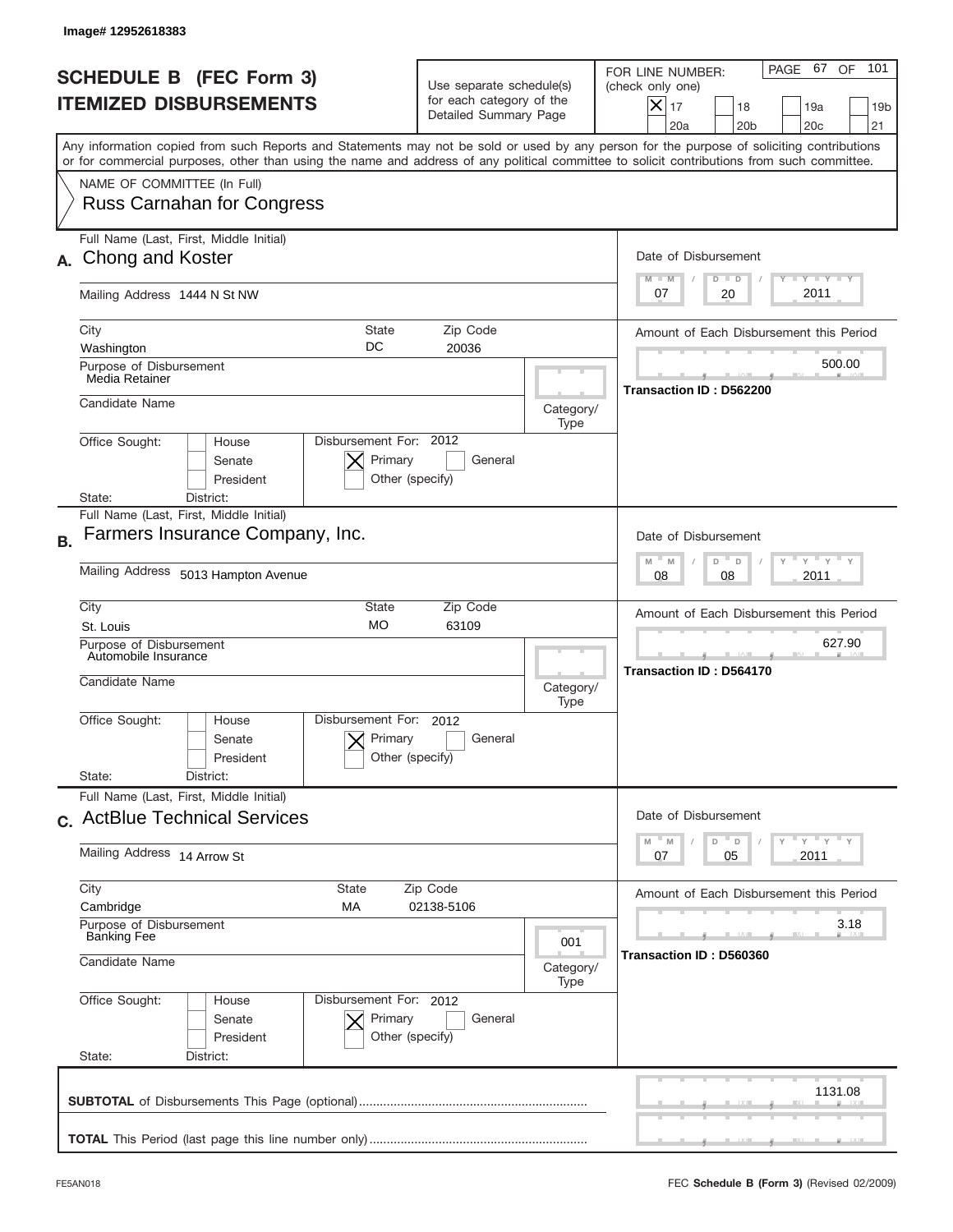|           | Image# 12952618384                                                                                                                                                                                                                                                                      |                                                                               |                                    |                                                                                                                                                                     |
|-----------|-----------------------------------------------------------------------------------------------------------------------------------------------------------------------------------------------------------------------------------------------------------------------------------------|-------------------------------------------------------------------------------|------------------------------------|---------------------------------------------------------------------------------------------------------------------------------------------------------------------|
|           | <b>SCHEDULE B (FEC Form 3)</b><br><b>ITEMIZED DISBURSEMENTS</b>                                                                                                                                                                                                                         | Use separate schedule(s)<br>for each category of the<br>Detailed Summary Page |                                    | 101<br>PAGE 68 OF<br>FOR LINE NUMBER:<br>(check only one)<br>$ \mathsf{X} _{17}$<br>18<br>19a<br>19 <sub>b</sub><br>20a<br>20 <sub>b</sub><br>20 <sub>c</sub><br>21 |
|           | Any information copied from such Reports and Statements may not be sold or used by any person for the purpose of soliciting contributions<br>or for commercial purposes, other than using the name and address of any political committee to solicit contributions from such committee. |                                                                               |                                    |                                                                                                                                                                     |
|           | NAME OF COMMITTEE (In Full)<br><b>Russ Carnahan for Congress</b>                                                                                                                                                                                                                        |                                                                               |                                    |                                                                                                                                                                     |
| А.        | Full Name (Last, First, Middle Initial)<br><b>Quickbooks Payroll Service</b>                                                                                                                                                                                                            |                                                                               |                                    | Date of Disbursement<br>Y TY TY TY<br>$M - M$<br>$D$ $D$                                                                                                            |
|           | Mailing Address 2632 Marine Way                                                                                                                                                                                                                                                         |                                                                               |                                    | 2011<br>15<br>07                                                                                                                                                    |
|           | City<br><b>State</b><br>CA<br><b>Mountain View</b>                                                                                                                                                                                                                                      | Zip Code<br>94043                                                             |                                    | Amount of Each Disbursement this Period                                                                                                                             |
|           | Purpose of Disbursement<br>Payroll Taxes                                                                                                                                                                                                                                                |                                                                               | 001                                | 583.00<br>Transaction ID: D560750                                                                                                                                   |
|           | Candidate Name                                                                                                                                                                                                                                                                          |                                                                               | Category/<br>Type                  |                                                                                                                                                                     |
|           | Disbursement For: 2012<br>Office Sought:<br>House<br>Primary<br>Senate<br>President<br>Other (specify)                                                                                                                                                                                  | General                                                                       |                                    |                                                                                                                                                                     |
|           | District:<br>State:<br>Full Name (Last, First, Middle Initial)                                                                                                                                                                                                                          |                                                                               |                                    |                                                                                                                                                                     |
| <b>B.</b> | <b>VR Research</b>                                                                                                                                                                                                                                                                      |                                                                               |                                    | Date of Disbursement<br>ү " ү " ү "<br>$M - M$<br>D<br>$\mathsf D$                                                                                                  |
|           | Mailing Address 405 14th St Suite 350                                                                                                                                                                                                                                                   | 2011<br>09<br>01                                                              |                                    |                                                                                                                                                                     |
|           | City<br>State<br>CA<br>Oakland                                                                                                                                                                                                                                                          | Zip Code<br>94612                                                             |                                    | Amount of Each Disbursement this Period                                                                                                                             |
|           | Purpose of Disbursement<br>Research                                                                                                                                                                                                                                                     |                                                                               | 4150.00<br>Transaction ID: D571560 |                                                                                                                                                                     |
|           | Candidate Name                                                                                                                                                                                                                                                                          |                                                                               | Category/<br>Type                  |                                                                                                                                                                     |
|           | Disbursement For:<br>Office Sought:<br>House<br>Primary<br>Senate<br>Other (specify)<br>President                                                                                                                                                                                       | 2012<br>General                                                               |                                    |                                                                                                                                                                     |
|           | State:<br>District:<br>Full Name (Last, First, Middle Initial)                                                                                                                                                                                                                          |                                                                               |                                    |                                                                                                                                                                     |
|           | c. Kalik & Associates, Inc.                                                                                                                                                                                                                                                             |                                                                               |                                    | Date of Disbursement                                                                                                                                                |
|           | Mailing Address 10291 Arizona Circle                                                                                                                                                                                                                                                    |                                                                               |                                    | $\gamma$ = $\gamma$ = $\gamma$ = $\gamma$<br>$\mathbb M$<br>D<br>M<br>D<br>2011<br>09<br>06                                                                         |
|           | City<br>State<br>Bethesda<br>MD                                                                                                                                                                                                                                                         | Zip Code<br>20817                                                             |                                    | Amount of Each Disbursement this Period                                                                                                                             |
|           | Purpose of Disbursement<br><b>Consultant Reimnbursement</b><br>Candidate Name                                                                                                                                                                                                           |                                                                               |                                    | 32.25<br>Transaction ID: D571570                                                                                                                                    |
|           |                                                                                                                                                                                                                                                                                         |                                                                               | Category/<br>Type                  |                                                                                                                                                                     |
|           | Office Sought:<br>Disbursement For: 2012<br>House<br>Senate<br>Primary<br>President<br>Other (specify)                                                                                                                                                                                  | General                                                                       |                                    |                                                                                                                                                                     |
|           | State:<br>District:                                                                                                                                                                                                                                                                     |                                                                               |                                    |                                                                                                                                                                     |
|           |                                                                                                                                                                                                                                                                                         |                                                                               |                                    | 4765.25                                                                                                                                                             |
|           |                                                                                                                                                                                                                                                                                         |                                                                               |                                    |                                                                                                                                                                     |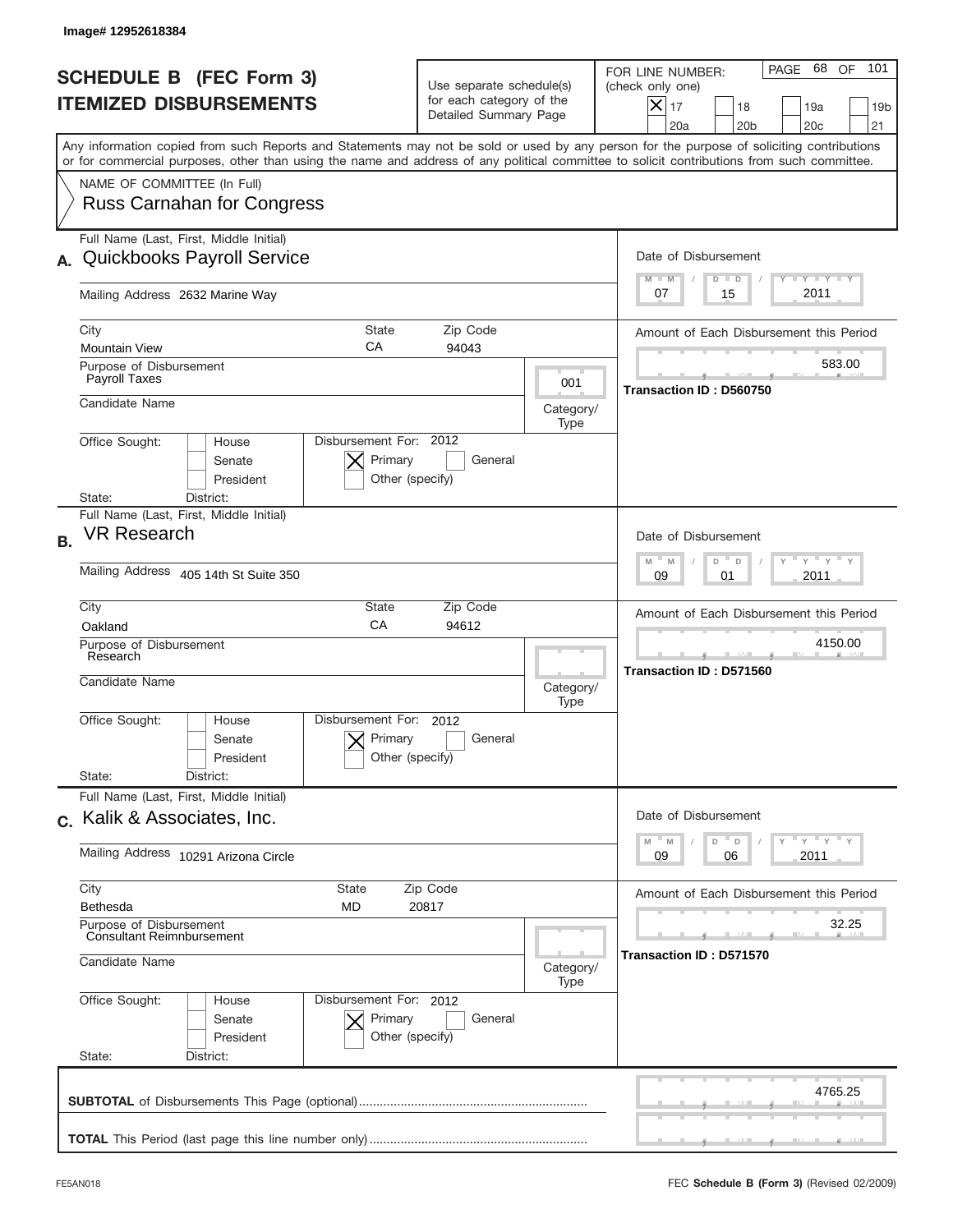|           | Image# 12952618385                                                                                                                                                                                                                                                                      |                                                                               |                   |                                                                                                                                                                     |
|-----------|-----------------------------------------------------------------------------------------------------------------------------------------------------------------------------------------------------------------------------------------------------------------------------------------|-------------------------------------------------------------------------------|-------------------|---------------------------------------------------------------------------------------------------------------------------------------------------------------------|
|           | <b>SCHEDULE B (FEC Form 3)</b><br><b>ITEMIZED DISBURSEMENTS</b>                                                                                                                                                                                                                         | Use separate schedule(s)<br>for each category of the<br>Detailed Summary Page |                   | 101<br>PAGE 69 OF<br>FOR LINE NUMBER:<br>(check only one)<br>$ \mathsf{X} _{17}$<br>18<br>19a<br>19 <sub>b</sub><br>20a<br>20 <sub>b</sub><br>20 <sub>c</sub><br>21 |
|           | Any information copied from such Reports and Statements may not be sold or used by any person for the purpose of soliciting contributions<br>or for commercial purposes, other than using the name and address of any political committee to solicit contributions from such committee. |                                                                               |                   |                                                                                                                                                                     |
|           | NAME OF COMMITTEE (In Full)<br><b>Russ Carnahan for Congress</b>                                                                                                                                                                                                                        |                                                                               |                   |                                                                                                                                                                     |
|           | Full Name (Last, First, Middle Initial)<br>Advertisers Printing Company, Inc.                                                                                                                                                                                                           |                                                                               |                   | Date of Disbursement                                                                                                                                                |
|           | Mailing Address 1229 S Vandeventer Ave                                                                                                                                                                                                                                                  |                                                                               |                   | <b>TANK TANK</b><br>$M - M$<br>$D$ $D$<br>2011<br>07<br>06                                                                                                          |
|           | City<br><b>State</b>                                                                                                                                                                                                                                                                    | Zip Code                                                                      |                   | Amount of Each Disbursement this Period                                                                                                                             |
|           | MO<br>Saint Louis<br>Purpose of Disbursement                                                                                                                                                                                                                                            | 63110-3807                                                                    |                   | 3791.76                                                                                                                                                             |
|           | Printing                                                                                                                                                                                                                                                                                |                                                                               |                   | Transaction ID: D562210                                                                                                                                             |
|           | Candidate Name                                                                                                                                                                                                                                                                          |                                                                               | Category/<br>Type |                                                                                                                                                                     |
|           | Disbursement For: 2012<br>Office Sought:<br>House<br>Primary<br>Senate<br>President<br>Other (specify)                                                                                                                                                                                  | General                                                                       |                   |                                                                                                                                                                     |
|           | District:<br>State:<br>Full Name (Last, First, Middle Initial)                                                                                                                                                                                                                          |                                                                               |                   |                                                                                                                                                                     |
| <b>B.</b> | Ms. Ivana Ristovska                                                                                                                                                                                                                                                                     |                                                                               |                   | Date of Disbursement                                                                                                                                                |
|           | Mailing Address 8542 Elgin Ave                                                                                                                                                                                                                                                          | $-\gamma + \gamma +$<br>$M - M$<br>D<br>D<br>2011<br>07<br>01                 |                   |                                                                                                                                                                     |
|           | City<br>State<br><b>MO</b><br>St. Louis                                                                                                                                                                                                                                                 | Zip Code<br>63123                                                             |                   | Amount of Each Disbursement this Period                                                                                                                             |
|           | Purpose of Disbursement<br>Cell Phone Stipend                                                                                                                                                                                                                                           |                                                                               | 001               | 174.24                                                                                                                                                              |
|           | Candidate Name                                                                                                                                                                                                                                                                          |                                                                               | Category/<br>Type | Transaction ID: D552480                                                                                                                                             |
|           | Disbursement For:<br>Office Sought:<br>House<br>Primary<br>Senate<br>Other (specify)<br>President                                                                                                                                                                                       | 2012<br>General                                                               |                   |                                                                                                                                                                     |
|           | State:<br>District:<br>Full Name (Last, First, Middle Initial)                                                                                                                                                                                                                          |                                                                               |                   |                                                                                                                                                                     |
|           | c. Perkins Coie LLP                                                                                                                                                                                                                                                                     |                                                                               |                   | Date of Disbursement<br>$\gamma$ = $\gamma$ = $\gamma$ = $\gamma$                                                                                                   |
|           | Mailing Address 1201 Third Avenue<br><b>Suite 4800</b>                                                                                                                                                                                                                                  |                                                                               |                   | $-M$<br>M<br>D<br>D<br>2011<br>08<br>15                                                                                                                             |
|           | City<br>State<br>Seattle<br>WA                                                                                                                                                                                                                                                          | Zip Code<br>98101-3099                                                        |                   | Amount of Each Disbursement this Period                                                                                                                             |
|           | Purpose of Disbursement<br>Legal Fees                                                                                                                                                                                                                                                   |                                                                               |                   | 433.00                                                                                                                                                              |
|           | Candidate Name                                                                                                                                                                                                                                                                          |                                                                               | Category/<br>Type | Transaction ID: D564161                                                                                                                                             |
|           | Office Sought:<br>Disbursement For: 2012<br>House<br>Senate<br>Primary<br>President<br>Other (specify)                                                                                                                                                                                  | General                                                                       |                   |                                                                                                                                                                     |
|           | State:<br>District:                                                                                                                                                                                                                                                                     |                                                                               |                   |                                                                                                                                                                     |
|           |                                                                                                                                                                                                                                                                                         |                                                                               |                   | 4399.00                                                                                                                                                             |
|           |                                                                                                                                                                                                                                                                                         |                                                                               |                   |                                                                                                                                                                     |
|           |                                                                                                                                                                                                                                                                                         |                                                                               |                   |                                                                                                                                                                     |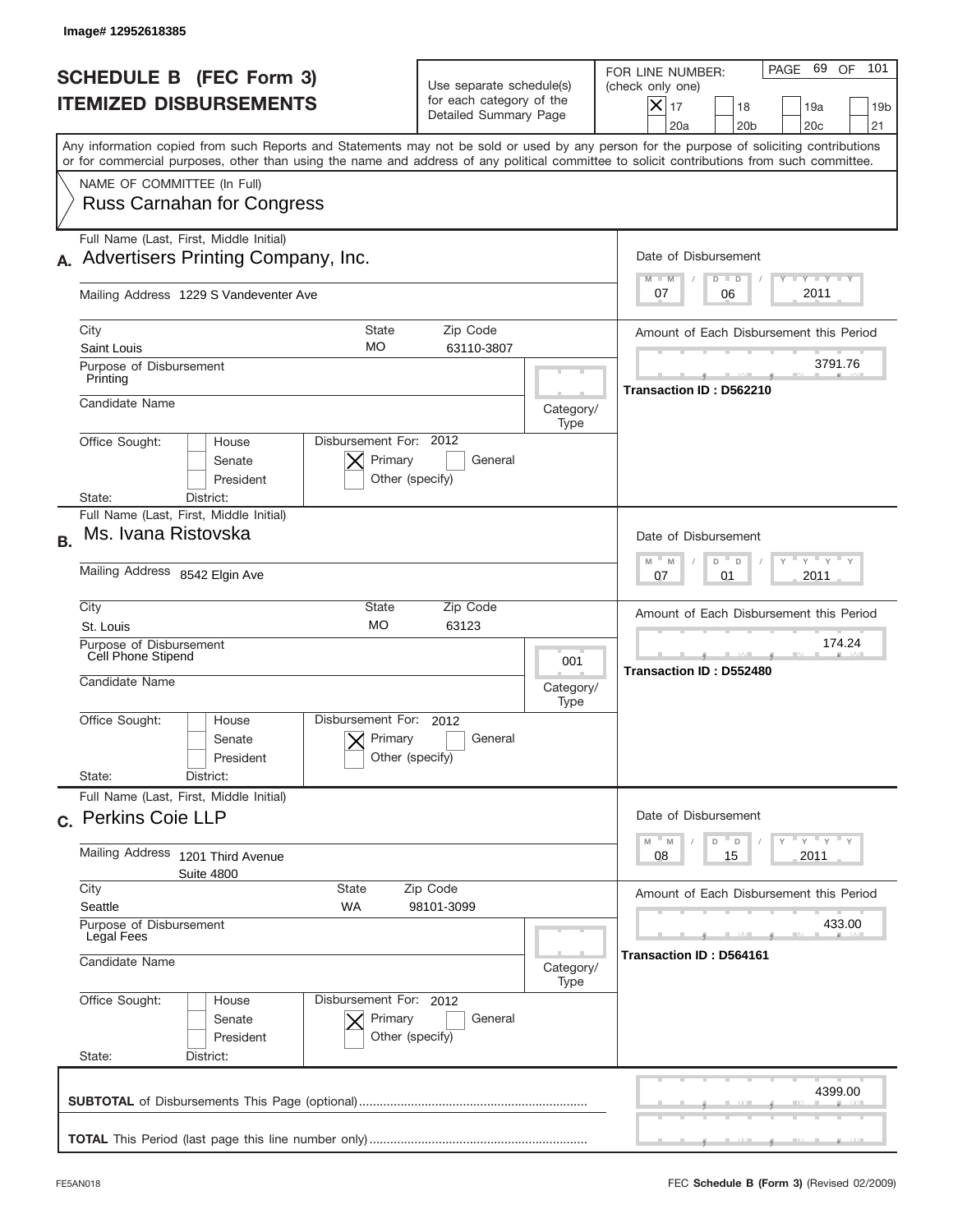|           | Image#12952618386                                                                                                                                                                                                                                                                       |                                                                               |                                                                                       |                                                                                                                                                              |
|-----------|-----------------------------------------------------------------------------------------------------------------------------------------------------------------------------------------------------------------------------------------------------------------------------------------|-------------------------------------------------------------------------------|---------------------------------------------------------------------------------------|--------------------------------------------------------------------------------------------------------------------------------------------------------------|
|           | <b>SCHEDULE B (FEC Form 3)</b><br><b>ITEMIZED DISBURSEMENTS</b>                                                                                                                                                                                                                         | Use separate schedule(s)<br>for each category of the<br>Detailed Summary Page |                                                                                       | 70 OF<br>101<br>PAGE<br>FOR LINE NUMBER:<br>(check only one)<br>$X _{17}$<br>18<br>19a<br>19 <sub>b</sub><br>20a<br>20 <sub>b</sub><br>20 <sub>c</sub><br>21 |
|           | Any information copied from such Reports and Statements may not be sold or used by any person for the purpose of soliciting contributions<br>or for commercial purposes, other than using the name and address of any political committee to solicit contributions from such committee. |                                                                               |                                                                                       |                                                                                                                                                              |
|           | NAME OF COMMITTEE (In Full)<br><b>Russ Carnahan for Congress</b>                                                                                                                                                                                                                        |                                                                               |                                                                                       |                                                                                                                                                              |
|           | Full Name (Last, First, Middle Initial)                                                                                                                                                                                                                                                 |                                                                               |                                                                                       |                                                                                                                                                              |
| А.        | Chippewa Auto Leasing                                                                                                                                                                                                                                                                   |                                                                               |                                                                                       | Date of Disbursement                                                                                                                                         |
|           | Mailing Address 4161 Gravois Ave                                                                                                                                                                                                                                                        |                                                                               |                                                                                       | $T - Y$ $T - Y$<br>$M - M$<br>$D$ $D$<br>2011<br>08<br>08                                                                                                    |
|           | City<br><b>State</b>                                                                                                                                                                                                                                                                    | Zip Code                                                                      |                                                                                       | Amount of Each Disbursement this Period                                                                                                                      |
|           | <b>MO</b><br>St. Louis                                                                                                                                                                                                                                                                  | 63116                                                                         |                                                                                       | 862.22                                                                                                                                                       |
|           | Purpose of Disbursement<br>Car Lease<br>Candidate Name                                                                                                                                                                                                                                  |                                                                               |                                                                                       | <b>Transaction ID: D564171</b>                                                                                                                               |
|           |                                                                                                                                                                                                                                                                                         |                                                                               | Category/<br>Type                                                                     |                                                                                                                                                              |
|           | Disbursement For: 2012<br>Office Sought:<br>House<br>Primary<br>Senate<br>President<br>Other (specify)<br>State:<br>District:                                                                                                                                                           | General                                                                       |                                                                                       |                                                                                                                                                              |
|           | Full Name (Last, First, Middle Initial)                                                                                                                                                                                                                                                 |                                                                               |                                                                                       |                                                                                                                                                              |
| <b>B.</b> | Kalik & Associates, Inc.                                                                                                                                                                                                                                                                |                                                                               |                                                                                       | Date of Disbursement                                                                                                                                         |
|           | Mailing Address 10291 Arizona Circle                                                                                                                                                                                                                                                    |                                                                               | $\cdots$ $\gamma$ $\cdots$ $\gamma$ $\cdots$<br>$M - M$<br>D<br>D<br>2011<br>09<br>06 |                                                                                                                                                              |
|           | City<br>State                                                                                                                                                                                                                                                                           | Zip Code                                                                      |                                                                                       | Amount of Each Disbursement this Period                                                                                                                      |
|           | <b>MD</b><br>Bethesda                                                                                                                                                                                                                                                                   | 20817                                                                         |                                                                                       |                                                                                                                                                              |
|           | Purpose of Disbursement<br>Consultant Reimnbursement<br>Candidate Name                                                                                                                                                                                                                  |                                                                               |                                                                                       | 52.76<br><b>Transaction ID: D571571</b>                                                                                                                      |
|           | Disbursement For:<br>Office Sought:<br>House<br>Primary<br>Senate<br>Other (specify)<br>President<br>State:<br>District:                                                                                                                                                                | 2012<br>General                                                               | Type                                                                                  |                                                                                                                                                              |
|           | Full Name (Last, First, Middle Initial)                                                                                                                                                                                                                                                 |                                                                               |                                                                                       |                                                                                                                                                              |
|           | c. Lake Research Partners                                                                                                                                                                                                                                                               |                                                                               |                                                                                       | Date of Disbursement                                                                                                                                         |
|           | Mailing Address 1726 M St NW STE 500                                                                                                                                                                                                                                                    |                                                                               |                                                                                       | $\gamma$ = $\gamma$ = $\gamma$ = $\gamma$<br>M<br>$\mathbb M$<br>D<br>D<br>2011<br>09<br>16                                                                  |
|           | City<br>State                                                                                                                                                                                                                                                                           | Zip Code                                                                      |                                                                                       | Amount of Each Disbursement this Period                                                                                                                      |
|           | Washington<br>DC<br>20036<br>Purpose of Disbursement<br>Polling                                                                                                                                                                                                                         |                                                                               |                                                                                       | 12252.20                                                                                                                                                     |
|           | Candidate Name                                                                                                                                                                                                                                                                          |                                                                               |                                                                                       | Transaction ID: D571561                                                                                                                                      |
|           | Office Sought:<br>Disbursement For: 2012<br>House<br>Senate<br>Primary<br>President<br>Other (specify)<br>State:<br>District:                                                                                                                                                           | General                                                                       |                                                                                       |                                                                                                                                                              |
|           |                                                                                                                                                                                                                                                                                         |                                                                               |                                                                                       | 13167.18                                                                                                                                                     |
|           |                                                                                                                                                                                                                                                                                         |                                                                               |                                                                                       |                                                                                                                                                              |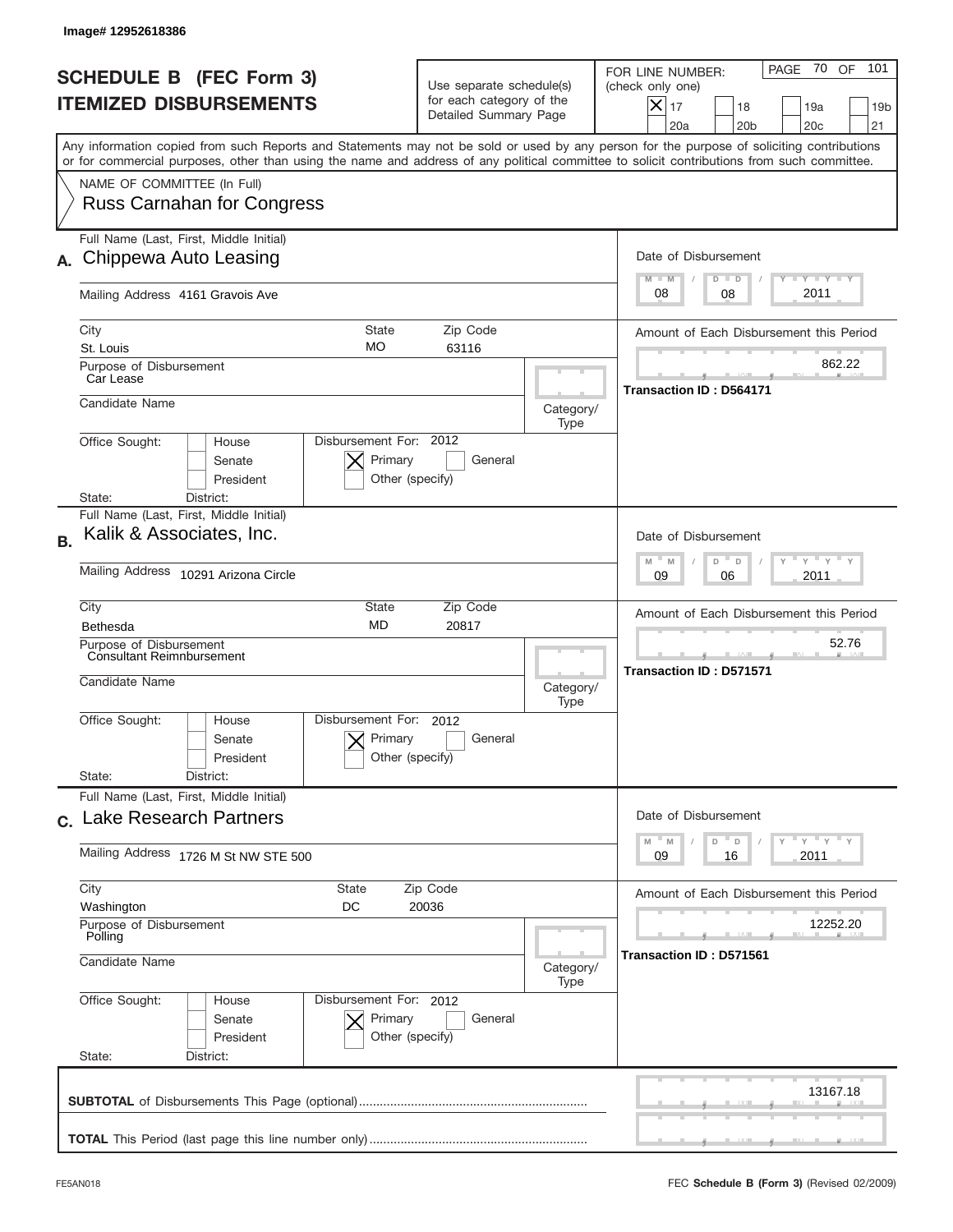|                                                                 | Image# 12952618387                                                                                                                                                                                                                                                                      |                                                                                                                    |                         |                                                                                                                                                              |
|-----------------------------------------------------------------|-----------------------------------------------------------------------------------------------------------------------------------------------------------------------------------------------------------------------------------------------------------------------------------------|--------------------------------------------------------------------------------------------------------------------|-------------------------|--------------------------------------------------------------------------------------------------------------------------------------------------------------|
| <b>SCHEDULE B (FEC Form 3)</b><br><b>ITEMIZED DISBURSEMENTS</b> |                                                                                                                                                                                                                                                                                         | Use separate schedule(s)<br>for each category of the<br>Detailed Summary Page                                      |                         | 101<br>PAGE 71<br>OF<br>FOR LINE NUMBER:<br>(check only one)<br>$X _{17}$<br>18<br>19a<br>19 <sub>b</sub><br>20a<br>20 <sub>b</sub><br>20 <sub>c</sub><br>21 |
|                                                                 | Any information copied from such Reports and Statements may not be sold or used by any person for the purpose of soliciting contributions<br>or for commercial purposes, other than using the name and address of any political committee to solicit contributions from such committee. |                                                                                                                    |                         |                                                                                                                                                              |
|                                                                 | NAME OF COMMITTEE (In Full)<br><b>Russ Carnahan for Congress</b>                                                                                                                                                                                                                        |                                                                                                                    |                         |                                                                                                                                                              |
| А.                                                              | Full Name (Last, First, Middle Initial)<br><b>Perkins Coie LLP</b>                                                                                                                                                                                                                      |                                                                                                                    |                         | Date of Disbursement<br>Y TY TY TY<br>$M - M$<br>$D$ $D$                                                                                                     |
|                                                                 | Mailing Address 1201 Third Avenue<br><b>Suite 4800</b>                                                                                                                                                                                                                                  |                                                                                                                    |                         | 2011<br>20<br>07                                                                                                                                             |
|                                                                 | City<br>State                                                                                                                                                                                                                                                                           | Zip Code                                                                                                           |                         | Amount of Each Disbursement this Period                                                                                                                      |
|                                                                 | <b>WA</b><br>Seattle<br>Purpose of Disbursement<br>Legal Fees                                                                                                                                                                                                                           | 98101-3099                                                                                                         |                         | 1097.00                                                                                                                                                      |
|                                                                 | Candidate Name                                                                                                                                                                                                                                                                          |                                                                                                                    | Category/<br>Type       | Transaction ID: D562201                                                                                                                                      |
|                                                                 | Disbursement For: 2012<br>Office Sought:<br>House<br>Primary<br>Senate<br>Other (specify)<br>President<br>State:<br>District:                                                                                                                                                           | General                                                                                                            |                         |                                                                                                                                                              |
| <b>B.</b>                                                       | Full Name (Last, First, Middle Initial)<br>NGP Software, Inc.                                                                                                                                                                                                                           |                                                                                                                    |                         | Date of Disbursement<br>$\cdots$ $\gamma$ $\cdots$ $\gamma$ $\cdots$<br>$M - M$<br>D<br>D                                                                    |
|                                                                 | Mailing Address 1225 Eye Street, NW, Suite 1225                                                                                                                                                                                                                                         | 2011<br>07<br>06                                                                                                   |                         |                                                                                                                                                              |
|                                                                 | City<br>State<br>DC<br>Washington                                                                                                                                                                                                                                                       | Zip Code<br>20005                                                                                                  |                         | Amount of Each Disbursement this Period                                                                                                                      |
|                                                                 | Purpose of Disbursement<br>Software                                                                                                                                                                                                                                                     |                                                                                                                    |                         | 375.00<br><b>Transaction ID: D562211</b>                                                                                                                     |
|                                                                 | Candidate Name<br>Category/<br>Type                                                                                                                                                                                                                                                     |                                                                                                                    |                         |                                                                                                                                                              |
|                                                                 | Disbursement For:<br>Office Sought:<br>House<br>Primary<br>Senate<br>Other (specify)<br>President                                                                                                                                                                                       | 2012<br>General                                                                                                    |                         |                                                                                                                                                              |
|                                                                 | State:<br>District:                                                                                                                                                                                                                                                                     |                                                                                                                    |                         |                                                                                                                                                              |
|                                                                 | Full Name (Last, First, Middle Initial)<br>c. PNC Bank                                                                                                                                                                                                                                  |                                                                                                                    |                         | Date of Disbursement                                                                                                                                         |
|                                                                 | Mailing Address 15 Augustine Rd                                                                                                                                                                                                                                                         | $\overline{Y}$ $\overline{Y}$ $\overline{Y}$ $\overline{Y}$ $\overline{Y}$<br>M<br>D<br>M<br>D<br>2011<br>07<br>21 |                         |                                                                                                                                                              |
|                                                                 | City<br>State<br>Eureka<br>МO                                                                                                                                                                                                                                                           | Zip Code<br>63025-1918                                                                                             |                         | Amount of Each Disbursement this Period                                                                                                                      |
|                                                                 | Purpose of Disbursement<br><b>Bank Service Charges</b>                                                                                                                                                                                                                                  |                                                                                                                    | 34.85                   |                                                                                                                                                              |
|                                                                 | Candidate Name                                                                                                                                                                                                                                                                          | Category/<br>Type                                                                                                  | Transaction ID: D562221 |                                                                                                                                                              |
|                                                                 | Office Sought:<br>Disbursement For: 2012<br>House<br>Senate<br>Primary<br>President<br>Other (specify)<br>State:<br>District:                                                                                                                                                           | General                                                                                                            |                         |                                                                                                                                                              |
|                                                                 |                                                                                                                                                                                                                                                                                         |                                                                                                                    |                         | 1506.85                                                                                                                                                      |
|                                                                 |                                                                                                                                                                                                                                                                                         |                                                                                                                    |                         |                                                                                                                                                              |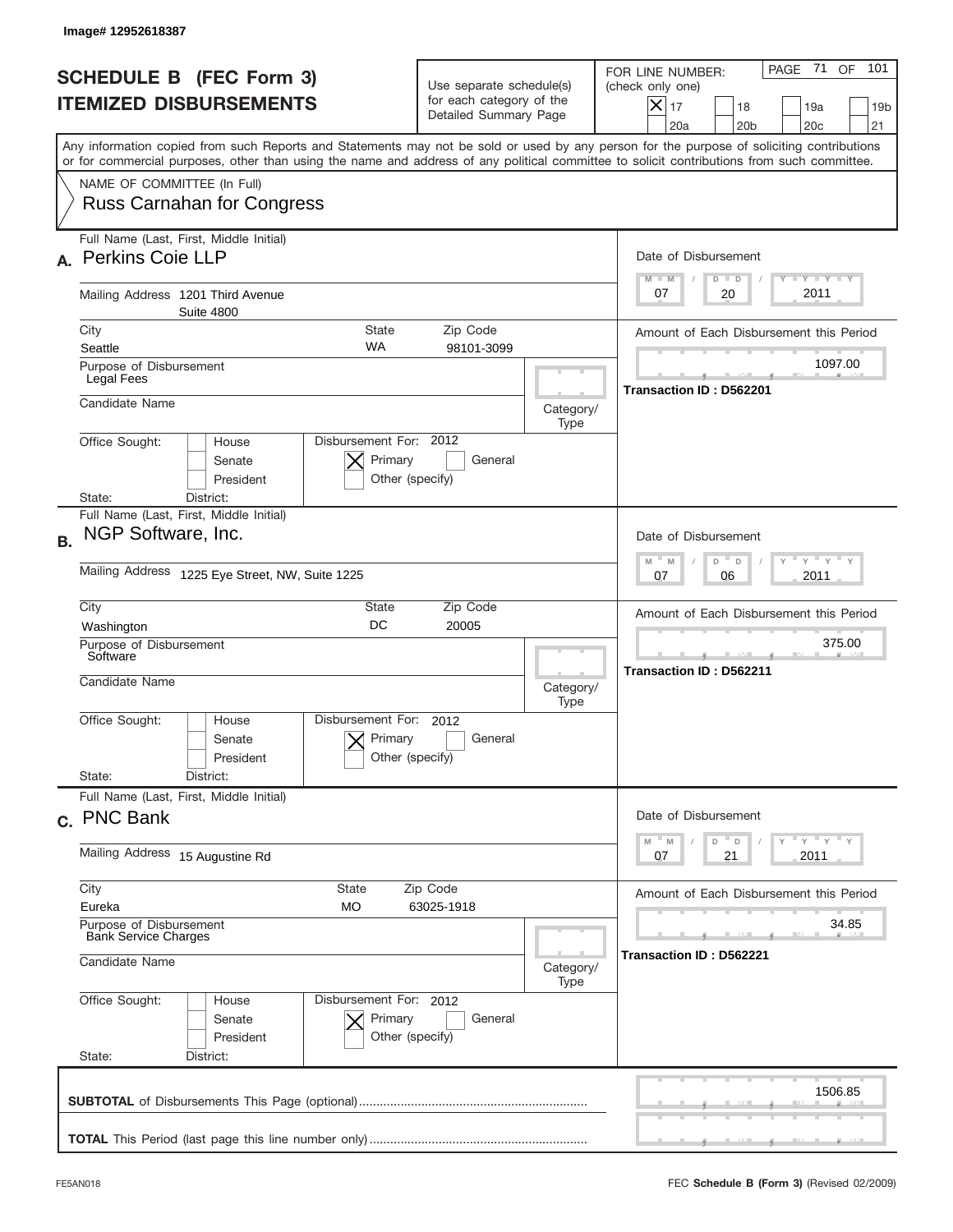|                                                                 | Image# 12952618388                                                                                                                                                                                                                                                                      |                                                                               |                   |                                                                                                                                                           |
|-----------------------------------------------------------------|-----------------------------------------------------------------------------------------------------------------------------------------------------------------------------------------------------------------------------------------------------------------------------------------|-------------------------------------------------------------------------------|-------------------|-----------------------------------------------------------------------------------------------------------------------------------------------------------|
| <b>SCHEDULE B (FEC Form 3)</b><br><b>ITEMIZED DISBURSEMENTS</b> |                                                                                                                                                                                                                                                                                         | Use separate schedule(s)<br>for each category of the<br>Detailed Summary Page |                   | PAGE 72 OF<br>101<br>FOR LINE NUMBER:<br>(check only one)<br>$X _{17}$<br>18<br>19a<br>19 <sub>b</sub><br>20a<br>20 <sub>b</sub><br>20 <sub>c</sub><br>21 |
|                                                                 | Any information copied from such Reports and Statements may not be sold or used by any person for the purpose of soliciting contributions<br>or for commercial purposes, other than using the name and address of any political committee to solicit contributions from such committee. |                                                                               |                   |                                                                                                                                                           |
|                                                                 | NAME OF COMMITTEE (In Full)<br><b>Russ Carnahan for Congress</b>                                                                                                                                                                                                                        |                                                                               |                   |                                                                                                                                                           |
| А.                                                              | Full Name (Last, First, Middle Initial)<br><b>PNC Bank</b>                                                                                                                                                                                                                              |                                                                               |                   | Date of Disbursement<br>$T - Y$ $T - Y$<br>$M - M$<br>$D$ $D$                                                                                             |
|                                                                 | Mailing Address 15 Augustine Rd                                                                                                                                                                                                                                                         |                                                                               |                   | 2011<br>29<br>07                                                                                                                                          |
|                                                                 | City<br><b>State</b><br>MO<br>Eureka                                                                                                                                                                                                                                                    | Zip Code<br>63025-1918                                                        |                   | Amount of Each Disbursement this Period                                                                                                                   |
|                                                                 | Purpose of Disbursement<br><b>Bank Service Charges</b>                                                                                                                                                                                                                                  |                                                                               |                   | 35.00                                                                                                                                                     |
|                                                                 | Candidate Name                                                                                                                                                                                                                                                                          |                                                                               | Category/<br>Type | Transaction ID: D562222                                                                                                                                   |
|                                                                 | Disbursement For: 2012<br>Office Sought:<br>House<br>Primary<br>Senate<br>Other (specify)<br>President<br>State:<br>District:                                                                                                                                                           | General                                                                       |                   |                                                                                                                                                           |
| <b>B.</b>                                                       | Full Name (Last, First, Middle Initial)<br>AT&T                                                                                                                                                                                                                                         |                                                                               |                   | Date of Disbursement                                                                                                                                      |
|                                                                 | Mailing Address PO Box 27-680                                                                                                                                                                                                                                                           | $M - M$<br>≡ γ ≡ γ ≡<br>D<br>D<br>2011<br>08<br>19                            |                   |                                                                                                                                                           |
|                                                                 | City<br>State<br><b>MO</b><br>Kansas City                                                                                                                                                                                                                                               | Amount of Each Disbursement this Period                                       |                   |                                                                                                                                                           |
|                                                                 | Purpose of Disbursement<br><b>Business Telephone</b><br>Candidate Name                                                                                                                                                                                                                  |                                                                               |                   | 190.50<br>Transaction ID: D564162                                                                                                                         |
|                                                                 | Disbursement For:                                                                                                                                                                                                                                                                       | 2012                                                                          | Category/<br>Type |                                                                                                                                                           |
|                                                                 | Office Sought:<br>House<br>Primary<br>Senate<br>Other (specify)<br>President                                                                                                                                                                                                            | General                                                                       |                   |                                                                                                                                                           |
|                                                                 | State:<br>District:<br>Full Name (Last, First, Middle Initial)                                                                                                                                                                                                                          |                                                                               |                   |                                                                                                                                                           |
|                                                                 | c. ActBlue Technical Services                                                                                                                                                                                                                                                           |                                                                               |                   | Date of Disbursement                                                                                                                                      |
|                                                                 | Mailing Address 14 Arrow St                                                                                                                                                                                                                                                             |                                                                               |                   | ≡ү ≡ү ≡ү<br>$M - M$<br>D<br>D<br>2011<br>09<br>18                                                                                                         |
|                                                                 | City<br>State<br>Cambridge<br>МA                                                                                                                                                                                                                                                        | Zip Code<br>02138-5106                                                        |                   | Amount of Each Disbursement this Period                                                                                                                   |
|                                                                 | Purpose of Disbursement<br><b>Banking Fee</b>                                                                                                                                                                                                                                           |                                                                               |                   | 19.75                                                                                                                                                     |
|                                                                 | 001<br>Candidate Name<br>Category/                                                                                                                                                                                                                                                      |                                                                               |                   | Transaction ID: D570872                                                                                                                                   |
|                                                                 | Office Sought:<br>Disbursement For: 2012<br>House<br>Senate<br>Primary<br>President<br>Other (specify)<br>State:<br>District:                                                                                                                                                           | General                                                                       | Type              |                                                                                                                                                           |
|                                                                 |                                                                                                                                                                                                                                                                                         |                                                                               |                   | 245.25                                                                                                                                                    |
|                                                                 |                                                                                                                                                                                                                                                                                         |                                                                               |                   |                                                                                                                                                           |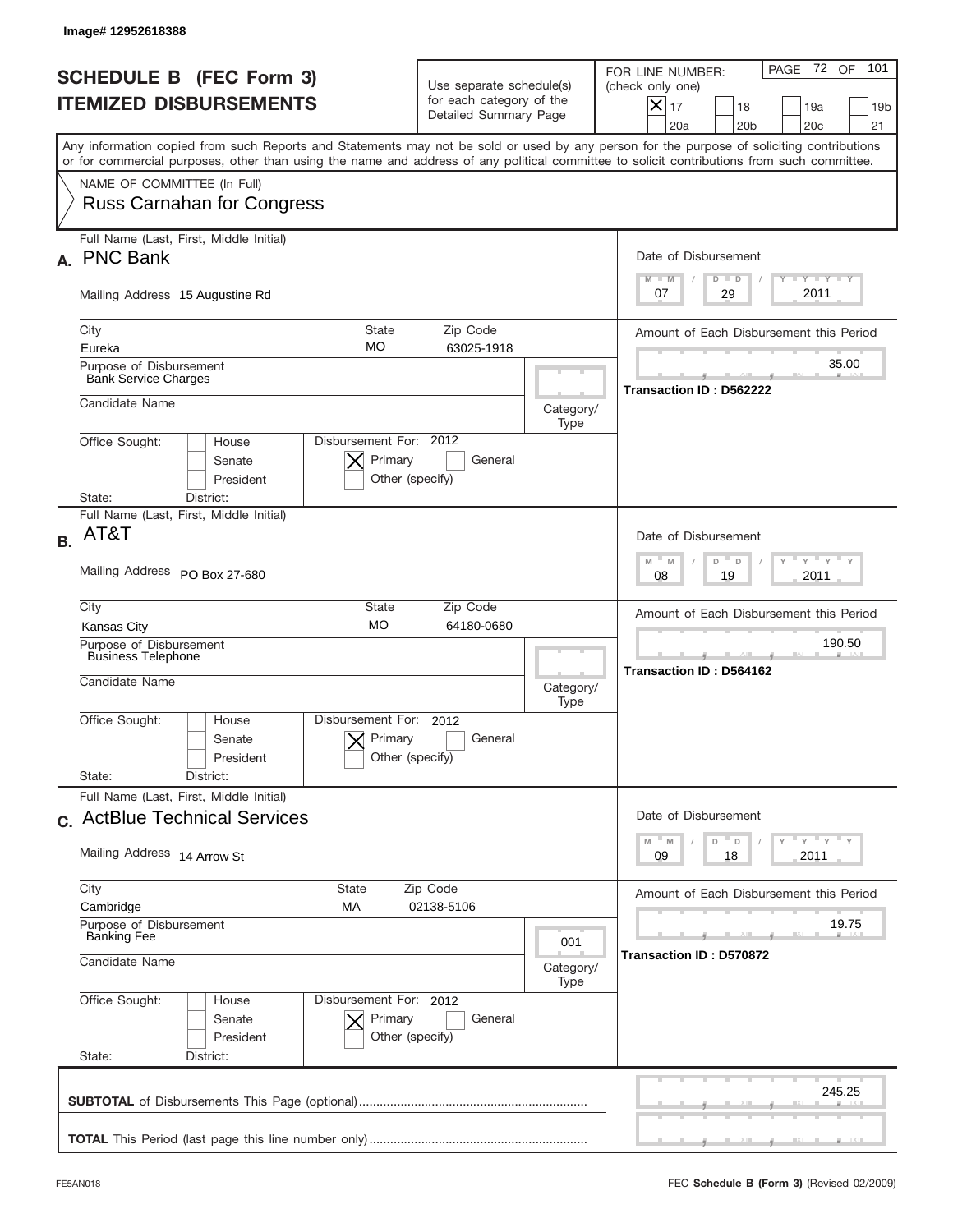|           | Image# 12952618389                                                                                                                                                                                                                                                                      |                                                                               |                   |                                                                                                                                                           |
|-----------|-----------------------------------------------------------------------------------------------------------------------------------------------------------------------------------------------------------------------------------------------------------------------------------------|-------------------------------------------------------------------------------|-------------------|-----------------------------------------------------------------------------------------------------------------------------------------------------------|
|           | <b>SCHEDULE B (FEC Form 3)</b><br><b>ITEMIZED DISBURSEMENTS</b>                                                                                                                                                                                                                         | Use separate schedule(s)<br>for each category of the<br>Detailed Summary Page |                   | PAGE 73 OF<br>101<br>FOR LINE NUMBER:<br>(check only one)<br>$X _{17}$<br>18<br>19a<br>19 <sub>b</sub><br>20a<br>20 <sub>b</sub><br>20 <sub>c</sub><br>21 |
|           | Any information copied from such Reports and Statements may not be sold or used by any person for the purpose of soliciting contributions<br>or for commercial purposes, other than using the name and address of any political committee to solicit contributions from such committee. |                                                                               |                   |                                                                                                                                                           |
|           | NAME OF COMMITTEE (In Full)<br><b>Russ Carnahan for Congress</b>                                                                                                                                                                                                                        |                                                                               |                   |                                                                                                                                                           |
|           | Full Name (Last, First, Middle Initial)<br><b>National Democratic Club</b>                                                                                                                                                                                                              |                                                                               |                   | Date of Disbursement                                                                                                                                      |
|           | Mailing Address 30 lvy St SE                                                                                                                                                                                                                                                            |                                                                               |                   | Y TY TY TY<br>$M - M$<br>$D$ $D$<br>2011<br>09<br>16                                                                                                      |
|           | City<br><b>State</b><br>DC<br>Washington                                                                                                                                                                                                                                                | Zip Code<br>20003-4006                                                        |                   | Amount of Each Disbursement this Period                                                                                                                   |
|           | Purpose of Disbursement<br>Event Catering                                                                                                                                                                                                                                               |                                                                               |                   | 204.01<br>Transaction ID: D571562                                                                                                                         |
|           | Candidate Name                                                                                                                                                                                                                                                                          |                                                                               | Category/<br>Type |                                                                                                                                                           |
|           | Disbursement For: 2012<br>Office Sought:<br>House<br>Primary<br>Senate<br>Other (specify)<br>President<br>District:<br>State:                                                                                                                                                           | General                                                                       |                   |                                                                                                                                                           |
| <b>B.</b> | Full Name (Last, First, Middle Initial)<br>U.S. Postmaster                                                                                                                                                                                                                              |                                                                               |                   | Date of Disbursement<br>$\cdots$ $\gamma$ $\cdots$ $\gamma$ $\cdots$ $\gamma$<br>$M - M$<br>D<br>D                                                        |
|           | Mailing Address 2800 Marshall Ave.                                                                                                                                                                                                                                                      | 2011<br>09<br>06                                                              |                   |                                                                                                                                                           |
|           | City<br>State<br><b>MO</b><br>Saint Louis                                                                                                                                                                                                                                               | Zip Code<br>63143                                                             |                   | Amount of Each Disbursement this Period<br>220.00                                                                                                         |
|           | Purpose of Disbursement<br>Postage<br>Candidate Name                                                                                                                                                                                                                                    |                                                                               | Category/<br>Type | Transaction ID: D571572                                                                                                                                   |
|           | Disbursement For:<br>Office Sought:<br>House<br>Primary<br>Senate<br>Other (specify)<br>President                                                                                                                                                                                       | 2012<br>General                                                               |                   |                                                                                                                                                           |
|           | State:<br>District:<br>Full Name (Last, First, Middle Initial)<br>c. National Democratic Club                                                                                                                                                                                           |                                                                               |                   | Date of Disbursement                                                                                                                                      |
|           | Mailing Address 30 lvy St SE                                                                                                                                                                                                                                                            |                                                                               |                   | $\overline{Y}$ $\overline{Y}$ $\overline{Y}$ $\overline{Y}$ $\overline{Y}$<br>D<br>M<br>M<br>D<br>2011<br>07<br>20                                        |
|           | City<br>State<br>Washington<br>DC                                                                                                                                                                                                                                                       | Zip Code<br>20003-4006                                                        |                   | Amount of Each Disbursement this Period                                                                                                                   |
|           | Purpose of Disbursement<br><b>Event Catering</b><br>Candidate Name                                                                                                                                                                                                                      |                                                                               | Category/<br>Type | 1301.33<br>Transaction ID: D562202                                                                                                                        |
|           | Office Sought:<br>Disbursement For: 2012<br>House<br>Senate<br>Primary<br>President<br>Other (specify)<br>State:<br>District:                                                                                                                                                           | General                                                                       |                   |                                                                                                                                                           |
|           |                                                                                                                                                                                                                                                                                         |                                                                               |                   | 1725.34                                                                                                                                                   |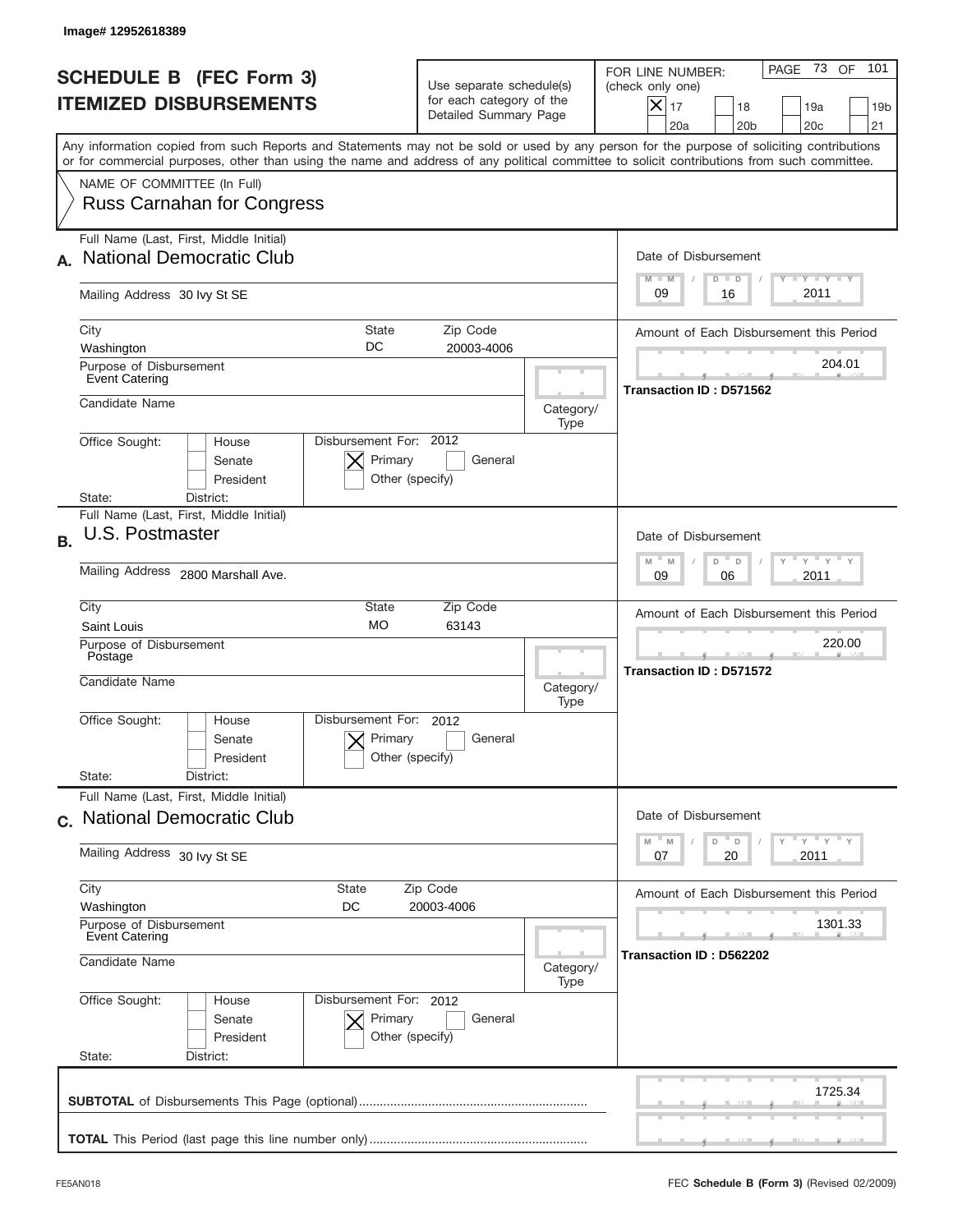|           | Image#12952618390                                                                                                                                                                                                                                                                       |                                                                               |                          |                                                                                                                                                                     |
|-----------|-----------------------------------------------------------------------------------------------------------------------------------------------------------------------------------------------------------------------------------------------------------------------------------------|-------------------------------------------------------------------------------|--------------------------|---------------------------------------------------------------------------------------------------------------------------------------------------------------------|
|           | <b>SCHEDULE B (FEC Form 3)</b><br><b>ITEMIZED DISBURSEMENTS</b>                                                                                                                                                                                                                         | Use separate schedule(s)<br>for each category of the<br>Detailed Summary Page |                          | PAGE 74 OF<br>101<br>FOR LINE NUMBER:<br>(check only one)<br>$ \mathsf{X} _{17}$<br>18<br>19a<br>19 <sub>b</sub><br>20a<br>20 <sub>b</sub><br>20 <sub>c</sub><br>21 |
|           | Any information copied from such Reports and Statements may not be sold or used by any person for the purpose of soliciting contributions<br>or for commercial purposes, other than using the name and address of any political committee to solicit contributions from such committee. |                                                                               |                          |                                                                                                                                                                     |
|           | NAME OF COMMITTEE (In Full)<br><b>Russ Carnahan for Congress</b>                                                                                                                                                                                                                        |                                                                               |                          |                                                                                                                                                                     |
|           | Full Name (Last, First, Middle Initial)                                                                                                                                                                                                                                                 |                                                                               |                          |                                                                                                                                                                     |
|           | Kalik & Associates, Inc.                                                                                                                                                                                                                                                                |                                                                               |                          | Date of Disbursement<br><b>TANK TANK</b><br>$M - M$<br>$D$ $D$                                                                                                      |
|           | Mailing Address 10291 Arizona Circle                                                                                                                                                                                                                                                    |                                                                               |                          | 2011<br>07<br>06                                                                                                                                                    |
|           | City<br><b>State</b>                                                                                                                                                                                                                                                                    | Zip Code                                                                      |                          | Amount of Each Disbursement this Period                                                                                                                             |
|           | <b>MD</b><br>Bethesda<br>Purpose of Disbursement                                                                                                                                                                                                                                        | 20817                                                                         |                          | 4000.00                                                                                                                                                             |
|           | <b>Fundraising Consulting</b>                                                                                                                                                                                                                                                           |                                                                               |                          | Transaction ID: D562212                                                                                                                                             |
|           | Candidate Name                                                                                                                                                                                                                                                                          |                                                                               | Category/<br>Type        |                                                                                                                                                                     |
|           | Disbursement For: 2012<br>Office Sought:<br>House<br>Primary<br>Senate<br>President<br>Other (specify)<br>District:<br>State:                                                                                                                                                           | General                                                                       |                          |                                                                                                                                                                     |
|           | Full Name (Last, First, Middle Initial)                                                                                                                                                                                                                                                 |                                                                               |                          |                                                                                                                                                                     |
| <b>B.</b> | <b>Quickbooks Payroll Service</b>                                                                                                                                                                                                                                                       |                                                                               |                          | Date of Disbursement                                                                                                                                                |
|           | Mailing Address 2632 Marine Way                                                                                                                                                                                                                                                         |                                                                               |                          | $-\gamma + \gamma +$<br>$M - M$<br>D<br>D<br>2011<br>08<br>15                                                                                                       |
|           | City<br>State<br>CA                                                                                                                                                                                                                                                                     | Zip Code                                                                      |                          | Amount of Each Disbursement this Period                                                                                                                             |
|           | <b>Mountain View</b><br>94043<br>Purpose of Disbursement                                                                                                                                                                                                                                |                                                                               |                          | 583.00                                                                                                                                                              |
|           | Payroll Taxes<br>Candidate Name                                                                                                                                                                                                                                                         |                                                                               | 001<br>Category/<br>Type | Transaction ID: D562312                                                                                                                                             |
|           | Disbursement For:<br>Office Sought:<br>House<br>Primary<br>Senate<br>Other (specify)<br>President<br>State:<br>District:                                                                                                                                                                | 2012<br>General                                                               |                          |                                                                                                                                                                     |
|           | Full Name (Last, First, Middle Initial)                                                                                                                                                                                                                                                 |                                                                               |                          |                                                                                                                                                                     |
|           | c. Lake Research Partners                                                                                                                                                                                                                                                               |                                                                               |                          | Date of Disbursement                                                                                                                                                |
|           | Mailing Address 1726 M St NW STE 500                                                                                                                                                                                                                                                    |                                                                               |                          | $\gamma$ = $\gamma$ = $\gamma$ = $\gamma$<br>$\mathbb M$<br>M<br>D<br>D<br>2011<br>08<br>19                                                                         |
|           | City<br>State                                                                                                                                                                                                                                                                           | Zip Code                                                                      |                          | Amount of Each Disbursement this Period                                                                                                                             |
|           | Washington<br>DC<br>20036<br>Purpose of Disbursement                                                                                                                                                                                                                                    |                                                                               |                          | 17040.00                                                                                                                                                            |
|           | Polling<br>Candidate Name                                                                                                                                                                                                                                                               |                                                                               |                          | Transaction ID: D564163                                                                                                                                             |
|           | Office Sought:<br>Disbursement For: 2012<br>House<br>Senate<br>Primary<br>President<br>Other (specify)<br>State:<br>District:                                                                                                                                                           | General                                                                       | Type                     |                                                                                                                                                                     |
|           |                                                                                                                                                                                                                                                                                         |                                                                               |                          |                                                                                                                                                                     |
|           |                                                                                                                                                                                                                                                                                         |                                                                               |                          | 21623.00                                                                                                                                                            |
|           |                                                                                                                                                                                                                                                                                         |                                                                               |                          |                                                                                                                                                                     |
|           |                                                                                                                                                                                                                                                                                         |                                                                               |                          |                                                                                                                                                                     |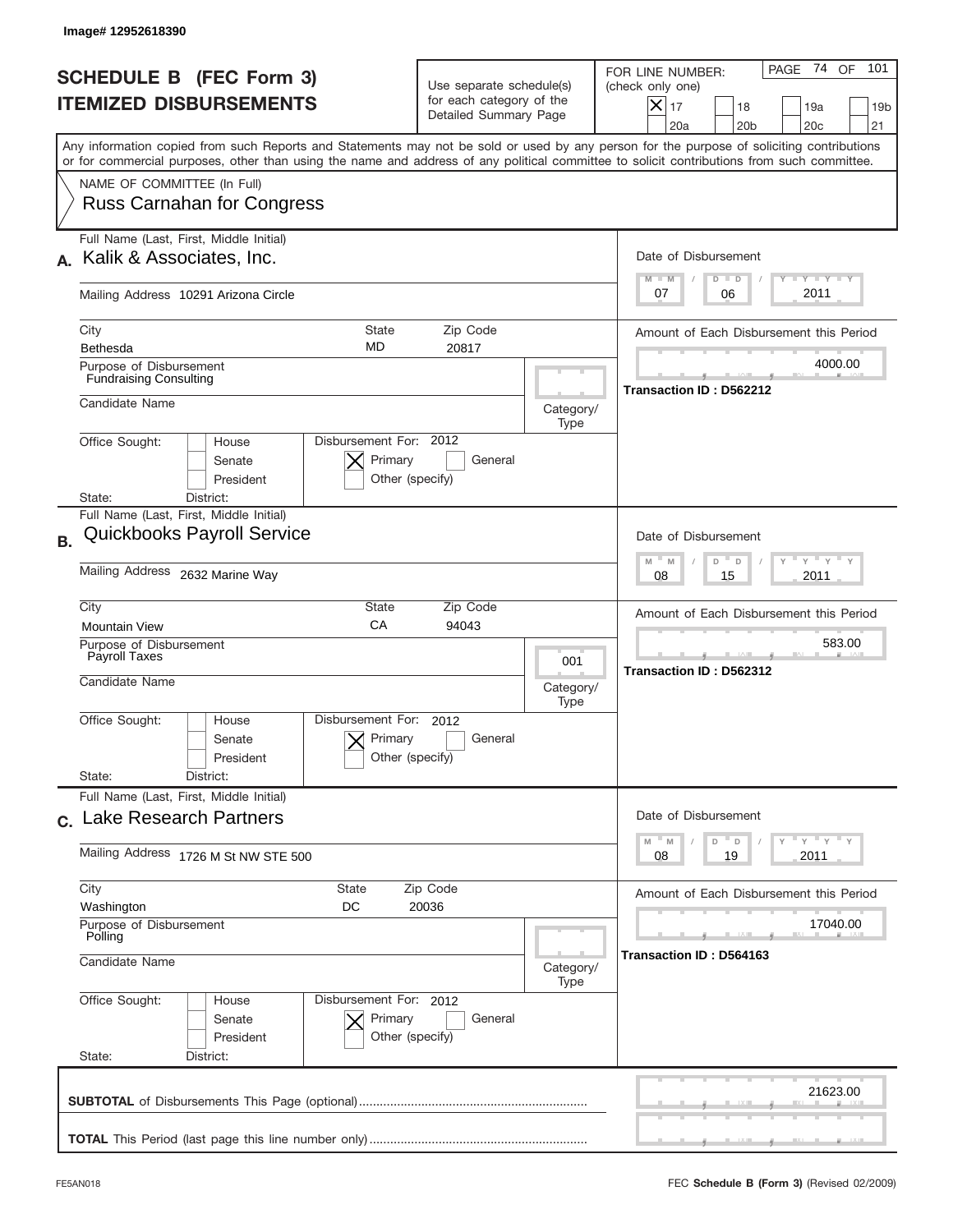|           | Image# 12952618391                                                                                                                                                                                                                                                                      |                                                                               |                   |                                                                                                                                                                   |
|-----------|-----------------------------------------------------------------------------------------------------------------------------------------------------------------------------------------------------------------------------------------------------------------------------------------|-------------------------------------------------------------------------------|-------------------|-------------------------------------------------------------------------------------------------------------------------------------------------------------------|
|           | <b>SCHEDULE B (FEC Form 3)</b><br><b>ITEMIZED DISBURSEMENTS</b>                                                                                                                                                                                                                         | Use separate schedule(s)<br>for each category of the<br>Detailed Summary Page |                   | PAGE 75<br>101<br>OF<br>FOR LINE NUMBER:<br>(check only one)<br>$\times$<br>17<br>18<br>19a<br>19 <sub>b</sub><br>20a<br>20 <sub>b</sub><br>20 <sub>c</sub><br>21 |
|           | Any information copied from such Reports and Statements may not be sold or used by any person for the purpose of soliciting contributions<br>or for commercial purposes, other than using the name and address of any political committee to solicit contributions from such committee. |                                                                               |                   |                                                                                                                                                                   |
|           | NAME OF COMMITTEE (In Full)<br><b>Russ Carnahan for Congress</b>                                                                                                                                                                                                                        |                                                                               |                   |                                                                                                                                                                   |
|           | Full Name (Last, First, Middle Initial)<br><b>ActBlue Technical Services</b>                                                                                                                                                                                                            |                                                                               |                   | Date of Disbursement<br>$T - Y$ $T - Y$<br>$M - M$<br>$D$ $D$                                                                                                     |
|           | Mailing Address 14 Arrow St                                                                                                                                                                                                                                                             |                                                                               |                   | 2011<br>31<br>08                                                                                                                                                  |
|           | City<br><b>State</b><br>MA<br>Cambridge                                                                                                                                                                                                                                                 | Zip Code<br>02138-5106                                                        |                   | Amount of Each Disbursement this Period                                                                                                                           |
|           | Purpose of Disbursement<br><b>Banking Fee</b>                                                                                                                                                                                                                                           |                                                                               | 001               | 0.40<br><b>Transaction ID: D564433</b>                                                                                                                            |
|           | Candidate Name                                                                                                                                                                                                                                                                          |                                                                               | Category/<br>Type |                                                                                                                                                                   |
|           | Disbursement For: 2012<br>Office Sought:<br>House<br>Primary<br>Senate<br>President<br>Other (specify)<br>State:<br>District:                                                                                                                                                           | General                                                                       |                   |                                                                                                                                                                   |
| <b>B.</b> | Full Name (Last, First, Middle Initial)<br><b>National Democratic Club</b>                                                                                                                                                                                                              |                                                                               |                   | Date of Disbursement                                                                                                                                              |
|           | Mailing Address 30 lvy St SE                                                                                                                                                                                                                                                            |                                                                               |                   | $M - M$<br>$Y = Y$<br>D<br>D<br>2011<br>09<br>16                                                                                                                  |
|           | City<br><b>State</b><br>Zip Code<br>DC<br>20003-4006<br>Washington<br>Purpose of Disbursement<br>Event Catering                                                                                                                                                                         |                                                                               |                   | Amount of Each Disbursement this Period                                                                                                                           |
|           |                                                                                                                                                                                                                                                                                         |                                                                               |                   | 187.23<br>Transaction ID: D571563                                                                                                                                 |
|           | Candidate Name                                                                                                                                                                                                                                                                          | Category/<br>Type                                                             |                   |                                                                                                                                                                   |
|           | Disbursement For: 2012<br>Office Sought:<br>House<br>Primary<br>Senate<br>Other (specify)<br>President                                                                                                                                                                                  | General                                                                       |                   |                                                                                                                                                                   |
|           | State:<br>District:<br>Full Name (Last, First, Middle Initial)                                                                                                                                                                                                                          |                                                                               |                   |                                                                                                                                                                   |
|           | c. ActBlue Technical Services                                                                                                                                                                                                                                                           |                                                                               |                   | Date of Disbursement                                                                                                                                              |
|           | Mailing Address 14 Arrow St                                                                                                                                                                                                                                                             |                                                                               |                   | ≡ γ ≡ γ ≡ γ<br>$-M$<br>M<br>D<br>D<br>2011<br>07<br>10                                                                                                            |
|           | City<br><b>State</b><br>Cambridge<br>МA                                                                                                                                                                                                                                                 | Zip Code<br>02138-5106                                                        |                   | Amount of Each Disbursement this Period                                                                                                                           |
|           | Purpose of Disbursement<br><b>Banking Fee</b>                                                                                                                                                                                                                                           |                                                                               |                   | 1.78<br>Transaction ID: D560363                                                                                                                                   |
|           | Candidate Name                                                                                                                                                                                                                                                                          |                                                                               |                   |                                                                                                                                                                   |
|           | Office Sought:<br>Disbursement For: 2012<br>House<br>Primary<br>Senate<br>President<br>Other (specify)<br>State:<br>District:                                                                                                                                                           | General                                                                       |                   |                                                                                                                                                                   |
|           |                                                                                                                                                                                                                                                                                         |                                                                               |                   | 189.41                                                                                                                                                            |
|           |                                                                                                                                                                                                                                                                                         |                                                                               |                   |                                                                                                                                                                   |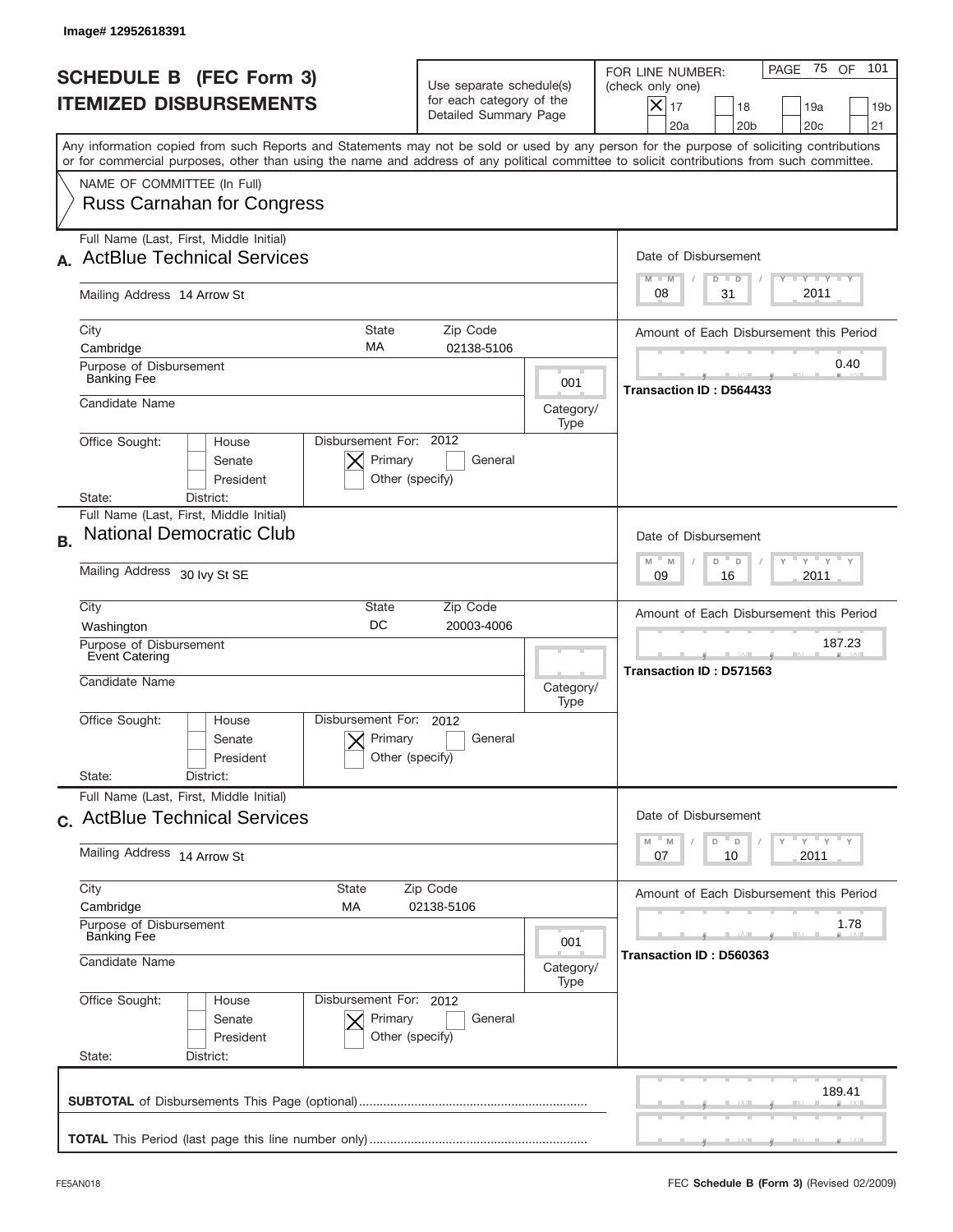|           | Image# 12952618392                                                                                                                                                                                                                                                                      |                                                                               |                                         |                                                                                                                                                              |
|-----------|-----------------------------------------------------------------------------------------------------------------------------------------------------------------------------------------------------------------------------------------------------------------------------------------|-------------------------------------------------------------------------------|-----------------------------------------|--------------------------------------------------------------------------------------------------------------------------------------------------------------|
|           | <b>SCHEDULE B (FEC Form 3)</b><br><b>ITEMIZED DISBURSEMENTS</b>                                                                                                                                                                                                                         | Use separate schedule(s)<br>for each category of the<br>Detailed Summary Page |                                         | 76 OF<br>101<br>PAGE<br>FOR LINE NUMBER:<br>(check only one)<br>$X _{17}$<br>18<br>19a<br>19 <sub>b</sub><br>20a<br>20 <sub>b</sub><br>20 <sub>c</sub><br>21 |
|           | Any information copied from such Reports and Statements may not be sold or used by any person for the purpose of soliciting contributions<br>or for commercial purposes, other than using the name and address of any political committee to solicit contributions from such committee. |                                                                               |                                         |                                                                                                                                                              |
|           | NAME OF COMMITTEE (In Full)<br><b>Russ Carnahan for Congress</b>                                                                                                                                                                                                                        |                                                                               |                                         |                                                                                                                                                              |
|           | Full Name (Last, First, Middle Initial)<br><b>Golden Rule UHC</b>                                                                                                                                                                                                                       |                                                                               |                                         | Date of Disbursement                                                                                                                                         |
|           | Mailing Address 7440 Woodland Drive                                                                                                                                                                                                                                                     |                                                                               |                                         | Y TY TY TY<br>$M - M$<br>$D$ $D$<br>2011<br>20<br>07                                                                                                         |
|           | City<br><b>State</b><br>IN<br>Indianaplous                                                                                                                                                                                                                                              | Zip Code<br>46278                                                             |                                         | Amount of Each Disbursement this Period                                                                                                                      |
|           | Purpose of Disbursement<br>Health Insurance                                                                                                                                                                                                                                             |                                                                               |                                         | 554.20<br>Transaction ID: D562203                                                                                                                            |
|           | Candidate Name                                                                                                                                                                                                                                                                          |                                                                               | Category/<br>Type                       |                                                                                                                                                              |
|           | Disbursement For: 2012<br>Office Sought:<br>House<br>Primary<br>Senate<br>President<br>Other (specify)<br>State:<br>District:                                                                                                                                                           | General                                                                       |                                         |                                                                                                                                                              |
| <b>B.</b> | Full Name (Last, First, Middle Initial)<br>Kalik & Associates, Inc.                                                                                                                                                                                                                     |                                                                               |                                         | Date of Disbursement                                                                                                                                         |
|           | Mailing Address 10291 Arizona Circle                                                                                                                                                                                                                                                    |                                                                               |                                         | $\cdots$ $\gamma$ $\cdots$ $\gamma$ $\cdots$<br>$-M$<br>M<br>D<br>D<br>2011<br>07<br>06                                                                      |
|           | City<br>State<br><b>MD</b><br>Bethesda                                                                                                                                                                                                                                                  | Zip Code<br>20817                                                             |                                         | Amount of Each Disbursement this Period                                                                                                                      |
|           | Purpose of Disbursement<br><b>Fundraising Consulting</b><br>Candidate Name                                                                                                                                                                                                              |                                                                               | Category/<br>Type                       | 26.02<br>Transaction ID: D562213                                                                                                                             |
|           | Disbursement For:<br>Office Sought:<br>House<br>Primary<br>Senate<br>Other (specify)<br>President<br>State:<br>District:                                                                                                                                                                | 2012<br>General                                                               |                                         |                                                                                                                                                              |
|           | Full Name (Last, First, Middle Initial)<br>c. Ms. Ivana Ristovska                                                                                                                                                                                                                       |                                                                               |                                         | Date of Disbursement                                                                                                                                         |
|           | Mailing Address 8542 Elgin Ave                                                                                                                                                                                                                                                          |                                                                               |                                         | $\cdots$ $\vdots$ $\cdots$ $\vdots$<br>M<br>D<br>M<br>D<br>2011<br>08<br>16                                                                                  |
|           | City<br>State<br>Zip Code<br>St. Louis<br>MO.<br>63123                                                                                                                                                                                                                                  |                                                                               | Amount of Each Disbursement this Period |                                                                                                                                                              |
|           | Purpose of Disbursement<br>Cell Phone Stipend & Office SuppliesI Reimbursement<br>Candidate Name                                                                                                                                                                                        |                                                                               |                                         | 185.05<br>Transaction ID: D562623                                                                                                                            |
|           | Office Sought:<br>Disbursement For: 2012<br>House                                                                                                                                                                                                                                       |                                                                               | Category/<br>Type                       |                                                                                                                                                              |
|           | Senate<br>Primary<br>President<br>Other (specify)<br>State:<br>District:                                                                                                                                                                                                                | General                                                                       |                                         |                                                                                                                                                              |
|           |                                                                                                                                                                                                                                                                                         |                                                                               |                                         | 765.27                                                                                                                                                       |
|           |                                                                                                                                                                                                                                                                                         |                                                                               |                                         |                                                                                                                                                              |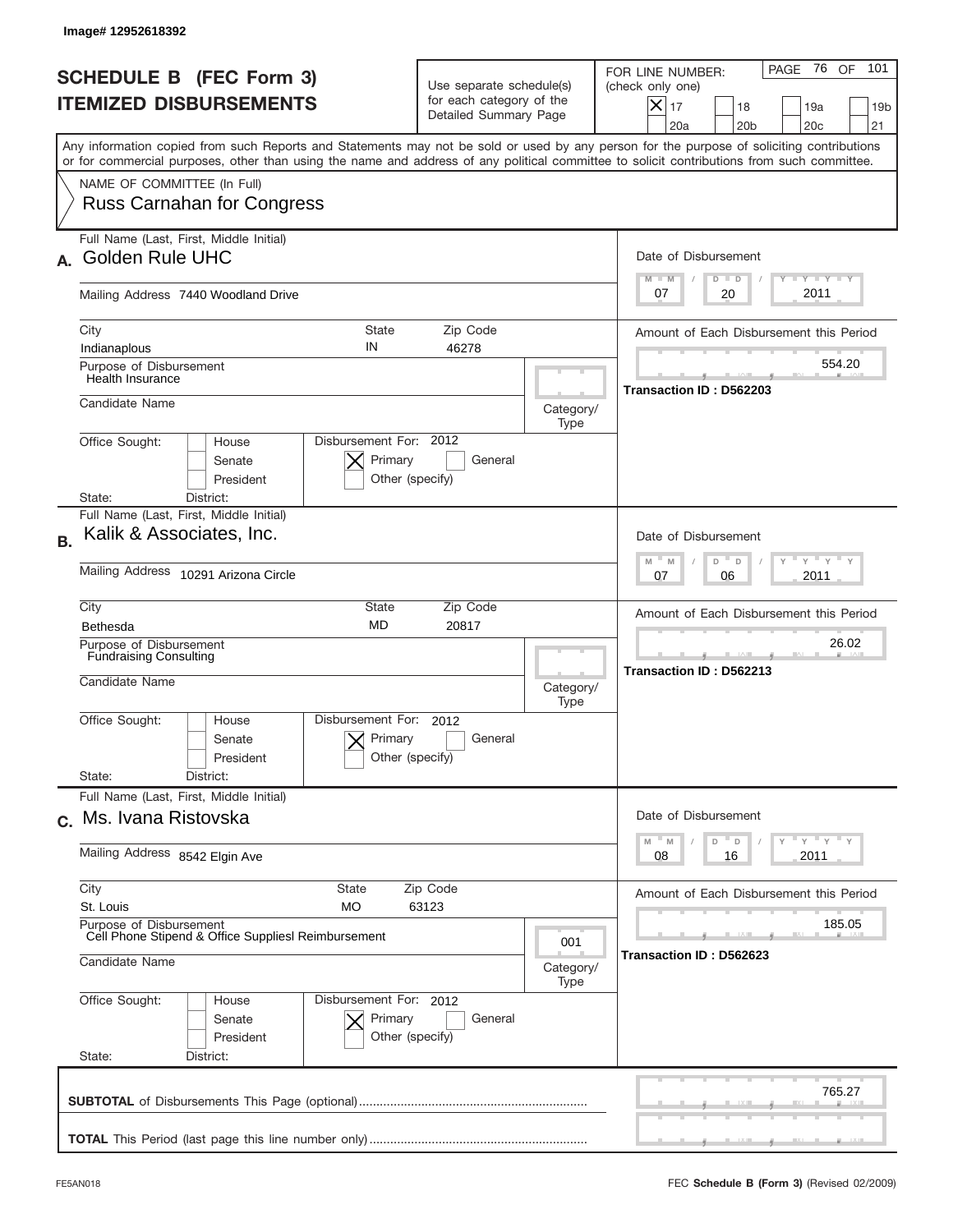|           | Image#12952618393                                                                                                                                                                                                                                                                       |                                                                               |                   |                                                                                                                                                                     |
|-----------|-----------------------------------------------------------------------------------------------------------------------------------------------------------------------------------------------------------------------------------------------------------------------------------------|-------------------------------------------------------------------------------|-------------------|---------------------------------------------------------------------------------------------------------------------------------------------------------------------|
|           | <b>SCHEDULE B (FEC Form 3)</b><br><b>ITEMIZED DISBURSEMENTS</b>                                                                                                                                                                                                                         | Use separate schedule(s)<br>for each category of the<br>Detailed Summary Page |                   | 101<br>PAGE 77 OF<br>FOR LINE NUMBER:<br>(check only one)<br>$ \mathsf{X} _{17}$<br>18<br>19a<br>19 <sub>b</sub><br>20a<br>20 <sub>b</sub><br>20 <sub>c</sub><br>21 |
|           | Any information copied from such Reports and Statements may not be sold or used by any person for the purpose of soliciting contributions<br>or for commercial purposes, other than using the name and address of any political committee to solicit contributions from such committee. |                                                                               |                   |                                                                                                                                                                     |
|           | NAME OF COMMITTEE (In Full)<br><b>Russ Carnahan for Congress</b>                                                                                                                                                                                                                        |                                                                               |                   |                                                                                                                                                                     |
|           | Full Name (Last, First, Middle Initial)                                                                                                                                                                                                                                                 |                                                                               |                   |                                                                                                                                                                     |
|           | <b>ActBlue Technical Services</b>                                                                                                                                                                                                                                                       |                                                                               |                   | Date of Disbursement                                                                                                                                                |
|           | Mailing Address 14 Arrow St                                                                                                                                                                                                                                                             |                                                                               |                   | Y TY TY TY<br>$M - M$<br>$D$ $D$<br>2011<br>19<br>08                                                                                                                |
|           | City<br><b>State</b>                                                                                                                                                                                                                                                                    | Zip Code                                                                      |                   | Amount of Each Disbursement this Period                                                                                                                             |
|           | MA<br>Cambridge<br>Purpose of Disbursement                                                                                                                                                                                                                                              | 02138-5106                                                                    |                   | 29.63                                                                                                                                                               |
|           | <b>Banking Fee</b>                                                                                                                                                                                                                                                                      |                                                                               | 001               | Transaction ID: D562854                                                                                                                                             |
|           | Candidate Name                                                                                                                                                                                                                                                                          |                                                                               | Category/<br>Type |                                                                                                                                                                     |
|           | Disbursement For: 2012<br>Office Sought:<br>House<br>Primary<br>Senate<br>President<br>Other (specify)<br>State:<br>District:                                                                                                                                                           | General                                                                       |                   |                                                                                                                                                                     |
| <b>B.</b> | Full Name (Last, First, Middle Initial)<br><b>KEJD Consulting</b>                                                                                                                                                                                                                       |                                                                               |                   | Date of Disbursement                                                                                                                                                |
|           | Mailing Address 347 Hazel Avenue                                                                                                                                                                                                                                                        |                                                                               |                   | ү " ү " ү "<br>$M - M$<br>D<br>$\mathsf D$<br>2011<br>08<br>01                                                                                                      |
|           | City<br>State                                                                                                                                                                                                                                                                           | Zip Code                                                                      |                   | Amount of Each Disbursement this Period                                                                                                                             |
|           | <b>MO</b><br>63119<br>St. Louis<br>Purpose of Disbursement                                                                                                                                                                                                                              |                                                                               |                   | 2500.00                                                                                                                                                             |
|           | <b>Compliance Consulting</b><br>Candidate Name                                                                                                                                                                                                                                          |                                                                               | Category/<br>Type | <b>Transaction ID: D564154</b>                                                                                                                                      |
|           | Disbursement For:<br>Office Sought:<br>House<br>Primary<br>Senate<br>Other (specify)<br>President<br>State:<br>District:                                                                                                                                                                | 2012<br>General                                                               |                   |                                                                                                                                                                     |
|           | Full Name (Last, First, Middle Initial)                                                                                                                                                                                                                                                 |                                                                               |                   |                                                                                                                                                                     |
|           | c. Lake Research Partners                                                                                                                                                                                                                                                               |                                                                               |                   | Date of Disbursement<br>$\gamma$ = $\gamma$ = $\gamma$ = $\gamma$<br>$\mathbb M$<br>M<br>D<br>D                                                                     |
|           | Mailing Address 1726 M St NW STE 500                                                                                                                                                                                                                                                    |                                                                               |                   | 2011<br>08<br>19                                                                                                                                                    |
|           | City<br>State                                                                                                                                                                                                                                                                           | Zip Code                                                                      |                   | Amount of Each Disbursement this Period                                                                                                                             |
|           | Washington<br>DC<br>20036<br>Purpose of Disbursement<br>Polling                                                                                                                                                                                                                         |                                                                               |                   | 8297.70                                                                                                                                                             |
|           | Candidate Name                                                                                                                                                                                                                                                                          |                                                                               |                   | Transaction ID: D564164                                                                                                                                             |
|           | Office Sought:<br>Disbursement For: 2012<br>House<br>Senate<br>Primary<br>President<br>Other (specify)<br>State:<br>District:                                                                                                                                                           | General                                                                       |                   |                                                                                                                                                                     |
|           |                                                                                                                                                                                                                                                                                         |                                                                               |                   | 10827.33                                                                                                                                                            |
|           |                                                                                                                                                                                                                                                                                         |                                                                               |                   |                                                                                                                                                                     |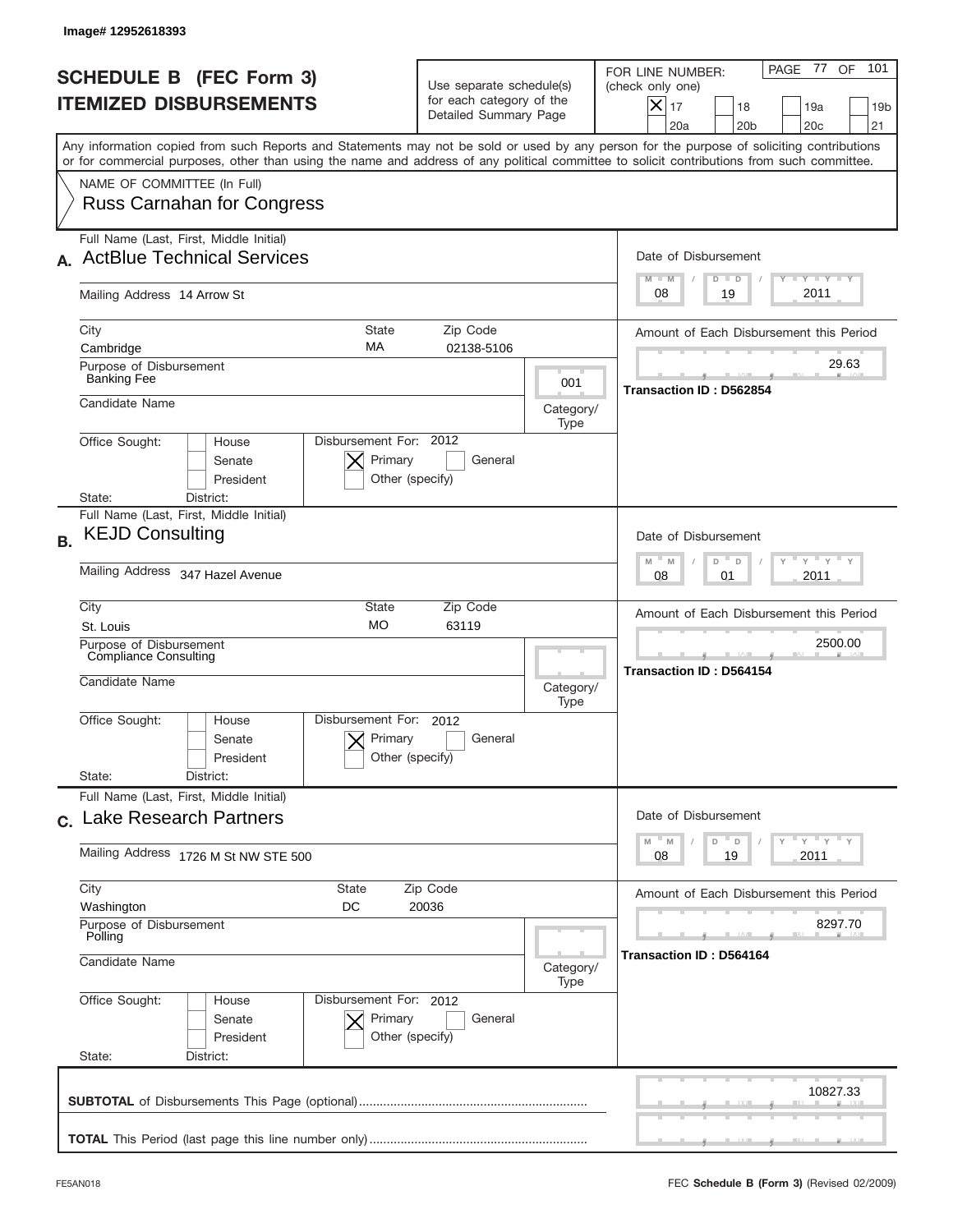|           | Image# 12952618394                                                                                                                                                                                                                                                                      |                                                                               |                                    |                                                                                                                                                                     |
|-----------|-----------------------------------------------------------------------------------------------------------------------------------------------------------------------------------------------------------------------------------------------------------------------------------------|-------------------------------------------------------------------------------|------------------------------------|---------------------------------------------------------------------------------------------------------------------------------------------------------------------|
|           | <b>SCHEDULE B (FEC Form 3)</b><br><b>ITEMIZED DISBURSEMENTS</b>                                                                                                                                                                                                                         | Use separate schedule(s)<br>for each category of the<br>Detailed Summary Page |                                    | PAGE 78 OF<br>101<br>FOR LINE NUMBER:<br>(check only one)<br>$ \mathsf{X} _{17}$<br>18<br>19a<br>19 <sub>b</sub><br>20a<br>20 <sub>b</sub><br>20 <sub>c</sub><br>21 |
|           | Any information copied from such Reports and Statements may not be sold or used by any person for the purpose of soliciting contributions<br>or for commercial purposes, other than using the name and address of any political committee to solicit contributions from such committee. |                                                                               |                                    |                                                                                                                                                                     |
|           | NAME OF COMMITTEE (In Full)<br><b>Russ Carnahan for Congress</b>                                                                                                                                                                                                                        |                                                                               |                                    |                                                                                                                                                                     |
| А.        | Full Name (Last, First, Middle Initial)<br><b>Quickbooks Payroll Service</b>                                                                                                                                                                                                            |                                                                               |                                    | Date of Disbursement<br>Y TY TY TY                                                                                                                                  |
|           | Mailing Address 2632 Marine Way                                                                                                                                                                                                                                                         |                                                                               |                                    | $M - M$<br>$D$ $D$<br>2011<br>08<br>01                                                                                                                              |
|           | City<br><b>State</b><br>CA<br><b>Mountain View</b>                                                                                                                                                                                                                                      | Zip Code<br>94043                                                             |                                    | Amount of Each Disbursement this Period                                                                                                                             |
|           | Purpose of Disbursement<br>Payroll Taxes                                                                                                                                                                                                                                                |                                                                               | 001                                | 583.00<br>Transaction ID: D560924                                                                                                                                   |
|           | Candidate Name                                                                                                                                                                                                                                                                          |                                                                               | Category/<br>Type                  |                                                                                                                                                                     |
|           | Disbursement For: 2012<br>Office Sought:<br>House<br>Primary<br>Senate<br>President<br>Other (specify)                                                                                                                                                                                  | General                                                                       |                                    |                                                                                                                                                                     |
| <b>B.</b> | State:<br>District:<br>Full Name (Last, First, Middle Initial)<br><b>KEJD Consulting</b>                                                                                                                                                                                                |                                                                               |                                    | Date of Disbursement<br>$-\gamma + \gamma +$<br>$M - M$<br>D<br>$\mathsf D$                                                                                         |
|           | Mailing Address 347 Hazel Avenue                                                                                                                                                                                                                                                        |                                                                               |                                    | 2011<br>07<br>01                                                                                                                                                    |
|           | City<br>State<br><b>MO</b><br>St. Louis                                                                                                                                                                                                                                                 | Zip Code<br>63119                                                             |                                    | Amount of Each Disbursement this Period                                                                                                                             |
|           | Purpose of Disbursement<br><b>Compliance Consulting</b><br>Candidate Name                                                                                                                                                                                                               | Category/<br>Type                                                             | 2500.00<br>Transaction ID: D562194 |                                                                                                                                                                     |
|           | Disbursement For:<br>Office Sought:<br>House<br>Primary<br>Senate<br>Other (specify)<br>President                                                                                                                                                                                       | 2012<br>General                                                               |                                    |                                                                                                                                                                     |
|           | State:<br>District:<br>Full Name (Last, First, Middle Initial)<br>c. United Health Care                                                                                                                                                                                                 |                                                                               |                                    | Date of Disbursement                                                                                                                                                |
|           | Mailing Address P.O. Box 1459                                                                                                                                                                                                                                                           |                                                                               |                                    | $\gamma$ = $\gamma$ = $\gamma$ = $\gamma$<br>D<br>M<br>M<br>D<br>2011<br>07<br>21                                                                                   |
|           | City<br>State<br>Zip Code<br>Minneapolis<br>ΜN<br>55440                                                                                                                                                                                                                                 |                                                                               |                                    | Amount of Each Disbursement this Period                                                                                                                             |
|           | Purpose of Disbursement<br><b>Health Insurance</b><br>Candidate Name                                                                                                                                                                                                                    |                                                                               | Category/                          | 377.44<br>Transaction ID: D562204                                                                                                                                   |
|           | Office Sought:<br>Disbursement For: 2012<br>House<br>Senate<br>Primary<br>President<br>Other (specify)<br>State:<br>District:                                                                                                                                                           | General                                                                       | Type                               |                                                                                                                                                                     |
|           |                                                                                                                                                                                                                                                                                         |                                                                               |                                    | 3460.44                                                                                                                                                             |
|           |                                                                                                                                                                                                                                                                                         |                                                                               |                                    |                                                                                                                                                                     |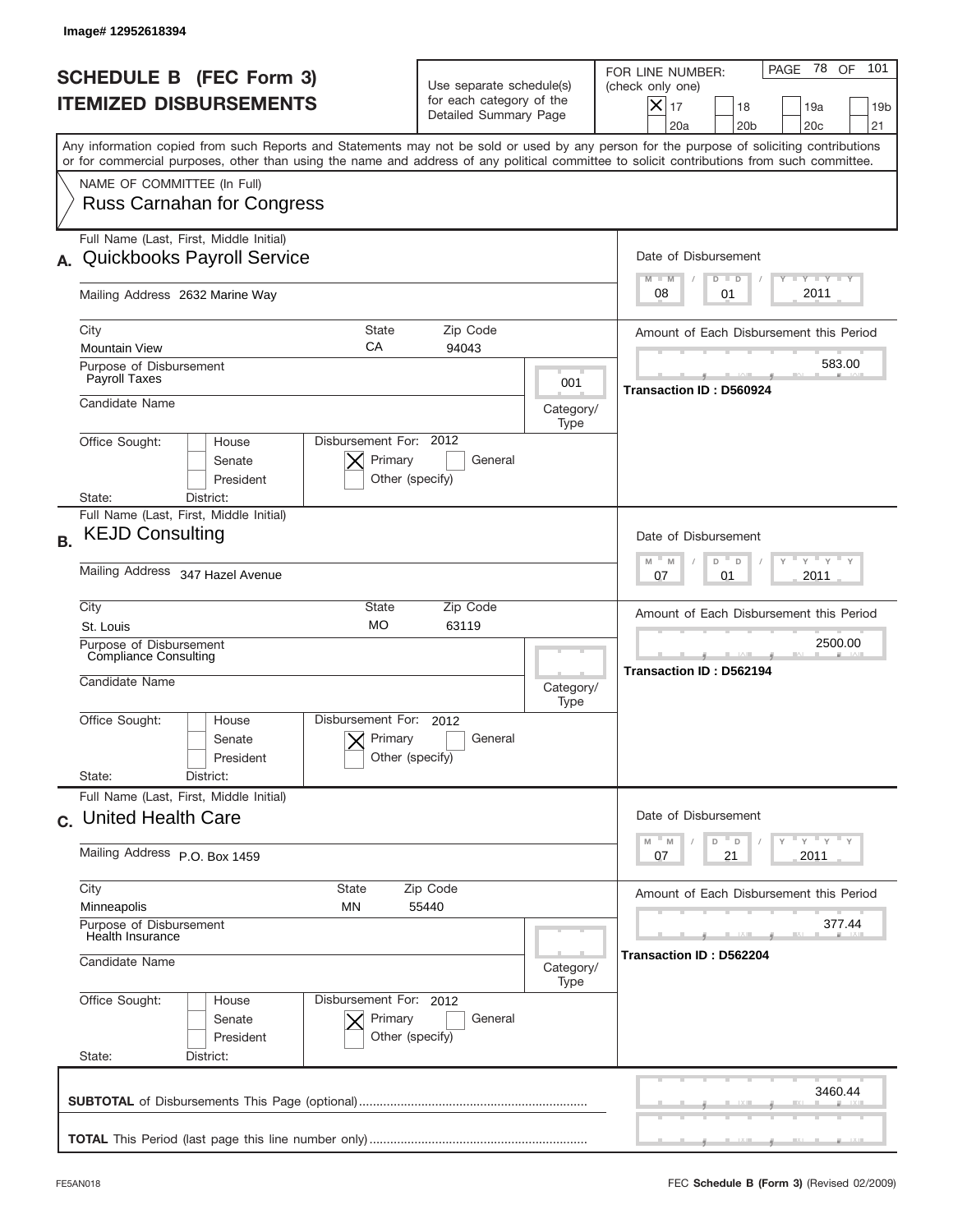|           | Image# 12952618395                                                                                                                                                                                                                                                                      |                                                                               |                   |                                                                                                                                                                     |
|-----------|-----------------------------------------------------------------------------------------------------------------------------------------------------------------------------------------------------------------------------------------------------------------------------------------|-------------------------------------------------------------------------------|-------------------|---------------------------------------------------------------------------------------------------------------------------------------------------------------------|
|           | <b>SCHEDULE B (FEC Form 3)</b><br><b>ITEMIZED DISBURSEMENTS</b>                                                                                                                                                                                                                         | Use separate schedule(s)<br>for each category of the<br>Detailed Summary Page |                   | PAGE 79 OF<br>101<br>FOR LINE NUMBER:<br>(check only one)<br>$ \mathsf{X} _{17}$<br>18<br>19a<br>19 <sub>b</sub><br>20a<br>20 <sub>b</sub><br>20 <sub>c</sub><br>21 |
|           | Any information copied from such Reports and Statements may not be sold or used by any person for the purpose of soliciting contributions<br>or for commercial purposes, other than using the name and address of any political committee to solicit contributions from such committee. |                                                                               |                   |                                                                                                                                                                     |
|           | NAME OF COMMITTEE (In Full)<br><b>Russ Carnahan for Congress</b>                                                                                                                                                                                                                        |                                                                               |                   |                                                                                                                                                                     |
|           | Full Name (Last, First, Middle Initial)                                                                                                                                                                                                                                                 |                                                                               |                   |                                                                                                                                                                     |
|           | Kalik & Associates, Inc.                                                                                                                                                                                                                                                                |                                                                               |                   | Date of Disbursement                                                                                                                                                |
|           | Mailing Address 10291 Arizona Circle                                                                                                                                                                                                                                                    |                                                                               |                   | Y TY TY TY<br>$M - M$<br>$D$ $D$<br>2011<br>07<br>06                                                                                                                |
|           | City<br><b>State</b>                                                                                                                                                                                                                                                                    | Zip Code                                                                      |                   | Amount of Each Disbursement this Period                                                                                                                             |
|           | <b>MD</b><br>Bethesda                                                                                                                                                                                                                                                                   | 20817                                                                         |                   | 52.76                                                                                                                                                               |
|           | Purpose of Disbursement<br><b>Fundraising Consulting</b>                                                                                                                                                                                                                                |                                                                               |                   | Transaction ID: D562214                                                                                                                                             |
|           | Candidate Name                                                                                                                                                                                                                                                                          |                                                                               | Category/<br>Type |                                                                                                                                                                     |
|           | Disbursement For: 2012<br>Office Sought:<br>House<br>Primary<br>Senate<br>President<br>Other (specify)<br>District:<br>State:                                                                                                                                                           | General                                                                       |                   |                                                                                                                                                                     |
|           | Full Name (Last, First, Middle Initial)                                                                                                                                                                                                                                                 |                                                                               |                   |                                                                                                                                                                     |
| <b>B.</b> | <b>ActBlue Technical Services</b>                                                                                                                                                                                                                                                       |                                                                               |                   | Date of Disbursement                                                                                                                                                |
|           | Mailing Address 14 Arrow St                                                                                                                                                                                                                                                             |                                                                               |                   | $-\gamma + \gamma +$<br>$M - M$<br>D<br>D<br>2011<br>08<br>19                                                                                                       |
|           | City<br>State                                                                                                                                                                                                                                                                           | Zip Code                                                                      |                   | Amount of Each Disbursement this Period                                                                                                                             |
|           | <b>MA</b><br>Cambridge<br>Purpose of Disbursement                                                                                                                                                                                                                                       | 02138-5106                                                                    |                   | 62.02                                                                                                                                                               |
|           | <b>Banking Fee</b>                                                                                                                                                                                                                                                                      | 001                                                                           |                   | Transaction ID: D562855                                                                                                                                             |
|           | Candidate Name                                                                                                                                                                                                                                                                          |                                                                               | Category/<br>Type |                                                                                                                                                                     |
|           | Disbursement For:<br>Office Sought:<br>House<br>Primary<br>Senate<br>Other (specify)<br>President<br>State:<br>District:                                                                                                                                                                | 2012<br>General                                                               |                   |                                                                                                                                                                     |
|           | Full Name (Last, First, Middle Initial)                                                                                                                                                                                                                                                 |                                                                               |                   |                                                                                                                                                                     |
|           | c. WLS 7722, LLC                                                                                                                                                                                                                                                                        |                                                                               |                   | Date of Disbursement<br>$Y$ $Y$ $Y$ $Y$ $Y$                                                                                                                         |
|           | Mailing Address 7722 Big Bend Blvd.                                                                                                                                                                                                                                                     |                                                                               |                   | $\mathbb M$<br>M<br>D<br>D<br>2011<br>08<br>01                                                                                                                      |
|           | City<br>State                                                                                                                                                                                                                                                                           | Zip Code                                                                      |                   | Amount of Each Disbursement this Period                                                                                                                             |
|           | St. Louis<br>МO<br>63119<br>Purpose of Disbursement                                                                                                                                                                                                                                     |                                                                               |                   | 150.00                                                                                                                                                              |
|           | Rent<br>Candidate Name                                                                                                                                                                                                                                                                  |                                                                               |                   | Transaction ID: D564155                                                                                                                                             |
|           | Office Sought:<br>Disbursement For: 2012<br>House<br>Senate<br>Primary<br>President<br>Other (specify)<br>State:<br>District:                                                                                                                                                           | General                                                                       | Type              |                                                                                                                                                                     |
|           |                                                                                                                                                                                                                                                                                         |                                                                               |                   |                                                                                                                                                                     |
|           |                                                                                                                                                                                                                                                                                         |                                                                               |                   | 264.78                                                                                                                                                              |
|           |                                                                                                                                                                                                                                                                                         |                                                                               |                   |                                                                                                                                                                     |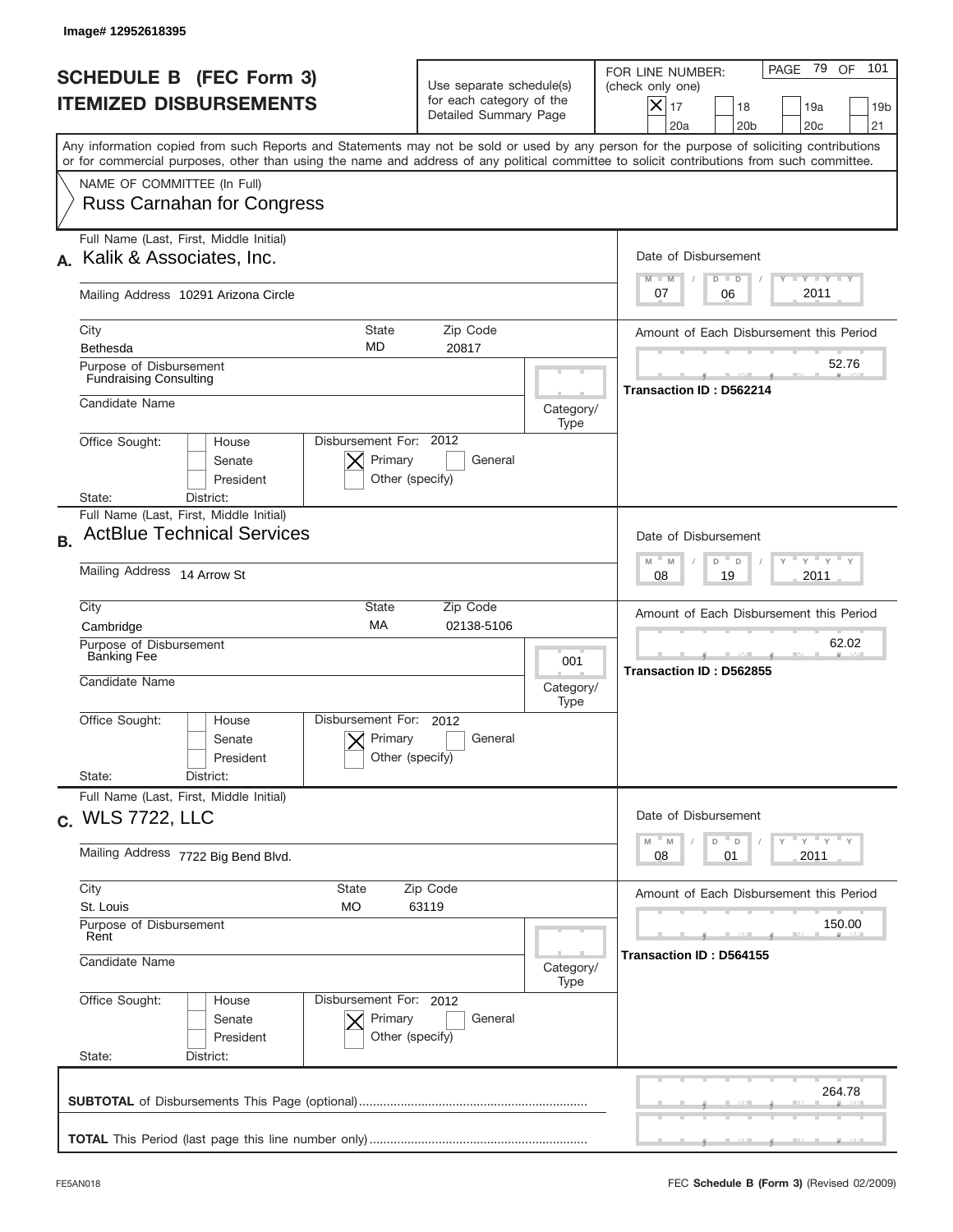|           | Image#12952618396                                                                                                                                                                                                                                                                       |                                                                               |                   |                                                                                                                                                                     |
|-----------|-----------------------------------------------------------------------------------------------------------------------------------------------------------------------------------------------------------------------------------------------------------------------------------------|-------------------------------------------------------------------------------|-------------------|---------------------------------------------------------------------------------------------------------------------------------------------------------------------|
|           | <b>SCHEDULE B (FEC Form 3)</b><br><b>ITEMIZED DISBURSEMENTS</b>                                                                                                                                                                                                                         | Use separate schedule(s)<br>for each category of the<br>Detailed Summary Page |                   | PAGE 80 OF<br>101<br>FOR LINE NUMBER:<br>(check only one)<br>$ \mathsf{X} _{17}$<br>18<br>19a<br>19 <sub>b</sub><br>20a<br>20 <sub>b</sub><br>20 <sub>c</sub><br>21 |
|           | Any information copied from such Reports and Statements may not be sold or used by any person for the purpose of soliciting contributions<br>or for commercial purposes, other than using the name and address of any political committee to solicit contributions from such committee. |                                                                               |                   |                                                                                                                                                                     |
|           | NAME OF COMMITTEE (In Full)<br><b>Russ Carnahan for Congress</b>                                                                                                                                                                                                                        |                                                                               |                   |                                                                                                                                                                     |
|           | Full Name (Last, First, Middle Initial)                                                                                                                                                                                                                                                 |                                                                               |                   |                                                                                                                                                                     |
|           | <b>ActBlue Technical Services</b>                                                                                                                                                                                                                                                       |                                                                               |                   | Date of Disbursement                                                                                                                                                |
|           | Mailing Address 14 Arrow St                                                                                                                                                                                                                                                             |                                                                               |                   | Y TY TY TY<br>$M - M$<br>$D$ $D$<br>2011<br>09<br>25                                                                                                                |
|           | City<br><b>State</b>                                                                                                                                                                                                                                                                    | Zip Code                                                                      |                   | Amount of Each Disbursement this Period                                                                                                                             |
|           | MA<br>Cambridge<br>Purpose of Disbursement                                                                                                                                                                                                                                              | 02138-5106                                                                    |                   | 19.76                                                                                                                                                               |
|           | <b>Banking Fee</b>                                                                                                                                                                                                                                                                      |                                                                               | 001               | Transaction ID: D570935                                                                                                                                             |
|           | Candidate Name                                                                                                                                                                                                                                                                          |                                                                               | Category/<br>Type |                                                                                                                                                                     |
|           | Disbursement For: 2012<br>Office Sought:<br>House<br>Primary<br>Senate<br>President<br>Other (specify)<br>State:<br>District:                                                                                                                                                           | General                                                                       |                   |                                                                                                                                                                     |
|           | Full Name (Last, First, Middle Initial)                                                                                                                                                                                                                                                 |                                                                               |                   |                                                                                                                                                                     |
| <b>B.</b> | Chippewa Auto Leasing                                                                                                                                                                                                                                                                   |                                                                               |                   | Date of Disbursement                                                                                                                                                |
|           | Mailing Address 4161 Gravois Ave                                                                                                                                                                                                                                                        |                                                                               |                   | ү – ү – ү –<br>$M - M$<br>D<br>$\mathsf D$<br>2011<br>09<br>01                                                                                                      |
|           | City<br>State<br><b>MO</b>                                                                                                                                                                                                                                                              | Zip Code                                                                      |                   | Amount of Each Disbursement this Period                                                                                                                             |
|           | St. Louis<br>Purpose of Disbursement                                                                                                                                                                                                                                                    | 63116                                                                         |                   | 877.22                                                                                                                                                              |
|           | Car Lease<br>Candidate Name                                                                                                                                                                                                                                                             |                                                                               | Category/<br>Type | Transaction ID: D571555                                                                                                                                             |
|           | Disbursement For:<br>Office Sought:<br>House<br>Primary<br>Senate<br>Other (specify)<br>President<br>State:<br>District:                                                                                                                                                                | 2012<br>General                                                               |                   |                                                                                                                                                                     |
|           | Full Name (Last, First, Middle Initial)                                                                                                                                                                                                                                                 |                                                                               |                   |                                                                                                                                                                     |
|           | c. Quickbooks Payroll Service                                                                                                                                                                                                                                                           |                                                                               |                   | Date of Disbursement<br>$\cdots$ $\vdots$ $\cdots$ $\vdots$                                                                                                         |
|           | Mailing Address 2632 Marine Way                                                                                                                                                                                                                                                         |                                                                               |                   | M<br>D<br>M<br>D<br>2011<br>09<br>26                                                                                                                                |
|           | City<br>State                                                                                                                                                                                                                                                                           | Zip Code                                                                      |                   | Amount of Each Disbursement this Period                                                                                                                             |
|           | <b>Mountain View</b><br>СA<br>94043<br>Purpose of Disbursement<br>Payroll Expenses                                                                                                                                                                                                      |                                                                               |                   | 270.00                                                                                                                                                              |
|           | Candidate Name                                                                                                                                                                                                                                                                          |                                                                               |                   | Transaction ID: D571565                                                                                                                                             |
|           | Office Sought:<br>Disbursement For: 2012<br>House<br>Senate<br>Primary<br>President<br>Other (specify)<br>State:<br>District:                                                                                                                                                           | General                                                                       |                   |                                                                                                                                                                     |
|           |                                                                                                                                                                                                                                                                                         |                                                                               |                   | 1166.98                                                                                                                                                             |
|           |                                                                                                                                                                                                                                                                                         |                                                                               |                   |                                                                                                                                                                     |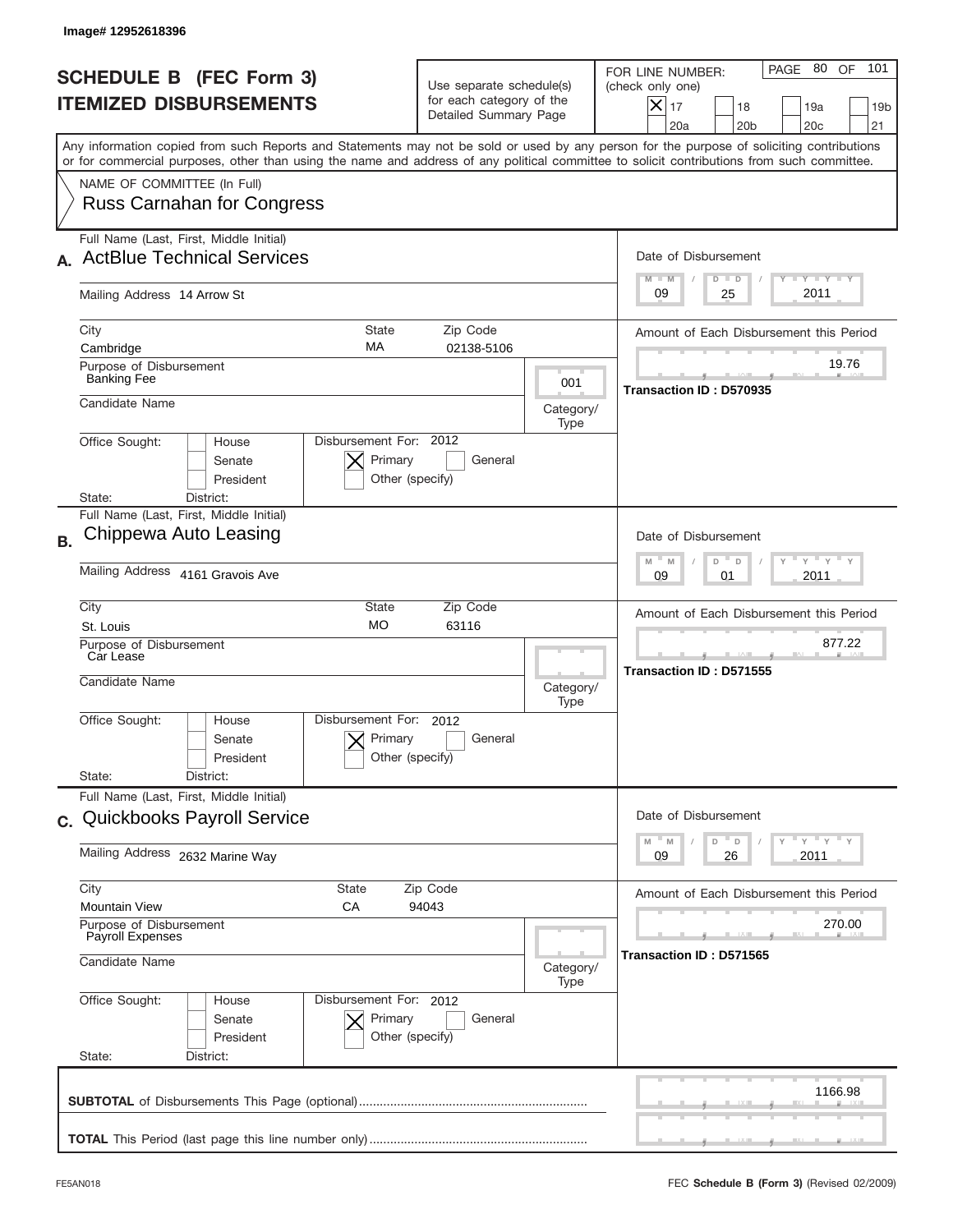|           | Image# 12952618397                                                                                                                                                                                                                                                                      |                                                                                       |                   |                                                                                                                                                                        |
|-----------|-----------------------------------------------------------------------------------------------------------------------------------------------------------------------------------------------------------------------------------------------------------------------------------------|---------------------------------------------------------------------------------------|-------------------|------------------------------------------------------------------------------------------------------------------------------------------------------------------------|
|           | <b>SCHEDULE B (FEC Form 3)</b><br><b>ITEMIZED DISBURSEMENTS</b>                                                                                                                                                                                                                         | Use separate schedule(s)<br>for each category of the<br>Detailed Summary Page         |                   | PAGE 81<br>OF<br>101<br>FOR LINE NUMBER:<br>(check only one)<br>$ \mathsf{X} _{17}$<br>18<br>19a<br>19 <sub>b</sub><br>20a<br>20 <sub>b</sub><br>20 <sub>c</sub><br>21 |
|           | Any information copied from such Reports and Statements may not be sold or used by any person for the purpose of soliciting contributions<br>or for commercial purposes, other than using the name and address of any political committee to solicit contributions from such committee. |                                                                                       |                   |                                                                                                                                                                        |
|           | NAME OF COMMITTEE (In Full)<br><b>Russ Carnahan for Congress</b>                                                                                                                                                                                                                        |                                                                                       |                   |                                                                                                                                                                        |
|           | Full Name (Last, First, Middle Initial)                                                                                                                                                                                                                                                 |                                                                                       |                   |                                                                                                                                                                        |
| А.        | Chippewa Auto Leasing                                                                                                                                                                                                                                                                   |                                                                                       |                   | Date of Disbursement<br><b>TANK TANK</b><br>$M - M$<br>$D$ $D$                                                                                                         |
|           | Mailing Address 4161 Gravois Ave                                                                                                                                                                                                                                                        |                                                                                       |                   | 2011<br>07<br>01                                                                                                                                                       |
|           | City<br><b>State</b>                                                                                                                                                                                                                                                                    | Zip Code                                                                              |                   | Amount of Each Disbursement this Period                                                                                                                                |
|           | <b>MO</b><br>St. Louis<br>Purpose of Disbursement                                                                                                                                                                                                                                       | 63116                                                                                 |                   | 877.22                                                                                                                                                                 |
|           | Car Lease                                                                                                                                                                                                                                                                               |                                                                                       |                   | Transaction ID: D562195                                                                                                                                                |
|           | Candidate Name                                                                                                                                                                                                                                                                          |                                                                                       | Category/<br>Type |                                                                                                                                                                        |
|           | Disbursement For: 2012<br>Office Sought:<br>House<br>Primary<br>Senate<br>President<br>Other (specify)<br>State:<br>District:                                                                                                                                                           | General                                                                               |                   |                                                                                                                                                                        |
|           | Full Name (Last, First, Middle Initial)                                                                                                                                                                                                                                                 |                                                                                       |                   |                                                                                                                                                                        |
| <b>B.</b> | Chong and Koster                                                                                                                                                                                                                                                                        |                                                                                       |                   | Date of Disbursement                                                                                                                                                   |
|           | Mailing Address 1444 N St NW                                                                                                                                                                                                                                                            | $\cdots$ $\gamma$ $\cdots$ $\gamma$ $\cdots$<br>$M - M$<br>D<br>D<br>2011<br>07<br>06 |                   |                                                                                                                                                                        |
|           | City<br>State                                                                                                                                                                                                                                                                           | Zip Code                                                                              |                   | Amount of Each Disbursement this Period                                                                                                                                |
|           | DC<br>20036<br>Washington<br>Purpose of Disbursement                                                                                                                                                                                                                                    |                                                                                       |                   | 5000.00                                                                                                                                                                |
|           | Media Retainer                                                                                                                                                                                                                                                                          |                                                                                       |                   | Transaction ID: D562205                                                                                                                                                |
|           | Candidate Name<br>Category/<br>Type                                                                                                                                                                                                                                                     |                                                                                       |                   |                                                                                                                                                                        |
|           | Disbursement For:<br>Office Sought:<br>House<br>Primary<br>Senate<br>Other (specify)<br>President                                                                                                                                                                                       | 2012<br>General                                                                       |                   |                                                                                                                                                                        |
|           | State:<br>District:<br>Full Name (Last, First, Middle Initial)                                                                                                                                                                                                                          |                                                                                       |                   |                                                                                                                                                                        |
|           | c. AT&T Mobility                                                                                                                                                                                                                                                                        |                                                                                       |                   | Date of Disbursement<br>γ <sup>=</sup> γ <sup>=</sup> γ <sup>=</sup> γ<br>M<br>M<br>D<br>D                                                                             |
|           | Mailing Address PO Box 650553                                                                                                                                                                                                                                                           | 2011<br>07<br>07                                                                      |                   |                                                                                                                                                                        |
|           | City<br>State<br>Dalla<br>ТX                                                                                                                                                                                                                                                            | Zip Code<br>75265-0553                                                                |                   | Amount of Each Disbursement this Period                                                                                                                                |
|           | Purpose of Disbursement                                                                                                                                                                                                                                                                 |                                                                                       |                   | 258.78                                                                                                                                                                 |
|           | Cell Phone<br>Candidate Name<br>Category/                                                                                                                                                                                                                                               |                                                                                       |                   | Transaction ID : D562215                                                                                                                                               |
|           | Office Sought:<br>Disbursement For: 2012<br>House<br>Senate<br>Primary<br>President<br>Other (specify)<br>State:<br>District:                                                                                                                                                           | General                                                                               | Type              |                                                                                                                                                                        |
|           |                                                                                                                                                                                                                                                                                         |                                                                                       |                   | 6136.00                                                                                                                                                                |
|           |                                                                                                                                                                                                                                                                                         |                                                                                       |                   |                                                                                                                                                                        |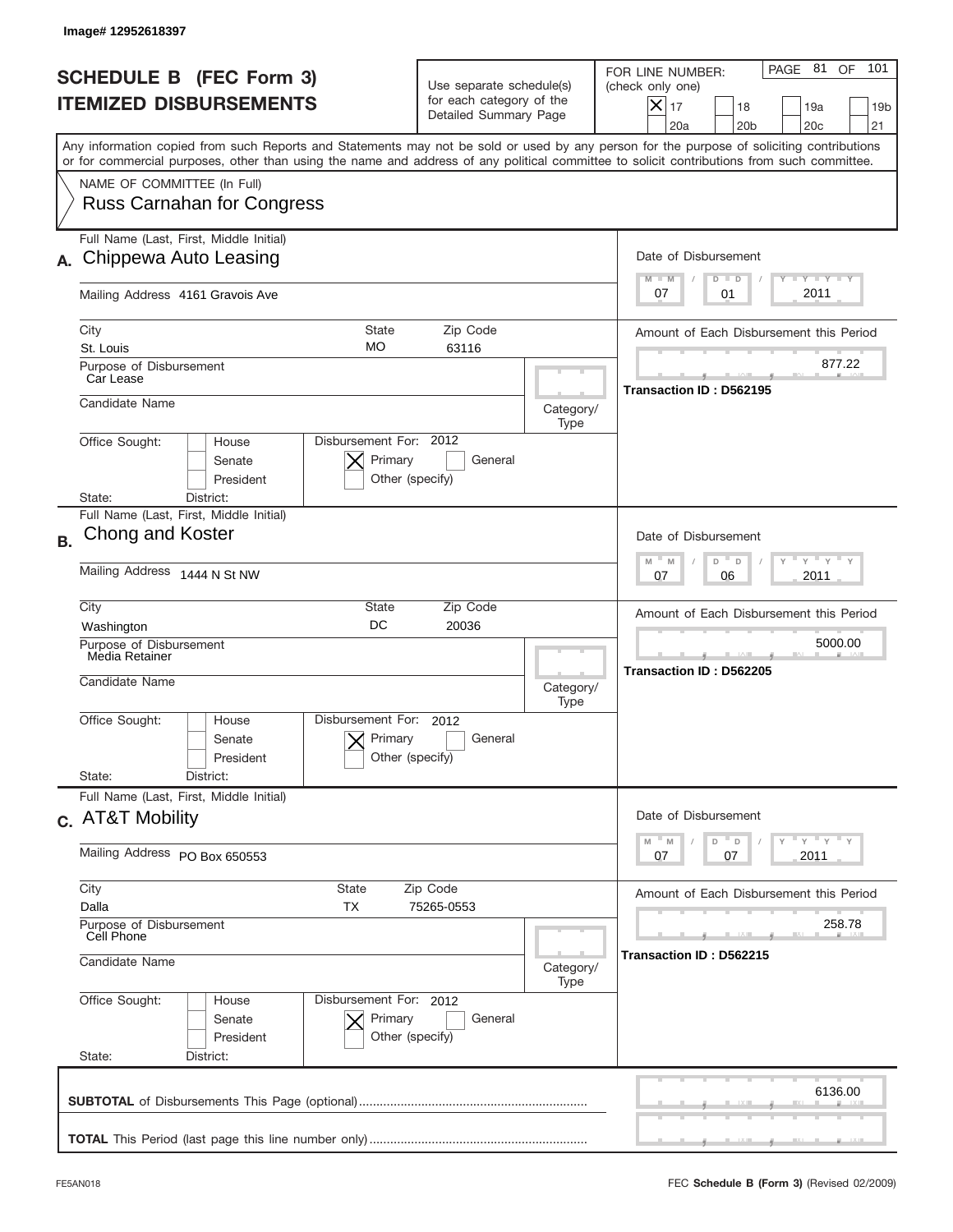|           | Image#12952618398                                                                                                                                                                                                                                                                       |                                                                               |                                                           |                                                                                                                                                           |
|-----------|-----------------------------------------------------------------------------------------------------------------------------------------------------------------------------------------------------------------------------------------------------------------------------------------|-------------------------------------------------------------------------------|-----------------------------------------------------------|-----------------------------------------------------------------------------------------------------------------------------------------------------------|
|           | <b>SCHEDULE B (FEC Form 3)</b><br><b>ITEMIZED DISBURSEMENTS</b>                                                                                                                                                                                                                         | Use separate schedule(s)<br>for each category of the<br>Detailed Summary Page |                                                           | PAGE 82 OF<br>101<br>FOR LINE NUMBER:<br>(check only one)<br>$X _{17}$<br>18<br>19a<br>19 <sub>b</sub><br>20a<br>20 <sub>b</sub><br>20 <sub>c</sub><br>21 |
|           | Any information copied from such Reports and Statements may not be sold or used by any person for the purpose of soliciting contributions<br>or for commercial purposes, other than using the name and address of any political committee to solicit contributions from such committee. |                                                                               |                                                           |                                                                                                                                                           |
|           | NAME OF COMMITTEE (In Full)<br><b>Russ Carnahan for Congress</b>                                                                                                                                                                                                                        |                                                                               |                                                           |                                                                                                                                                           |
|           | Full Name (Last, First, Middle Initial)                                                                                                                                                                                                                                                 |                                                                               |                                                           |                                                                                                                                                           |
|           | Kalik & Associates, Inc.                                                                                                                                                                                                                                                                |                                                                               |                                                           | Date of Disbursement                                                                                                                                      |
|           | Mailing Address 10291 Arizona Circle                                                                                                                                                                                                                                                    |                                                                               | $T - Y$ $T - Y$<br>$M - M$<br>$D$ $D$<br>2011<br>08<br>01 |                                                                                                                                                           |
|           | City<br><b>State</b>                                                                                                                                                                                                                                                                    | Zip Code                                                                      |                                                           | Amount of Each Disbursement this Period                                                                                                                   |
|           | MD<br><b>Bethesda</b>                                                                                                                                                                                                                                                                   | 20817                                                                         |                                                           |                                                                                                                                                           |
|           | Purpose of Disbursement<br><b>Fundraising Consulting</b>                                                                                                                                                                                                                                |                                                                               |                                                           | 4000.00<br>Transaction ID: D564156                                                                                                                        |
|           | Candidate Name                                                                                                                                                                                                                                                                          |                                                                               | Category/<br>Type                                         |                                                                                                                                                           |
|           | Disbursement For: 2012<br>Office Sought:<br>House<br>Primary<br>Senate<br>President<br>Other (specify)<br>State:<br>District:                                                                                                                                                           | General                                                                       |                                                           |                                                                                                                                                           |
| <b>B.</b> | Full Name (Last, First, Middle Initial)<br>NGP Software, Inc.                                                                                                                                                                                                                           |                                                                               |                                                           | Date of Disbursement<br>$\cdots$ $\gamma$ $\cdots$ $\gamma$ $\cdots$<br>$M - M$<br>D<br>D                                                                 |
|           | Mailing Address 1225 Eye Street, NW, Suite 1225                                                                                                                                                                                                                                         |                                                                               |                                                           | 2011<br>08<br>19                                                                                                                                          |
|           | City<br>State<br>DC<br>Washington                                                                                                                                                                                                                                                       | Zip Code<br>20005                                                             |                                                           | Amount of Each Disbursement this Period                                                                                                                   |
|           | Purpose of Disbursement<br>Software                                                                                                                                                                                                                                                     |                                                                               |                                                           | 1500.00                                                                                                                                                   |
|           | Candidate Name                                                                                                                                                                                                                                                                          |                                                                               | Category/<br>Type                                         | Transaction ID: D564166                                                                                                                                   |
|           | Disbursement For:<br>Office Sought:<br>House<br>Primary<br>Senate<br>Other (specify)<br>President<br>State:<br>District:                                                                                                                                                                | 2012<br>General                                                               |                                                           |                                                                                                                                                           |
|           | Full Name (Last, First, Middle Initial)                                                                                                                                                                                                                                                 |                                                                               |                                                           |                                                                                                                                                           |
|           | c. WLS 7722, LLC                                                                                                                                                                                                                                                                        |                                                                               |                                                           | Date of Disbursement                                                                                                                                      |
|           | Mailing Address 7722 Big Bend Blvd.                                                                                                                                                                                                                                                     |                                                                               |                                                           | $\gamma$ $\gamma$ $\gamma$ $\gamma$ $\gamma$<br>M<br>D<br>M<br>D<br>2011<br>09<br>01                                                                      |
|           | City<br>State                                                                                                                                                                                                                                                                           | Zip Code                                                                      |                                                           | Amount of Each Disbursement this Period                                                                                                                   |
|           | St. Louis<br>МO<br>63119<br>Purpose of Disbursement                                                                                                                                                                                                                                     |                                                                               |                                                           | 150.00                                                                                                                                                    |
|           | Rent<br>Candidate Name                                                                                                                                                                                                                                                                  |                                                                               |                                                           | Transaction ID: D571556                                                                                                                                   |
|           | Office Sought:<br>Disbursement For: 2012<br>House<br>Senate<br>Primary<br>President<br>Other (specify)<br>State:<br>District:                                                                                                                                                           | General                                                                       | Type                                                      |                                                                                                                                                           |
|           |                                                                                                                                                                                                                                                                                         |                                                                               |                                                           | 5650.00                                                                                                                                                   |
|           |                                                                                                                                                                                                                                                                                         |                                                                               |                                                           |                                                                                                                                                           |
|           |                                                                                                                                                                                                                                                                                         |                                                                               |                                                           |                                                                                                                                                           |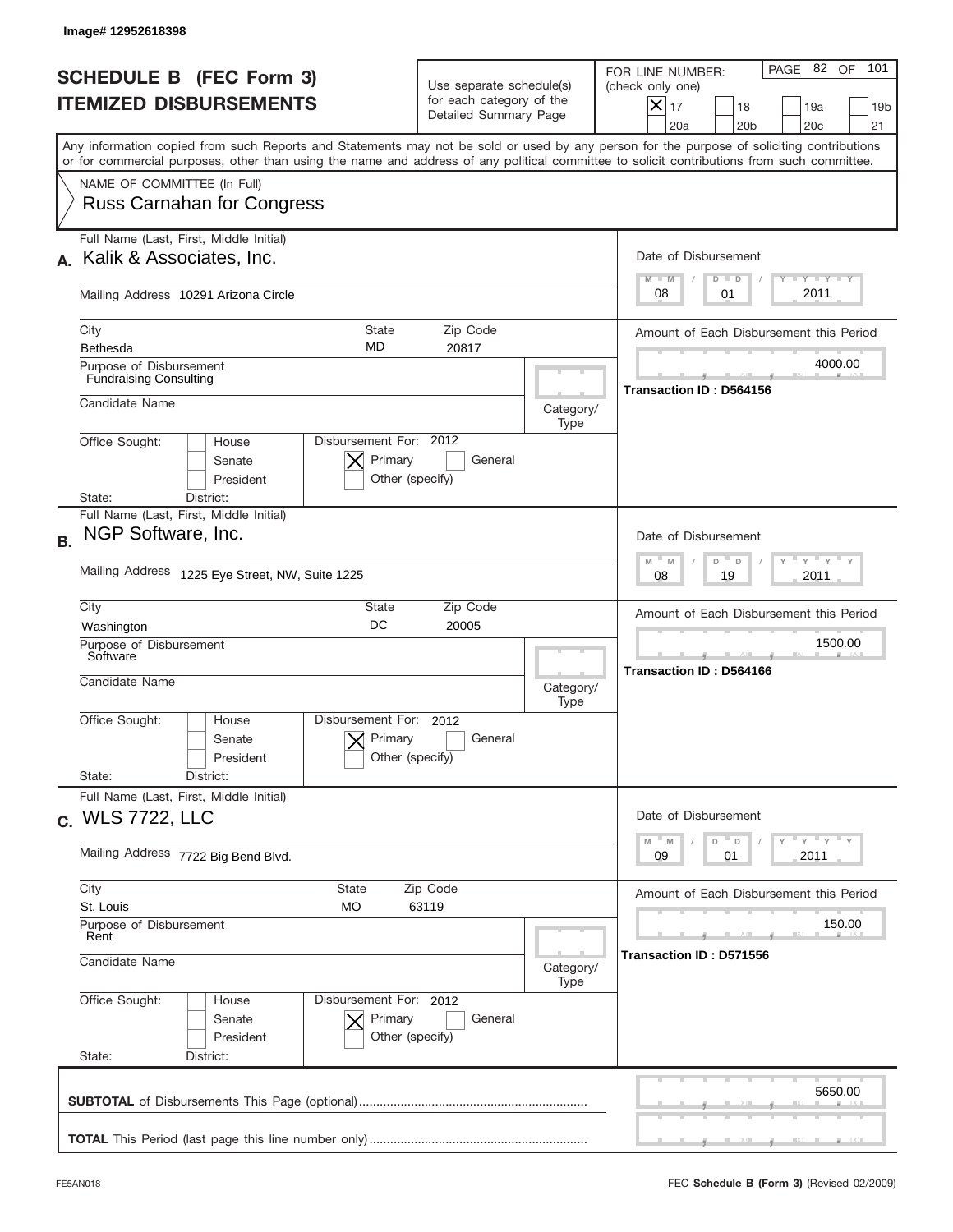|           | Image# 12952618399                                                                                                                                                                                                                                                                      |                                                                               |                         |                                                                                                                                                                     |
|-----------|-----------------------------------------------------------------------------------------------------------------------------------------------------------------------------------------------------------------------------------------------------------------------------------------|-------------------------------------------------------------------------------|-------------------------|---------------------------------------------------------------------------------------------------------------------------------------------------------------------|
|           | <b>SCHEDULE B (FEC Form 3)</b><br><b>ITEMIZED DISBURSEMENTS</b>                                                                                                                                                                                                                         | Use separate schedule(s)<br>for each category of the<br>Detailed Summary Page |                         | 101<br>PAGE 83 OF<br>FOR LINE NUMBER:<br>(check only one)<br>$ \mathsf{X} _{17}$<br>18<br>19a<br>19 <sub>b</sub><br>20a<br>20 <sub>b</sub><br>20 <sub>c</sub><br>21 |
|           | Any information copied from such Reports and Statements may not be sold or used by any person for the purpose of soliciting contributions<br>or for commercial purposes, other than using the name and address of any political committee to solicit contributions from such committee. |                                                                               |                         |                                                                                                                                                                     |
|           | NAME OF COMMITTEE (In Full)<br><b>Russ Carnahan for Congress</b>                                                                                                                                                                                                                        |                                                                               |                         |                                                                                                                                                                     |
|           | Full Name (Last, First, Middle Initial)                                                                                                                                                                                                                                                 |                                                                               |                         |                                                                                                                                                                     |
| А.        | <b>Quickbooks Payroll Service</b>                                                                                                                                                                                                                                                       |                                                                               |                         | Date of Disbursement<br>Y TY TY TY<br>$M - M$<br>$D$ $D$                                                                                                            |
|           | Mailing Address 2632 Marine Way                                                                                                                                                                                                                                                         |                                                                               |                         | 2011<br>07<br>01                                                                                                                                                    |
|           | City<br><b>State</b>                                                                                                                                                                                                                                                                    | Zip Code                                                                      |                         | Amount of Each Disbursement this Period                                                                                                                             |
|           | CA<br><b>Mountain View</b><br>Purpose of Disbursement                                                                                                                                                                                                                                   | 94043                                                                         |                         | 583.00                                                                                                                                                              |
|           | Payroll Taxes                                                                                                                                                                                                                                                                           |                                                                               | 001                     | Transaction ID: D560746                                                                                                                                             |
|           | Candidate Name                                                                                                                                                                                                                                                                          |                                                                               | Category/<br>Type       |                                                                                                                                                                     |
|           | Disbursement For: 2012<br>Office Sought:<br>House<br>Primary<br>Senate<br>President<br>Other (specify)<br>State:<br>District:                                                                                                                                                           | General                                                                       |                         |                                                                                                                                                                     |
|           | Full Name (Last, First, Middle Initial)                                                                                                                                                                                                                                                 |                                                                               |                         |                                                                                                                                                                     |
| <b>B.</b> | AT&T                                                                                                                                                                                                                                                                                    |                                                                               |                         | Date of Disbursement                                                                                                                                                |
|           | Mailing Address PO Box 27-680                                                                                                                                                                                                                                                           |                                                                               |                         | $-\gamma + \gamma +$<br>$M - M$<br>D<br>D<br>2011<br>09<br>27                                                                                                       |
|           | City<br>State<br><b>MO</b>                                                                                                                                                                                                                                                              | Zip Code                                                                      |                         | Amount of Each Disbursement this Period                                                                                                                             |
|           | 64180-0680<br><b>Kansas City</b><br>Purpose of Disbursement                                                                                                                                                                                                                             |                                                                               |                         | 190.50                                                                                                                                                              |
|           | <b>Business Telephone</b><br>Candidate Name                                                                                                                                                                                                                                             | Category/<br>Type                                                             | Transaction ID: D571566 |                                                                                                                                                                     |
|           | Disbursement For:<br>Office Sought:<br>House<br>Primary<br>Senate<br>Other (specify)<br>President<br>State:<br>District:                                                                                                                                                                | 2012<br>General                                                               |                         |                                                                                                                                                                     |
|           | Full Name (Last, First, Middle Initial)<br>c. AT&T Mobility                                                                                                                                                                                                                             |                                                                               |                         | Date of Disbursement                                                                                                                                                |
|           | Mailing Address PO Box 650553                                                                                                                                                                                                                                                           |                                                                               |                         | $Y$ $Y$ $Y$ $Y$ $Y$<br>$-M$<br>$\mathbb M$<br>D<br>D<br>2011<br>08<br>15                                                                                            |
|           | City<br>State                                                                                                                                                                                                                                                                           | Zip Code                                                                      |                         | Amount of Each Disbursement this Period                                                                                                                             |
|           | Dalla<br>TX<br>75265-0553<br>Purpose of Disbursement<br>Cell Phone                                                                                                                                                                                                                      |                                                                               |                         | 264.09                                                                                                                                                              |
|           | Candidate Name                                                                                                                                                                                                                                                                          |                                                                               |                         | Transaction ID: D571766                                                                                                                                             |
|           | Office Sought:<br>Disbursement For: 2012<br>House<br>Senate<br>Primary<br>President<br>Other (specify)<br>State:<br>District:                                                                                                                                                           | General                                                                       | Type                    |                                                                                                                                                                     |
|           |                                                                                                                                                                                                                                                                                         |                                                                               |                         | 1037.59                                                                                                                                                             |
|           |                                                                                                                                                                                                                                                                                         |                                                                               |                         |                                                                                                                                                                     |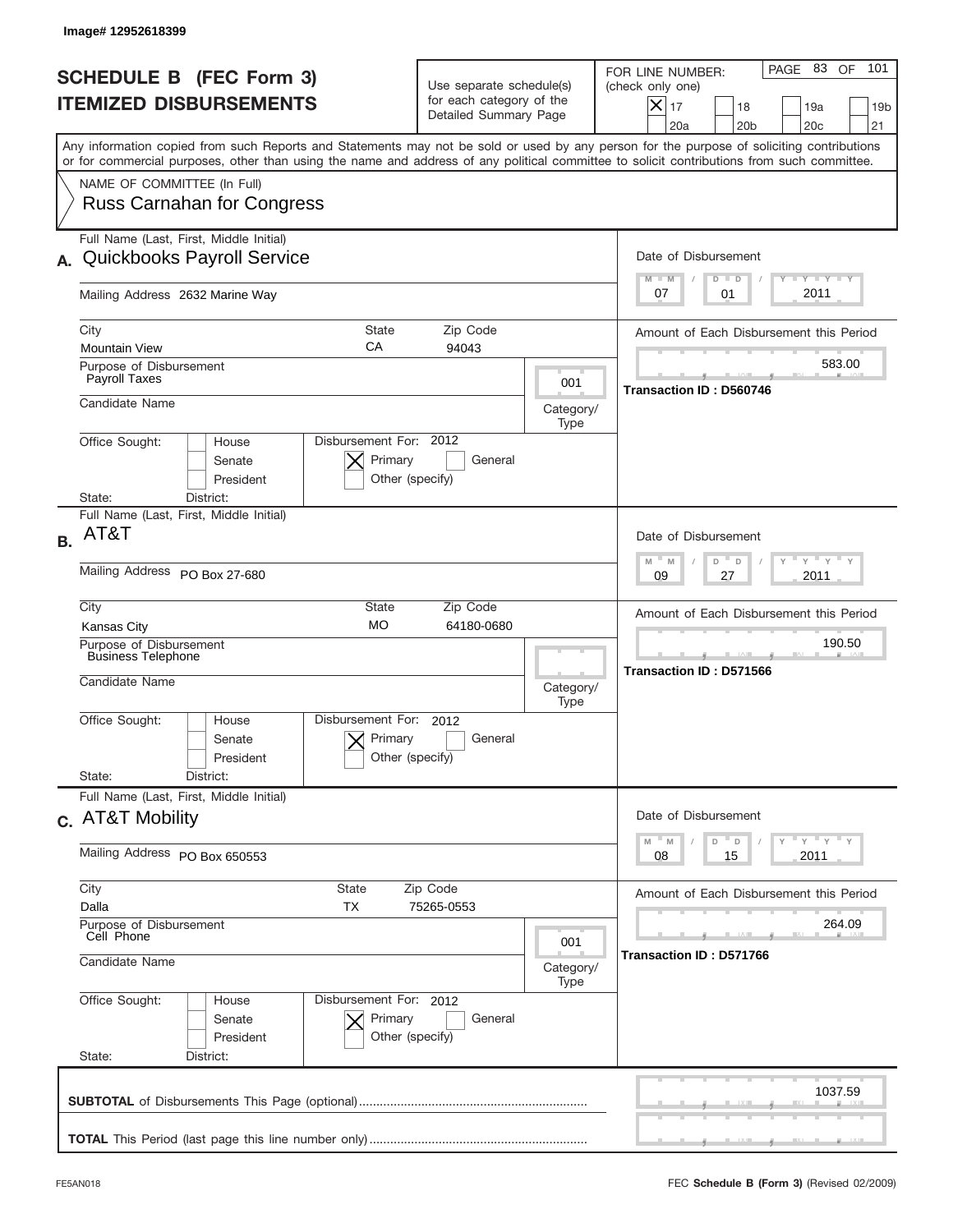| Image# 12952618400                                                                                                                                                                                                                                                                      |                                                                               |                   |                                                                                                                                                         |
|-----------------------------------------------------------------------------------------------------------------------------------------------------------------------------------------------------------------------------------------------------------------------------------------|-------------------------------------------------------------------------------|-------------------|---------------------------------------------------------------------------------------------------------------------------------------------------------|
| <b>SCHEDULE B (FEC Form 3)</b><br><b>ITEMIZED DISBURSEMENTS</b>                                                                                                                                                                                                                         | Use separate schedule(s)<br>for each category of the<br>Detailed Summary Page |                   | PAGE 84 OF<br>101<br>FOR LINE NUMBER:<br>(check only one)<br>$ \mathsf{X} _{17}$<br>18<br>19a<br>19 <sub>b</sub><br>20a<br>20 <sub>b</sub><br>20c<br>21 |
| Any information copied from such Reports and Statements may not be sold or used by any person for the purpose of soliciting contributions<br>or for commercial purposes, other than using the name and address of any political committee to solicit contributions from such committee. |                                                                               |                   |                                                                                                                                                         |
| NAME OF COMMITTEE (In Full)<br><b>Russ Carnahan for Congress</b>                                                                                                                                                                                                                        |                                                                               |                   |                                                                                                                                                         |
| Full Name (Last, First, Middle Initial)<br><b>WLS 7722, LLC</b><br>А.                                                                                                                                                                                                                   |                                                                               |                   | Date of Disbursement<br>Y TY TY TY                                                                                                                      |
| Mailing Address 7722 Big Bend Blvd.                                                                                                                                                                                                                                                     |                                                                               |                   | $M - M$<br>$D$ $D$<br>2011<br>07<br>01                                                                                                                  |
| City<br><b>State</b><br>MO<br>St. Louis                                                                                                                                                                                                                                                 | Zip Code<br>63119                                                             |                   | Amount of Each Disbursement this Period                                                                                                                 |
| Purpose of Disbursement<br>Rent                                                                                                                                                                                                                                                         |                                                                               |                   | 150.00<br>Transaction ID: D562196                                                                                                                       |
| Candidate Name                                                                                                                                                                                                                                                                          |                                                                               | Category/<br>Type |                                                                                                                                                         |
| Disbursement For: 2012<br>Office Sought:<br>House<br>Primary<br>Senate<br>President<br>State:<br>District:                                                                                                                                                                              | General<br>Other (specify)                                                    |                   |                                                                                                                                                         |
| Full Name (Last, First, Middle Initial)<br>Creative Litho<br><b>B.</b>                                                                                                                                                                                                                  |                                                                               |                   | Date of Disbursement<br>$Y$ $Y$ $Y$ $Y$<br>$M - M$<br>D<br>$\mathsf D$                                                                                  |
| Mailing Address 3021 Cherokee St                                                                                                                                                                                                                                                        |                                                                               |                   | 2011<br>07<br>06                                                                                                                                        |
| City<br>State<br><b>MO</b><br>St. Louis                                                                                                                                                                                                                                                 | Zip Code<br>63118                                                             |                   | Amount of Each Disbursement this Period<br>188.77                                                                                                       |
| Purpose of Disbursement<br><b>Printing Services</b><br>Candidate Name                                                                                                                                                                                                                   |                                                                               | Category/<br>Type | Transaction ID: D562206                                                                                                                                 |
| Disbursement For:<br>Office Sought:<br>House<br>Primary<br>Senate<br>President<br>State:<br>District:                                                                                                                                                                                   | 2012<br>General<br>Other (specify)                                            |                   |                                                                                                                                                         |
| Full Name (Last, First, Middle Initial)<br>c. Liberty Concepts                                                                                                                                                                                                                          |                                                                               |                   | Date of Disbursement                                                                                                                                    |
| Mailing Address 119 Braintree St., Ste. 101                                                                                                                                                                                                                                             |                                                                               |                   | $\overline{Y}$ $\overline{Y}$ $\overline{Y}$ $\overline{Y}$ $\overline{Y}$<br>M<br>D<br>M<br>D<br>2011<br>07<br>06                                      |
| City<br>State<br>Allston<br>МA                                                                                                                                                                                                                                                          | Zip Code<br>02134                                                             |                   |                                                                                                                                                         |
| Purpose of Disbursement<br>Web Hosting<br>Candidate Name                                                                                                                                                                                                                                |                                                                               | Category/<br>Type | 300.00<br>Transaction ID: D562207                                                                                                                       |
| Office Sought:<br>Disbursement For: 2012<br>House<br>Senate<br>Primary<br>President<br>State:<br>District:                                                                                                                                                                              | General<br>Other (specify)                                                    |                   |                                                                                                                                                         |
|                                                                                                                                                                                                                                                                                         |                                                                               |                   | 638.77                                                                                                                                                  |
|                                                                                                                                                                                                                                                                                         |                                                                               |                   |                                                                                                                                                         |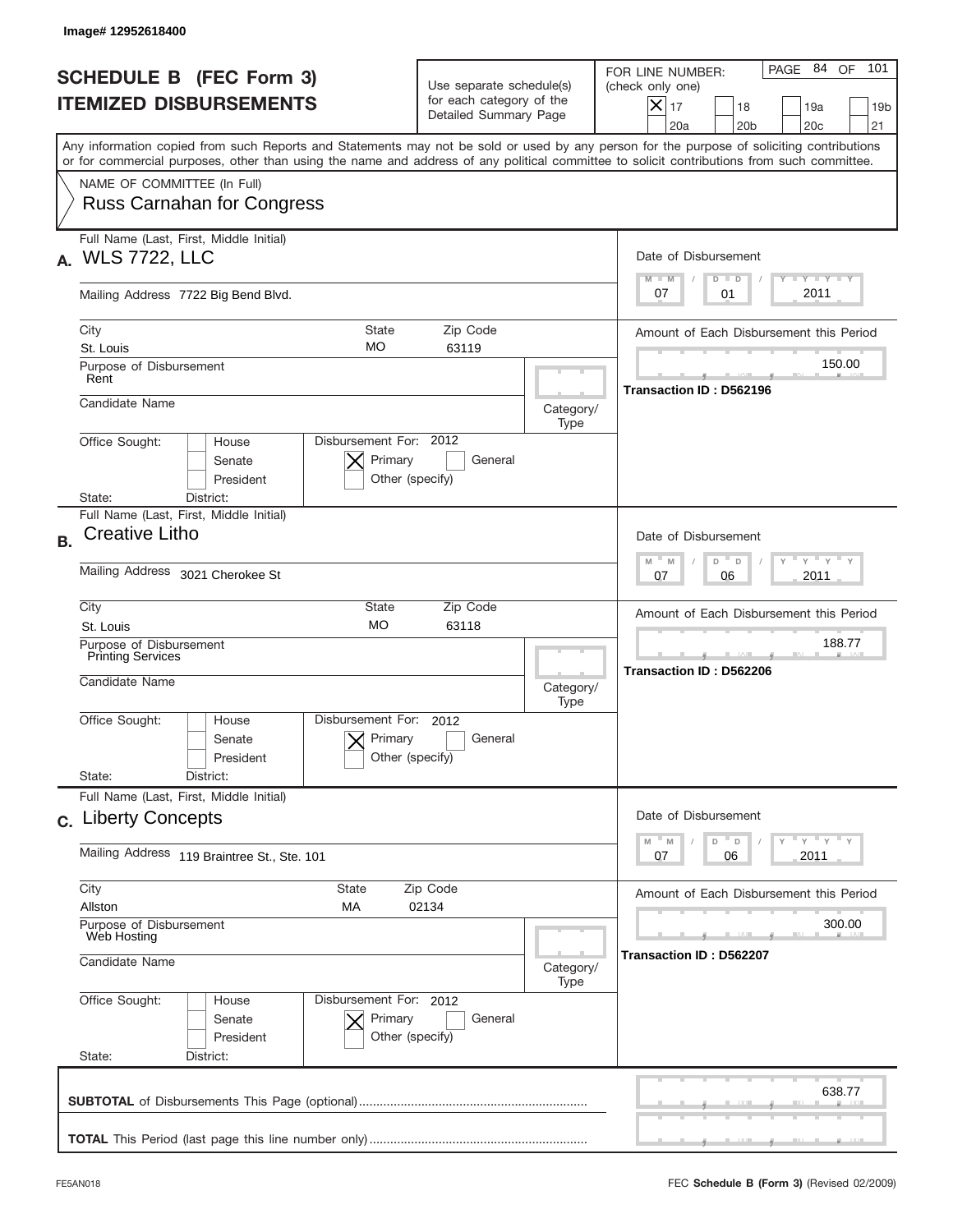|           | Image# 12952618401                                                                                                                                                                                                                                                                      |                                                                               |                   |                                                                                                                                                                   |
|-----------|-----------------------------------------------------------------------------------------------------------------------------------------------------------------------------------------------------------------------------------------------------------------------------------------|-------------------------------------------------------------------------------|-------------------|-------------------------------------------------------------------------------------------------------------------------------------------------------------------|
|           | <b>SCHEDULE B (FEC Form 3)</b><br><b>ITEMIZED DISBURSEMENTS</b>                                                                                                                                                                                                                         | Use separate schedule(s)<br>for each category of the<br>Detailed Summary Page |                   | 101<br>PAGE 85<br>OF<br>FOR LINE NUMBER:<br>(check only one)<br>$\times$<br>17<br>18<br>19a<br>19 <sub>b</sub><br>20a<br>20 <sub>b</sub><br>20 <sub>c</sub><br>21 |
|           | Any information copied from such Reports and Statements may not be sold or used by any person for the purpose of soliciting contributions<br>or for commercial purposes, other than using the name and address of any political committee to solicit contributions from such committee. |                                                                               |                   |                                                                                                                                                                   |
|           | NAME OF COMMITTEE (In Full)<br><b>Russ Carnahan for Congress</b>                                                                                                                                                                                                                        |                                                                               |                   |                                                                                                                                                                   |
|           | Full Name (Last, First, Middle Initial)<br>Kalik & Associates, Inc.                                                                                                                                                                                                                     |                                                                               |                   | Date of Disbursement<br><b>LYLYLY</b><br>$M - M$<br>$D$ $D$                                                                                                       |
|           | Mailing Address 10291 Arizona Circle                                                                                                                                                                                                                                                    |                                                                               |                   | 2011<br>08<br>01                                                                                                                                                  |
|           | City<br><b>State</b><br><b>MD</b><br>Bethesda                                                                                                                                                                                                                                           | Zip Code<br>20817                                                             |                   | Amount of Each Disbursement this Period                                                                                                                           |
|           | Purpose of Disbursement<br><b>Fundraising Consulting</b>                                                                                                                                                                                                                                |                                                                               |                   | 90.01<br><b>Transaction ID: D564157</b>                                                                                                                           |
|           | Candidate Name                                                                                                                                                                                                                                                                          |                                                                               | Category/<br>Type |                                                                                                                                                                   |
|           | Disbursement For: 2012<br>Office Sought:<br>House<br>Primary<br>Senate<br>President<br>Other (specify)<br>State:<br>District:                                                                                                                                                           |                                                                               |                   |                                                                                                                                                                   |
| <b>B.</b> | Full Name (Last, First, Middle Initial)<br><b>ActBlue Technical Services</b>                                                                                                                                                                                                            |                                                                               |                   | Date of Disbursement<br>$Y = Y$                                                                                                                                   |
|           | Mailing Address 14 Arrow St                                                                                                                                                                                                                                                             | $M - M$<br>D<br>D<br>2011<br>09<br>30                                         |                   |                                                                                                                                                                   |
|           | City<br>State<br>Zip Code<br>MA<br>02138-5106<br>Cambridge                                                                                                                                                                                                                              |                                                                               |                   | Amount of Each Disbursement this Period                                                                                                                           |
|           | Purpose of Disbursement<br><b>Banking Fee</b><br>Candidate Name                                                                                                                                                                                                                         |                                                                               |                   | 891.40<br><b>Transaction ID: D571827</b>                                                                                                                          |
|           |                                                                                                                                                                                                                                                                                         |                                                                               |                   |                                                                                                                                                                   |
|           | Disbursement For: 2012<br>Office Sought:<br>House<br>Primary<br>Senate<br>Other (specify)<br>President                                                                                                                                                                                  | General                                                                       |                   |                                                                                                                                                                   |
|           | State:<br>District:<br>Full Name (Last, First, Middle Initial)                                                                                                                                                                                                                          |                                                                               |                   |                                                                                                                                                                   |
|           | c. ActBlue Technical Services                                                                                                                                                                                                                                                           |                                                                               |                   | Date of Disbursement                                                                                                                                              |
|           | Mailing Address 14 Arrow St                                                                                                                                                                                                                                                             | ≡ γ ≡ γ ≡ γ<br>M<br>M<br>D<br>D<br>2011<br>09<br>11                           |                   |                                                                                                                                                                   |
|           | City<br>State<br>Cambridge<br>МA                                                                                                                                                                                                                                                        | Zip Code<br>02138-5106                                                        |                   | Amount of Each Disbursement this Period                                                                                                                           |
|           | Purpose of Disbursement<br><b>Banking Fee</b>                                                                                                                                                                                                                                           |                                                                               |                   | 0.79<br>Transaction ID: D570637                                                                                                                                   |
|           | Candidate Name<br>Category/<br>Type                                                                                                                                                                                                                                                     |                                                                               |                   |                                                                                                                                                                   |
|           | Office Sought:<br>Disbursement For: 2012<br>House<br>Primary<br>General<br>Senate<br>President<br>Other (specify)<br>State:<br>District:                                                                                                                                                |                                                                               |                   |                                                                                                                                                                   |
|           |                                                                                                                                                                                                                                                                                         |                                                                               |                   | 982.20                                                                                                                                                            |
|           |                                                                                                                                                                                                                                                                                         |                                                                               |                   |                                                                                                                                                                   |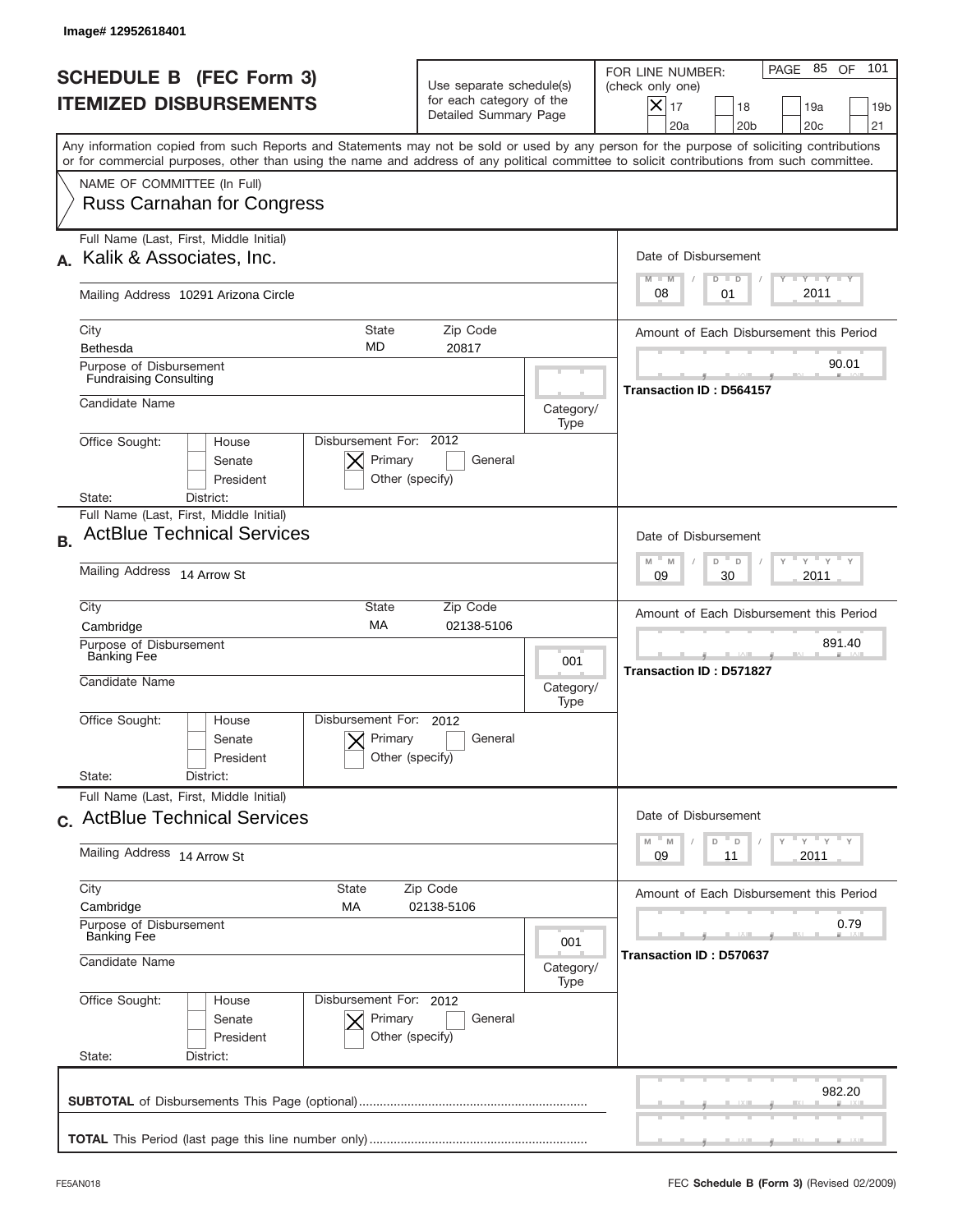|                | Image# 12952618402                                                       |                                                                  |                                                      |                                                                               |                                         |                                                                                                                                                                                                                                                                                         |
|----------------|--------------------------------------------------------------------------|------------------------------------------------------------------|------------------------------------------------------|-------------------------------------------------------------------------------|-----------------------------------------|-----------------------------------------------------------------------------------------------------------------------------------------------------------------------------------------------------------------------------------------------------------------------------------------|
|                |                                                                          | <b>SCHEDULE B (FEC Form 3)</b><br><b>ITEMIZED DISBURSEMENTS</b>  |                                                      | Use separate schedule(s)<br>for each category of the<br>Detailed Summary Page |                                         | 101<br>PAGE 86 OF<br>FOR LINE NUMBER:<br>(check only one)<br>$ \mathsf{X} _{17}$<br>18<br>19a<br>19 <sub>b</sub><br>20a<br>20 <sub>b</sub><br>20 <sub>c</sub><br>21                                                                                                                     |
|                |                                                                          |                                                                  |                                                      |                                                                               |                                         | Any information copied from such Reports and Statements may not be sold or used by any person for the purpose of soliciting contributions<br>or for commercial purposes, other than using the name and address of any political committee to solicit contributions from such committee. |
|                |                                                                          | NAME OF COMMITTEE (In Full)<br><b>Russ Carnahan for Congress</b> |                                                      |                                                                               |                                         |                                                                                                                                                                                                                                                                                         |
|                | NGP Software, Inc.                                                       | Full Name (Last, First, Middle Initial)                          |                                                      |                                                                               |                                         | Date of Disbursement                                                                                                                                                                                                                                                                    |
|                |                                                                          | Mailing Address 1225 Eye Street, NW, Suite 1225                  |                                                      |                                                                               |                                         | Y TY TY TY<br>$M - M$<br>$D$ $D$<br>2011<br>09<br>01                                                                                                                                                                                                                                    |
|                | City<br><b>State</b><br>Zip Code<br>DC<br>20005<br>Washington            |                                                                  |                                                      |                                                                               | Amount of Each Disbursement this Period |                                                                                                                                                                                                                                                                                         |
|                | Purpose of Disbursement<br>Software                                      |                                                                  |                                                      |                                                                               |                                         | 1500.00                                                                                                                                                                                                                                                                                 |
|                | Candidate Name                                                           |                                                                  |                                                      |                                                                               | Category/<br>Type                       | <b>Transaction ID: D571557</b>                                                                                                                                                                                                                                                          |
| State:         | Office Sought:                                                           | House<br>Senate<br>President<br>District:                        | Disbursement For: 2012<br>Primary<br>Other (specify) | General                                                                       |                                         |                                                                                                                                                                                                                                                                                         |
| <b>B.</b>      | <b>PNC Bank</b>                                                          | Full Name (Last, First, Middle Initial)                          |                                                      |                                                                               |                                         | Date of Disbursement<br>$-\gamma + \gamma +$<br>$M - M$<br>D<br>D                                                                                                                                                                                                                       |
|                | Mailing Address 15 Augustine Rd                                          |                                                                  |                                                      |                                                                               | 2011<br>09<br>30                        |                                                                                                                                                                                                                                                                                         |
| City<br>Eureka |                                                                          |                                                                  | State<br><b>MO</b>                                   | Zip Code<br>63025-1918                                                        |                                         | Amount of Each Disbursement this Period                                                                                                                                                                                                                                                 |
|                | Purpose of Disbursement<br><b>Bank Service Charges</b><br>Candidate Name |                                                                  |                                                      |                                                                               | Category/<br>Type                       | 35.00<br><b>Transaction ID: D571567</b>                                                                                                                                                                                                                                                 |
|                | Office Sought:                                                           | House<br>Senate<br>President                                     | Disbursement For:<br>Primary<br>Other (specify)      | 2012<br>General                                                               |                                         |                                                                                                                                                                                                                                                                                         |
| State:         |                                                                          | District:<br>Full Name (Last, First, Middle Initial)             |                                                      |                                                                               |                                         |                                                                                                                                                                                                                                                                                         |
|                |                                                                          | c. ActBlue Technical Services                                    |                                                      |                                                                               |                                         | Date of Disbursement<br>$\gamma$ = $\gamma$ = $\gamma$ = $\gamma$<br>$\mathbb M$<br>D<br>M<br>D                                                                                                                                                                                         |
|                | Mailing Address 14 Arrow St                                              |                                                                  |                                                      |                                                                               |                                         | 2011<br>09<br>14                                                                                                                                                                                                                                                                        |
| City           | Cambridge                                                                |                                                                  | State<br>МA                                          | Zip Code<br>02138-5106                                                        |                                         | Amount of Each Disbursement this Period<br>6.33                                                                                                                                                                                                                                         |
|                | Purpose of Disbursement<br><b>Banking Fee</b><br>Candidate Name          |                                                                  |                                                      | 001<br>Category/<br>Type                                                      | Transaction ID: D566837                 |                                                                                                                                                                                                                                                                                         |
| State:         | Office Sought:                                                           | House<br>Senate<br>President<br>District:                        | Disbursement For: 2012<br>Primary<br>Other (specify) | General                                                                       |                                         |                                                                                                                                                                                                                                                                                         |
|                |                                                                          |                                                                  |                                                      |                                                                               |                                         | 1541.33                                                                                                                                                                                                                                                                                 |
|                |                                                                          |                                                                  |                                                      |                                                                               |                                         |                                                                                                                                                                                                                                                                                         |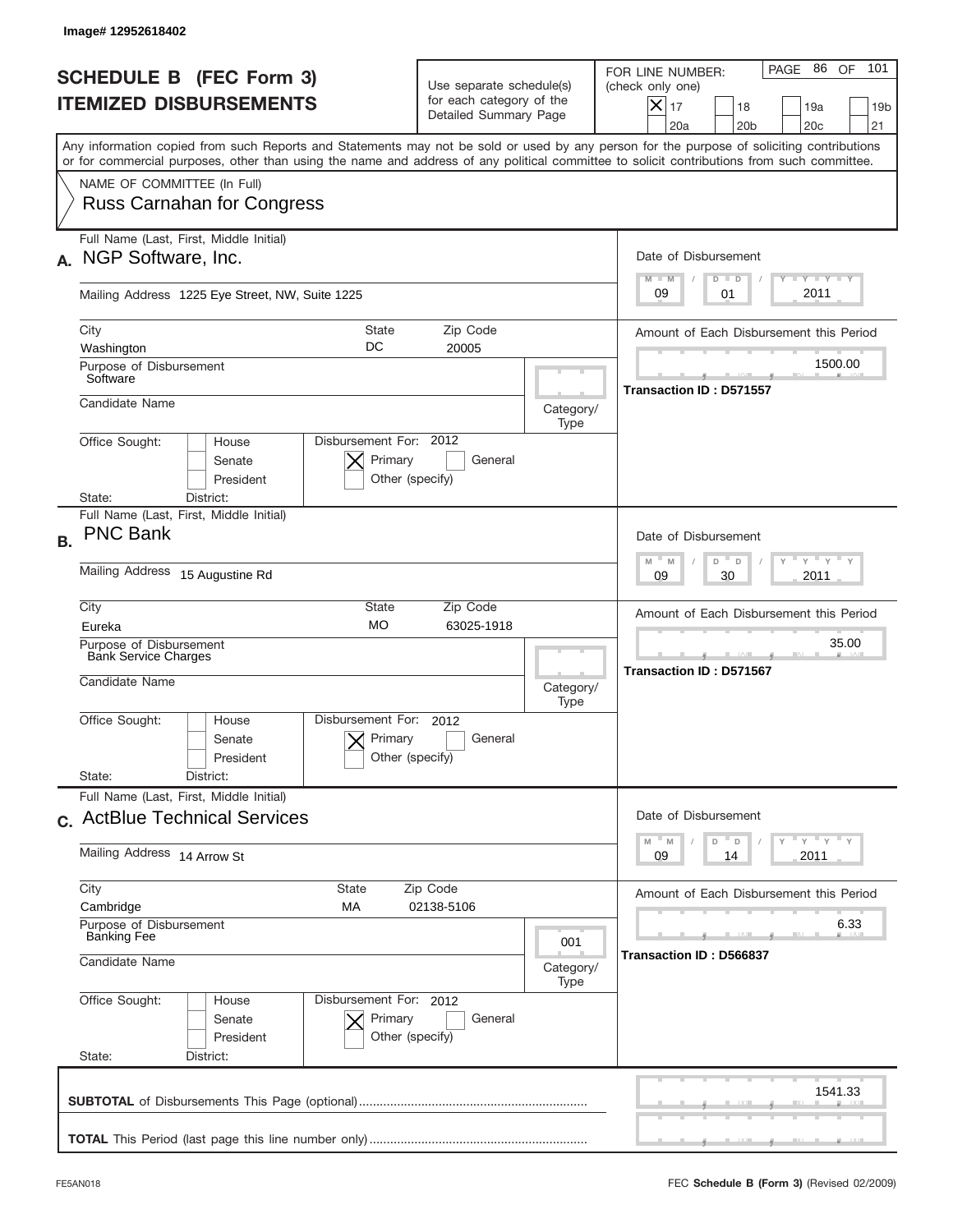|           | Image# 12952618403                                                                                                                                                                                                                                                                      |                                                                                            |                          |                                                                                                                                                              |
|-----------|-----------------------------------------------------------------------------------------------------------------------------------------------------------------------------------------------------------------------------------------------------------------------------------------|--------------------------------------------------------------------------------------------|--------------------------|--------------------------------------------------------------------------------------------------------------------------------------------------------------|
|           | <b>SCHEDULE B (FEC Form 3)</b><br><b>ITEMIZED DISBURSEMENTS</b>                                                                                                                                                                                                                         | Use separate schedule(s)<br>for each category of the<br>Detailed Summary Page              |                          | 101<br>PAGE 87<br>OF<br>FOR LINE NUMBER:<br>(check only one)<br>$X _{17}$<br>18<br>19a<br>19 <sub>b</sub><br>20a<br>20 <sub>b</sub><br>20 <sub>c</sub><br>21 |
|           | Any information copied from such Reports and Statements may not be sold or used by any person for the purpose of soliciting contributions<br>or for commercial purposes, other than using the name and address of any political committee to solicit contributions from such committee. |                                                                                            |                          |                                                                                                                                                              |
|           | NAME OF COMMITTEE (In Full)<br><b>Russ Carnahan for Congress</b>                                                                                                                                                                                                                        |                                                                                            |                          |                                                                                                                                                              |
|           | Full Name (Last, First, Middle Initial)<br>A. AT&T                                                                                                                                                                                                                                      |                                                                                            |                          | Date of Disbursement<br>$T - Y$ $T - Y$<br>$M - M$<br>$D$ $D$                                                                                                |
|           | Mailing Address PO Box 27-680                                                                                                                                                                                                                                                           |                                                                                            |                          | 2011<br>07<br>01                                                                                                                                             |
|           | City<br><b>State</b><br>MO<br><b>Kansas City</b>                                                                                                                                                                                                                                        | Zip Code<br>64180-0680                                                                     |                          | Amount of Each Disbursement this Period                                                                                                                      |
|           | Purpose of Disbursement<br><b>Business Telephone</b>                                                                                                                                                                                                                                    |                                                                                            |                          | 192.03<br><b>Transaction ID: D562197</b>                                                                                                                     |
|           | Candidate Name                                                                                                                                                                                                                                                                          |                                                                                            | Category/<br>Type        |                                                                                                                                                              |
|           | Disbursement For: 2012<br>Office Sought:<br>House<br>Primary<br>Senate<br>Other (specify)<br>President<br>State:<br>District:                                                                                                                                                           | General                                                                                    |                          |                                                                                                                                                              |
| <b>B.</b> | Full Name (Last, First, Middle Initial)<br>U.S. Postmaster                                                                                                                                                                                                                              |                                                                                            |                          | Date of Disbursement                                                                                                                                         |
|           | Mailing Address 2800 Marshall Ave.                                                                                                                                                                                                                                                      | $\cdots$ $\gamma$ $\cdots$ $\gamma$ $\cdots$<br>$M - M$<br>D<br>$\Box$<br>2011<br>07<br>11 |                          |                                                                                                                                                              |
|           | City<br>State<br>Zip Code<br><b>MO</b><br>63143<br>Saint Louis                                                                                                                                                                                                                          |                                                                                            |                          | Amount of Each Disbursement this Period                                                                                                                      |
|           | Purpose of Disbursement<br>Postage<br>Candidate Name                                                                                                                                                                                                                                    |                                                                                            | 001<br>Category/<br>Type | 100.00<br>Transaction ID: D562217                                                                                                                            |
|           | Disbursement For: 2012<br>Office Sought:<br>House<br>Primary<br>Senate<br>Other (specify)<br>President<br>State:<br>District:                                                                                                                                                           | General                                                                                    |                          |                                                                                                                                                              |
|           | Full Name (Last, First, Middle Initial)                                                                                                                                                                                                                                                 |                                                                                            |                          |                                                                                                                                                              |
|           | c. Parsons Transportation Group, Inc.<br>Mailing Address 100 M Street SE Ste 1200                                                                                                                                                                                                       |                                                                                            |                          | Date of Disbursement<br>≡ γ ≡ γ ≡ γ<br>M<br>M<br>D<br>D<br>2011<br>08<br>26                                                                                  |
|           | City<br>State<br>Washington<br>DC                                                                                                                                                                                                                                                       | Zip Code<br>20003                                                                          |                          | Amount of Each Disbursement this Period                                                                                                                      |
|           | Purpose of Disbursement<br>Entertainment for event<br>Candidate Name                                                                                                                                                                                                                    |                                                                                            |                          | 1994.24<br>Transaction ID: D564168                                                                                                                           |
|           | Office Sought:<br>Disbursement For: 2012<br>House<br>Senate<br>Primary<br>President<br>Other (specify)<br>State:<br>District:                                                                                                                                                           | General                                                                                    | Type                     |                                                                                                                                                              |
|           |                                                                                                                                                                                                                                                                                         |                                                                                            |                          | 2286.27                                                                                                                                                      |
|           |                                                                                                                                                                                                                                                                                         |                                                                                            |                          |                                                                                                                                                              |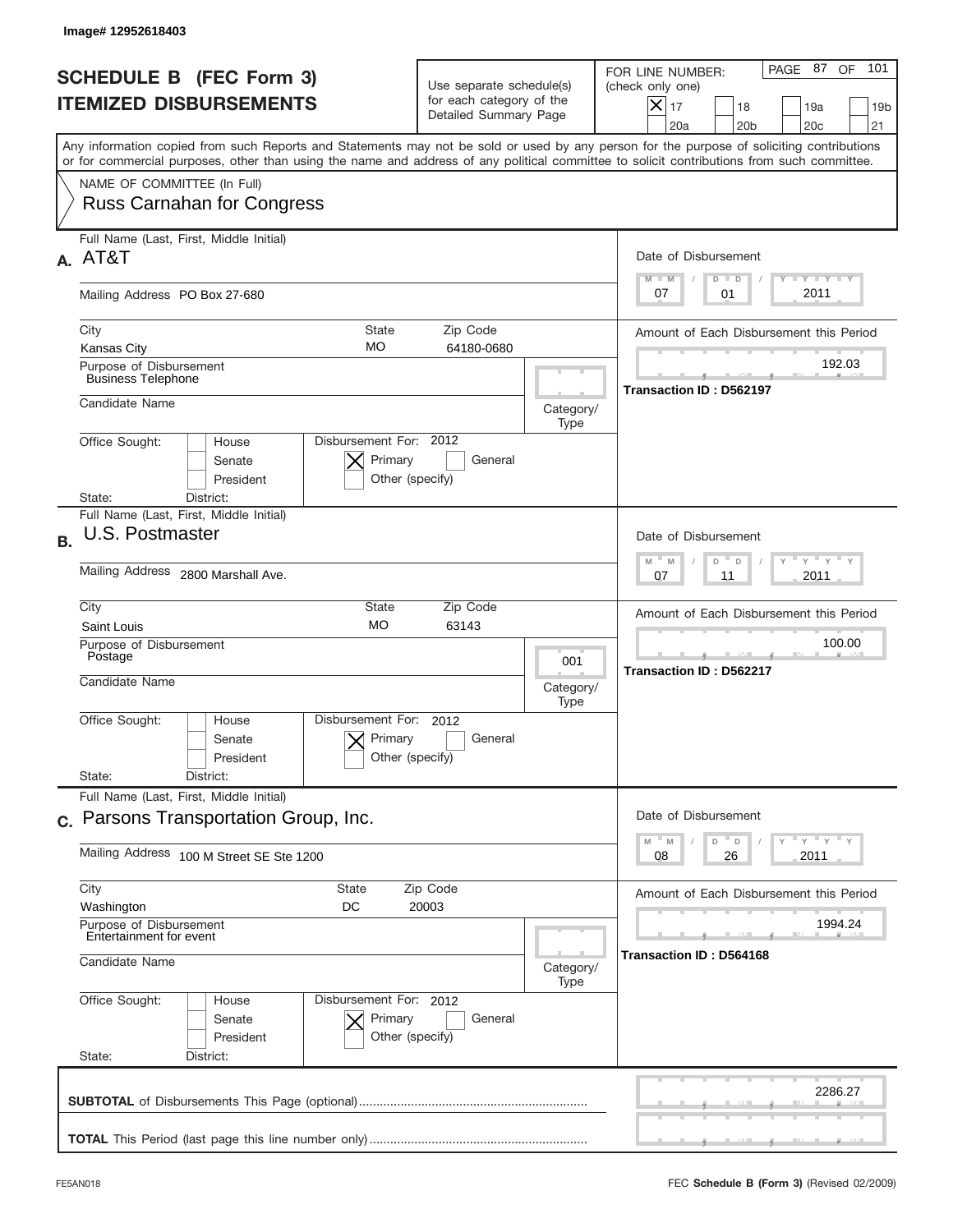| Image# 12952618404                                                                                                                                                                                                                                                                      |                                                                               |                   |                                                                                                                                                                             |
|-----------------------------------------------------------------------------------------------------------------------------------------------------------------------------------------------------------------------------------------------------------------------------------------|-------------------------------------------------------------------------------|-------------------|-----------------------------------------------------------------------------------------------------------------------------------------------------------------------------|
| <b>SCHEDULE B (FEC Form 3)</b><br><b>ITEMIZED DISBURSEMENTS</b>                                                                                                                                                                                                                         | Use separate schedule(s)<br>for each category of the<br>Detailed Summary Page |                   | PAGE 88 OF<br>101<br>FOR LINE NUMBER:<br>(check only one)<br>$\boldsymbol{\times}$<br>17<br>18<br>19a<br>19 <sub>b</sub><br>20a<br>20 <sub>b</sub><br>20 <sub>c</sub><br>21 |
| Any information copied from such Reports and Statements may not be sold or used by any person for the purpose of soliciting contributions<br>or for commercial purposes, other than using the name and address of any political committee to solicit contributions from such committee. |                                                                               |                   |                                                                                                                                                                             |
| NAME OF COMMITTEE (In Full)<br><b>Russ Carnahan for Congress</b>                                                                                                                                                                                                                        |                                                                               |                   |                                                                                                                                                                             |
| Full Name (Last, First, Middle Initial)<br><b>Quickbooks Payroll Service</b>                                                                                                                                                                                                            |                                                                               |                   | Date of Disbursement<br>$T - Y$ $T - Y$<br>$M - M$<br>$D$ $D$                                                                                                               |
| Mailing Address 2632 Marine Way                                                                                                                                                                                                                                                         |                                                                               |                   | 2011<br>09<br>01                                                                                                                                                            |
| City<br><b>State</b><br>CA<br><b>Mountain View</b>                                                                                                                                                                                                                                      | Zip Code<br>94043                                                             |                   | Amount of Each Disbursement this Period                                                                                                                                     |
| Purpose of Disbursement<br>Payroll Taxes & Fees                                                                                                                                                                                                                                         |                                                                               | 001               | 580.75<br><b>Transaction ID: D564148</b>                                                                                                                                    |
| Candidate Name                                                                                                                                                                                                                                                                          |                                                                               | Category/<br>Type |                                                                                                                                                                             |
| Disbursement For: 2012<br>Office Sought:<br>House<br>Primary<br>Senate<br>President<br>State:<br>District:                                                                                                                                                                              | General<br>Other (specify)                                                    |                   |                                                                                                                                                                             |
| Full Name (Last, First, Middle Initial)<br>Show Me Fundraising Strategies, LLC<br><b>B.</b>                                                                                                                                                                                             |                                                                               |                   | Date of Disbursement<br>$-\gamma + \gamma$<br>$M - M$<br>D<br>D                                                                                                             |
| <b>Mailing Address</b><br>Attn: Emily Elbert 1199 Hampton Pa                                                                                                                                                                                                                            |                                                                               |                   | 2011<br>08<br>01                                                                                                                                                            |
| City<br>State<br><b>MO</b><br><b>Richmond Heights</b>                                                                                                                                                                                                                                   | Zip Code<br>63117                                                             |                   | Amount of Each Disbursement this Period                                                                                                                                     |
| <b>Purpose of Disbursement</b><br>Fundraising Consulting<br>Candidate Name                                                                                                                                                                                                              |                                                                               | Category/<br>Type | 4500.00<br><b>Transaction ID: D564158</b>                                                                                                                                   |
| Disbursement For:<br>Office Sought:<br>House<br>Primary<br>Senate<br>President                                                                                                                                                                                                          | 2012<br>General<br>Other (specify)                                            |                   |                                                                                                                                                                             |
| State:<br>District:<br>Full Name (Last, First, Middle Initial)<br>c. KEJD Consulting                                                                                                                                                                                                    |                                                                               |                   | Date of Disbursement                                                                                                                                                        |
| Mailing Address 347 Hazel Avenue                                                                                                                                                                                                                                                        |                                                                               |                   |                                                                                                                                                                             |
| City<br>State<br>St. Louis<br>МO                                                                                                                                                                                                                                                        | Zip Code<br>63119                                                             |                   | Amount of Each Disbursement this Period                                                                                                                                     |
| Purpose of Disbursement<br><b>Compliance Consulting</b><br>Candidate Name                                                                                                                                                                                                               |                                                                               | Category/         | 2500.00<br>Transaction ID : D571558                                                                                                                                         |
| Office Sought:<br>Disbursement For: 2012<br>House<br>Primary<br>Senate<br>President<br>State:<br>District:                                                                                                                                                                              | General<br>Other (specify)                                                    | Type              |                                                                                                                                                                             |
|                                                                                                                                                                                                                                                                                         |                                                                               |                   | 7580.75                                                                                                                                                                     |
|                                                                                                                                                                                                                                                                                         |                                                                               |                   |                                                                                                                                                                             |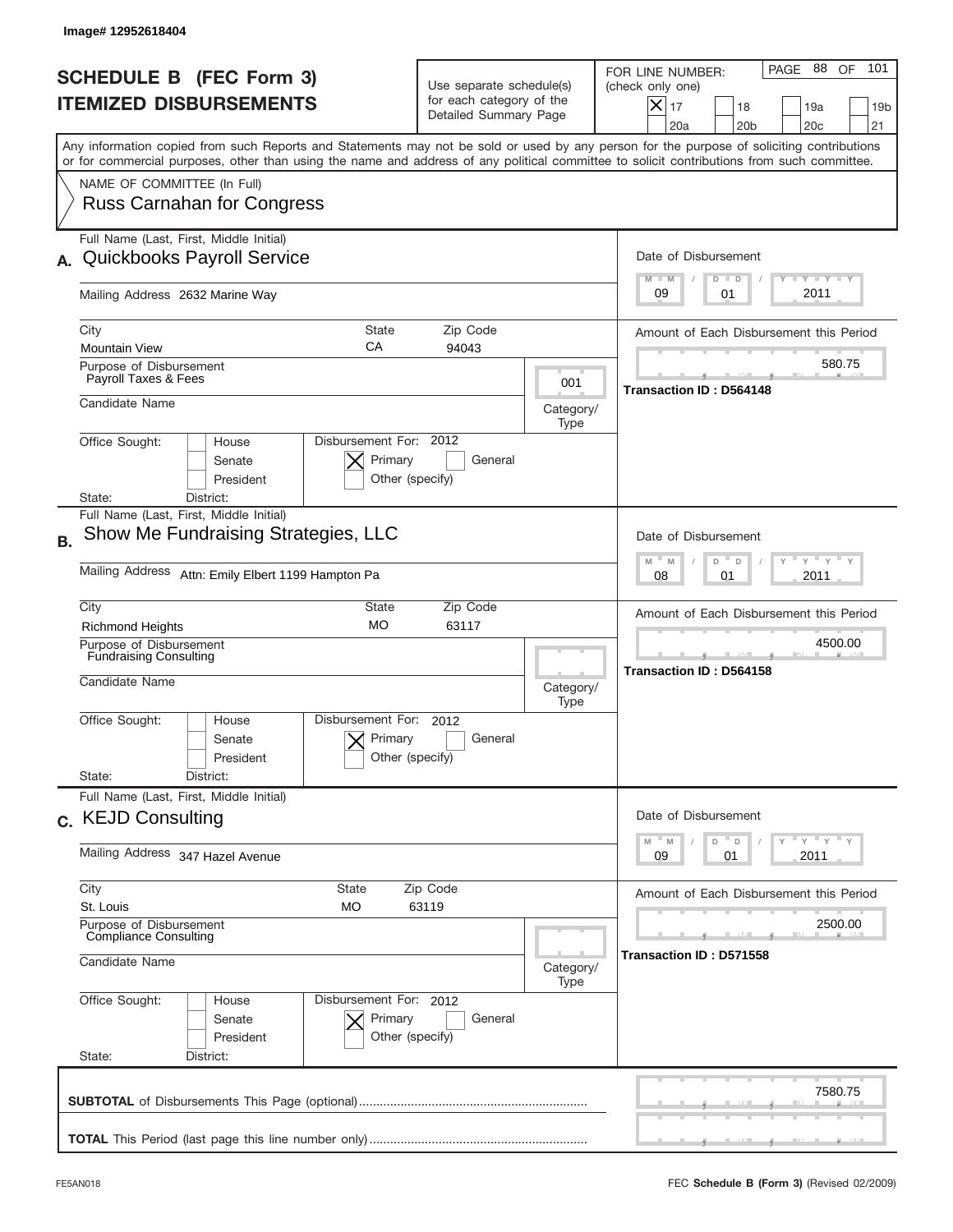|           | Image# 12952618405                                                                                                                                                                                                                                                                      |                                                                               |                   |                                                                                                                                                              |
|-----------|-----------------------------------------------------------------------------------------------------------------------------------------------------------------------------------------------------------------------------------------------------------------------------------------|-------------------------------------------------------------------------------|-------------------|--------------------------------------------------------------------------------------------------------------------------------------------------------------|
|           | <b>SCHEDULE B</b> (FEC Form 3)<br><b>ITEMIZED DISBURSEMENTS</b>                                                                                                                                                                                                                         | Use separate schedule(s)<br>for each category of the<br>Detailed Summary Page |                   | 101<br>PAGE 89<br>OF<br>FOR LINE NUMBER:<br>(check only one)<br>$X _{17}$<br>18<br>19a<br>19 <sub>b</sub><br>20a<br>20 <sub>b</sub><br>20 <sub>c</sub><br>21 |
|           | Any information copied from such Reports and Statements may not be sold or used by any person for the purpose of soliciting contributions<br>or for commercial purposes, other than using the name and address of any political committee to solicit contributions from such committee. |                                                                               |                   |                                                                                                                                                              |
|           | NAME OF COMMITTEE (In Full)<br><b>Russ Carnahan for Congress</b>                                                                                                                                                                                                                        |                                                                               |                   |                                                                                                                                                              |
| А.        | Full Name (Last, First, Middle Initial)<br><b>AT&amp;T Mobility</b>                                                                                                                                                                                                                     |                                                                               |                   | Date of Disbursement<br>$T - Y$ $T - Y$<br>$M - M$<br>$D$ $D$                                                                                                |
|           | Mailing Address PO Box 650553                                                                                                                                                                                                                                                           |                                                                               |                   | 2011<br>09<br>06                                                                                                                                             |
|           | <b>State</b><br>City<br><b>TX</b><br>Dalla                                                                                                                                                                                                                                              | Amount of Each Disbursement this Period                                       |                   |                                                                                                                                                              |
|           | Purpose of Disbursement<br>Cell Phone                                                                                                                                                                                                                                                   | 75265-0553                                                                    |                   | 255.16                                                                                                                                                       |
|           | Candidate Name                                                                                                                                                                                                                                                                          |                                                                               | Category/<br>Type | Transaction ID: D571568                                                                                                                                      |
|           | Disbursement For: 2012<br>Office Sought:<br>House<br>Primary<br>Senate<br>Other (specify)<br>President<br>District:<br>State:                                                                                                                                                           | General                                                                       |                   |                                                                                                                                                              |
| <b>B.</b> | Full Name (Last, First, Middle Initial)<br><b>Quickbooks Payroll Service</b>                                                                                                                                                                                                            |                                                                               |                   | Date of Disbursement                                                                                                                                         |
|           | Mailing Address 2632 Marine Way                                                                                                                                                                                                                                                         | $M - M$<br>≡ γ ≡ γ =<br>D<br>D<br>31<br>2011<br>08                            |                   |                                                                                                                                                              |
|           | City<br>State<br>Zip Code<br>CA<br><b>Mountain View</b><br>94043                                                                                                                                                                                                                        |                                                                               |                   | Amount of Each Disbursement this Period                                                                                                                      |
|           | Purpose of Disbursement<br>Payroll Fees<br>Candidate Name                                                                                                                                                                                                                               |                                                                               | 001<br>Category/  | 2.25<br><b>Transaction ID: D566878</b>                                                                                                                       |
|           | Disbursement For:<br>Office Sought:<br>House<br>Primary<br>Senate<br>Other (specify)<br>President<br>State:<br>District:                                                                                                                                                                | 2012<br>General                                                               | Type              |                                                                                                                                                              |
|           | Full Name (Last, First, Middle Initial)<br>c. National Democratic Club                                                                                                                                                                                                                  |                                                                               |                   | Date of Disbursement                                                                                                                                         |
|           | Mailing Address 30 lvy St SE                                                                                                                                                                                                                                                            |                                                                               |                   | ≡ γ ≡ γ ≡ γ<br>M<br>D<br>M<br>D<br>2011<br>07<br>01                                                                                                          |
|           | City<br>State<br>Zip Code<br>Washington<br>DC<br>20003-4006<br>Purpose of Disbursement<br><b>Event Catering</b>                                                                                                                                                                         |                                                                               |                   | Amount of Each Disbursement this Period<br>858.07                                                                                                            |
|           | Candidate Name<br>Category/<br>Type                                                                                                                                                                                                                                                     |                                                                               |                   | Transaction ID: D562198                                                                                                                                      |
|           | Office Sought:<br>Disbursement For: 2012<br>House<br>Senate<br>Primary<br>President<br>Other (specify)<br>State:<br>District:                                                                                                                                                           | General                                                                       |                   |                                                                                                                                                              |
|           |                                                                                                                                                                                                                                                                                         |                                                                               |                   | 1115.48                                                                                                                                                      |
|           |                                                                                                                                                                                                                                                                                         |                                                                               |                   |                                                                                                                                                              |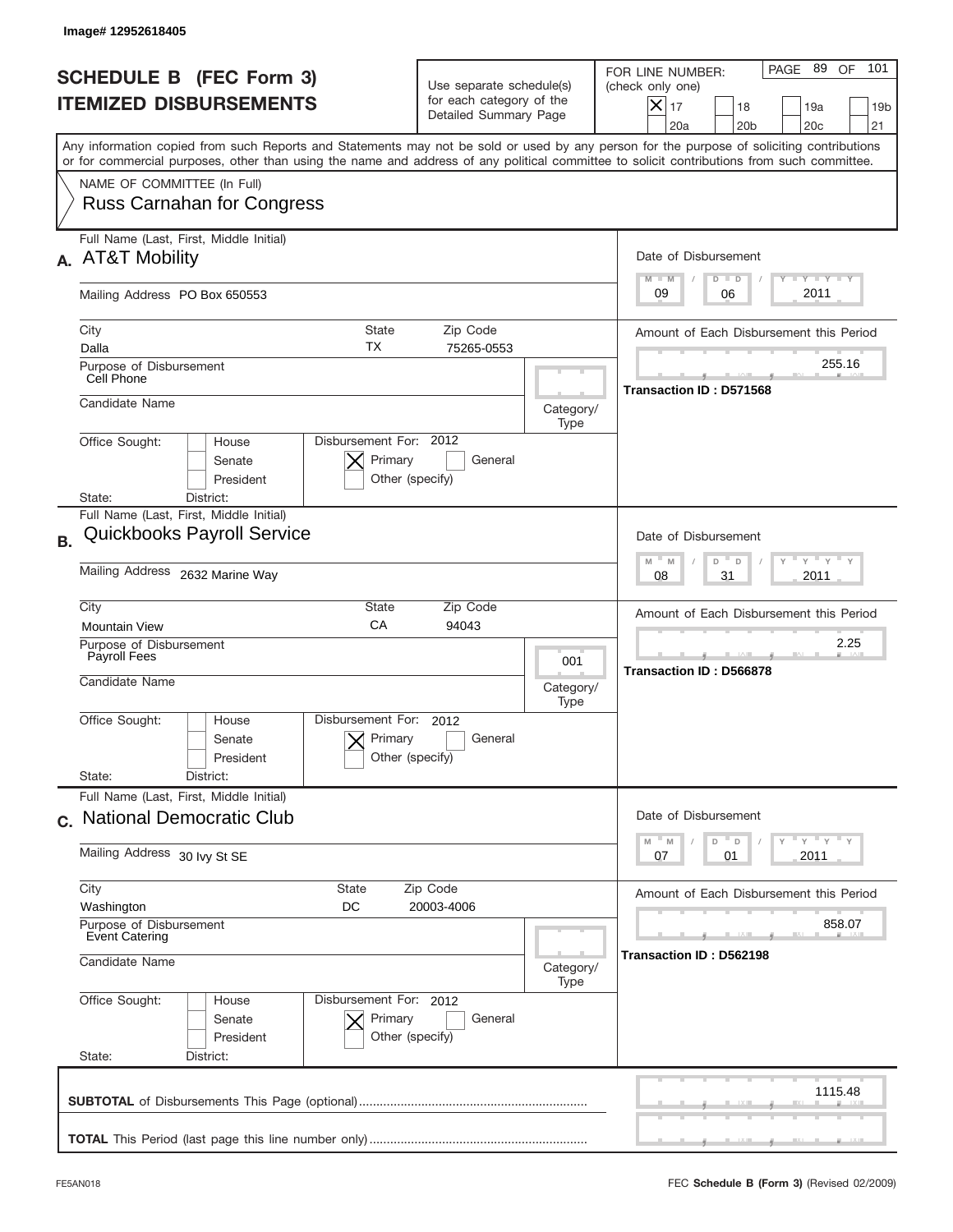|           | Image# 12952618406                                                                                                                                                                                                                                                                      |                                                                               |                                                                                        |                                                                                                                                                                     |
|-----------|-----------------------------------------------------------------------------------------------------------------------------------------------------------------------------------------------------------------------------------------------------------------------------------------|-------------------------------------------------------------------------------|----------------------------------------------------------------------------------------|---------------------------------------------------------------------------------------------------------------------------------------------------------------------|
|           | <b>SCHEDULE B (FEC Form 3)</b><br><b>ITEMIZED DISBURSEMENTS</b>                                                                                                                                                                                                                         | Use separate schedule(s)<br>for each category of the<br>Detailed Summary Page |                                                                                        | PAGE 90 OF<br>101<br>FOR LINE NUMBER:<br>(check only one)<br>$ \mathsf{X} _{17}$<br>18<br>19a<br>19 <sub>b</sub><br>20a<br>20 <sub>b</sub><br>20 <sub>c</sub><br>21 |
|           | Any information copied from such Reports and Statements may not be sold or used by any person for the purpose of soliciting contributions<br>or for commercial purposes, other than using the name and address of any political committee to solicit contributions from such committee. |                                                                               |                                                                                        |                                                                                                                                                                     |
|           | NAME OF COMMITTEE (In Full)<br><b>Russ Carnahan for Congress</b>                                                                                                                                                                                                                        |                                                                               |                                                                                        |                                                                                                                                                                     |
| А.        | Full Name (Last, First, Middle Initial)<br><b>Liberty Concepts</b>                                                                                                                                                                                                                      |                                                                               |                                                                                        | Date of Disbursement<br>Y TY TY TY<br>$M - M$<br>$D$ $D$                                                                                                            |
|           | Mailing Address 119 Braintree St., Ste. 101                                                                                                                                                                                                                                             |                                                                               |                                                                                        | 2011<br>07<br>06                                                                                                                                                    |
|           | City<br><b>State</b><br>МA<br>Allston                                                                                                                                                                                                                                                   | Zip Code<br>02134                                                             |                                                                                        | Amount of Each Disbursement this Period                                                                                                                             |
|           | Purpose of Disbursement<br>Web Hosting                                                                                                                                                                                                                                                  |                                                                               |                                                                                        | 300.00                                                                                                                                                              |
|           | Candidate Name                                                                                                                                                                                                                                                                          |                                                                               | Category/<br>Type                                                                      | Transaction ID: D562208                                                                                                                                             |
|           | Disbursement For: 2012<br>Office Sought:<br>House<br>Primary<br>Senate<br>President<br>Other (specify)<br>State:<br>District:                                                                                                                                                           | General                                                                       |                                                                                        |                                                                                                                                                                     |
| <b>B.</b> | Full Name (Last, First, Middle Initial)<br><b>ActBlue Technical Services</b>                                                                                                                                                                                                            |                                                                               |                                                                                        | Date of Disbursement<br>$\frac{1}{\gamma}$ $\frac{1}{\gamma}$ $\frac{1}{\gamma}$ $\frac{1}{\gamma}$                                                                 |
|           | Mailing Address 14 Arrow St                                                                                                                                                                                                                                                             |                                                                               | $M - M$<br>D<br>D<br>2011<br>08<br>01                                                  |                                                                                                                                                                     |
|           | City<br>State<br>MA<br>Cambridge                                                                                                                                                                                                                                                        | Zip Code<br>02138-5106                                                        |                                                                                        | Amount of Each Disbursement this Period                                                                                                                             |
|           | Purpose of Disbursement<br><b>Banking Fee</b><br>Candidate Name                                                                                                                                                                                                                         |                                                                               | 001<br>Category/                                                                       | 19.88<br>Transaction ID: D562308                                                                                                                                    |
|           | Disbursement For:<br>Office Sought:<br>House<br>Primary<br>Senate<br>Other (specify)<br>President<br>State:<br>District:                                                                                                                                                                | 2012<br>General                                                               | Type                                                                                   |                                                                                                                                                                     |
|           | Full Name (Last, First, Middle Initial)<br>c. Liberty Concepts                                                                                                                                                                                                                          |                                                                               |                                                                                        | Date of Disbursement                                                                                                                                                |
|           | Mailing Address 119 Braintree St., Ste. 101                                                                                                                                                                                                                                             |                                                                               | γ <sup>=</sup> γ <sup>=</sup> γ <sup>=</sup> γ<br>M<br>M<br>D<br>D<br>12<br>2011<br>08 |                                                                                                                                                                     |
|           | City<br>State<br>Zip Code<br>Allston<br>МA<br>02134<br>Purpose of Disbursement                                                                                                                                                                                                          |                                                                               | Amount of Each Disbursement this Period<br>300.00                                      |                                                                                                                                                                     |
|           | Web Hosting<br>Candidate Name                                                                                                                                                                                                                                                           |                                                                               |                                                                                        | Transaction ID : D564159                                                                                                                                            |
|           | Office Sought:<br>Disbursement For: 2012<br>House<br>Senate<br>Primary<br>President<br>Other (specify)<br>State:<br>District:                                                                                                                                                           | General                                                                       | Type                                                                                   |                                                                                                                                                                     |
|           |                                                                                                                                                                                                                                                                                         |                                                                               |                                                                                        | 619.88                                                                                                                                                              |
|           |                                                                                                                                                                                                                                                                                         |                                                                               |                                                                                        |                                                                                                                                                                     |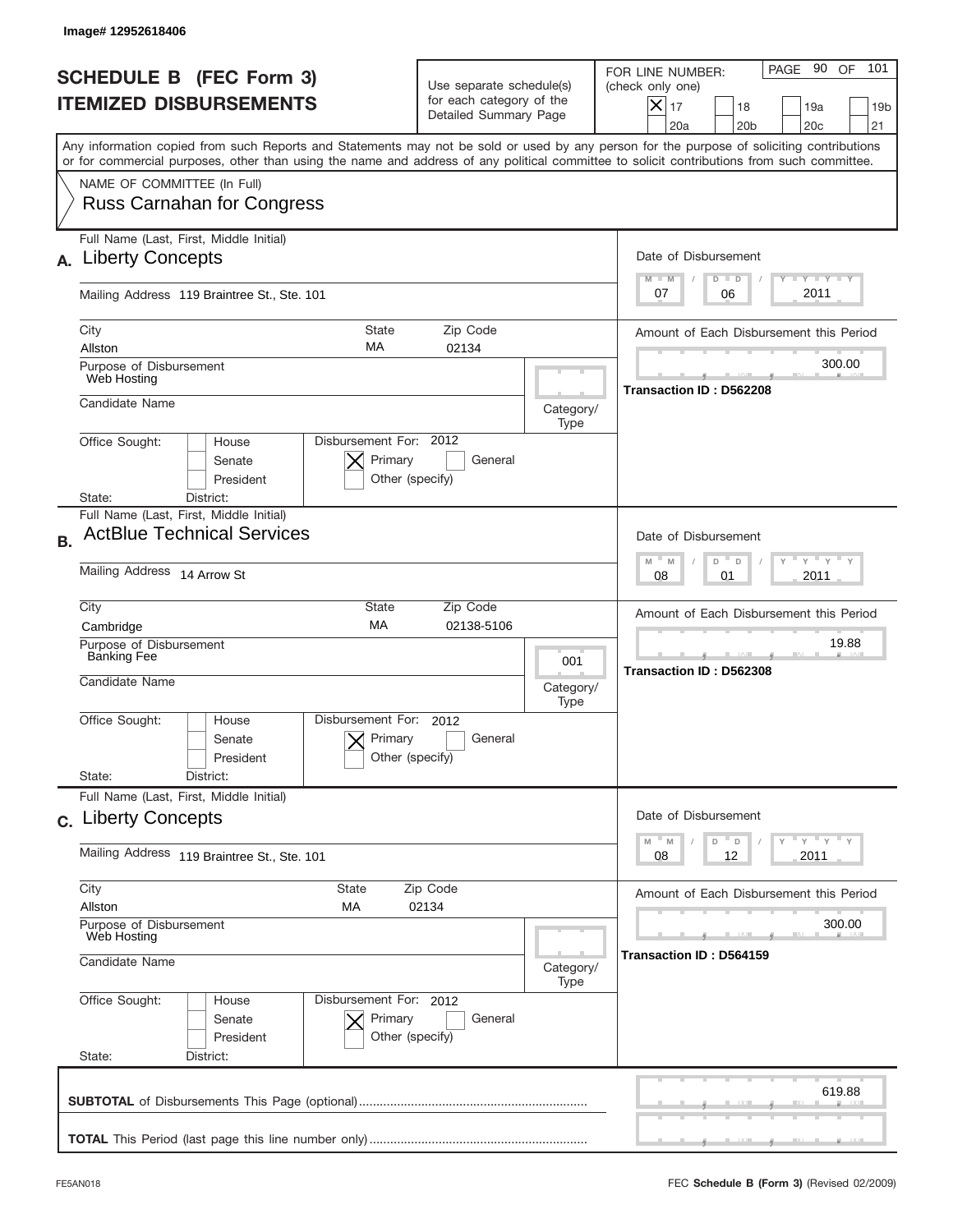|           | Image# 12952618407                                                                                                                                                                                                                                                                      |                                                                               |                   |                                                                                                                                                                   |
|-----------|-----------------------------------------------------------------------------------------------------------------------------------------------------------------------------------------------------------------------------------------------------------------------------------------|-------------------------------------------------------------------------------|-------------------|-------------------------------------------------------------------------------------------------------------------------------------------------------------------|
|           | <b>SCHEDULE B (FEC Form 3)</b><br><b>ITEMIZED DISBURSEMENTS</b>                                                                                                                                                                                                                         | Use separate schedule(s)<br>for each category of the<br>Detailed Summary Page |                   | 101<br>PAGE 91<br>OF<br>FOR LINE NUMBER:<br>(check only one)<br>$\times$<br>17<br>18<br>19a<br>19 <sub>b</sub><br>20a<br>20 <sub>b</sub><br>20 <sub>c</sub><br>21 |
|           | Any information copied from such Reports and Statements may not be sold or used by any person for the purpose of soliciting contributions<br>or for commercial purposes, other than using the name and address of any political committee to solicit contributions from such committee. |                                                                               |                   |                                                                                                                                                                   |
|           | NAME OF COMMITTEE (In Full)<br><b>Russ Carnahan for Congress</b>                                                                                                                                                                                                                        |                                                                               |                   |                                                                                                                                                                   |
|           | Full Name (Last, First, Middle Initial)<br><b>PNC Bank</b>                                                                                                                                                                                                                              |                                                                               |                   | Date of Disbursement<br>$T - Y$ $T - Y$<br>$M - M$<br>$D$ $D$                                                                                                     |
|           | Mailing Address 15 Augustine Rd                                                                                                                                                                                                                                                         |                                                                               |                   | 2011<br>31<br>08                                                                                                                                                  |
|           | City<br><b>State</b><br><b>MO</b><br>Eureka                                                                                                                                                                                                                                             | Amount of Each Disbursement this Period                                       |                   |                                                                                                                                                                   |
|           | Purpose of Disbursement<br><b>Bank Service Charges</b>                                                                                                                                                                                                                                  |                                                                               |                   | 41.00<br><b>Transaction ID: D564169</b>                                                                                                                           |
|           | Candidate Name                                                                                                                                                                                                                                                                          |                                                                               | Category/<br>Type |                                                                                                                                                                   |
|           | Disbursement For: 2012<br>Office Sought:<br>House<br>Primary<br>Senate<br>President<br>Other (specify)<br>State:<br>District:                                                                                                                                                           | General                                                                       |                   |                                                                                                                                                                   |
| <b>B.</b> | Full Name (Last, First, Middle Initial)<br><b>Quickbooks Payroll Service</b>                                                                                                                                                                                                            |                                                                               |                   | Date of Disbursement                                                                                                                                              |
|           | Mailing Address 2632 Marine Way                                                                                                                                                                                                                                                         | $M - M$<br>$Y'$ $Y'$<br>D<br>D<br>2011<br>07<br>01                            |                   |                                                                                                                                                                   |
|           | City<br>State<br>Zip Code<br>CA<br><b>Mountain View</b><br>94043<br>Purpose of Disbursement<br>Payroll Taxes<br>001<br>Candidate Name<br>Category/                                                                                                                                      |                                                                               |                   | Amount of Each Disbursement this Period                                                                                                                           |
|           |                                                                                                                                                                                                                                                                                         |                                                                               |                   | 121.20<br><b>Transaction ID: D560749</b>                                                                                                                          |
|           | Disbursement For: 2012<br>Office Sought:<br>House<br>Primary<br>Senate<br>Other (specify)<br>President                                                                                                                                                                                  | General                                                                       | Type              |                                                                                                                                                                   |
|           | State:<br>District:<br>Full Name (Last, First, Middle Initial)                                                                                                                                                                                                                          |                                                                               |                   |                                                                                                                                                                   |
|           | c. Show Me Fundraising Strategies, LLC                                                                                                                                                                                                                                                  |                                                                               |                   | Date of Disbursement<br>$\mathsf{Y}$ $\mathsf{Y}$ $\mathsf{Y}$ $\mathsf{Y}$<br>$-M$<br>M<br>D<br>D                                                                |
|           | Mailing Address Attn: Emily Elbert 1199 Hampton Pa                                                                                                                                                                                                                                      |                                                                               |                   | 2011<br>09<br>01                                                                                                                                                  |
|           | City<br>State<br><b>Richmond Heights</b><br>МO                                                                                                                                                                                                                                          | Zip Code<br>63117                                                             |                   | Amount of Each Disbursement this Period                                                                                                                           |
|           | Purpose of Disbursement<br><b>Fundraising Consulting</b><br>Candidate Name                                                                                                                                                                                                              |                                                                               |                   | 4500.00<br>Transaction ID: D571559                                                                                                                                |
|           | Office Sought:<br>Disbursement For: 2012<br>House<br>Primary<br>Senate<br>President<br>Other (specify)<br>State:<br>District:                                                                                                                                                           | General                                                                       | Type              |                                                                                                                                                                   |
|           |                                                                                                                                                                                                                                                                                         |                                                                               |                   | 4662.20                                                                                                                                                           |
|           |                                                                                                                                                                                                                                                                                         |                                                                               |                   |                                                                                                                                                                   |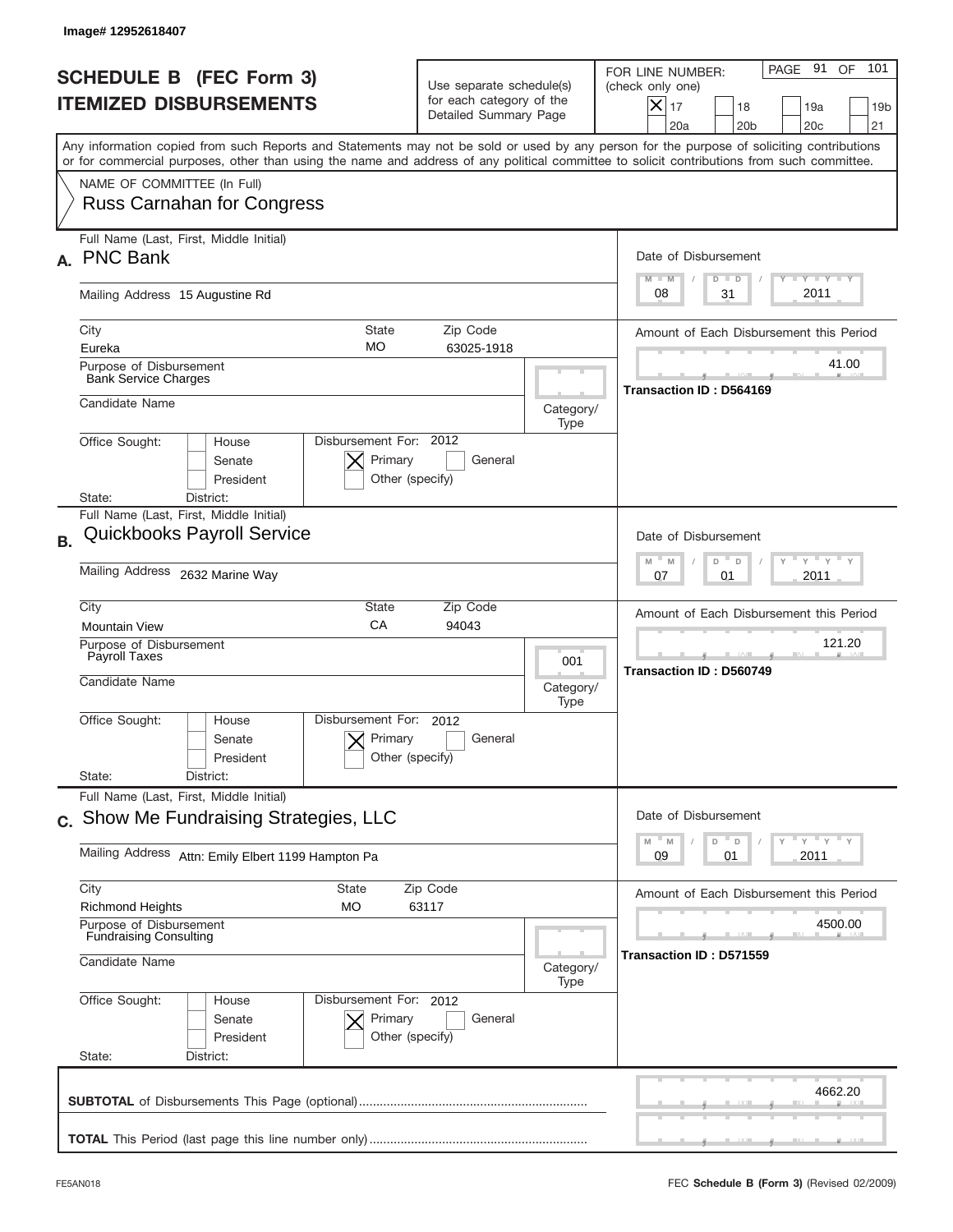|           | Image#12952618408                                                                                                                                                                                                                                                                       |                                                                               |                                                               |                                                                                                                                                                     |
|-----------|-----------------------------------------------------------------------------------------------------------------------------------------------------------------------------------------------------------------------------------------------------------------------------------------|-------------------------------------------------------------------------------|---------------------------------------------------------------|---------------------------------------------------------------------------------------------------------------------------------------------------------------------|
|           | <b>SCHEDULE B (FEC Form 3)</b><br><b>ITEMIZED DISBURSEMENTS</b>                                                                                                                                                                                                                         | Use separate schedule(s)<br>for each category of the<br>Detailed Summary Page |                                                               | PAGE 92 OF<br>101<br>FOR LINE NUMBER:<br>(check only one)<br>$ \mathsf{X} _{17}$<br>18<br>19a<br>19 <sub>b</sub><br>20a<br>20 <sub>b</sub><br>20 <sub>c</sub><br>21 |
|           | Any information copied from such Reports and Statements may not be sold or used by any person for the purpose of soliciting contributions<br>or for commercial purposes, other than using the name and address of any political committee to solicit contributions from such committee. |                                                                               |                                                               |                                                                                                                                                                     |
|           | NAME OF COMMITTEE (In Full)<br><b>Russ Carnahan for Congress</b>                                                                                                                                                                                                                        |                                                                               |                                                               |                                                                                                                                                                     |
|           | Full Name (Last, First, Middle Initial)                                                                                                                                                                                                                                                 |                                                                               |                                                               |                                                                                                                                                                     |
|           | Kalik & Associates, Inc.                                                                                                                                                                                                                                                                |                                                                               |                                                               | Date of Disbursement<br>Y TY TY TY<br>$M - M$<br>$D$ $D$                                                                                                            |
|           | Mailing Address 10291 Arizona Circle                                                                                                                                                                                                                                                    |                                                                               |                                                               | 2011<br>09<br>06                                                                                                                                                    |
|           | City<br><b>State</b>                                                                                                                                                                                                                                                                    | Zip Code                                                                      |                                                               | Amount of Each Disbursement this Period                                                                                                                             |
|           | <b>MD</b><br>Bethesda<br>Purpose of Disbursement                                                                                                                                                                                                                                        | 20817                                                                         |                                                               | 4000.00                                                                                                                                                             |
|           | <b>Fundraising Consulting</b>                                                                                                                                                                                                                                                           |                                                                               |                                                               | Transaction ID: D571569                                                                                                                                             |
|           | Candidate Name                                                                                                                                                                                                                                                                          |                                                                               | Category/<br>Type                                             |                                                                                                                                                                     |
|           | Disbursement For: 2012<br>Office Sought:<br>House<br>Primary<br>Senate<br>President<br>State:<br>District:                                                                                                                                                                              | General<br>Other (specify)                                                    |                                                               |                                                                                                                                                                     |
|           | Full Name (Last, First, Middle Initial)                                                                                                                                                                                                                                                 |                                                                               |                                                               |                                                                                                                                                                     |
| <b>B.</b> | AT&T                                                                                                                                                                                                                                                                                    |                                                                               |                                                               | Date of Disbursement                                                                                                                                                |
|           | Mailing Address PO Box 27-680                                                                                                                                                                                                                                                           |                                                                               | $-\gamma + \gamma +$<br>$M - M$<br>D<br>D<br>2011<br>07<br>20 |                                                                                                                                                                     |
|           | City<br>State<br><b>MO</b>                                                                                                                                                                                                                                                              | Zip Code<br>64180-0680                                                        |                                                               | Amount of Each Disbursement this Period                                                                                                                             |
|           | <b>Kansas City</b><br>Purpose of Disbursement                                                                                                                                                                                                                                           |                                                                               | 190.61                                                        |                                                                                                                                                                     |
|           | <b>Business Telephone</b><br>Candidate Name                                                                                                                                                                                                                                             |                                                                               | Category/<br>Type                                             | Transaction ID: D562199                                                                                                                                             |
|           | Disbursement For:<br>Office Sought:<br>House<br>Primary<br>Senate<br>President<br>State:<br>District:                                                                                                                                                                                   | 2012<br>General<br>Other (specify)                                            |                                                               |                                                                                                                                                                     |
|           | Full Name (Last, First, Middle Initial)                                                                                                                                                                                                                                                 |                                                                               |                                                               |                                                                                                                                                                     |
|           | c. Show Me Fundraising Strategies, LLC                                                                                                                                                                                                                                                  |                                                                               |                                                               | Date of Disbursement<br>$=\frac{1}{\gamma}+\frac{1}{\gamma}+\frac{1}{\gamma}+\frac{1}{\gamma}$                                                                      |
|           | Mailing Address Attn: Emily Elbert 1199 Hampton Pa                                                                                                                                                                                                                                      | D<br>M<br>M<br>D<br>2011<br>07<br>06                                          |                                                               |                                                                                                                                                                     |
|           | City<br>State<br><b>Richmond Heights</b><br>МO                                                                                                                                                                                                                                          | Zip Code<br>63117                                                             |                                                               | Amount of Each Disbursement this Period                                                                                                                             |
|           | Purpose of Disbursement<br><b>Fundraising Consulting</b>                                                                                                                                                                                                                                |                                                                               |                                                               | 4500.00                                                                                                                                                             |
|           | Candidate Name                                                                                                                                                                                                                                                                          | Category/<br>Type                                                             | Transaction ID: D562209                                       |                                                                                                                                                                     |
|           | Office Sought:<br>Disbursement For: 2012<br>House<br>Senate<br>Primary<br>President<br>Other (specify)<br>State:<br>District:                                                                                                                                                           |                                                                               |                                                               |                                                                                                                                                                     |
|           |                                                                                                                                                                                                                                                                                         |                                                                               |                                                               | 8690.61                                                                                                                                                             |
|           |                                                                                                                                                                                                                                                                                         |                                                                               |                                                               |                                                                                                                                                                     |
|           |                                                                                                                                                                                                                                                                                         |                                                                               |                                                               |                                                                                                                                                                     |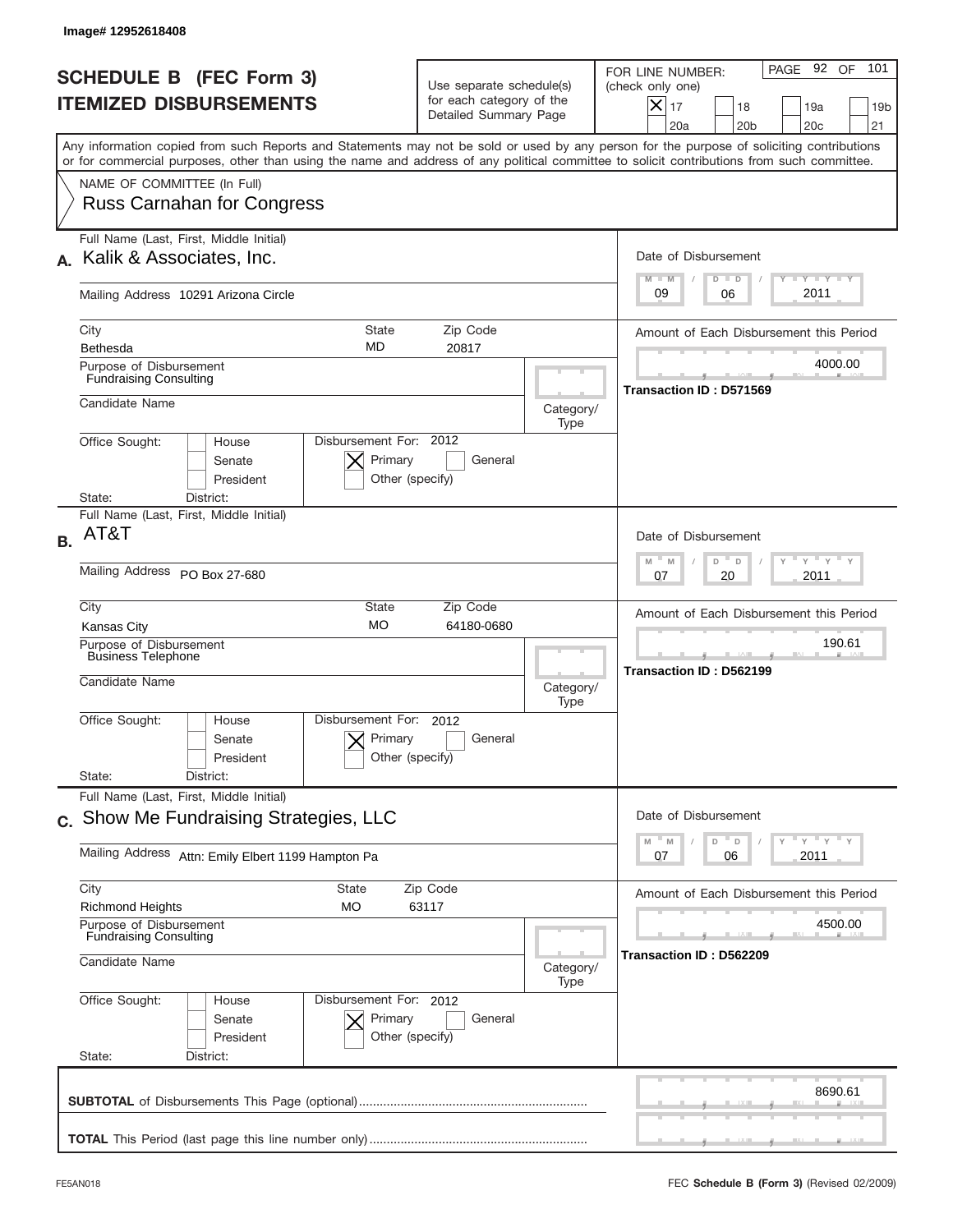|           | Image# 12952618409                                                                                                                                                                                                                                                                      |                                                                               |                  |                                                                                                                                                                     |
|-----------|-----------------------------------------------------------------------------------------------------------------------------------------------------------------------------------------------------------------------------------------------------------------------------------------|-------------------------------------------------------------------------------|------------------|---------------------------------------------------------------------------------------------------------------------------------------------------------------------|
|           | <b>SCHEDULE B (FEC Form 3)</b><br><b>ITEMIZED DISBURSEMENTS</b>                                                                                                                                                                                                                         | Use separate schedule(s)<br>for each category of the<br>Detailed Summary Page |                  | 101<br>PAGE 93 OF<br>FOR LINE NUMBER:<br>(check only one)<br>$ \mathsf{X} _{17}$<br>18<br>19a<br>19 <sub>b</sub><br>20a<br>20 <sub>b</sub><br>20 <sub>c</sub><br>21 |
|           | Any information copied from such Reports and Statements may not be sold or used by any person for the purpose of soliciting contributions<br>or for commercial purposes, other than using the name and address of any political committee to solicit contributions from such committee. |                                                                               |                  |                                                                                                                                                                     |
|           | NAME OF COMMITTEE (In Full)<br><b>Russ Carnahan for Congress</b>                                                                                                                                                                                                                        |                                                                               |                  |                                                                                                                                                                     |
|           | Full Name (Last, First, Middle Initial)                                                                                                                                                                                                                                                 |                                                                               |                  |                                                                                                                                                                     |
|           | <b>ActBlue Technical Services</b>                                                                                                                                                                                                                                                       |                                                                               |                  | Date of Disbursement                                                                                                                                                |
|           | Mailing Address 14 Arrow St                                                                                                                                                                                                                                                             |                                                                               |                  | Y TY TY TY<br>$M - M$<br>$D$ $D$<br>2011<br>08<br>08                                                                                                                |
|           | City<br><b>State</b><br>MA                                                                                                                                                                                                                                                              | Zip Code                                                                      |                  | Amount of Each Disbursement this Period                                                                                                                             |
|           | Cambridge<br>Purpose of Disbursement<br><b>Banking Fee</b>                                                                                                                                                                                                                              | 02138-5106                                                                    |                  | 5.34                                                                                                                                                                |
|           | Candidate Name                                                                                                                                                                                                                                                                          |                                                                               | 001<br>Category/ | Transaction ID: D562309                                                                                                                                             |
|           | Disbursement For: 2012<br>Office Sought:<br>House<br>Primary<br>Senate<br>President<br>Other (specify)<br>State:<br>District:                                                                                                                                                           | General                                                                       | Type             |                                                                                                                                                                     |
| <b>B.</b> | Full Name (Last, First, Middle Initial)<br>Mr. Timothy V. Ogle                                                                                                                                                                                                                          |                                                                               |                  | Date of Disbursement<br>ү " ү " ү "<br>$M - M$<br>D<br>$\mathsf D$                                                                                                  |
|           | Mailing Address 6425 Ruth Dr                                                                                                                                                                                                                                                            | 2011<br>07<br>01                                                              |                  |                                                                                                                                                                     |
|           | City<br>State<br><b>MO</b><br>Saint Louis                                                                                                                                                                                                                                               | Zip Code<br>63116-1135                                                        |                  | Amount of Each Disbursement this Period                                                                                                                             |
|           | Purpose of Disbursement<br><b>Travel Reimbursement</b><br>Candidate Name                                                                                                                                                                                                                |                                                                               | 002<br>Category/ | 281.31<br>Transaction ID: D552481                                                                                                                                   |
|           | Disbursement For:<br>Office Sought:<br>House<br>Primary<br>Senate<br>Other (specify)<br>President<br>State:<br>District:                                                                                                                                                                | 2012<br>General                                                               | Type             |                                                                                                                                                                     |
|           | Full Name (Last, First, Middle Initial)<br>c. John D. McGurks, Inc.                                                                                                                                                                                                                     |                                                                               |                  | Date of Disbursement                                                                                                                                                |
|           | Mailing Address 1200 Russell Blvd                                                                                                                                                                                                                                                       |                                                                               |                  | $\gamma$ = $\gamma$ = $\gamma$ = $\gamma$<br>$-M$<br>$\mathbb M$<br>D<br>D<br>2011<br>05<br>17                                                                      |
|           | City<br>State<br>Saint Louis<br>МO                                                                                                                                                                                                                                                      | Zip Code<br>63104-3944                                                        |                  | Amount of Each Disbursement this Period                                                                                                                             |
|           | Purpose of Disbursement<br>Catering<br>Candidate Name                                                                                                                                                                                                                                   |                                                                               |                  | 133.92<br>Transaction ID: D552482                                                                                                                                   |
|           | Office Sought:<br>Disbursement For: 2012<br>House<br>Senate<br>Primary<br>President<br>Other (specify)<br>State:<br>District:                                                                                                                                                           | General                                                                       | Type             | [MEMO ITEM]                                                                                                                                                         |
|           |                                                                                                                                                                                                                                                                                         |                                                                               |                  | 286.65                                                                                                                                                              |
|           |                                                                                                                                                                                                                                                                                         |                                                                               |                  |                                                                                                                                                                     |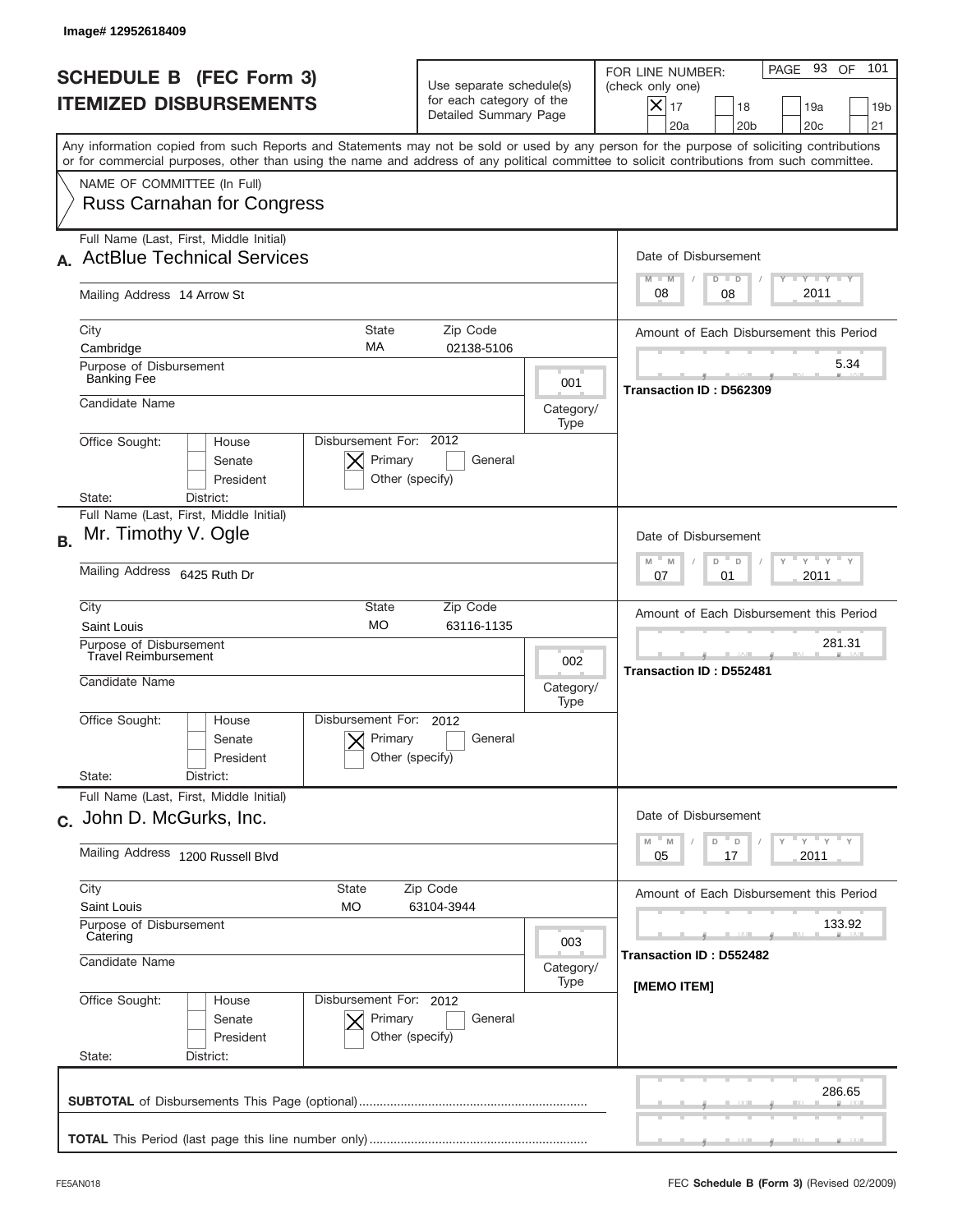|           | Image# 12952618410                                                                                                                                                                                                                                                                      |                                                                               |                                                                                   |                                                                                                                                                                        |
|-----------|-----------------------------------------------------------------------------------------------------------------------------------------------------------------------------------------------------------------------------------------------------------------------------------------|-------------------------------------------------------------------------------|-----------------------------------------------------------------------------------|------------------------------------------------------------------------------------------------------------------------------------------------------------------------|
|           | <b>SCHEDULE B (FEC Form 3)</b><br><b>ITEMIZED DISBURSEMENTS</b>                                                                                                                                                                                                                         | Use separate schedule(s)<br>for each category of the<br>Detailed Summary Page |                                                                                   | 94 OF<br>101<br>PAGE<br>FOR LINE NUMBER:<br>(check only one)<br>$ \mathsf{X} _{17}$<br>18<br>19a<br>19 <sub>b</sub><br>20a<br>20 <sub>b</sub><br>20 <sub>c</sub><br>21 |
|           | Any information copied from such Reports and Statements may not be sold or used by any person for the purpose of soliciting contributions<br>or for commercial purposes, other than using the name and address of any political committee to solicit contributions from such committee. |                                                                               |                                                                                   |                                                                                                                                                                        |
|           | NAME OF COMMITTEE (In Full)<br><b>Russ Carnahan for Congress</b>                                                                                                                                                                                                                        |                                                                               |                                                                                   |                                                                                                                                                                        |
|           | Full Name (Last, First, Middle Initial)<br><b>PNC Bank Business Card</b>                                                                                                                                                                                                                |                                                                               |                                                                                   | Date of Disbursement                                                                                                                                                   |
|           | Mailing Address PO Box 856177                                                                                                                                                                                                                                                           |                                                                               |                                                                                   | <b>TANK TANK</b><br>$M - M$<br>$D$ $D$<br>2011<br>07<br>06                                                                                                             |
|           | City<br><b>State</b><br>KY<br>Louisville                                                                                                                                                                                                                                                | Zip Code<br>40285-6177                                                        |                                                                                   | Amount of Each Disbursement this Period                                                                                                                                |
|           | Purpose of Disbursement<br>Credit Card Payment, See Below                                                                                                                                                                                                                               |                                                                               | 003                                                                               | 7583.58<br>Transaction ID: D553038                                                                                                                                     |
|           | Candidate Name<br>Disbursement For: 2012                                                                                                                                                                                                                                                |                                                                               | Category/<br>Type                                                                 |                                                                                                                                                                        |
|           | Office Sought:<br>House<br>Primary<br>Senate<br>President<br>Other (specify)<br>District:<br>State:                                                                                                                                                                                     | General                                                                       |                                                                                   |                                                                                                                                                                        |
| <b>B.</b> | Full Name (Last, First, Middle Initial)<br><b>Sheraton Clayton Plaza</b>                                                                                                                                                                                                                |                                                                               |                                                                                   | Date of Disbursement<br>$-\gamma + \gamma$<br>$-$ M                                                                                                                    |
|           | Mailing Address 7730 Bonhomme Ave                                                                                                                                                                                                                                                       |                                                                               | M<br>D<br>D<br>2011<br>05<br>24                                                   |                                                                                                                                                                        |
|           | City<br>State<br><b>MO</b><br>Saint Louis                                                                                                                                                                                                                                               | Zip Code<br>63105-1909                                                        |                                                                                   | Amount of Each Disbursement this Period<br>3495.07                                                                                                                     |
|           | Purpose of Disbursement<br>Fundraising Event & Catering<br>Candidate Name                                                                                                                                                                                                               |                                                                               | 003<br>Category/<br>Type                                                          | Transaction ID: D553040<br>[MEMO ITEM]                                                                                                                                 |
|           | Disbursement For:<br>Office Sought:<br>House<br>Primary<br>Senate<br>Other (specify)<br>President<br>State:<br>District:                                                                                                                                                                | 2012<br>General                                                               |                                                                                   |                                                                                                                                                                        |
|           | Full Name (Last, First, Middle Initial)<br>c. Washington Nationals                                                                                                                                                                                                                      |                                                                               |                                                                                   | Date of Disbursement                                                                                                                                                   |
|           | Mailing Address<br>2400 E Capitol St SE<br><b>RFK Stadium Gate F</b>                                                                                                                                                                                                                    |                                                                               | $\gamma$ = $\gamma$ = $\gamma$ = $\gamma$<br>M<br>M<br>D<br>D<br>2011<br>06<br>15 |                                                                                                                                                                        |
|           | City<br>State<br>Zip Code<br>Washington<br>DC<br>20003                                                                                                                                                                                                                                  |                                                                               |                                                                                   | Amount of Each Disbursement this Period                                                                                                                                |
|           | Purpose of Disbursement<br><b>Fundraising Event</b><br>Candidate Name                                                                                                                                                                                                                   |                                                                               |                                                                                   | 3642.52<br>Transaction ID: D553041                                                                                                                                     |
|           | Office Sought:<br>Disbursement For: 2012<br>House<br>Senate<br>Primary<br>President<br>Other (specify)<br>State:<br>District:                                                                                                                                                           | General                                                                       | Category/<br>Type                                                                 | [MEMO ITEM]                                                                                                                                                            |
|           |                                                                                                                                                                                                                                                                                         |                                                                               |                                                                                   | 7583.58                                                                                                                                                                |
|           |                                                                                                                                                                                                                                                                                         |                                                                               |                                                                                   |                                                                                                                                                                        |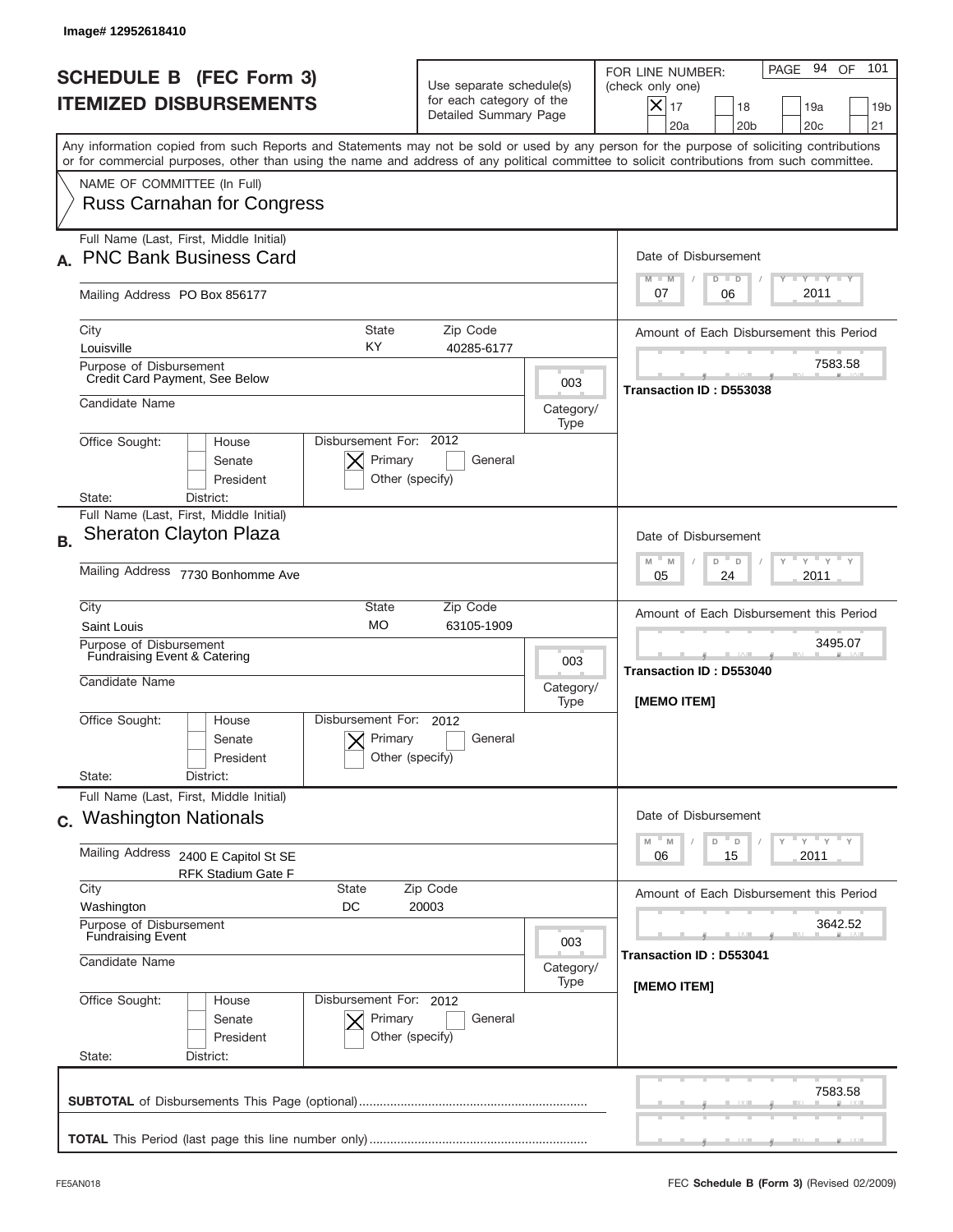| Image# 12952618411                                                                                                                                                                                                                                                                      |                                                                                      |                                                                                                       |                                                                                                                                                           |
|-----------------------------------------------------------------------------------------------------------------------------------------------------------------------------------------------------------------------------------------------------------------------------------------|--------------------------------------------------------------------------------------|-------------------------------------------------------------------------------------------------------|-----------------------------------------------------------------------------------------------------------------------------------------------------------|
| <b>SCHEDULE B (FEC Form 3)</b><br><b>ITEMIZED DISBURSEMENTS</b>                                                                                                                                                                                                                         | Use separate schedule(s)<br>for each category of the<br>Detailed Summary Page        |                                                                                                       | 101<br>PAGE 95 OF<br>FOR LINE NUMBER:<br>(check only one)<br>$X _{17}$<br>18<br>19a<br>19 <sub>b</sub><br>20a<br>20 <sub>b</sub><br>20 <sub>c</sub><br>21 |
| Any information copied from such Reports and Statements may not be sold or used by any person for the purpose of soliciting contributions<br>or for commercial purposes, other than using the name and address of any political committee to solicit contributions from such committee. |                                                                                      |                                                                                                       |                                                                                                                                                           |
| NAME OF COMMITTEE (In Full)<br><b>Russ Carnahan for Congress</b>                                                                                                                                                                                                                        |                                                                                      |                                                                                                       |                                                                                                                                                           |
| Full Name (Last, First, Middle Initial)<br><b>Star Catering</b><br>А.                                                                                                                                                                                                                   |                                                                                      |                                                                                                       | Date of Disbursement<br>Y TY TY TY<br>$M - M$<br>$D$ $D$                                                                                                  |
| Mailing Address 2824 Fallfax Dr                                                                                                                                                                                                                                                         |                                                                                      |                                                                                                       | 2011<br>24<br>05                                                                                                                                          |
| City<br><b>Falls Church</b>                                                                                                                                                                                                                                                             | <b>State</b><br>Zip Code<br>VA<br>22042-2804                                         |                                                                                                       | Amount of Each Disbursement this Period                                                                                                                   |
| Purpose of Disbursement<br><b>Fundraising Catering</b>                                                                                                                                                                                                                                  |                                                                                      | 003                                                                                                   | 295.99<br>Transaction ID: D553039                                                                                                                         |
| Candidate Name                                                                                                                                                                                                                                                                          |                                                                                      | Category/<br>Type                                                                                     | [MEMO ITEM]                                                                                                                                               |
| Office Sought:<br>House<br>Senate<br>President<br>District:<br>State:                                                                                                                                                                                                                   | Disbursement For: 2012<br>Primary<br>General<br>Other (specify)                      |                                                                                                       |                                                                                                                                                           |
| Full Name (Last, First, Middle Initial)<br><b>Quickbooks Payroll Service</b><br><b>B.</b>                                                                                                                                                                                               |                                                                                      |                                                                                                       | Date of Disbursement                                                                                                                                      |
| Mailing Address 2632 Marine Way                                                                                                                                                                                                                                                         | $\cdots$ $\gamma$ $\cdots$ $\gamma$ $\cdots$<br>M<br>D<br>M<br>D<br>2011<br>07<br>01 |                                                                                                       |                                                                                                                                                           |
| City<br>State<br>Zip Code<br>CA<br><b>Mountain View</b><br>94043                                                                                                                                                                                                                        |                                                                                      |                                                                                                       | Amount of Each Disbursement this Period                                                                                                                   |
| Purpose of Disbursement<br>Payroll Taxes & Fees & Salary<br>Candidate Name                                                                                                                                                                                                              | 001<br>Category/<br>Type                                                             | 1641.25<br><b>Transaction ID: D560744</b>                                                             |                                                                                                                                                           |
| Office Sought:<br>House<br>Senate<br>President<br>State:<br>District:                                                                                                                                                                                                                   | Disbursement For:<br>2012<br>Primary<br>General<br>Other (specify)                   |                                                                                                       |                                                                                                                                                           |
| Full Name (Last, First, Middle Initial)<br>c. Ms. Ivana Ristovska                                                                                                                                                                                                                       |                                                                                      |                                                                                                       | Date of Disbursement                                                                                                                                      |
| Mailing Address 8542 Elgin Ave                                                                                                                                                                                                                                                          |                                                                                      | $\gamma$ = $\gamma$ = $\gamma$ = $\gamma$<br>M<br>$\mathbb M$<br>D<br>$\mathsf D$<br>2011<br>07<br>01 |                                                                                                                                                           |
| City<br>State<br>St. Louis<br>МO                                                                                                                                                                                                                                                        | Zip Code<br>63123                                                                    |                                                                                                       | Amount of Each Disbursement this Period                                                                                                                   |
| Purpose of Disbursement<br>Salary                                                                                                                                                                                                                                                       |                                                                                      |                                                                                                       |                                                                                                                                                           |
| Candidate Name                                                                                                                                                                                                                                                                          | Category/                                                                            |                                                                                                       |                                                                                                                                                           |
| Office Sought:<br>House<br>Senate<br>President<br>State:<br>District:                                                                                                                                                                                                                   | Disbursement For: 2012<br>Primary<br>General<br>Other (specify)                      |                                                                                                       | [MEMO ITEM]                                                                                                                                               |
|                                                                                                                                                                                                                                                                                         |                                                                                      |                                                                                                       | 1641.25                                                                                                                                                   |
|                                                                                                                                                                                                                                                                                         |                                                                                      |                                                                                                       |                                                                                                                                                           |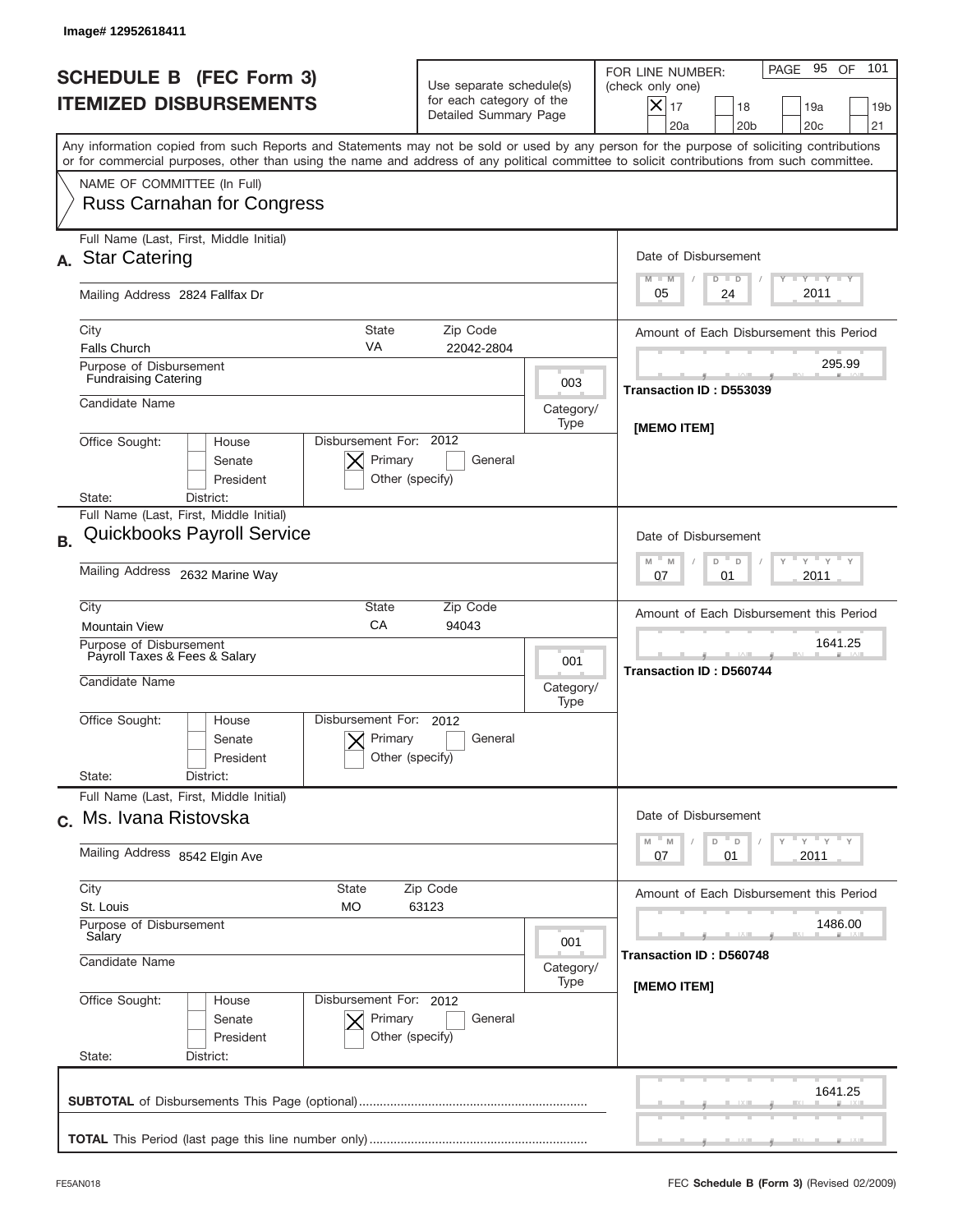|           | Image# 12952618412                                                                                                                                                                                                                                                                      |                                                                                               |                   |                                                                                                                                                                     |
|-----------|-----------------------------------------------------------------------------------------------------------------------------------------------------------------------------------------------------------------------------------------------------------------------------------------|-----------------------------------------------------------------------------------------------|-------------------|---------------------------------------------------------------------------------------------------------------------------------------------------------------------|
|           | <b>SCHEDULE B (FEC Form 3)</b><br><b>ITEMIZED DISBURSEMENTS</b>                                                                                                                                                                                                                         | Use separate schedule(s)<br>for each category of the<br>Detailed Summary Page                 |                   | PAGE 96 OF<br>101<br>FOR LINE NUMBER:<br>(check only one)<br>$ \mathsf{X} _{17}$<br>18<br>19a<br>19 <sub>b</sub><br>20a<br>20 <sub>b</sub><br>20 <sub>c</sub><br>21 |
|           | Any information copied from such Reports and Statements may not be sold or used by any person for the purpose of soliciting contributions<br>or for commercial purposes, other than using the name and address of any political committee to solicit contributions from such committee. |                                                                                               |                   |                                                                                                                                                                     |
|           | NAME OF COMMITTEE (In Full)<br><b>Russ Carnahan for Congress</b>                                                                                                                                                                                                                        |                                                                                               |                   |                                                                                                                                                                     |
|           | Full Name (Last, First, Middle Initial)                                                                                                                                                                                                                                                 |                                                                                               |                   |                                                                                                                                                                     |
|           | <b>Quickbooks Payroll Service</b>                                                                                                                                                                                                                                                       |                                                                                               |                   | Date of Disbursement                                                                                                                                                |
|           | Mailing Address 2632 Marine Way                                                                                                                                                                                                                                                         |                                                                                               |                   | <b>TANK TANK</b><br>$M - M$<br>$D$ $D$<br>2011<br>15<br>07                                                                                                          |
|           | City<br><b>State</b>                                                                                                                                                                                                                                                                    | Zip Code                                                                                      |                   | Amount of Each Disbursement this Period                                                                                                                             |
|           | CA<br><b>Mountain View</b><br>Purpose of Disbursement                                                                                                                                                                                                                                   | 94043                                                                                         |                   | 1572.25                                                                                                                                                             |
|           | Payroll Taxes & Fees & Salary                                                                                                                                                                                                                                                           |                                                                                               | 001               | Transaction ID: D560752                                                                                                                                             |
|           | Candidate Name                                                                                                                                                                                                                                                                          |                                                                                               | Category/<br>Type |                                                                                                                                                                     |
|           | Disbursement For: 2012<br>Office Sought:<br>House<br>Primary<br>Senate<br>President<br>Other (specify)<br>District:<br>State:                                                                                                                                                           | General                                                                                       |                   |                                                                                                                                                                     |
|           | Full Name (Last, First, Middle Initial)                                                                                                                                                                                                                                                 |                                                                                               |                   |                                                                                                                                                                     |
| <b>B.</b> | Ms. Ivana Ristovska                                                                                                                                                                                                                                                                     |                                                                                               |                   | Date of Disbursement                                                                                                                                                |
|           | Mailing Address 8542 Elgin Ave                                                                                                                                                                                                                                                          | $-\gamma + \gamma +$<br>$-$ M<br>M<br>D<br>D<br>2011<br>07<br>15                              |                   |                                                                                                                                                                     |
|           | City<br>State                                                                                                                                                                                                                                                                           | Zip Code                                                                                      |                   | Amount of Each Disbursement this Period                                                                                                                             |
|           | <b>MO</b><br>63123<br>St. Louis<br>Purpose of Disbursement<br>Salary                                                                                                                                                                                                                    |                                                                                               |                   | 1486.00                                                                                                                                                             |
|           |                                                                                                                                                                                                                                                                                         |                                                                                               |                   | Transaction ID: D560753                                                                                                                                             |
|           | Candidate Name                                                                                                                                                                                                                                                                          |                                                                                               | Category/<br>Type | [MEMO ITEM]                                                                                                                                                         |
|           | Disbursement For:<br>Office Sought:<br>House<br>Primary<br>Senate<br>Other (specify)<br>President                                                                                                                                                                                       | 2012<br>General                                                                               |                   |                                                                                                                                                                     |
|           | State:<br>District:<br>Full Name (Last, First, Middle Initial)                                                                                                                                                                                                                          |                                                                                               |                   |                                                                                                                                                                     |
|           | c. Quickbooks Payroll Service                                                                                                                                                                                                                                                           |                                                                                               |                   | Date of Disbursement                                                                                                                                                |
|           | Mailing Address 2632 Marine Way                                                                                                                                                                                                                                                         | $\cdots$ $\gamma$ $\cdots$ $\gamma$ $\cdots$ $\gamma$<br>M<br>D<br>M<br>D<br>2011<br>08<br>01 |                   |                                                                                                                                                                     |
|           | City<br>State                                                                                                                                                                                                                                                                           | Zip Code                                                                                      |                   | Amount of Each Disbursement this Period                                                                                                                             |
|           | <b>Mountain View</b><br>СA<br>Purpose of Disbursement                                                                                                                                                                                                                                   | 94043                                                                                         |                   | 1641.25                                                                                                                                                             |
|           | Payroll Taxes & Fees & Salary                                                                                                                                                                                                                                                           |                                                                                               |                   |                                                                                                                                                                     |
|           | Candidate Name                                                                                                                                                                                                                                                                          |                                                                                               |                   | Transaction ID: D560925                                                                                                                                             |
|           | Office Sought:<br>Disbursement For: 2012<br>House<br>Senate<br>Primary<br>President<br>Other (specify)                                                                                                                                                                                  | General                                                                                       |                   |                                                                                                                                                                     |
|           | State:<br>District:                                                                                                                                                                                                                                                                     |                                                                                               |                   |                                                                                                                                                                     |
|           |                                                                                                                                                                                                                                                                                         |                                                                                               |                   | 3213.50                                                                                                                                                             |
|           |                                                                                                                                                                                                                                                                                         |                                                                                               |                   |                                                                                                                                                                     |
|           |                                                                                                                                                                                                                                                                                         |                                                                                               |                   |                                                                                                                                                                     |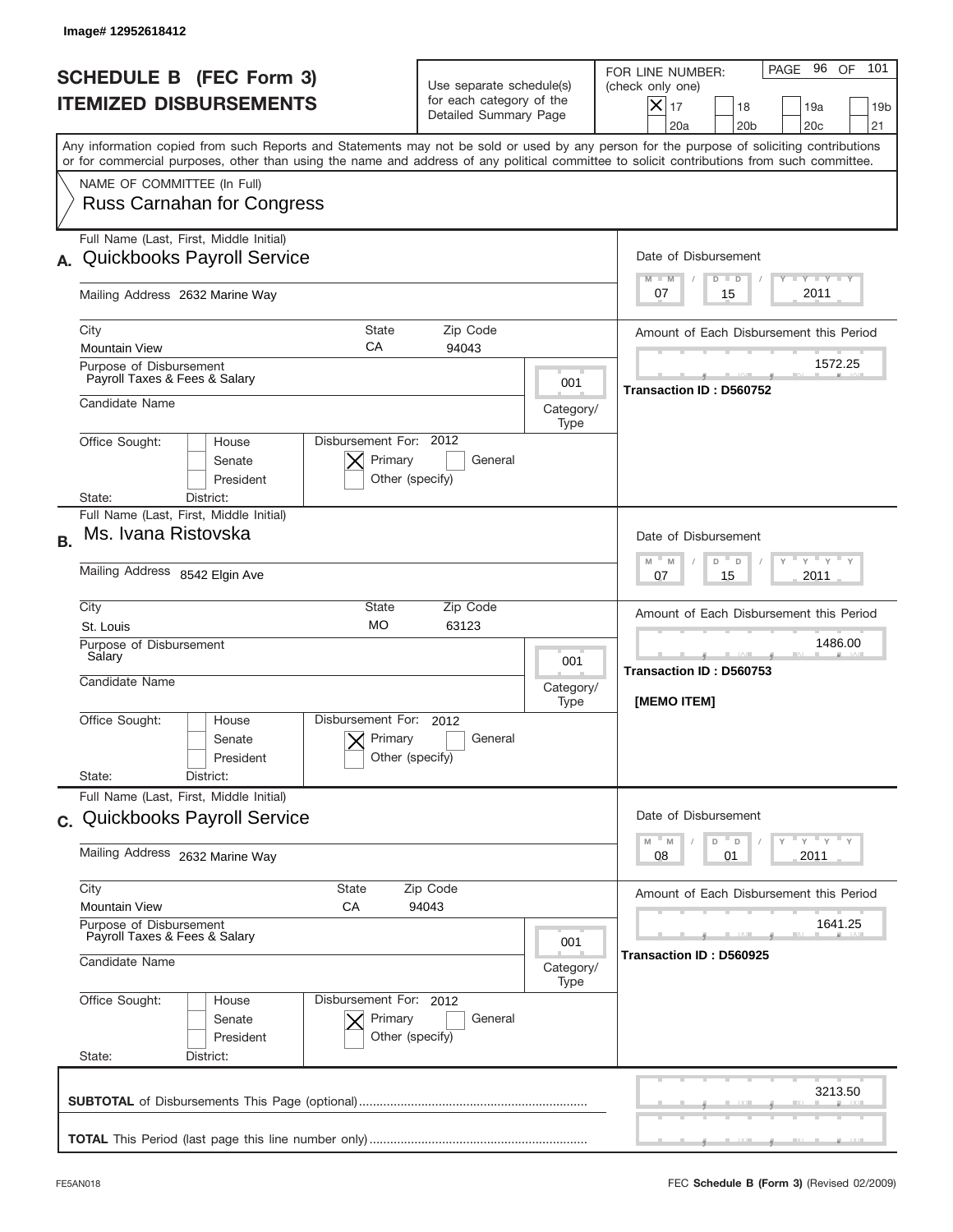|           | Image#12952618413                                                                                                                                                                                                                                                                       |                                                                               |                          |                                                                                                                                                                   |
|-----------|-----------------------------------------------------------------------------------------------------------------------------------------------------------------------------------------------------------------------------------------------------------------------------------------|-------------------------------------------------------------------------------|--------------------------|-------------------------------------------------------------------------------------------------------------------------------------------------------------------|
|           | <b>SCHEDULE B (FEC Form 3)</b><br><b>ITEMIZED DISBURSEMENTS</b>                                                                                                                                                                                                                         | Use separate schedule(s)<br>for each category of the<br>Detailed Summary Page |                          | 101<br>PAGE 97 OF<br>FOR LINE NUMBER:<br>(check only one)<br>$ \boldsymbol{\times} $<br>17<br>18<br>19a<br>19 <sub>b</sub><br>20a<br>20 <sub>b</sub><br>20c<br>21 |
|           | Any information copied from such Reports and Statements may not be sold or used by any person for the purpose of soliciting contributions<br>or for commercial purposes, other than using the name and address of any political committee to solicit contributions from such committee. |                                                                               |                          |                                                                                                                                                                   |
|           | NAME OF COMMITTEE (In Full)<br><b>Russ Carnahan for Congress</b>                                                                                                                                                                                                                        |                                                                               |                          |                                                                                                                                                                   |
|           | Full Name (Last, First, Middle Initial)<br>Ms. Ivana Ristovska                                                                                                                                                                                                                          |                                                                               |                          | Date of Disbursement<br><b>TANK TANK</b><br>$M - M$<br>$D$ $D$                                                                                                    |
|           | Mailing Address 8542 Elgin Ave                                                                                                                                                                                                                                                          | 2011<br>08<br>01                                                              |                          |                                                                                                                                                                   |
|           | City<br><b>State</b><br><b>MO</b><br>St. Louis                                                                                                                                                                                                                                          | Zip Code<br>63123                                                             |                          | Amount of Each Disbursement this Period                                                                                                                           |
|           | Purpose of Disbursement<br>Salary                                                                                                                                                                                                                                                       |                                                                               | 001                      | 1486.00<br>Transaction ID: D560926                                                                                                                                |
|           | Candidate Name                                                                                                                                                                                                                                                                          |                                                                               | Category/<br>Type        | <b>IMEMO ITEMI</b>                                                                                                                                                |
|           | Disbursement For: 2012<br>Office Sought:<br>House<br>Primary<br>Senate<br>President<br>Other (specify)<br>District:<br>State:                                                                                                                                                           | General                                                                       |                          |                                                                                                                                                                   |
| <b>B.</b> | Full Name (Last, First, Middle Initial)<br><b>Quickbooks Payroll Service</b>                                                                                                                                                                                                            |                                                                               |                          | Date of Disbursement                                                                                                                                              |
|           | Mailing Address 2632 Marine Way                                                                                                                                                                                                                                                         |                                                                               |                          | $\cdots$ $\gamma$ $\cdots$ $\gamma$ $\cdots$<br>M<br>D<br>$\mathsf D$<br>M<br>2011<br>08<br>15                                                                    |
|           | City<br>State<br>CA<br><b>Mountain View</b>                                                                                                                                                                                                                                             | Zip Code<br>94043                                                             |                          | Amount of Each Disbursement this Period                                                                                                                           |
|           | Purpose of Disbursement<br>Payroll Taxes & Fees & Salary<br>Candidate Name                                                                                                                                                                                                              |                                                                               | 001<br>Category/<br>Type | 1572.25<br>Transaction ID: D562311                                                                                                                                |
|           | Disbursement For:<br>Office Sought:<br>House<br>Primary<br>Senate<br>Other (specify)<br>President<br>State:<br>District:                                                                                                                                                                | 2012<br>General                                                               |                          |                                                                                                                                                                   |
|           | Full Name (Last, First, Middle Initial)<br>c. Ms. Ivana Ristovska                                                                                                                                                                                                                       |                                                                               |                          | Date of Disbursement                                                                                                                                              |
|           | Mailing Address 8542 Elgin Ave                                                                                                                                                                                                                                                          |                                                                               |                          | $\gamma$ $\gamma$ $\gamma$ $\gamma$ $\gamma$<br>$M - M$<br>$\mathbb{T}_{\mathsf{D}}$<br>D<br>2011<br>08<br>15                                                     |
|           | City<br><b>State</b><br>Zip Code<br>St. Louis<br>МO<br>63123<br>Purpose of Disbursement                                                                                                                                                                                                 |                                                                               |                          | Amount of Each Disbursement this Period<br>1486.00                                                                                                                |
|           | Salary<br>001<br>Candidate Name<br>Category/<br>Type                                                                                                                                                                                                                                    |                                                                               |                          | Transaction ID: D562313                                                                                                                                           |
|           | Office Sought:<br>Disbursement For: 2012<br>House<br>Senate<br>Primary<br>President<br>Other (specify)<br>State:<br>District:                                                                                                                                                           | General                                                                       |                          | [MEMO ITEM]                                                                                                                                                       |
|           |                                                                                                                                                                                                                                                                                         |                                                                               |                          | 1572.25                                                                                                                                                           |
|           |                                                                                                                                                                                                                                                                                         |                                                                               |                          |                                                                                                                                                                   |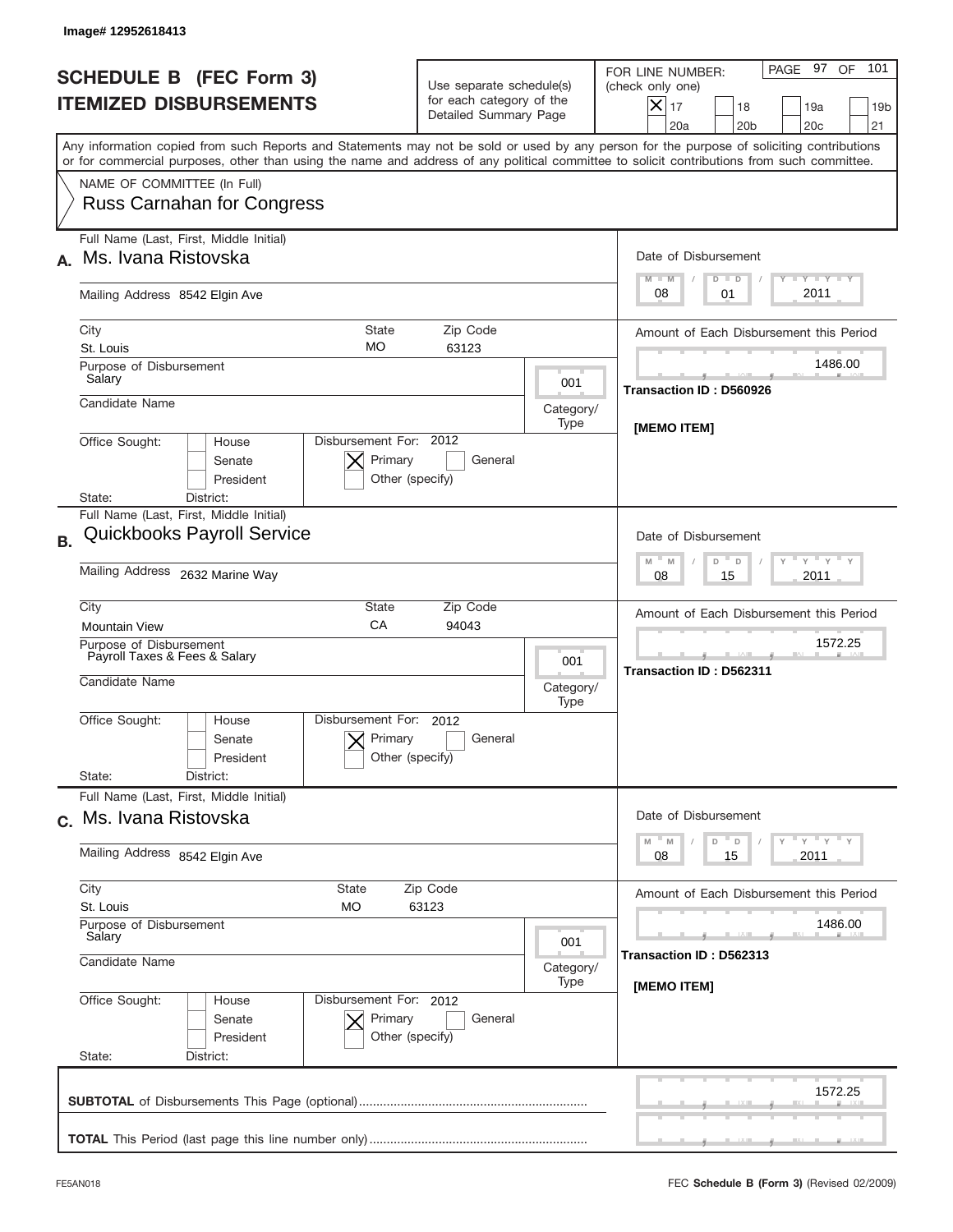|           | Image# 12952618414                                                                                                                                                                                                                                                                      |                                                                               |                          |                                                                                                                                                           |
|-----------|-----------------------------------------------------------------------------------------------------------------------------------------------------------------------------------------------------------------------------------------------------------------------------------------|-------------------------------------------------------------------------------|--------------------------|-----------------------------------------------------------------------------------------------------------------------------------------------------------|
|           | <b>SCHEDULE B (FEC Form 3)</b><br><b>ITEMIZED DISBURSEMENTS</b>                                                                                                                                                                                                                         | Use separate schedule(s)<br>for each category of the<br>Detailed Summary Page |                          | 101<br>PAGE 98 OF<br>FOR LINE NUMBER:<br>(check only one)<br>$X _{17}$<br>18<br>19a<br>19 <sub>b</sub><br>20a<br>20 <sub>b</sub><br>20 <sub>c</sub><br>21 |
|           | Any information copied from such Reports and Statements may not be sold or used by any person for the purpose of soliciting contributions<br>or for commercial purposes, other than using the name and address of any political committee to solicit contributions from such committee. |                                                                               |                          |                                                                                                                                                           |
|           | NAME OF COMMITTEE (In Full)<br><b>Russ Carnahan for Congress</b>                                                                                                                                                                                                                        |                                                                               |                          |                                                                                                                                                           |
|           | Full Name (Last, First, Middle Initial)<br><b>PNC Bank Business Card</b>                                                                                                                                                                                                                |                                                                               |                          | Date of Disbursement<br>Y TY TY TY<br>$M - M$<br>$D$ $D$                                                                                                  |
|           | Mailing Address PO Box 856177                                                                                                                                                                                                                                                           |                                                                               |                          | 2011<br>08<br>16                                                                                                                                          |
|           | City<br>State<br>KY<br>Louisville                                                                                                                                                                                                                                                       | Zip Code<br>40285-6177                                                        |                          | Amount of Each Disbursement this Period                                                                                                                   |
|           | Purpose of Disbursement<br>Credit Card Payment, See Below                                                                                                                                                                                                                               |                                                                               | 003                      | 315.85<br><b>Transaction ID: D562624</b>                                                                                                                  |
|           | Candidate Name                                                                                                                                                                                                                                                                          |                                                                               | Category/<br>Type        |                                                                                                                                                           |
|           | Disbursement For: 2012<br>Office Sought:<br>House<br>Primary<br>Senate<br>President<br>Other (specify)<br>District:<br>State:                                                                                                                                                           | General                                                                       |                          |                                                                                                                                                           |
| <b>B.</b> | Full Name (Last, First, Middle Initial)<br>U.S. Postmaster                                                                                                                                                                                                                              |                                                                               |                          | Date of Disbursement<br>$\cdots$ $\gamma$ $\cdots$ $\gamma$ $\cdots$<br>$M - M$<br>D<br>D                                                                 |
|           | Mailing Address 2800 Marshall Ave.                                                                                                                                                                                                                                                      |                                                                               |                          | 21<br>2011<br>06                                                                                                                                          |
|           | City<br>State<br><b>MO</b><br>Saint Louis                                                                                                                                                                                                                                               | Zip Code<br>63143                                                             |                          | Amount of Each Disbursement this Period                                                                                                                   |
|           | Purpose of Disbursement<br>Postage<br>Candidate Name                                                                                                                                                                                                                                    |                                                                               | 003<br>Category/         | 132.00<br><b>Transaction ID: D562625</b><br>[MEMO ITEM]                                                                                                   |
|           | Disbursement For:<br>Office Sought:<br>House<br>Primary<br>Senate<br>Other (specify)<br>President<br>State:<br>District:                                                                                                                                                                | 2012<br>General                                                               | Type                     |                                                                                                                                                           |
|           | Full Name (Last, First, Middle Initial)<br>c. UPS                                                                                                                                                                                                                                       |                                                                               |                          | Date of Disbursement                                                                                                                                      |
|           | Mailing Address PO Box 650580                                                                                                                                                                                                                                                           |                                                                               |                          | $\gamma$ = $\gamma$ = $\gamma$ = $\gamma$<br>$-M$<br>M<br>D<br>$\mathsf D$<br>2011<br>07<br>18                                                            |
|           | City<br>State<br><b>TX</b><br>Dallas                                                                                                                                                                                                                                                    | Zip Code<br>75265-0580                                                        |                          | Amount of Each Disbursement this Period                                                                                                                   |
|           | Purpose of Disbursement<br>Shipping<br>Candidate Name                                                                                                                                                                                                                                   |                                                                               | 003<br>Category/<br>Type | 96.01<br>Transaction ID: D562626                                                                                                                          |
|           | Office Sought:<br>Disbursement For: 2012<br>House<br>Senate<br>Primary<br>President<br>Other (specify)<br>State:<br>District:                                                                                                                                                           | General                                                                       |                          | [MEMO ITEM]                                                                                                                                               |
|           |                                                                                                                                                                                                                                                                                         |                                                                               |                          | 315.85                                                                                                                                                    |
|           |                                                                                                                                                                                                                                                                                         |                                                                               |                          |                                                                                                                                                           |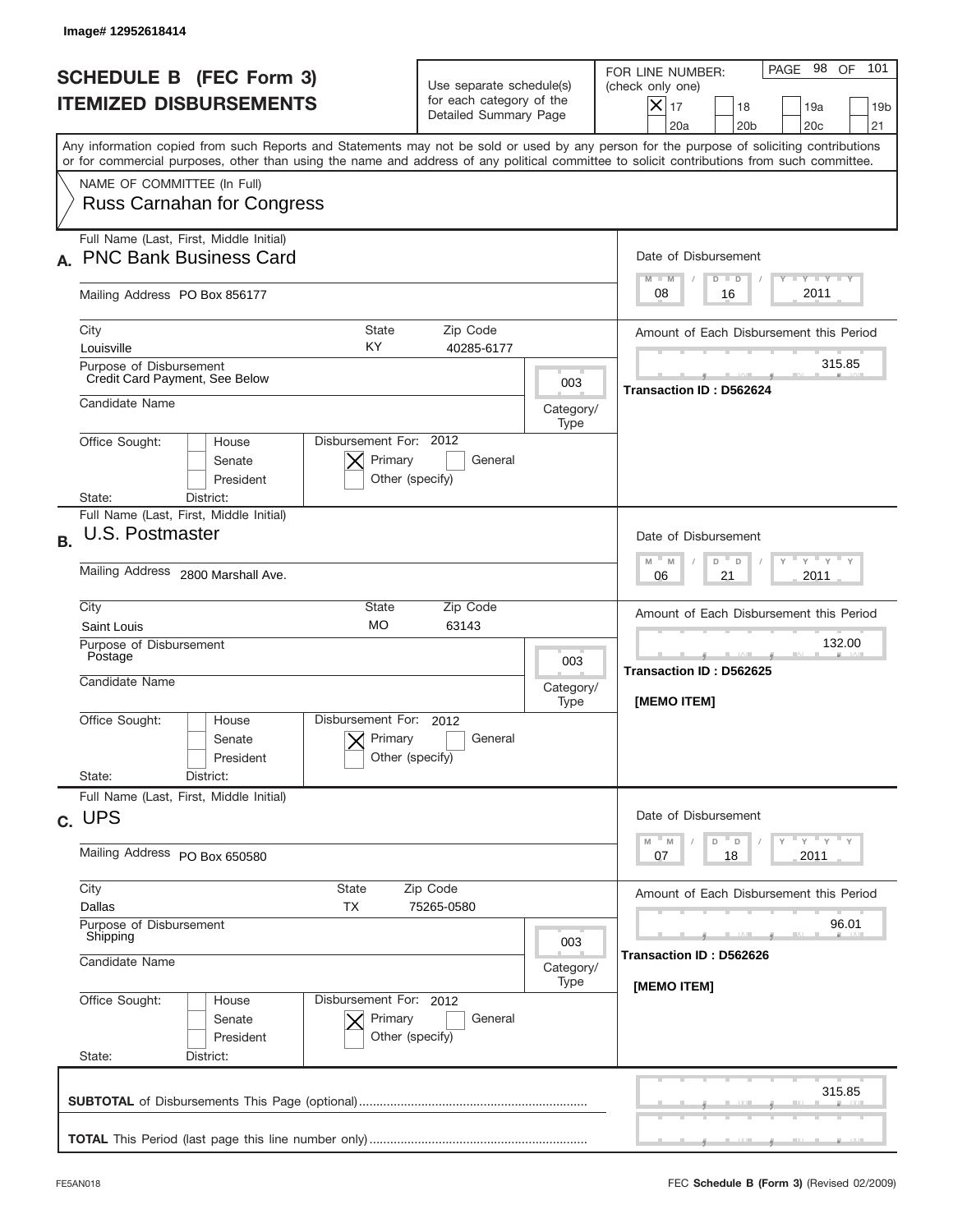| <b>SCHEDULE B (FEC Form 3)</b><br><b>ITEMIZED DISBURSEMENTS</b>                                                                                                                                                                                                                         | Use separate schedule(s)<br>for each category of the<br>Detailed Summary Page |                   | PAGE 99 OF<br>101<br>FOR LINE NUMBER:<br>(check only one)<br>$ \mathsf{X} _{17}$<br>18<br>19a<br>19 <sub>b</sub><br>20a<br>20 <sub>b</sub><br>20 <sub>c</sub><br>21 |
|-----------------------------------------------------------------------------------------------------------------------------------------------------------------------------------------------------------------------------------------------------------------------------------------|-------------------------------------------------------------------------------|-------------------|---------------------------------------------------------------------------------------------------------------------------------------------------------------------|
| Any information copied from such Reports and Statements may not be sold or used by any person for the purpose of soliciting contributions<br>or for commercial purposes, other than using the name and address of any political committee to solicit contributions from such committee. |                                                                               |                   |                                                                                                                                                                     |
| NAME OF COMMITTEE (In Full)<br><b>Russ Carnahan for Congress</b>                                                                                                                                                                                                                        |                                                                               |                   |                                                                                                                                                                     |
| Full Name (Last, First, Middle Initial)                                                                                                                                                                                                                                                 |                                                                               |                   |                                                                                                                                                                     |
| <b>Quickbooks Payroll Service</b>                                                                                                                                                                                                                                                       |                                                                               |                   | Date of Disbursement                                                                                                                                                |
| Mailing Address 2632 Marine Way                                                                                                                                                                                                                                                         |                                                                               |                   | <b>TANK TANK</b><br>$M - M$<br>$D$ $D$<br>2011<br>09<br>01                                                                                                          |
| City<br><b>State</b>                                                                                                                                                                                                                                                                    | Zip Code                                                                      |                   | Amount of Each Disbursement this Period                                                                                                                             |
| CA<br><b>Mountain View</b>                                                                                                                                                                                                                                                              | 94043                                                                         |                   |                                                                                                                                                                     |
| Purpose of Disbursement<br>Payroll Taxes & Fees & Salary                                                                                                                                                                                                                                |                                                                               | 001               | 1572.25<br>Transaction ID: D564149                                                                                                                                  |
| Candidate Name                                                                                                                                                                                                                                                                          |                                                                               | Category/         |                                                                                                                                                                     |
| Disbursement For: 2012<br>Office Sought:<br>House<br>Primary<br>Senate<br>President<br>Other (specify)<br>District:<br>State:                                                                                                                                                           | General                                                                       | Type              |                                                                                                                                                                     |
| Full Name (Last, First, Middle Initial)                                                                                                                                                                                                                                                 |                                                                               |                   |                                                                                                                                                                     |
| Ms. Ivana Ristovska<br><b>B.</b>                                                                                                                                                                                                                                                        |                                                                               |                   | Date of Disbursement                                                                                                                                                |
| Mailing Address 8542 Elgin Ave                                                                                                                                                                                                                                                          |                                                                               |                   | $-\gamma + \gamma +$<br>$M - M$<br>D<br>D<br>2011<br>09<br>01                                                                                                       |
| City<br>State                                                                                                                                                                                                                                                                           | Zip Code                                                                      |                   | Amount of Each Disbursement this Period                                                                                                                             |
| <b>MO</b><br>St. Louis                                                                                                                                                                                                                                                                  | 63123                                                                         |                   |                                                                                                                                                                     |
| Purpose of Disbursement<br>Salary                                                                                                                                                                                                                                                       |                                                                               | 001               | 1486.00                                                                                                                                                             |
| Candidate Name                                                                                                                                                                                                                                                                          |                                                                               | Category/         | Transaction ID: D564150                                                                                                                                             |
| Disbursement For:<br>Office Sought:<br>House<br>Primary<br>Senate<br>Other (specify)<br>President<br>State:<br>District:                                                                                                                                                                | 2012<br>General                                                               | Type              | [MEMO ITEM]                                                                                                                                                         |
| Full Name (Last, First, Middle Initial)                                                                                                                                                                                                                                                 |                                                                               |                   |                                                                                                                                                                     |
| c. Rep. John Russell Carnahan                                                                                                                                                                                                                                                           |                                                                               |                   | Date of Disbursement<br>$\gamma$ = $\gamma$ = $\gamma$ = $\gamma$<br>D<br>M<br>M<br>D                                                                               |
| Mailing Address 3150 Allen Ave                                                                                                                                                                                                                                                          |                                                                               |                   | 08<br>24<br>2011                                                                                                                                                    |
| City<br>State<br>Saint Louis<br>МO                                                                                                                                                                                                                                                      | Zip Code<br>63104-1531                                                        |                   | Amount of Each Disbursement this Period                                                                                                                             |
| Purpose of Disbursement<br>Airline Tickets Reimbursement                                                                                                                                                                                                                                |                                                                               | 002               | 608.60                                                                                                                                                              |
| Candidate Name<br>Rep. John Russell Carnahan                                                                                                                                                                                                                                            |                                                                               | Category/<br>Type | Transaction ID: D564151                                                                                                                                             |
| Office Sought:<br>Disbursement For: 2012<br>House<br>Primary<br>Senate                                                                                                                                                                                                                  | General                                                                       |                   |                                                                                                                                                                     |
| Other (specify)<br>President<br>МO<br>State:<br>District:<br>03                                                                                                                                                                                                                         |                                                                               |                   |                                                                                                                                                                     |
|                                                                                                                                                                                                                                                                                         |                                                                               |                   | 2180.85                                                                                                                                                             |
|                                                                                                                                                                                                                                                                                         |                                                                               |                   |                                                                                                                                                                     |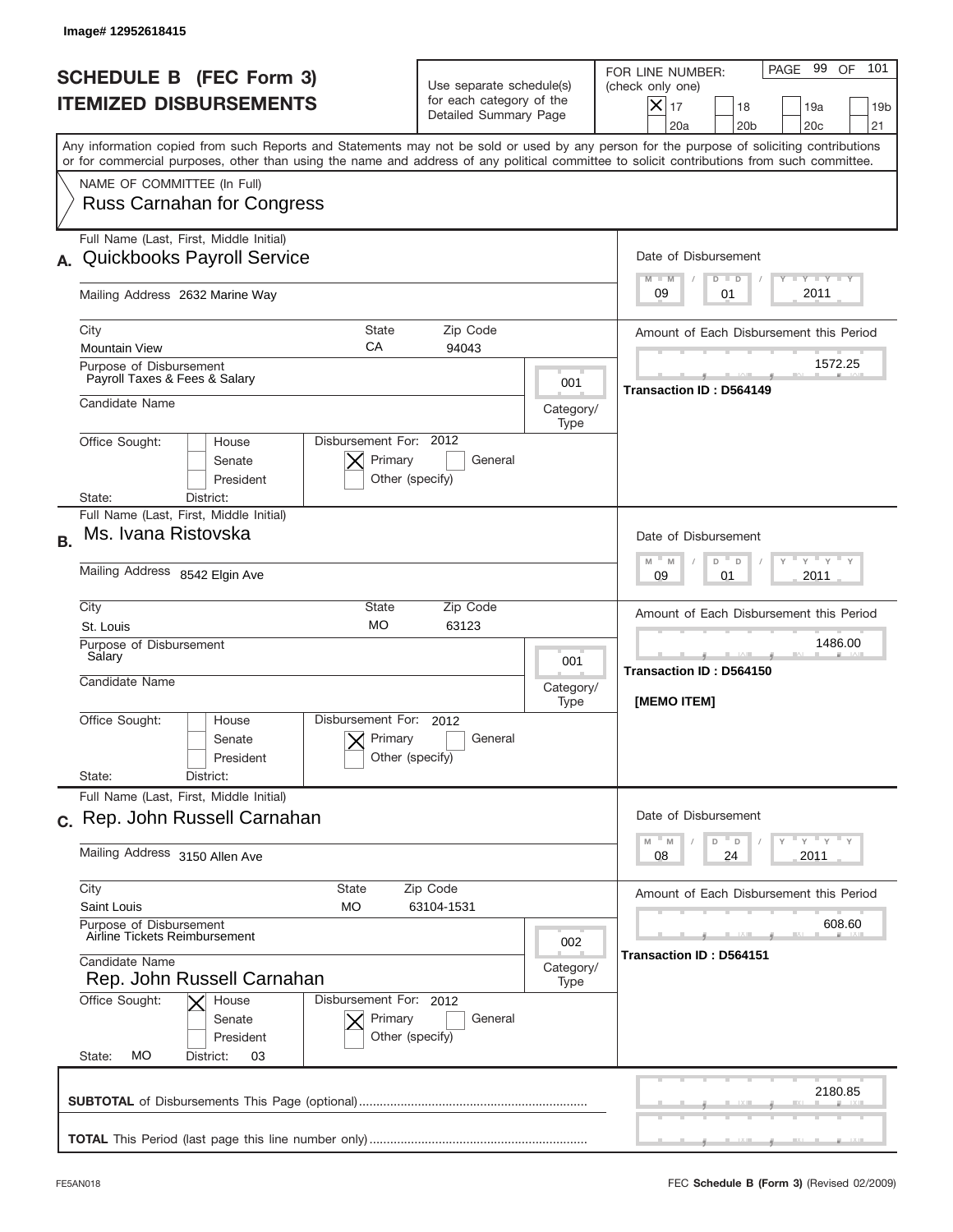|           | Image# 12952618416                                                                                                                                                                                                                                                                      |                                                                               |                          |                                                                                                                                                                                                                                          |
|-----------|-----------------------------------------------------------------------------------------------------------------------------------------------------------------------------------------------------------------------------------------------------------------------------------------|-------------------------------------------------------------------------------|--------------------------|------------------------------------------------------------------------------------------------------------------------------------------------------------------------------------------------------------------------------------------|
|           | <b>SCHEDULE B (FEC Form 3)</b><br><b>ITEMIZED DISBURSEMENTS</b>                                                                                                                                                                                                                         | Use separate schedule(s)<br>for each category of the<br>Detailed Summary Page |                          | PAGE 100 OF<br>101<br>FOR LINE NUMBER:<br>(check only one)<br>$\times$<br>17<br>18<br>19a<br>19 <sub>b</sub><br>20a<br>20 <sub>b</sub><br>20c<br>21                                                                                      |
|           | Any information copied from such Reports and Statements may not be sold or used by any person for the purpose of soliciting contributions<br>or for commercial purposes, other than using the name and address of any political committee to solicit contributions from such committee. |                                                                               |                          |                                                                                                                                                                                                                                          |
|           | NAME OF COMMITTEE (In Full)<br><b>Russ Carnahan for Congress</b>                                                                                                                                                                                                                        |                                                                               |                          |                                                                                                                                                                                                                                          |
|           | Full Name (Last, First, Middle Initial)<br>American Airlines, Inc.                                                                                                                                                                                                                      |                                                                               |                          | Date of Disbursement<br>$T$ $Y$ $Y$ $Y$ $Y$<br>$M - M$<br>$D$ $D$                                                                                                                                                                        |
|           | Mailing Address PO Box 619616<br>Mail Drop 2400                                                                                                                                                                                                                                         |                                                                               |                          | 2011<br>08<br>24                                                                                                                                                                                                                         |
|           | City<br><b>State</b><br>ТX                                                                                                                                                                                                                                                              | Zip Code                                                                      |                          | Amount of Each Disbursement this Period                                                                                                                                                                                                  |
|           | Dallas<br>Purpose of Disbursement<br>Airline Tickets                                                                                                                                                                                                                                    | 75261-9616                                                                    | 002                      | 311.90                                                                                                                                                                                                                                   |
|           | Candidate Name                                                                                                                                                                                                                                                                          |                                                                               | Category/<br>Type        | Transaction ID: D564152<br><b>IMEMO ITEMI</b>                                                                                                                                                                                            |
|           | Disbursement For: 2012<br>Office Sought:<br>House<br>Primary<br>Senate<br>President<br>Other (specify)<br>District:<br>State:                                                                                                                                                           | General                                                                       |                          |                                                                                                                                                                                                                                          |
| <b>B.</b> | Full Name (Last, First, Middle Initial)<br><b>Southwest Airlines</b>                                                                                                                                                                                                                    |                                                                               |                          | Date of Disbursement                                                                                                                                                                                                                     |
|           | Mailing Address PO Box 36647                                                                                                                                                                                                                                                            |                                                                               |                          | $-\gamma + \gamma -$<br>$M - M$<br>D <sup>"</sup><br>D<br>2011<br>05<br>30                                                                                                                                                               |
|           | City<br>State<br><b>TX</b><br>Dallas                                                                                                                                                                                                                                                    | Zip Code<br>75235-1647                                                        |                          | Amount of Each Disbursement this Period                                                                                                                                                                                                  |
|           | Purpose of Disbursement<br>Airline Tickets<br>Candidate Name                                                                                                                                                                                                                            |                                                                               | 002<br>Category/         | 296.70<br><b>Transaction ID: D564153</b>                                                                                                                                                                                                 |
|           | Disbursement For:<br>Office Sought:<br>House<br>Primary<br>Senate<br>Other (specify)<br>President<br>State:<br>District:                                                                                                                                                                | 2012<br>General                                                               | Type                     | <b>IMEMO ITEMI</b>                                                                                                                                                                                                                       |
|           | Full Name (Last, First, Middle Initial)<br>c. PNC Bank Business Card                                                                                                                                                                                                                    |                                                                               |                          | Date of Disbursement                                                                                                                                                                                                                     |
|           | Mailing Address PO Box 856177                                                                                                                                                                                                                                                           |                                                                               |                          | $\frac{1}{\sqrt{2}}\frac{1}{\sqrt{2}}\frac{1}{\sqrt{2}}\frac{1}{\sqrt{2}}\frac{1}{\sqrt{2}}\frac{1}{\sqrt{2}}\frac{1}{\sqrt{2}}\frac{1}{\sqrt{2}}\frac{1}{\sqrt{2}}\frac{1}{\sqrt{2}}$<br>M<br>D<br>M<br>$\mathsf D$<br>2011<br>09<br>06 |
|           | City<br>State<br>Louisville<br>KY.                                                                                                                                                                                                                                                      | Zip Code<br>40285-6177                                                        |                          | Amount of Each Disbursement this Period                                                                                                                                                                                                  |
|           | Purpose of Disbursement<br>Credit Card Payment, See Below<br>Candidate Name                                                                                                                                                                                                             |                                                                               | 001<br>Category/<br>Type | 135.01<br>Transaction ID: D564173                                                                                                                                                                                                        |
|           | Office Sought:<br>Disbursement For: 2012<br>House<br>Senate<br>Primary<br>President<br>Other (specify)<br>State:<br>District:                                                                                                                                                           | General                                                                       |                          |                                                                                                                                                                                                                                          |
|           |                                                                                                                                                                                                                                                                                         |                                                                               |                          | 135.01                                                                                                                                                                                                                                   |